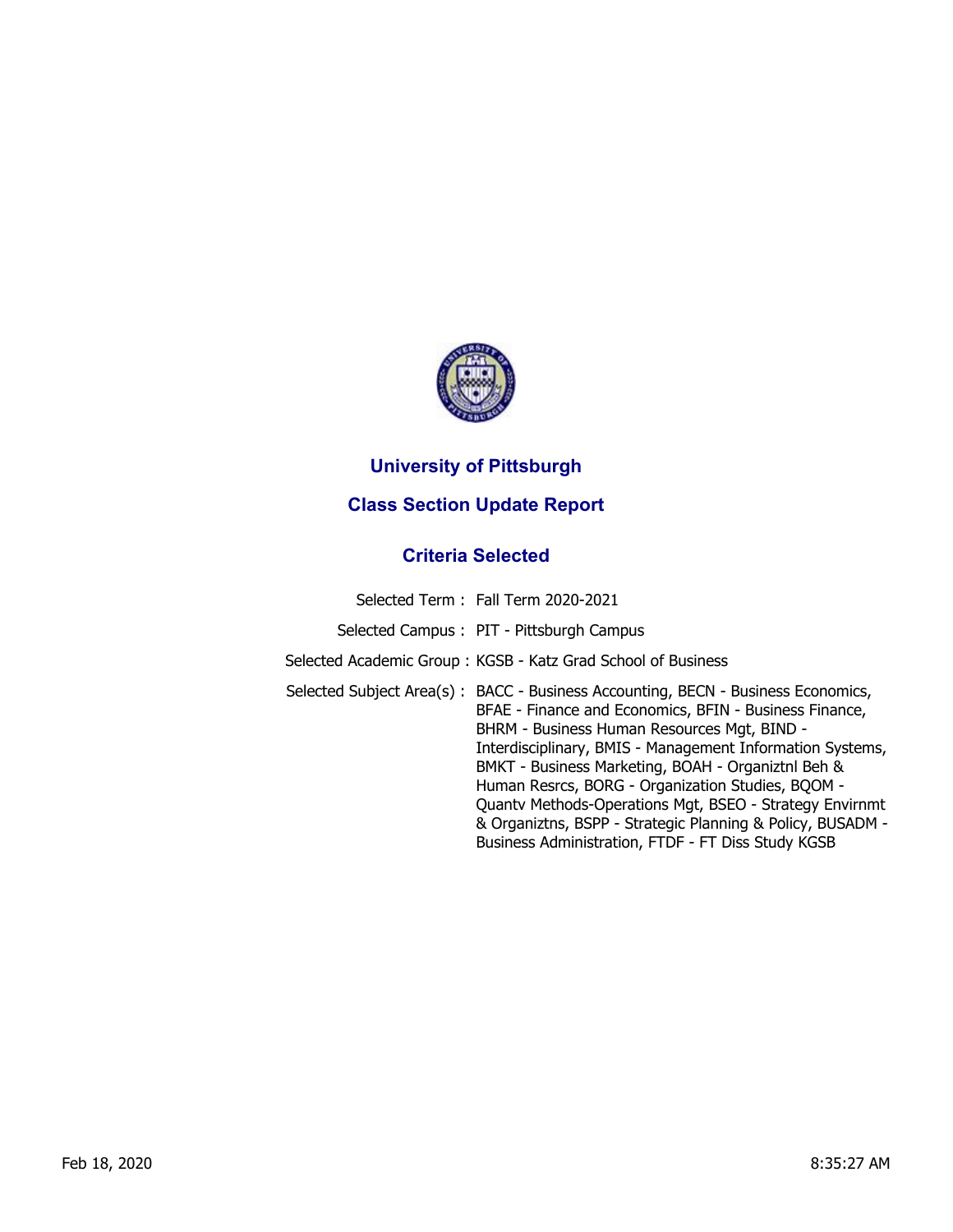| Feb 18, 2020 8:35:27 AM                                                                                                                | <b>Class Section Update Report</b>                                                                                                                                    |                                                                                        | Cancel<br>Change                                                   |
|----------------------------------------------------------------------------------------------------------------------------------------|-----------------------------------------------------------------------------------------------------------------------------------------------------------------------|----------------------------------------------------------------------------------------|--------------------------------------------------------------------|
| Page 1 of 185                                                                                                                          | University of Pittsburgh                                                                                                                                              |                                                                                        |                                                                    |
| <b>Term: 2211</b>                                                                                                                      | <b>Campus: PIT - Pittsburgh Campus</b>                                                                                                                                | Academic Group: KGSB - Katz Grad School of Business                                    |                                                                    |
| <b>Course ID: 101117</b><br><b>Subject Area: BACC</b><br>Catalog Nbr: 2060<br><b>Class Nbr: 13288</b><br><b>Course Offering Nbr: 1</b> | <b>Class Section: 1010</b><br>Component: IND - Independent Study<br><b>Class Type: Enrollment Section</b><br>Academic Organization: KGSB-BADM - KGSB - Business Admin | <b>Minimum</b><br><b>Units: 1.00</b><br><b>Academic Progress</b><br><b>Units: 1.00</b> | <b>Maximum</b><br><b>Units: 9.00</b><br><b>FA Units:</b><br>1.00   |
| Short Title: INDEPENDENT STUDY IN ACCONTING                                                                                            |                                                                                                                                                                       |                                                                                        |                                                                    |
| Free Format Topic: (30 Characters)                                                                                                     |                                                                                                                                                                       | Fee Type:                                                                              | Fee Amount:                                                        |
| <b>Session: KS2</b><br><b>Start Date: 10/19/2020</b>                                                                                   | <b>End Date: 12/11/2020</b>                                                                                                                                           | <b>Associated Class: 1010</b>                                                          | Location: PGH                                                      |
| <b>Schedule</b><br>Y/N<br>Print: Y                                                                                                     | <b>Instructor</b><br><b>Instructor Role</b><br>ID:<br>$\Omega$                                                                                                        | <b>Instructor Name:</b><br>No Instructor Assigned                                      |                                                                    |
| <b>Facility ID:</b><br>Room:<br><b>TBATBA</b><br><b>TBA</b><br>0                                                                       | <b>Room Capacity: Mtg Start:</b><br>Mtg End:                                                                                                                          | Day:                                                                                   | <b>Start Date:</b><br><b>End Date:</b><br>10/19/2020<br>12/11/2020 |
| Consent:<br><b>Department Consent</b><br>Required<br>Basis                                                                             | <b>Enrollment</b><br><b>Grading Basis:</b><br><b>Instructor Edit:</b><br>Grad LG/SU3<br>Class Instructor<br>Capacity: 10<br>Table Edit                                |                                                                                        |                                                                    |
| Course<br>Course<br><b>Attribute Value: Subject:</b><br><b>Attribute:</b>                                                              | <b>Combined Section</b><br><b>Combined Section</b><br><b>Catalog Nbr:</b>                                                                                             | <b>Combined Section</b><br><b>Class Number:</b>                                        | <b>Combined Section</b><br><b>Enrollment Capacity:</b>             |
| <b>Room Characteristic</b>                                                                                                             |                                                                                                                                                                       |                                                                                        |                                                                    |
|                                                                                                                                        |                                                                                                                                                                       |                                                                                        |                                                                    |
|                                                                                                                                        |                                                                                                                                                                       |                                                                                        |                                                                    |
| <b>Start Date</b><br><b>Reserve Capacity Requirement</b>                                                                               | <b>Cap Enrl</b>                                                                                                                                                       |                                                                                        |                                                                    |
|                                                                                                                                        |                                                                                                                                                                       |                                                                                        |                                                                    |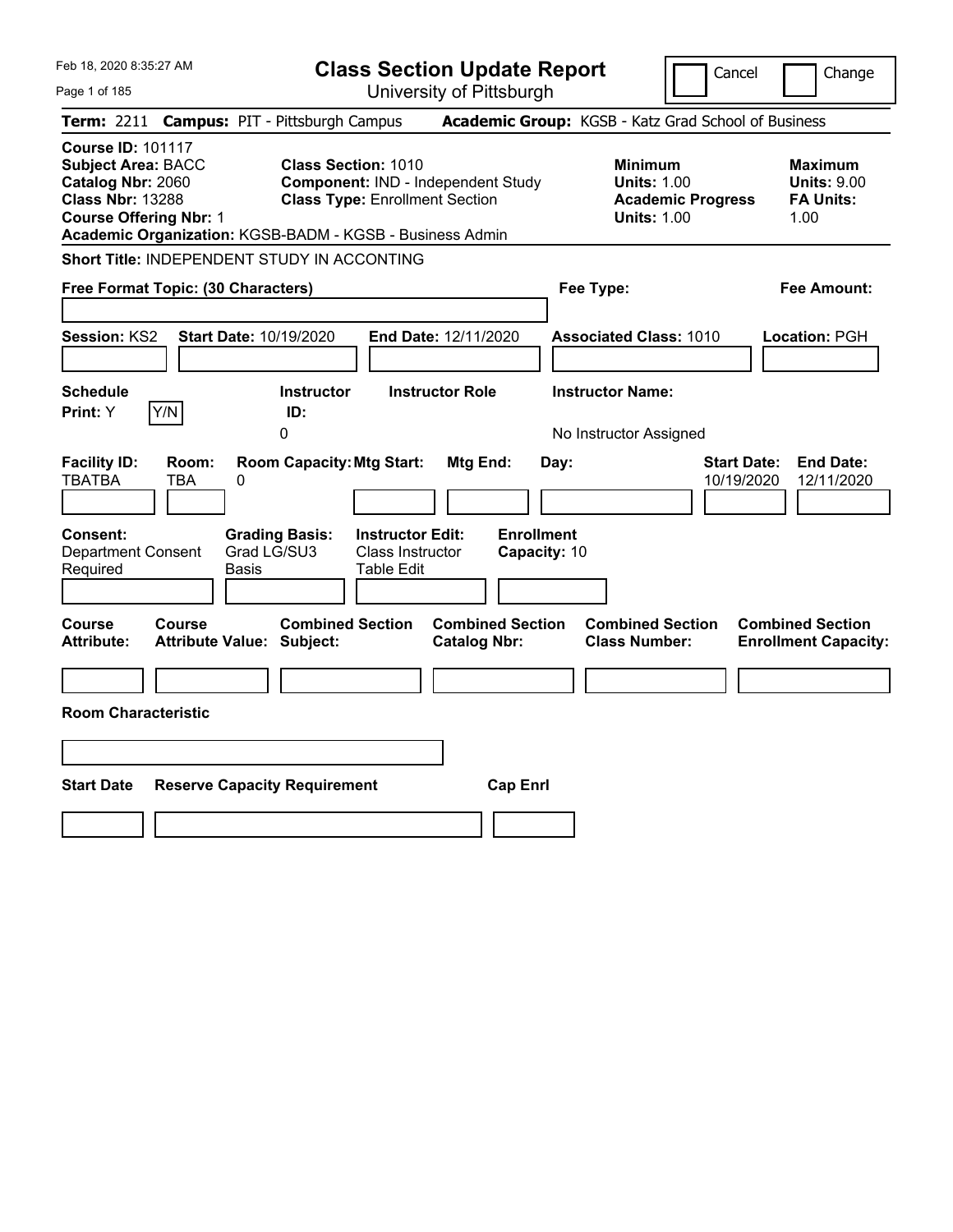Feb 18, 2020 8:35:27 AM

Page 2 of 185

**Class Section Update Report**

University of Pittsburgh

Cancel | Change

**Term:** 2211 **Campus:** PIT - Pittsburgh Campus **Academic Group:** KGSB - Katz Grad School of Business **Course ID:** 185847 **Subject Area:** BACC **Class Section:** 1200 **Minimum Maximum Catalog Nbr:** 2100 **Component:** INT - Internship **Units:** 1.00 **Units:** 3.00 **Class Nbr:** 23856 **Class Type:** Enrollment Section **Academic Progress FA Units: Course Offering Nbr:** 1 **Units:** 1.00 1.00 **Academic Organization:** KGSB-BADM - KGSB - Business Admin **Short Title:** MACC INTERNSHIP **Free Format Topic: (30 Characters) Fee Type: Fee Amount: Session:** KMT **Start Date:** 8/24/2020 **End Date:** 12/11/2020 **Associated Class:** 1200 **Location:** PGH **Schedule Instructor Instructor Role Instructor Name: Print:**  $Y$   $|Y/N|$  **ID:** 2907867 Primary Instructor Shastri,Karen A **Facility ID: Room: Room Capacity:Mtg Start: Mtg End: Day: Start Date: End Date:** TBATBA TBA 0 8/24/2020 12/11/2020 **Consent: Grading Basis: Instructor Edit: Enrollment** Department Consent Required Grad HSU Basis No Enrollment Choice **Capacity:** 25 **Course Course Combined Section Combined Section Combined Section Combined Section Attribute: Attribute Value: Subject: Catalog Nbr: Class Number: Enrollment Capacity: Room Characteristic Start Date Reserve Capacity Requirement Cap Enrl** 3/1/2020 Restricted ACCT-MS 25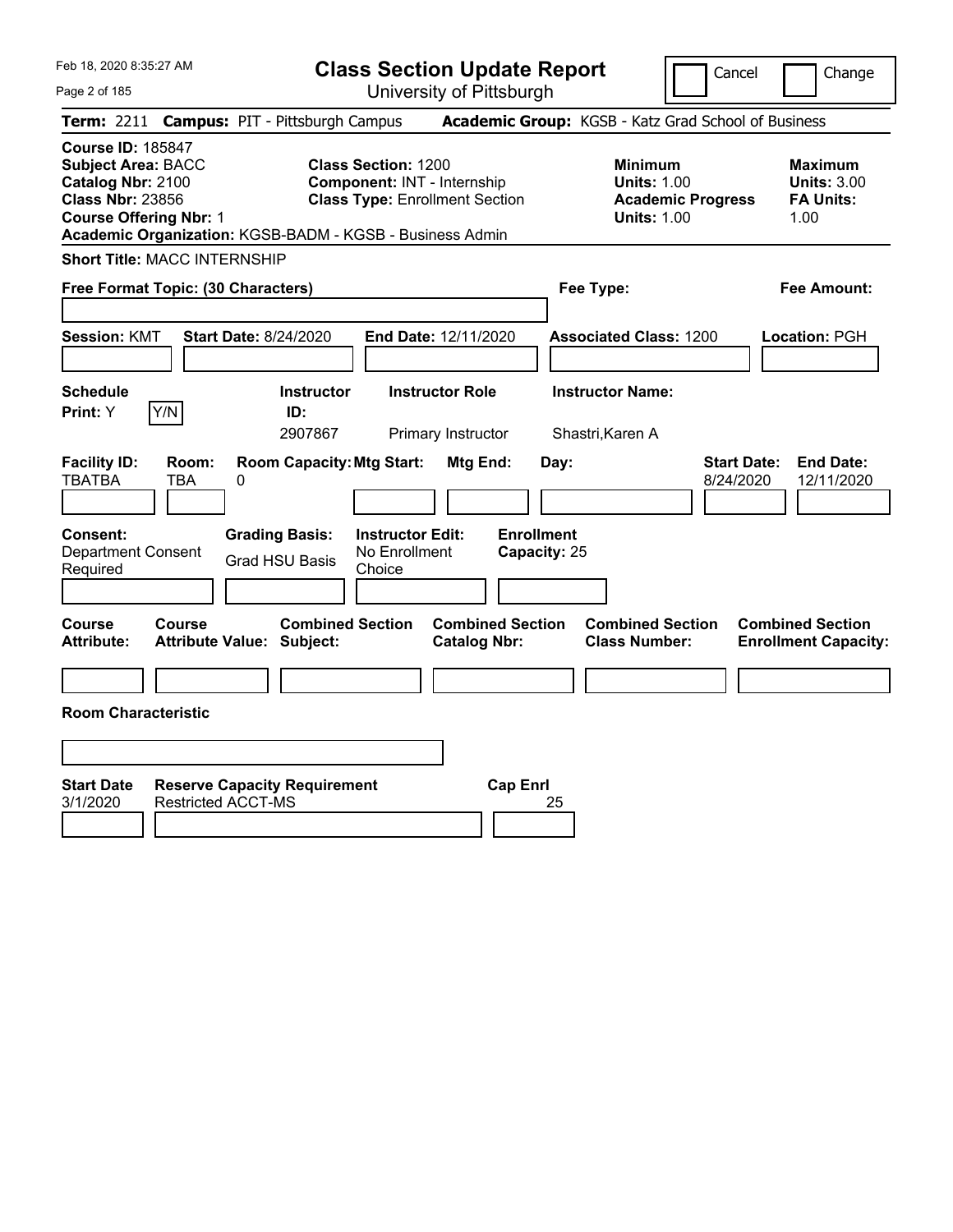| Feb 18, 2020 8:35:27 AM<br>Page 3 of 185                                                                                                                                                           |                              |                                                             | <b>Class Section Update Report</b>                                                                     | University of Pittsburgh                       |                                   |                                                            | Cancel                          | Change                                                           |
|----------------------------------------------------------------------------------------------------------------------------------------------------------------------------------------------------|------------------------------|-------------------------------------------------------------|--------------------------------------------------------------------------------------------------------|------------------------------------------------|-----------------------------------|------------------------------------------------------------|---------------------------------|------------------------------------------------------------------|
| Term: 2211 Campus: PIT - Pittsburgh Campus                                                                                                                                                         |                              |                                                             |                                                                                                        |                                                |                                   | Academic Group: KGSB - Katz Grad School of Business        |                                 |                                                                  |
| <b>Course ID: 178542</b><br><b>Subject Area: BACC</b><br>Catalog Nbr: 2251<br><b>Class Nbr: 21798</b><br><b>Course Offering Nbr: 1</b><br>Academic Organization: KGSB-BADM - KGSB - Business Admin |                              |                                                             | <b>Class Section: 1020</b><br><b>Component: LEC - Lecture</b><br><b>Class Type: Enrollment Section</b> |                                                |                                   | <b>Minimum</b><br><b>Units: 3.00</b><br><b>Units: 3.00</b> | <b>Academic Progress</b>        | <b>Maximum</b><br><b>Units: 3.00</b><br><b>FA Units:</b><br>3.00 |
| <b>Short Title: FORENSIC ACCOUNTING</b>                                                                                                                                                            |                              |                                                             |                                                                                                        |                                                |                                   |                                                            |                                 |                                                                  |
| Free Format Topic: (30 Characters)                                                                                                                                                                 |                              |                                                             |                                                                                                        |                                                |                                   | Fee Type:                                                  |                                 | Fee Amount:                                                      |
| <b>Session: KMT</b>                                                                                                                                                                                | <b>Start Date: 8/24/2020</b> |                                                             |                                                                                                        | End Date: 12/11/2020                           |                                   | <b>Associated Class: 1020</b>                              |                                 | Location: PGH                                                    |
| <b>Schedule</b>                                                                                                                                                                                    |                              | Instructor                                                  |                                                                                                        | <b>Instructor Role</b>                         |                                   | <b>Instructor Name:</b>                                    |                                 |                                                                  |
| Y/N<br>Print: Y                                                                                                                                                                                    |                              | ID:<br>2901188                                              |                                                                                                        | Primary Instructor                             |                                   | Hoffman, Vicky B                                           |                                 |                                                                  |
| <b>Facility ID:</b><br>Room:<br><b>MERVS00114</b><br>00114                                                                                                                                         | 58                           | <b>Room Capacity: Mtg Start:</b>                            | 9:30 AM                                                                                                | Mtg End:<br>10:50 AM                           | Day:<br>TuTh                      |                                                            | <b>Start Date:</b><br>8/24/2020 | <b>End Date:</b><br>12/11/2020                                   |
| <b>Consent:</b><br><b>Department Consent</b><br>Required                                                                                                                                           | <b>Basis</b>                 | <b>Grading Basis:</b><br>Grad LG/SNC                        | <b>Instructor Edit:</b><br>No Enrollment<br>Choice                                                     |                                                | <b>Enrollment</b><br>Capacity: 58 |                                                            |                                 |                                                                  |
| <b>Course</b><br>Course<br><b>Attribute:</b>                                                                                                                                                       |                              | <b>Combined Section</b><br><b>Attribute Value: Subject:</b> |                                                                                                        | <b>Combined Section</b><br><b>Catalog Nbr:</b> |                                   | <b>Combined Section</b><br><b>Class Number:</b>            |                                 | <b>Combined Section</b><br><b>Enrollment Capacity:</b>           |
|                                                                                                                                                                                                    |                              |                                                             |                                                                                                        |                                                |                                   |                                                            |                                 |                                                                  |
| <b>Room Characteristic</b><br>PeopleSoft - Scheduled (PS)                                                                                                                                          |                              |                                                             |                                                                                                        |                                                |                                   |                                                            |                                 |                                                                  |
| <b>Start Date</b><br>3/1/2020                                                                                                                                                                      | <b>Restricted ACCT-MS</b>    | <b>Reserve Capacity Requirement</b>                         |                                                                                                        |                                                | <b>Cap Enrl</b><br>58             |                                                            |                                 |                                                                  |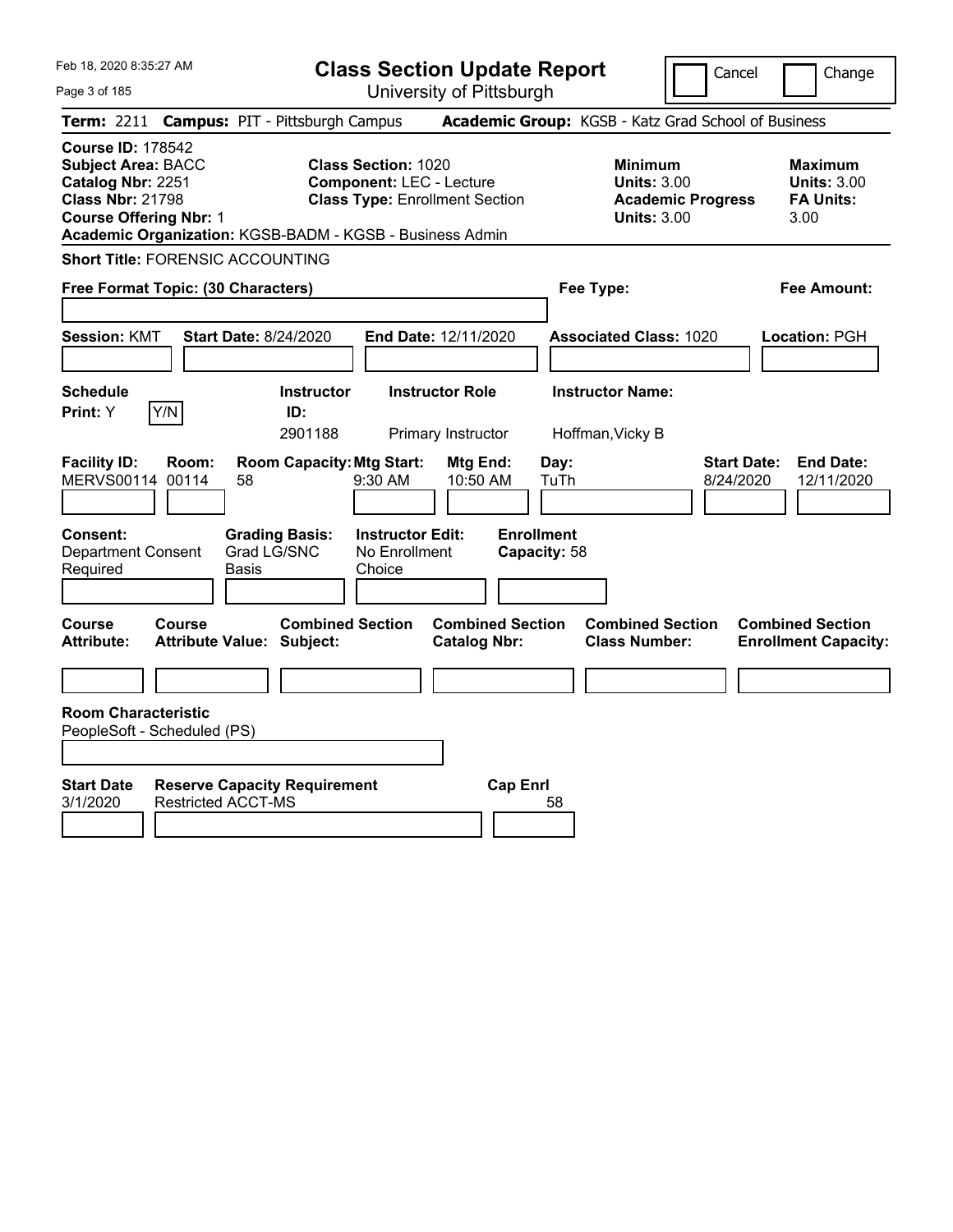|  | Feb 18, 2020 8:35:27 AM |  |
|--|-------------------------|--|
|  |                         |  |

**Class Section Update Report** University of Pittsburgh

Cancel Change

Page 4 of 185

|                                                                                                                                        |                | <b>Term: 2211 Campus: PIT - Pittsburgh Campus</b>                |                                                                                                        |                                                |                                   |              | <b>Academic Group:</b> KGSB - Katz Grad School of Business                             |                                 |                                                                  |
|----------------------------------------------------------------------------------------------------------------------------------------|----------------|------------------------------------------------------------------|--------------------------------------------------------------------------------------------------------|------------------------------------------------|-----------------------------------|--------------|----------------------------------------------------------------------------------------|---------------------------------|------------------------------------------------------------------|
| <b>Course ID: 178542</b><br><b>Subject Area: BACC</b><br>Catalog Nbr: 2251<br><b>Class Nbr: 16808</b><br><b>Course Offering Nbr: 1</b> |                | Academic Organization: KGSB-BADM - KGSB - Business Admin         | <b>Class Section: 1030</b><br><b>Component: LEC - Lecture</b><br><b>Class Type: Enrollment Section</b> |                                                |                                   |              | <b>Minimum</b><br><b>Units: 3.00</b><br><b>Academic Progress</b><br><b>Units: 3.00</b> |                                 | <b>Maximum</b><br><b>Units: 3.00</b><br><b>FA Units:</b><br>3.00 |
| <b>Short Title: FORENSIC ACCOUNTING</b>                                                                                                |                |                                                                  |                                                                                                        |                                                |                                   |              |                                                                                        |                                 |                                                                  |
| Free Format Topic: (30 Characters)                                                                                                     |                |                                                                  |                                                                                                        |                                                |                                   | Fee Type:    |                                                                                        |                                 | <b>Fee Amount:</b>                                               |
| <b>Session: KMT</b>                                                                                                                    |                | <b>Start Date: 8/24/2020</b>                                     |                                                                                                        | End Date: 12/11/2020                           |                                   |              | <b>Associated Class: 1030</b>                                                          |                                 | Location: PGH                                                    |
| <b>Schedule</b><br>Y/N<br>Print: Y                                                                                                     |                | <b>Instructor</b><br>ID:<br>2901188                              |                                                                                                        | <b>Instructor Role</b><br>Primary Instructor   |                                   |              | <b>Instructor Name:</b><br>Hoffman, Vicky B                                            |                                 |                                                                  |
| <b>Facility ID:</b><br><b>MERVS00104</b>                                                                                               | Room:<br>00104 | <b>Room Capacity: Mtg Start:</b><br>58                           | 11:00 AM                                                                                               | Mtg End:<br>12:20 PM                           |                                   | Day:<br>TuTh |                                                                                        | <b>Start Date:</b><br>8/24/2020 | <b>End Date:</b><br>12/11/2020                                   |
| <b>Consent:</b><br><b>Department Consent</b><br>Required                                                                               |                | <b>Grading Basis:</b><br>Grad LG/SNC<br>Basis                    | <b>Instructor Edit:</b><br>No Enrollment<br>Choice                                                     |                                                | <b>Enrollment</b><br>Capacity: 58 |              |                                                                                        |                                 |                                                                  |
| <b>Course</b><br><b>Attribute:</b>                                                                                                     | <b>Course</b>  | <b>Combined Section</b><br><b>Attribute Value: Subject:</b>      |                                                                                                        | <b>Combined Section</b><br><b>Catalog Nbr:</b> |                                   |              | <b>Combined Section</b><br><b>Class Number:</b>                                        |                                 | <b>Combined Section</b><br><b>Enrollment Capacity:</b>           |
| <b>Room Characteristic</b><br>PeopleSoft - Scheduled (PS)                                                                              |                |                                                                  |                                                                                                        |                                                |                                   |              |                                                                                        |                                 |                                                                  |
| <b>Start Date</b><br>3/1/2020                                                                                                          |                | <b>Reserve Capacity Requirement</b><br><b>Restricted ACCT-MS</b> |                                                                                                        |                                                | <b>Cap Enrl</b>                   | 44           |                                                                                        |                                 |                                                                  |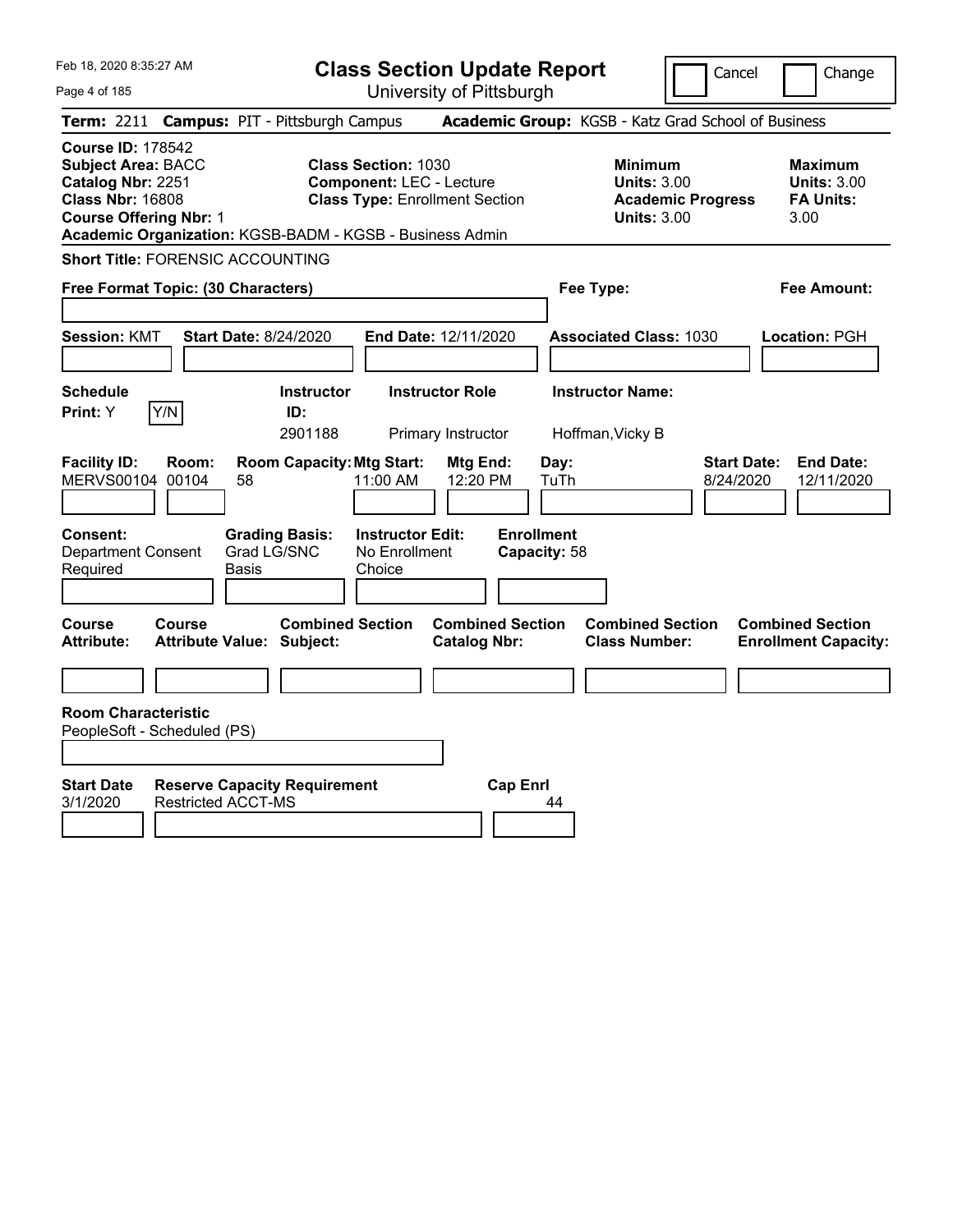| Feb 18, 2020 8:35:27 AM                                                                                                                                                                            | <b>Class Section Update Report</b>                                                                     | Cancel                                                                                 | Change                                                           |
|----------------------------------------------------------------------------------------------------------------------------------------------------------------------------------------------------|--------------------------------------------------------------------------------------------------------|----------------------------------------------------------------------------------------|------------------------------------------------------------------|
| Page 5 of 185                                                                                                                                                                                      | University of Pittsburgh                                                                               |                                                                                        |                                                                  |
| <b>Term: 2211</b><br><b>Campus: PIT - Pittsburgh Campus</b>                                                                                                                                        |                                                                                                        | Academic Group: KGSB - Katz Grad School of Business                                    |                                                                  |
| <b>Course ID: 178876</b><br><b>Subject Area: BACC</b><br>Catalog Nbr: 2252<br><b>Class Nbr: 21817</b><br><b>Course Offering Nbr: 1</b><br>Academic Organization: KGSB-BADM - KGSB - Business Admin | <b>Class Section: 1040</b><br><b>Component: LEC - Lecture</b><br><b>Class Type: Enrollment Section</b> | <b>Minimum</b><br><b>Units: 3.00</b><br><b>Academic Progress</b><br><b>Units: 3.00</b> | <b>Maximum</b><br><b>Units: 3.00</b><br><b>FA Units:</b><br>3.00 |
| Short Title: CORPORT TAX ACCTNG & PLANNING                                                                                                                                                         |                                                                                                        |                                                                                        |                                                                  |
| Free Format Topic: (30 Characters)                                                                                                                                                                 |                                                                                                        | Fee Type:                                                                              | Fee Amount:                                                      |
| <b>Start Date: 8/24/2020</b><br>Session: SE3                                                                                                                                                       | End Date: 12/12/2020                                                                                   | <b>Associated Class: 1040</b>                                                          | Location: PGH                                                    |
| <b>Schedule</b><br>Y/N<br>Print: Y                                                                                                                                                                 | <b>Instructor</b><br><b>Instructor Role</b><br>ID:<br>3545747<br>Primary Instructor                    | <b>Instructor Name:</b><br>Yurko, Amy Jo Naponic                                       |                                                                  |
| <b>Facility ID:</b><br>Room:<br>MERVS00115 00115<br>58                                                                                                                                             | <b>Room Capacity: Mtg Start:</b><br>Mtg End:<br>6:20 PM<br>9:20 PM                                     | <b>Start Date:</b><br>Day:<br>We<br>8/24/2020                                          | <b>End Date:</b><br>12/12/2020                                   |
| Consent:<br><b>Grading Basis:</b><br>Grad LG/SNC<br><b>Department Consent</b><br>Required<br>Basis                                                                                                 | <b>Enrollment</b><br><b>Instructor Edit:</b><br>No Enrollment<br>Capacity: 40<br>Choice                |                                                                                        |                                                                  |
| Course<br>Course<br><b>Attribute:</b><br><b>Attribute Value: Subject:</b>                                                                                                                          | <b>Combined Section</b><br><b>Combined Section</b><br><b>Catalog Nbr:</b>                              | <b>Combined Section</b><br><b>Class Number:</b>                                        | <b>Combined Section</b><br><b>Enrollment Capacity:</b>           |
|                                                                                                                                                                                                    |                                                                                                        |                                                                                        |                                                                  |
| <b>Room Characteristic</b><br>PeopleSoft - Scheduled (PS)                                                                                                                                          |                                                                                                        |                                                                                        |                                                                  |
| <b>Start Date</b><br><b>Reserve Capacity Requirement</b><br><b>Restricted ACCT-MS</b><br>3/1/2020                                                                                                  | <b>Cap Enrl</b>                                                                                        | 26                                                                                     |                                                                  |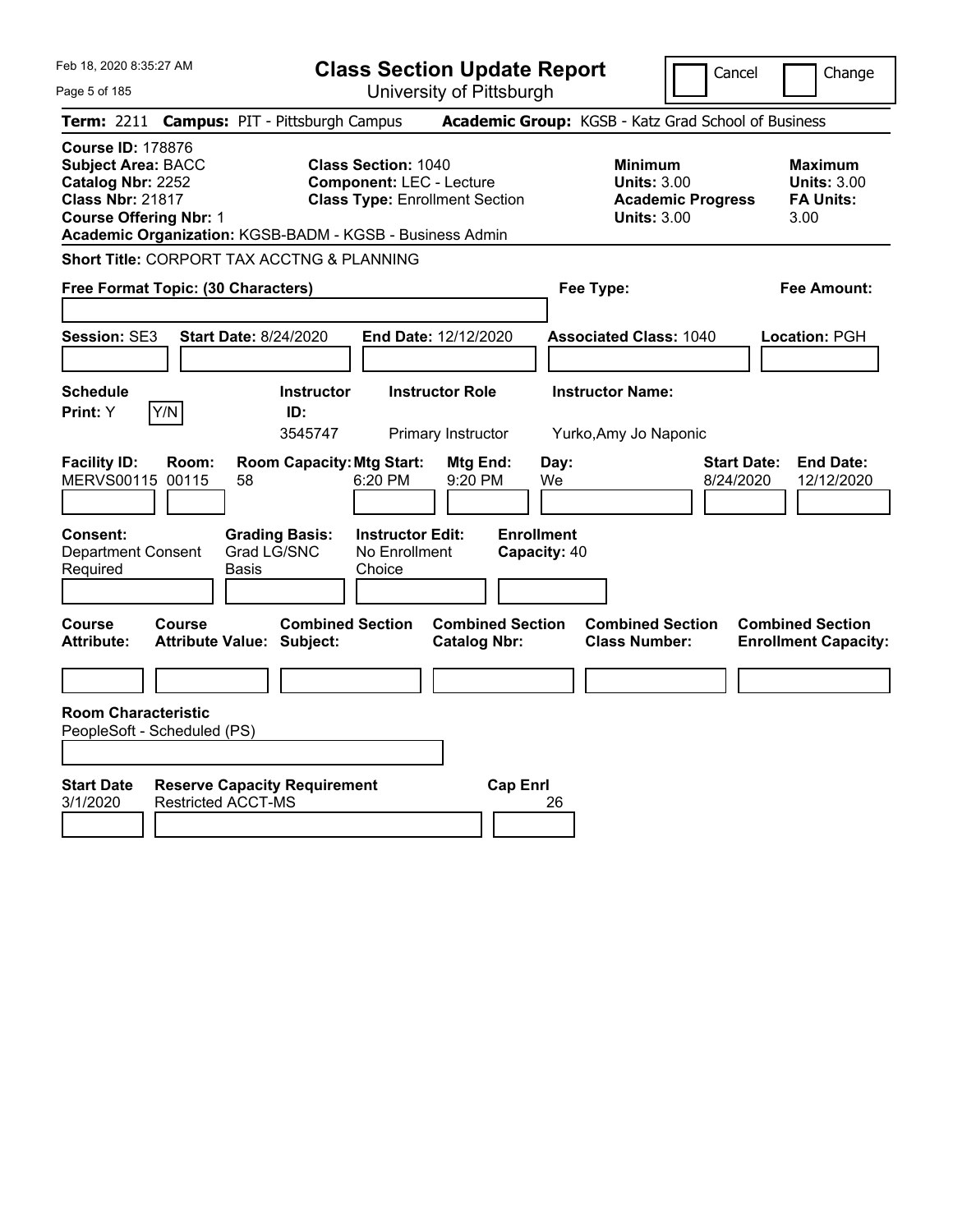| Feb 18, 2020 8:35:27 AM                                                                                                                |                                                                  | <b>Class Section Update Report</b>                                                                                                                                 |                                                            | Cancel                          | Change                                                           |
|----------------------------------------------------------------------------------------------------------------------------------------|------------------------------------------------------------------|--------------------------------------------------------------------------------------------------------------------------------------------------------------------|------------------------------------------------------------|---------------------------------|------------------------------------------------------------------|
| Page 6 of 185                                                                                                                          |                                                                  | University of Pittsburgh                                                                                                                                           |                                                            |                                 |                                                                  |
|                                                                                                                                        | Term: 2211 Campus: PIT - Pittsburgh Campus                       |                                                                                                                                                                    | Academic Group: KGSB - Katz Grad School of Business        |                                 |                                                                  |
| <b>Course ID: 178544</b><br><b>Subject Area: BACC</b><br>Catalog Nbr: 2254<br><b>Class Nbr: 23121</b><br><b>Course Offering Nbr: 1</b> |                                                                  | <b>Class Section: 1070</b><br><b>Component: LEC - Lecture</b><br><b>Class Type: Enrollment Section</b><br>Academic Organization: KGSB-BADM - KGSB - Business Admin | <b>Minimum</b><br><b>Units: 3.00</b><br><b>Units: 3.00</b> | <b>Academic Progress</b>        | <b>Maximum</b><br><b>Units: 3.00</b><br><b>FA Units:</b><br>3.00 |
|                                                                                                                                        | Short Title: ADVANCED FINANCIAL ACCOUNTING                       |                                                                                                                                                                    |                                                            |                                 |                                                                  |
| Free Format Topic: (30 Characters)                                                                                                     |                                                                  |                                                                                                                                                                    | Fee Type:                                                  |                                 | <b>Fee Amount:</b>                                               |
| <b>Session: AT</b>                                                                                                                     | <b>Start Date: 8/24/2020</b>                                     | End Date: 12/12/2020                                                                                                                                               | <b>Associated Class: 1070</b>                              |                                 | Location: PGH                                                    |
| <b>Schedule</b><br>Print: Y<br>Y/N                                                                                                     | <b>Instructor</b><br>ID:<br>2952865                              | <b>Instructor Role</b><br>Primary Instructor                                                                                                                       | <b>Instructor Name:</b><br>Hogan, Brian                    |                                 |                                                                  |
| <b>Facility ID:</b><br>Room:<br>MERVS00209 00209                                                                                       | <b>Room Capacity: Mtg Start:</b><br>40                           | Mtg End:<br>1:50 PM<br>12:30 PM                                                                                                                                    | Day:<br>TuTh                                               | <b>Start Date:</b><br>8/24/2020 | <b>End Date:</b><br>12/12/2020                                   |
| <b>Consent:</b><br><b>Department Consent</b><br>Required                                                                               | <b>Grading Basis:</b><br>Grad LG/SNC<br>Basis                    | <b>Instructor Edit:</b><br>No Enrollment<br>Choice                                                                                                                 | <b>Enrollment</b><br>Capacity: 40                          |                                 |                                                                  |
| <b>Course</b><br>Course<br><b>Attribute:</b>                                                                                           | <b>Attribute Value: Subject:</b>                                 | <b>Combined Section</b><br><b>Combined Section</b><br><b>Catalog Nbr:</b>                                                                                          | <b>Combined Section</b><br><b>Class Number:</b>            |                                 | <b>Combined Section</b><br><b>Enrollment Capacity:</b>           |
|                                                                                                                                        |                                                                  |                                                                                                                                                                    |                                                            |                                 |                                                                  |
| <b>Room Characteristic</b><br>PeopleSoft - Scheduled (PS)<br><b>Start Date</b><br>3/1/2020                                             | <b>Reserve Capacity Requirement</b><br><b>Restricted ACCT-MS</b> |                                                                                                                                                                    | <b>Cap Enrl</b><br>40                                      |                                 |                                                                  |
|                                                                                                                                        |                                                                  |                                                                                                                                                                    |                                                            |                                 |                                                                  |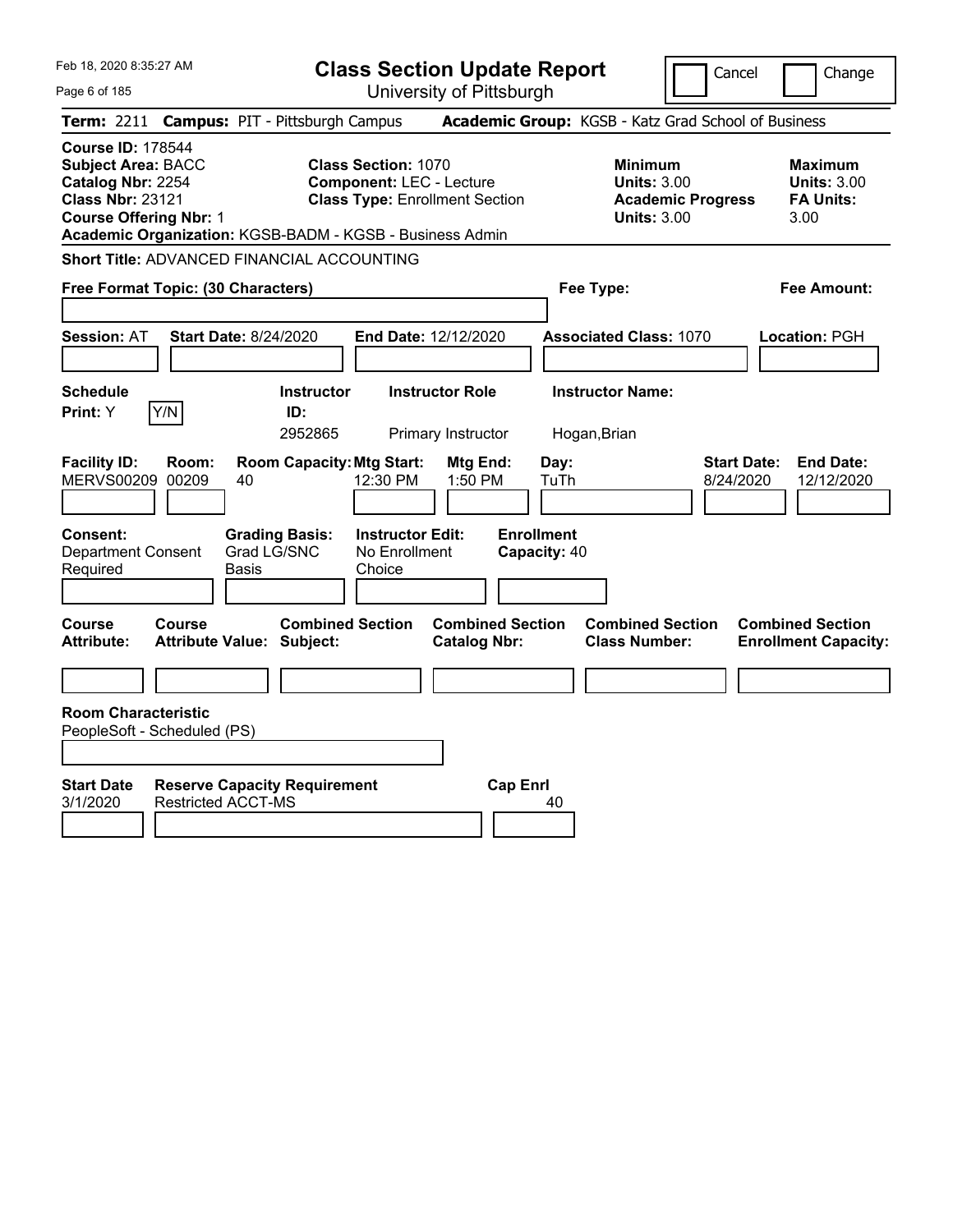| Feb 18, 2020 8:35:27 AM                                                                                                                                                                            | <b>Class Section Update Report</b>                                                                     | Cancel                                                                                 | Change                                                           |
|----------------------------------------------------------------------------------------------------------------------------------------------------------------------------------------------------|--------------------------------------------------------------------------------------------------------|----------------------------------------------------------------------------------------|------------------------------------------------------------------|
| Page 7 of 185                                                                                                                                                                                      | University of Pittsburgh                                                                               |                                                                                        |                                                                  |
| <b>Campus: PIT - Pittsburgh Campus</b><br><b>Term: 2211</b>                                                                                                                                        |                                                                                                        | Academic Group: KGSB - Katz Grad School of Business                                    |                                                                  |
| <b>Course ID: 190522</b><br><b>Subject Area: BACC</b><br>Catalog Nbr: 2255<br><b>Class Nbr: 28029</b><br><b>Course Offering Nbr: 1</b><br>Academic Organization: KGSB-BADM - KGSB - Business Admin | <b>Class Section: 1010</b><br><b>Component: LEC - Lecture</b><br><b>Class Type: Enrollment Section</b> | <b>Minimum</b><br><b>Units: 1.50</b><br><b>Academic Progress</b><br><b>Units: 1.50</b> | <b>Maximum</b><br><b>Units: 1.50</b><br><b>FA Units:</b><br>1.50 |
| Short Title: INTRL CTRL & ACCT DISCLR DERV                                                                                                                                                         |                                                                                                        |                                                                                        |                                                                  |
| Free Format Topic: (30 Characters)                                                                                                                                                                 |                                                                                                        | Fee Type:                                                                              | Fee Amount:                                                      |
| <b>Session: KS2</b><br>Start Date: 10/19/2020                                                                                                                                                      | End Date: 12/11/2020                                                                                   | <b>Associated Class: 1010</b>                                                          | Location: PGH                                                    |
| <b>Schedule</b><br>Print: Y<br>Y/N                                                                                                                                                                 | <b>Instructor</b><br><b>Instructor Role</b><br>ID:<br>2966727<br>Primary Instructor                    | <b>Instructor Name:</b><br>Zappia, Joseph                                              |                                                                  |
| <b>Facility ID:</b><br>Room:<br>MERVS00115 00115<br>58                                                                                                                                             | <b>Room Capacity: Mtg Start:</b><br>Mtg End:<br>6:20 PM<br>9:20 PM                                     | Day:<br><b>Start Date:</b><br>Mo<br>10/19/2020                                         | <b>End Date:</b><br>12/11/2020                                   |
| Consent:<br><b>Grading Basis:</b><br>Grad LG/SNC<br><b>Department Consent</b><br>Required<br>Basis                                                                                                 | <b>Enrollment</b><br><b>Instructor Edit:</b><br>No Enrollment<br>Capacity: 40<br>Choice                |                                                                                        |                                                                  |
| <b>Course</b><br>Course<br><b>Attribute:</b><br><b>Attribute Value: Subject:</b>                                                                                                                   | <b>Combined Section</b><br><b>Combined Section</b><br><b>Catalog Nbr:</b>                              | <b>Combined Section</b><br><b>Class Number:</b>                                        | <b>Combined Section</b><br><b>Enrollment Capacity:</b>           |
|                                                                                                                                                                                                    |                                                                                                        |                                                                                        |                                                                  |
| <b>Room Characteristic</b><br>PeopleSoft - Scheduled (PS)<br><b>Start Date</b><br><b>Reserve Capacity Requirement</b>                                                                              |                                                                                                        |                                                                                        |                                                                  |
|                                                                                                                                                                                                    | <b>Cap Enrl</b>                                                                                        |                                                                                        |                                                                  |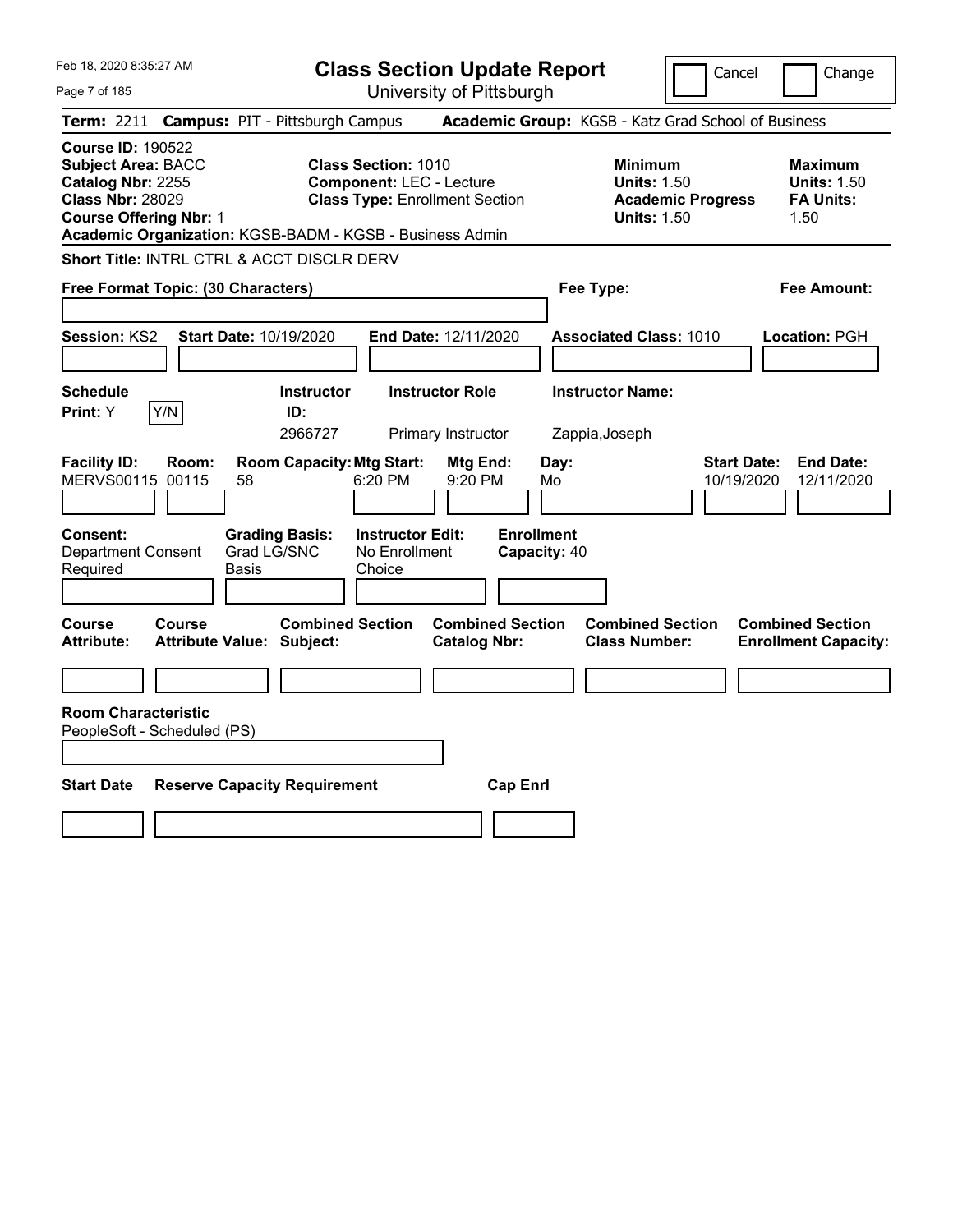| Feb 18, 2020 8:35:27 AM                                                                                                                                                                            | <b>Class Section Update Report</b>                                                                                                                              | Cancel                                                                                 | Change                                                           |
|----------------------------------------------------------------------------------------------------------------------------------------------------------------------------------------------------|-----------------------------------------------------------------------------------------------------------------------------------------------------------------|----------------------------------------------------------------------------------------|------------------------------------------------------------------|
| Page 8 of 185                                                                                                                                                                                      | University of Pittsburgh                                                                                                                                        |                                                                                        |                                                                  |
| <b>Campus: PIT - Pittsburgh Campus</b><br><b>Term: 2211</b>                                                                                                                                        |                                                                                                                                                                 | Academic Group: KGSB - Katz Grad School of Business                                    |                                                                  |
| <b>Course ID: 178549</b><br><b>Subject Area: BACC</b><br>Catalog Nbr: 2258<br><b>Class Nbr: 17752</b><br><b>Course Offering Nbr: 1</b><br>Academic Organization: KGSB-BADM - KGSB - Business Admin | <b>Class Section: 1080</b><br><b>Component: LEC - Lecture</b><br><b>Class Type: Enrollment Section</b>                                                          | <b>Minimum</b><br><b>Units: 3.00</b><br><b>Academic Progress</b><br><b>Units: 3.00</b> | <b>Maximum</b><br><b>Units: 3.00</b><br><b>FA Units:</b><br>3.00 |
| <b>Short Title: STRATEGIC COST MANAGEMENT</b>                                                                                                                                                      |                                                                                                                                                                 |                                                                                        |                                                                  |
| Free Format Topic: (30 Characters)                                                                                                                                                                 |                                                                                                                                                                 | Fee Type:                                                                              | Fee Amount:                                                      |
| <b>Session: KMT</b><br><b>Start Date: 8/24/2020</b>                                                                                                                                                | End Date: 12/11/2020                                                                                                                                            | <b>Associated Class: 1080</b>                                                          | Location: PGH                                                    |
| <b>Schedule</b>                                                                                                                                                                                    | <b>Instructor</b><br><b>Instructor Role</b>                                                                                                                     | <b>Instructor Name:</b>                                                                |                                                                  |
| Y/N<br>Print: Y                                                                                                                                                                                    | ID:<br>3465960<br>Primary Instructor                                                                                                                            | Martin, Patrick Ryan                                                                   |                                                                  |
| <b>Facility ID:</b><br>Room:<br>MERVS00115 00115<br>58<br><b>Grading Basis:</b><br>Consent:<br><b>Department Consent</b><br><b>Grad Letter Grade</b><br>Required                                   | <b>Room Capacity: Mtg Start:</b><br>Mtg End:<br>11:00 AM<br>12:20 PM<br><b>Instructor Edit:</b><br><b>Enrollment</b><br>No Enrollment<br>Capacity: 40<br>Choice | <b>Start Date:</b><br>Day:<br>TuTh<br>8/24/2020                                        | <b>End Date:</b><br>12/11/2020                                   |
| Course<br>Course<br><b>Attribute Value: Subject:</b><br><b>Attribute:</b>                                                                                                                          | <b>Combined Section</b><br><b>Combined Section</b><br><b>Catalog Nbr:</b>                                                                                       | <b>Combined Section</b><br><b>Class Number:</b>                                        | <b>Combined Section</b><br><b>Enrollment Capacity:</b>           |
|                                                                                                                                                                                                    |                                                                                                                                                                 |                                                                                        |                                                                  |
| <b>Room Characteristic</b><br>PeopleSoft - Scheduled (PS)                                                                                                                                          |                                                                                                                                                                 |                                                                                        |                                                                  |
| <b>Start Date</b><br><b>Reserve Capacity Requirement</b><br><b>Restricted ACCT-MS</b><br>3/1/2020                                                                                                  | <b>Cap Enrl</b>                                                                                                                                                 | 40                                                                                     |                                                                  |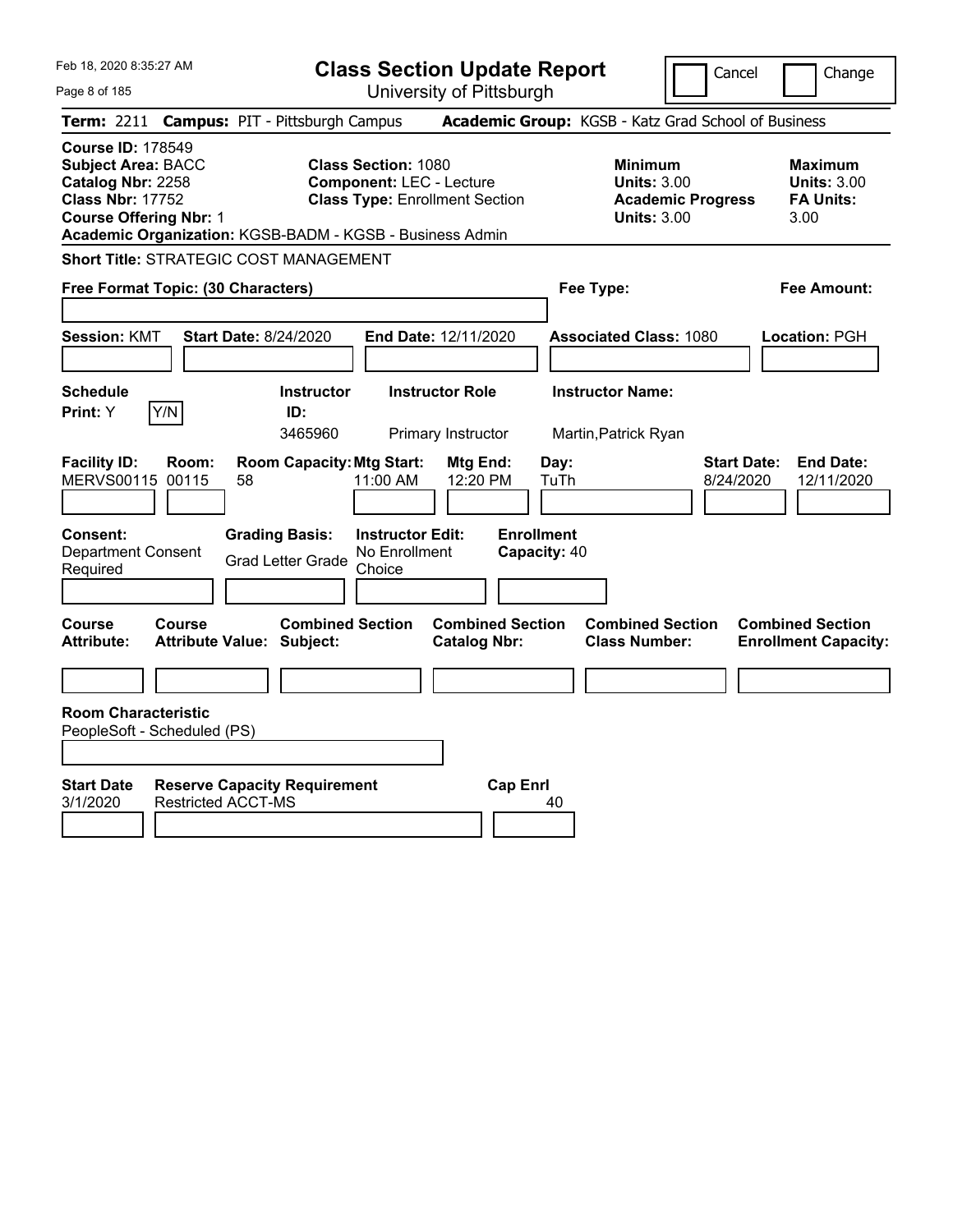|  | Feb 18, 2020 8:35:27 AM |  |
|--|-------------------------|--|
|  |                         |  |

**Class Section Update Report** University of Pittsburgh

Cancel Change

Page 9 of 185

|                                                                                                                                        |        | Term: 2211 Campus: PIT - Pittsburgh Campus                                                                            |                                                               |                                                |                                   | Academic Group: KGSB - Katz Grad School of Business                                    |                                                                   |
|----------------------------------------------------------------------------------------------------------------------------------------|--------|-----------------------------------------------------------------------------------------------------------------------|---------------------------------------------------------------|------------------------------------------------|-----------------------------------|----------------------------------------------------------------------------------------|-------------------------------------------------------------------|
| <b>Course ID: 101132</b><br><b>Subject Area: BACC</b><br>Catalog Nbr: 2401<br><b>Class Nbr: 13318</b><br><b>Course Offering Nbr: 1</b> |        | Academic Organization: KGSB-BADM - KGSB - Business Admin                                                              | <b>Class Section: 1025</b><br><b>Component: LEC - Lecture</b> | <b>Class Type: Enrollment Section</b>          |                                   | <b>Minimum</b><br><b>Units: 3.00</b><br><b>Academic Progress</b><br><b>Units: 3.00</b> | <b>Maximum</b><br><b>Units: 3.00</b><br><b>FA Units:</b><br>3.00  |
|                                                                                                                                        |        | <b>Short Title: FINANCIAL ACCOUNTING</b>                                                                              |                                                               |                                                |                                   |                                                                                        |                                                                   |
|                                                                                                                                        |        | Free Format Topic: (30 Characters)                                                                                    |                                                               |                                                |                                   | Fee Type:                                                                              | <b>Fee Amount:</b>                                                |
| <b>Session: KMT</b>                                                                                                                    |        | <b>Start Date: 8/24/2020</b>                                                                                          |                                                               | End Date: 12/11/2020                           |                                   | <b>Associated Class: 1025</b>                                                          | Location: PGH                                                     |
| <b>Schedule</b><br>Print: Y                                                                                                            | Y/N    | <b>Instructor</b><br>ID:<br>2929194                                                                                   |                                                               | <b>Instructor Role</b><br>Primary Instructor   |                                   | <b>Instructor Name:</b><br>Boyas, Elise A                                              |                                                                   |
| <b>Facility ID:</b><br>MERVS00104 00104                                                                                                | Room:  | <b>Room Capacity: Mtg Start:</b><br>58                                                                                | 12:30 PM                                                      | Mtg End:<br>1:50 PM                            | Day:<br>MoWe                      |                                                                                        | <b>End Date:</b><br><b>Start Date:</b><br>8/24/2020<br>12/11/2020 |
| <b>Consent:</b><br>No Special Consent<br>Required                                                                                      |        | <b>Grading Basis:</b><br>Grad LG/SU3<br>Basis                                                                         | <b>Instructor Edit:</b><br>No Enrollment<br>Choice            |                                                | <b>Enrollment</b><br>Capacity: 58 |                                                                                        |                                                                   |
| Course<br>Attribute:                                                                                                                   | Course | <b>Combined Section</b><br><b>Attribute Value: Subject:</b>                                                           |                                                               | <b>Combined Section</b><br><b>Catalog Nbr:</b> |                                   | <b>Combined Section</b><br><b>Class Number:</b>                                        | <b>Combined Section</b><br><b>Enrollment Capacity:</b>            |
| <b>Room Characteristic</b><br>PeopleSoft - Scheduled (PS)                                                                              |        |                                                                                                                       |                                                               |                                                |                                   |                                                                                        |                                                                   |
| <b>Start Date</b><br>4/5/2020<br>3/1/2020<br>3/1/2020                                                                                  |        | <b>Reserve Capacity Requirement</b><br>Restricted to BUSAD-MBA<br>Restricted to BUSAD-MBA<br>Restricted to BUSADF-MBA |                                                               | <b>Cap Enrl</b>                                | 0<br>33<br>15                     |                                                                                        |                                                                   |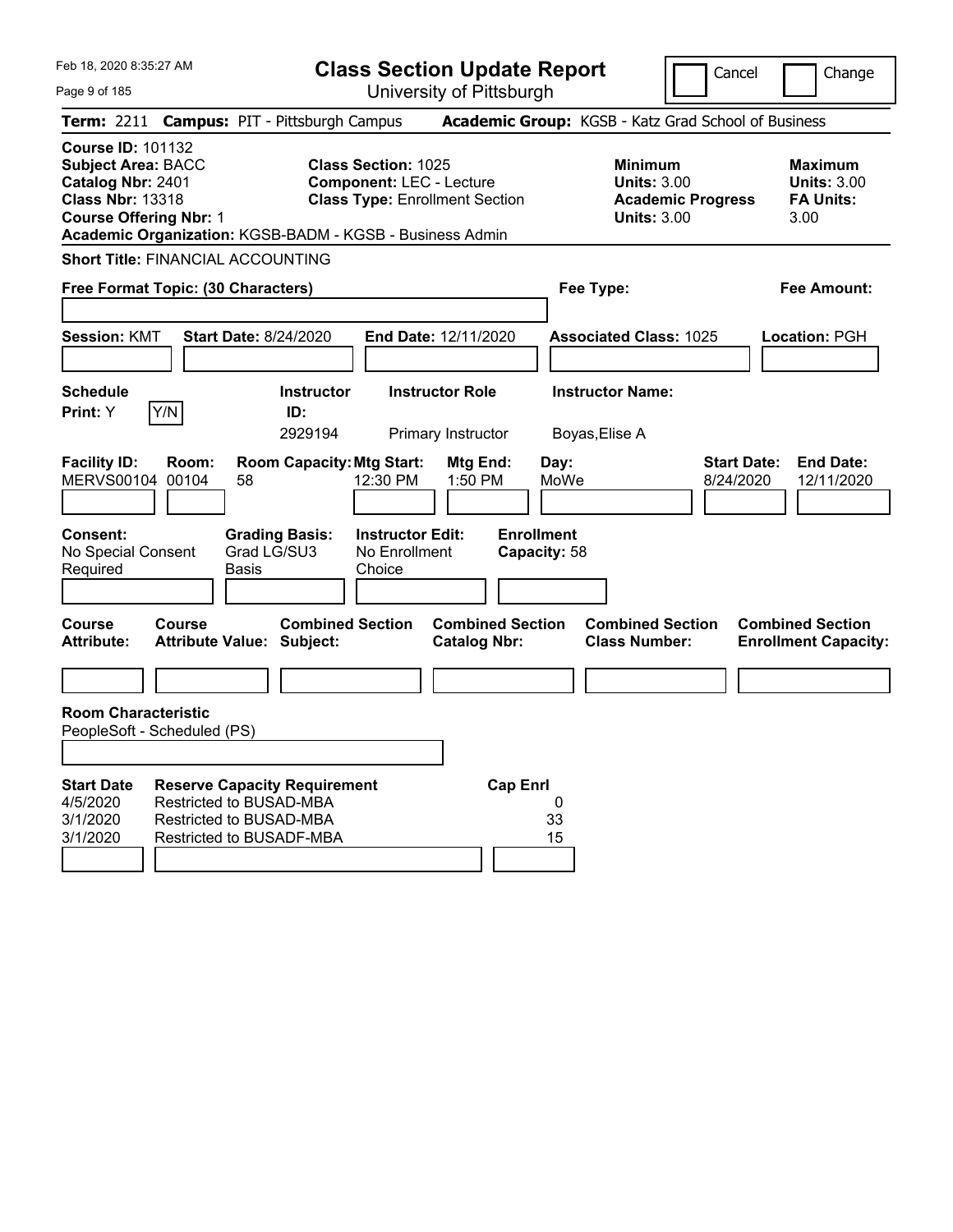Feb 18, 2020 8:35:27 AM Page 10 of 185 **Class Section Update Report** University of Pittsburgh Cancel Change **Term:** 2211 **Campus:** PIT - Pittsburgh Campus **Academic Group:** KGSB - Katz Grad School of Business **Course ID:** 101132 **Subject Area:** BACC **Class Section:** 1040 **Minimum Maximum Catalog Nbr:** 2401 **Component:** LEC - Lecture **Units:** 3.00 **Units:** 3.00 **Class Nbr:** 13308 **Class Type:** Enrollment Section **Academic Progress FA Units: Course Offering Nbr:** 1 **Units:** 3.00 3.00 **Academic Organization:** KGSB-BADM - KGSB - Business Admin **Short Title:** FINANCIAL ACCOUNTING **Free Format Topic: (30 Characters) Fee Type: Fee Amount: Session:** KMT **Start Date:** 8/24/2020 **End Date:** 12/11/2020 **Associated Class:** 1040 **Location:** PGH **Schedule Instructor Instructor Role Instructor Name: Print:**  $Y$   $|Y/N|$  **ID:** 2929194 Primary Instructor Boyas,Elise A **Facility ID: Room: Room Capacity:Mtg Start: Mtg End: Day: Start Date: End Date:** TBATBA TBA 0 2:00 PM 3:20 PM MoWe 8/24/2020 12/11/2020 **Consent: Grading Basis: Instructor Edit: Enrollment** No Special Consent Required Grad LG/SU3 Basis No Enrollment Choice **Capacity:** 48 **Course Course Combined Section Combined Section Combined Section Combined Section Attribute: Attribute Value: Subject: Catalog Nbr: Class Number: Enrollment Capacity: Room Characteristic Start Date Reserve Capacity Requirement Cap Enrl** 4/5/2020 Restricted to BUSAD-MBA 0 3/1/2020 Restricted to BUSAD-MBA 33 3/1/2020 Restricted to BUSADF-MBA 15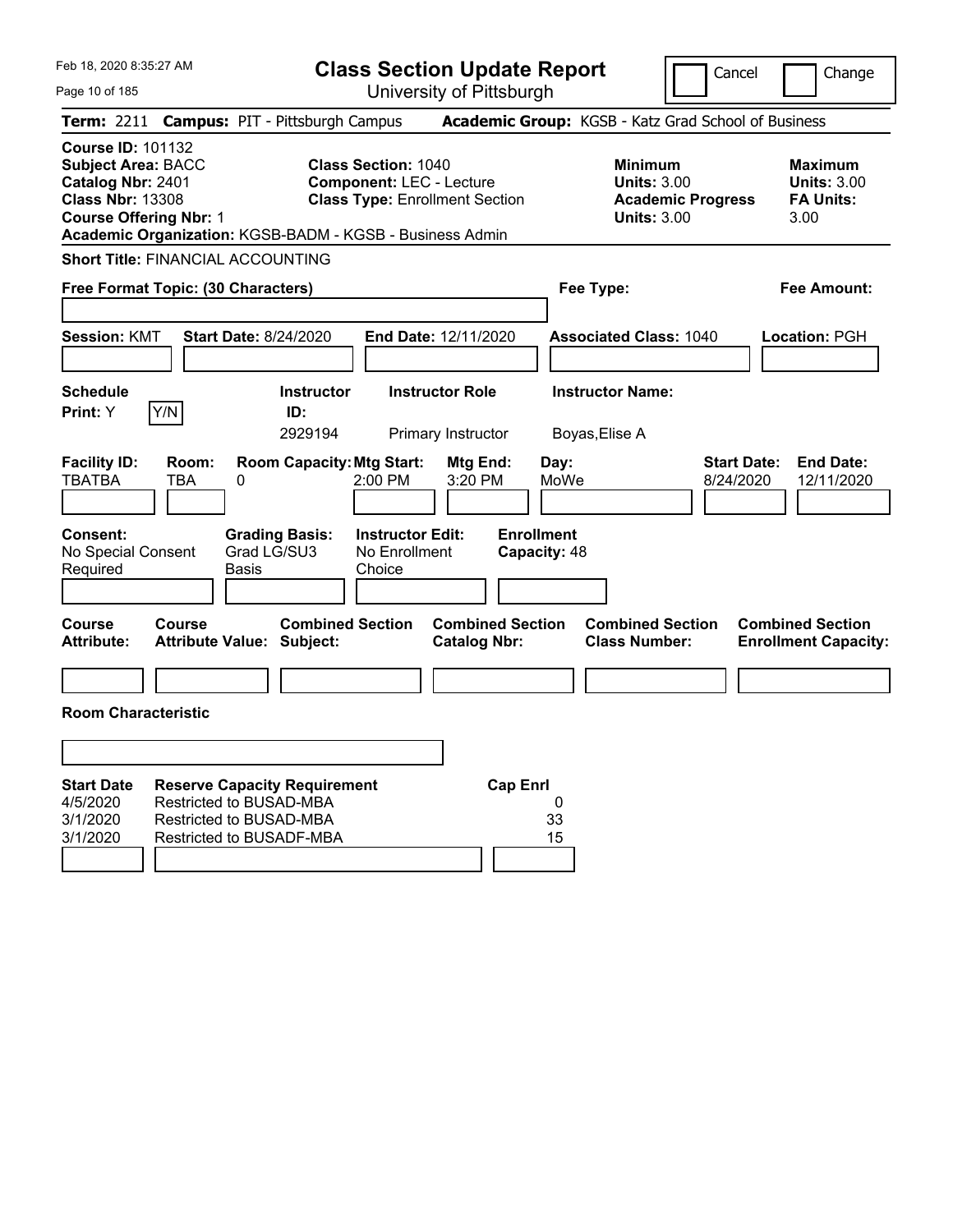|  | Feb 18, 2020 8:35:27 AM |  |
|--|-------------------------|--|
|  |                         |  |

**Class Section Update Report**

Cancel Change

Page 11 of 185

University of Pittsburgh **Term:** 2211 **Campus:** PIT - Pittsburgh Campus **Academic Group:** KGSB - Katz Grad School of Business **Course ID:** 101132 **Subject Area:** BACC **Class Section:** 1055 **Minimum Maximum Catalog Nbr:** 2401 **Component:** LEC - Lecture **Units:** 3.00 **Units:** 3.00 **Class Nbr:** 21238 **Class Type:** Enrollment Section **Academic Progress FA Units: Course Offering Nbr:** 1 **Units:** 3.00 3.00 **Academic Organization:** KGSB-BADM - KGSB - Business Admin **Short Title:** FINANCIAL ACCOUNTING **Free Format Topic: (30 Characters) Fee Type: Fee Amount: Session:** KMT **Start Date:** 8/24/2020 **End Date:** 12/11/2020 **Associated Class:** 1055 **Location:** PGH **Schedule Instructor Instructor Role Instructor Name: Print:**  $Y$   $|Y/N|$  **ID:** 2909074 Primary Instructor Moser,Donald V **Facility ID: Room: Room Capacity:Mtg Start: Mtg End: Day: Start Date: End Date:** ALUM00531 00531 58 6:20 PM 9:20 PM Tu 8/24/2020 12/11/2020 **Consent: Grading Basis: Instructor Edit: Enrollment** No Special Consent Required Grad LG/SU3 Basis No Enrollment Choice **Capacity:** 40 **Course Course Combined Section Combined Section Combined Section Combined Section Attribute: Attribute Value: Subject: Catalog Nbr: Class Number: Enrollment Capacity: Room Characteristic** PeopleSoft - Scheduled (PS) **Start Date Reserve Capacity Requirement Cap Enrl** 3/1/2020 Restricted to BUSADP-MBA 30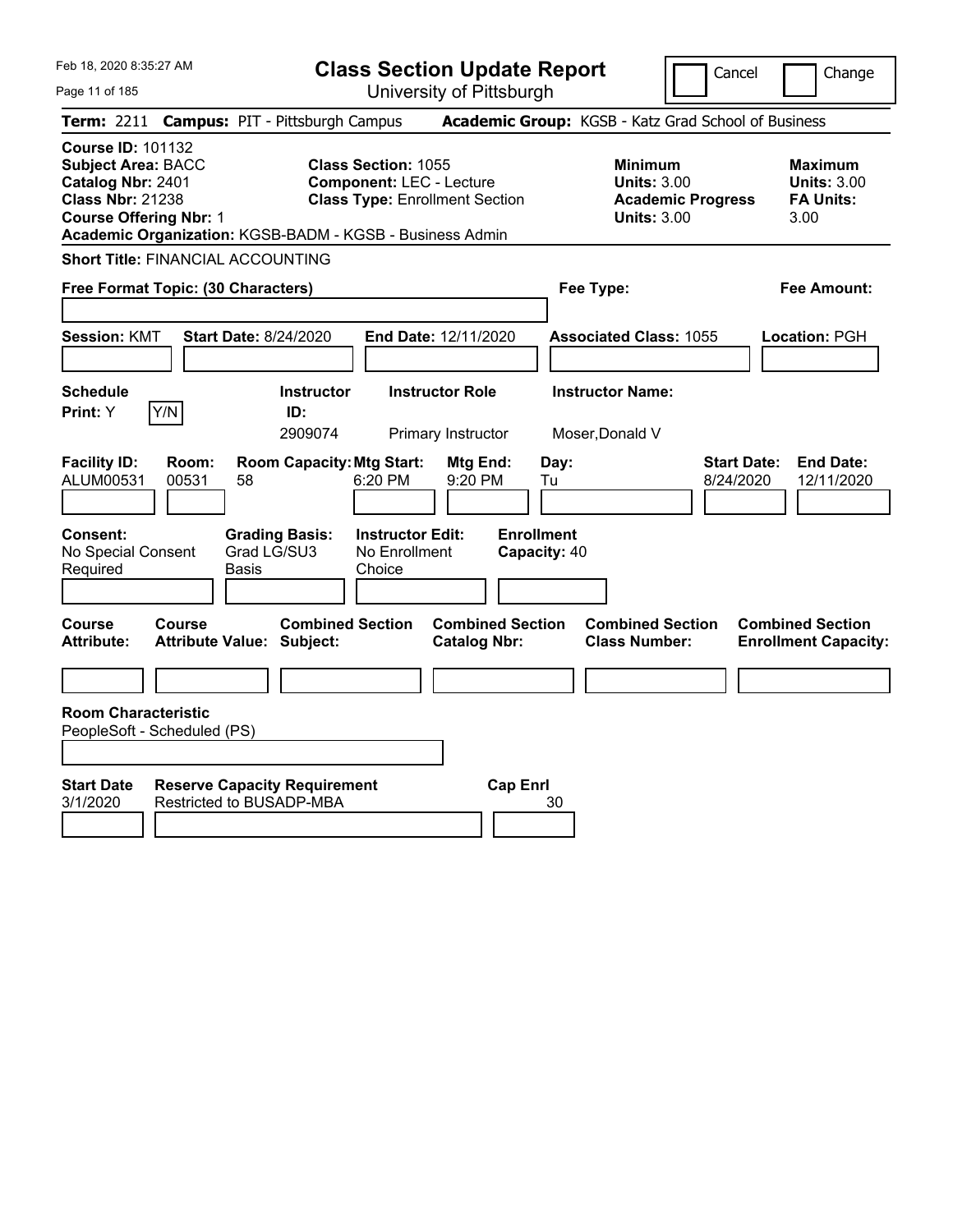| Feb 18, 2020 8:35:27 AM                                                                                                                                                                            |                                                                  |                                     | <b>Class Section Update Report</b>                                                                     |                                                |                                   |            |                                                            |                          | Cancel                          | Change                                                           |
|----------------------------------------------------------------------------------------------------------------------------------------------------------------------------------------------------|------------------------------------------------------------------|-------------------------------------|--------------------------------------------------------------------------------------------------------|------------------------------------------------|-----------------------------------|------------|------------------------------------------------------------|--------------------------|---------------------------------|------------------------------------------------------------------|
| Page 12 of 185                                                                                                                                                                                     |                                                                  |                                     | University of Pittsburgh                                                                               |                                                |                                   |            |                                                            |                          |                                 |                                                                  |
| <b>Term: 2211</b>                                                                                                                                                                                  | <b>Campus: PIT - Pittsburgh Campus</b>                           |                                     |                                                                                                        |                                                |                                   |            | Academic Group: KGSB - Katz Grad School of Business        |                          |                                 |                                                                  |
| <b>Course ID: 182519</b><br><b>Subject Area: BACC</b><br>Catalog Nbr: 2466<br><b>Class Nbr: 18790</b><br><b>Course Offering Nbr: 1</b><br>Academic Organization: KGSB-BADM - KGSB - Business Admin |                                                                  |                                     | <b>Class Section: 1040</b><br><b>Component: LEC - Lecture</b><br><b>Class Type: Enrollment Section</b> |                                                |                                   |            | <b>Minimum</b><br><b>Units: 1.50</b><br><b>Units: 1.50</b> | <b>Academic Progress</b> |                                 | <b>Maximum</b><br><b>Units: 1.50</b><br><b>FA Units:</b><br>1.50 |
| Short Title: RISK MGMT AND CMPLINC ISSUES                                                                                                                                                          |                                                                  |                                     |                                                                                                        |                                                |                                   |            |                                                            |                          |                                 |                                                                  |
|                                                                                                                                                                                                    | Free Format Topic: (30 Characters)                               |                                     |                                                                                                        |                                                |                                   |            | Fee Type:                                                  |                          |                                 | Fee Amount:                                                      |
| Session: KS1                                                                                                                                                                                       | <b>Start Date: 8/24/2020</b>                                     |                                     | End Date: 10/16/2020                                                                                   |                                                |                                   |            | <b>Associated Class: 1040</b>                              |                          |                                 | Location: PGH                                                    |
| <b>Schedule</b><br>Y/N<br>Print: Y                                                                                                                                                                 |                                                                  | <b>Instructor</b><br>ID:<br>2949753 |                                                                                                        | <b>Instructor Role</b><br>Primary Instructor   |                                   |            | <b>Instructor Name:</b><br>Klink, Jeffrey M                |                          |                                 |                                                                  |
| <b>Facility ID:</b><br>MERVS0118D 0118D                                                                                                                                                            | Room:<br>26                                                      | <b>Room Capacity: Mtg Start:</b>    | 6:20 PM                                                                                                | Mtg End:<br>9:20 PM                            |                                   | Day:<br>Mo |                                                            |                          | <b>Start Date:</b><br>8/24/2020 | <b>End Date:</b><br>10/16/2020                                   |
| Consent:<br><b>Department Consent</b><br>Required                                                                                                                                                  | Grad LG/SNC<br>Basis                                             | <b>Grading Basis:</b>               | <b>Instructor Edit:</b><br>No Enrollment<br>Choice                                                     |                                                | <b>Enrollment</b><br>Capacity: 26 |            |                                                            |                          |                                 |                                                                  |
| <b>Course</b><br><b>Attribute:</b>                                                                                                                                                                 | <b>Course</b><br><b>Attribute Value: Subject:</b>                | <b>Combined Section</b>             |                                                                                                        | <b>Combined Section</b><br><b>Catalog Nbr:</b> |                                   |            | <b>Combined Section</b><br><b>Class Number:</b>            |                          |                                 | <b>Combined Section</b><br><b>Enrollment Capacity:</b>           |
|                                                                                                                                                                                                    |                                                                  |                                     |                                                                                                        |                                                |                                   |            |                                                            |                          |                                 |                                                                  |
| <b>Room Characteristic</b><br>PeopleSoft - Scheduled (PS)                                                                                                                                          |                                                                  |                                     |                                                                                                        |                                                |                                   |            |                                                            |                          |                                 |                                                                  |
| <b>Start Date</b><br>3/1/2020                                                                                                                                                                      | <b>Reserve Capacity Requirement</b><br><b>Restricted ACCT-MS</b> |                                     |                                                                                                        |                                                | <b>Cap Enrl</b>                   | 26         |                                                            |                          |                                 |                                                                  |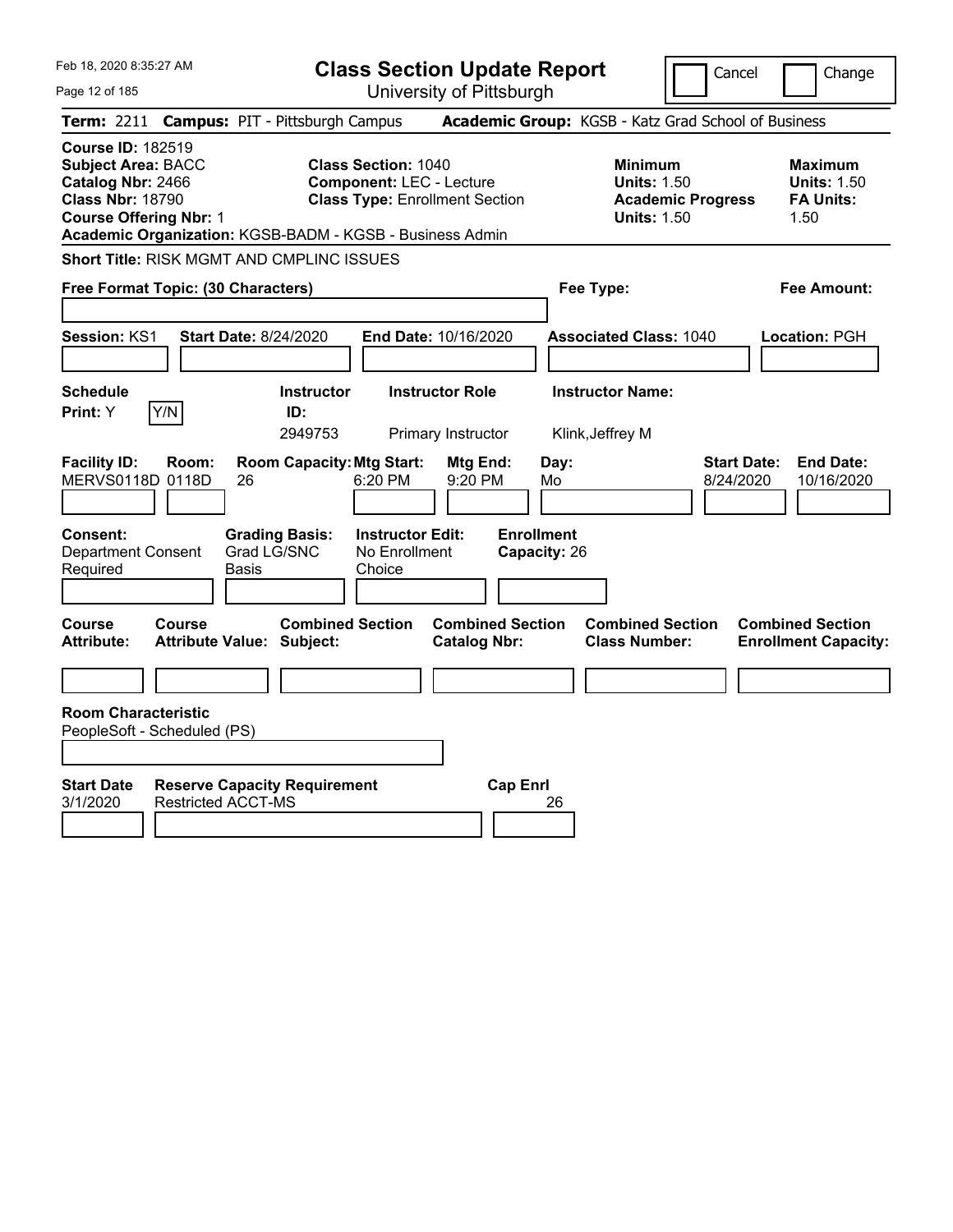| Feb 18, 2020 8:35:27 AM                                                                                                                                                                            |                                                                  |                                                   |                                                               | <b>Class Section Update Report</b>             |                                   |                                                            | Cancel                          | Change                                                           |
|----------------------------------------------------------------------------------------------------------------------------------------------------------------------------------------------------|------------------------------------------------------------------|---------------------------------------------------|---------------------------------------------------------------|------------------------------------------------|-----------------------------------|------------------------------------------------------------|---------------------------------|------------------------------------------------------------------|
| Page 13 of 185                                                                                                                                                                                     |                                                                  |                                                   |                                                               | University of Pittsburgh                       |                                   |                                                            |                                 |                                                                  |
| <b>Term:</b> 2211                                                                                                                                                                                  | <b>Campus: PIT - Pittsburgh Campus</b>                           |                                                   |                                                               |                                                |                                   | Academic Group: KGSB - Katz Grad School of Business        |                                 |                                                                  |
| <b>Course ID: 178545</b><br><b>Subject Area: BACC</b><br>Catalog Nbr: 2525<br><b>Class Nbr: 17734</b><br><b>Course Offering Nbr: 1</b><br>Academic Organization: KGSB-BADM - KGSB - Business Admin |                                                                  |                                                   | <b>Class Section: 1070</b><br><b>Component: LEC - Lecture</b> | <b>Class Type: Enrollment Section</b>          |                                   | <b>Minimum</b><br><b>Units: 3.00</b><br><b>Units: 3.00</b> | <b>Academic Progress</b>        | <b>Maximum</b><br><b>Units: 3.00</b><br><b>FA Units:</b><br>3.00 |
| Short Title: FINANCIAL STATEMENT ANALYSIS                                                                                                                                                          |                                                                  |                                                   |                                                               |                                                |                                   |                                                            |                                 |                                                                  |
|                                                                                                                                                                                                    | Free Format Topic: (30 Characters)                               |                                                   |                                                               |                                                |                                   | Fee Type:                                                  |                                 | Fee Amount:                                                      |
| <b>Session: KMT</b>                                                                                                                                                                                | <b>Start Date: 8/24/2020</b>                                     |                                                   |                                                               | End Date: 12/11/2020                           |                                   | <b>Associated Class: 1070</b>                              |                                 | Location: PGH                                                    |
| <b>Schedule</b><br>Y/N<br>Print: Y                                                                                                                                                                 |                                                                  | <b>Instructor</b><br>ID:<br>2925056               |                                                               | <b>Instructor Role</b><br>Primary Instructor   |                                   | <b>Instructor Name:</b><br>Feng, Mei                       |                                 |                                                                  |
| <b>Facility ID:</b><br>MERVS00115 00115                                                                                                                                                            | Room:<br>58                                                      | <b>Room Capacity: Mtg Start:</b>                  | 12:30 PM                                                      | Mtg End:<br>1:50 PM                            | Day:<br>MoWe                      |                                                            | <b>Start Date:</b><br>8/24/2020 | <b>End Date:</b><br>12/11/2020                                   |
| Consent:<br><b>Department Consent</b><br>Required                                                                                                                                                  |                                                                  | <b>Grading Basis:</b><br><b>Grad Letter Grade</b> | <b>Instructor Edit:</b><br>No Enrollment<br>Choice            |                                                | <b>Enrollment</b><br>Capacity: 40 |                                                            |                                 |                                                                  |
| Course<br><b>Attribute:</b>                                                                                                                                                                        | Course<br><b>Attribute Value: Subject:</b>                       | <b>Combined Section</b>                           |                                                               | <b>Combined Section</b><br><b>Catalog Nbr:</b> |                                   | <b>Combined Section</b><br><b>Class Number:</b>            |                                 | <b>Combined Section</b><br><b>Enrollment Capacity:</b>           |
|                                                                                                                                                                                                    |                                                                  |                                                   |                                                               |                                                |                                   |                                                            |                                 |                                                                  |
| <b>Room Characteristic</b><br>PeopleSoft - Scheduled (PS)                                                                                                                                          |                                                                  |                                                   |                                                               |                                                |                                   |                                                            |                                 |                                                                  |
| <b>Start Date</b><br>3/1/2020                                                                                                                                                                      | <b>Reserve Capacity Requirement</b><br><b>Restricted ACCT-MS</b> |                                                   |                                                               |                                                | <b>Cap Enrl</b><br>40             |                                                            |                                 |                                                                  |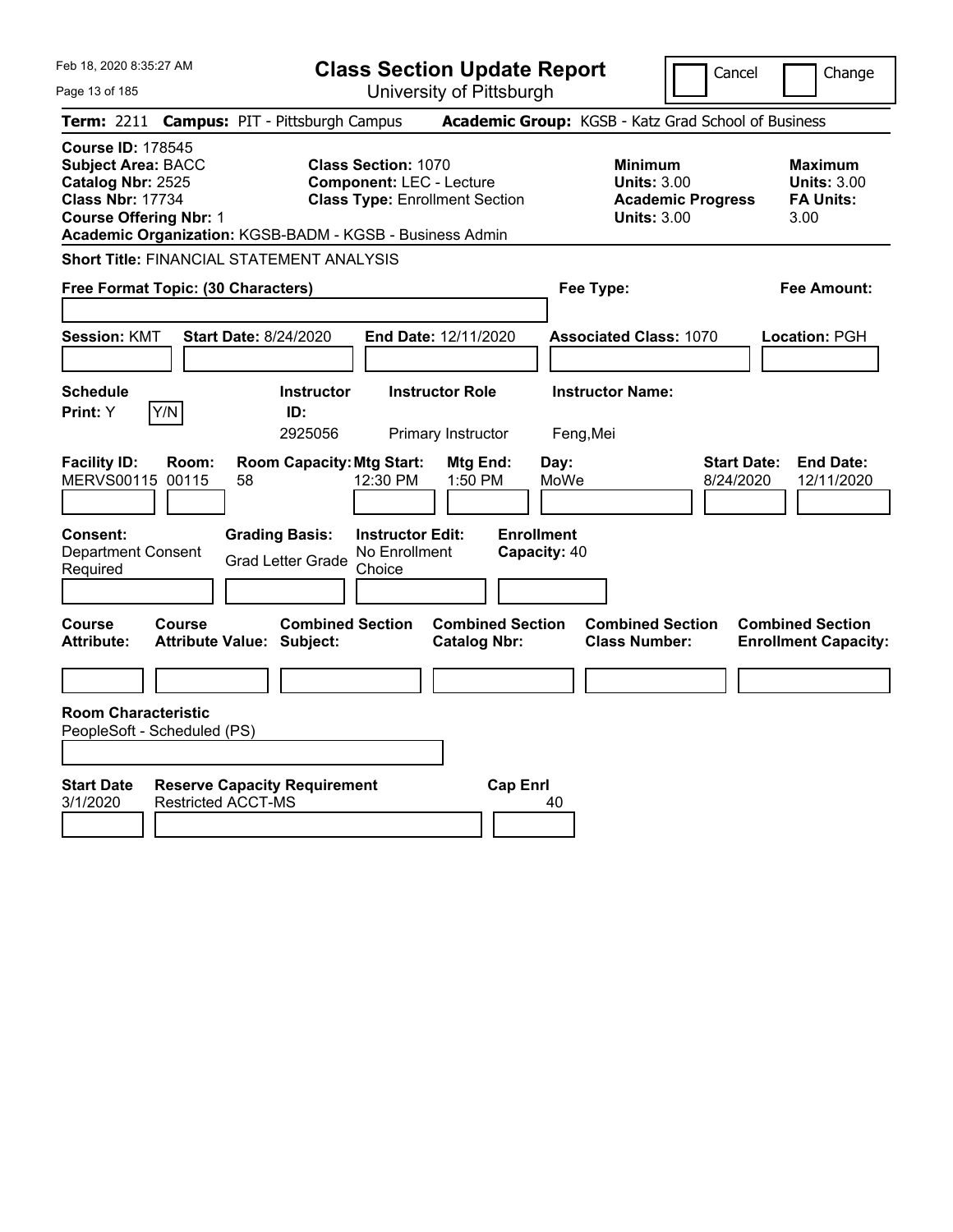| Feb 18, 2020 8:35:27 AM                                                                                                                | <b>Class Section Update Report</b>                                                                                                                                 |                                                                                        | Cancel<br>Change                                                  |
|----------------------------------------------------------------------------------------------------------------------------------------|--------------------------------------------------------------------------------------------------------------------------------------------------------------------|----------------------------------------------------------------------------------------|-------------------------------------------------------------------|
| Page 14 of 185                                                                                                                         | University of Pittsburgh                                                                                                                                           |                                                                                        |                                                                   |
| Term: 2211                                                                                                                             | <b>Campus: PIT - Pittsburgh Campus</b>                                                                                                                             | Academic Group: KGSB - Katz Grad School of Business                                    |                                                                   |
| <b>Course ID: 178545</b><br><b>Subject Area: BACC</b><br>Catalog Nbr: 2525<br><b>Class Nbr: 16809</b><br><b>Course Offering Nbr: 1</b> | <b>Class Section: 1080</b><br><b>Component: LEC - Lecture</b><br><b>Class Type: Enrollment Section</b><br>Academic Organization: KGSB-BADM - KGSB - Business Admin | <b>Minimum</b><br><b>Units: 3.00</b><br><b>Academic Progress</b><br><b>Units: 3.00</b> | <b>Maximum</b><br><b>Units: 3.00</b><br><b>FA Units:</b><br>3.00  |
| Short Title: FINANCIAL STATEMENT ANALYSIS                                                                                              |                                                                                                                                                                    |                                                                                        |                                                                   |
| Free Format Topic: (30 Characters)                                                                                                     |                                                                                                                                                                    | Fee Type:                                                                              | Fee Amount:                                                       |
| <b>Session: KMT</b>                                                                                                                    | <b>Start Date: 8/24/2020</b><br>End Date: 12/11/2020                                                                                                               | <b>Associated Class: 1080</b>                                                          | Location: PGH                                                     |
| <b>Schedule</b><br>Y/N<br>Print: Y                                                                                                     | <b>Instructor</b><br><b>Instructor Role</b><br>ID:<br>2925056<br>Primary Instructor                                                                                | <b>Instructor Name:</b><br>Feng, Mei                                                   |                                                                   |
| <b>Facility ID:</b><br>Room:<br>MERVS00115 00115<br>58                                                                                 | <b>Room Capacity: Mtg Start:</b><br>Mtg End:<br>11:00 AM<br>12:20 PM                                                                                               | Day:<br>MoWe                                                                           | <b>Start Date:</b><br><b>End Date:</b><br>8/24/2020<br>12/11/2020 |
| Consent:<br><b>Department Consent</b><br>Required                                                                                      | <b>Grading Basis:</b><br><b>Instructor Edit:</b><br>No Enrollment<br><b>Grad Letter Grade</b><br>Choice                                                            | <b>Enrollment</b><br>Capacity: 40                                                      |                                                                   |
| <b>Course</b><br><b>Course</b><br><b>Attribute:</b><br><b>Attribute Value: Subject:</b>                                                | <b>Combined Section</b><br><b>Catalog Nbr:</b>                                                                                                                     | <b>Combined Section</b><br><b>Combined Section</b><br><b>Class Number:</b>             | <b>Combined Section</b><br><b>Enrollment Capacity:</b>            |
|                                                                                                                                        |                                                                                                                                                                    |                                                                                        |                                                                   |
| <b>Room Characteristic</b><br>PeopleSoft - Scheduled (PS)                                                                              |                                                                                                                                                                    |                                                                                        |                                                                   |
| <b>Start Date</b><br><b>Restricted ACCT-MS</b><br>3/1/2020                                                                             | <b>Reserve Capacity Requirement</b>                                                                                                                                | <b>Cap Enrl</b><br>40                                                                  |                                                                   |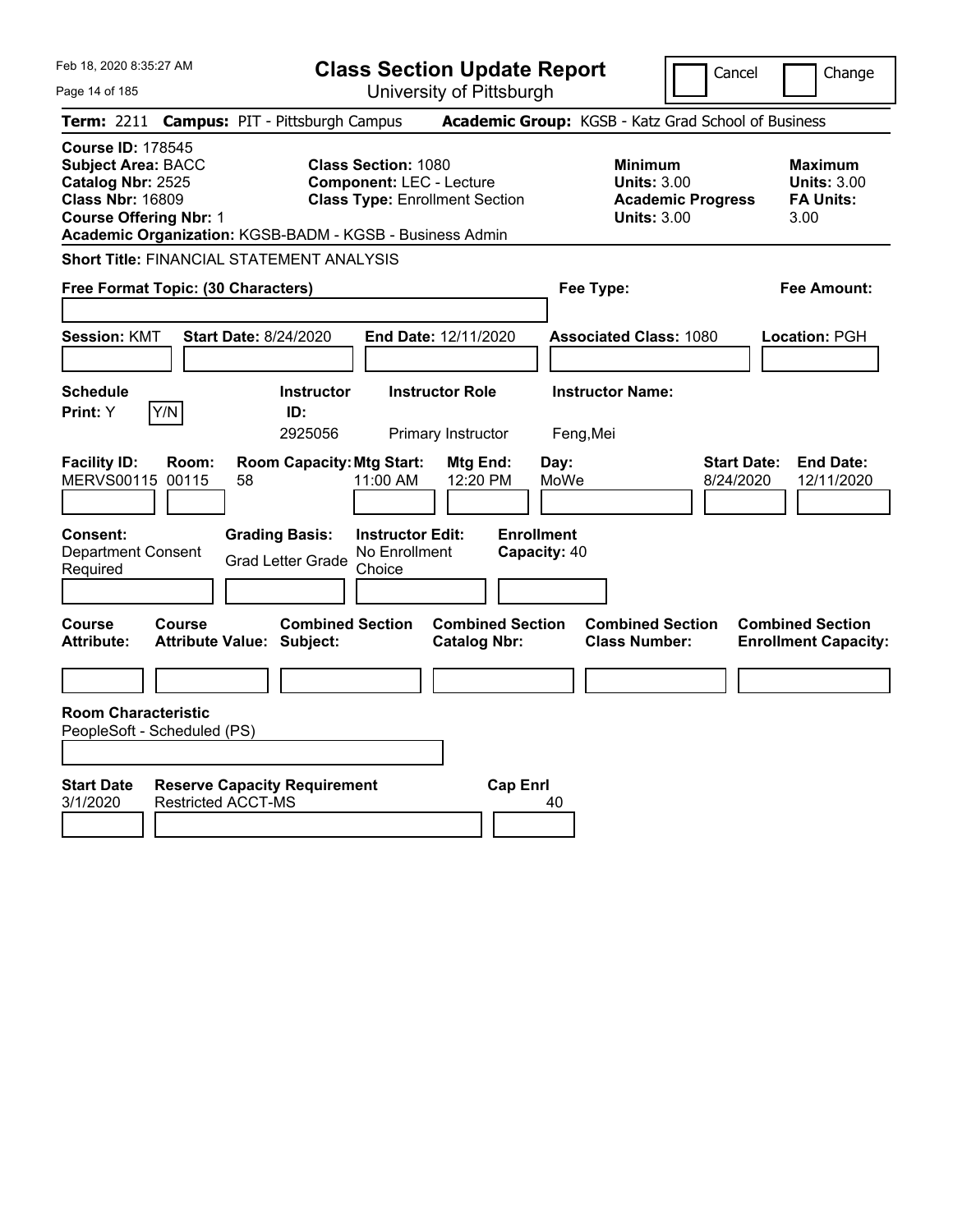| Feb 18, 2020 8:35:27 AM<br><b>Class Section Update Report</b><br>University of Pittsburgh<br>Page 15 of 185                                                                                        |               |                             |                                                             |                                                                                                        |                                                                                                   |                                   |      | Cancel                                                                             | Change                   |                                 |                                                                  |
|----------------------------------------------------------------------------------------------------------------------------------------------------------------------------------------------------|---------------|-----------------------------|-------------------------------------------------------------|--------------------------------------------------------------------------------------------------------|---------------------------------------------------------------------------------------------------|-----------------------------------|------|------------------------------------------------------------------------------------|--------------------------|---------------------------------|------------------------------------------------------------------|
| Term: 2211 Campus: PIT - Pittsburgh Campus                                                                                                                                                         |               |                             |                                                             |                                                                                                        |                                                                                                   |                                   |      | Academic Group: KGSB - Katz Grad School of Business                                |                          |                                 |                                                                  |
| <b>Course ID: 101146</b><br><b>Subject Area: BACC</b><br>Catalog Nbr: 2528<br><b>Class Nbr: 28896</b><br><b>Course Offering Nbr: 1</b><br>Academic Organization: KGSB-BADM - KGSB - Business Admin |               |                             |                                                             | <b>Class Section: 1210</b><br><b>Component: LEC - Lecture</b><br><b>Class Type: Enrollment Section</b> |                                                                                                   |                                   |      | <b>Minimum</b><br><b>Units: 1.50</b><br><b>Units: 1.50</b>                         | <b>Academic Progress</b> |                                 | <b>Maximum</b><br><b>Units: 1.50</b><br><b>FA Units:</b><br>1.50 |
| <b>Short Title: MANAGERIAL ACCOUNTING</b>                                                                                                                                                          |               |                             |                                                             |                                                                                                        |                                                                                                   |                                   |      |                                                                                    |                          |                                 |                                                                  |
| Free Format Topic: (30 Characters)                                                                                                                                                                 |               |                             |                                                             |                                                                                                        |                                                                                                   |                                   |      | <b>Fee Amount:</b><br>Fee Type:                                                    |                          |                                 |                                                                  |
| <b>Session: KMT</b>                                                                                                                                                                                |               |                             | <b>Start Date: 8/24/2020</b>                                |                                                                                                        | <b>End Date: 12/11/2020</b>                                                                       |                                   |      | <b>Associated Class: 1210</b>                                                      |                          |                                 | Location: PGH                                                    |
| <b>Schedule</b><br>Print: Y                                                                                                                                                                        | Y/N           |                             | <b>Instructor</b><br>ID:<br>1113149<br>2900817<br>1007309   |                                                                                                        | <b>Instructor Role</b><br><b>Teaching Assistant</b><br>Primary Instructor<br>Secondary Instructor |                                   |      | <b>Instructor Name:</b><br>Giles, Amy E.<br>Srinivasan, Dhinu<br>Walker, Bridget T |                          |                                 |                                                                  |
| <b>Facility ID:</b><br>NEEDSAROOM                                                                                                                                                                  | Room:         |                             | <b>Room Capacity: Mtg Start:</b>                            | 8:00 AM                                                                                                | Mtg End:<br>10:40 AM                                                                              |                                   | Day: |                                                                                    |                          | <b>Start Date:</b><br>8/24/2020 | <b>End Date:</b><br>12/11/2020                                   |
| <b>Consent:</b><br>Department Consent<br>Required                                                                                                                                                  |               | Grad LG/SU3<br><b>Basis</b> | <b>Grading Basis:</b>                                       | <b>Instructor Edit:</b><br>No Enrollment<br>Choice                                                     |                                                                                                   | <b>Enrollment</b><br>Capacity: 32 |      |                                                                                    |                          |                                 |                                                                  |
| <b>Course</b><br><b>Attribute:</b>                                                                                                                                                                 | <b>Course</b> |                             | <b>Combined Section</b><br><b>Attribute Value: Subject:</b> |                                                                                                        | <b>Combined Section</b><br><b>Catalog Nbr:</b>                                                    |                                   |      | <b>Combined Section</b><br><b>Class Number:</b>                                    |                          |                                 | <b>Combined Section</b><br><b>Enrollment Capacity:</b>           |
|                                                                                                                                                                                                    |               |                             |                                                             |                                                                                                        |                                                                                                   |                                   |      |                                                                                    |                          |                                 |                                                                  |
| <b>Room Characteristic</b><br>PeopleSoft - Scheduled (PS)                                                                                                                                          |               |                             |                                                             |                                                                                                        |                                                                                                   |                                   |      |                                                                                    |                          |                                 |                                                                  |
| <b>Start Date</b>                                                                                                                                                                                  |               |                             | <b>Reserve Capacity Requirement</b>                         |                                                                                                        |                                                                                                   | <b>Cap Enrl</b>                   |      |                                                                                    |                          |                                 |                                                                  |
|                                                                                                                                                                                                    |               |                             |                                                             |                                                                                                        |                                                                                                   |                                   |      |                                                                                    |                          |                                 |                                                                  |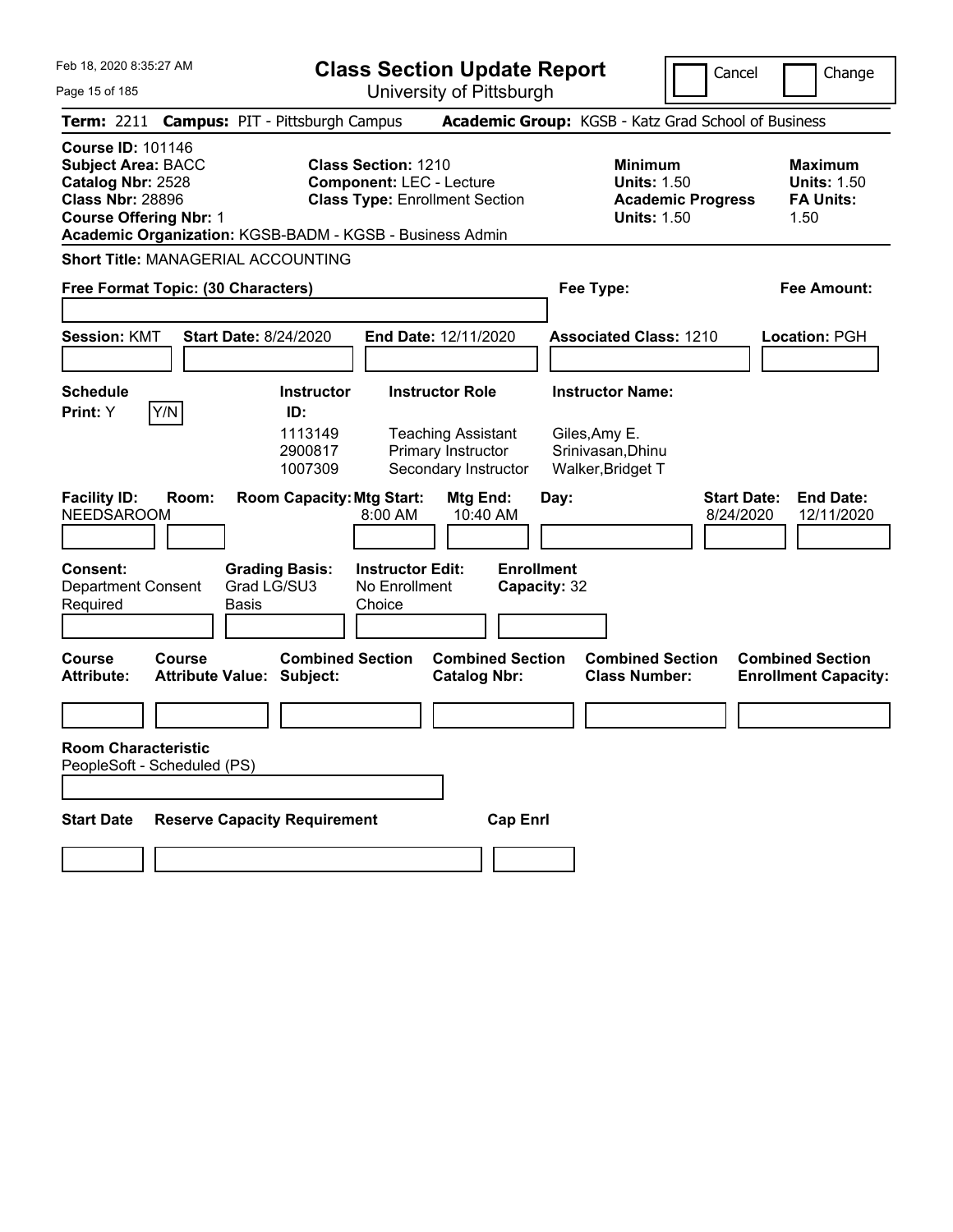| Feb 18, 2020 8:35:27 AM                                                                                                                                                                            |                                                             | <b>Class Section Update Report</b>                                       |                                                                                        | Cancel<br>Change                                                  |
|----------------------------------------------------------------------------------------------------------------------------------------------------------------------------------------------------|-------------------------------------------------------------|--------------------------------------------------------------------------|----------------------------------------------------------------------------------------|-------------------------------------------------------------------|
| Page 16 of 185                                                                                                                                                                                     |                                                             | University of Pittsburgh                                                 |                                                                                        |                                                                   |
| <b>Term:</b> 2211                                                                                                                                                                                  | <b>Campus: PIT - Pittsburgh Campus</b>                      |                                                                          | Academic Group: KGSB - Katz Grad School of Business                                    |                                                                   |
| <b>Course ID: 187249</b><br><b>Subject Area: BACC</b><br>Catalog Nbr: 2541<br><b>Class Nbr: 24686</b><br><b>Course Offering Nbr: 1</b><br>Academic Organization: KGSB-BADM - KGSB - Business Admin | <b>Class Section: 1090</b>                                  | <b>Component: LEC - Lecture</b><br><b>Class Type: Enrollment Section</b> | <b>Minimum</b><br><b>Units: 3.00</b><br><b>Academic Progress</b><br><b>Units: 3.00</b> | <b>Maximum</b><br><b>Units: 3.00</b><br><b>FA Units:</b><br>3.00  |
| <b>Short Title: SEC REPORTING AND DISCLOSURE</b>                                                                                                                                                   |                                                             |                                                                          |                                                                                        |                                                                   |
| Free Format Topic: (30 Characters)                                                                                                                                                                 |                                                             |                                                                          | Fee Type:                                                                              | Fee Amount:                                                       |
| <b>Session: KMT</b>                                                                                                                                                                                | <b>Start Date: 8/24/2020</b>                                | End Date: 12/11/2020                                                     | <b>Associated Class: 1090</b>                                                          | Location: PGH                                                     |
| <b>Schedule</b><br>Y/N<br>Print: Y                                                                                                                                                                 | <b>Instructor</b><br>ID:                                    | <b>Instructor Role</b>                                                   | <b>Instructor Name:</b>                                                                |                                                                   |
|                                                                                                                                                                                                    | 2942696                                                     | Primary Instructor                                                       | Bartholomew, Heidi K                                                                   |                                                                   |
| <b>Facility ID:</b><br>Room:<br>MERVS00115 00115                                                                                                                                                   | <b>Room Capacity: Mtg Start:</b><br>2:00 PM<br>58           | Mtg End:<br>3:20 PM                                                      | Day:<br>MoWe                                                                           | <b>Start Date:</b><br><b>End Date:</b><br>8/24/2020<br>12/11/2020 |
| Consent:<br><b>Department Consent</b>                                                                                                                                                              | <b>Grading Basis:</b><br>Grad LG/SNC                        | <b>Enrollment</b><br><b>Instructor Edit:</b><br>No Enrollment            | Capacity: 58                                                                           |                                                                   |
| Required                                                                                                                                                                                           | Basis<br>Choice                                             |                                                                          |                                                                                        |                                                                   |
| <b>Course</b><br><b>Course</b><br><b>Attribute:</b>                                                                                                                                                | <b>Combined Section</b><br><b>Attribute Value: Subject:</b> | <b>Combined Section</b><br><b>Catalog Nbr:</b>                           | <b>Combined Section</b><br><b>Class Number:</b>                                        | <b>Combined Section</b><br><b>Enrollment Capacity:</b>            |
|                                                                                                                                                                                                    |                                                             |                                                                          |                                                                                        |                                                                   |
| <b>Room Characteristic</b><br>PeopleSoft - Scheduled (PS)                                                                                                                                          |                                                             |                                                                          |                                                                                        |                                                                   |
| <b>Start Date</b><br>3/1/2020<br><b>Restricted ACCT-MS</b>                                                                                                                                         | <b>Reserve Capacity Requirement</b>                         | <b>Cap Enrl</b>                                                          | 58                                                                                     |                                                                   |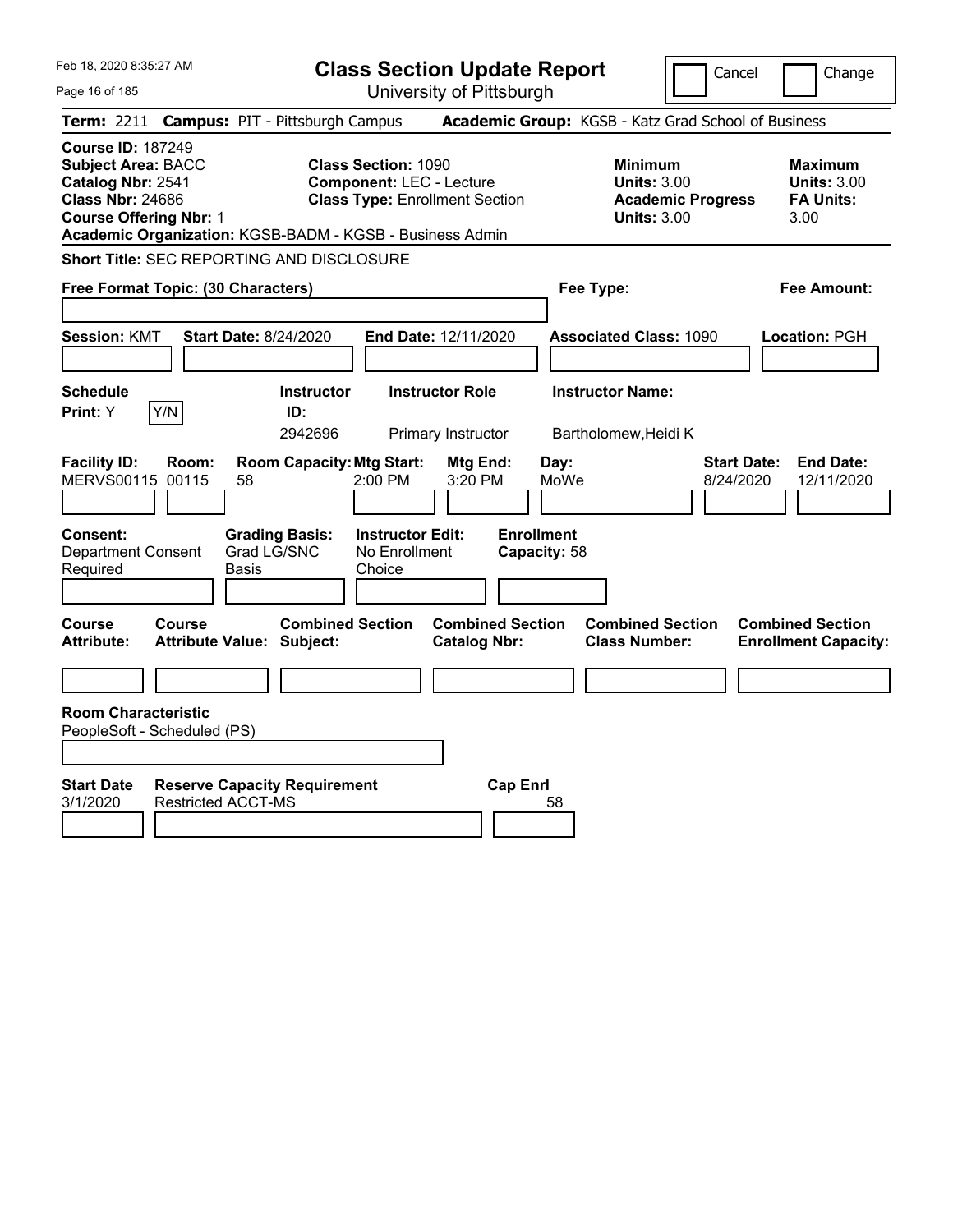| Feb 18, 2020 8:35:27 AM                                                                                                                                                                            |                                                                  | <b>Class Section Update Report</b>                                                                     |                                                                                        | Cancel<br>Change                                                  |
|----------------------------------------------------------------------------------------------------------------------------------------------------------------------------------------------------|------------------------------------------------------------------|--------------------------------------------------------------------------------------------------------|----------------------------------------------------------------------------------------|-------------------------------------------------------------------|
| Page 17 of 185                                                                                                                                                                                     |                                                                  | University of Pittsburgh                                                                               |                                                                                        |                                                                   |
| <b>Term: 2211</b>                                                                                                                                                                                  | <b>Campus: PIT - Pittsburgh Campus</b>                           |                                                                                                        | Academic Group: KGSB - Katz Grad School of Business                                    |                                                                   |
| <b>Course ID: 178878</b><br><b>Subject Area: BACC</b><br>Catalog Nbr: 2558<br><b>Class Nbr: 23742</b><br><b>Course Offering Nbr: 1</b><br>Academic Organization: KGSB-BADM - KGSB - Business Admin |                                                                  | <b>Class Section: 1200</b><br><b>Component: LEC - Lecture</b><br><b>Class Type: Enrollment Section</b> | <b>Minimum</b><br><b>Units: 3.00</b><br><b>Academic Progress</b><br><b>Units: 3.00</b> | <b>Maximum</b><br><b>Units: 3.00</b><br><b>FA Units:</b><br>3.00  |
| Short Title: NON-PROFIT GOVERMNTL ACCNTNG                                                                                                                                                          |                                                                  |                                                                                                        |                                                                                        |                                                                   |
| Free Format Topic: (30 Characters)                                                                                                                                                                 |                                                                  |                                                                                                        | Fee Type:                                                                              | Fee Amount:                                                       |
| <b>Session: KMT</b>                                                                                                                                                                                | <b>Start Date: 8/24/2020</b>                                     | <b>End Date: 12/11/2020</b>                                                                            | <b>Associated Class: 1200</b>                                                          | Location: PGH                                                     |
| <b>Schedule</b><br>Y/N<br>Print: Y                                                                                                                                                                 | <b>Instructor</b><br>ID:<br>2907867                              | <b>Instructor Role</b><br>Primary Instructor                                                           | <b>Instructor Name:</b><br>Shastri, Karen A                                            |                                                                   |
| <b>Facility ID:</b><br>Room:<br>MERVS00114 00114                                                                                                                                                   | <b>Room Capacity: Mtg Start:</b><br>58                           | Mtg End:<br>2:00 PM<br>3:20 PM                                                                         | Day:<br>TuTh                                                                           | <b>Start Date:</b><br><b>End Date:</b><br>8/24/2020<br>12/11/2020 |
| Consent:<br><b>Department Consent</b><br>Required                                                                                                                                                  | <b>Grading Basis:</b><br>Grad LG/SNC<br>Basis                    | <b>Instructor Edit:</b><br>No Enrollment<br>Choice                                                     | <b>Enrollment</b><br>Capacity: 48                                                      |                                                                   |
| <b>Course</b><br>Course<br><b>Attribute:</b>                                                                                                                                                       | <b>Combined Section</b><br><b>Attribute Value: Subject:</b>      | <b>Combined Section</b><br><b>Catalog Nbr:</b>                                                         | <b>Combined Section</b><br><b>Class Number:</b>                                        | <b>Combined Section</b><br><b>Enrollment Capacity:</b>            |
|                                                                                                                                                                                                    |                                                                  |                                                                                                        |                                                                                        |                                                                   |
| <b>Room Characteristic</b><br>PeopleSoft - Scheduled (PS)                                                                                                                                          |                                                                  |                                                                                                        |                                                                                        |                                                                   |
| <b>Start Date</b><br>3/1/2020                                                                                                                                                                      | <b>Reserve Capacity Requirement</b><br><b>Restricted ACCT-MS</b> | <b>Cap Enrl</b>                                                                                        | 44                                                                                     |                                                                   |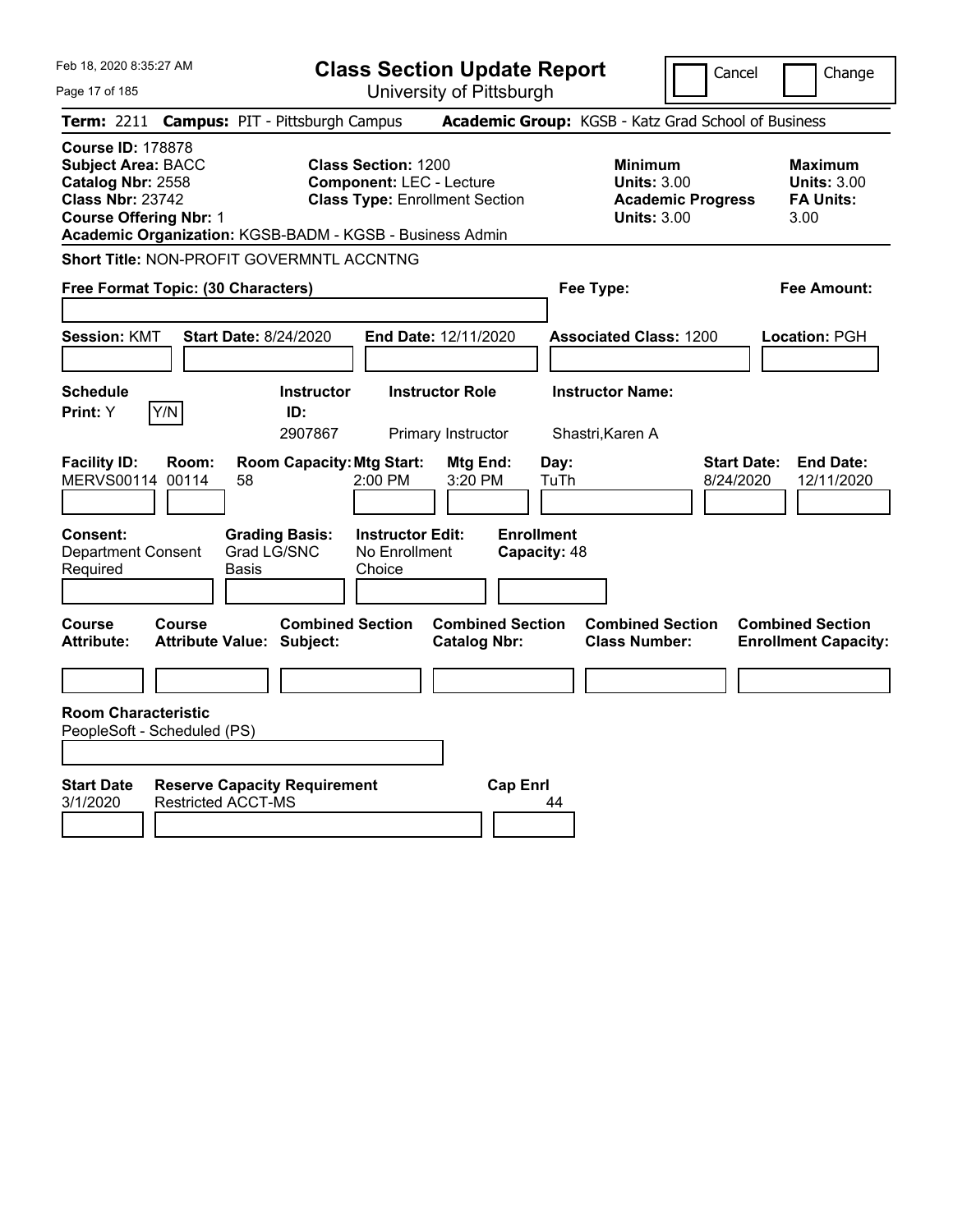| Feb 18, 2020 8:35:27 AM                                                                                                                                                                            |                                                      | <b>Class Section Update Report</b>                                                                     |                                                |                                                                                        | Cancel<br>Change                                                 |
|----------------------------------------------------------------------------------------------------------------------------------------------------------------------------------------------------|------------------------------------------------------|--------------------------------------------------------------------------------------------------------|------------------------------------------------|----------------------------------------------------------------------------------------|------------------------------------------------------------------|
| Page 18 of 185                                                                                                                                                                                     |                                                      | University of Pittsburgh                                                                               |                                                |                                                                                        |                                                                  |
| <b>Term: 2211</b>                                                                                                                                                                                  | <b>Campus: PIT - Pittsburgh Campus</b>               |                                                                                                        |                                                | Academic Group: KGSB - Katz Grad School of Business                                    |                                                                  |
| <b>Course ID: 179773</b><br><b>Subject Area: BACC</b><br>Catalog Nbr: 2559<br><b>Class Nbr: 17735</b><br><b>Course Offering Nbr: 1</b><br>Academic Organization: KGSB-BADM - KGSB - Business Admin |                                                      | <b>Class Section: 1050</b><br><b>Component: LEC - Lecture</b><br><b>Class Type: Enrollment Section</b> |                                                | <b>Minimum</b><br><b>Units: 3.00</b><br><b>Academic Progress</b><br><b>Units: 3.00</b> | <b>Maximum</b><br><b>Units: 3.00</b><br><b>FA Units:</b><br>3.00 |
| Short Title: INDIV TAX ACCOUNTING & PLNNG                                                                                                                                                          |                                                      |                                                                                                        |                                                |                                                                                        |                                                                  |
| Free Format Topic: (30 Characters)                                                                                                                                                                 |                                                      |                                                                                                        |                                                | Fee Type:                                                                              | Fee Amount:                                                      |
| <b>Session: AT</b>                                                                                                                                                                                 | <b>Start Date: 8/24/2020</b>                         | End Date: 12/12/2020                                                                                   |                                                | <b>Associated Class: 1050</b>                                                          | Location: PGH                                                    |
| <b>Schedule</b><br>Y/N<br><b>Print:</b> Y                                                                                                                                                          | <b>Instructor</b><br>ID:<br>2904007                  | <b>Instructor Role</b><br>Primary Instructor                                                           |                                                | <b>Instructor Name:</b><br>Carlin, Jocelyn D                                           |                                                                  |
| <b>Facility ID:</b><br>Room:<br>MERVS0118D 0118D                                                                                                                                                   | <b>Room Capacity: Mtg Start:</b><br>26               | 9:30 AM                                                                                                | Mtg End:<br>Day:<br>10:45 AM<br>TuTh           |                                                                                        | <b>Start Date:</b><br><b>End Date:</b><br>8/24/2020<br>12/4/2020 |
| Consent:<br><b>Department Consent</b><br>Required                                                                                                                                                  | <b>Grading Basis:</b><br><b>Grad Letter Grade</b>    | <b>Instructor Edit:</b><br>No Enrollment<br>Choice                                                     | <b>Enrollment</b><br>Capacity: 6               |                                                                                        |                                                                  |
| Course<br><b>Course</b><br><b>Attribute Value:</b><br><b>Attribute:</b>                                                                                                                            | <b>Combined Section</b><br>Subject:<br><b>BUSACC</b> | 1242                                                                                                   | <b>Combined Section</b><br><b>Catalog Nbr:</b> | <b>Combined Section</b><br><b>Class Number:</b><br>17172                               | <b>Combined Section</b><br><b>Enrollment Capacity:</b><br>20     |
| <b>Room Characteristic</b><br>PeopleSoft - Scheduled (PS)                                                                                                                                          |                                                      |                                                                                                        |                                                |                                                                                        |                                                                  |
| <b>Start Date</b><br><b>Restricted ACCT-MS</b><br>3/1/2020                                                                                                                                         | <b>Reserve Capacity Requirement</b>                  |                                                                                                        | <b>Cap Enrl</b><br>6                           |                                                                                        |                                                                  |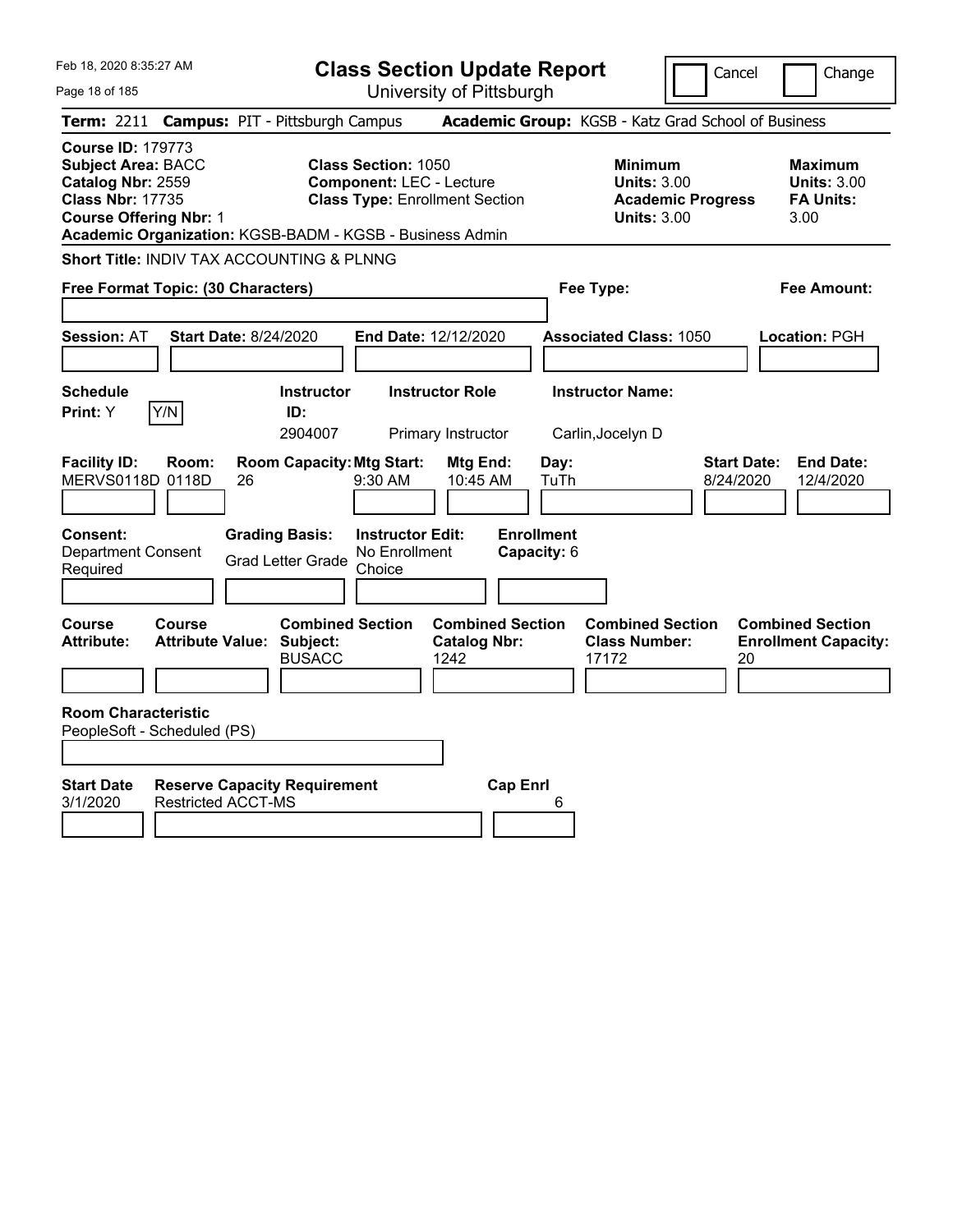| Feb 18, 2020 8:35:27 AM<br><b>Class Section Update Report</b>                                                                          |                                                                    |                                                                                                                                                                    |                                   |                                                                                        | Cancel<br>Change                                                  |  |  |
|----------------------------------------------------------------------------------------------------------------------------------------|--------------------------------------------------------------------|--------------------------------------------------------------------------------------------------------------------------------------------------------------------|-----------------------------------|----------------------------------------------------------------------------------------|-------------------------------------------------------------------|--|--|
| Page 19 of 185                                                                                                                         |                                                                    | University of Pittsburgh                                                                                                                                           |                                   |                                                                                        |                                                                   |  |  |
| <b>Term: 2211</b>                                                                                                                      | <b>Campus: PIT - Pittsburgh Campus</b>                             |                                                                                                                                                                    |                                   | Academic Group: KGSB - Katz Grad School of Business                                    |                                                                   |  |  |
| <b>Course ID: 179773</b><br><b>Subject Area: BACC</b><br>Catalog Nbr: 2559<br><b>Class Nbr: 24685</b><br><b>Course Offering Nbr: 1</b> |                                                                    | <b>Class Section: 1060</b><br><b>Component: LEC - Lecture</b><br><b>Class Type: Enrollment Section</b><br>Academic Organization: KGSB-BADM - KGSB - Business Admin |                                   | <b>Minimum</b><br><b>Units: 3.00</b><br><b>Academic Progress</b><br><b>Units: 3.00</b> | <b>Maximum</b><br><b>Units: 3.00</b><br><b>FA Units:</b><br>3.00  |  |  |
|                                                                                                                                        | <b>Short Title: INDIV TAX ACCOUNTING &amp; PLNNG</b>               |                                                                                                                                                                    |                                   |                                                                                        |                                                                   |  |  |
| Free Format Topic: (30 Characters)                                                                                                     |                                                                    |                                                                                                                                                                    |                                   | Fee Type:<br>Fee Amount:                                                               |                                                                   |  |  |
| Session: SE3                                                                                                                           | <b>Start Date: 8/24/2020</b>                                       | End Date: 12/12/2020                                                                                                                                               |                                   | <b>Associated Class: 1060</b>                                                          | Location: PGH                                                     |  |  |
| <b>Schedule</b><br>Y/N<br>Print: Y                                                                                                     | <b>Instructor</b><br>ID:<br>2934664                                | <b>Instructor Role</b><br>Primary Instructor                                                                                                                       |                                   | <b>Instructor Name:</b><br>Burchell, Ralph R                                           |                                                                   |  |  |
| <b>Facility ID:</b><br>Room:<br>SENSQ02400<br>02400                                                                                    | <b>Room Capacity: Mtg Start:</b><br>158                            | Mtg End:<br>6:30 PM<br>9:00 PM                                                                                                                                     | Day:<br>Th                        |                                                                                        | <b>Start Date:</b><br><b>End Date:</b><br>8/24/2020<br>12/12/2020 |  |  |
| <b>Consent:</b><br><b>Department Consent</b><br>Required                                                                               | <b>Grading Basis:</b><br><b>Grad Letter Grade</b>                  | <b>Instructor Edit:</b><br>No Enrollment<br>Choice                                                                                                                 | <b>Enrollment</b><br>Capacity: 16 |                                                                                        |                                                                   |  |  |
| <b>Course</b><br>Course<br><b>Attribute:</b>                                                                                           | <b>Attribute Value: Subject:</b><br><b>BUSACC</b><br><b>CDACCT</b> | <b>Combined Section</b><br><b>Catalog Nbr:</b><br>1242<br>6242                                                                                                     | <b>Combined Section</b>           | <b>Combined Section</b><br><b>Class Number:</b><br>24660<br>25722                      | <b>Combined Section</b><br><b>Enrollment Capacity:</b><br>18<br>4 |  |  |
| <b>Room Characteristic</b><br>PeopleSoft - Scheduled (PS)                                                                              |                                                                    |                                                                                                                                                                    |                                   |                                                                                        |                                                                   |  |  |
| <b>Start Date</b><br>3/1/2020                                                                                                          | <b>Reserve Capacity Requirement</b><br><b>Restricted ACCT-MS</b>   |                                                                                                                                                                    | <b>Cap Enrl</b><br>8              |                                                                                        |                                                                   |  |  |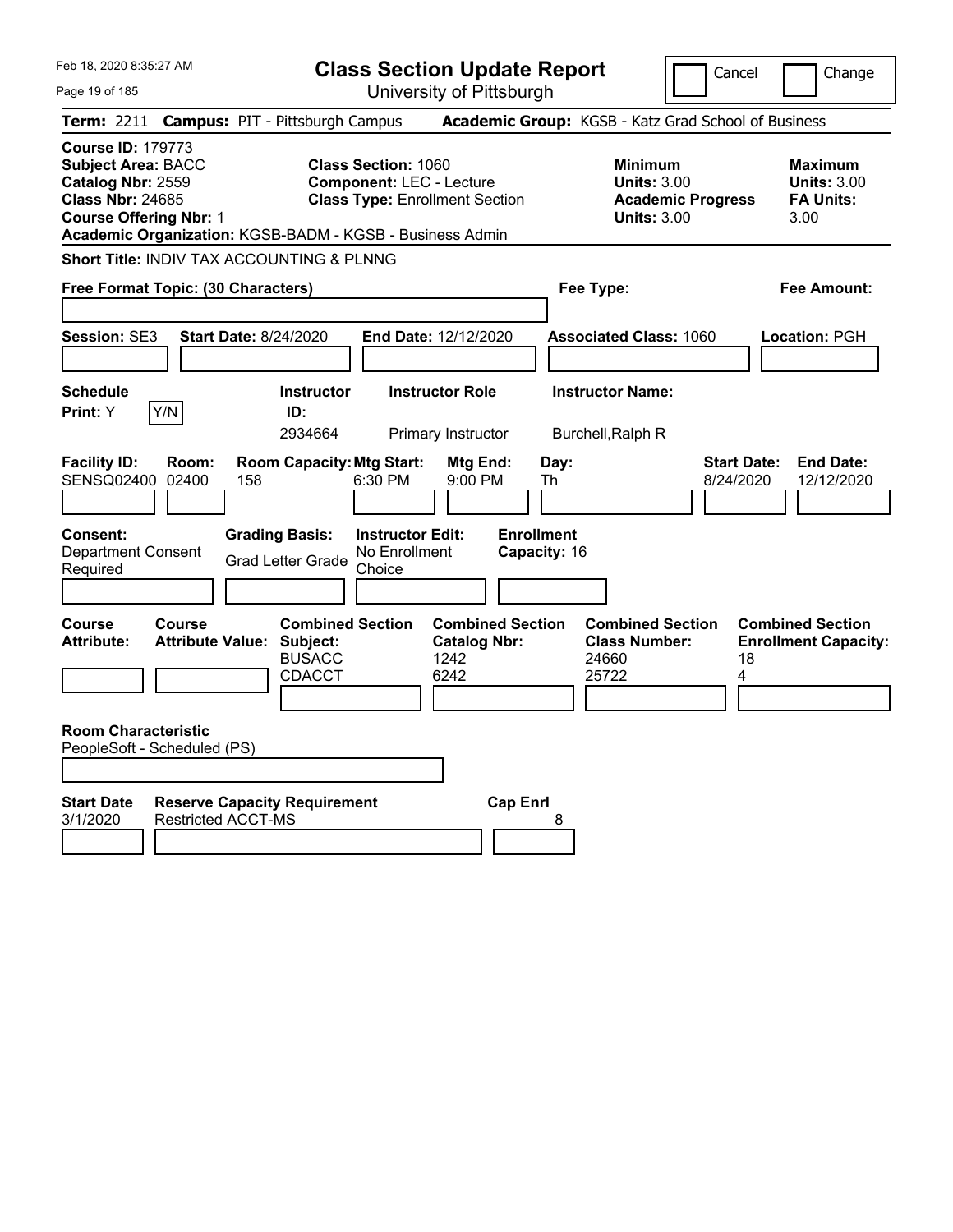| Feb 18, 2020 8:35:27 AM                                                                                                                                                                            |                                                                              | <b>Class Section Update Report</b>                                                                     |                                                |                                                     | Cancel                                                               | Change                                                           |
|----------------------------------------------------------------------------------------------------------------------------------------------------------------------------------------------------|------------------------------------------------------------------------------|--------------------------------------------------------------------------------------------------------|------------------------------------------------|-----------------------------------------------------|----------------------------------------------------------------------|------------------------------------------------------------------|
| Page 20 of 185                                                                                                                                                                                     |                                                                              |                                                                                                        | University of Pittsburgh                       |                                                     |                                                                      |                                                                  |
| <b>Term:</b> 2211                                                                                                                                                                                  | <b>Campus: PIT - Pittsburgh Campus</b>                                       |                                                                                                        |                                                | Academic Group: KGSB - Katz Grad School of Business |                                                                      |                                                                  |
| <b>Course ID: 179773</b><br><b>Subject Area: BACC</b><br>Catalog Nbr: 2559<br><b>Class Nbr: 17736</b><br><b>Course Offering Nbr: 1</b><br>Academic Organization: KGSB-BADM - KGSB - Business Admin |                                                                              | <b>Class Section: 1070</b><br><b>Component: LEC - Lecture</b><br><b>Class Type: Enrollment Section</b> |                                                | <b>Minimum</b>                                      | <b>Units: 3.00</b><br><b>Academic Progress</b><br><b>Units: 3.00</b> | <b>Maximum</b><br><b>Units: 3.00</b><br><b>FA Units:</b><br>3.00 |
| Short Title: INDIV TAX ACCOUNTING & PLNNG                                                                                                                                                          |                                                                              |                                                                                                        |                                                |                                                     |                                                                      |                                                                  |
| Free Format Topic: (30 Characters)                                                                                                                                                                 |                                                                              |                                                                                                        |                                                | Fee Type:                                           |                                                                      | Fee Amount:                                                      |
| <b>Session: AT</b>                                                                                                                                                                                 | <b>Start Date: 8/24/2020</b>                                                 | End Date: 12/12/2020                                                                                   |                                                | <b>Associated Class: 1070</b>                       |                                                                      | Location: PGH                                                    |
| <b>Schedule</b><br>Y/N<br>Print: Y                                                                                                                                                                 | <b>Instructor</b><br>ID:<br>2904007                                          | <b>Instructor Role</b><br>Primary Instructor                                                           |                                                | <b>Instructor Name:</b><br>Carlin, Jocelyn D        |                                                                      |                                                                  |
| <b>Facility ID:</b><br>Room:<br>MERVS0118E 0118E                                                                                                                                                   | <b>Room Capacity: Mtg Start:</b><br>54                                       | 8:00 AM                                                                                                | Mtg End:<br>$9:15$ AM                          | Day:<br>TuTh                                        | <b>Start Date:</b><br>8/24/2020                                      | <b>End Date:</b><br>12/4/2020                                    |
| Consent:<br><b>Department Consent</b><br>Required                                                                                                                                                  | <b>Grading Basis:</b><br><b>Grad Letter Grade</b>                            | <b>Instructor Edit:</b><br>No Enrollment<br>Choice                                                     | <b>Enrollment</b><br>Capacity: 6               |                                                     |                                                                      |                                                                  |
| <b>Course</b><br>Course<br><b>Attribute:</b>                                                                                                                                                       | <b>Combined Section</b><br><b>Attribute Value: Subject:</b><br><b>BUSACC</b> | 1242                                                                                                   | <b>Combined Section</b><br><b>Catalog Nbr:</b> | <b>Class Number:</b><br>17173                       | <b>Combined Section</b><br>20                                        | <b>Combined Section</b><br><b>Enrollment Capacity:</b>           |
| <b>Room Characteristic</b><br>PeopleSoft - Scheduled (PS)                                                                                                                                          |                                                                              |                                                                                                        |                                                |                                                     |                                                                      |                                                                  |
| <b>Start Date</b><br>3/1/2020                                                                                                                                                                      | <b>Reserve Capacity Requirement</b><br><b>Restricted ACCT-MS</b>             |                                                                                                        | <b>Cap Enrl</b>                                | 6                                                   |                                                                      |                                                                  |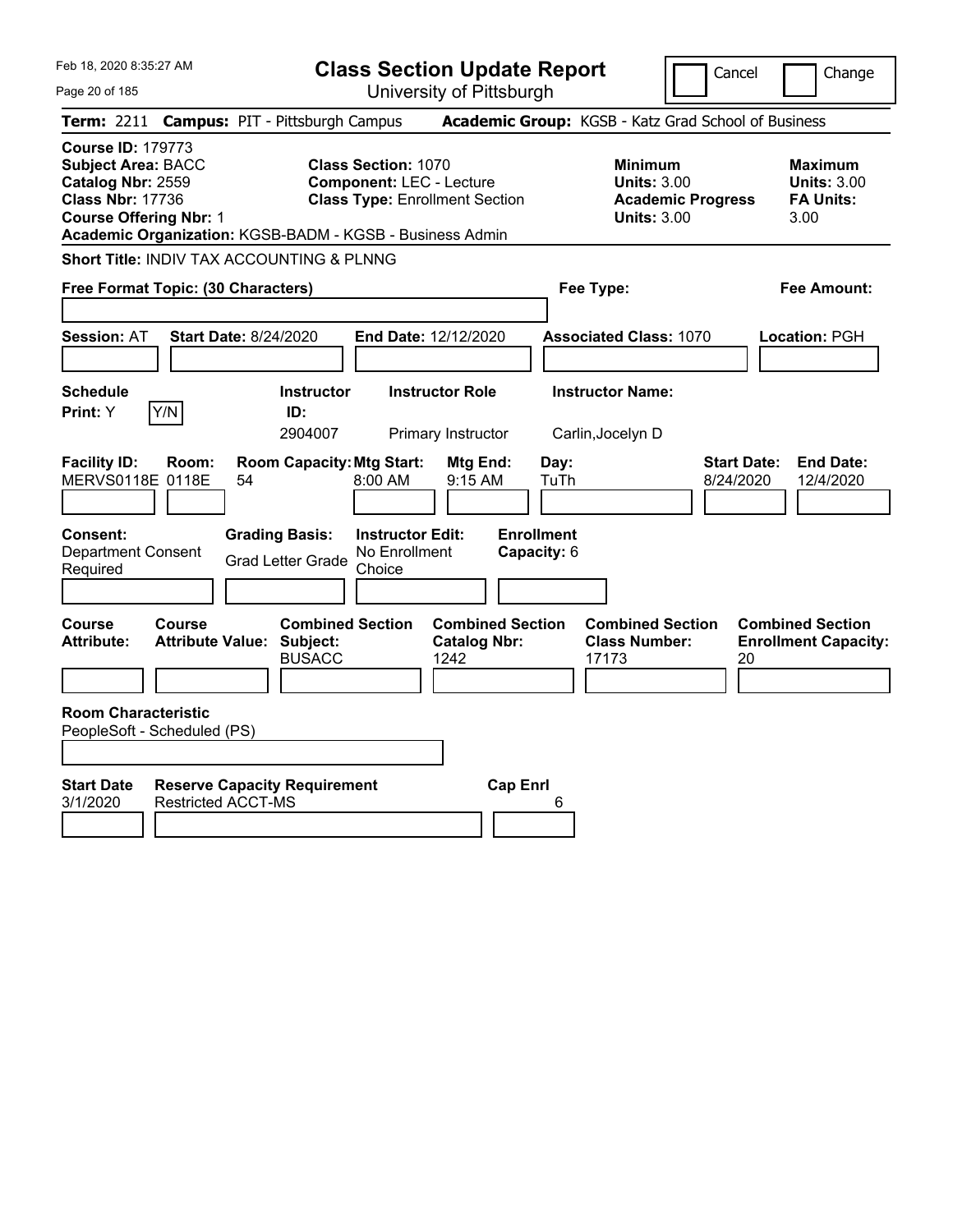| Feb 18, 2020 8:35:27 AM                                                                                                                                                                            | <b>Class Section Update Report</b>                                                                     |                                                                            | Cancel<br>Change                                                                             |  |  |  |
|----------------------------------------------------------------------------------------------------------------------------------------------------------------------------------------------------|--------------------------------------------------------------------------------------------------------|----------------------------------------------------------------------------|----------------------------------------------------------------------------------------------|--|--|--|
| Page 21 of 185                                                                                                                                                                                     | University of Pittsburgh                                                                               |                                                                            |                                                                                              |  |  |  |
| <b>Campus: PIT - Pittsburgh Campus</b><br>Term: 2211                                                                                                                                               |                                                                                                        | Academic Group: KGSB - Katz Grad School of Business                        |                                                                                              |  |  |  |
| <b>Course ID: 175241</b><br><b>Subject Area: BACC</b><br>Catalog Nbr: 3001<br><b>Class Nbr: 26089</b><br><b>Course Offering Nbr: 1</b><br>Academic Organization: KGSB-BADM - KGSB - Business Admin | <b>Class Section: 1010</b><br><b>Component: SEM - Seminar</b><br><b>Class Type: Enrollment Section</b> | <b>Minimum</b><br><b>Units: 3.00</b><br><b>Units: 3.00</b>                 | <b>Maximum</b><br><b>Units: 3.00</b><br><b>FA Units:</b><br><b>Academic Progress</b><br>3.00 |  |  |  |
| Short Title: INTRO TO ACCOUNTING RESEARCH                                                                                                                                                          |                                                                                                        |                                                                            |                                                                                              |  |  |  |
| Free Format Topic: (30 Characters)                                                                                                                                                                 |                                                                                                        | Fee Type:                                                                  | <b>Fee Amount:</b>                                                                           |  |  |  |
| <b>Session: AT</b><br><b>Start Date: 8/24/2020</b>                                                                                                                                                 | End Date: 12/12/2020                                                                                   | <b>Associated Class: 1010</b>                                              | <b>Location: PGH</b>                                                                         |  |  |  |
| <b>Schedule</b>                                                                                                                                                                                    | <b>Instructor Role</b><br><b>Instructor</b>                                                            | <b>Instructor Name:</b>                                                    |                                                                                              |  |  |  |
| Y/N<br>Print: Y                                                                                                                                                                                    | ID:<br>2901975<br>Primary Instructor<br>2902127<br>Primary Instructor                                  | Evans, John H<br>Uzyak, Carrie A                                           |                                                                                              |  |  |  |
| <b>Facility ID:</b><br>Room:<br><b>TBATBA</b><br>TBA<br>0<br><b>Grading Basis:</b><br><b>Consent:</b>                                                                                              | <b>Room Capacity: Mtg Start:</b><br>Mtg End:<br><b>Instructor Edit:</b>                                | Day:<br><b>Enrollment</b>                                                  | <b>Start Date:</b><br><b>End Date:</b><br>8/24/2020<br>12/12/2020                            |  |  |  |
| <b>Department Consent</b><br>Required                                                                                                                                                              | No Enrollment<br><b>Grad Letter Grade</b><br>Choice                                                    | Capacity: 25                                                               |                                                                                              |  |  |  |
| <b>Course</b><br><b>Course</b><br><b>Attribute:</b><br><b>Attribute Value: Subject:</b>                                                                                                            | <b>Combined Section</b><br><b>Catalog Nbr:</b>                                                         | <b>Combined Section</b><br><b>Combined Section</b><br><b>Class Number:</b> | <b>Combined Section</b><br><b>Enrollment Capacity:</b>                                       |  |  |  |
|                                                                                                                                                                                                    |                                                                                                        |                                                                            |                                                                                              |  |  |  |
| <b>Room Characteristic</b>                                                                                                                                                                         |                                                                                                        |                                                                            |                                                                                              |  |  |  |
|                                                                                                                                                                                                    |                                                                                                        |                                                                            |                                                                                              |  |  |  |
| <b>Start Date</b><br><b>Reserve Capacity Requirement</b>                                                                                                                                           |                                                                                                        | <b>Cap Enrl</b>                                                            |                                                                                              |  |  |  |
|                                                                                                                                                                                                    |                                                                                                        |                                                                            |                                                                                              |  |  |  |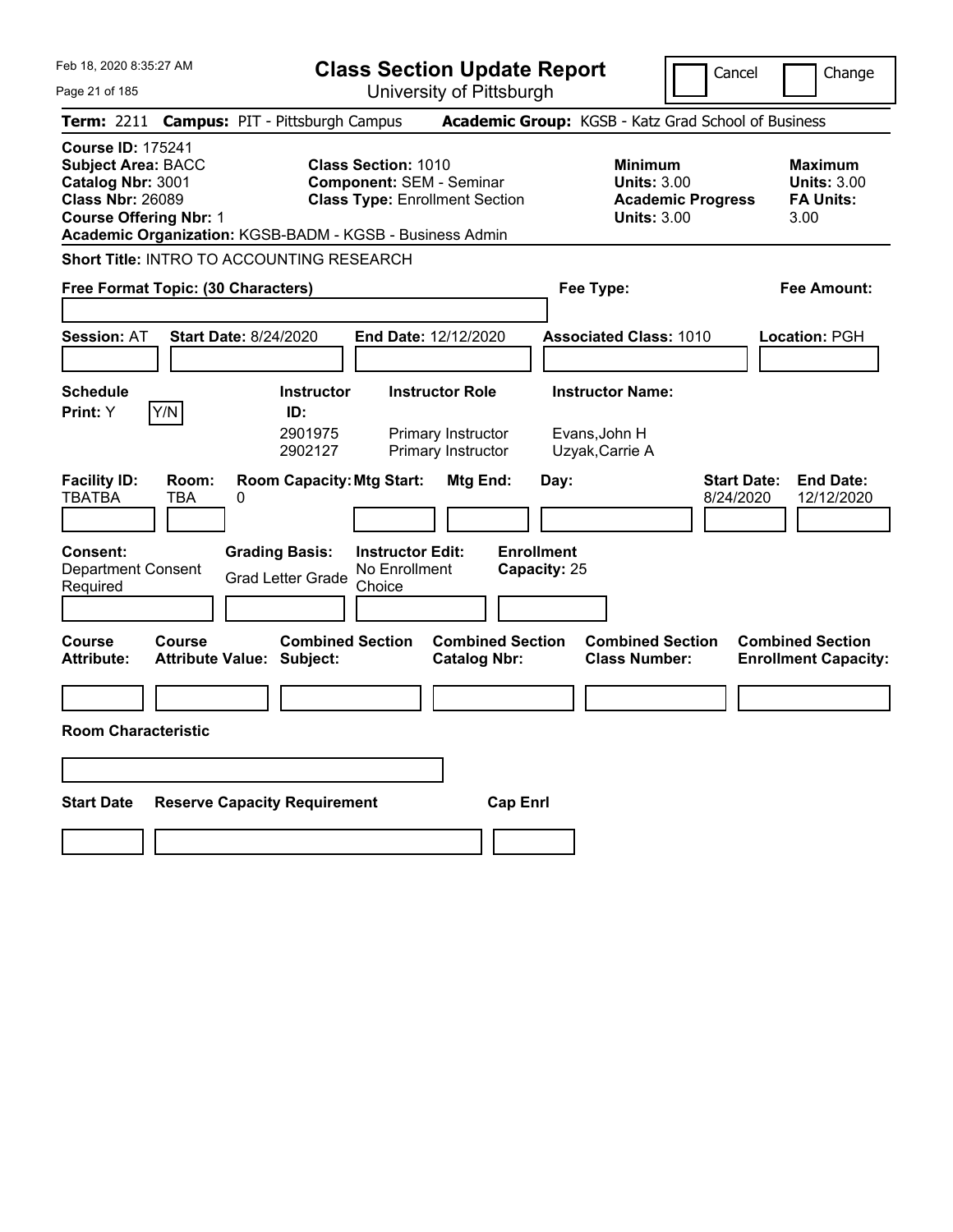| Feb 18, 2020 8:35:27 AM                                                                                                                                                                            |                                                   |                                                                                    |                                                    | <b>Class Section Update Report</b>             |                                           |                                                            | Cancel                                              | Change                                                           |
|----------------------------------------------------------------------------------------------------------------------------------------------------------------------------------------------------|---------------------------------------------------|------------------------------------------------------------------------------------|----------------------------------------------------|------------------------------------------------|-------------------------------------------|------------------------------------------------------------|-----------------------------------------------------|------------------------------------------------------------------|
| Page 22 of 185                                                                                                                                                                                     |                                                   |                                                                                    |                                                    | University of Pittsburgh                       |                                           |                                                            |                                                     |                                                                  |
| <b>Term: 2211</b>                                                                                                                                                                                  | <b>Campus: PIT - Pittsburgh Campus</b>            |                                                                                    |                                                    |                                                |                                           |                                                            | Academic Group: KGSB - Katz Grad School of Business |                                                                  |
| <b>Course ID: 101158</b><br><b>Subject Area: BACC</b><br>Catalog Nbr: 3010<br><b>Class Nbr: 13289</b><br><b>Course Offering Nbr: 1</b><br>Academic Organization: KGSB-BADM - KGSB - Business Admin |                                                   | <b>Class Section: 1010</b><br><b>Class Type: Enrollment Section</b>                |                                                    | Component: IND - Independent Study             |                                           | <b>Minimum</b><br><b>Units: 1.00</b><br><b>Units: 1.00</b> | <b>Academic Progress</b>                            | <b>Maximum</b><br><b>Units: 9.00</b><br><b>FA Units:</b><br>1.00 |
| Short Title: INDEPENDENT STUDY IN ACCONTING                                                                                                                                                        |                                                   |                                                                                    |                                                    |                                                |                                           |                                                            |                                                     |                                                                  |
| Free Format Topic: (30 Characters)                                                                                                                                                                 |                                                   |                                                                                    |                                                    |                                                |                                           | Fee Type:                                                  |                                                     | Fee Amount:                                                      |
| Session: KPT<br><b>Schedule</b>                                                                                                                                                                    | <b>Start Date: 8/24/2020</b>                      | <b>Instructor</b>                                                                  |                                                    | End Date: 12/11/2020<br><b>Instructor Role</b> |                                           | <b>Associated Class: 1010</b><br><b>Instructor Name:</b>   |                                                     | Location: PGH                                                    |
| Y/N<br>Print: Y                                                                                                                                                                                    |                                                   | ID:<br>0                                                                           |                                                    |                                                |                                           |                                                            |                                                     |                                                                  |
| <b>Facility ID:</b><br><b>TBATBA</b><br>Consent:<br>No Special Consent<br>Required                                                                                                                 | Room:<br>TBA<br>0                                 | <b>Room Capacity: Mtg Start:</b><br><b>Grading Basis:</b><br><b>Grad HSU Basis</b> | <b>Instructor Edit:</b><br>No Enrollment<br>Choice | <b>Mtg End:</b>                                | Day:<br><b>Enrollment</b><br>Capacity: 10 | No Instructor Assigned                                     | <b>Start Date:</b><br>8/24/2020                     | <b>End Date:</b><br>12/11/2020                                   |
| Course<br><b>Attribute:</b>                                                                                                                                                                        | <b>Course</b><br><b>Attribute Value: Subject:</b> | <b>Combined Section</b>                                                            |                                                    | <b>Combined Section</b><br><b>Catalog Nbr:</b> |                                           | <b>Combined Section</b><br><b>Class Number:</b>            |                                                     | <b>Combined Section</b><br><b>Enrollment Capacity:</b>           |
|                                                                                                                                                                                                    |                                                   |                                                                                    |                                                    |                                                |                                           |                                                            |                                                     |                                                                  |
| <b>Room Characteristic</b>                                                                                                                                                                         |                                                   |                                                                                    |                                                    |                                                |                                           |                                                            |                                                     |                                                                  |
|                                                                                                                                                                                                    |                                                   |                                                                                    |                                                    |                                                |                                           |                                                            |                                                     |                                                                  |
| <b>Start Date</b>                                                                                                                                                                                  | <b>Reserve Capacity Requirement</b>               |                                                                                    |                                                    |                                                | <b>Cap Enrl</b>                           |                                                            |                                                     |                                                                  |
|                                                                                                                                                                                                    |                                                   |                                                                                    |                                                    |                                                |                                           |                                                            |                                                     |                                                                  |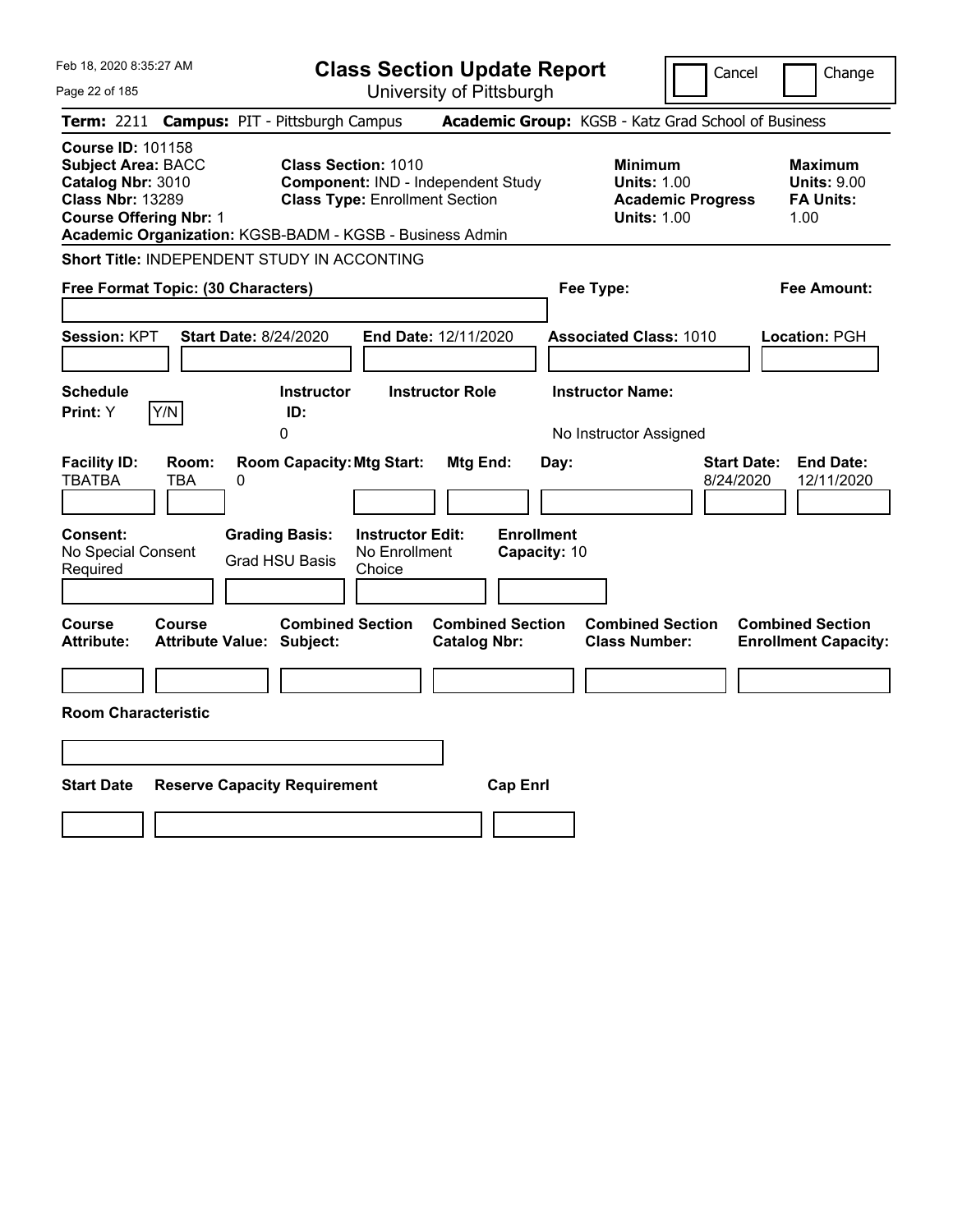| Feb 18, 2020 8:35:27 AM                                                                                                                                                                            |                                                                               | <b>Class Section Update Report</b>                                                                     |                                                     | Cancel<br>Change                                           |                                 |                                                                  |  |  |
|----------------------------------------------------------------------------------------------------------------------------------------------------------------------------------------------------|-------------------------------------------------------------------------------|--------------------------------------------------------------------------------------------------------|-----------------------------------------------------|------------------------------------------------------------|---------------------------------|------------------------------------------------------------------|--|--|
| Page 23 of 185                                                                                                                                                                                     |                                                                               | University of Pittsburgh                                                                               |                                                     |                                                            |                                 |                                                                  |  |  |
| <b>Term: 2211</b>                                                                                                                                                                                  | <b>Campus: PIT - Pittsburgh Campus</b>                                        |                                                                                                        | Academic Group: KGSB - Katz Grad School of Business |                                                            |                                 |                                                                  |  |  |
| <b>Course ID: 189852</b><br><b>Subject Area: BACC</b><br>Catalog Nbr: 3053<br><b>Class Nbr: 27259</b><br><b>Course Offering Nbr: 1</b><br>Academic Organization: KGSB-BADM - KGSB - Business Admin |                                                                               | <b>Class Section: 1010</b><br><b>Component: SEM - Seminar</b><br><b>Class Type: Enrollment Section</b> |                                                     | <b>Minimum</b><br><b>Units: 1.50</b><br><b>Units: 1.50</b> | <b>Academic Progress</b>        | <b>Maximum</b><br><b>Units: 1.50</b><br><b>FA Units:</b><br>1.50 |  |  |
| Short Title: CRITL THINKING IN ACCOUNTING 3                                                                                                                                                        |                                                                               |                                                                                                        |                                                     |                                                            |                                 |                                                                  |  |  |
| Free Format Topic: (30 Characters)                                                                                                                                                                 |                                                                               |                                                                                                        |                                                     | Fee Type:                                                  |                                 | Fee Amount:                                                      |  |  |
|                                                                                                                                                                                                    |                                                                               |                                                                                                        |                                                     |                                                            |                                 |                                                                  |  |  |
| <b>Session: AT</b>                                                                                                                                                                                 | <b>Start Date: 8/24/2020</b>                                                  | End Date: 12/12/2020                                                                                   |                                                     | <b>Associated Class: 1010</b>                              |                                 | <b>Location: PGH</b>                                             |  |  |
|                                                                                                                                                                                                    |                                                                               |                                                                                                        |                                                     |                                                            |                                 |                                                                  |  |  |
| <b>Schedule</b>                                                                                                                                                                                    | <b>Instructor</b>                                                             | <b>Instructor Role</b>                                                                                 |                                                     | <b>Instructor Name:</b>                                    |                                 |                                                                  |  |  |
| Y/N<br>Print: Y<br><b>Facility ID:</b><br>Room:<br><b>TBATBA</b><br>TBA                                                                                                                            | ID:<br>2959162<br>2955011<br>2902127<br><b>Room Capacity: Mtg Start:</b><br>0 | Primary Instructor<br>Primary Instructor<br>Primary Instructor                                         | Mtg End:<br>Day:                                    | Cade, Nicole<br>Gunn, Joshua Lee<br>Uzyak, Carrie A        | <b>Start Date:</b><br>8/24/2020 | <b>End Date:</b><br>12/12/2020                                   |  |  |
|                                                                                                                                                                                                    |                                                                               |                                                                                                        |                                                     |                                                            |                                 |                                                                  |  |  |
| <b>Consent:</b><br>No Special Consent<br>Required                                                                                                                                                  | <b>Grading Basis:</b><br>Grad LG/SNC<br>Basis                                 | <b>Instructor Edit:</b><br>No Enrollment<br>Choice                                                     | <b>Enrollment</b><br>Capacity: 35                   |                                                            |                                 |                                                                  |  |  |
| <b>Course</b><br>Course<br><b>Attribute:</b>                                                                                                                                                       | <b>Combined Section</b><br><b>Attribute Value: Subject:</b>                   |                                                                                                        | <b>Combined Section</b><br><b>Catalog Nbr:</b>      | <b>Combined Section</b><br><b>Class Number:</b>            |                                 | <b>Combined Section</b><br><b>Enrollment Capacity:</b>           |  |  |
|                                                                                                                                                                                                    |                                                                               |                                                                                                        |                                                     |                                                            |                                 |                                                                  |  |  |
| <b>Room Characteristic</b>                                                                                                                                                                         |                                                                               |                                                                                                        |                                                     |                                                            |                                 |                                                                  |  |  |
|                                                                                                                                                                                                    |                                                                               |                                                                                                        |                                                     |                                                            |                                 |                                                                  |  |  |
| <b>Start Date</b>                                                                                                                                                                                  | <b>Reserve Capacity Requirement</b>                                           |                                                                                                        | <b>Cap Enrl</b>                                     |                                                            |                                 |                                                                  |  |  |
|                                                                                                                                                                                                    |                                                                               |                                                                                                        |                                                     |                                                            |                                 |                                                                  |  |  |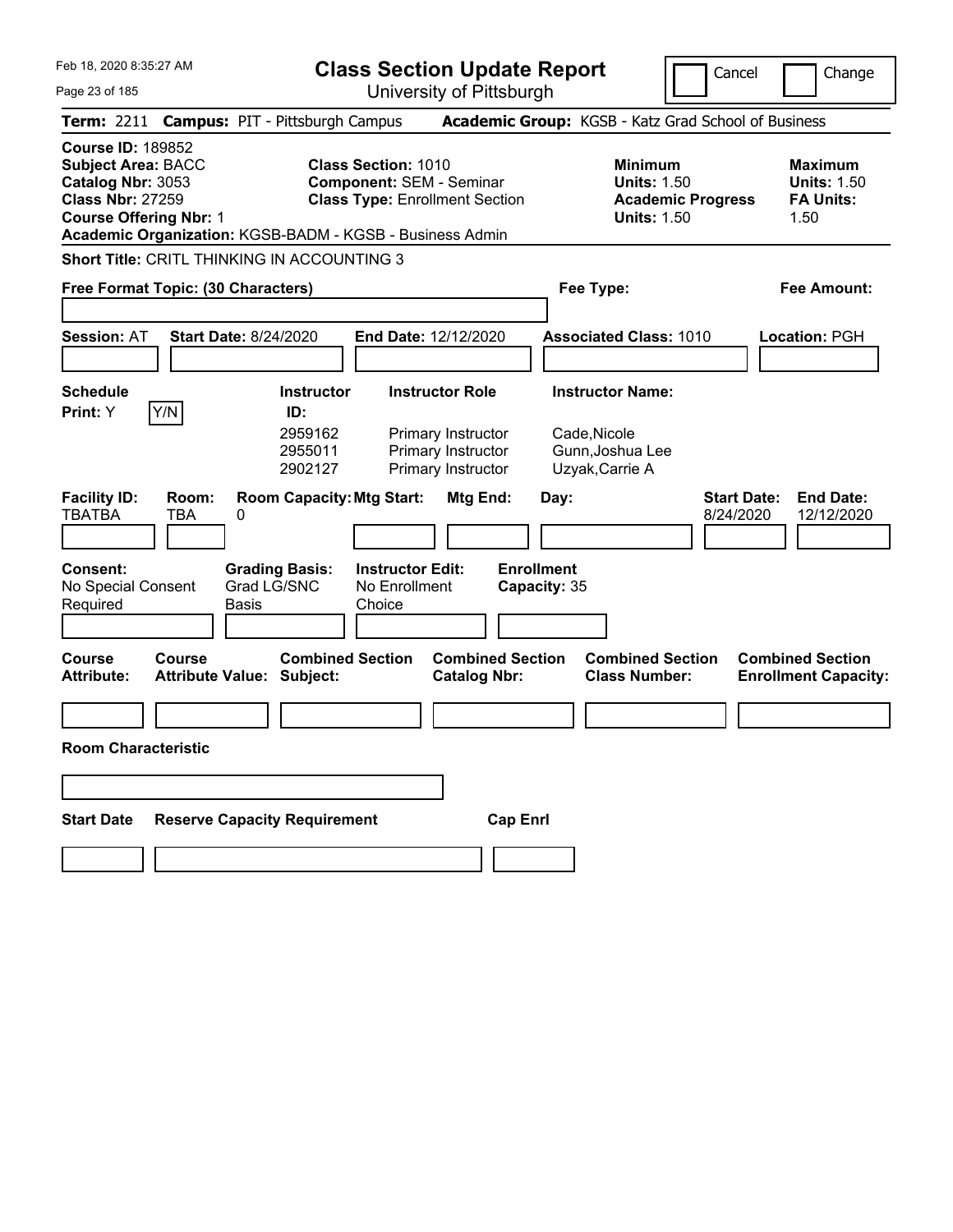| Feb 18, 2020 8:35:27 AM<br>Page 24 of 185                                                                                              | <b>Class Section Update Report</b><br>University of Pittsburgh                                                                                                              |                                                                            | Cancel<br>Change                                                                             |
|----------------------------------------------------------------------------------------------------------------------------------------|-----------------------------------------------------------------------------------------------------------------------------------------------------------------------------|----------------------------------------------------------------------------|----------------------------------------------------------------------------------------------|
| Term: 2211 Campus: PIT - Pittsburgh Campus                                                                                             |                                                                                                                                                                             | Academic Group: KGSB - Katz Grad School of Business                        |                                                                                              |
| <b>Course ID: 101168</b><br><b>Subject Area: BACC</b><br>Catalog Nbr: 3099<br><b>Class Nbr: 16834</b><br><b>Course Offering Nbr: 1</b> | <b>Class Section: 1030</b><br><b>Component: DIR - Directed Studies</b><br><b>Class Type: Enrollment Section</b><br>Academic Organization: KGSB-BADM - KGSB - Business Admin | <b>Minimum</b><br><b>Units: 1.00</b><br><b>Units: 1.00</b>                 | <b>Maximum</b><br><b>Units: 9.00</b><br><b>FA Units:</b><br><b>Academic Progress</b><br>1.00 |
| Short Title: READINGS IN ACCOUNTING                                                                                                    |                                                                                                                                                                             |                                                                            |                                                                                              |
| Free Format Topic: (30 Characters)                                                                                                     |                                                                                                                                                                             | Fee Type:                                                                  | <b>Fee Amount:</b>                                                                           |
| <b>Session: KPT</b><br><b>Start Date: 8/24/2020</b><br><b>Schedule</b><br>Y/N<br>Print: Y                                              | End Date: 12/11/2020<br><b>Instructor</b><br><b>Instructor Role</b><br>ID:                                                                                                  | <b>Associated Class: 1030</b><br><b>Instructor Name:</b>                   | Location: PGH                                                                                |
| <b>Facility ID:</b><br>Room:<br><b>TBATBA</b><br>TBA<br>0                                                                              | 0<br><b>Room Capacity: Mtg Start:</b><br>Mtg End:                                                                                                                           | No Instructor Assigned<br>Day:                                             | <b>Start Date:</b><br><b>End Date:</b><br>8/24/2020<br>12/11/2020                            |
| <b>Consent:</b><br><b>Department Consent</b><br>Required                                                                               | <b>Grading Basis:</b><br><b>Instructor Edit:</b><br>No Enrollment<br><b>Grad Letter Grade</b><br>Choice                                                                     | <b>Enrollment</b><br>Capacity: 35                                          |                                                                                              |
| Course<br>Course<br><b>Attribute:</b><br><b>Attribute Value: Subject:</b>                                                              | <b>Combined Section</b><br><b>Catalog Nbr:</b>                                                                                                                              | <b>Combined Section</b><br><b>Combined Section</b><br><b>Class Number:</b> | <b>Combined Section</b><br><b>Enrollment Capacity:</b>                                       |
| <b>Room Characteristic</b>                                                                                                             |                                                                                                                                                                             |                                                                            |                                                                                              |
|                                                                                                                                        |                                                                                                                                                                             |                                                                            |                                                                                              |
| <b>Start Date</b><br><b>Reserve Capacity Requirement</b>                                                                               |                                                                                                                                                                             | <b>Cap Enrl</b>                                                            |                                                                                              |
|                                                                                                                                        |                                                                                                                                                                             |                                                                            |                                                                                              |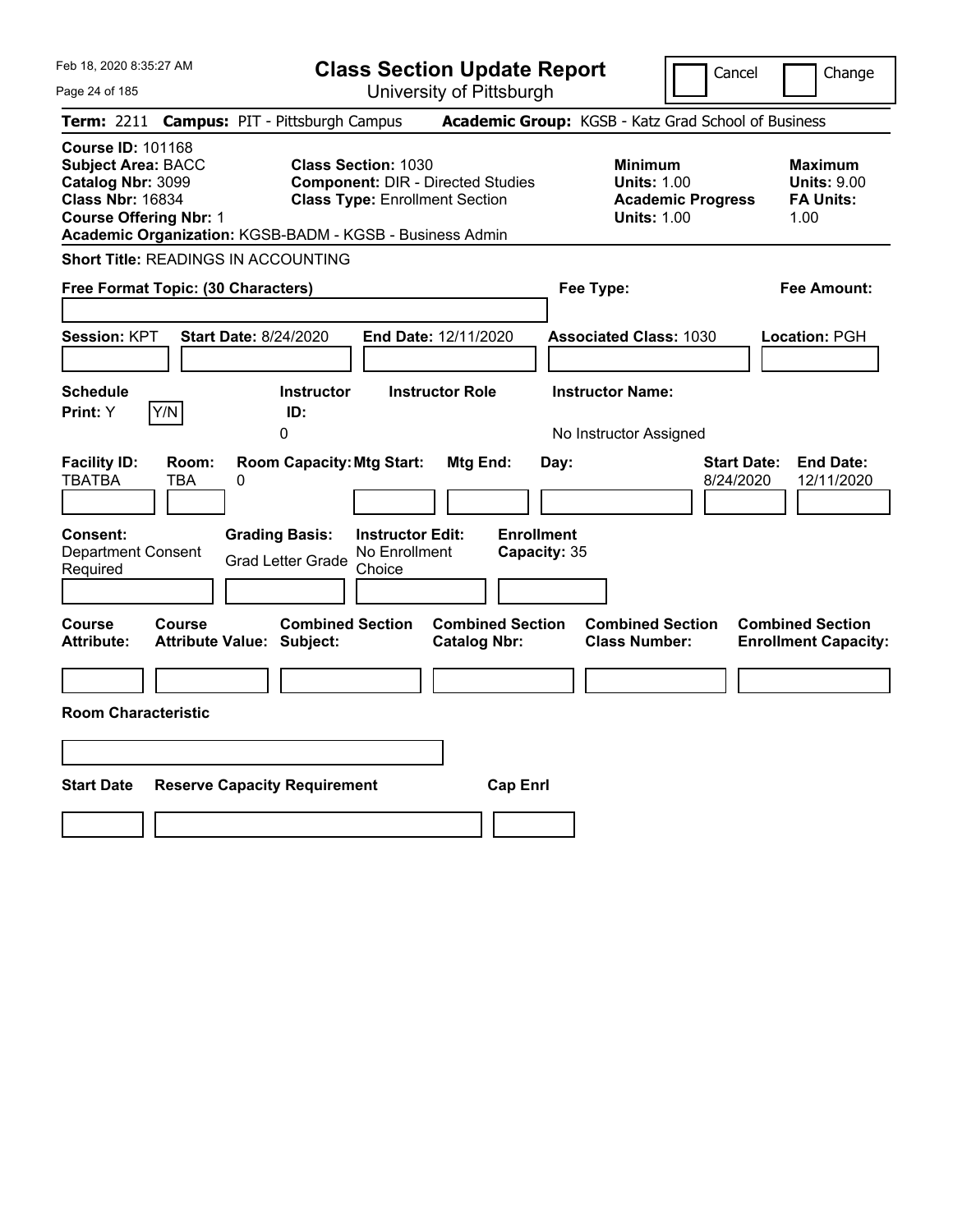| Feb 18, 2020 8:35:27 AM<br>Page 25 of 185                                                                                              |                                                                                          |                                                                                            | <b>Class Section Update Report</b>                                                                     | University of Pittsburgh                               |                   |              |                                                            |                          | Cancel                          | Change                                                           |
|----------------------------------------------------------------------------------------------------------------------------------------|------------------------------------------------------------------------------------------|--------------------------------------------------------------------------------------------|--------------------------------------------------------------------------------------------------------|--------------------------------------------------------|-------------------|--------------|------------------------------------------------------------|--------------------------|---------------------------------|------------------------------------------------------------------|
|                                                                                                                                        |                                                                                          | Term: 2211 Campus: PIT - Pittsburgh Campus                                                 |                                                                                                        |                                                        |                   |              | Academic Group: KGSB - Katz Grad School of Business        |                          |                                 |                                                                  |
| <b>Course ID: 101265</b><br><b>Subject Area: BECN</b><br>Catalog Nbr: 2019<br><b>Class Nbr: 13319</b><br><b>Course Offering Nbr: 1</b> |                                                                                          | Academic Organization: KGSB-BADM - KGSB - Business Admin                                   | <b>Class Section: 1010</b><br><b>Component: LEC - Lecture</b><br><b>Class Type: Enrollment Section</b> |                                                        |                   |              | <b>Minimum</b><br><b>Units: 3.00</b><br><b>Units: 3.00</b> | <b>Academic Progress</b> |                                 | <b>Maximum</b><br><b>Units: 3.00</b><br><b>FA Units:</b><br>3.00 |
|                                                                                                                                        |                                                                                          | <b>Short Title: ECONOMICS FOR INTERNATNL BUS</b>                                           |                                                                                                        |                                                        |                   |              |                                                            |                          |                                 |                                                                  |
| Free Format Topic: (30 Characters)                                                                                                     |                                                                                          |                                                                                            |                                                                                                        |                                                        |                   |              | Fee Type:                                                  |                          |                                 | <b>Fee Amount:</b>                                               |
| <b>Session: AT</b>                                                                                                                     |                                                                                          | <b>Start Date: 8/24/2020</b>                                                               | End Date: 12/12/2020                                                                                   |                                                        |                   |              | <b>Associated Class: 1010</b>                              |                          |                                 | <b>Location: PGH</b>                                             |
| <b>Schedule</b><br>Print: Y                                                                                                            | Y/N                                                                                      | <b>Instructor</b><br>ID:<br>2900875                                                        |                                                                                                        | <b>Instructor Role</b><br>Primary Instructor           |                   |              | <b>Instructor Name:</b><br>Olson, Josephine E              |                          |                                 |                                                                  |
| <b>Facility ID:</b><br><b>MERVS00117</b>                                                                                               | Room:<br>00117                                                                           | <b>Room Capacity: Mtg Start:</b><br>58                                                     | 12:30 PM                                                                                               | Mtg End:<br>1:45 PM                                    |                   | Day:<br>TuTh |                                                            |                          | <b>Start Date:</b><br>8/24/2020 | <b>End Date:</b><br>12/4/2020                                    |
| <b>Consent:</b><br>No Special Consent<br>Required                                                                                      |                                                                                          | <b>Grading Basis:</b><br>Grad LG/SU3<br><b>Basis</b>                                       | <b>Instructor Edit:</b><br>No Enrollment<br>Choice                                                     |                                                        | <b>Enrollment</b> | Capacity: 6  |                                                            |                          |                                 |                                                                  |
| <b>Course</b><br><b>Attribute:</b><br><b>FNL</b><br>UCIS<br>UCIS<br>UCIS                                                               | Course<br><b>Attribute Value:</b><br><b>HOURLY</b><br>ECC<br><b>GLBST</b><br><b>REES</b> | <b>Combined Section</b><br>Subject:<br><b>BUSECN</b>                                       |                                                                                                        | <b>Combined Section</b><br><b>Catalog Nbr:</b><br>1508 |                   |              | <b>Combined Section</b><br><b>Class Number:</b><br>12229   |                          | 20                              | <b>Combined Section</b><br><b>Enrollment Capacity:</b>           |
| <b>Room Characteristic</b><br>PeopleSoft - Scheduled (PS)                                                                              |                                                                                          |                                                                                            |                                                                                                        |                                                        |                   |              |                                                            |                          |                                 |                                                                  |
| <b>Start Date</b><br>3/1/2020<br>3/1/2020                                                                                              |                                                                                          | <b>Reserve Capacity Requirement</b><br>Restricted to BUSADF-MBA<br>Restricted to BUSAD-MBA |                                                                                                        |                                                        | <b>Cap Enrl</b>   | 3<br>3       |                                                            |                          |                                 |                                                                  |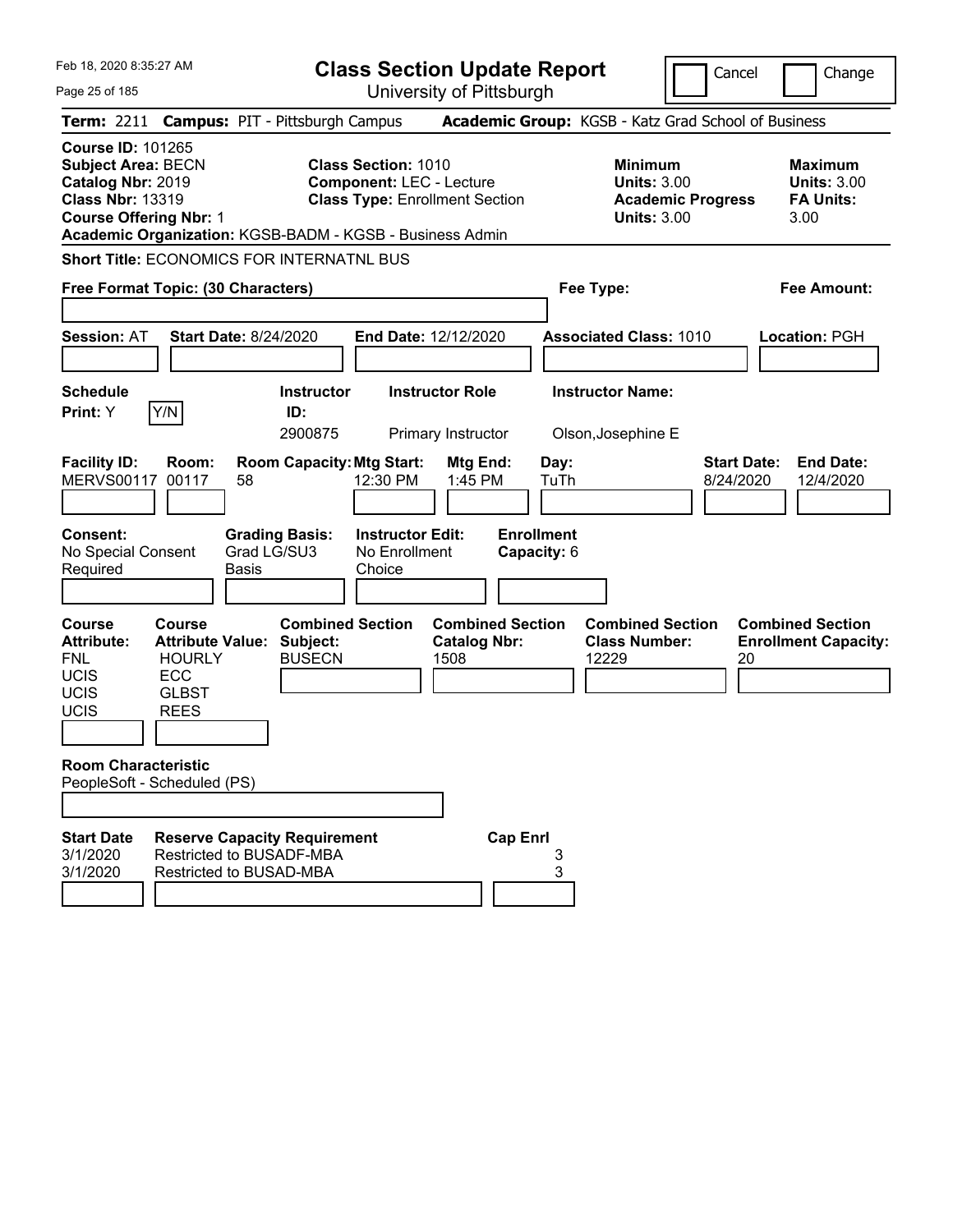| Feb 18, 2020 8:35:27 AM                                                                                                                                                                            |                                                                                        | <b>Class Section Update Report</b>                                                                               |                                                       |                                                            | Cancel                           | Change                                                           |
|----------------------------------------------------------------------------------------------------------------------------------------------------------------------------------------------------|----------------------------------------------------------------------------------------|------------------------------------------------------------------------------------------------------------------|-------------------------------------------------------|------------------------------------------------------------|----------------------------------|------------------------------------------------------------------|
| Page 26 of 185                                                                                                                                                                                     |                                                                                        |                                                                                                                  | University of Pittsburgh                              |                                                            |                                  |                                                                  |
| Term: 2211                                                                                                                                                                                         | <b>Campus: PIT - Pittsburgh Campus</b>                                                 |                                                                                                                  | Academic Group: KGSB - Katz Grad School of Business   |                                                            |                                  |                                                                  |
| <b>Course ID: 101271</b><br><b>Subject Area: BECN</b><br>Catalog Nbr: 2060<br><b>Class Nbr: 13290</b><br><b>Course Offering Nbr: 1</b><br>Academic Organization: KGSB-BADM - KGSB - Business Admin |                                                                                        | <b>Class Section: 1010</b><br><b>Component: IND - Independent Study</b><br><b>Class Type: Enrollment Section</b> |                                                       | <b>Minimum</b><br><b>Units: 1.00</b><br><b>Units: 1.00</b> | <b>Academic Progress</b>         | <b>Maximum</b><br><b>Units: 9.00</b><br><b>FA Units:</b><br>1.00 |
| Short Title: INDEP STUDY MANAGERIAL ECONMCS                                                                                                                                                        |                                                                                        |                                                                                                                  |                                                       |                                                            |                                  |                                                                  |
| Free Format Topic: (30 Characters)                                                                                                                                                                 |                                                                                        |                                                                                                                  |                                                       | Fee Type:                                                  |                                  | Fee Amount:                                                      |
| Session: KS2<br><b>Schedule</b>                                                                                                                                                                    | Start Date: 10/19/2020<br><b>Instructor</b>                                            | End Date: 12/11/2020<br><b>Instructor Role</b>                                                                   |                                                       | <b>Associated Class: 1010</b><br><b>Instructor Name:</b>   |                                  | Location: PGH                                                    |
| Y/N<br>Print: Y                                                                                                                                                                                    | ID:<br>0                                                                               |                                                                                                                  |                                                       | No Instructor Assigned                                     |                                  |                                                                  |
| <b>Facility ID:</b><br>Room:<br><b>TBATBA</b><br><b>TBA</b><br>Consent:<br><b>Department Consent</b><br>Required                                                                                   | <b>Room Capacity: Mtg Start:</b><br>0<br><b>Grading Basis:</b><br>Grad LG/SU3<br>Basis | <b>Instructor Edit:</b><br>Class Instructor<br>Table Edit                                                        | Mtg End:<br>Day:<br><b>Enrollment</b><br>Capacity: 12 |                                                            | <b>Start Date:</b><br>10/19/2020 | <b>End Date:</b><br>12/11/2020                                   |
| <b>Course</b><br><b>Course</b><br><b>Attribute:</b>                                                                                                                                                | <b>Combined Section</b><br><b>Attribute Value: Subject:</b>                            |                                                                                                                  | <b>Combined Section</b><br><b>Catalog Nbr:</b>        | <b>Combined Section</b><br><b>Class Number:</b>            |                                  | <b>Combined Section</b><br><b>Enrollment Capacity:</b>           |
|                                                                                                                                                                                                    |                                                                                        |                                                                                                                  |                                                       |                                                            |                                  |                                                                  |
| <b>Room Characteristic</b>                                                                                                                                                                         |                                                                                        |                                                                                                                  |                                                       |                                                            |                                  |                                                                  |
|                                                                                                                                                                                                    |                                                                                        |                                                                                                                  |                                                       |                                                            |                                  |                                                                  |
| <b>Start Date</b>                                                                                                                                                                                  | <b>Reserve Capacity Requirement</b>                                                    |                                                                                                                  | <b>Cap Enrl</b>                                       |                                                            |                                  |                                                                  |
|                                                                                                                                                                                                    |                                                                                        |                                                                                                                  |                                                       |                                                            |                                  |                                                                  |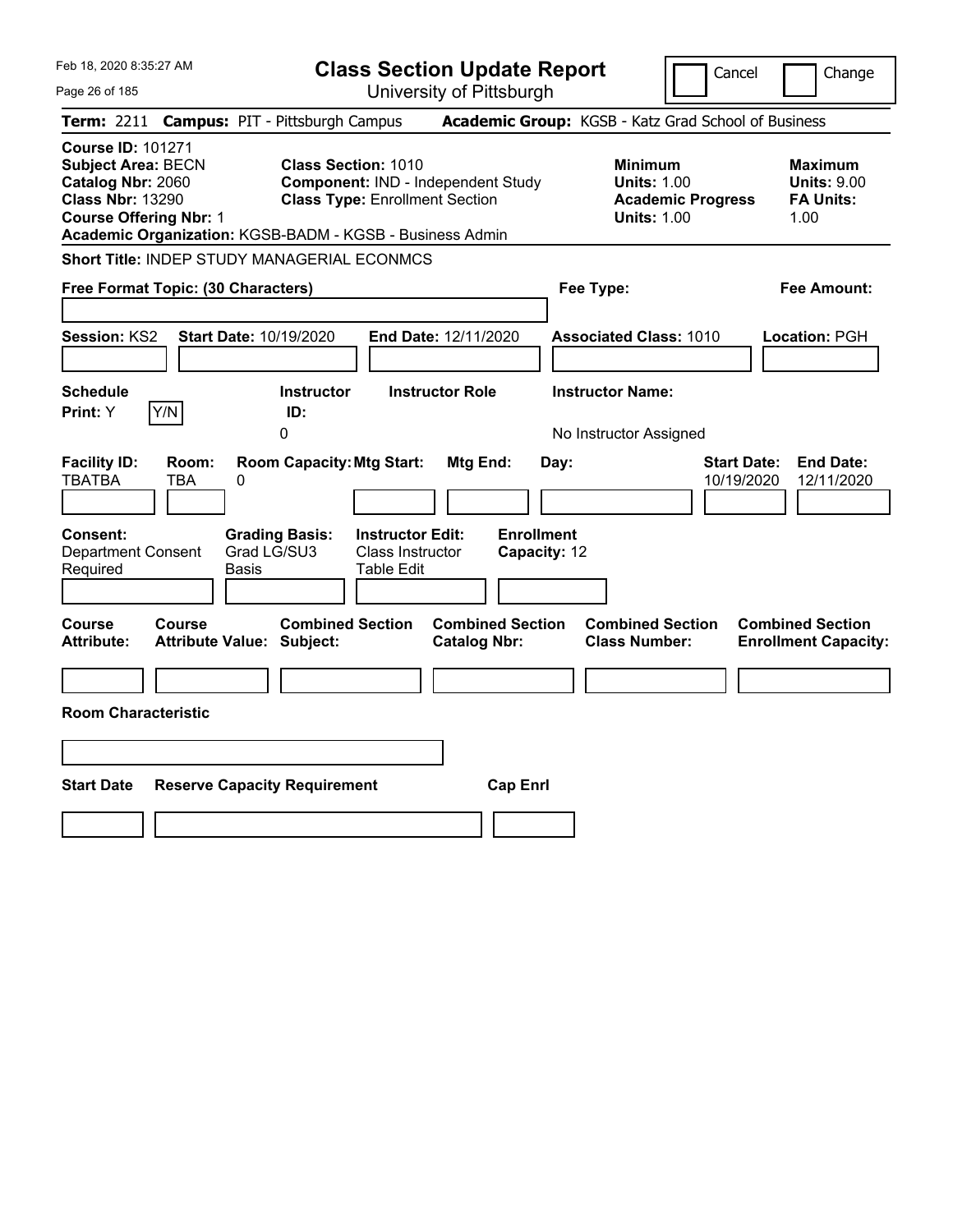| Feb 18, 2020 8:35:27 AM                                                                                                                                                                            |                                                                                                        | <b>Class Section Update Report</b>             |                                                            | Cancel                          | Change                                                           |
|----------------------------------------------------------------------------------------------------------------------------------------------------------------------------------------------------|--------------------------------------------------------------------------------------------------------|------------------------------------------------|------------------------------------------------------------|---------------------------------|------------------------------------------------------------------|
| Page 27 of 185                                                                                                                                                                                     |                                                                                                        | University of Pittsburgh                       |                                                            |                                 |                                                                  |
| Term: 2211 Campus: PIT - Pittsburgh Campus                                                                                                                                                         |                                                                                                        |                                                | Academic Group: KGSB - Katz Grad School of Business        |                                 |                                                                  |
| <b>Course ID: 101279</b><br><b>Subject Area: BECN</b><br>Catalog Nbr: 2401<br><b>Class Nbr: 13310</b><br><b>Course Offering Nbr: 1</b><br>Academic Organization: KGSB-BADM - KGSB - Business Admin | <b>Class Section: 1070</b><br><b>Component: LEC - Lecture</b><br><b>Class Type: Enrollment Section</b> |                                                | <b>Minimum</b><br><b>Units: 3.00</b><br><b>Units: 3.00</b> | <b>Academic Progress</b>        | <b>Maximum</b><br><b>Units: 3.00</b><br><b>FA Units:</b><br>3.00 |
| Short Title: ECON ANAL MGRL DEC FIRM & MRKT                                                                                                                                                        |                                                                                                        |                                                |                                                            |                                 |                                                                  |
| Free Format Topic: (30 Characters)                                                                                                                                                                 |                                                                                                        |                                                | Fee Type:                                                  |                                 | <b>Fee Amount:</b>                                               |
|                                                                                                                                                                                                    |                                                                                                        |                                                |                                                            |                                 |                                                                  |
| <b>Start Date: 8/24/2020</b><br><b>Session: KMT</b>                                                                                                                                                |                                                                                                        | End Date: 12/11/2020                           | <b>Associated Class: 1070</b>                              |                                 | Location: PGH                                                    |
| <b>Schedule</b>                                                                                                                                                                                    | <b>Instructor</b>                                                                                      | <b>Instructor Role</b>                         | <b>Instructor Name:</b>                                    |                                 |                                                                  |
| Y/N<br>Print: Y                                                                                                                                                                                    | ID:                                                                                                    |                                                |                                                            |                                 |                                                                  |
|                                                                                                                                                                                                    | 2959514                                                                                                | Primary Instructor                             | Banerjee, Haimanti                                         |                                 |                                                                  |
| <b>Facility ID:</b><br>Room:<br>MERVS00104 00104<br>58                                                                                                                                             | <b>Room Capacity: Mtg Start:</b><br>9:30 AM                                                            | Mtg End:<br>10:50 AM                           | Day:<br>MoWe                                               | <b>Start Date:</b><br>8/24/2020 | <b>End Date:</b><br>12/11/2020                                   |
| <b>Consent:</b><br>Grad LG/SU3<br>No Special Consent<br>Required<br><b>Basis</b>                                                                                                                   | <b>Grading Basis:</b><br><b>Instructor Edit:</b><br>No Enrollment<br>Choice                            | <b>Enrollment</b>                              | Capacity: 58                                               |                                 |                                                                  |
| <b>Course</b><br>Course<br><b>Attribute Value: Subject:</b><br><b>Attribute:</b>                                                                                                                   | <b>Combined Section</b>                                                                                | <b>Combined Section</b><br><b>Catalog Nbr:</b> | <b>Combined Section</b><br><b>Class Number:</b>            |                                 | <b>Combined Section</b><br><b>Enrollment Capacity:</b>           |
|                                                                                                                                                                                                    |                                                                                                        |                                                |                                                            |                                 |                                                                  |
| <b>Room Characteristic</b><br>PeopleSoft - Scheduled (PS)                                                                                                                                          |                                                                                                        |                                                |                                                            |                                 |                                                                  |
|                                                                                                                                                                                                    |                                                                                                        |                                                |                                                            |                                 |                                                                  |
| <b>Start Date</b><br><b>Reserve Capacity Requirement</b><br>4/5/2020<br>Restricted to BUSAD-MBA<br>3/1/2020<br>Restricted to BUSAD-MBA<br>3/1/2020<br>Restricted to BUSADF-MBA                     |                                                                                                        | <b>Cap Enrl</b>                                | 0<br>38<br>20                                              |                                 |                                                                  |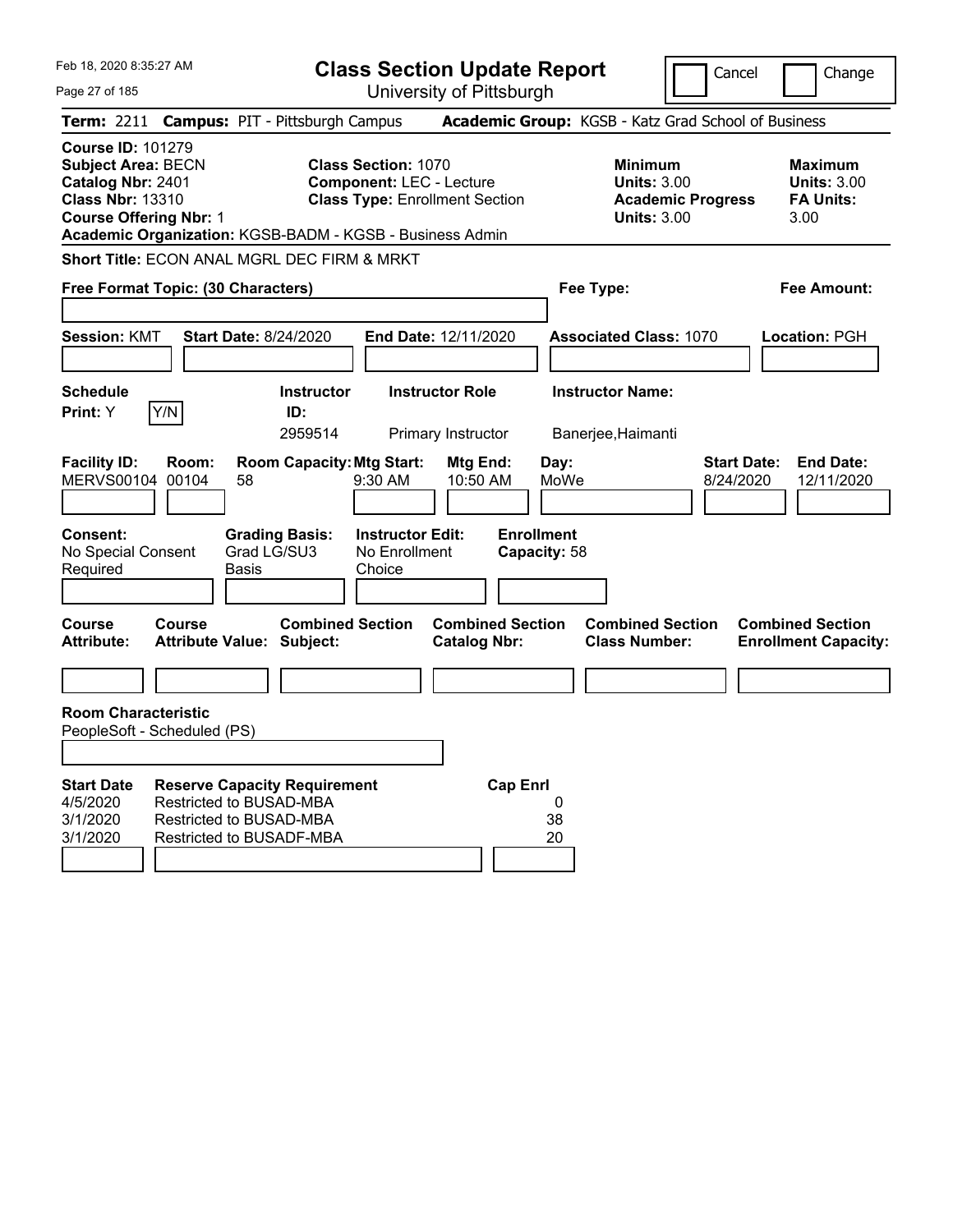| Feb 18, 2020 8:35:27 AM                                                                                                                                                                            |                                                                                |                                      | <b>Class Section Update Report</b>                                                                     |                          |                                   |               |                                                            |                          | Cancel                          | Change                                                           |
|----------------------------------------------------------------------------------------------------------------------------------------------------------------------------------------------------|--------------------------------------------------------------------------------|--------------------------------------|--------------------------------------------------------------------------------------------------------|--------------------------|-----------------------------------|---------------|------------------------------------------------------------|--------------------------|---------------------------------|------------------------------------------------------------------|
| Page 28 of 185                                                                                                                                                                                     |                                                                                |                                      |                                                                                                        | University of Pittsburgh |                                   |               |                                                            |                          |                                 |                                                                  |
| Term: 2211 Campus: PIT - Pittsburgh Campus                                                                                                                                                         |                                                                                |                                      |                                                                                                        |                          |                                   |               | Academic Group: KGSB - Katz Grad School of Business        |                          |                                 |                                                                  |
| <b>Course ID: 101279</b><br><b>Subject Area: BECN</b><br>Catalog Nbr: 2401<br><b>Class Nbr: 13311</b><br><b>Course Offering Nbr: 1</b><br>Academic Organization: KGSB-BADM - KGSB - Business Admin |                                                                                |                                      | <b>Class Section: 1090</b><br><b>Component: LEC - Lecture</b><br><b>Class Type: Enrollment Section</b> |                          |                                   |               | <b>Minimum</b><br><b>Units: 3.00</b><br><b>Units: 3.00</b> | <b>Academic Progress</b> |                                 | <b>Maximum</b><br><b>Units: 3.00</b><br><b>FA Units:</b><br>3.00 |
| Short Title: ECON ANAL MGRL DEC FIRM & MRKT                                                                                                                                                        |                                                                                |                                      |                                                                                                        |                          |                                   |               |                                                            |                          |                                 |                                                                  |
| Free Format Topic: (30 Characters)                                                                                                                                                                 |                                                                                |                                      |                                                                                                        |                          |                                   |               | Fee Type:                                                  |                          |                                 | <b>Fee Amount:</b>                                               |
|                                                                                                                                                                                                    |                                                                                |                                      |                                                                                                        |                          |                                   |               |                                                            |                          |                                 |                                                                  |
| <b>Session: KMT</b>                                                                                                                                                                                | <b>Start Date: 8/24/2020</b>                                                   |                                      |                                                                                                        | End Date: 12/11/2020     |                                   |               | <b>Associated Class: 1090</b>                              |                          |                                 | <b>Location: PGH</b>                                             |
| <b>Schedule</b>                                                                                                                                                                                    |                                                                                | <b>Instructor</b>                    |                                                                                                        | <b>Instructor Role</b>   |                                   |               | <b>Instructor Name:</b>                                    |                          |                                 |                                                                  |
| Y/N<br>Print: Y                                                                                                                                                                                    |                                                                                | ID:                                  |                                                                                                        |                          |                                   |               |                                                            |                          |                                 |                                                                  |
|                                                                                                                                                                                                    |                                                                                | 2959514                              |                                                                                                        | Primary Instructor       |                                   |               | Banerjee, Haimanti                                         |                          |                                 |                                                                  |
| <b>Facility ID:</b><br>MERVS00104 00104                                                                                                                                                            | Room:<br>58                                                                    | <b>Room Capacity: Mtg Start:</b>     | $8:00$ AM                                                                                              | Mtg End:<br>9:20 AM      |                                   | Day:<br>MoWe  |                                                            |                          | <b>Start Date:</b><br>8/24/2020 | <b>End Date:</b><br>12/11/2020                                   |
| <b>Consent:</b><br>No Special Consent<br>Required                                                                                                                                                  | <b>Basis</b>                                                                   | <b>Grading Basis:</b><br>Grad LG/SU3 | <b>Instructor Edit:</b><br>No Enrollment<br>Choice                                                     |                          | <b>Enrollment</b><br>Capacity: 58 |               |                                                            |                          |                                 |                                                                  |
| <b>Course</b><br>Course<br><b>Attribute:</b>                                                                                                                                                       | <b>Attribute Value: Subject:</b>                                               | <b>Combined Section</b>              |                                                                                                        | <b>Catalog Nbr:</b>      | <b>Combined Section</b>           |               | <b>Combined Section</b><br><b>Class Number:</b>            |                          |                                 | <b>Combined Section</b><br><b>Enrollment Capacity:</b>           |
|                                                                                                                                                                                                    |                                                                                |                                      |                                                                                                        |                          |                                   |               |                                                            |                          |                                 |                                                                  |
| <b>Room Characteristic</b><br>PeopleSoft - Scheduled (PS)                                                                                                                                          |                                                                                |                                      |                                                                                                        |                          |                                   |               |                                                            |                          |                                 |                                                                  |
|                                                                                                                                                                                                    |                                                                                |                                      |                                                                                                        |                          |                                   |               |                                                            |                          |                                 |                                                                  |
| <b>Start Date</b><br>4/5/2020<br>3/1/2020<br>3/1/2020                                                                                                                                              | Restricted to BUSAD-MBA<br>Restricted to BUSAD-MBA<br>Restricted to BUSADF-MBA | <b>Reserve Capacity Requirement</b>  |                                                                                                        |                          | <b>Cap Enrl</b>                   | 0<br>38<br>20 |                                                            |                          |                                 |                                                                  |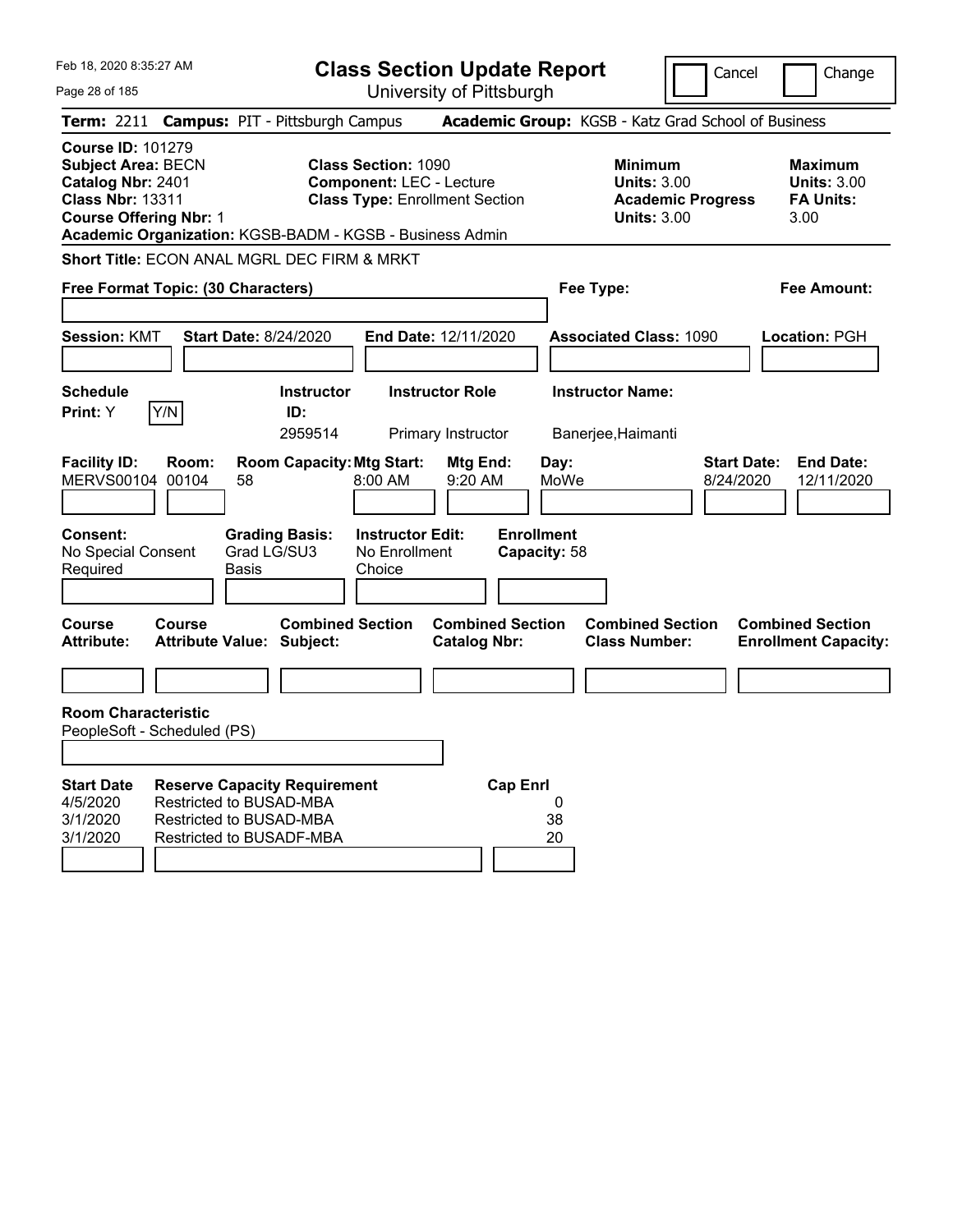|  | Feb 18, 2020 8:35:27 AM |  |
|--|-------------------------|--|
|  |                         |  |

**Class Section Update Report** University of Pittsburgh

Cancel Change

Page 29 of 185

|                                                                          |                                                                                 | Term: 2211 Campus: PIT - Pittsburgh Campus                      |                                                               |                                                        |                                                                                                      | Academic Group: KGSB - Katz Grad School of Business                                    |                                                                        |
|--------------------------------------------------------------------------|---------------------------------------------------------------------------------|-----------------------------------------------------------------|---------------------------------------------------------------|--------------------------------------------------------|------------------------------------------------------------------------------------------------------|----------------------------------------------------------------------------------------|------------------------------------------------------------------------|
| <b>Course ID: 101279</b><br>Catalog Nbr: 2401<br><b>Class Nbr: 18906</b> | <b>Subject Area: BECN</b><br><b>Course Offering Nbr: 1</b>                      | Academic Organization: KGSB-BADM - KGSB - Business Admin        | <b>Class Section: 1220</b><br><b>Component: LEC - Lecture</b> | <b>Class Type: Enrollment Section</b>                  |                                                                                                      | <b>Minimum</b><br><b>Units: 3.00</b><br><b>Academic Progress</b><br><b>Units: 3.00</b> | <b>Maximum</b><br><b>Units: 3.00</b><br><b>FA Units:</b><br>3.00       |
|                                                                          |                                                                                 | Short Title: ECON ANAL MGRL DEC FIRM & MRKT                     |                                                               |                                                        |                                                                                                      |                                                                                        |                                                                        |
|                                                                          |                                                                                 | Free Format Topic: (30 Characters)                              |                                                               |                                                        | Fee Type:                                                                                            |                                                                                        | <b>Fee Amount:</b>                                                     |
| <b>Session: KMT</b>                                                      |                                                                                 | <b>Start Date: 8/24/2020</b>                                    |                                                               | End Date: 12/11/2020                                   |                                                                                                      | <b>Associated Class: 1220</b>                                                          | Location: PGH                                                          |
| <b>Schedule</b>                                                          |                                                                                 | <b>Instructor</b>                                               |                                                               | <b>Instructor Role</b>                                 | <b>Instructor Name:</b>                                                                              |                                                                                        |                                                                        |
| Print: Y                                                                 | Y/N                                                                             | ID:<br>0<br>0<br>0<br>0                                         |                                                               |                                                        | No Instructor Assigned<br>No Instructor Assigned<br>No Instructor Assigned<br>No Instructor Assigned |                                                                                        |                                                                        |
| <b>Facility ID:</b><br><b>WEBTBA</b>                                     | Room:<br><b>TBA</b><br>MERVS00115 00115<br>MERVS00115 00115<br>MERVS00115 00115 | <b>Room Capacity: Mtg Start:</b><br>0<br>58<br>58<br>58         | 6:20 PM<br>$2:45$ PM<br>2:45 PM<br>2:45 PM                    | Mtg End:<br>9:20 PM<br>5:15 PM<br>$5:15$ PM<br>5:15 PM | Day:<br>Tu<br>Sa<br>Sa<br>Sa                                                                         | <b>Start Date:</b><br>8/24/2020<br>10/17/2020<br>12/5/2020<br>8/29/2020                | <b>End Date:</b><br>12/11/2020<br>10/17/2020<br>12/5/2020<br>8/29/2020 |
| <b>Consent:</b><br>No Special Consent<br>Required                        |                                                                                 | <b>Grading Basis:</b><br>Grad LG/SU3<br><b>Basis</b>            | <b>Instructor Edit:</b><br>No Enrollment<br>Choice            |                                                        | <b>Enrollment</b><br>Capacity: 40                                                                    |                                                                                        |                                                                        |
| <b>Course</b><br><b>Attribute:</b><br><b>IDM</b>                         | Course<br><b>HYBRID</b>                                                         | <b>Combined Section</b><br><b>Attribute Value: Subject:</b>     |                                                               | <b>Combined Section</b><br><b>Catalog Nbr:</b>         |                                                                                                      | <b>Combined Section</b><br><b>Class Number:</b>                                        | <b>Combined Section</b><br><b>Enrollment Capacity:</b>                 |
|                                                                          | <b>Room Characteristic</b><br>PeopleSoft - Scheduled (PS)                       |                                                                 |                                                               |                                                        |                                                                                                      |                                                                                        |                                                                        |
| <b>Start Date</b><br>3/1/2020                                            |                                                                                 | <b>Reserve Capacity Requirement</b><br>Restricted to BUSADP-MBA |                                                               | <b>Cap Enrl</b>                                        | 40                                                                                                   |                                                                                        |                                                                        |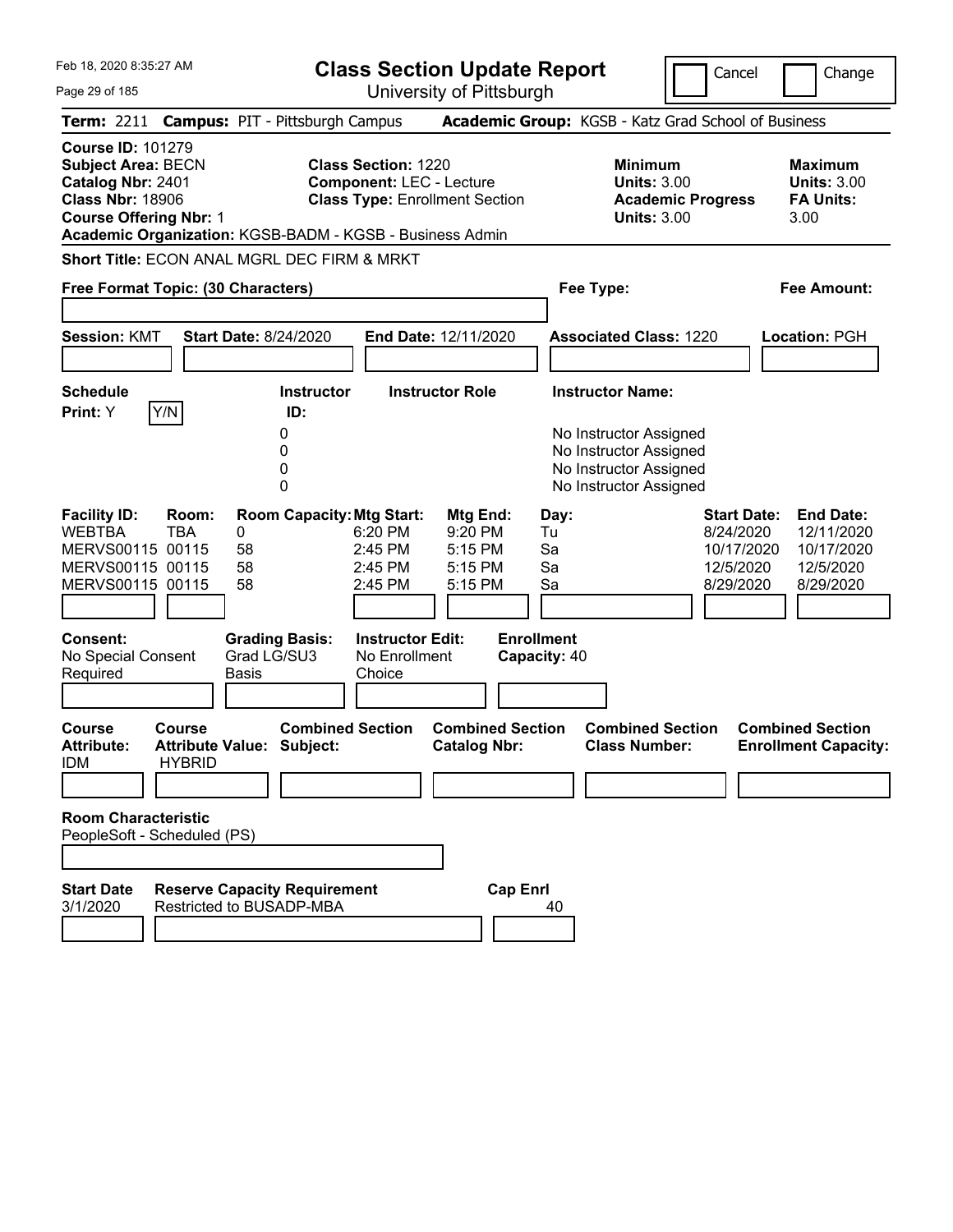Feb 18, 2020 8:35:27 AM Page 30 of 185 **Class Section Update Report** University of Pittsburgh Cancel Change **Term:** 2211 **Campus:** PIT - Pittsburgh Campus **Academic Group:** KGSB - Katz Grad School of Business **Course ID:** 188431 **Subject Area:** BFAE **Class Section:** 1999 **Minimum Maximum Catalog Nbr:** 2850 **Component:** LEC - Lecture **Units:** 3.00 **Units:** 3.00 **Class Nbr:** 26006 **Class Type:** Enrollment Section **Academic Progress FA Units: Course Offering Nbr:** 1 **Units:** 3.00 3.00 **Academic Organization:** KGSB-BADM - KGSB - Business Admin **Short Title:** HEALTHCARE ECONOMICS **Free Format Topic: (30 Characters) Fee Type: Fee Amount: Session:** KET **Start Date:** 8/17/2020 **End Date:** 12/5/2020 **Associated Class:** 1999 **Location:** PGH **Schedule Instructor Instructor Role Instructor Name: Print:**  $Y$   $|Y/N|$  **ID:** 2949106 Primary Instructor Driessen, Julia R<br>2964523 Secondary Instructor Piekutowski, Jam 2964523 Secondary Instructor Piekutowski,James Joseph **Facility ID: Room: Room Capacity:Mtg Start: Mtg End: Day: Start Date: End Date:** TBATBA TBA 0 8/17/2020 12/5/2020 **Consent: Grading Basis: Instructor Edit: Enrollment** No Special Consent No Special Consent Grad Letter Grade No Enrollment<br>Required Choice Choice **Capacity:** 35 **Course Course Combined Section Combined Section Combined Section Combined Section**  Attribute: Attribute Value: Subject: Catalog Nbr: Class Number: Enrollment Capacity: **Room Characteristic Start Date Reserve Capacity Requirement Cap Enrl**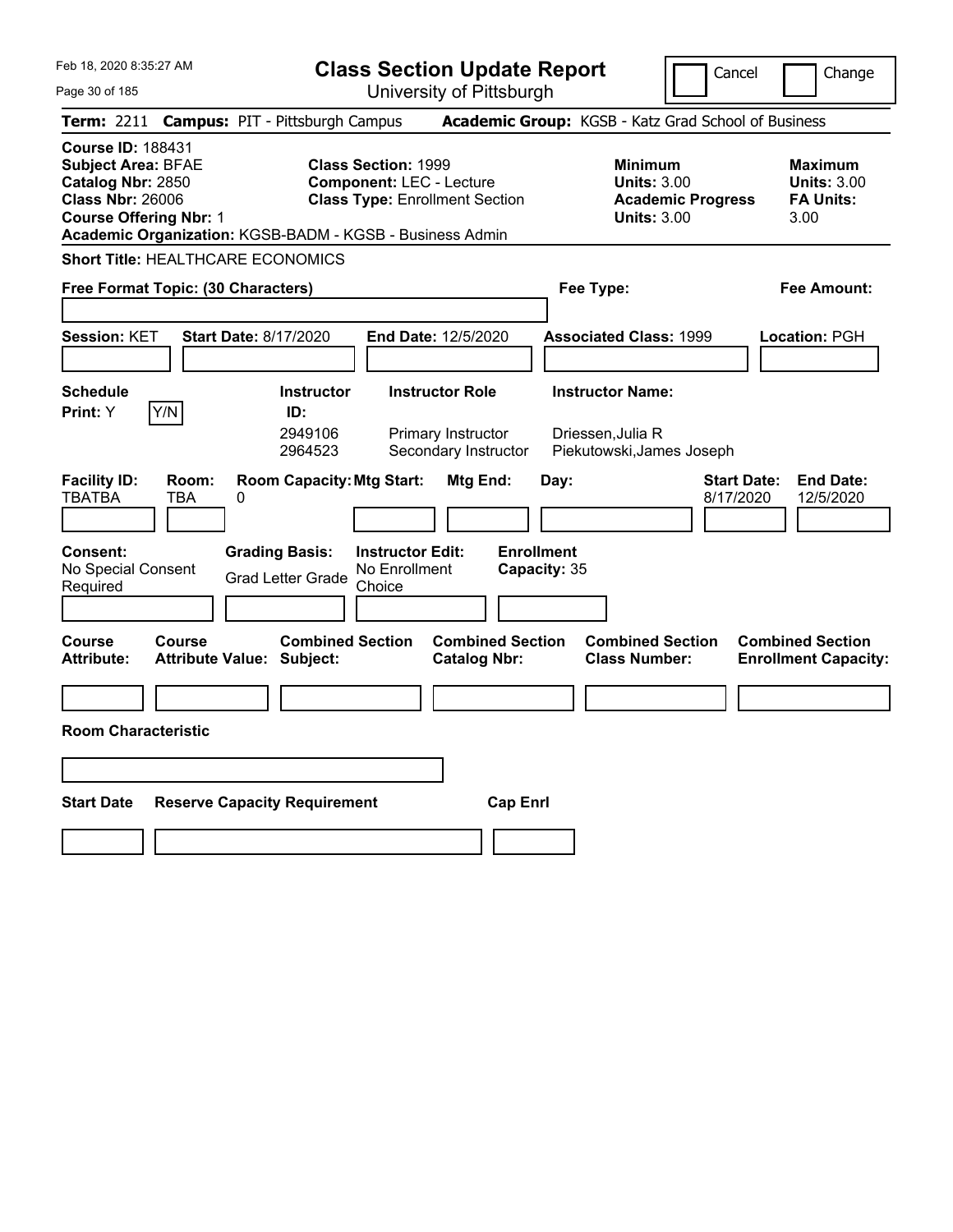| Feb 18, 2020 8:35:27 AM                                                                                                                                                                            |                                                                                                             |                             |                                     | <b>Class Section Update Report</b>                                                                     |                                              |                                   |                    |                                                                                        | Cancel                           |                          | Change                               |
|----------------------------------------------------------------------------------------------------------------------------------------------------------------------------------------------------|-------------------------------------------------------------------------------------------------------------|-----------------------------|-------------------------------------|--------------------------------------------------------------------------------------------------------|----------------------------------------------|-----------------------------------|--------------------|----------------------------------------------------------------------------------------|----------------------------------|--------------------------|--------------------------------------|
| Page 31 of 185                                                                                                                                                                                     |                                                                                                             |                             |                                     |                                                                                                        | University of Pittsburgh                     |                                   |                    |                                                                                        |                                  |                          |                                      |
| Term: 2211 Campus: PIT - Pittsburgh Campus                                                                                                                                                         |                                                                                                             |                             |                                     |                                                                                                        |                                              |                                   |                    | Academic Group: KGSB - Katz Grad School of Business                                    |                                  |                          |                                      |
| <b>Course ID: 101386</b><br><b>Subject Area: BFIN</b><br>Catalog Nbr: 2031<br><b>Class Nbr: 17751</b><br><b>Course Offering Nbr: 1</b><br>Academic Organization: KGSB-BADM - KGSB - Business Admin |                                                                                                             |                             |                                     | <b>Class Section: 1220</b><br><b>Component: LEC - Lecture</b><br><b>Class Type: Enrollment Section</b> |                                              |                                   |                    | <b>Minimum</b><br><b>Units: 1.50</b><br><b>Academic Progress</b><br><b>Units: 1.50</b> |                                  | <b>FA Units:</b><br>1.50 | <b>Maximum</b><br><b>Units: 1.50</b> |
| Short Title: CREATNG VALUE THROUGH RESTRUCT                                                                                                                                                        |                                                                                                             |                             |                                     |                                                                                                        |                                              |                                   |                    |                                                                                        |                                  |                          |                                      |
| Free Format Topic: (30 Characters)                                                                                                                                                                 |                                                                                                             |                             |                                     |                                                                                                        |                                              |                                   |                    | Fee Type:                                                                              |                                  |                          | <b>Fee Amount:</b>                   |
| Session: KS2                                                                                                                                                                                       |                                                                                                             |                             | Start Date: 10/19/2020              |                                                                                                        | End Date: 12/11/2020                         |                                   |                    | <b>Associated Class: 1220</b>                                                          |                                  | <b>Location: PGH</b>     |                                      |
| <b>Schedule</b><br>Print: Y                                                                                                                                                                        | Y/N                                                                                                         |                             | <b>Instructor</b><br>ID:<br>2940172 |                                                                                                        | <b>Instructor Role</b><br>Primary Instructor |                                   |                    | <b>Instructor Name:</b><br>Washburn, Andrew J                                          |                                  |                          |                                      |
| <b>Facility ID:</b><br>MERVS0118D 0118D                                                                                                                                                            | Room:                                                                                                       | 26                          | <b>Room Capacity: Mtg Start:</b>    | 6:20 PM                                                                                                | Mtg End:<br>9:20 PM                          |                                   | Day:<br>Mo         |                                                                                        | <b>Start Date:</b><br>10/19/2020 |                          | <b>End Date:</b><br>12/11/2020       |
| <b>Consent:</b><br>No Special Consent<br>Required                                                                                                                                                  |                                                                                                             | Grad LG/SU3<br><b>Basis</b> | <b>Grading Basis:</b>               | <b>Instructor Edit:</b><br>No Enrollment<br>Choice                                                     |                                              | <b>Enrollment</b><br>Capacity: 26 |                    |                                                                                        |                                  |                          |                                      |
| Course<br><b>Attribute:</b>                                                                                                                                                                        | Course<br><b>Attribute Value: Subject:</b>                                                                  |                             | <b>Combined Section</b>             |                                                                                                        | <b>Catalog Nbr:</b>                          | <b>Combined Section</b>           |                    | <b>Combined Section</b><br><b>Class Number:</b>                                        |                                  | <b>Combined Section</b>  | <b>Enrollment Capacity:</b>          |
|                                                                                                                                                                                                    |                                                                                                             |                             |                                     |                                                                                                        |                                              |                                   |                    |                                                                                        |                                  |                          |                                      |
| <b>Room Characteristic</b><br>PeopleSoft - Scheduled (PS)                                                                                                                                          |                                                                                                             |                             |                                     |                                                                                                        |                                              |                                   |                    |                                                                                        |                                  |                          |                                      |
|                                                                                                                                                                                                    |                                                                                                             |                             |                                     |                                                                                                        |                                              |                                   |                    |                                                                                        |                                  |                          |                                      |
| <b>Start Date</b><br>4/4/2020<br>3/1/2020<br>3/1/2020<br>3/1/2020                                                                                                                                  | Restricted to BUSADF-MBA<br>Restricted to BUSADF-MBA<br>Restricted to BUSADP-MBA<br>Restricted to BUSAD-MBA |                             | <b>Reserve Capacity Requirement</b> |                                                                                                        |                                              | <b>Cap Enrl</b>                   | 0<br>6<br>10<br>10 |                                                                                        |                                  |                          |                                      |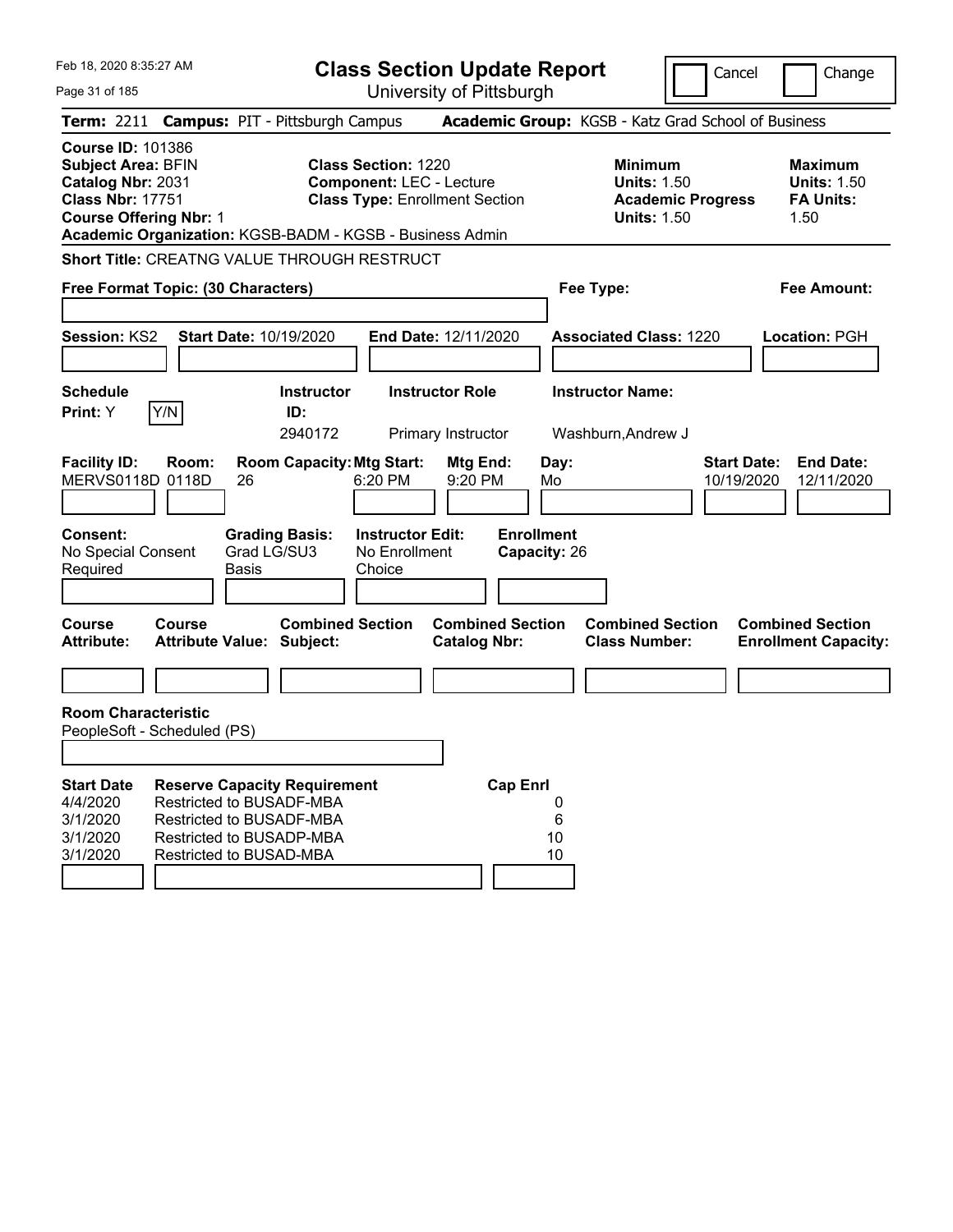| Feb 18, 2020 8:35:27 AM<br>Page 32 of 185                                                                                              |                                       |                                                                                                                                                           |                                                               | <b>Class Section Update Report</b><br>University of Pittsburgh                       |                                   |                                                                          |                          | Cancel                                                                  | Change                                                                 |
|----------------------------------------------------------------------------------------------------------------------------------------|---------------------------------------|-----------------------------------------------------------------------------------------------------------------------------------------------------------|---------------------------------------------------------------|--------------------------------------------------------------------------------------|-----------------------------------|--------------------------------------------------------------------------|--------------------------|-------------------------------------------------------------------------|------------------------------------------------------------------------|
|                                                                                                                                        |                                       | Term: 2211 Campus: PIT - Pittsburgh Campus                                                                                                                |                                                               |                                                                                      |                                   | Academic Group: KGSB - Katz Grad School of Business                      |                          |                                                                         |                                                                        |
| <b>Course ID: 101392</b><br><b>Subject Area: BFIN</b><br>Catalog Nbr: 2039<br><b>Class Nbr: 13325</b><br><b>Course Offering Nbr: 1</b> |                                       | Academic Organization: KGSB-BADM - KGSB - Business Admin                                                                                                  | <b>Class Section: 1010</b><br><b>Component: LEC - Lecture</b> | <b>Class Type: Enrollment Section</b>                                                |                                   | <b>Minimum</b><br><b>Units: 3.00</b><br><b>Units: 3.00</b>               | <b>Academic Progress</b> |                                                                         | <b>Maximum</b><br><b>Units: 3.00</b><br><b>FA Units:</b><br>3.00       |
|                                                                                                                                        |                                       | <b>Short Title: INVESTMENT MGT/CAPITAL MARKETS</b>                                                                                                        |                                                               |                                                                                      |                                   |                                                                          |                          |                                                                         |                                                                        |
| Free Format Topic: (30 Characters)                                                                                                     |                                       |                                                                                                                                                           |                                                               |                                                                                      |                                   | Fee Type:                                                                |                          |                                                                         | <b>Fee Amount:</b>                                                     |
|                                                                                                                                        |                                       |                                                                                                                                                           |                                                               |                                                                                      |                                   |                                                                          |                          |                                                                         |                                                                        |
| <b>Session: KMT</b>                                                                                                                    |                                       | <b>Start Date: 8/24/2020</b>                                                                                                                              |                                                               | End Date: 12/11/2020                                                                 |                                   | <b>Associated Class: 1010</b>                                            |                          |                                                                         | Location: PGH                                                          |
| <b>Schedule</b>                                                                                                                        |                                       | <b>Instructor</b>                                                                                                                                         |                                                               | <b>Instructor Role</b>                                                               |                                   | <b>Instructor Name:</b>                                                  |                          |                                                                         |                                                                        |
| Print: Y                                                                                                                               | Y/N                                   | ID:<br>2963912<br>2963912<br>2963912<br>2963912                                                                                                           |                                                               | Primary Instructor<br>Primary Instructor<br>Primary Instructor<br>Primary Instructor |                                   | Elshahat, Ahmed<br>Elshahat, Ahmed<br>Elshahat, Ahmed<br>Elshahat, Ahmed |                          |                                                                         |                                                                        |
| <b>Facility ID:</b><br><b>WEBTBA</b><br><b>MERVS00201</b><br><b>MERVS00201</b><br>MERVS00201 00201                                     | Room:<br><b>TBA</b><br>00201<br>00201 | <b>Room Capacity: Mtg Start:</b><br>0<br>58<br>58<br>58                                                                                                   | 6:20 PM<br>6:20 PM<br>6:20 PM<br>6:20 PM                      | Mtg End:<br>9:20 PM<br>9:20 PM<br>9:20 PM<br>9:20 PM                                 | Day:<br>Mo<br>Fr<br>Fr<br>Fr      |                                                                          |                          | <b>Start Date:</b><br>8/24/2020<br>8/28/2020<br>10/16/2020<br>12/4/2020 | <b>End Date:</b><br>12/11/2020<br>8/28/2020<br>10/16/2020<br>12/4/2020 |
| <b>Consent:</b><br>No Special Consent<br>Required                                                                                      |                                       | <b>Grading Basis:</b><br>Grad LG/SU3<br><b>Basis</b>                                                                                                      | <b>Instructor Edit:</b><br>No Enrollment<br>Choice            |                                                                                      | <b>Enrollment</b><br>Capacity: 58 |                                                                          |                          |                                                                         |                                                                        |
| Course<br><b>Attribute:</b><br><b>IDM</b>                                                                                              | <b>Course</b><br><b>HYBRID</b>        | <b>Combined Section</b><br><b>Attribute Value: Subject:</b>                                                                                               |                                                               | <b>Combined Section</b><br><b>Catalog Nbr:</b>                                       |                                   | <b>Combined Section</b><br><b>Class Number:</b>                          |                          |                                                                         | <b>Combined Section</b><br><b>Enrollment Capacity:</b>                 |
| <b>Room Characteristic</b><br>PeopleSoft - Scheduled (PS)                                                                              |                                       |                                                                                                                                                           |                                                               |                                                                                      |                                   |                                                                          |                          |                                                                         |                                                                        |
| <b>Start Date</b><br>4/4/2020<br>3/1/2020<br>3/1/2020<br>3/1/2020                                                                      |                                       | <b>Reserve Capacity Requirement</b><br>Restricted to BUSADP-MBA<br>Restricted to BUSADP-MBA<br><b>Restricted to BUSADF-MBA</b><br>Restricted to BUSAD-MBA |                                                               | <b>Cap Enrl</b>                                                                      | 0<br>20<br>18<br>20               |                                                                          |                          |                                                                         |                                                                        |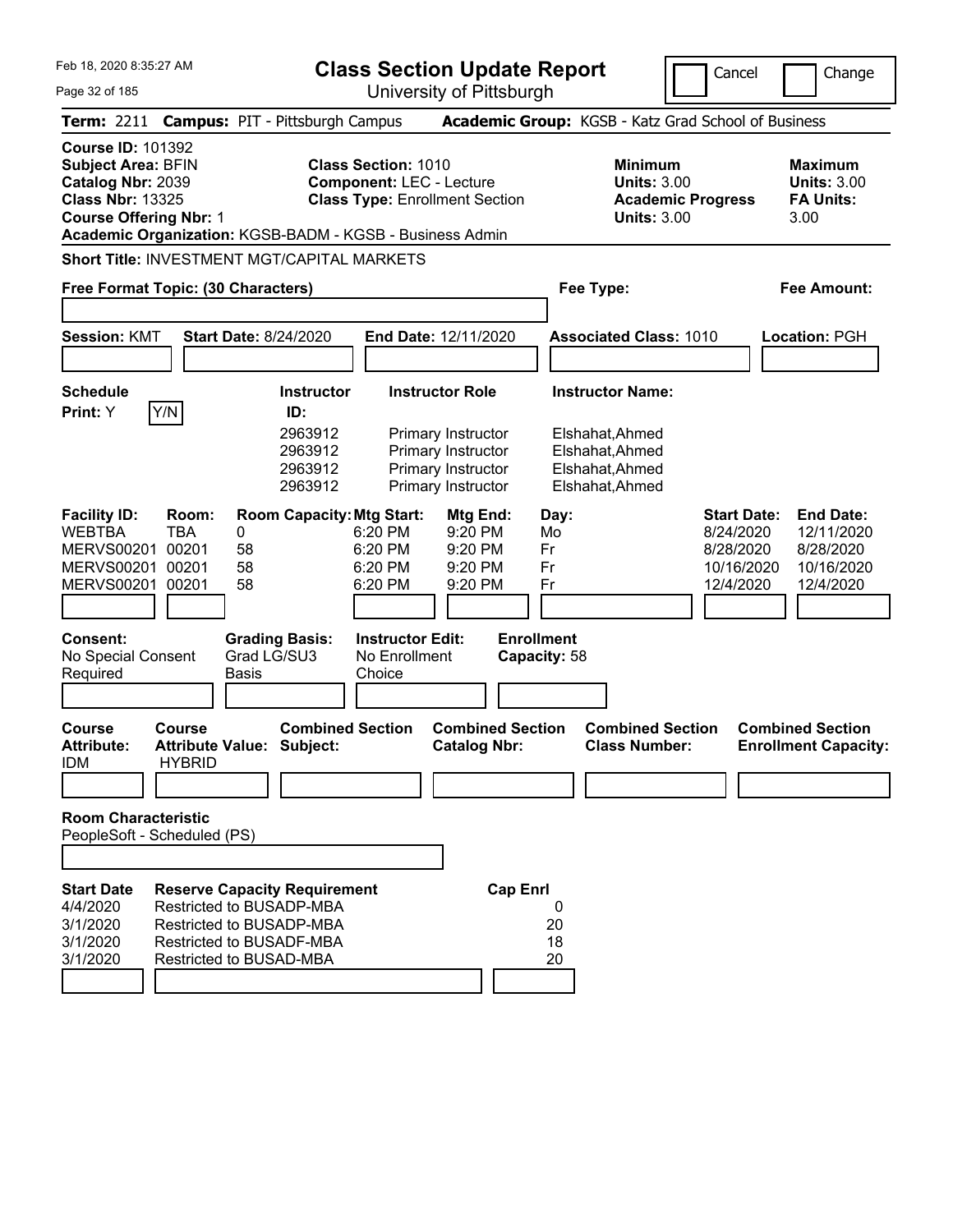| Feb 18, 2020 8:35:27 AM<br><b>Class Section Update Report</b><br>University of Pittsburgh<br>Page 33 of 185                                                                                                                                                                                                            | Cancel<br>Change                                                                                                                                           |
|------------------------------------------------------------------------------------------------------------------------------------------------------------------------------------------------------------------------------------------------------------------------------------------------------------------------|------------------------------------------------------------------------------------------------------------------------------------------------------------|
| Term: 2211 Campus: PIT - Pittsburgh Campus                                                                                                                                                                                                                                                                             | Academic Group: KGSB - Katz Grad School of Business                                                                                                        |
| <b>Course ID: 101404</b><br><b>Subject Area: BFIN</b><br><b>Class Section: 1010</b><br>Catalog Nbr: 2060<br><b>Component: IND - Independent Study</b><br><b>Class Nbr: 13292</b><br><b>Class Type: Enrollment Section</b><br><b>Course Offering Nbr: 1</b><br>Academic Organization: KGSB-BADM - KGSB - Business Admin | <b>Minimum</b><br><b>Maximum</b><br><b>Units: 1.00</b><br><b>Units: 9.00</b><br><b>FA Units:</b><br><b>Academic Progress</b><br><b>Units: 1.00</b><br>1.00 |
| Short Title: INDEPENDENT STUDY IN FINANCE                                                                                                                                                                                                                                                                              |                                                                                                                                                            |
| Free Format Topic: (30 Characters)                                                                                                                                                                                                                                                                                     | Fee Type:<br>Fee Amount:                                                                                                                                   |
| Session: KS2<br>Start Date: 10/19/2020<br>End Date: 12/11/2020                                                                                                                                                                                                                                                         | <b>Associated Class: 1010</b><br>Location: PGH                                                                                                             |
| <b>Schedule</b><br><b>Instructor Role</b><br><b>Instructor</b><br>Y/N<br>ID:<br><b>Print:</b> Y<br>2906949<br>Special                                                                                                                                                                                                  | <b>Instructor Name:</b><br>Burgess, Camille D                                                                                                              |
| 2940172<br>Primary Instructor<br><b>Facility ID:</b><br>Room:<br><b>Room Capacity: Mtg Start:</b><br>Mtg End:<br><b>TBATBA</b><br><b>TBA</b><br>0<br><b>Enrollment</b><br><b>Consent:</b><br><b>Grading Basis:</b><br><b>Instructor Edit:</b><br>Grad LG/SU3<br>No Enrollment<br><b>Department Consent</b>             | Washburn, Andrew J<br><b>End Date:</b><br><b>Start Date:</b><br>Day:<br>10/19/2020<br>12/11/2020<br>Capacity: 13                                           |
| Required<br><b>Basis</b><br>Choice                                                                                                                                                                                                                                                                                     |                                                                                                                                                            |
| <b>Combined Section</b><br><b>Combined Section</b><br><b>Course</b><br>Course<br><b>Attribute:</b><br><b>Attribute Value: Subject:</b><br><b>Catalog Nbr:</b>                                                                                                                                                          | <b>Combined Section</b><br><b>Combined Section</b><br><b>Class Number:</b><br><b>Enrollment Capacity:</b>                                                  |
|                                                                                                                                                                                                                                                                                                                        |                                                                                                                                                            |
| <b>Room Characteristic</b>                                                                                                                                                                                                                                                                                             |                                                                                                                                                            |
|                                                                                                                                                                                                                                                                                                                        |                                                                                                                                                            |
| <b>Reserve Capacity Requirement</b><br><b>Cap Enrl</b><br><b>Start Date</b>                                                                                                                                                                                                                                            |                                                                                                                                                            |
|                                                                                                                                                                                                                                                                                                                        |                                                                                                                                                            |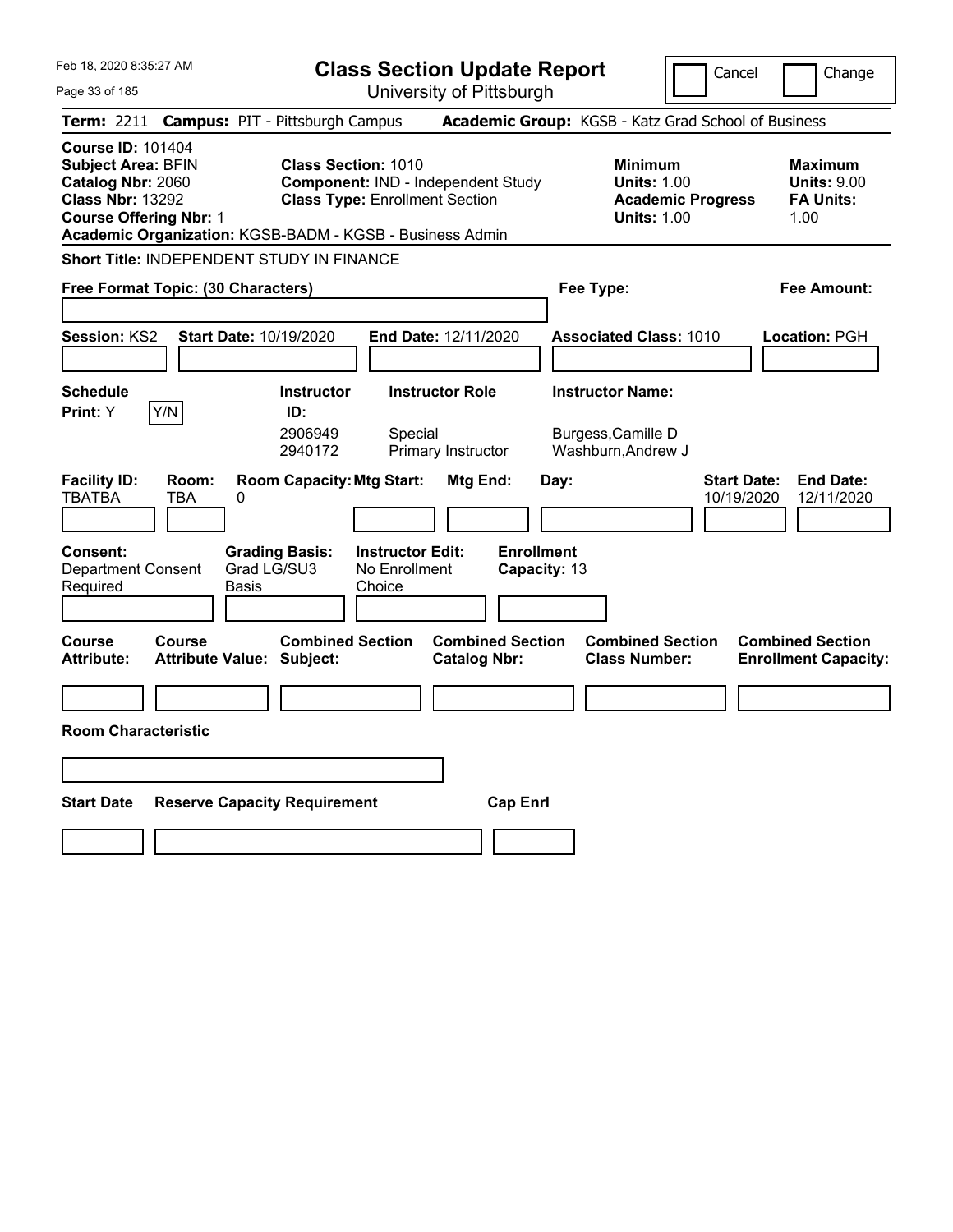| Feb 18, 2020 8:35:27 AM<br>Page 34 of 185                                                                                                                                                          | <b>Class Section Update Report</b><br>University of Pittsburgh                                            |                                                                                        | Cancel<br>Change                                                   |
|----------------------------------------------------------------------------------------------------------------------------------------------------------------------------------------------------|-----------------------------------------------------------------------------------------------------------|----------------------------------------------------------------------------------------|--------------------------------------------------------------------|
| Term: 2211 Campus: PIT - Pittsburgh Campus                                                                                                                                                         |                                                                                                           | Academic Group: KGSB - Katz Grad School of Business                                    |                                                                    |
| <b>Course ID: 101404</b><br><b>Subject Area: BFIN</b><br>Catalog Nbr: 2060<br><b>Class Nbr: 25507</b><br><b>Course Offering Nbr: 1</b><br>Academic Organization: KGSB-BADM - KGSB - Business Admin | <b>Class Section: 1020</b><br>Component: IND - Independent Study<br><b>Class Type: Enrollment Section</b> | <b>Minimum</b><br><b>Units: 1.00</b><br><b>Academic Progress</b><br><b>Units: 1.00</b> | <b>Maximum</b><br><b>Units: 9.00</b><br><b>FA Units:</b><br>1.00   |
| <b>Short Title: INDEPENDENT STUDY IN FINANCE</b>                                                                                                                                                   |                                                                                                           |                                                                                        |                                                                    |
| Free Format Topic: (30 Characters)                                                                                                                                                                 |                                                                                                           | Fee Type:                                                                              | Fee Amount:                                                        |
| Session: KS2<br>Start Date: 10/19/2020                                                                                                                                                             | End Date: 12/11/2020                                                                                      | <b>Associated Class: 1020</b>                                                          | Location: PGH                                                      |
| <b>Schedule</b>                                                                                                                                                                                    | <b>Instructor</b><br><b>Instructor Role</b>                                                               | <b>Instructor Name:</b>                                                                |                                                                    |
| Y/N<br>Print: Y<br>0                                                                                                                                                                               | ID:                                                                                                       | No Instructor Assigned                                                                 |                                                                    |
| <b>Facility ID:</b><br>Room:<br><b>TBATBA</b><br>TBA<br>0<br>Consent:<br><b>Grading Basis:</b>                                                                                                     | <b>Room Capacity: Mtg Start:</b><br><b>Mtg End:</b><br><b>Instructor Edit:</b>                            | Day:<br><b>Enrollment</b>                                                              | <b>Start Date:</b><br><b>End Date:</b><br>10/19/2020<br>12/11/2020 |
| Grad LG/SU3<br><b>Department Consent</b><br>Required<br>Basis                                                                                                                                      | No Enrollment<br>Choice                                                                                   | Capacity: 10                                                                           |                                                                    |
| Course<br>Course<br><b>Attribute:</b><br><b>Attribute Value: Subject:</b>                                                                                                                          | <b>Combined Section</b><br><b>Combined Section</b><br><b>Catalog Nbr:</b>                                 | <b>Combined Section</b><br><b>Class Number:</b>                                        | <b>Combined Section</b><br><b>Enrollment Capacity:</b>             |
|                                                                                                                                                                                                    |                                                                                                           |                                                                                        |                                                                    |
| <b>Room Characteristic</b>                                                                                                                                                                         |                                                                                                           |                                                                                        |                                                                    |
|                                                                                                                                                                                                    |                                                                                                           |                                                                                        |                                                                    |
| <b>Start Date</b><br><b>Reserve Capacity Requirement</b><br><b>Reserved for FIN-MS Students</b><br>3/1/2020                                                                                        | <b>Cap Enrl</b>                                                                                           | 10                                                                                     |                                                                    |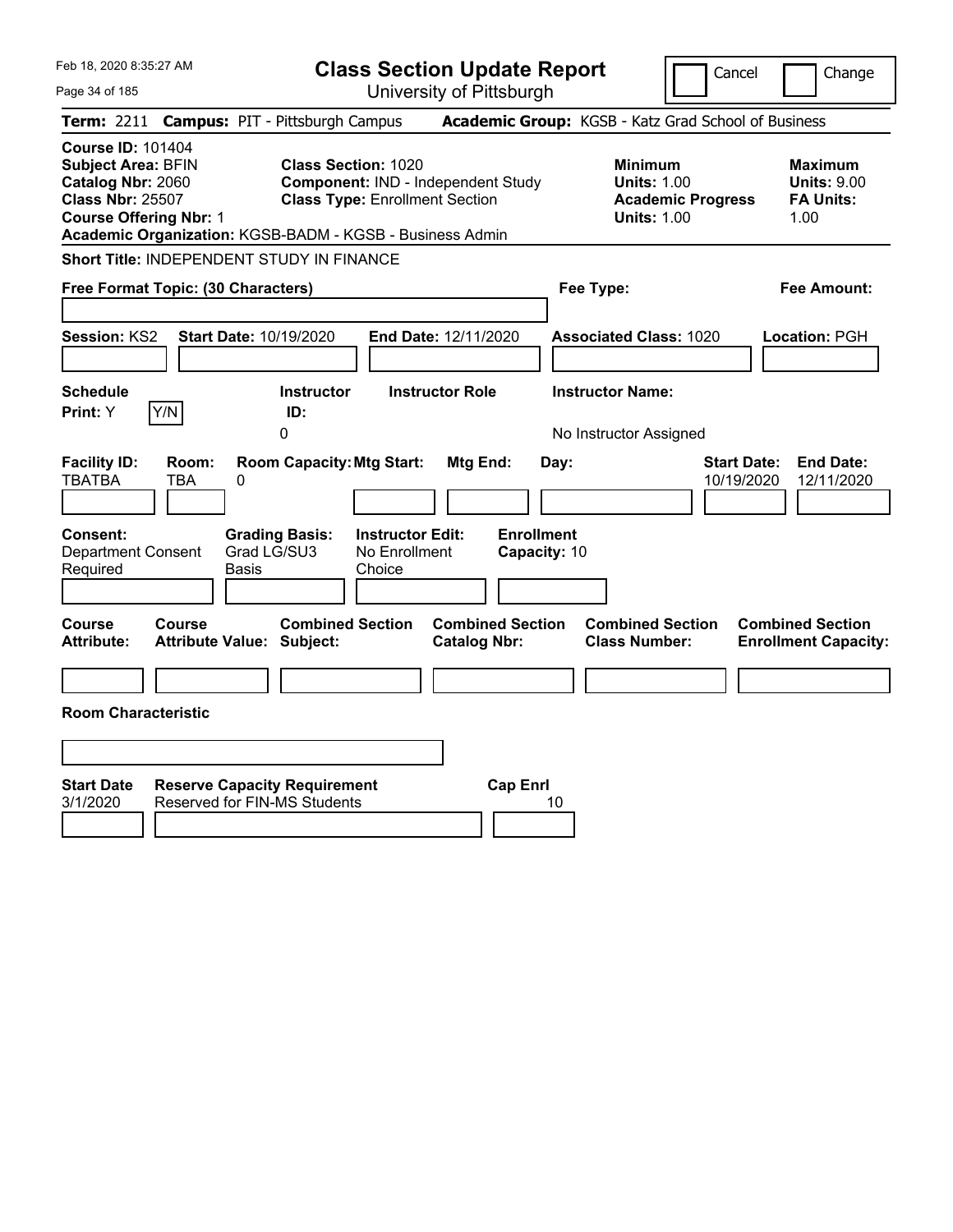| Feb 18, 2020 8:35:27 AM<br>Page 35 of 185                                                                                                             | <b>Class Section Update Report</b><br>University of Pittsburgh                                                                                                        | Cancel                                                                                 | Change                                                           |
|-------------------------------------------------------------------------------------------------------------------------------------------------------|-----------------------------------------------------------------------------------------------------------------------------------------------------------------------|----------------------------------------------------------------------------------------|------------------------------------------------------------------|
| <b>Term: 2211</b>                                                                                                                                     | <b>Campus: PIT - Pittsburgh Campus</b>                                                                                                                                | Academic Group: KGSB - Katz Grad School of Business                                    |                                                                  |
| <b>Course ID: 178657</b><br><b>Subject Area: BFIN</b><br>Catalog Nbr: 2061<br><b>Class Nbr: 16837</b><br><b>Course Offering Nbr: 1</b>                | <b>Class Section: 1050</b><br>Component: IND - Independent Study<br><b>Class Type: Enrollment Section</b><br>Academic Organization: KGSB-BADM - KGSB - Business Admin | <b>Minimum</b><br><b>Units: 1.00</b><br><b>Academic Progress</b><br><b>Units: 1.00</b> | <b>Maximum</b><br><b>Units: 9.00</b><br><b>FA Units:</b><br>1.00 |
| <b>Short Title: INDEPENDENT STUDY IN FINANCE 2</b>                                                                                                    |                                                                                                                                                                       |                                                                                        |                                                                  |
| Free Format Topic: (30 Characters)                                                                                                                    |                                                                                                                                                                       | Fee Type:                                                                              | Fee Amount:                                                      |
| <b>Session: KS2</b><br><b>Start Date: 10/19/2020</b>                                                                                                  | End Date: 12/11/2020                                                                                                                                                  | <b>Associated Class: 1050</b>                                                          | Location: PGH                                                    |
| <b>Schedule</b>                                                                                                                                       | <b>Instructor Role</b><br><b>Instructor</b>                                                                                                                           | <b>Instructor Name:</b>                                                                |                                                                  |
| Y/N<br>Print: Y                                                                                                                                       | ID:<br>0                                                                                                                                                              | No Instructor Assigned                                                                 |                                                                  |
| <b>Facility ID:</b><br>Room:<br><b>TBATBA</b><br>TBA<br>$\pmb{0}$<br><b>Consent:</b><br>Grad LG/SNC<br><b>Department Consent</b><br>Required<br>Basis | <b>Room Capacity: Mtg Start:</b><br>Mtg End:<br><b>Enrollment</b><br><b>Instructor Edit:</b><br><b>Grading Basis:</b><br>No Enrollment<br>Capacity: 5<br>Choice       | <b>Start Date:</b><br>Day:<br>10/19/2020                                               | <b>End Date:</b><br>12/11/2020                                   |
| Course<br><b>Course</b><br><b>Attribute:</b><br><b>Attribute Value: Subject:</b>                                                                      | <b>Combined Section</b><br><b>Combined Section</b><br><b>Catalog Nbr:</b>                                                                                             | <b>Combined Section</b><br><b>Class Number:</b>                                        | <b>Combined Section</b><br><b>Enrollment Capacity:</b>           |
|                                                                                                                                                       |                                                                                                                                                                       |                                                                                        |                                                                  |
| <b>Room Characteristic</b>                                                                                                                            |                                                                                                                                                                       |                                                                                        |                                                                  |
|                                                                                                                                                       |                                                                                                                                                                       |                                                                                        |                                                                  |
| <b>Start Date</b><br><b>Reserve Capacity Requirement</b>                                                                                              | <b>Cap Enrl</b>                                                                                                                                                       |                                                                                        |                                                                  |
|                                                                                                                                                       |                                                                                                                                                                       |                                                                                        |                                                                  |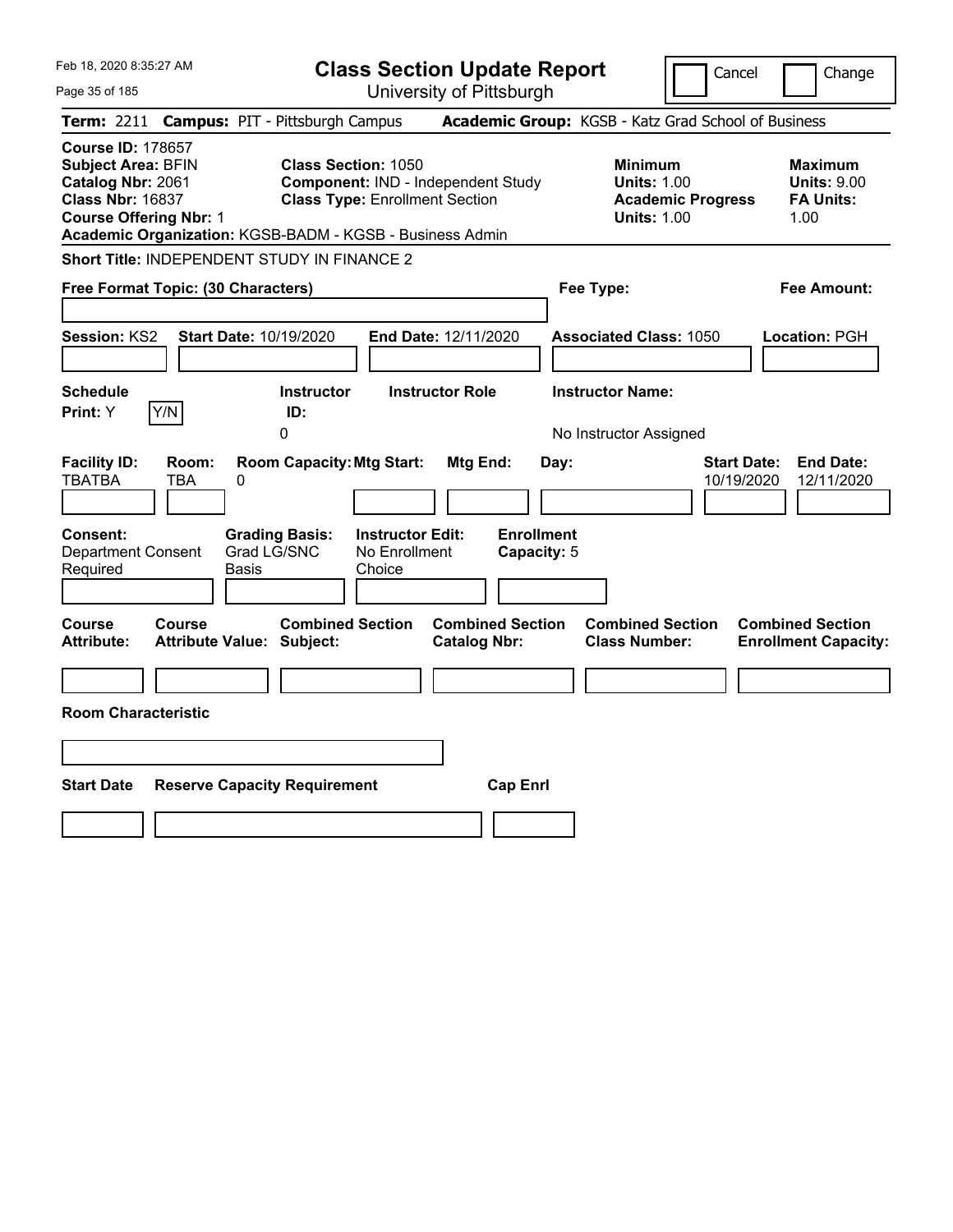| Feb 18, 2020 8:35:27 AM<br>Page 36 of 185                                                                                              |              |                                                                                        |                                                    | <b>Class Section Update Report</b><br>University of Pittsburgh |              |                                                                                        | Cancel                          | Change                                                           |
|----------------------------------------------------------------------------------------------------------------------------------------|--------------|----------------------------------------------------------------------------------------|----------------------------------------------------|----------------------------------------------------------------|--------------|----------------------------------------------------------------------------------------|---------------------------------|------------------------------------------------------------------|
|                                                                                                                                        |              | Term: 2211 Campus: PIT - Pittsburgh Campus                                             |                                                    |                                                                |              | Academic Group: KGSB - Katz Grad School of Business                                    |                                 |                                                                  |
| <b>Course ID: 179056</b><br><b>Subject Area: BFIN</b><br>Catalog Nbr: 2062<br><b>Class Nbr: 23298</b><br><b>Course Offering Nbr: 1</b> |              | <b>Class Section: 1010</b><br>Academic Organization: KGSB-BADM - KGSB - Business Admin | <b>Class Type: Enrollment Section</b>              | Component: IND - Independent Study                             |              | <b>Minimum</b><br><b>Units: 1.00</b><br><b>Academic Progress</b><br><b>Units: 1.00</b> |                                 | <b>Maximum</b><br><b>Units: 9.00</b><br><b>FA Units:</b><br>1.00 |
|                                                                                                                                        |              | Short Title: INDEPENDENT STUDY IN FINANCE 3                                            |                                                    |                                                                |              |                                                                                        |                                 |                                                                  |
| Free Format Topic: (30 Characters)                                                                                                     |              |                                                                                        |                                                    |                                                                |              | Fee Type:                                                                              |                                 | <b>Fee Amount:</b>                                               |
| <b>Session: KMT</b><br><b>Schedule</b>                                                                                                 |              | <b>Start Date: 8/24/2020</b><br><b>Instructor</b>                                      | <b>End Date: 12/11/2020</b>                        | <b>Instructor Role</b>                                         |              | <b>Associated Class: 1010</b><br><b>Instructor Name:</b>                               |                                 | Location: PGH                                                    |
| Print: Y                                                                                                                               | Y/N          | ID:                                                                                    |                                                    |                                                                |              |                                                                                        |                                 |                                                                  |
|                                                                                                                                        |              | 0                                                                                      |                                                    |                                                                |              | No Instructor Assigned                                                                 |                                 |                                                                  |
| <b>Facility ID:</b><br><b>TBATBA</b>                                                                                                   | Room:<br>TBA | <b>Room Capacity: Mtg Start:</b><br>0                                                  |                                                    | Mtg End:                                                       | Day:         |                                                                                        | <b>Start Date:</b><br>8/24/2020 | <b>End Date:</b><br>12/11/2020                                   |
| <b>Consent:</b><br><b>Department Consent</b><br>Required                                                                               |              | <b>Grading Basis:</b><br>Grad LG/SNC<br>Basis                                          | <b>Instructor Edit:</b><br>No Enrollment<br>Choice | <b>Enrollment</b>                                              | Capacity: 10 |                                                                                        |                                 |                                                                  |
| Course<br><b>Attribute:</b>                                                                                                            | Course       | <b>Combined Section</b><br><b>Attribute Value: Subject:</b>                            |                                                    | <b>Combined Section</b><br><b>Catalog Nbr:</b>                 |              | <b>Combined Section</b><br><b>Class Number:</b>                                        |                                 | <b>Combined Section</b><br><b>Enrollment Capacity:</b>           |
|                                                                                                                                        |              |                                                                                        |                                                    |                                                                |              |                                                                                        |                                 |                                                                  |
| <b>Room Characteristic</b>                                                                                                             |              |                                                                                        |                                                    |                                                                |              |                                                                                        |                                 |                                                                  |
|                                                                                                                                        |              |                                                                                        |                                                    |                                                                |              |                                                                                        |                                 |                                                                  |
| <b>Start Date</b>                                                                                                                      |              | <b>Reserve Capacity Requirement</b>                                                    |                                                    | <b>Cap Enrl</b>                                                |              |                                                                                        |                                 |                                                                  |
|                                                                                                                                        |              |                                                                                        |                                                    |                                                                |              |                                                                                        |                                 |                                                                  |
|                                                                                                                                        |              |                                                                                        |                                                    |                                                                |              |                                                                                        |                                 |                                                                  |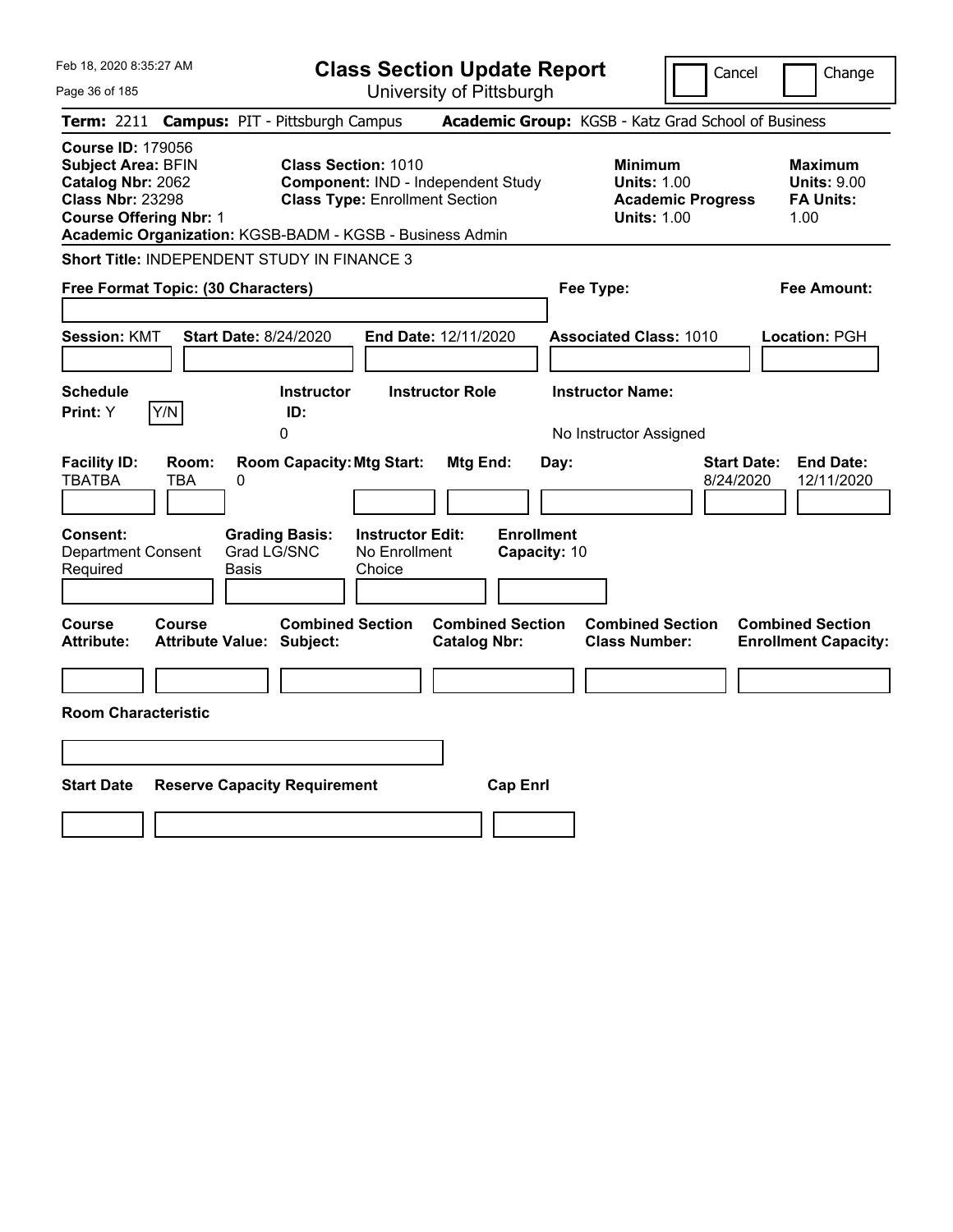Feb 18, 2020 8:35:27 AM

**Class Section Update Report** University of Pittsburgh

Cancel Change

Page 37 of 185

| Term: 2211 Campus: PIT - Pittsburgh Campus                                                                                                                                                         |                                       |       |                      |                                                                                                                                                                 |                                                                                                        |                                                                                      |                                                      |                                   | Academic Group: KGSB - Katz Grad School of Business                                      |                                                                      |                                                                         |      |                                                                        |
|----------------------------------------------------------------------------------------------------------------------------------------------------------------------------------------------------|---------------------------------------|-------|----------------------|-----------------------------------------------------------------------------------------------------------------------------------------------------------------|--------------------------------------------------------------------------------------------------------|--------------------------------------------------------------------------------------|------------------------------------------------------|-----------------------------------|------------------------------------------------------------------------------------------|----------------------------------------------------------------------|-------------------------------------------------------------------------|------|------------------------------------------------------------------------|
| <b>Course ID: 177250</b><br><b>Subject Area: BFIN</b><br>Catalog Nbr: 2145<br><b>Class Nbr: 21801</b><br><b>Course Offering Nbr: 1</b><br>Academic Organization: KGSB-BADM - KGSB - Business Admin |                                       |       |                      |                                                                                                                                                                 | <b>Class Section: 1080</b><br><b>Component: LEC - Lecture</b><br><b>Class Type: Enrollment Section</b> |                                                                                      |                                                      |                                   | <b>Minimum</b>                                                                           | <b>Units: 3.00</b><br><b>Academic Progress</b><br><b>Units: 3.00</b> |                                                                         | 3.00 | <b>Maximum</b><br><b>Units: 3.00</b><br><b>FA Units:</b>               |
| <b>Short Title: FINANCIAL MODELING</b>                                                                                                                                                             |                                       |       |                      |                                                                                                                                                                 |                                                                                                        |                                                                                      |                                                      |                                   |                                                                                          |                                                                      |                                                                         |      |                                                                        |
| Free Format Topic: (30 Characters)                                                                                                                                                                 |                                       |       |                      |                                                                                                                                                                 |                                                                                                        |                                                                                      |                                                      |                                   | Fee Type:                                                                                |                                                                      |                                                                         |      | Fee Amount:                                                            |
|                                                                                                                                                                                                    |                                       |       |                      |                                                                                                                                                                 |                                                                                                        |                                                                                      |                                                      |                                   |                                                                                          |                                                                      |                                                                         |      |                                                                        |
| <b>Session: KMT</b>                                                                                                                                                                                |                                       |       |                      | <b>Start Date: 8/24/2020</b>                                                                                                                                    | End Date: 12/11/2020                                                                                   |                                                                                      |                                                      |                                   | <b>Associated Class: 1080</b>                                                            |                                                                      |                                                                         |      | Location: PGH                                                          |
| <b>Schedule</b>                                                                                                                                                                                    |                                       |       |                      | <b>Instructor</b>                                                                                                                                               |                                                                                                        | <b>Instructor Role</b>                                                               |                                                      |                                   | <b>Instructor Name:</b>                                                                  |                                                                      |                                                                         |      |                                                                        |
| Print: Y                                                                                                                                                                                           | Y/N                                   |       |                      | ID:<br>2913309<br>2913309<br>2913309<br>2913309                                                                                                                 |                                                                                                        | Primary Instructor<br>Primary Instructor<br>Primary Instructor<br>Primary Instructor |                                                      |                                   | Yalin, Mehmet Fatih<br>Yalin, Mehmet Fatih<br>Yalin, Mehmet Fatih<br>Yalin, Mehmet Fatih |                                                                      |                                                                         |      |                                                                        |
| <b>Facility ID:</b><br><b>WEBTBA</b><br><b>MERVS00201</b><br><b>MERVS00201</b><br><b>MERVS00201</b>                                                                                                | <b>TBA</b><br>00201<br>00201<br>00201 | Room: | 0<br>58<br>58<br>58  | <b>Room Capacity: Mtg Start:</b>                                                                                                                                | 6:20 PM<br>2:45 PM<br>2:45 PM<br>2:45 PM                                                               |                                                                                      | Mtg End:<br>9:20 PM<br>5:15 PM<br>5:15 PM<br>5:15 PM | Day:<br>Tu<br>Sa<br>Sa<br>Sa      |                                                                                          |                                                                      | <b>Start Date:</b><br>8/24/2020<br>8/29/2020<br>10/17/2020<br>12/5/2020 |      | <b>End Date:</b><br>12/11/2020<br>8/29/2020<br>10/17/2020<br>12/5/2020 |
| <b>Consent:</b><br>No Special Consent<br>Required                                                                                                                                                  |                                       |       | Grad LG/SNC<br>Basis | <b>Grading Basis:</b>                                                                                                                                           | <b>Instructor Edit:</b><br>No Enrollment<br>Choice                                                     |                                                                                      |                                                      | <b>Enrollment</b><br>Capacity: 50 |                                                                                          |                                                                      |                                                                         |      |                                                                        |
| <b>Course</b><br><b>Attribute:</b><br>idm                                                                                                                                                          | <b>Course</b><br><b>HYBRID</b>        |       |                      | <b>Combined Section</b><br><b>Attribute Value: Subject:</b>                                                                                                     |                                                                                                        |                                                                                      | <b>Combined Section</b><br><b>Catalog Nbr:</b>       |                                   | <b>Combined Section</b><br><b>Class Number:</b>                                          |                                                                      |                                                                         |      | <b>Combined Section</b><br><b>Enrollment Capacity:</b>                 |
| <b>Room Characteristic</b><br>PeopleSoft - Scheduled (PS)                                                                                                                                          |                                       |       |                      |                                                                                                                                                                 |                                                                                                        |                                                                                      |                                                      |                                   |                                                                                          |                                                                      |                                                                         |      |                                                                        |
| <b>Start Date</b><br>4/4/2020<br>3/1/2020<br>3/1/2020<br>3/1/2020                                                                                                                                  |                                       |       |                      | <b>Reserve Capacity Requirement</b><br><b>Restricted to BUSAD-MBA</b><br><b>Restricted to BUSAD-MBA</b><br>Restricted to BUSADF-MBA<br>Restricted to BUSADP-MBA |                                                                                                        |                                                                                      | <b>Cap Enrl</b>                                      | 0<br>20<br>10<br>20               |                                                                                          |                                                                      |                                                                         |      |                                                                        |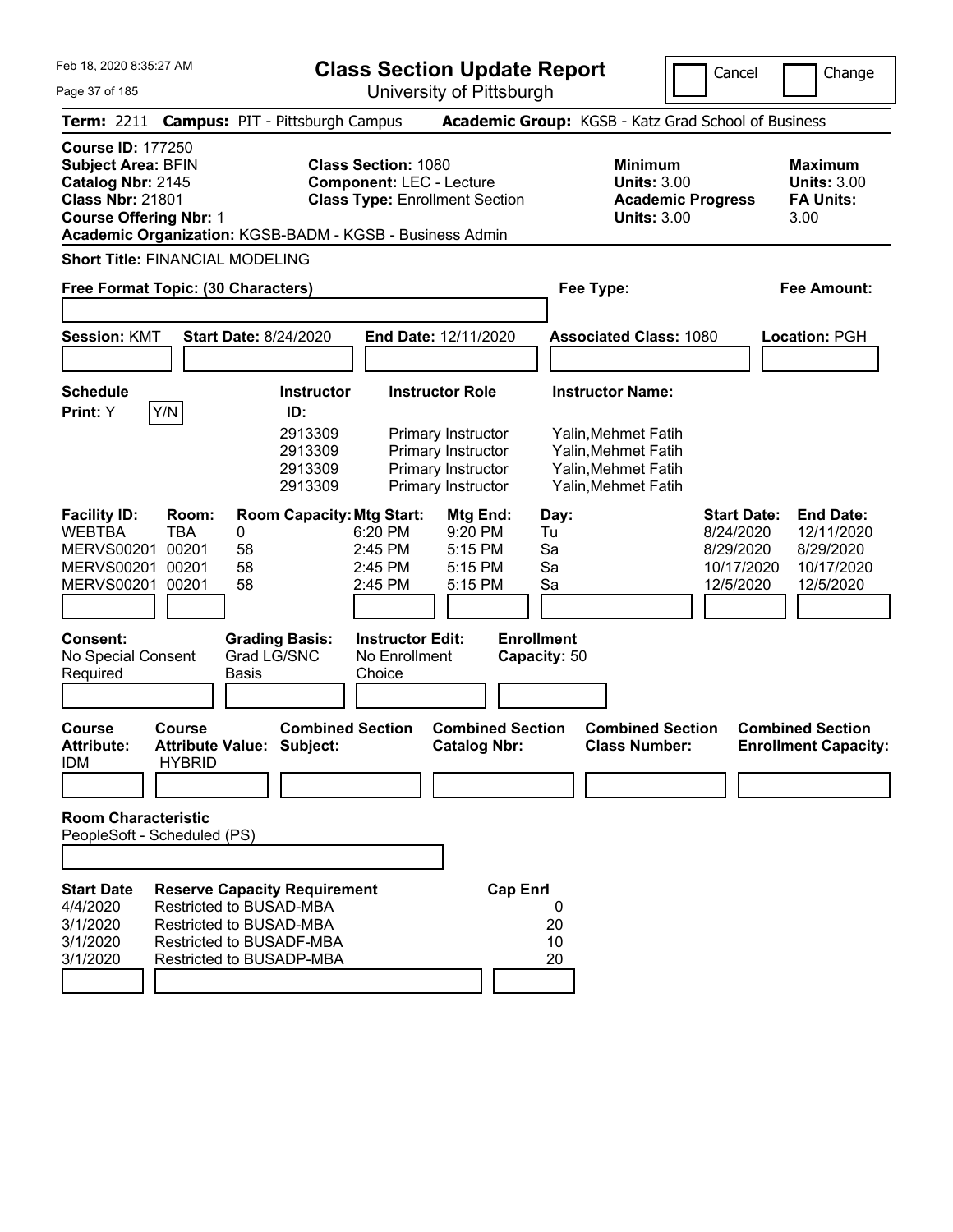Feb 18, 2020 8:35:27 AM

Page 38 of 185

**Class Section Update Report**

Cancel Change

University of Pittsburgh

|                                                                                                                                        |        | Term: 2211 Campus: PIT - Pittsburgh Campus                  |                                                               |                                                |                                   | Academic Group: KGSB - Katz Grad School of Business                                    |                                 |                                                          |
|----------------------------------------------------------------------------------------------------------------------------------------|--------|-------------------------------------------------------------|---------------------------------------------------------------|------------------------------------------------|-----------------------------------|----------------------------------------------------------------------------------------|---------------------------------|----------------------------------------------------------|
| <b>Course ID: 177250</b><br><b>Subject Area: BFIN</b><br>Catalog Nbr: 2145<br><b>Class Nbr: 24922</b><br><b>Course Offering Nbr: 1</b> |        | Academic Organization: KGSB-BADM - KGSB - Business Admin    | <b>Class Section: 1090</b><br><b>Component: LEC - Lecture</b> | <b>Class Type: Enrollment Section</b>          |                                   | <b>Minimum</b><br><b>Units: 3.00</b><br><b>Academic Progress</b><br><b>Units: 3.00</b> | 3.00                            | <b>Maximum</b><br><b>Units: 3.00</b><br><b>FA Units:</b> |
| <b>Short Title: FINANCIAL MODELING</b>                                                                                                 |        |                                                             |                                                               |                                                |                                   |                                                                                        |                                 |                                                          |
| Free Format Topic: (30 Characters)                                                                                                     |        |                                                             |                                                               |                                                |                                   | Fee Type:                                                                              |                                 | <b>Fee Amount:</b>                                       |
| <b>Session: KMT</b>                                                                                                                    |        | <b>Start Date: 8/24/2020</b>                                |                                                               | End Date: 12/11/2020                           |                                   | <b>Associated Class: 1090</b>                                                          |                                 | Location: PGH                                            |
| <b>Schedule</b><br>Print: Y                                                                                                            | Y/N    | <b>Instructor</b><br>ID:<br>2913309                         |                                                               | <b>Instructor Role</b><br>Primary Instructor   |                                   | <b>Instructor Name:</b><br>Yalin, Mehmet Fatih                                         |                                 |                                                          |
| <b>Facility ID:</b><br>MERVS00117 00117                                                                                                | Room:  | <b>Room Capacity: Mtg Start:</b><br>58                      | 9:30 AM                                                       | Mtg End:<br>10:50 AM                           | Day:<br>TuTh                      |                                                                                        | <b>Start Date:</b><br>8/24/2020 | <b>End Date:</b><br>12/11/2020                           |
| <b>Consent:</b><br>No Special Consent<br>Required                                                                                      |        | <b>Grading Basis:</b><br>Grad LG/SNC<br><b>Basis</b>        | <b>Instructor Edit:</b><br>No Enrollment<br>Choice            |                                                | <b>Enrollment</b><br>Capacity: 50 |                                                                                        |                                 |                                                          |
| <b>Course</b><br><b>Attribute:</b>                                                                                                     | Course | <b>Combined Section</b><br><b>Attribute Value: Subject:</b> |                                                               | <b>Combined Section</b><br><b>Catalog Nbr:</b> |                                   | <b>Combined Section</b><br><b>Class Number:</b>                                        | <b>Combined Section</b>         | <b>Enrollment Capacity:</b>                              |
|                                                                                                                                        |        |                                                             |                                                               |                                                |                                   |                                                                                        |                                 |                                                          |
| <b>Room Characteristic</b><br>PeopleSoft - Scheduled (PS)<br><b>Start Date</b>                                                         |        | <b>Reserve Capacity Requirement</b>                         |                                                               | <b>Cap Enrl</b>                                |                                   |                                                                                        |                                 |                                                          |
|                                                                                                                                        |        |                                                             |                                                               |                                                |                                   |                                                                                        |                                 |                                                          |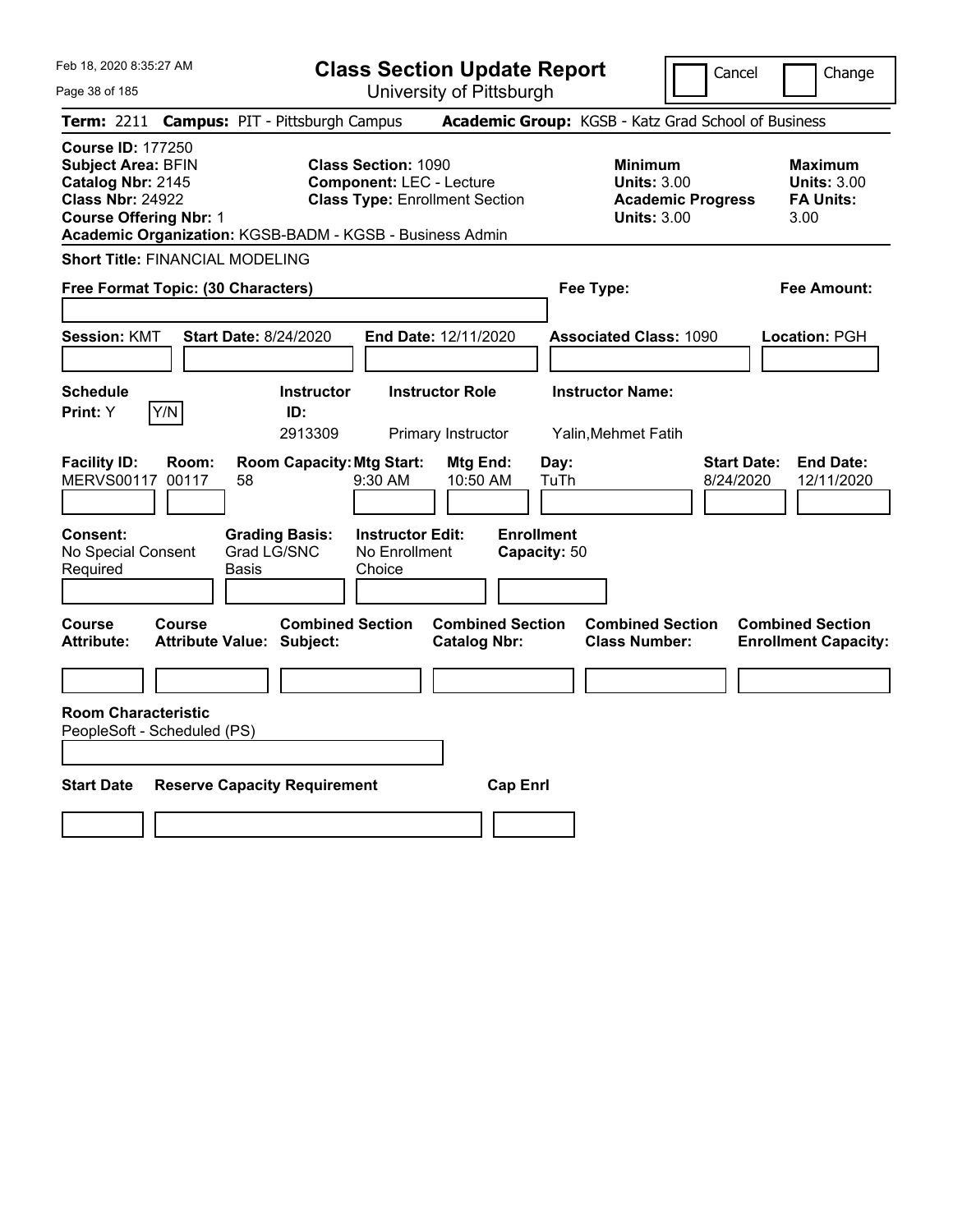|  | Feb 18, 2020 8:35:27 AM |  |
|--|-------------------------|--|
|  |                         |  |

**Class Section Update Report** University of Pittsburgh

Cancel Change

Page 39 of 185

| Term: 2211 Campus: PIT - Pittsburgh Campus                                                                                                                                                         |                              |                                  |                                                                      |                                                                                                        |                                                                                                                                  |                                   |      | Academic Group: KGSB - Katz Grad School of Business                                                                       |                                 |                                                                  |
|----------------------------------------------------------------------------------------------------------------------------------------------------------------------------------------------------|------------------------------|----------------------------------|----------------------------------------------------------------------|--------------------------------------------------------------------------------------------------------|----------------------------------------------------------------------------------------------------------------------------------|-----------------------------------|------|---------------------------------------------------------------------------------------------------------------------------|---------------------------------|------------------------------------------------------------------|
| <b>Course ID: 101419</b><br><b>Subject Area: BFIN</b><br>Catalog Nbr: 2306<br><b>Class Nbr: 18305</b><br><b>Course Offering Nbr: 1</b><br>Academic Organization: KGSB-BADM - KGSB - Business Admin |                              |                                  |                                                                      | <b>Class Section: 1040</b><br><b>Component: LEC - Lecture</b><br><b>Class Type: Enrollment Section</b> |                                                                                                                                  |                                   |      | <b>Minimum</b><br><b>Units: 3.00</b><br><b>Units: 3.00</b>                                                                | <b>Academic Progress</b>        | <b>Maximum</b><br><b>Units: 3.00</b><br><b>FA Units:</b><br>3.00 |
| <b>Short Title: FINANCIAL MANAGEMENT</b>                                                                                                                                                           |                              |                                  |                                                                      |                                                                                                        |                                                                                                                                  |                                   |      |                                                                                                                           |                                 |                                                                  |
| Free Format Topic: (30 Characters)                                                                                                                                                                 |                              |                                  |                                                                      |                                                                                                        |                                                                                                                                  |                                   |      | Fee Type:                                                                                                                 |                                 | Fee Amount:                                                      |
| <b>Session: KET</b>                                                                                                                                                                                |                              | <b>Start Date: 8/17/2020</b>     |                                                                      | <b>End Date: 12/5/2020</b>                                                                             |                                                                                                                                  |                                   |      | <b>Associated Class: 1040</b>                                                                                             |                                 | Location: PGH                                                    |
| <b>Schedule</b><br>Print: Y                                                                                                                                                                        | Y/N                          |                                  | <b>Instructor</b><br>ID:<br>1113149<br>2964523<br>2909017<br>1007309 |                                                                                                        | <b>Instructor Role</b><br><b>Teaching Assistant</b><br>Secondary Instructor<br><b>Primary Instructor</b><br>Secondary Instructor |                                   |      | <b>Instructor Name:</b><br>Giles, Amy E.<br>Piekutowski, James Joseph<br>Schlingemann, Frederik-Paul<br>Walker, Bridget T |                                 |                                                                  |
| <b>Facility ID:</b><br><b>TBATBA</b>                                                                                                                                                               | Room:<br>ТВА                 | 0                                | <b>Room Capacity: Mtg Start:</b>                                     |                                                                                                        | Mtg End:                                                                                                                         |                                   | Day: |                                                                                                                           | <b>Start Date:</b><br>8/17/2020 | <b>End Date:</b><br>12/5/2020                                    |
| <b>Consent:</b><br>No Special Consent<br>Required                                                                                                                                                  |                              | Grad LG/SU3<br>Basis             | <b>Grading Basis:</b>                                                | <b>Instructor Edit:</b><br>No Enrollment<br>Choice                                                     |                                                                                                                                  | <b>Enrollment</b><br>Capacity: 40 |      |                                                                                                                           |                                 |                                                                  |
| Course<br><b>Attribute:</b><br>MBA                                                                                                                                                                 | <b>Course</b><br><b>EMBA</b> | <b>Attribute Value: Subject:</b> | <b>Combined Section</b>                                              |                                                                                                        | <b>Combined Section</b><br><b>Catalog Nbr:</b>                                                                                   |                                   |      | <b>Combined Section</b><br><b>Class Number:</b>                                                                           |                                 | <b>Combined Section</b><br><b>Enrollment Capacity:</b>           |
| <b>Room Characteristic</b>                                                                                                                                                                         |                              |                                  |                                                                      |                                                                                                        |                                                                                                                                  |                                   |      |                                                                                                                           |                                 |                                                                  |
|                                                                                                                                                                                                    |                              |                                  |                                                                      |                                                                                                        |                                                                                                                                  |                                   |      |                                                                                                                           |                                 |                                                                  |
| <b>Start Date</b><br>3/1/2020                                                                                                                                                                      |                              | <b>Restricted to EMBA-MBA</b>    | <b>Reserve Capacity Requirement</b>                                  |                                                                                                        |                                                                                                                                  | <b>Cap Enrl</b>                   | 40   |                                                                                                                           |                                 |                                                                  |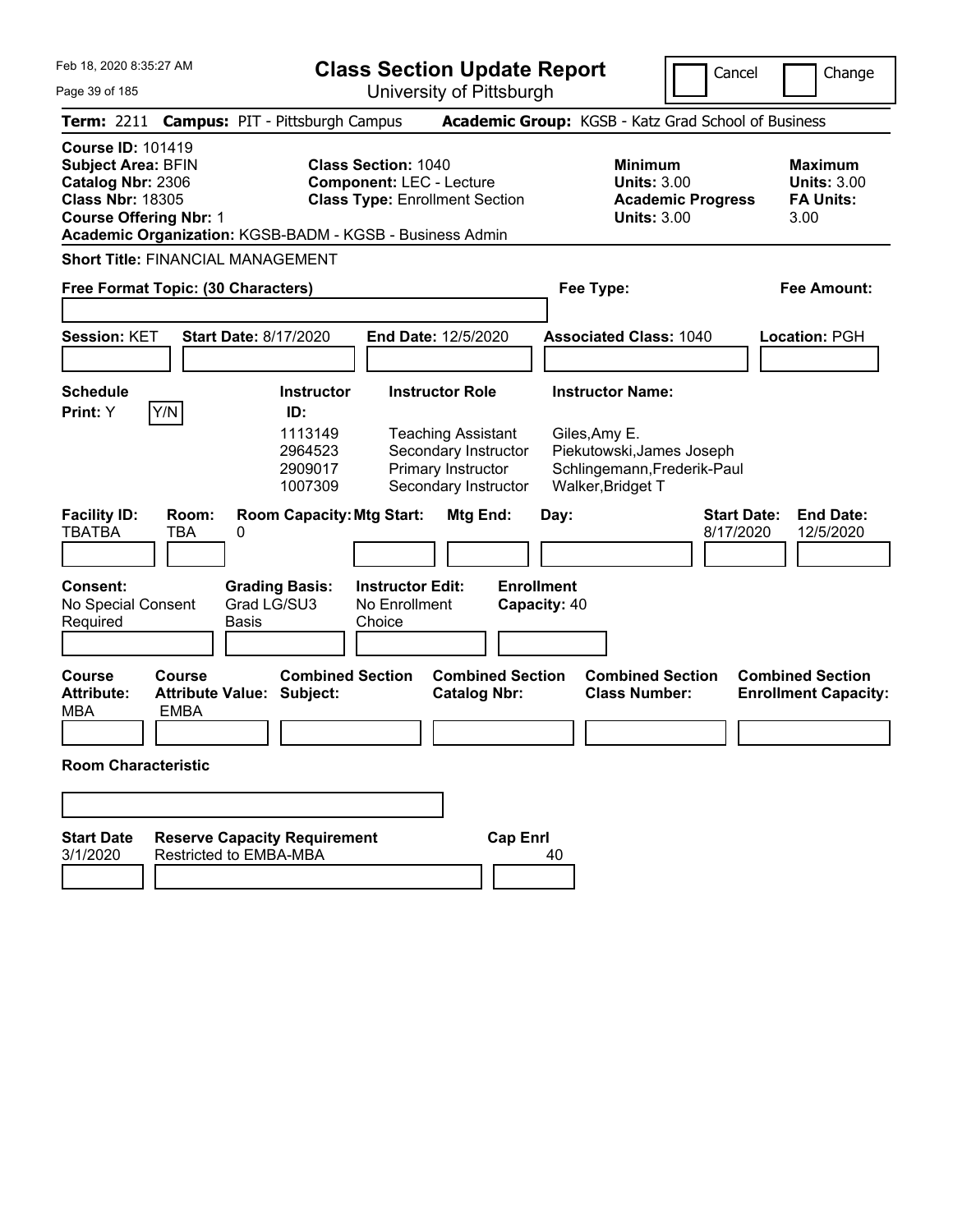| Feb 18, 2020 8:35:27 AM<br>Page 40 of 185                                                                                                                                                          |                                                                                                                                   |                                     | <b>Class Section Update Report</b>                                                                     | University of Pittsburgh                     |                                   |                |                                                                                        | Cancel                          | Change                                                           |
|----------------------------------------------------------------------------------------------------------------------------------------------------------------------------------------------------|-----------------------------------------------------------------------------------------------------------------------------------|-------------------------------------|--------------------------------------------------------------------------------------------------------|----------------------------------------------|-----------------------------------|----------------|----------------------------------------------------------------------------------------|---------------------------------|------------------------------------------------------------------|
| Term: 2211 Campus: PIT - Pittsburgh Campus                                                                                                                                                         |                                                                                                                                   |                                     |                                                                                                        |                                              |                                   |                | Academic Group: KGSB - Katz Grad School of Business                                    |                                 |                                                                  |
| <b>Course ID: 182645</b><br><b>Subject Area: BFIN</b><br>Catalog Nbr: 2409<br><b>Class Nbr: 18795</b><br><b>Course Offering Nbr: 1</b><br>Academic Organization: KGSB-BADM - KGSB - Business Admin |                                                                                                                                   |                                     | <b>Class Section: 1020</b><br><b>Component: LEC - Lecture</b><br><b>Class Type: Enrollment Section</b> |                                              |                                   |                | <b>Minimum</b><br><b>Units: 1.50</b><br><b>Academic Progress</b><br><b>Units: 1.50</b> |                                 | <b>Maximum</b><br><b>Units: 1.50</b><br><b>FA Units:</b><br>1.50 |
| <b>Short Title: FINANCIAL MANAGEMENT 1</b>                                                                                                                                                         |                                                                                                                                   |                                     |                                                                                                        |                                              |                                   |                |                                                                                        |                                 |                                                                  |
| Free Format Topic: (30 Characters)                                                                                                                                                                 |                                                                                                                                   |                                     |                                                                                                        |                                              |                                   |                | Fee Type:                                                                              |                                 | <b>Fee Amount:</b>                                               |
| Session: KS1                                                                                                                                                                                       | <b>Start Date: 8/24/2020</b>                                                                                                      |                                     | End Date: 10/16/2020                                                                                   |                                              |                                   |                | <b>Associated Class: 1020</b>                                                          |                                 | Location: PGH                                                    |
| <b>Schedule</b><br>Y/N<br>Print: Y                                                                                                                                                                 |                                                                                                                                   | <b>Instructor</b><br>ID:<br>2909017 |                                                                                                        | <b>Instructor Role</b><br>Primary Instructor |                                   |                | <b>Instructor Name:</b><br>Schlingemann, Frederik-Paul                                 |                                 |                                                                  |
| <b>Facility ID:</b><br><b>MERVS00114</b><br>00114                                                                                                                                                  | Room:<br>58                                                                                                                       | <b>Room Capacity: Mtg Start:</b>    | 12:30 PM                                                                                               | Mtg End:<br>1:50 PM                          |                                   | Day:<br>MoWe   |                                                                                        | <b>Start Date:</b><br>8/24/2020 | <b>End Date:</b><br>10/16/2020                                   |
| <b>Consent:</b><br>No Special Consent<br>Required                                                                                                                                                  | Grad LG/SNC<br><b>Basis</b>                                                                                                       | <b>Grading Basis:</b>               | <b>Instructor Edit:</b><br>No Enrollment<br>Choice                                                     |                                              | <b>Enrollment</b><br>Capacity: 58 |                |                                                                                        |                                 |                                                                  |
| <b>Course</b><br>Course<br><b>Attribute:</b>                                                                                                                                                       | <b>Attribute Value: Subject:</b>                                                                                                  | <b>Combined Section</b>             |                                                                                                        | <b>Catalog Nbr:</b>                          | <b>Combined Section</b>           |                | <b>Combined Section</b><br><b>Class Number:</b>                                        |                                 | <b>Combined Section</b><br><b>Enrollment Capacity:</b>           |
| <b>Room Characteristic</b><br>PeopleSoft - Scheduled (PS)                                                                                                                                          |                                                                                                                                   |                                     |                                                                                                        |                                              |                                   |                |                                                                                        |                                 |                                                                  |
| <b>Start Date</b><br>3/1/2020<br>3/1/2020<br>3/1/2020                                                                                                                                              | <b>Reserve Capacity Requirement</b><br>Restricted to BUSAD-MBA<br>Restricted to BUSADF-MBA<br><b>Reserved for FIN-MS Students</b> |                                     |                                                                                                        |                                              | <b>Cap Enrl</b>                   | 20<br>10<br>25 |                                                                                        |                                 |                                                                  |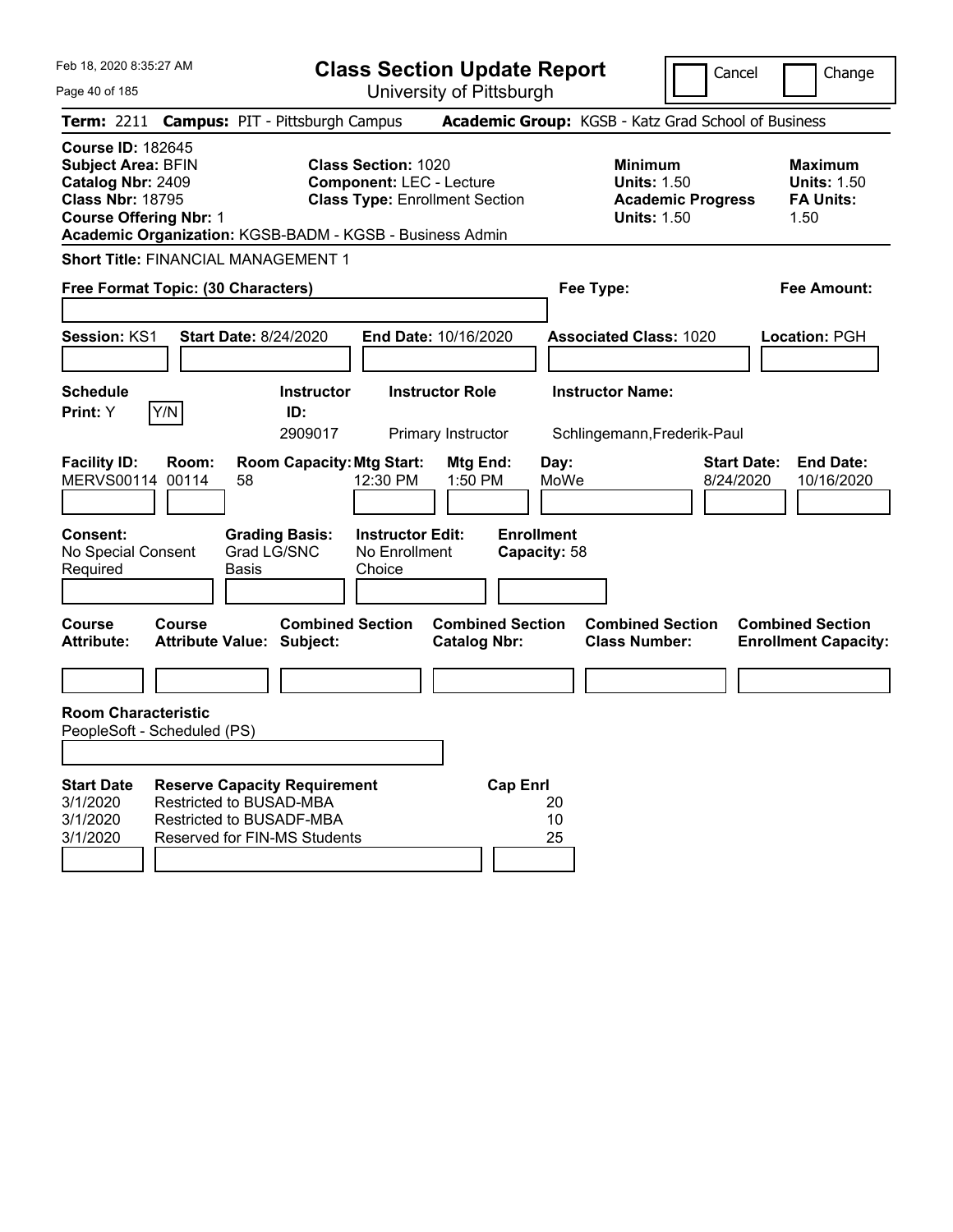Feb 18, 2020 8:35:27 AM Page 41 of 185 **Class Section Update Report** University of Pittsburgh Cancel Change **Term:** 2211 **Campus:** PIT - Pittsburgh Campus **Academic Group:** KGSB - Katz Grad School of Business **Course ID:** 182645 **Subject Area:** BFIN **Class Section:** 1040 **Minimum Maximum Catalog Nbr:** 2409 **Component:** LEC - Lecture **Units:** 1.50 **Units:** 1.50 **Class Nbr:** 18796 **Class Type:** Enrollment Section **Academic Progress FA Units: Course Offering Nbr: 1 1.50 1.50 1.50 1.50 1.50 1.50 Academic Organization:** KGSB-BADM - KGSB - Business Admin **Short Title:** FINANCIAL MANAGEMENT 1 **Free Format Topic: (30 Characters) Fee Type: Fee Amount: Session:** KS1 **Start Date:** 8/24/2020 **End Date:** 10/16/2020 **Associated Class:** 1040 **Location:** PGH **Schedule Instructor Instructor Role Instructor Name: Print:**  $Y$   $|Y/N|$  **ID:** 2909017 Primary Instructor Schlingemann,Frederik-Paul **Facility ID: Room: Room Capacity:Mtg Start: Mtg End: Day: Start Date: End Date:** MERVS00114 00114 58 2:00 PM 3:20 PM MoWe 8/24/2020 10/16/2020 **Consent: Grading Basis: Instructor Edit: Enrollment** No Special Consent Required Grad LG/SNC Basis No Enrollment Choice **Capacity:** 58 **Course Course Combined Section Combined Section Combined Section Combined Section Attribute: Attribute Value: Subject: Catalog Nbr: Class Number: Enrollment Capacity: Room Characteristic** PeopleSoft - Scheduled (PS) **Start Date Reserve Capacity Requirement Cap Enrl** 3/1/2020 Restricted to BUSAD-MBA 20 3/1/2020 Restricted to BUSADF-MBA 10 3/1/2020 Reserved for FIN-MS Students 25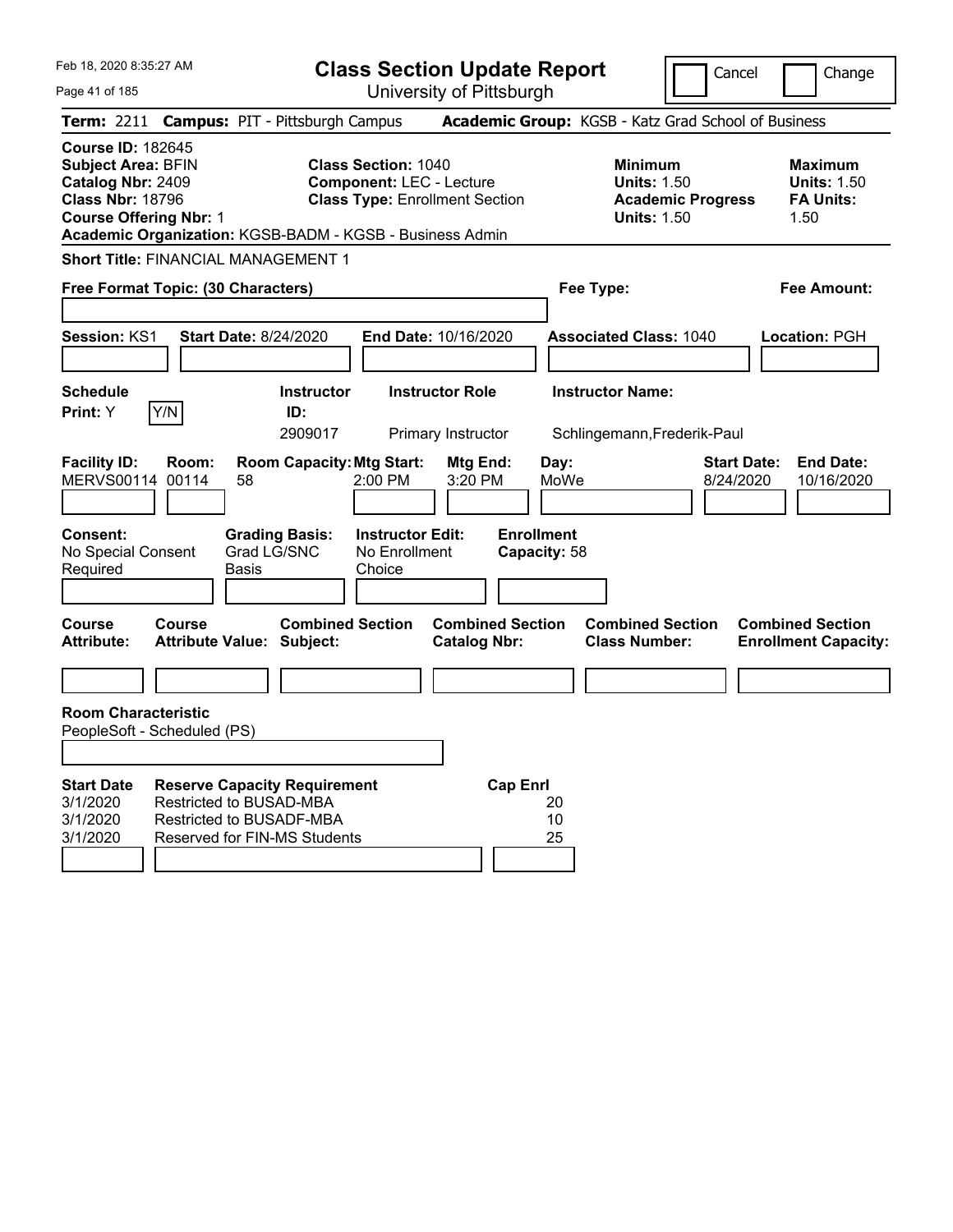| Feb 18, 2020 8:35:27 AM                                                                                                                                                                            | <b>Class Section Update Report</b>                                                                                                             | Cancel                                                                                 | Change                                                           |
|----------------------------------------------------------------------------------------------------------------------------------------------------------------------------------------------------|------------------------------------------------------------------------------------------------------------------------------------------------|----------------------------------------------------------------------------------------|------------------------------------------------------------------|
| Page 42 of 185                                                                                                                                                                                     | University of Pittsburgh                                                                                                                       |                                                                                        |                                                                  |
| Term: 2211 Campus: PIT - Pittsburgh Campus                                                                                                                                                         |                                                                                                                                                | Academic Group: KGSB - Katz Grad School of Business                                    |                                                                  |
| <b>Course ID: 182645</b><br><b>Subject Area: BFIN</b><br>Catalog Nbr: 2409<br><b>Class Nbr: 21815</b><br><b>Course Offering Nbr: 1</b><br>Academic Organization: KGSB-BADM - KGSB - Business Admin | <b>Class Section: 1120</b><br><b>Component: LEC - Lecture</b><br><b>Class Type: Enrollment Section</b>                                         | <b>Minimum</b><br><b>Units: 1.50</b><br><b>Academic Progress</b><br><b>Units: 1.50</b> | <b>Maximum</b><br><b>Units: 1.50</b><br><b>FA Units:</b><br>1.50 |
| <b>Short Title: FINANCIAL MANAGEMENT 1</b>                                                                                                                                                         |                                                                                                                                                |                                                                                        |                                                                  |
| Free Format Topic: (30 Characters)                                                                                                                                                                 |                                                                                                                                                | Fee Type:                                                                              | Fee Amount:                                                      |
|                                                                                                                                                                                                    |                                                                                                                                                |                                                                                        |                                                                  |
| Session: KS1<br><b>Start Date: 8/24/2020</b>                                                                                                                                                       | End Date: 10/16/2020                                                                                                                           | <b>Associated Class: 1120</b>                                                          | Location: PGH                                                    |
|                                                                                                                                                                                                    |                                                                                                                                                |                                                                                        |                                                                  |
| <b>Schedule</b>                                                                                                                                                                                    | <b>Instructor Role</b><br><b>Instructor</b>                                                                                                    | <b>Instructor Name:</b>                                                                |                                                                  |
| Y/N<br>Print: Y                                                                                                                                                                                    | ID:<br>2909017<br>Primary Instructor                                                                                                           | Schlingemann, Frederik-Paul                                                            |                                                                  |
| <b>Facility ID:</b><br>Room:<br>MERVS00114<br>00114<br>58<br><b>Consent:</b><br><b>Grading Basis:</b><br>Grad LG/SNC<br>No Special Consent<br>Required<br><b>Basis</b>                             | <b>Room Capacity: Mtg Start:</b><br>Mtg End:<br>9:30 AM<br>10:50 AM<br><b>Enrollment</b><br><b>Instructor Edit:</b><br>No Enrollment<br>Choice | Day:<br>MoWe<br>8/24/2020<br>Capacity: 58                                              | <b>Start Date:</b><br><b>End Date:</b><br>10/16/2020             |
| <b>Course</b><br>Course<br><b>Attribute:</b><br><b>Attribute Value: Subject:</b>                                                                                                                   | <b>Combined Section</b><br><b>Combined Section</b><br><b>Catalog Nbr:</b>                                                                      | <b>Combined Section</b><br><b>Class Number:</b>                                        | <b>Combined Section</b><br><b>Enrollment Capacity:</b>           |
|                                                                                                                                                                                                    |                                                                                                                                                |                                                                                        |                                                                  |
| <b>Room Characteristic</b><br>PeopleSoft - Scheduled (PS)                                                                                                                                          |                                                                                                                                                |                                                                                        |                                                                  |
| <b>Reserve Capacity Requirement</b><br><b>Start Date</b><br>Restricted to BUSAD-MBA<br>3/1/2020<br>Restricted to BUSADF-MBA<br>3/1/2020<br>3/1/2020<br><b>Reserved for FIN-MS Students</b>         | <b>Cap Enrl</b>                                                                                                                                | 20<br>10<br>25                                                                         |                                                                  |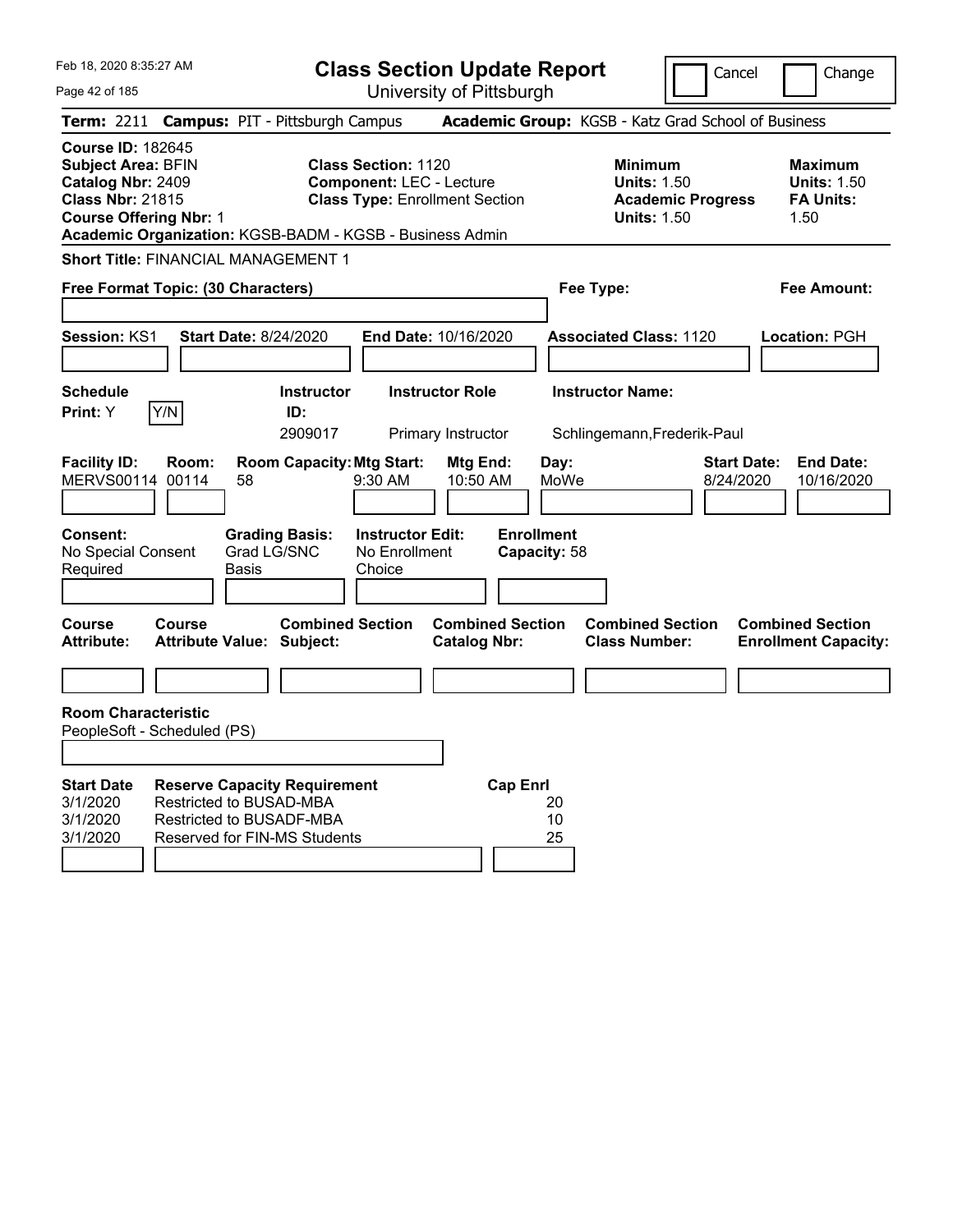| Feb 18, 2020 8:35:27 AM<br>Page 43 of 185                                                                                                                       |                                                                                                                                                                                                                                     | <b>Class Section Update Report</b><br>University of Pittsburgh                                                                                               |                                                                                                                                     | Cancel                                                     | Change                                                           |
|-----------------------------------------------------------------------------------------------------------------------------------------------------------------|-------------------------------------------------------------------------------------------------------------------------------------------------------------------------------------------------------------------------------------|--------------------------------------------------------------------------------------------------------------------------------------------------------------|-------------------------------------------------------------------------------------------------------------------------------------|------------------------------------------------------------|------------------------------------------------------------------|
| Term: 2211 Campus: PIT - Pittsburgh Campus                                                                                                                      |                                                                                                                                                                                                                                     |                                                                                                                                                              | Academic Group: KGSB - Katz Grad School of Business                                                                                 |                                                            |                                                                  |
| <b>Course ID: 182645</b><br><b>Subject Area: BFIN</b><br>Catalog Nbr: 2409<br><b>Class Nbr: 18788</b><br><b>Course Offering Nbr: 1</b>                          | <b>Class Section: 1180</b><br><b>Component: LEC - Lecture</b><br><b>Class Type: Enrollment Section</b><br>Academic Organization: KGSB-BADM - KGSB - Business Admin                                                                  |                                                                                                                                                              | <b>Minimum</b><br><b>Units: 1.50</b><br><b>Units: 1.50</b>                                                                          | <b>Academic Progress</b>                                   | <b>Maximum</b><br><b>Units: 1.50</b><br><b>FA Units:</b><br>1.50 |
| <b>Short Title: FINANCIAL MANAGEMENT 1</b><br>Free Format Topic: (30 Characters)                                                                                |                                                                                                                                                                                                                                     |                                                                                                                                                              | Fee Type:                                                                                                                           |                                                            | Fee Amount:                                                      |
|                                                                                                                                                                 |                                                                                                                                                                                                                                     |                                                                                                                                                              |                                                                                                                                     |                                                            |                                                                  |
| <b>Session: KS1</b>                                                                                                                                             | <b>Start Date: 8/24/2020</b>                                                                                                                                                                                                        | End Date: 10/18/2020                                                                                                                                         | <b>Associated Class: 1180</b>                                                                                                       |                                                            | Location: PGH                                                    |
| <b>Schedule</b>                                                                                                                                                 |                                                                                                                                                                                                                                     |                                                                                                                                                              |                                                                                                                                     |                                                            |                                                                  |
| Y/N<br>Print: Y<br><b>Facility ID:</b><br>Room:<br><b>WEBTBA</b><br><b>TBA</b><br>MERVS00115 00115<br>MERVS00115 00115<br><b>Consent:</b><br>No Special Consent | <b>Instructor</b><br>ID:<br>2940172<br>2940172<br>2940172<br><b>Room Capacity: Mtg Start:</b><br>0<br>6:20 PM<br>58<br>9:00 AM<br>58<br>9:00 AM<br><b>Instructor Edit:</b><br><b>Grading Basis:</b><br>Grad LG/SNC<br>No Enrollment | <b>Instructor Role</b><br>Primary Instructor<br>Primary Instructor<br>Primary Instructor<br>Mtg End:<br>9:20 PM<br>11:30 AM<br>11:30 AM<br><b>Enrollment</b> | <b>Instructor Name:</b><br>Washburn, Andrew J<br>Washburn, Andrew J<br>Washburn, Andrew J<br>Day:<br>Th<br>Su<br>Su<br>Capacity: 58 | <b>Start Date:</b><br>8/24/2020<br>8/30/2020<br>10/18/2020 | <b>End Date:</b><br>10/16/2020<br>8/30/2020<br>10/18/2020        |
| Required                                                                                                                                                        | Basis<br>Choice                                                                                                                                                                                                                     |                                                                                                                                                              |                                                                                                                                     |                                                            |                                                                  |
| Course<br><b>Course</b><br><b>Attribute:</b><br><b>HYBRID</b><br><b>IDM</b><br><b>Room Characteristic</b><br>PeopleSoft - Scheduled (PS)                        | <b>Combined Section</b><br><b>Attribute Value: Subject:</b>                                                                                                                                                                         | <b>Combined Section</b><br><b>Catalog Nbr:</b>                                                                                                               | <b>Combined Section</b><br><b>Class Number:</b>                                                                                     |                                                            | <b>Combined Section</b><br><b>Enrollment Capacity:</b>           |
| <b>Start Date</b><br>3/1/2020<br>3/1/2020<br><b>Restricted ACCT-MS</b>                                                                                          | <b>Reserve Capacity Requirement</b><br>Restricted to BUSADP-MBA                                                                                                                                                                     | <b>Cap Enrl</b>                                                                                                                                              | 50<br>8                                                                                                                             |                                                            |                                                                  |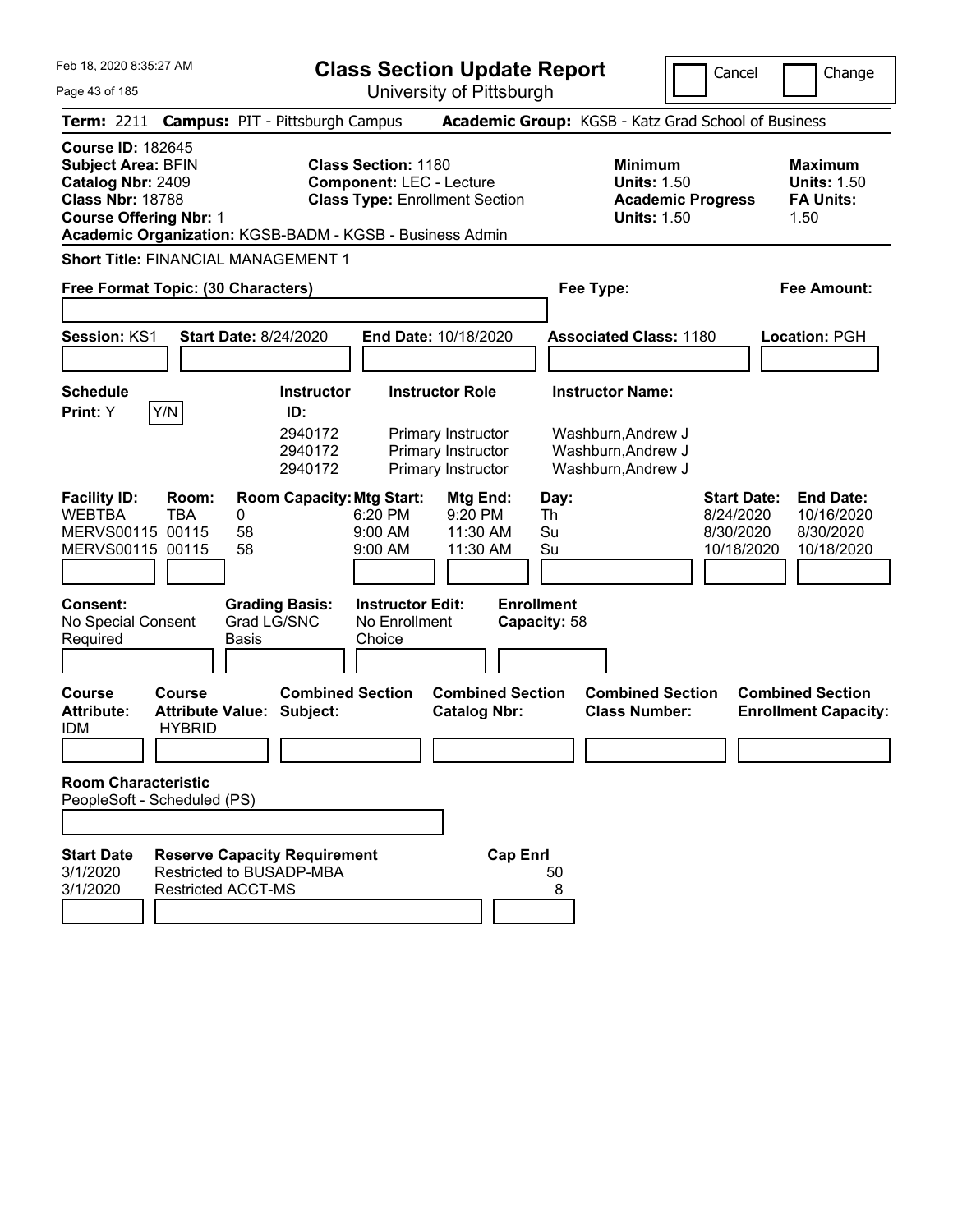Feb 18, 2020 8:35:27 AM Page 44 of 185 **Class Section Update Report** University of Pittsburgh Cancel Change **Term:** 2211 **Campus:** PIT - Pittsburgh Campus **Academic Group:** KGSB - Katz Grad School of Business **Course ID:** 182644 **Subject Area:** BFIN **Class Section:** 1260 **Minimum Maximum Catalog Nbr:** 2410 **Component:** LEC - Lecture **Units:** 1.50 **Units:** 1.50 **Class Nbr:** 18802 **Class Type:** Enrollment Section **Academic Progress FA Units: Course Offering Nbr:** 1 **Units:** 1.50 1.50 **Academic Organization:** KGSB-BADM - KGSB - Business Admin **Short Title:** FINANCIAL MANAGEMENT 2 **Free Format Topic: (30 Characters) Fee Type: Fee Amount: Session:** KS2 **Start Date:** 10/19/2020 **End Date:** 12/11/2020 **Associated Class:** 1260 **Location:** PGH **Schedule Instructor Instructor Role Instructor Name: Print:**  $Y$   $|Y/N|$  **ID:** 2909017 Primary Instructor Schlingemann,Frederik-Paul **Facility ID: Room: Room Capacity:Mtg Start: Mtg End: Day: Start Date: End Date:** MERVS00114 00114 58 6:20 PM 9:20 PM We 10/19/2020 12/11/2020 **Consent: Grading Basis: Instructor Edit: Enrollment** No Special Consent Required Grad LG/SNC Basis No Enrollment Choice **Capacity:** 58 **Course Course Combined Section Combined Section Combined Section Combined Section Attribute: Attribute Value: Subject: Catalog Nbr: Class Number: Enrollment Capacity: Room Characteristic** PeopleSoft - Scheduled (PS) **Start Date Reserve Capacity Requirement Cap Enrl** 4/4/2020 Restricted to BUSADP-MBA 0 3/1/2020 Restricted to BUSADP-MBA 20 3/1/2020 Restricted to BUSADF-MBA 3/1/2020 Restricted to BUSAD-MBA 19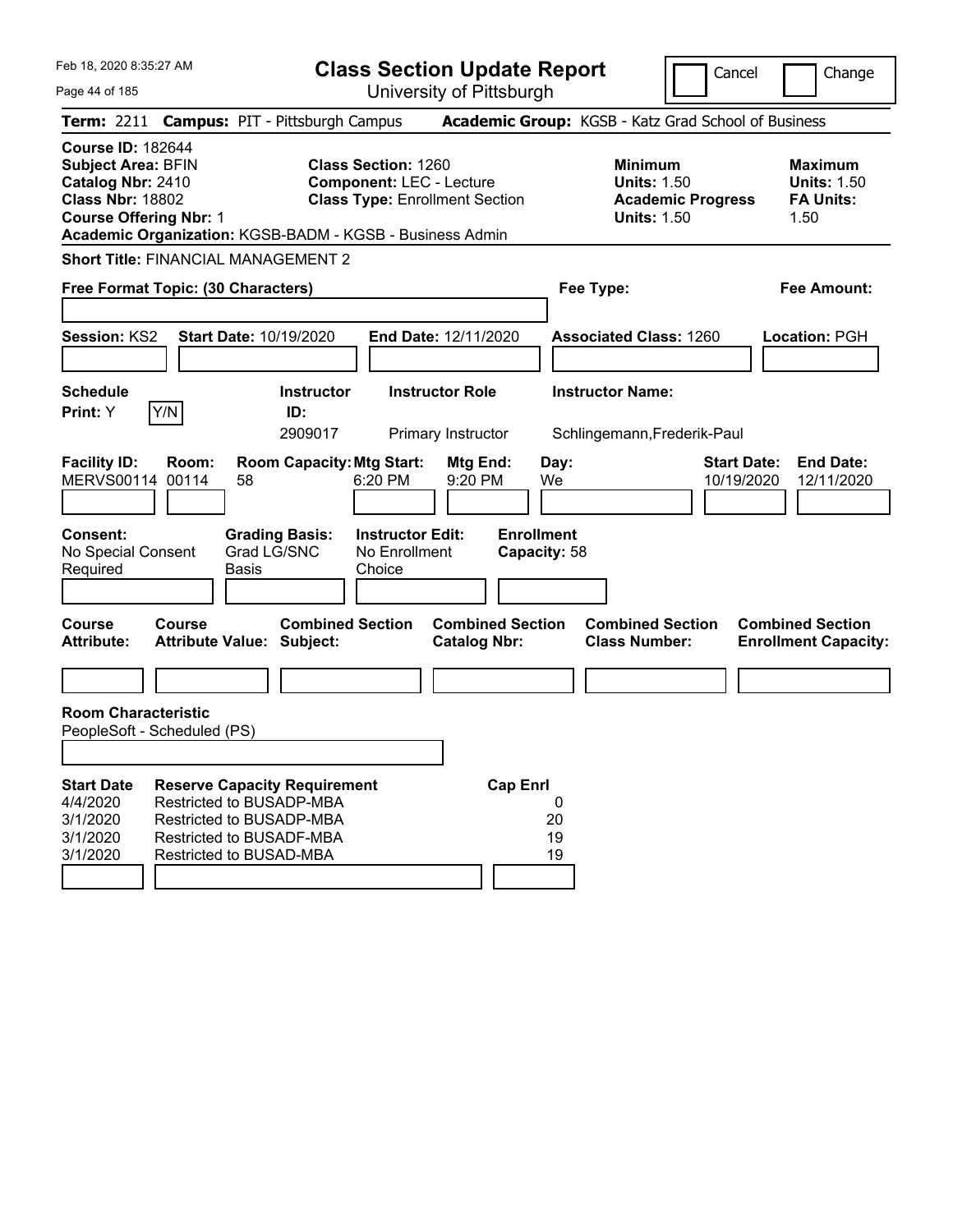|  | Feb 18, 2020 8:35:27 AM |  |
|--|-------------------------|--|
|  |                         |  |

**Class Section Update Report** University of Pittsburgh

Cancel Change

Page 45 of 185

| <b>Term: 2211 Campus: PIT - Pittsburgh Campus</b>                                                                                                                                                  |       |                                                             |                                                               |                                                |                                   | <b>Academic Group:</b> KGSB - Katz Grad School of Business                             |                                  |                                                                  |
|----------------------------------------------------------------------------------------------------------------------------------------------------------------------------------------------------|-------|-------------------------------------------------------------|---------------------------------------------------------------|------------------------------------------------|-----------------------------------|----------------------------------------------------------------------------------------|----------------------------------|------------------------------------------------------------------|
| <b>Course ID: 182644</b><br><b>Subject Area: BFIN</b><br>Catalog Nbr: 2410<br><b>Class Nbr: 24396</b><br><b>Course Offering Nbr: 1</b><br>Academic Organization: KGSB-BADM - KGSB - Business Admin |       |                                                             | <b>Class Section: 1280</b><br><b>Component: LEC - Lecture</b> | <b>Class Type: Enrollment Section</b>          |                                   | <b>Minimum</b><br><b>Units: 1.50</b><br><b>Academic Progress</b><br><b>Units: 1.50</b> |                                  | <b>Maximum</b><br><b>Units: 1.50</b><br><b>FA Units:</b><br>1.50 |
| <b>Short Title: FINANCIAL MANAGEMENT 2</b>                                                                                                                                                         |       |                                                             |                                                               |                                                |                                   |                                                                                        |                                  |                                                                  |
| Free Format Topic: (30 Characters)                                                                                                                                                                 |       |                                                             |                                                               |                                                |                                   | Fee Type:                                                                              |                                  | <b>Fee Amount:</b>                                               |
| Session: KS2                                                                                                                                                                                       |       | Start Date: 10/19/2020                                      |                                                               | End Date: 12/11/2020                           |                                   | <b>Associated Class: 1280</b>                                                          |                                  | Location: PGH                                                    |
| <b>Schedule</b><br>Y/N<br>Print: Y                                                                                                                                                                 |       | <b>Instructor</b><br>ID:<br>2909017                         |                                                               | <b>Instructor Role</b><br>Primary Instructor   |                                   | <b>Instructor Name:</b><br>Schlingemann, Frederik-Paul                                 |                                  |                                                                  |
| <b>Facility ID:</b><br>MERVS00114 00114                                                                                                                                                            | Room: | <b>Room Capacity: Mtg Start:</b><br>58                      | 2:00 PM                                                       | Mtg End:<br>3:20 PM                            | Day:<br>MoWe                      |                                                                                        | <b>Start Date:</b><br>10/19/2020 | <b>End Date:</b><br>12/11/2020                                   |
| <b>Consent:</b><br>No Special Consent<br>Required                                                                                                                                                  |       | <b>Grading Basis:</b><br>Grad LG/SNC<br>Basis               | <b>Instructor Edit:</b><br>No Enrollment<br>Choice            |                                                | <b>Enrollment</b><br>Capacity: 58 |                                                                                        |                                  |                                                                  |
| <b>Course</b><br>Course<br><b>Attribute:</b>                                                                                                                                                       |       | <b>Combined Section</b><br><b>Attribute Value: Subject:</b> |                                                               | <b>Combined Section</b><br><b>Catalog Nbr:</b> |                                   | <b>Combined Section</b><br><b>Class Number:</b>                                        |                                  | <b>Combined Section</b><br><b>Enrollment Capacity:</b>           |
| <b>Room Characteristic</b><br>PeopleSoft - Scheduled (PS)                                                                                                                                          |       |                                                             |                                                               |                                                |                                   |                                                                                        |                                  |                                                                  |
| <b>Start Date</b>                                                                                                                                                                                  |       | <b>Reserve Capacity Requirement</b>                         |                                                               | <b>Cap Enrl</b>                                |                                   |                                                                                        |                                  |                                                                  |
|                                                                                                                                                                                                    |       |                                                             |                                                               |                                                |                                   |                                                                                        |                                  |                                                                  |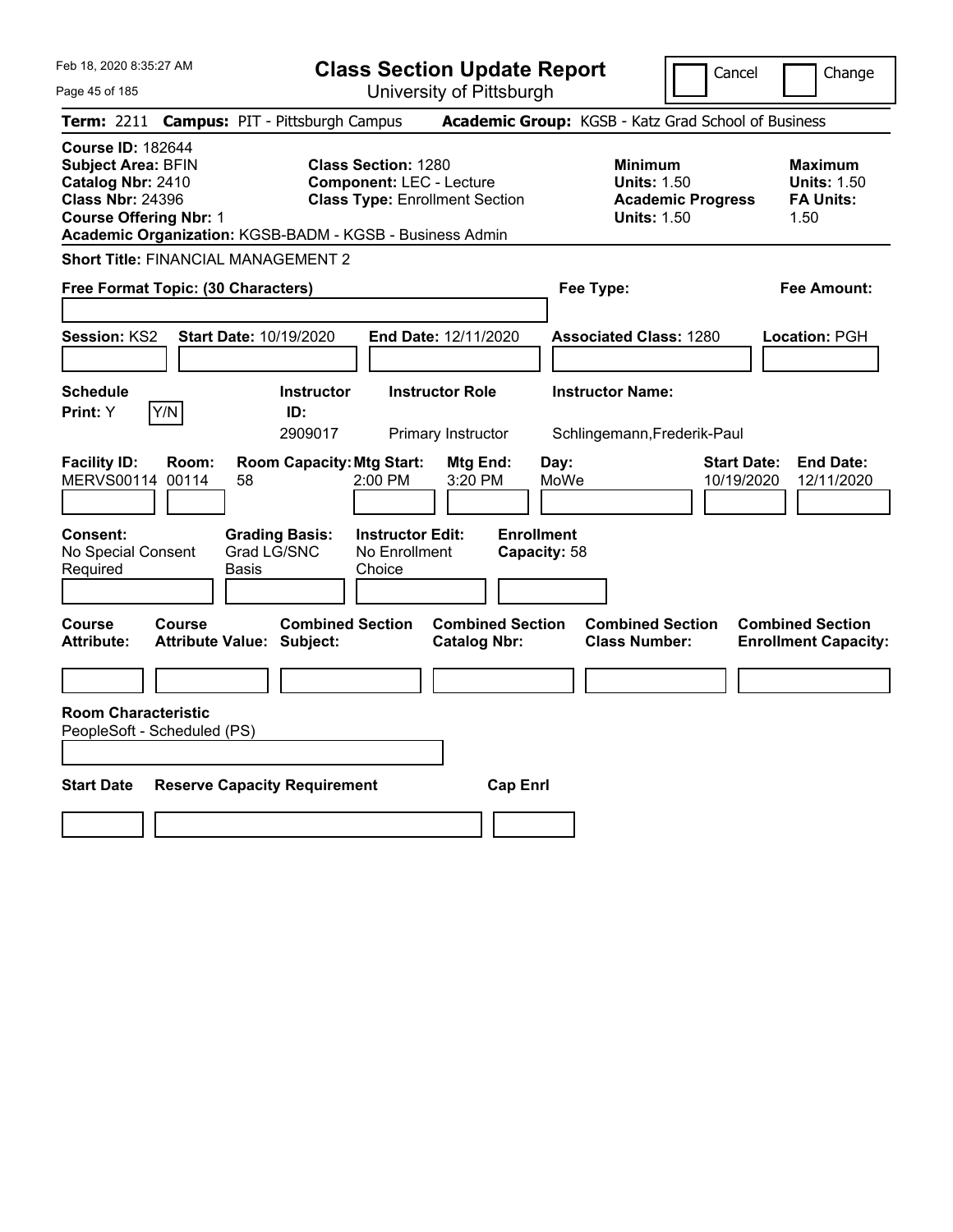|  | Feb 18, 2020 8:35:27 AM |  |
|--|-------------------------|--|
|  |                         |  |

**Class Section Update Report** University of Pittsburgh

Cancel Change

Page 46 of 185

|                                                                                                                                        | Term: 2211 Campus: PIT - Pittsburgh Campus                                                                                                                         |                                                                          | Academic Group: KGSB - Katz Grad School of Business                                    |                                                                  |
|----------------------------------------------------------------------------------------------------------------------------------------|--------------------------------------------------------------------------------------------------------------------------------------------------------------------|--------------------------------------------------------------------------|----------------------------------------------------------------------------------------|------------------------------------------------------------------|
| <b>Course ID: 182644</b><br><b>Subject Area: BFIN</b><br>Catalog Nbr: 2410<br><b>Class Nbr: 27411</b><br><b>Course Offering Nbr: 1</b> | <b>Class Section: 1300</b><br><b>Component: LEC - Lecture</b><br><b>Class Type: Enrollment Section</b><br>Academic Organization: KGSB-BADM - KGSB - Business Admin |                                                                          | <b>Minimum</b><br><b>Units: 1.50</b><br><b>Academic Progress</b><br><b>Units: 1.50</b> | <b>Maximum</b><br><b>Units: 1.50</b><br><b>FA Units:</b><br>1.50 |
| <b>Short Title: FINANCIAL MANAGEMENT 2</b>                                                                                             |                                                                                                                                                                    |                                                                          |                                                                                        |                                                                  |
| Free Format Topic: (30 Characters)                                                                                                     |                                                                                                                                                                    |                                                                          | Fee Type:                                                                              | Fee Amount:                                                      |
| <b>Session: KS2</b>                                                                                                                    | Start Date: 10/19/2020                                                                                                                                             | End Date: 12/11/2020                                                     | <b>Associated Class: 1300</b>                                                          | Location: PGH                                                    |
| <b>Schedule</b>                                                                                                                        | <b>Instructor</b>                                                                                                                                                  | <b>Instructor Role</b>                                                   | <b>Instructor Name:</b>                                                                |                                                                  |
| Y/N<br>Print: Y                                                                                                                        | ID:<br>2909017                                                                                                                                                     | Primary Instructor                                                       | Schlingemann, Frederik-Paul                                                            |                                                                  |
| <b>Facility ID:</b><br>Room:<br>MERVS00114 00114<br>Consent:<br>No Special Consent<br>Required                                         | <b>Room Capacity: Mtg Start:</b><br>12:30 PM<br>58<br><b>Grading Basis:</b><br><b>Instructor Edit:</b><br>Grad LG/SNC<br>No Enrollment<br>Basis<br>Choice          | Mtg End:<br>Day:<br>1:50 PM<br>MoWe<br><b>Enrollment</b><br>Capacity: 58 | <b>Start Date:</b><br>10/19/2020                                                       | <b>End Date:</b><br>12/11/2020                                   |
| Course<br>Course<br>Attribute:                                                                                                         | <b>Combined Section</b><br><b>Attribute Value: Subject:</b>                                                                                                        | <b>Combined Section</b><br><b>Catalog Nbr:</b>                           | <b>Combined Section</b><br><b>Class Number:</b>                                        | <b>Combined Section</b><br><b>Enrollment Capacity:</b>           |
|                                                                                                                                        |                                                                                                                                                                    |                                                                          |                                                                                        |                                                                  |
| <b>Room Characteristic</b><br>PeopleSoft - Scheduled (PS)                                                                              |                                                                                                                                                                    |                                                                          |                                                                                        |                                                                  |
| <b>Start Date</b>                                                                                                                      | <b>Reserve Capacity Requirement</b>                                                                                                                                | <b>Cap Enrl</b>                                                          |                                                                                        |                                                                  |
|                                                                                                                                        |                                                                                                                                                                    |                                                                          |                                                                                        |                                                                  |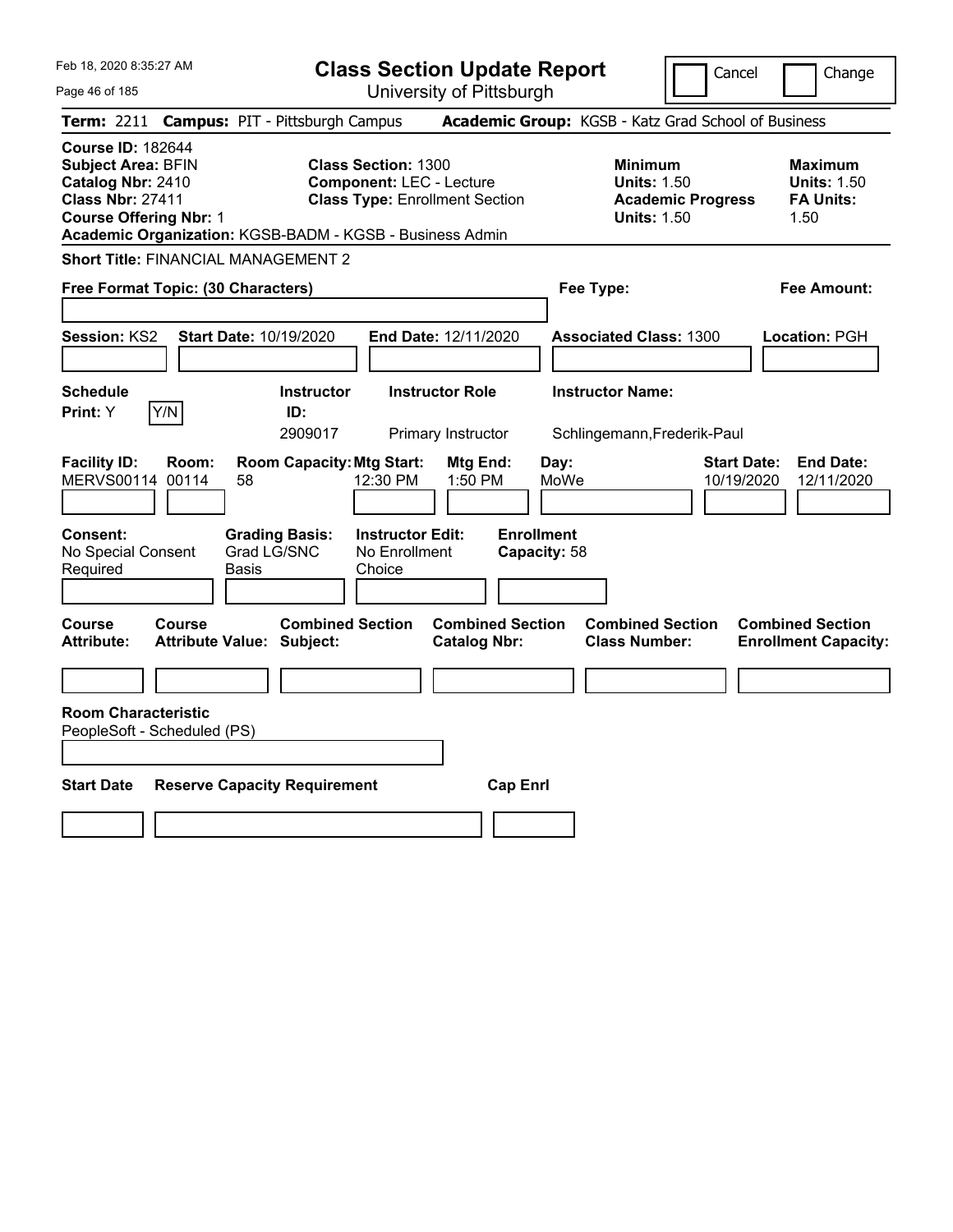Feb 18, 2020 8:35:27 AM Page 47 of 185 **Class Section Update Report** University of Pittsburgh Cancel Change **Term:** 2211 **Campus:** PIT - Pittsburgh Campus **Academic Group:** KGSB - Katz Grad School of Business **Course ID:** 101426 **Subject Area:** BFIN **Class Section:** 1010 **Minimum Maximum Catalog Nbr:** 2555 **Component:** LEC - Lecture **Units:** 3.00 **Units:** 3.00 **Class Nbr:** 13321 **Class Type:** Enrollment Section **Academic Progress FA Units: Course Offering Nbr:** 1 **Units:** 3.00 3.00 **Academic Organization:** KGSB-BADM - KGSB - Business Admin **Short Title:** PRAC PORTFL MGT & SECRTY ANAL **Free Format Topic: (30 Characters) Fee Type: Fee Amount: Session:** KMT **Start Date:** 8/24/2020 **End Date:** 12/11/2020 **Associated Class:** 1010 **Location:** PGH **Schedule Instructor Instructor Role Instructor Name: Print:**  $Y$   $|Y/N|$  **ID:** 2910034 Primary Instructor Sayrak,Akin **Facility ID: Room: Room Capacity:Mtg Start: Mtg End: Day: Start Date: End Date:** MERVS00201 00201 58 9:30 AM 10:50 AM Fr 8/24/2020 12/11/2020 **Consent: Grading Basis: Instructor Edit: Enrollment** Department Consent Required Grad LG/SU3 Basis No Enrollment Choice **Capacity:** 25 **Course Course Combined Section Combined Section Combined Section Combined Section Attribute: Attribute Value: Subject: Catalog Nbr: Class Number: Enrollment Capacity: Room Characteristic** PeopleSoft - Scheduled (PS) **Start Date Reserve Capacity Requirement Cap Enrl**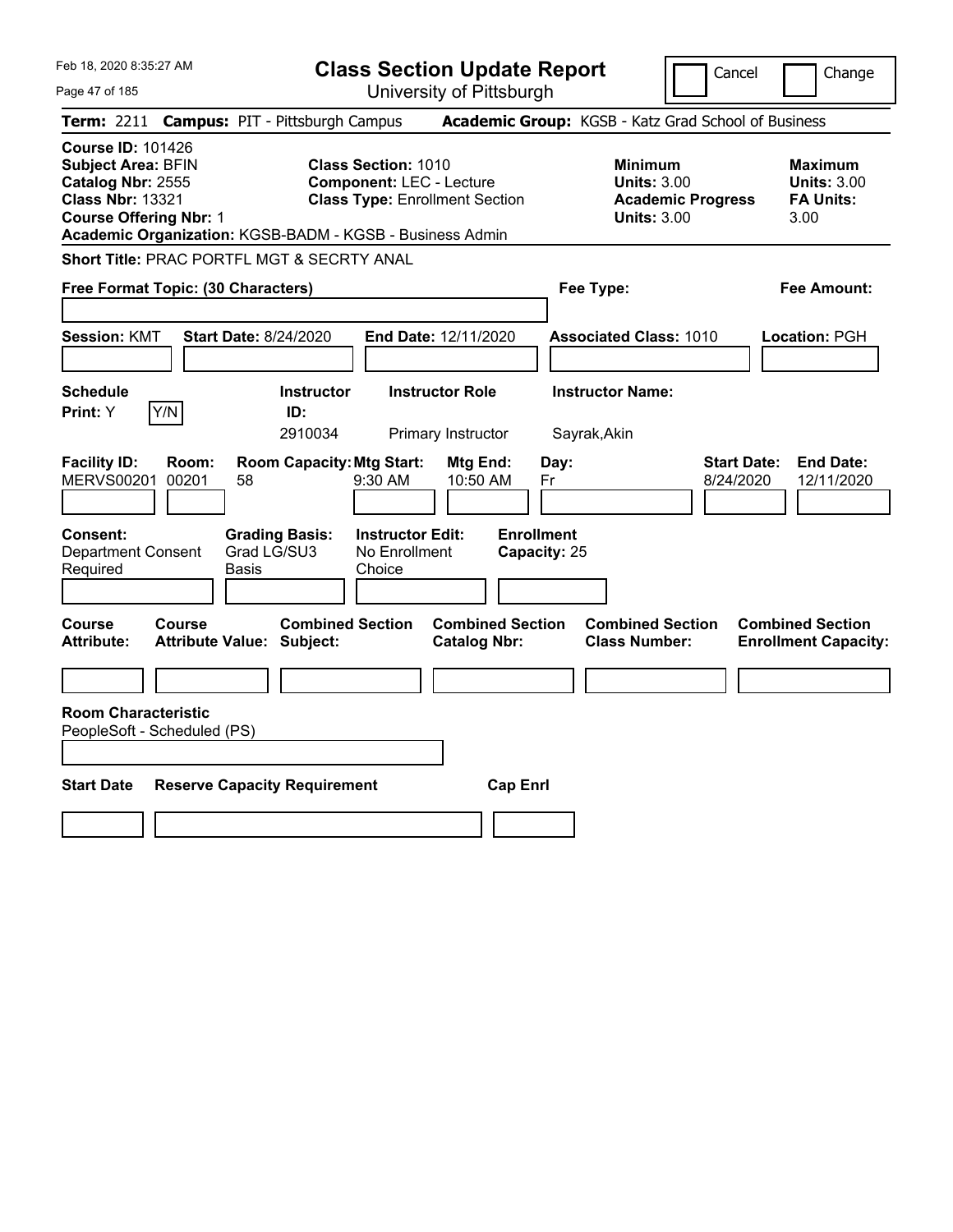| Feb 18, 2020 8:35:27 AM<br>Page 48 of 185                                                                                                                                                          | <b>Class Section Update Report</b><br>University of Pittsburgh                                                                          | Cancel                                                                                 | Change                                                           |
|----------------------------------------------------------------------------------------------------------------------------------------------------------------------------------------------------|-----------------------------------------------------------------------------------------------------------------------------------------|----------------------------------------------------------------------------------------|------------------------------------------------------------------|
| Term: 2211 Campus: PIT - Pittsburgh Campus                                                                                                                                                         |                                                                                                                                         | Academic Group: KGSB - Katz Grad School of Business                                    |                                                                  |
| <b>Course ID: 184665</b><br><b>Subject Area: BFIN</b><br>Catalog Nbr: 3000<br><b>Class Nbr: 27137</b><br><b>Course Offering Nbr: 1</b><br>Academic Organization: KGSB-BADM - KGSB - Business Admin | <b>Class Section: 1010</b><br><b>Component: SEM - Seminar</b><br><b>Class Type: Enrollment Section</b>                                  | <b>Minimum</b><br><b>Units: 1.50</b><br><b>Academic Progress</b><br><b>Units: 1.50</b> | <b>Maximum</b><br><b>Units: 1.50</b><br><b>FA Units:</b><br>1.50 |
| <b>Short Title: FINANCE FUNDAMENTALS</b>                                                                                                                                                           |                                                                                                                                         |                                                                                        |                                                                  |
| Free Format Topic: (30 Characters)                                                                                                                                                                 |                                                                                                                                         | Fee Type:                                                                              | Fee Amount:                                                      |
| <b>Session: AT</b><br><b>Start Date: 8/24/2020</b>                                                                                                                                                 | End Date: 12/12/2020                                                                                                                    | <b>Associated Class: 1010</b>                                                          | <b>Location: PGH</b>                                             |
| <b>Schedule</b><br>Y/N<br>ID:<br><b>Print:</b> Y                                                                                                                                                   | <b>Instructor Role</b><br><b>Instructor</b><br>2955575<br>Primary Instructor<br>2902127<br>Primary Instructor                           | <b>Instructor Name:</b><br>Lin, Leming<br>Uzyak, Carrie A                              |                                                                  |
| <b>Facility ID:</b><br>Room:<br><b>TBATBA</b><br><b>TBA</b><br>0<br><b>Consent:</b><br><b>Grading Basis:</b><br>Grad LG/SU3<br>No Special Consent<br>Required<br><b>Basis</b>                      | <b>Room Capacity: Mtg Start:</b><br>Mtg End:<br><b>Enrollment</b><br><b>Instructor Edit:</b><br>No Enrollment<br>Capacity: 25<br>Choice | <b>Start Date:</b><br>Day:<br>8/24/2020                                                | <b>End Date:</b><br>12/12/2020                                   |
| <b>Course</b><br>Course<br><b>Attribute:</b><br><b>Attribute Value: Subject:</b>                                                                                                                   | <b>Combined Section</b><br><b>Combined Section</b><br><b>Catalog Nbr:</b>                                                               | <b>Combined Section</b><br><b>Class Number:</b>                                        | <b>Combined Section</b><br><b>Enrollment Capacity:</b>           |
|                                                                                                                                                                                                    |                                                                                                                                         |                                                                                        |                                                                  |
| <b>Room Characteristic</b>                                                                                                                                                                         |                                                                                                                                         |                                                                                        |                                                                  |
|                                                                                                                                                                                                    |                                                                                                                                         |                                                                                        |                                                                  |
| <b>Reserve Capacity Requirement</b><br><b>Start Date</b>                                                                                                                                           | <b>Cap Enrl</b>                                                                                                                         |                                                                                        |                                                                  |
|                                                                                                                                                                                                    |                                                                                                                                         |                                                                                        |                                                                  |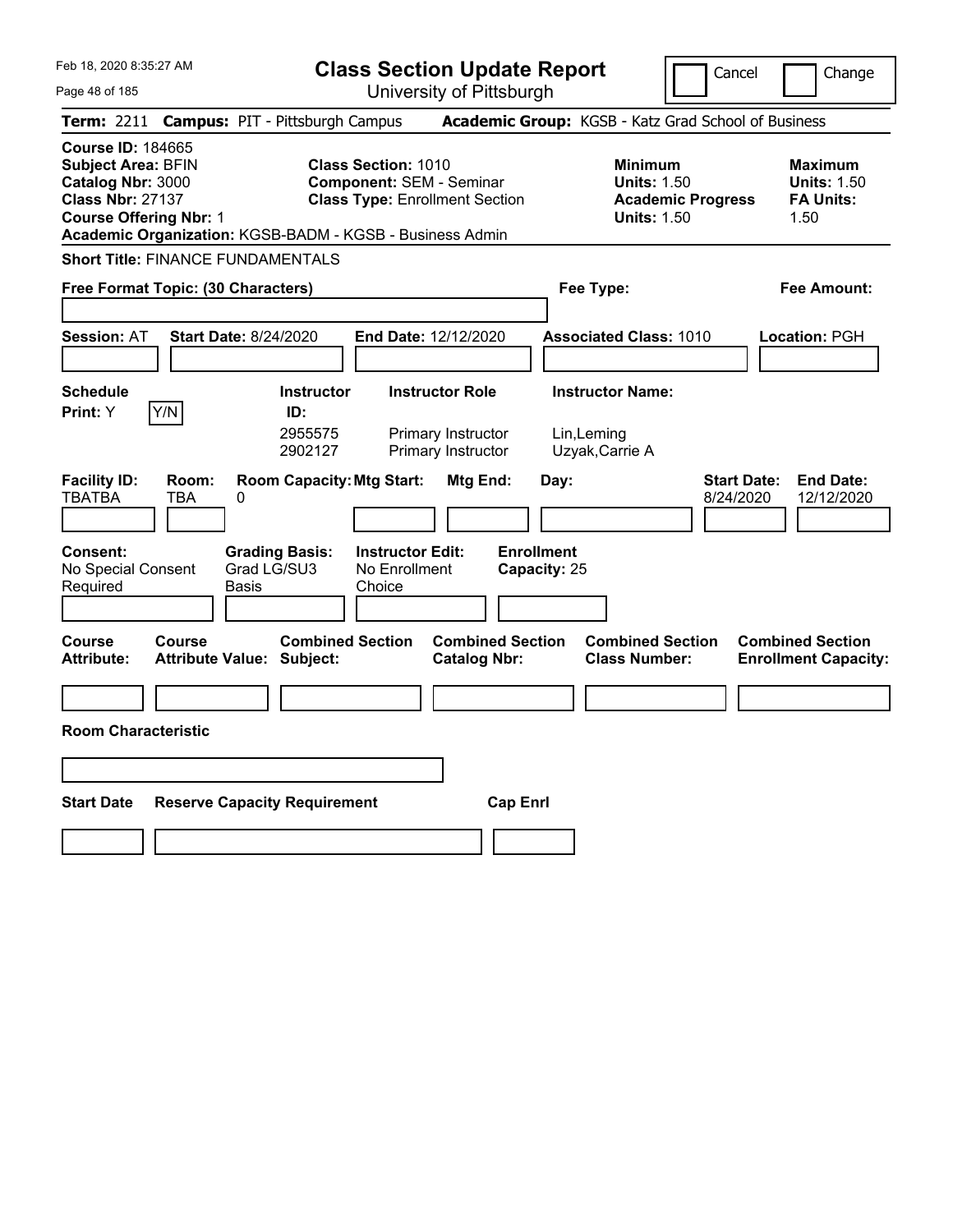| Feb 18, 2020 8:35:27 AM                                                                                                                                                                            | <b>Class Section Update Report</b>                                                                        | Cancel                                                                                 | Change                                                           |
|----------------------------------------------------------------------------------------------------------------------------------------------------------------------------------------------------|-----------------------------------------------------------------------------------------------------------|----------------------------------------------------------------------------------------|------------------------------------------------------------------|
| Page 49 of 185                                                                                                                                                                                     | University of Pittsburgh                                                                                  |                                                                                        |                                                                  |
| <b>Campus: PIT - Pittsburgh Campus</b><br><b>Term: 2211</b>                                                                                                                                        |                                                                                                           | Academic Group: KGSB - Katz Grad School of Business                                    |                                                                  |
| <b>Course ID: 101427</b><br><b>Subject Area: BFIN</b><br>Catalog Nbr: 3010<br><b>Class Nbr: 13293</b><br><b>Course Offering Nbr: 1</b><br>Academic Organization: KGSB-BADM - KGSB - Business Admin | <b>Class Section: 1010</b><br>Component: IND - Independent Study<br><b>Class Type: Enrollment Section</b> | <b>Minimum</b><br><b>Units: 1.00</b><br><b>Academic Progress</b><br><b>Units: 1.00</b> | <b>Maximum</b><br><b>Units: 9.00</b><br><b>FA Units:</b><br>1.00 |
| Short Title: INDEPENDENT STUDY IN FINANCE                                                                                                                                                          |                                                                                                           |                                                                                        |                                                                  |
| Free Format Topic: (30 Characters)                                                                                                                                                                 |                                                                                                           | Fee Type:                                                                              | Fee Amount:                                                      |
| Session: KPT<br><b>Start Date: 8/24/2020</b><br><b>Schedule</b><br>Y/N<br>Print: Y<br>ID:                                                                                                          | End Date: 12/11/2020<br><b>Instructor Role</b><br><b>Instructor</b>                                       | <b>Associated Class: 1010</b><br><b>Instructor Name:</b>                               | Location: PGH                                                    |
| 0                                                                                                                                                                                                  |                                                                                                           | No Instructor Assigned                                                                 |                                                                  |
| <b>Facility ID:</b><br>Room:<br>TBATBA<br>TBA<br>0                                                                                                                                                 | <b>Room Capacity: Mtg Start:</b><br>Mtg End:<br>Day:                                                      | <b>Start Date:</b><br>8/24/2020                                                        | <b>End Date:</b><br>12/11/2020                                   |
| Consent:<br><b>Grading Basis:</b><br>No Special Consent<br><b>Grad HSU Basis</b><br>Required                                                                                                       | <b>Enrollment</b><br><b>Instructor Edit:</b><br>Class Instructor<br>Capacity: 10<br><b>Table Edit</b>     |                                                                                        |                                                                  |
| Course<br>Course<br><b>Attribute:</b><br><b>Attribute Value: Subject:</b>                                                                                                                          | <b>Combined Section</b><br><b>Combined Section</b><br><b>Catalog Nbr:</b>                                 | <b>Combined Section</b><br><b>Class Number:</b>                                        | <b>Combined Section</b><br><b>Enrollment Capacity:</b>           |
|                                                                                                                                                                                                    |                                                                                                           |                                                                                        |                                                                  |
| <b>Room Characteristic</b>                                                                                                                                                                         |                                                                                                           |                                                                                        |                                                                  |
|                                                                                                                                                                                                    |                                                                                                           |                                                                                        |                                                                  |
| <b>Start Date</b><br><b>Reserve Capacity Requirement</b>                                                                                                                                           | <b>Cap Enrl</b>                                                                                           |                                                                                        |                                                                  |
|                                                                                                                                                                                                    |                                                                                                           |                                                                                        |                                                                  |
|                                                                                                                                                                                                    |                                                                                                           |                                                                                        |                                                                  |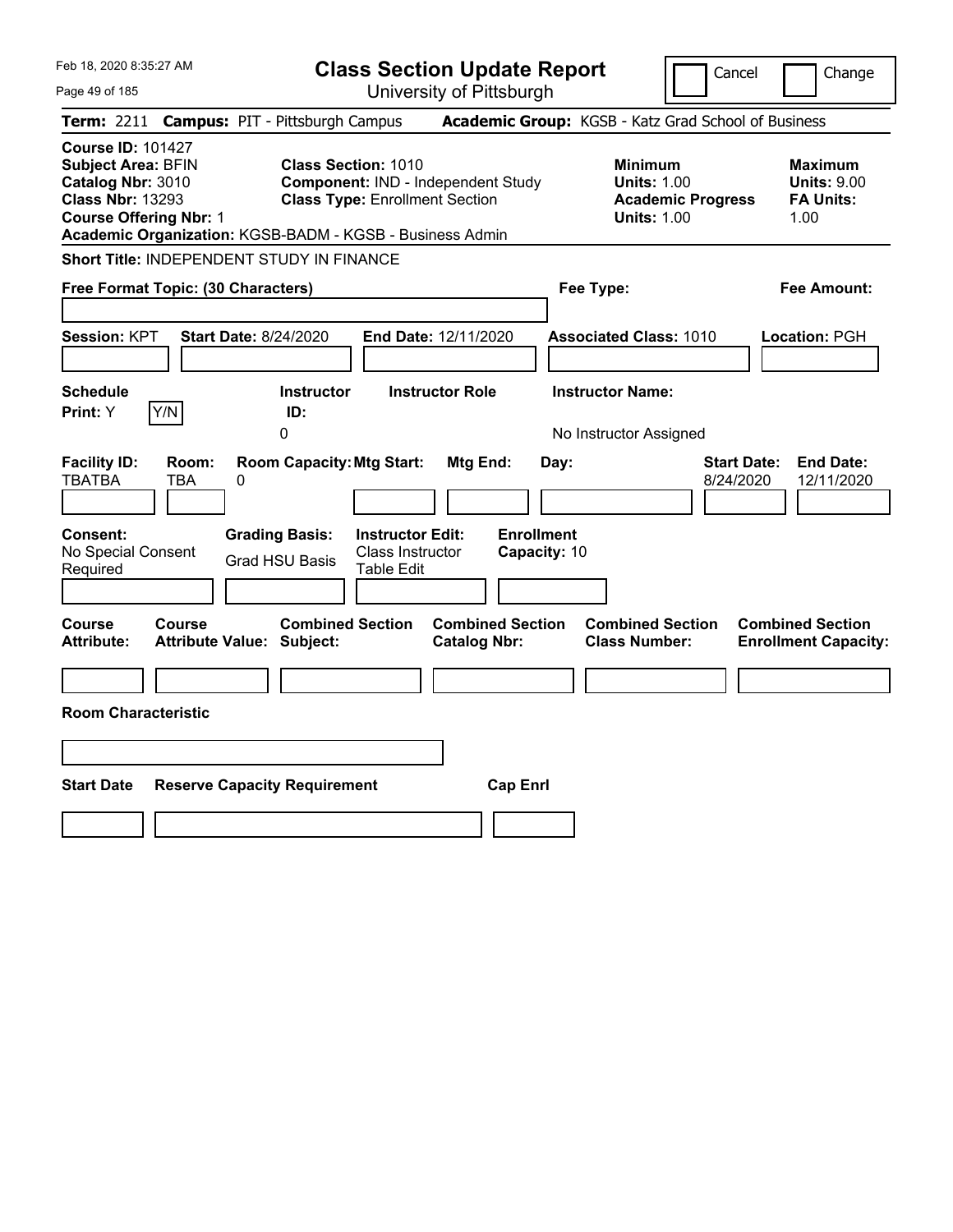| Feb 18, 2020 8:35:27 AM                                                                                                                                                                            | <b>Class Section Update Report</b>                                                                     | Cancel                                                                                 | Change                                                            |
|----------------------------------------------------------------------------------------------------------------------------------------------------------------------------------------------------|--------------------------------------------------------------------------------------------------------|----------------------------------------------------------------------------------------|-------------------------------------------------------------------|
| Page 50 of 185                                                                                                                                                                                     | University of Pittsburgh                                                                               |                                                                                        |                                                                   |
| <b>Campus: PIT - Pittsburgh Campus</b><br>Term: 2211                                                                                                                                               |                                                                                                        | Academic Group: KGSB - Katz Grad School of Business                                    |                                                                   |
| <b>Course ID: 189851</b><br><b>Subject Area: BFIN</b><br>Catalog Nbr: 3030<br><b>Class Nbr: 27258</b><br><b>Course Offering Nbr: 1</b><br>Academic Organization: KGSB-BADM - KGSB - Business Admin | <b>Class Section: 1010</b><br><b>Component: SEM - Seminar</b><br><b>Class Type: Enrollment Section</b> | <b>Minimum</b><br><b>Units: 1.50</b><br><b>Academic Progress</b><br><b>Units: 1.50</b> | <b>Maximum</b><br><b>Units: 1.50</b><br><b>FA Units:</b><br>1.50  |
| <b>Short Title: FINANCE RESEARCH SEMINAR</b>                                                                                                                                                       |                                                                                                        |                                                                                        |                                                                   |
| Free Format Topic: (30 Characters)                                                                                                                                                                 |                                                                                                        | Fee Type:                                                                              | Fee Amount:                                                       |
| <b>Session: AT</b><br><b>Start Date: 8/24/2020</b>                                                                                                                                                 | End Date: 12/12/2020                                                                                   | <b>Associated Class: 1010</b>                                                          | <b>Location: PGH</b>                                              |
| <b>Schedule</b>                                                                                                                                                                                    | <b>Instructor Role</b><br><b>Instructor</b>                                                            | <b>Instructor Name:</b>                                                                |                                                                   |
| Y/N<br><b>Print:</b> Y                                                                                                                                                                             | ID:<br>2945984<br>Primary Instructor<br>2902127<br>Primary Instructor                                  | Denis,David<br>Uzyak, Carrie A                                                         |                                                                   |
| <b>Facility ID:</b><br>Room:<br><b>TBATBA</b><br>TBA<br>0<br><b>Grading Basis:</b><br>Consent:<br>Grad LG/SNC<br>No Special Consent<br>Required<br>Basis                                           | <b>Room Capacity: Mtg Start:</b><br>Mtg End:<br><b>Instructor Edit:</b><br>No Enrollment<br>Choice     | Day:<br><b>Enrollment</b><br>Capacity: 35                                              | <b>Start Date:</b><br><b>End Date:</b><br>8/24/2020<br>12/12/2020 |
|                                                                                                                                                                                                    |                                                                                                        |                                                                                        |                                                                   |
| Course<br>Course<br><b>Attribute:</b><br>Attribute Value: Subject:                                                                                                                                 | <b>Combined Section</b><br><b>Combined Section</b><br><b>Catalog Nbr:</b>                              | <b>Combined Section</b><br><b>Class Number:</b>                                        | <b>Combined Section</b><br><b>Enrollment Capacity:</b>            |
|                                                                                                                                                                                                    |                                                                                                        |                                                                                        |                                                                   |
| <b>Room Characteristic</b>                                                                                                                                                                         |                                                                                                        |                                                                                        |                                                                   |
|                                                                                                                                                                                                    |                                                                                                        |                                                                                        |                                                                   |
|                                                                                                                                                                                                    |                                                                                                        |                                                                                        |                                                                   |
| <b>Start Date</b><br><b>Reserve Capacity Requirement</b>                                                                                                                                           |                                                                                                        | <b>Cap Enri</b>                                                                        |                                                                   |
|                                                                                                                                                                                                    |                                                                                                        |                                                                                        |                                                                   |
|                                                                                                                                                                                                    |                                                                                                        |                                                                                        |                                                                   |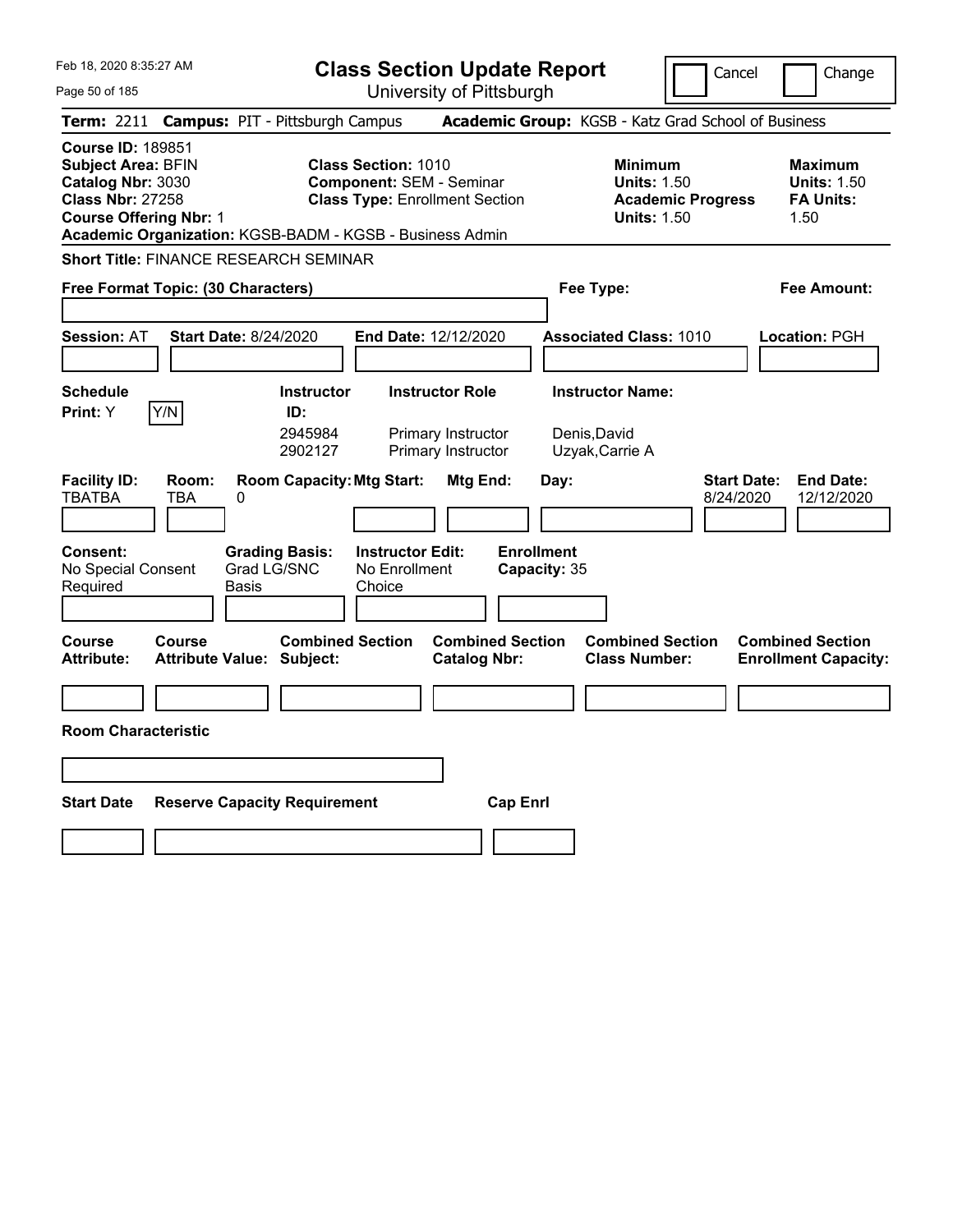| Feb 18, 2020 8:35:27 AM                                                                                                                                                                            |                                            |                                               |                   | <b>Class Section Update Report</b>                                                                     |                        |                         |                                   |                                                            |                          | Cancel                          | Change                                                           |
|----------------------------------------------------------------------------------------------------------------------------------------------------------------------------------------------------|--------------------------------------------|-----------------------------------------------|-------------------|--------------------------------------------------------------------------------------------------------|------------------------|-------------------------|-----------------------------------|------------------------------------------------------------|--------------------------|---------------------------------|------------------------------------------------------------------|
| Page 51 of 185                                                                                                                                                                                     |                                            |                                               |                   | University of Pittsburgh                                                                               |                        |                         |                                   |                                                            |                          |                                 |                                                                  |
| <b>Term: 2211</b>                                                                                                                                                                                  | <b>Campus: PIT - Pittsburgh Campus</b>     |                                               |                   |                                                                                                        |                        |                         |                                   | Academic Group: KGSB - Katz Grad School of Business        |                          |                                 |                                                                  |
| <b>Course ID: 184666</b><br><b>Subject Area: BFIN</b><br>Catalog Nbr: 3031<br><b>Class Nbr: 27136</b><br><b>Course Offering Nbr: 1</b><br>Academic Organization: KGSB-BADM - KGSB - Business Admin |                                            |                                               |                   | <b>Class Section: 1010</b><br><b>Component: SEM - Seminar</b><br><b>Class Type: Enrollment Section</b> |                        |                         |                                   | <b>Minimum</b><br><b>Units: 1.50</b><br><b>Units: 1.50</b> | <b>Academic Progress</b> |                                 | <b>Maximum</b><br><b>Units: 1.50</b><br><b>FA Units:</b><br>1.50 |
| <b>Short Title: CORPORATE FINC THEORY METHODS</b>                                                                                                                                                  |                                            |                                               |                   |                                                                                                        |                        |                         |                                   |                                                            |                          |                                 |                                                                  |
| Free Format Topic: (30 Characters)                                                                                                                                                                 |                                            |                                               |                   |                                                                                                        |                        |                         |                                   | Fee Type:                                                  |                          |                                 | Fee Amount:                                                      |
| <b>Session: AT</b>                                                                                                                                                                                 | <b>Start Date: 8/24/2020</b>               |                                               |                   | End Date: 12/12/2020                                                                                   |                        |                         |                                   | <b>Associated Class: 1010</b>                              |                          |                                 | Location: PGH                                                    |
| <b>Schedule</b><br>Print: Y                                                                                                                                                                        | Y/N                                        | ID:<br>0                                      | <b>Instructor</b> |                                                                                                        | <b>Instructor Role</b> |                         |                                   | <b>Instructor Name:</b><br>No Instructor Assigned          |                          |                                 |                                                                  |
| <b>Facility ID:</b><br><b>TBATBA</b>                                                                                                                                                               | Room:<br>TBA                               | 0                                             |                   | <b>Room Capacity: Mtg Start:</b>                                                                       | Mtg End:               |                         | Day:                              |                                                            |                          | <b>Start Date:</b><br>8/24/2020 | <b>End Date:</b><br>12/12/2020                                   |
| Consent:<br>No Special Consent<br>Required                                                                                                                                                         |                                            | <b>Grading Basis:</b><br>Grad LG/SU3<br>Basis |                   | <b>Instructor Edit:</b><br>No Enrollment<br>Choice                                                     |                        |                         | <b>Enrollment</b><br>Capacity: 25 |                                                            |                          |                                 |                                                                  |
| Course<br><b>Attribute:</b>                                                                                                                                                                        | <b>Course</b><br>Attribute Value: Subject: |                                               |                   | <b>Combined Section</b>                                                                                | <b>Catalog Nbr:</b>    | <b>Combined Section</b> |                                   | <b>Combined Section</b><br><b>Class Number:</b>            |                          |                                 | <b>Combined Section</b><br><b>Enrollment Capacity:</b>           |
| <b>Room Characteristic</b>                                                                                                                                                                         |                                            |                                               |                   |                                                                                                        |                        |                         |                                   |                                                            |                          |                                 |                                                                  |
|                                                                                                                                                                                                    |                                            |                                               |                   |                                                                                                        |                        |                         |                                   |                                                            |                          |                                 |                                                                  |
|                                                                                                                                                                                                    |                                            |                                               |                   |                                                                                                        |                        |                         |                                   |                                                            |                          |                                 |                                                                  |
| <b>Start Date</b>                                                                                                                                                                                  | <b>Reserve Capacity Requirement</b>        |                                               |                   |                                                                                                        |                        | <b>Cap Enrl</b>         |                                   |                                                            |                          |                                 |                                                                  |
|                                                                                                                                                                                                    |                                            |                                               |                   |                                                                                                        |                        |                         |                                   |                                                            |                          |                                 |                                                                  |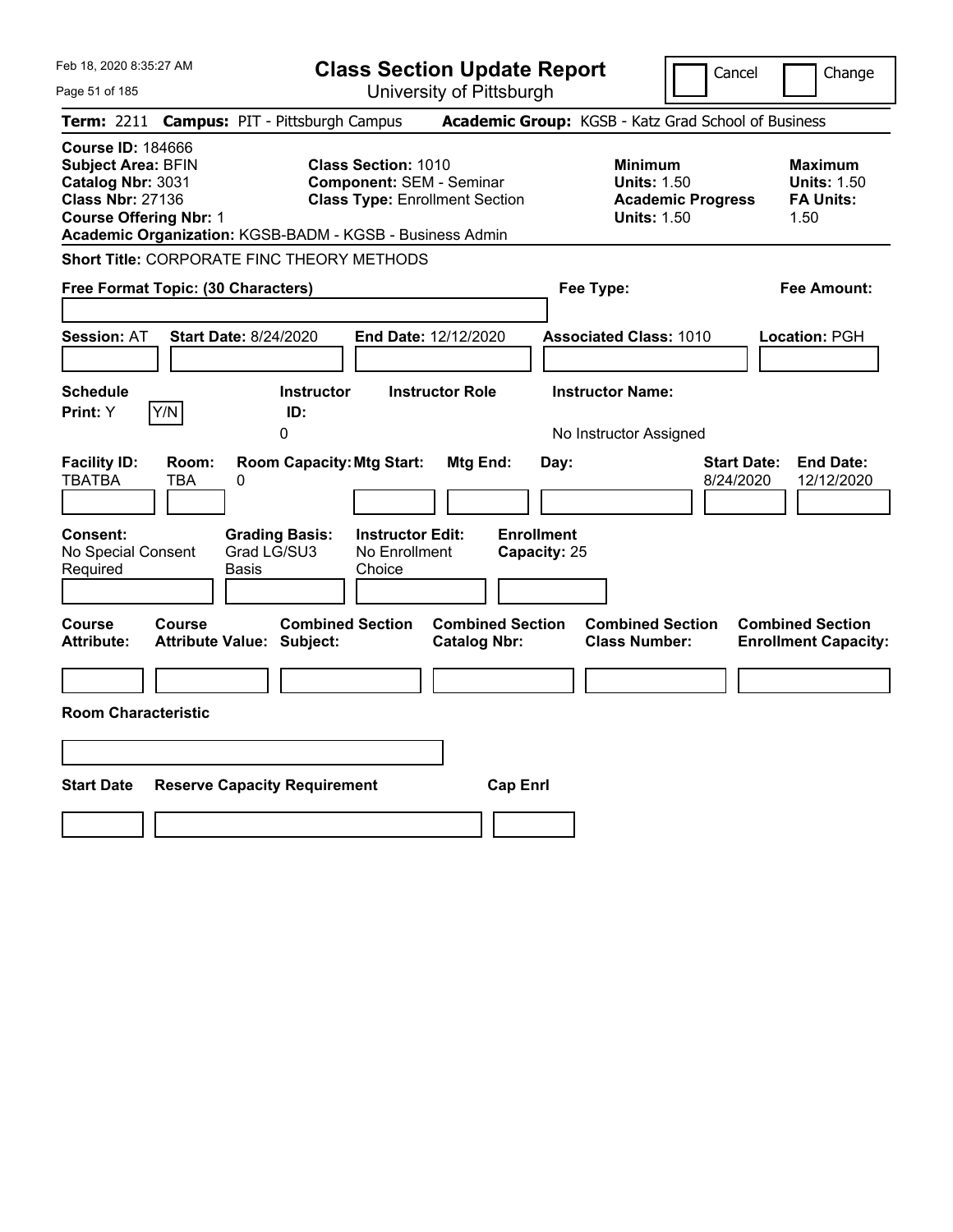| Feb 18, 2020 8:35:27 AM                                                                                                                |                                                                                                                                                                       | <b>Class Section Update Report</b>                    | Cancel                                                                                 | Change                                                           |
|----------------------------------------------------------------------------------------------------------------------------------------|-----------------------------------------------------------------------------------------------------------------------------------------------------------------------|-------------------------------------------------------|----------------------------------------------------------------------------------------|------------------------------------------------------------------|
| Page 52 of 185                                                                                                                         |                                                                                                                                                                       | University of Pittsburgh                              |                                                                                        |                                                                  |
| <b>Term: 2211</b>                                                                                                                      | <b>Campus: PIT - Pittsburgh Campus</b>                                                                                                                                |                                                       | Academic Group: KGSB - Katz Grad School of Business                                    |                                                                  |
| <b>Course ID: 101462</b><br><b>Subject Area: BHRM</b><br>Catalog Nbr: 2060<br><b>Class Nbr: 13291</b><br><b>Course Offering Nbr: 1</b> | <b>Class Section: 1010</b><br>Component: IND - Independent Study<br><b>Class Type: Enrollment Section</b><br>Academic Organization: KGSB-BADM - KGSB - Business Admin |                                                       | <b>Minimum</b><br><b>Units: 1.00</b><br><b>Academic Progress</b><br><b>Units: 1.00</b> | <b>Maximum</b><br><b>Units: 9.00</b><br><b>FA Units:</b><br>1.00 |
|                                                                                                                                        | Short Title: INDEP STUDY HUMN RESOURCES MGT                                                                                                                           |                                                       |                                                                                        |                                                                  |
| Free Format Topic: (30 Characters)                                                                                                     |                                                                                                                                                                       |                                                       | Fee Type:                                                                              | Fee Amount:                                                      |
| <b>Session: KS2</b>                                                                                                                    | Start Date: 10/19/2020                                                                                                                                                | End Date: 12/11/2020                                  | <b>Associated Class: 1010</b>                                                          | Location: PGH                                                    |
| <b>Schedule</b>                                                                                                                        | <b>Instructor</b>                                                                                                                                                     | <b>Instructor Role</b>                                | <b>Instructor Name:</b>                                                                |                                                                  |
| Y/N<br><b>Print: Y</b>                                                                                                                 | ID:<br>0                                                                                                                                                              |                                                       | No Instructor Assigned                                                                 |                                                                  |
| <b>Facility ID:</b><br>Room:<br><b>TBATBA</b><br>TBA<br>Consent:<br>Department Consent<br>Required                                     | <b>Room Capacity: Mtg Start:</b><br>0<br><b>Instructor Edit:</b><br><b>Grading Basis:</b><br>Grad LG/SU3<br>No Enrollment<br>Basis<br>Choice                          | Mtg End:<br>Day:<br><b>Enrollment</b><br>Capacity: 12 | <b>Start Date:</b><br>10/19/2020                                                       | <b>End Date:</b><br>12/11/2020                                   |
| Course<br>Course<br><b>Attribute:</b>                                                                                                  | <b>Combined Section</b><br><b>Attribute Value: Subject:</b>                                                                                                           | <b>Combined Section</b><br><b>Catalog Nbr:</b>        | <b>Combined Section</b><br><b>Class Number:</b>                                        | <b>Combined Section</b><br><b>Enrollment Capacity:</b>           |
|                                                                                                                                        |                                                                                                                                                                       |                                                       |                                                                                        |                                                                  |
| <b>Room Characteristic</b>                                                                                                             |                                                                                                                                                                       |                                                       |                                                                                        |                                                                  |
|                                                                                                                                        |                                                                                                                                                                       |                                                       |                                                                                        |                                                                  |
| <b>Start Date</b>                                                                                                                      | <b>Reserve Capacity Requirement</b>                                                                                                                                   | <b>Cap Enrl</b>                                       |                                                                                        |                                                                  |
|                                                                                                                                        |                                                                                                                                                                       |                                                       |                                                                                        |                                                                  |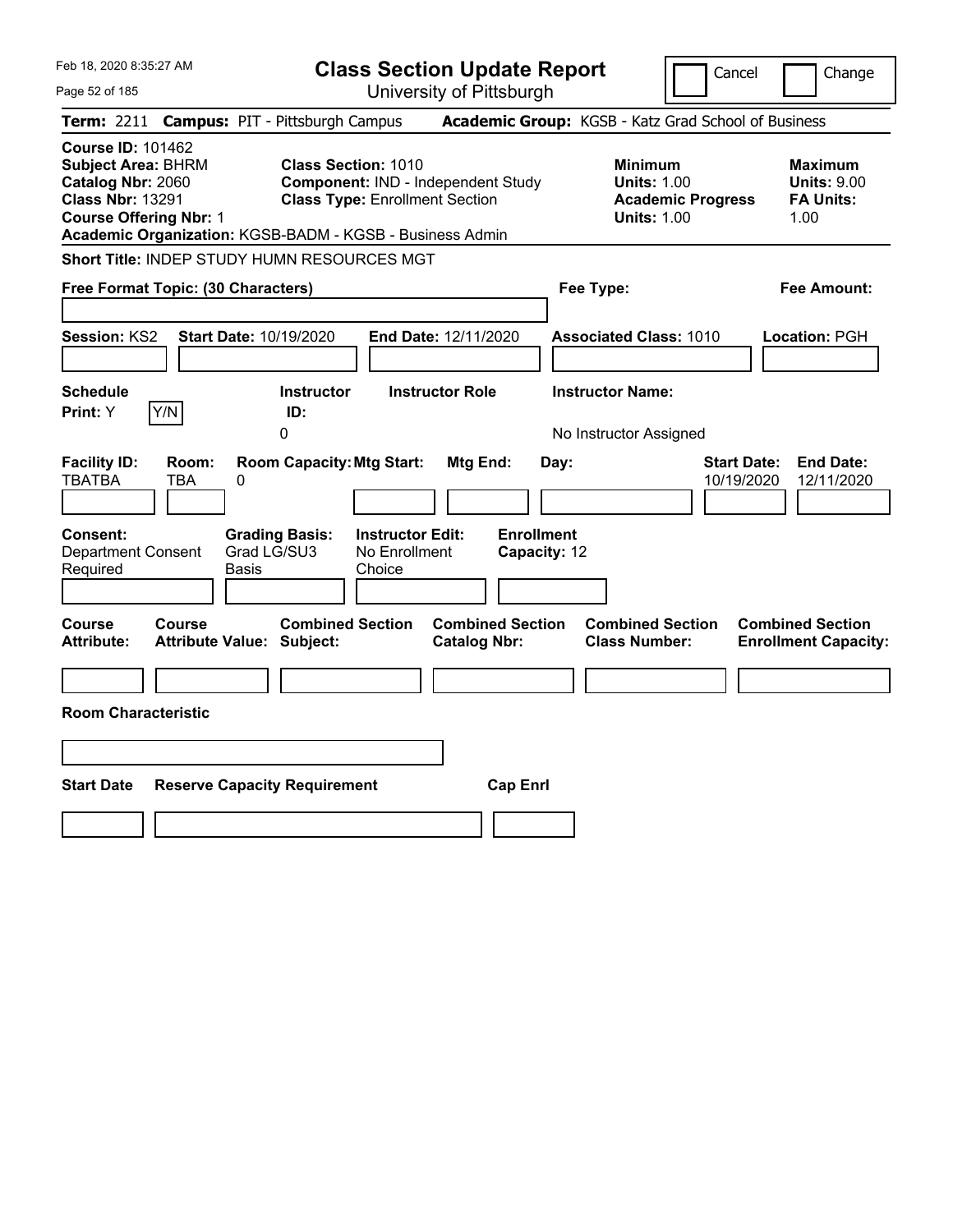| Feb 18, 2020 8:35:27 AM                                                                                                                |                                                                                 |                                                                                        | <b>Class Section Update Report</b>                                       |                                                            | Cancel                          | Change                                                           |
|----------------------------------------------------------------------------------------------------------------------------------------|---------------------------------------------------------------------------------|----------------------------------------------------------------------------------------|--------------------------------------------------------------------------|------------------------------------------------------------|---------------------------------|------------------------------------------------------------------|
| Page 53 of 185                                                                                                                         |                                                                                 |                                                                                        | University of Pittsburgh                                                 |                                                            |                                 |                                                                  |
| <b>Term: 2211</b>                                                                                                                      |                                                                                 | <b>Campus: PIT - Pittsburgh Campus</b>                                                 |                                                                          | Academic Group: KGSB - Katz Grad School of Business        |                                 |                                                                  |
| <b>Course ID: 178893</b><br><b>Subject Area: BIND</b><br>Catalog Nbr: 2024<br><b>Class Nbr: 17749</b><br><b>Course Offering Nbr: 1</b> |                                                                                 | <b>Class Section: 1030</b><br>Academic Organization: KGSB-BADM - KGSB - Business Admin | <b>Component: LEC - Lecture</b><br><b>Class Type: Enrollment Section</b> | <b>Minimum</b><br><b>Units: 3.00</b><br><b>Units: 3.00</b> | <b>Academic Progress</b>        | <b>Maximum</b><br><b>Units: 3.00</b><br><b>FA Units:</b><br>3.00 |
|                                                                                                                                        |                                                                                 | Short Title: CONSULTING FIELD PROJECT                                                  |                                                                          |                                                            |                                 |                                                                  |
|                                                                                                                                        | Free Format Topic: (30 Characters)                                              |                                                                                        |                                                                          | Fee Type:                                                  |                                 | <b>Fee Amount:</b>                                               |
|                                                                                                                                        |                                                                                 |                                                                                        |                                                                          |                                                            |                                 |                                                                  |
| <b>Session: KMT</b>                                                                                                                    |                                                                                 | <b>Start Date: 8/24/2020</b>                                                           | End Date: 12/11/2020                                                     | <b>Associated Class: 1030</b>                              |                                 | Location: PGH                                                    |
| <b>Schedule</b>                                                                                                                        |                                                                                 | <b>Instructor</b>                                                                      | <b>Instructor Role</b>                                                   | <b>Instructor Name:</b>                                    |                                 |                                                                  |
| Print: Y                                                                                                                               | Y/N                                                                             | ID:                                                                                    |                                                                          |                                                            |                                 |                                                                  |
|                                                                                                                                        |                                                                                 | 2906815                                                                                | Primary Instructor                                                       | Smith Jr, George M                                         |                                 |                                                                  |
| <b>Facility ID:</b><br><b>TBATBA</b>                                                                                                   | Room:<br><b>TBA</b><br>0                                                        | <b>Room Capacity: Mtg Start:</b>                                                       | Mtg End:                                                                 | Day:                                                       | <b>Start Date:</b><br>8/24/2020 | <b>End Date:</b><br>12/11/2020                                   |
| <b>Consent:</b><br>No Special Consent<br>Required                                                                                      | <b>Basis</b>                                                                    | <b>Grading Basis:</b><br>Grad LG/SNC<br>Choice                                         | <b>Instructor Edit:</b><br>No Enrollment                                 | <b>Enrollment</b><br>Capacity: 80                          |                                 |                                                                  |
| <b>Course</b><br><b>Attribute:</b>                                                                                                     | Course<br><b>Attribute Value: Subject:</b>                                      | <b>Combined Section</b>                                                                | <b>Combined Section</b><br><b>Catalog Nbr:</b>                           | <b>Combined Section</b><br><b>Class Number:</b>            |                                 | <b>Combined Section</b><br><b>Enrollment Capacity:</b>           |
|                                                                                                                                        |                                                                                 |                                                                                        |                                                                          |                                                            |                                 |                                                                  |
| <b>Room Characteristic</b>                                                                                                             |                                                                                 |                                                                                        |                                                                          |                                                            |                                 |                                                                  |
|                                                                                                                                        |                                                                                 |                                                                                        |                                                                          |                                                            |                                 |                                                                  |
|                                                                                                                                        |                                                                                 |                                                                                        |                                                                          |                                                            |                                 |                                                                  |
| <b>Start Date</b><br>3/1/2020<br>3/1/2020<br>3/1/2020                                                                                  | Restricted to BUSAD-MBA<br>Restricted to BUSADP-MBA<br>Restricted to BUSADF-MBA | <b>Reserve Capacity Requirement</b>                                                    | <b>Cap Enrl</b>                                                          | 35<br>10<br>35                                             |                                 |                                                                  |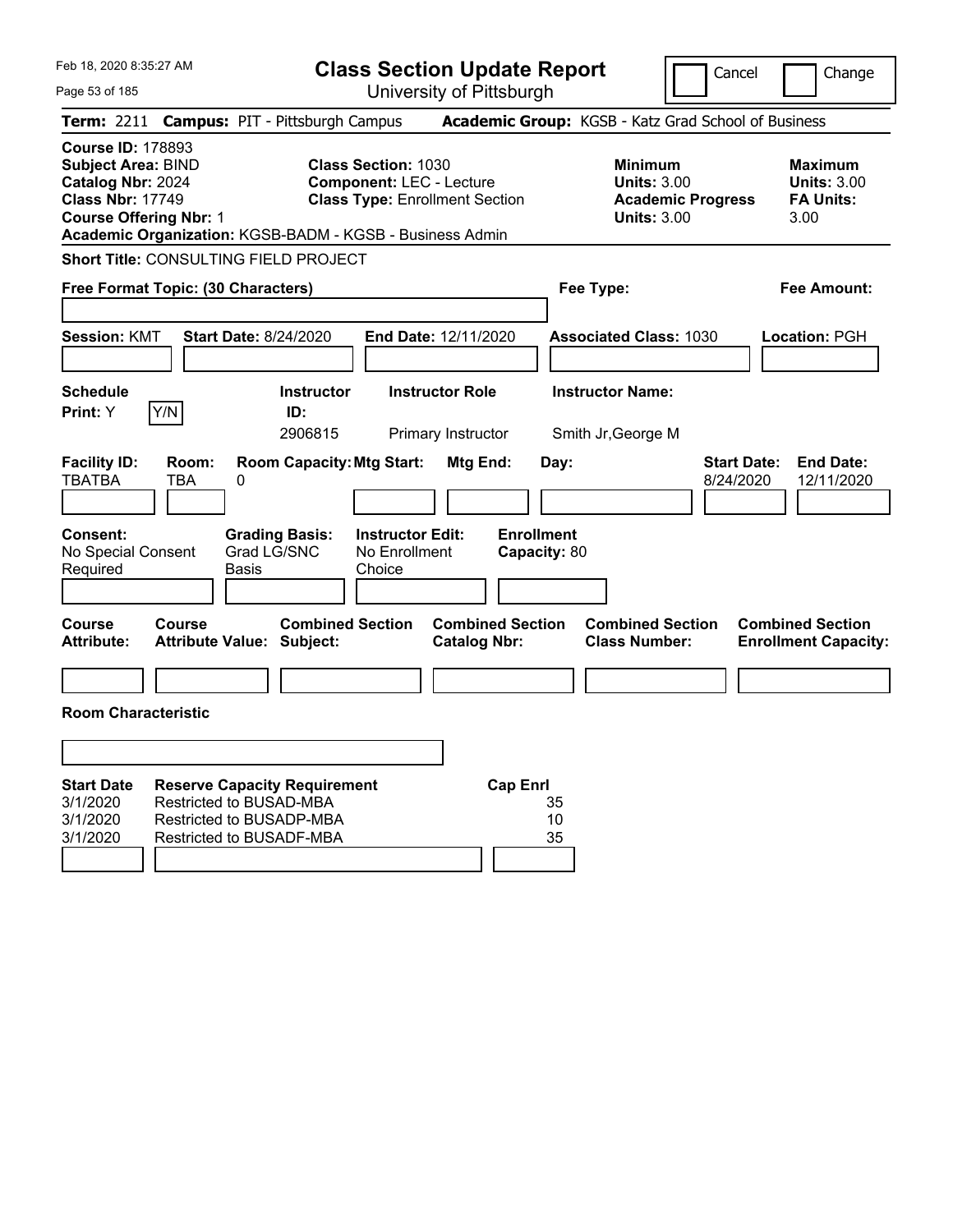| Feb 18, 2020 8:35:27 AM                                                                                                                | <b>Class Section Update Report</b>                                                                                                                                    |                                                                                        | Change<br>Cancel                                                  |
|----------------------------------------------------------------------------------------------------------------------------------------|-----------------------------------------------------------------------------------------------------------------------------------------------------------------------|----------------------------------------------------------------------------------------|-------------------------------------------------------------------|
| Page 54 of 185                                                                                                                         | University of Pittsburgh                                                                                                                                              |                                                                                        |                                                                   |
| Term: 2211                                                                                                                             | <b>Campus: PIT - Pittsburgh Campus</b>                                                                                                                                | Academic Group: KGSB - Katz Grad School of Business                                    |                                                                   |
| <b>Course ID: 101606</b><br><b>Subject Area: BIND</b><br>Catalog Nbr: 2060<br><b>Class Nbr: 13294</b><br><b>Course Offering Nbr: 1</b> | <b>Class Section: 1010</b><br>Component: IND - Independent Study<br><b>Class Type: Enrollment Section</b><br>Academic Organization: KGSB-BADM - KGSB - Business Admin | <b>Minimum</b><br><b>Units: 1.00</b><br><b>Academic Progress</b><br><b>Units: 1.00</b> | <b>Maximum</b><br><b>Units: 9.00</b><br><b>FA Units:</b><br>1.00  |
| Short Title: INDEP STUDY BUSINESS ADMIN                                                                                                |                                                                                                                                                                       |                                                                                        |                                                                   |
| Free Format Topic: (30 Characters)                                                                                                     |                                                                                                                                                                       | Fee Type:                                                                              | Fee Amount:                                                       |
| <b>Start Date: 8/24/2020</b><br><b>Session: AT</b>                                                                                     | End Date: 12/12/2020                                                                                                                                                  | <b>Associated Class: 1010</b>                                                          | Location: PGH                                                     |
| <b>Schedule</b><br>Y/N<br>Print: Y                                                                                                     | <b>Instructor Role</b><br><b>Instructor</b><br>ID:<br>0                                                                                                               | <b>Instructor Name:</b><br>No Instructor Assigned                                      |                                                                   |
| <b>Facility ID:</b><br>Room:<br><b>TBATBA</b><br><b>TBA</b><br>0                                                                       | <b>Room Capacity: Mtg Start:</b><br>Mtg End:                                                                                                                          | Day:                                                                                   | <b>Start Date:</b><br><b>End Date:</b><br>8/24/2020<br>12/12/2020 |
| <b>Consent:</b><br>Grad LG/SU3<br><b>Department Consent</b><br>Required<br>Basis                                                       | <b>Instructor Edit:</b><br><b>Grading Basis:</b><br>No Enrollment<br>Choice                                                                                           | <b>Enrollment</b><br>Capacity: 12                                                      |                                                                   |
| <b>Course</b><br><b>Course</b><br>Attribute Value: Subject:<br><b>Attribute:</b>                                                       | <b>Combined Section</b><br><b>Combined Section</b><br><b>Catalog Nbr:</b>                                                                                             | <b>Combined Section</b><br><b>Class Number:</b>                                        | <b>Combined Section</b><br><b>Enrollment Capacity:</b>            |
| <b>Room Characteristic</b>                                                                                                             |                                                                                                                                                                       |                                                                                        |                                                                   |
|                                                                                                                                        |                                                                                                                                                                       |                                                                                        |                                                                   |
| <b>Start Date</b><br><b>Reserve Capacity Requirement</b>                                                                               |                                                                                                                                                                       | <b>Cap Enrl</b>                                                                        |                                                                   |
|                                                                                                                                        |                                                                                                                                                                       |                                                                                        |                                                                   |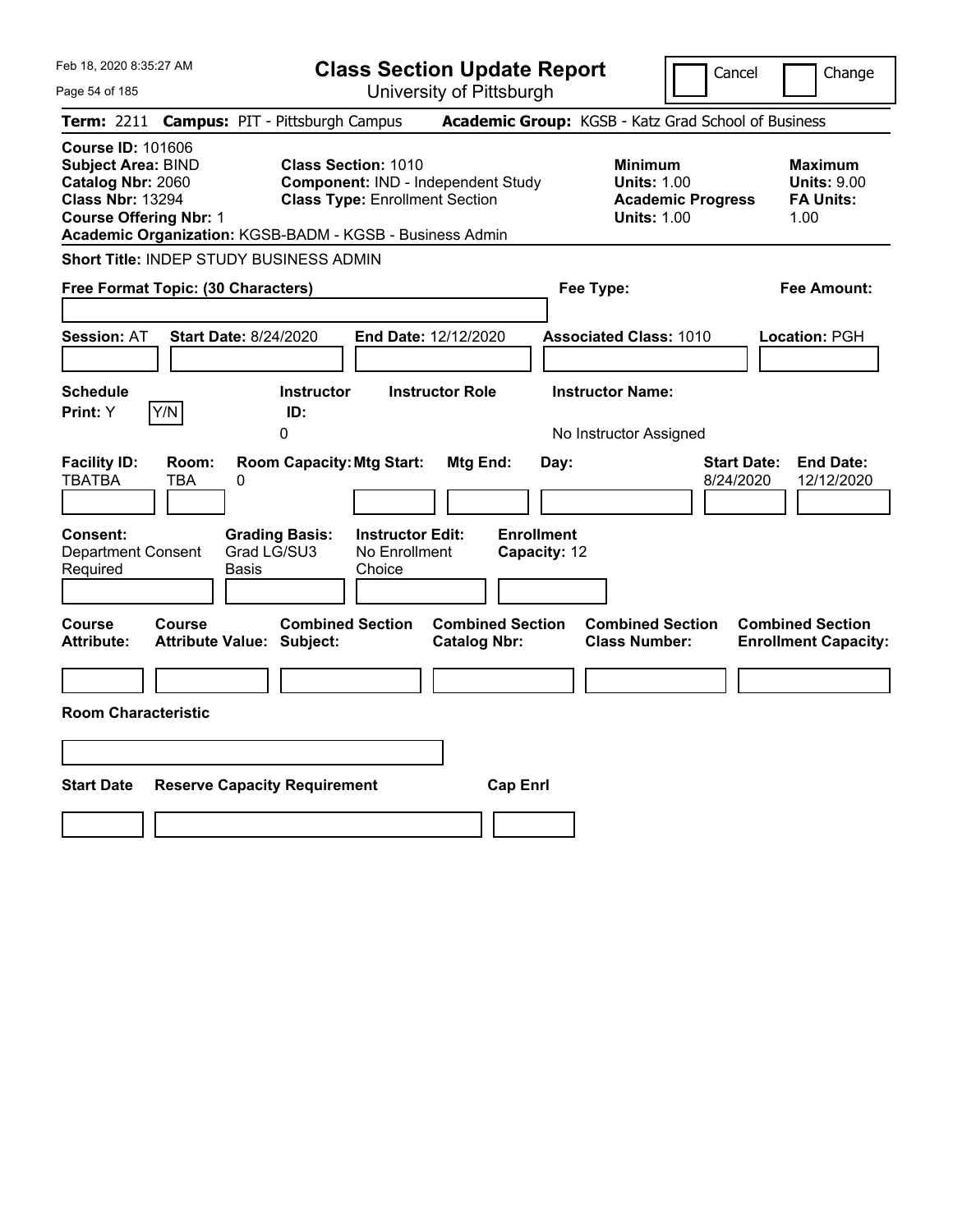| Feb 18, 2020 8:35:27 AM<br>Page 55 of 185                                                                                              | <b>Class Section Update Report</b><br>University of Pittsburgh                                                                                                        |                                                                            | Cancel                          | Change                                                           |
|----------------------------------------------------------------------------------------------------------------------------------------|-----------------------------------------------------------------------------------------------------------------------------------------------------------------------|----------------------------------------------------------------------------|---------------------------------|------------------------------------------------------------------|
| Term: 2211 Campus: PIT - Pittsburgh Campus                                                                                             |                                                                                                                                                                       | Academic Group: KGSB - Katz Grad School of Business                        |                                 |                                                                  |
| <b>Course ID: 101606</b><br><b>Subject Area: BIND</b><br>Catalog Nbr: 2060<br><b>Class Nbr: 25041</b><br><b>Course Offering Nbr: 1</b> | <b>Class Section: 1030</b><br>Component: IND - Independent Study<br><b>Class Type: Enrollment Section</b><br>Academic Organization: KGSB-BADM - KGSB - Business Admin | <b>Minimum</b><br><b>Units: 1.00</b><br><b>Units: 1.00</b>                 | <b>Academic Progress</b>        | <b>Maximum</b><br><b>Units: 9.00</b><br><b>FA Units:</b><br>1.00 |
| <b>Short Title: INDEP STUDY BUSINESS ADMIN</b>                                                                                         |                                                                                                                                                                       |                                                                            |                                 |                                                                  |
| Free Format Topic: (30 Characters)                                                                                                     |                                                                                                                                                                       | Fee Type:                                                                  |                                 | <b>Fee Amount:</b>                                               |
| <b>Session: KMT</b><br><b>Start Date: 8/24/2020</b><br>Schedule<br>Y/N<br>Print: Y                                                     | End Date: 12/11/2020<br>Instructor<br><b>Instructor Role</b><br>ID:                                                                                                   | <b>Associated Class: 1030</b><br><b>Instructor Name:</b>                   |                                 | Location: PGH                                                    |
|                                                                                                                                        | 0                                                                                                                                                                     | No Instructor Assigned                                                     |                                 |                                                                  |
| <b>Facility ID:</b><br>Room:<br>TBATBA<br>TBA<br>0                                                                                     | <b>Room Capacity: Mtg Start:</b><br>Mtg End:                                                                                                                          | Day:                                                                       | <b>Start Date:</b><br>8/24/2020 | <b>End Date:</b><br>12/11/2020                                   |
| Consent:<br>Grad LG/SU3<br>Department Consent<br>Required<br>Basis                                                                     | <b>Grading Basis:</b><br><b>Instructor Edit:</b><br>No Enrollment<br>Choice                                                                                           | <b>Enrollment</b><br>Capacity: 10                                          |                                 |                                                                  |
| <b>Course</b><br><b>Course</b><br><b>Attribute:</b><br><b>Attribute Value: Subject:</b>                                                | <b>Combined Section</b><br><b>Catalog Nbr:</b>                                                                                                                        | <b>Combined Section</b><br><b>Combined Section</b><br><b>Class Number:</b> |                                 | <b>Combined Section</b><br><b>Enrollment Capacity:</b>           |
|                                                                                                                                        |                                                                                                                                                                       |                                                                            |                                 |                                                                  |
| <b>Room Characteristic</b>                                                                                                             |                                                                                                                                                                       |                                                                            |                                 |                                                                  |
|                                                                                                                                        |                                                                                                                                                                       |                                                                            |                                 |                                                                  |
| <b>Start Date</b><br><b>Reserve Capacity Requirement</b>                                                                               |                                                                                                                                                                       | <b>Cap Enrl</b>                                                            |                                 |                                                                  |
|                                                                                                                                        |                                                                                                                                                                       |                                                                            |                                 |                                                                  |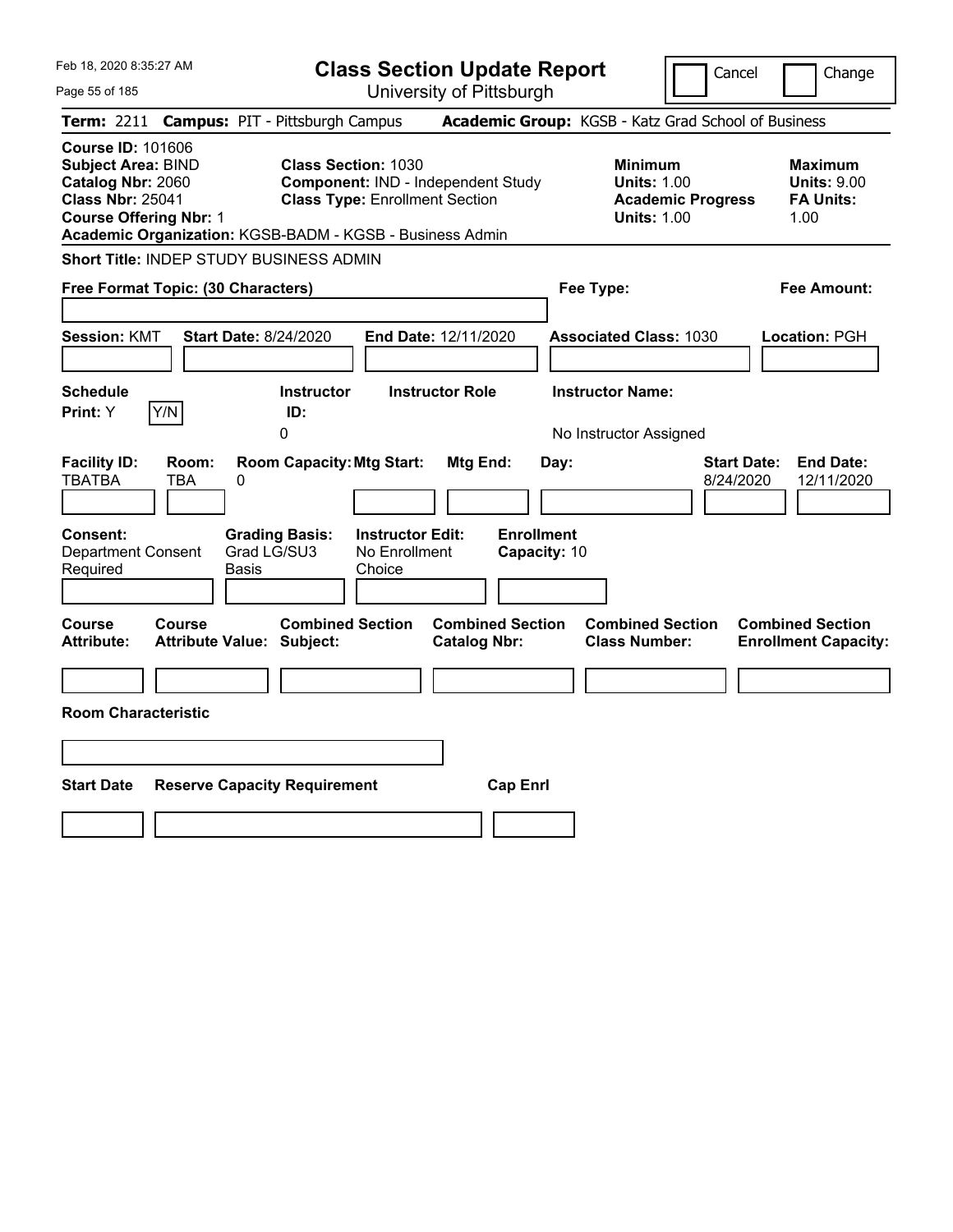| Feb 18, 2020 8:35:27 AM                                                                                                                |                                                   |                                                                                                                                 | <b>Class Section Update Report</b>                      |                                                                                    | Cancel                           | Change                                                           |
|----------------------------------------------------------------------------------------------------------------------------------------|---------------------------------------------------|---------------------------------------------------------------------------------------------------------------------------------|---------------------------------------------------------|------------------------------------------------------------------------------------|----------------------------------|------------------------------------------------------------------|
| Page 56 of 185                                                                                                                         |                                                   |                                                                                                                                 | University of Pittsburgh                                |                                                                                    |                                  |                                                                  |
| Term: 2211                                                                                                                             |                                                   | <b>Campus: PIT - Pittsburgh Campus</b>                                                                                          |                                                         | Academic Group: KGSB - Katz Grad School of Business                                |                                  |                                                                  |
| <b>Course ID: 101609</b><br><b>Subject Area: BIND</b><br>Catalog Nbr: 2063<br><b>Class Nbr: 13323</b><br><b>Course Offering Nbr: 1</b> |                                                   | <b>Class Section: 1010</b><br><b>Class Type: Enrollment Section</b><br>Academic Organization: KGSB-BADM - KGSB - Business Admin | Component: IND - Independent Study                      | <b>Minimum</b><br><b>Units: 1.00</b><br><b>Units: 1.00</b>                         | <b>Academic Progress</b>         | <b>Maximum</b><br><b>Units: 9.00</b><br><b>FA Units:</b><br>1.00 |
|                                                                                                                                        |                                                   | Short Title: INDEP STUDY INTERNATIONAL BUS                                                                                      |                                                         |                                                                                    |                                  |                                                                  |
| Free Format Topic: (30 Characters)                                                                                                     |                                                   |                                                                                                                                 |                                                         | Fee Type:                                                                          |                                  | Fee Amount:                                                      |
| Session: KS2<br><b>Schedule</b><br>Y/N<br>Print: Y                                                                                     | Start Date: 10/19/2020                            | <b>Instructor</b><br>ID:<br>0                                                                                                   | End Date: 12/11/2020<br><b>Instructor Role</b>          | <b>Associated Class: 1010</b><br><b>Instructor Name:</b><br>No Instructor Assigned |                                  | Location: PGH                                                    |
| <b>Facility ID:</b><br><b>TBATBA</b><br>Consent:<br><b>Department Consent</b><br>Required                                              | Room:<br><b>TBA</b><br>0<br>Grad LG/SU3<br>Basis  | <b>Room Capacity: Mtg Start:</b><br><b>Grading Basis:</b><br>Table Edit                                                         | Mtg End:<br><b>Instructor Edit:</b><br>Class Instructor | Day:<br><b>Enrollment</b><br>Capacity: 10                                          | <b>Start Date:</b><br>10/19/2020 | <b>End Date:</b><br>12/11/2020                                   |
| <b>Course</b><br><b>Attribute:</b>                                                                                                     | <b>Course</b><br><b>Attribute Value: Subject:</b> | <b>Combined Section</b>                                                                                                         | <b>Combined Section</b><br><b>Catalog Nbr:</b>          | <b>Combined Section</b><br><b>Class Number:</b>                                    |                                  | <b>Combined Section</b><br><b>Enrollment Capacity:</b>           |
| <b>Room Characteristic</b>                                                                                                             |                                                   |                                                                                                                                 |                                                         |                                                                                    |                                  |                                                                  |
|                                                                                                                                        |                                                   |                                                                                                                                 |                                                         |                                                                                    |                                  |                                                                  |
| <b>Start Date</b>                                                                                                                      |                                                   | <b>Reserve Capacity Requirement</b>                                                                                             | <b>Cap Enrl</b>                                         |                                                                                    |                                  |                                                                  |
|                                                                                                                                        |                                                   |                                                                                                                                 |                                                         |                                                                                    |                                  |                                                                  |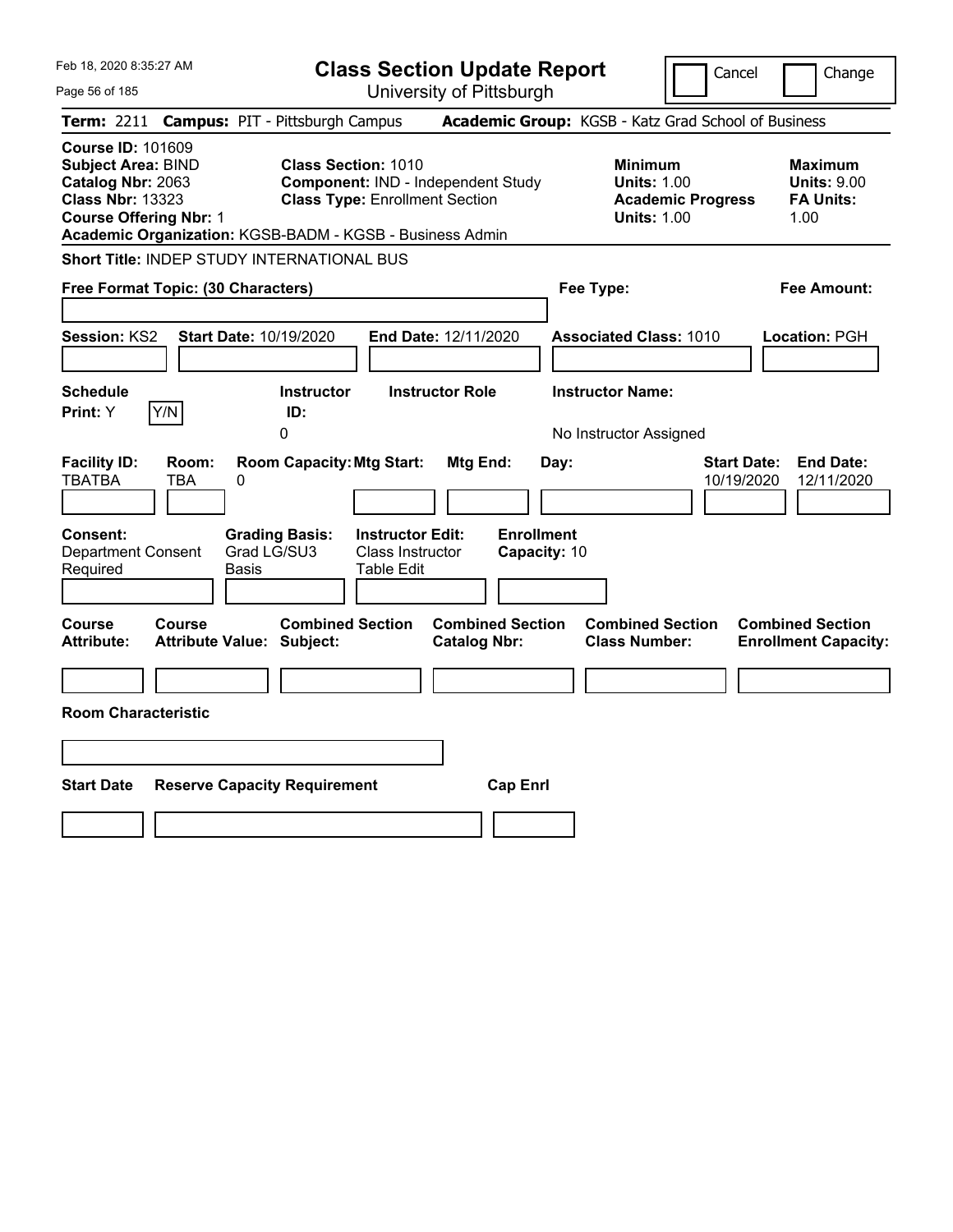| Feb 18, 2020 8:35:27 AM<br>Page 57 of 185                                                                                              | <b>Class Section Update Report</b><br>University of Pittsburgh                                                                                                        | Cancel                                                                                 | Change                                                           |
|----------------------------------------------------------------------------------------------------------------------------------------|-----------------------------------------------------------------------------------------------------------------------------------------------------------------------|----------------------------------------------------------------------------------------|------------------------------------------------------------------|
| <b>Term: 2211</b>                                                                                                                      | <b>Campus: PIT - Pittsburgh Campus</b>                                                                                                                                | Academic Group: KGSB - Katz Grad School of Business                                    |                                                                  |
| <b>Course ID: 101610</b><br><b>Subject Area: BIND</b><br>Catalog Nbr: 2064<br><b>Class Nbr: 13322</b><br><b>Course Offering Nbr: 1</b> | <b>Class Section: 1010</b><br>Component: IND - Independent Study<br><b>Class Type: Enrollment Section</b><br>Academic Organization: KGSB-BADM - KGSB - Business Admin | <b>Minimum</b><br><b>Units: 1.00</b><br><b>Academic Progress</b><br><b>Units: 1.00</b> | <b>Maximum</b><br><b>Units: 9.00</b><br><b>FA Units:</b><br>1.00 |
| <b>Short Title: INDEP STUDY ENTREPRENUERSHIP</b>                                                                                       |                                                                                                                                                                       |                                                                                        |                                                                  |
| Free Format Topic: (30 Characters)                                                                                                     |                                                                                                                                                                       | Fee Type:                                                                              | Fee Amount:                                                      |
| <b>Session: KS2</b><br><b>Start Date: 10/19/2020</b>                                                                                   | End Date: 12/11/2020                                                                                                                                                  | <b>Associated Class: 1010</b>                                                          | Location: PGH                                                    |
| <b>Schedule</b><br>Y/N<br>Print: Y                                                                                                     | <b>Instructor Role</b><br><b>Instructor</b><br>ID:<br>0                                                                                                               | <b>Instructor Name:</b><br>No Instructor Assigned                                      |                                                                  |
| <b>Facility ID:</b><br>Room:<br><b>TBATBA</b><br>TBA<br>$\pmb{0}$                                                                      | <b>Room Capacity: Mtg Start:</b><br>Mtg End:                                                                                                                          | <b>Start Date:</b><br>Day:<br>10/19/2020                                               | <b>End Date:</b><br>12/11/2020                                   |
| <b>Consent:</b><br>Grad LG/SU3<br><b>Department Consent</b><br>Required<br>Basis                                                       | <b>Enrollment</b><br><b>Instructor Edit:</b><br><b>Grading Basis:</b><br>No Enrollment<br>Capacity: 5<br>Choice                                                       |                                                                                        |                                                                  |
| Course<br><b>Course</b><br><b>Attribute:</b><br><b>Attribute Value: Subject:</b>                                                       | <b>Combined Section</b><br><b>Combined Section</b><br><b>Catalog Nbr:</b>                                                                                             | <b>Combined Section</b><br><b>Class Number:</b>                                        | <b>Combined Section</b><br><b>Enrollment Capacity:</b>           |
| <b>Room Characteristic</b>                                                                                                             |                                                                                                                                                                       |                                                                                        |                                                                  |
|                                                                                                                                        |                                                                                                                                                                       |                                                                                        |                                                                  |
| <b>Start Date</b><br><b>Reserve Capacity Requirement</b>                                                                               | <b>Cap Enrl</b>                                                                                                                                                       |                                                                                        |                                                                  |
|                                                                                                                                        |                                                                                                                                                                       |                                                                                        |                                                                  |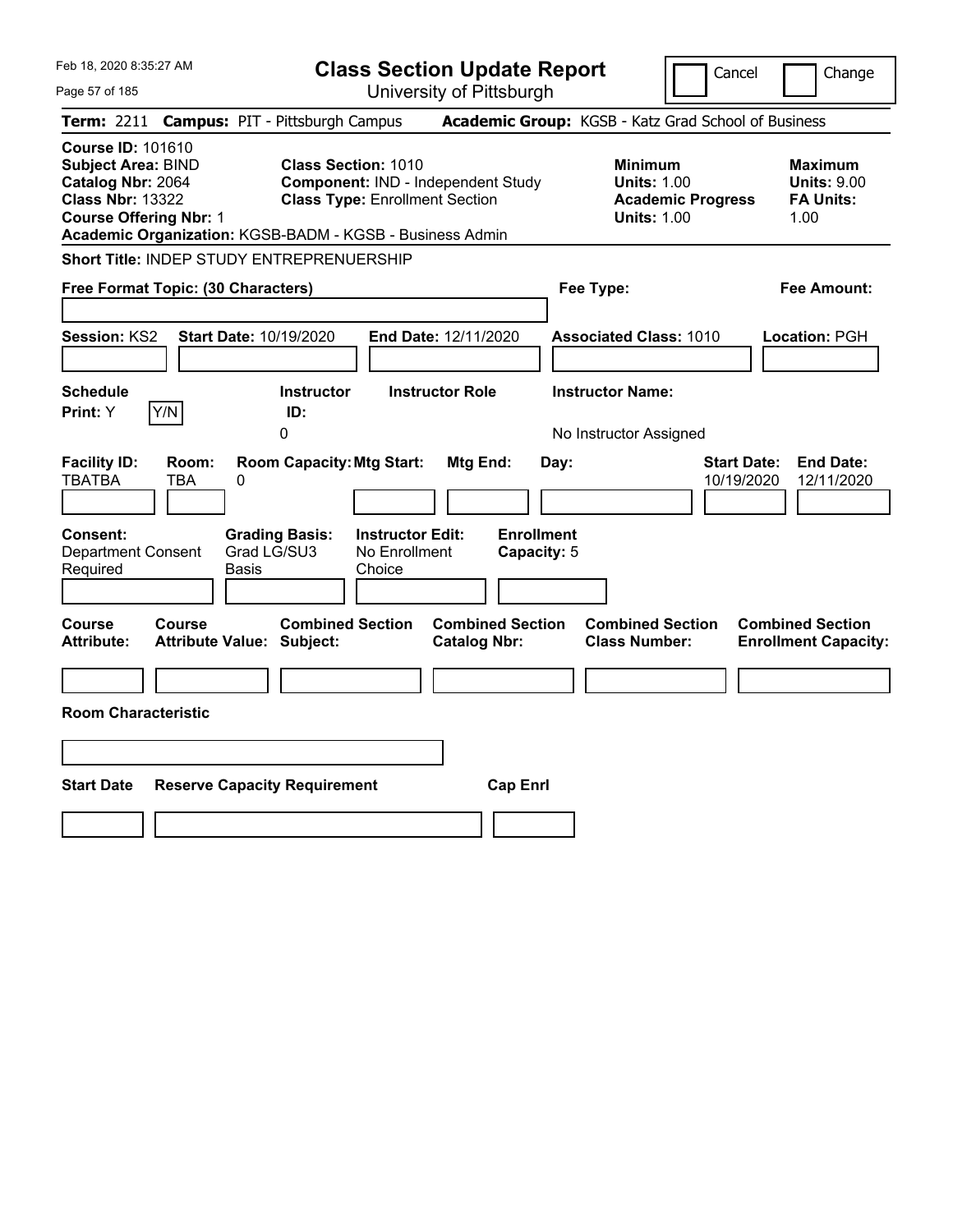| Feb 18, 2020 8:35:27 AM<br>Page 58 of 185                                                                                                                                                          | <b>Class Section Update Report</b><br>University of Pittsburgh                                                                         | Cancel                                                                                 | Change                                                           |
|----------------------------------------------------------------------------------------------------------------------------------------------------------------------------------------------------|----------------------------------------------------------------------------------------------------------------------------------------|----------------------------------------------------------------------------------------|------------------------------------------------------------------|
| Term: 2211 Campus: PIT - Pittsburgh Campus                                                                                                                                                         |                                                                                                                                        | Academic Group: KGSB - Katz Grad School of Business                                    |                                                                  |
| <b>Course ID: 179119</b><br><b>Subject Area: BIND</b><br>Catalog Nbr: 2065<br><b>Class Nbr: 16957</b><br><b>Course Offering Nbr: 1</b><br>Academic Organization: KGSB-BADM - KGSB - Business Admin | <b>Class Section: 1050</b><br>Component: IND - Independent Study<br><b>Class Type: Enrollment Section</b>                              | <b>Minimum</b><br><b>Units: 1.00</b><br><b>Academic Progress</b><br><b>Units: 1.00</b> | <b>Maximum</b><br><b>Units: 9.00</b><br><b>FA Units:</b><br>1.00 |
| Short Title: INDP STUDY BUSINESS ADMIN 2                                                                                                                                                           |                                                                                                                                        |                                                                                        |                                                                  |
| Free Format Topic: (30 Characters)                                                                                                                                                                 |                                                                                                                                        | Fee Type:                                                                              | <b>Fee Amount:</b>                                               |
| <b>Session: KS2</b><br>Start Date: 10/19/2020                                                                                                                                                      | End Date: 12/11/2020                                                                                                                   | <b>Associated Class: 1050</b>                                                          | Location: PGH                                                    |
| Schedule                                                                                                                                                                                           | <b>Instructor Role</b><br><b>Instructor</b>                                                                                            | <b>Instructor Name:</b>                                                                |                                                                  |
| Y/N<br>Print: Y<br>ID:<br>0                                                                                                                                                                        |                                                                                                                                        | No Instructor Assigned                                                                 |                                                                  |
| <b>Facility ID:</b><br>Room:<br><b>TBATBA</b><br>TBA<br>0<br><b>Grading Basis:</b><br><b>Consent:</b><br>Grad LG/SNC<br><b>Department Consent</b><br>Required<br>Basis                             | <b>Room Capacity: Mtg Start:</b><br>Mtg End:<br><b>Enrollment</b><br><b>Instructor Edit:</b><br>No Enrollment<br>Capacity: 5<br>Choice | <b>Start Date:</b><br>Day:<br>10/19/2020                                               | <b>End Date:</b><br>12/11/2020                                   |
| <b>Course</b><br>Course<br><b>Attribute:</b><br><b>Attribute Value: Subject:</b>                                                                                                                   | <b>Combined Section</b><br><b>Combined Section</b><br><b>Catalog Nbr:</b>                                                              | <b>Combined Section</b><br><b>Class Number:</b>                                        | <b>Combined Section</b><br><b>Enrollment Capacity:</b>           |
|                                                                                                                                                                                                    |                                                                                                                                        |                                                                                        |                                                                  |
| <b>Room Characteristic</b>                                                                                                                                                                         |                                                                                                                                        |                                                                                        |                                                                  |
|                                                                                                                                                                                                    |                                                                                                                                        |                                                                                        |                                                                  |
|                                                                                                                                                                                                    |                                                                                                                                        |                                                                                        |                                                                  |
| <b>Start Date</b><br><b>Reserve Capacity Requirement</b>                                                                                                                                           | <b>Cap Enrl</b>                                                                                                                        |                                                                                        |                                                                  |
|                                                                                                                                                                                                    |                                                                                                                                        |                                                                                        |                                                                  |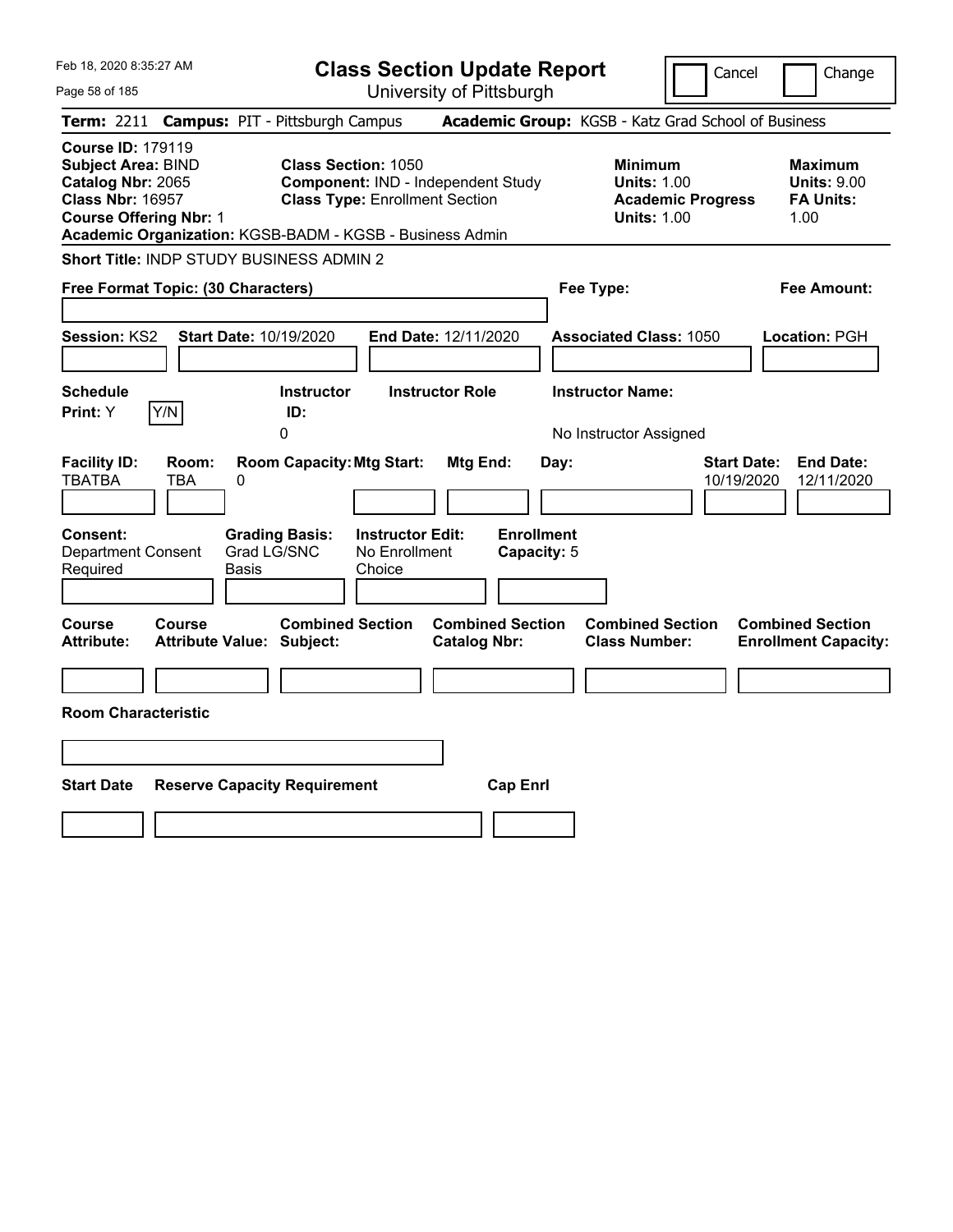| Feb 18, 2020 8:35:27 AM<br>Page 59 of 185                                                                                              | <b>Class Section Update Report</b><br>University of Pittsburgh                                                                                                               |                                                       | Cancel                                                                                 | Change                                                           |
|----------------------------------------------------------------------------------------------------------------------------------------|------------------------------------------------------------------------------------------------------------------------------------------------------------------------------|-------------------------------------------------------|----------------------------------------------------------------------------------------|------------------------------------------------------------------|
| Term: 2211 Campus: PIT - Pittsburgh Campus                                                                                             |                                                                                                                                                                              | Academic Group: KGSB - Katz Grad School of Business   |                                                                                        |                                                                  |
| <b>Course ID: 190993</b><br><b>Subject Area: BIND</b><br>Catalog Nbr: 2070<br><b>Class Nbr: 29079</b><br><b>Course Offering Nbr: 1</b> | <b>Class Section: 1999</b><br><b>Component: IND - Independent Study</b><br><b>Class Type: Enrollment Section</b><br>Academic Organization: KGSB-BADM - KGSB - Business Admin |                                                       | <b>Minimum</b><br><b>Units: 1.50</b><br><b>Academic Progress</b><br><b>Units: 1.50</b> | <b>Maximum</b><br><b>Units: 1.50</b><br><b>FA Units:</b><br>1.50 |
| Short Title: HEALTH CARE LAW FOR MANAGERS                                                                                              |                                                                                                                                                                              |                                                       |                                                                                        |                                                                  |
| Free Format Topic: (30 Characters)                                                                                                     |                                                                                                                                                                              | Fee Type:                                             |                                                                                        | <b>Fee Amount:</b>                                               |
| <b>Session: KET</b>                                                                                                                    | <b>Start Date: 8/17/2020</b><br>End Date: 12/5/2020                                                                                                                          |                                                       | <b>Associated Class: 1999</b>                                                          | Location: PGH                                                    |
| <b>Schedule</b><br>Y/N<br>Print: Y                                                                                                     | <b>Instructor Role</b><br><b>Instructor</b><br>ID:<br>2964523<br>Secondary Instructor<br>2932407<br>Primary Instructor                                                       | <b>Instructor Name:</b>                               | Piekutowski, James Joseph<br>Van Nostrand, Elizabeth Ferrell                           |                                                                  |
| <b>Facility ID:</b><br>Room:<br><b>TBATBA</b><br><b>TBA</b><br>0<br><b>Consent:</b><br>Department Consent<br>Required                  | <b>Room Capacity: Mtg Start:</b><br><b>Grading Basis:</b><br><b>Instructor Edit:</b><br>No Enrollment<br><b>Grad Letter Grade</b><br>Choice                                  | Mtg End:<br>Day:<br><b>Enrollment</b><br>Capacity: 35 | <b>Start Date:</b><br>8/17/2020                                                        | <b>End Date:</b><br>12/5/2020                                    |
| <b>Course</b><br>Course<br><b>Attribute:</b>                                                                                           | <b>Combined Section</b><br><b>Attribute Value: Subject:</b>                                                                                                                  | <b>Combined Section</b><br><b>Catalog Nbr:</b>        | <b>Combined Section</b><br><b>Class Number:</b>                                        | <b>Combined Section</b><br><b>Enrollment Capacity:</b>           |
|                                                                                                                                        |                                                                                                                                                                              |                                                       |                                                                                        |                                                                  |
| <b>Room Characteristic</b>                                                                                                             |                                                                                                                                                                              |                                                       |                                                                                        |                                                                  |
|                                                                                                                                        |                                                                                                                                                                              |                                                       |                                                                                        |                                                                  |
| <b>Start Date</b>                                                                                                                      | <b>Reserve Capacity Requirement</b>                                                                                                                                          | <b>Cap Enrl</b>                                       |                                                                                        |                                                                  |
|                                                                                                                                        |                                                                                                                                                                              |                                                       |                                                                                        |                                                                  |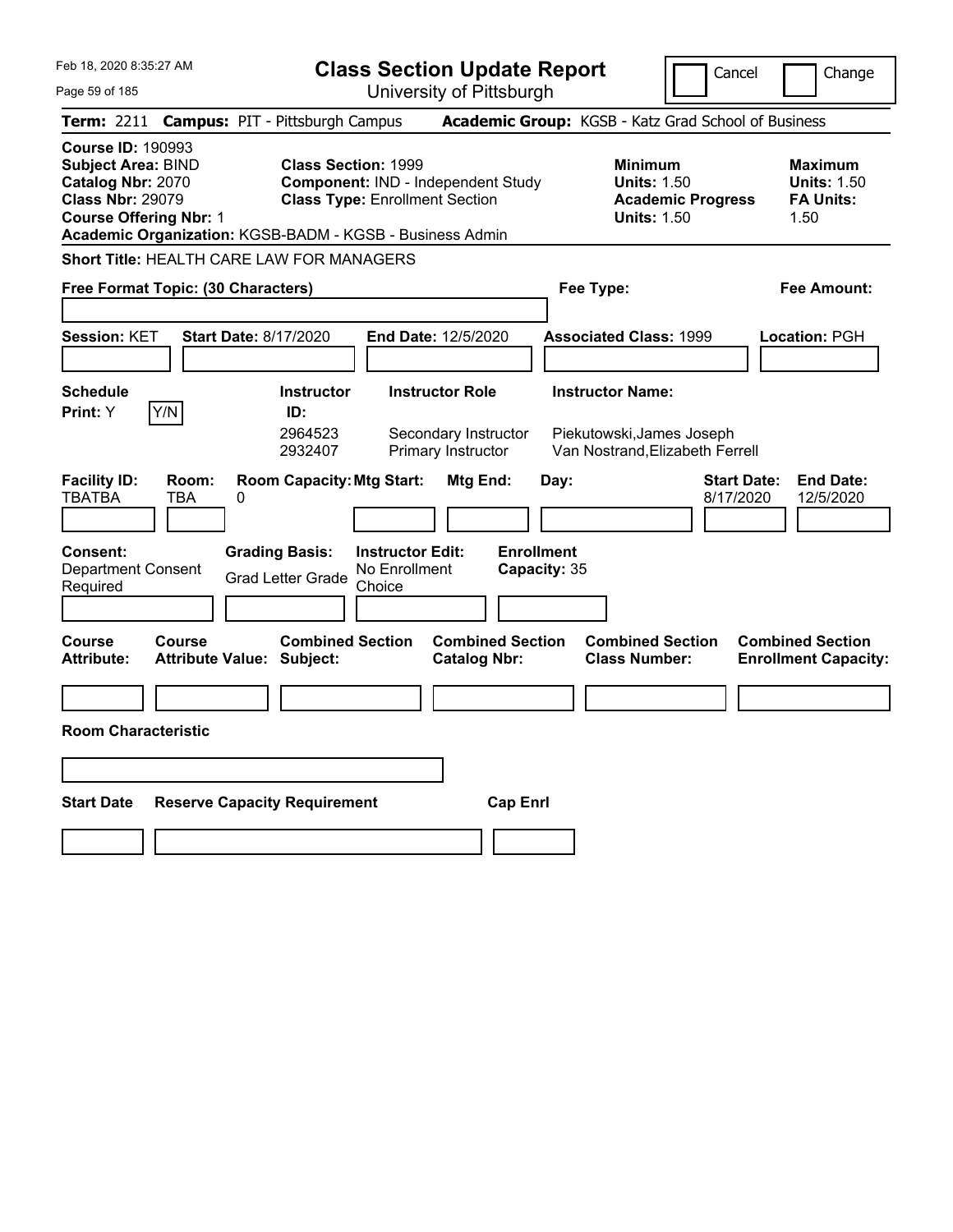| Feb 18, 2020 8:35:27 AM                                                                                                                                                                            | <b>Class Section Update Report</b>                                                                                                                         |                                                                                                   | Cancel                   | Change                                                           |
|----------------------------------------------------------------------------------------------------------------------------------------------------------------------------------------------------|------------------------------------------------------------------------------------------------------------------------------------------------------------|---------------------------------------------------------------------------------------------------|--------------------------|------------------------------------------------------------------|
| Page 60 of 185                                                                                                                                                                                     | University of Pittsburgh                                                                                                                                   |                                                                                                   |                          |                                                                  |
| <b>Term: 2211</b>                                                                                                                                                                                  | <b>Campus: PIT - Pittsburgh Campus</b>                                                                                                                     | Academic Group: KGSB - Katz Grad School of Business                                               |                          |                                                                  |
| <b>Course ID: 190994</b><br><b>Subject Area: BIND</b><br>Catalog Nbr: 2071<br><b>Class Nbr: 29081</b><br><b>Course Offering Nbr: 1</b><br>Academic Organization: KGSB-BADM - KGSB - Business Admin | <b>Class Section: 1999</b><br><b>Component: IND - Independent Study</b><br><b>Class Type: Enrollment Section</b>                                           | <b>Minimum</b><br><b>Units: 3.00</b><br><b>Units: 3.00</b>                                        | <b>Academic Progress</b> | <b>Maximum</b><br><b>Units: 3.00</b><br><b>FA Units:</b><br>3.00 |
| Short Title: LEADING EVIDENCE-BASED ORG CHG                                                                                                                                                        |                                                                                                                                                            |                                                                                                   |                          |                                                                  |
| Free Format Topic: (30 Characters)                                                                                                                                                                 |                                                                                                                                                            | Fee Type:                                                                                         |                          | Fee Amount:                                                      |
| <b>Session: KET</b><br><b>Start Date: 8/17/2020</b>                                                                                                                                                | End Date: 12/5/2020                                                                                                                                        | <b>Associated Class: 1999</b>                                                                     |                          | <b>Location: PGH</b>                                             |
| <b>Schedule</b><br>Y/N<br>Print: Y<br><b>Facility ID:</b><br>Room:                                                                                                                                 | <b>Instructor</b><br><b>Instructor Role</b><br>ID:<br>2964523<br>Secondary Instructor<br>Primary Instructor<br>2964353<br><b>Room Capacity: Mtg Start:</b> | <b>Instructor Name:</b><br>Piekutowski, James Joseph<br>Rousseau, Denise<br>Mtg End:<br>Day:      | <b>Start Date:</b>       | <b>End Date:</b>                                                 |
| <b>TBATBA</b><br>TBA<br>0<br><b>Consent:</b><br><b>Department Consent</b>                                                                                                                          | <b>Grading Basis:</b><br><b>Instructor Edit:</b><br>No Enrollment                                                                                          | <b>Enrollment</b><br>Capacity: 35                                                                 | 8/17/2020                | 12/5/2020                                                        |
| Required                                                                                                                                                                                           | <b>Grad Letter Grade</b><br>Choice                                                                                                                         |                                                                                                   |                          |                                                                  |
| Course<br>Course<br><b>Attribute:</b><br>Attribute Value: Subject:                                                                                                                                 | <b>Combined Section</b>                                                                                                                                    | <b>Combined Section</b><br><b>Combined Section</b><br><b>Catalog Nbr:</b><br><b>Class Number:</b> |                          | <b>Combined Section</b><br><b>Enrollment Capacity:</b>           |
|                                                                                                                                                                                                    |                                                                                                                                                            |                                                                                                   |                          |                                                                  |
| <b>Room Characteristic</b>                                                                                                                                                                         |                                                                                                                                                            |                                                                                                   |                          |                                                                  |
|                                                                                                                                                                                                    |                                                                                                                                                            |                                                                                                   |                          |                                                                  |
| <b>Start Date</b><br><b>Reserve Capacity Requirement</b>                                                                                                                                           |                                                                                                                                                            | <b>Cap Enri</b>                                                                                   |                          |                                                                  |
|                                                                                                                                                                                                    |                                                                                                                                                            |                                                                                                   |                          |                                                                  |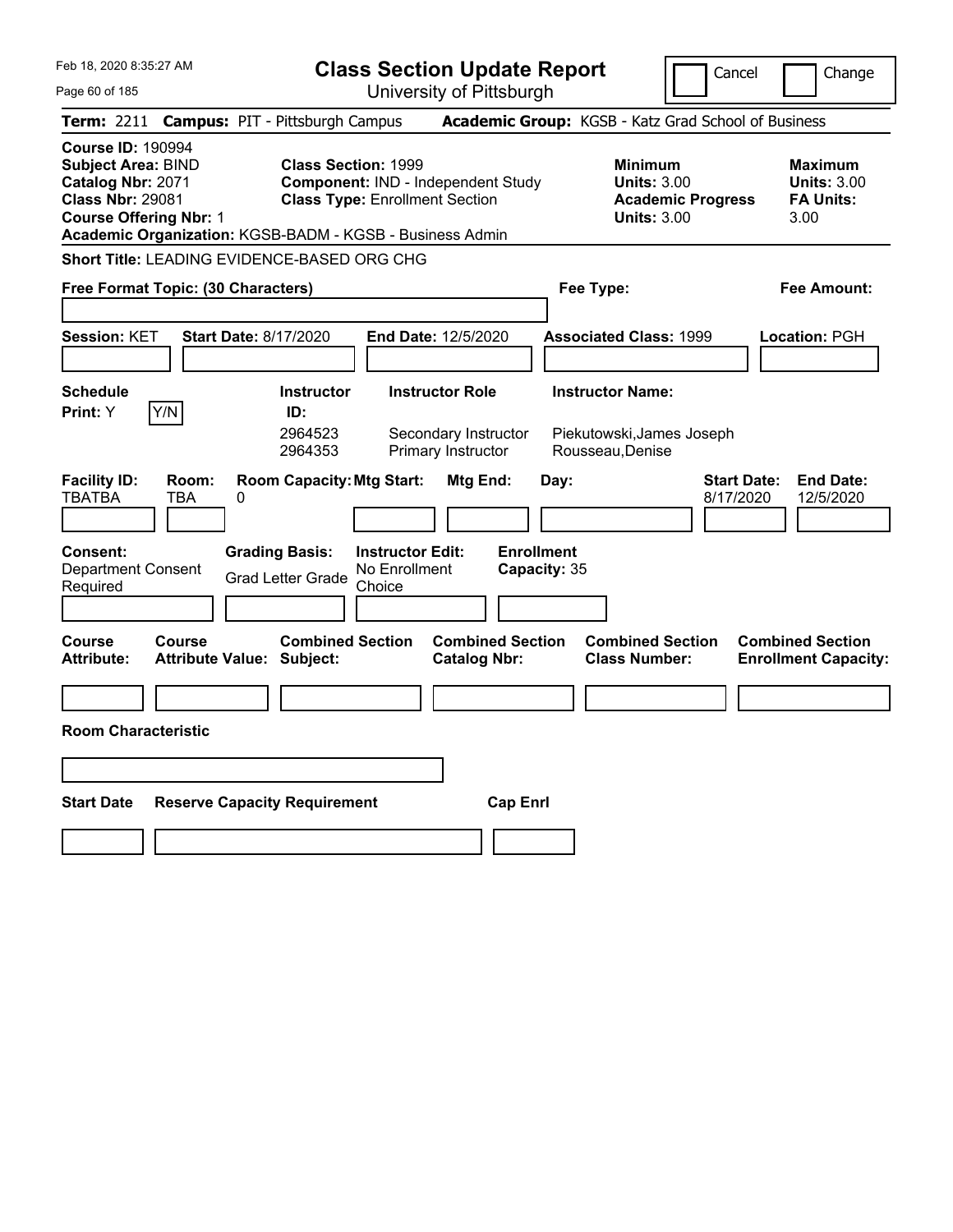| Feb 18, 2020 8:35:27 AM<br>Page 61 of 185                                                                                                                                                          |                                                   |                              |                                                                                                                  | <b>Class Section Update Report</b>                 | University of Pittsburgh                                                                     |                 |                                   |                                                                                                   |                                                                                        | Cancel                          | Change                                                           |
|----------------------------------------------------------------------------------------------------------------------------------------------------------------------------------------------------|---------------------------------------------------|------------------------------|------------------------------------------------------------------------------------------------------------------|----------------------------------------------------|----------------------------------------------------------------------------------------------|-----------------|-----------------------------------|---------------------------------------------------------------------------------------------------|----------------------------------------------------------------------------------------|---------------------------------|------------------------------------------------------------------|
| Term: 2211 Campus: PIT - Pittsburgh Campus                                                                                                                                                         |                                                   |                              |                                                                                                                  |                                                    |                                                                                              |                 |                                   | Academic Group: KGSB - Katz Grad School of Business                                               |                                                                                        |                                 |                                                                  |
| <b>Course ID: 190995</b><br><b>Subject Area: BIND</b><br>Catalog Nbr: 2072<br><b>Class Nbr: 29080</b><br><b>Course Offering Nbr: 1</b><br>Academic Organization: KGSB-BADM - KGSB - Business Admin |                                                   |                              | <b>Class Section: 1999</b><br><b>Component: IND - Independent Study</b><br><b>Class Type: Enrollment Section</b> |                                                    |                                                                                              |                 |                                   |                                                                                                   | <b>Minimum</b><br><b>Units: 1.50</b><br><b>Academic Progress</b><br><b>Units: 1.50</b> |                                 | <b>Maximum</b><br><b>Units: 1.50</b><br><b>FA Units:</b><br>1.50 |
| <b>Short Title: ENTREPREN START-UP ESSENTIALS</b>                                                                                                                                                  |                                                   |                              |                                                                                                                  |                                                    |                                                                                              |                 |                                   |                                                                                                   |                                                                                        |                                 |                                                                  |
| Free Format Topic: (30 Characters)                                                                                                                                                                 |                                                   |                              |                                                                                                                  |                                                    |                                                                                              |                 |                                   | Fee Type:                                                                                         |                                                                                        |                                 | <b>Fee Amount:</b>                                               |
| <b>Session: KET</b>                                                                                                                                                                                |                                                   | <b>Start Date: 8/17/2020</b> |                                                                                                                  |                                                    | End Date: 12/5/2020                                                                          |                 |                                   | <b>Associated Class: 1999</b>                                                                     |                                                                                        |                                 | <b>Location: PGH</b>                                             |
| <b>Schedule</b><br>Print: Y                                                                                                                                                                        | Y/N                                               |                              | <b>Instructor</b><br>ID:<br>2960412<br>2965300<br>2964523                                                        |                                                    | <b>Instructor Role</b><br>Primary Instructor<br>Secondary Instructor<br>Secondary Instructor |                 |                                   | <b>Instructor Name:</b><br>Alvarez, Sharon A<br>Hitchens, Karen Lynn<br>Piekutowski, James Joseph |                                                                                        |                                 |                                                                  |
| <b>Facility ID:</b><br><b>TBATBA</b>                                                                                                                                                               | Room:<br><b>TBA</b>                               | 0                            | <b>Room Capacity: Mtg Start:</b>                                                                                 |                                                    | <b>Mtg End:</b>                                                                              |                 | Day:                              |                                                                                                   |                                                                                        | <b>Start Date:</b><br>8/17/2020 | <b>End Date:</b><br>12/5/2020                                    |
| <b>Consent:</b><br><b>Department Consent</b><br>Required                                                                                                                                           |                                                   |                              | <b>Grading Basis:</b><br><b>Grad Letter Grade</b>                                                                | <b>Instructor Edit:</b><br>No Enrollment<br>Choice |                                                                                              |                 | <b>Enrollment</b><br>Capacity: 35 |                                                                                                   |                                                                                        |                                 |                                                                  |
| <b>Course</b><br><b>Attribute:</b>                                                                                                                                                                 | <b>Course</b><br><b>Attribute Value: Subject:</b> |                              | <b>Combined Section</b>                                                                                          |                                                    | <b>Combined Section</b><br><b>Catalog Nbr:</b>                                               |                 |                                   | <b>Combined Section</b><br><b>Class Number:</b>                                                   |                                                                                        |                                 | <b>Combined Section</b><br><b>Enrollment Capacity:</b>           |
|                                                                                                                                                                                                    |                                                   |                              |                                                                                                                  |                                                    |                                                                                              |                 |                                   |                                                                                                   |                                                                                        |                                 |                                                                  |
| <b>Room Characteristic</b>                                                                                                                                                                         |                                                   |                              |                                                                                                                  |                                                    |                                                                                              |                 |                                   |                                                                                                   |                                                                                        |                                 |                                                                  |
|                                                                                                                                                                                                    |                                                   |                              |                                                                                                                  |                                                    |                                                                                              |                 |                                   |                                                                                                   |                                                                                        |                                 |                                                                  |
| <b>Start Date</b>                                                                                                                                                                                  |                                                   |                              | <b>Reserve Capacity Requirement</b>                                                                              |                                                    |                                                                                              | <b>Cap Enrl</b> |                                   |                                                                                                   |                                                                                        |                                 |                                                                  |
|                                                                                                                                                                                                    |                                                   |                              |                                                                                                                  |                                                    |                                                                                              |                 |                                   |                                                                                                   |                                                                                        |                                 |                                                                  |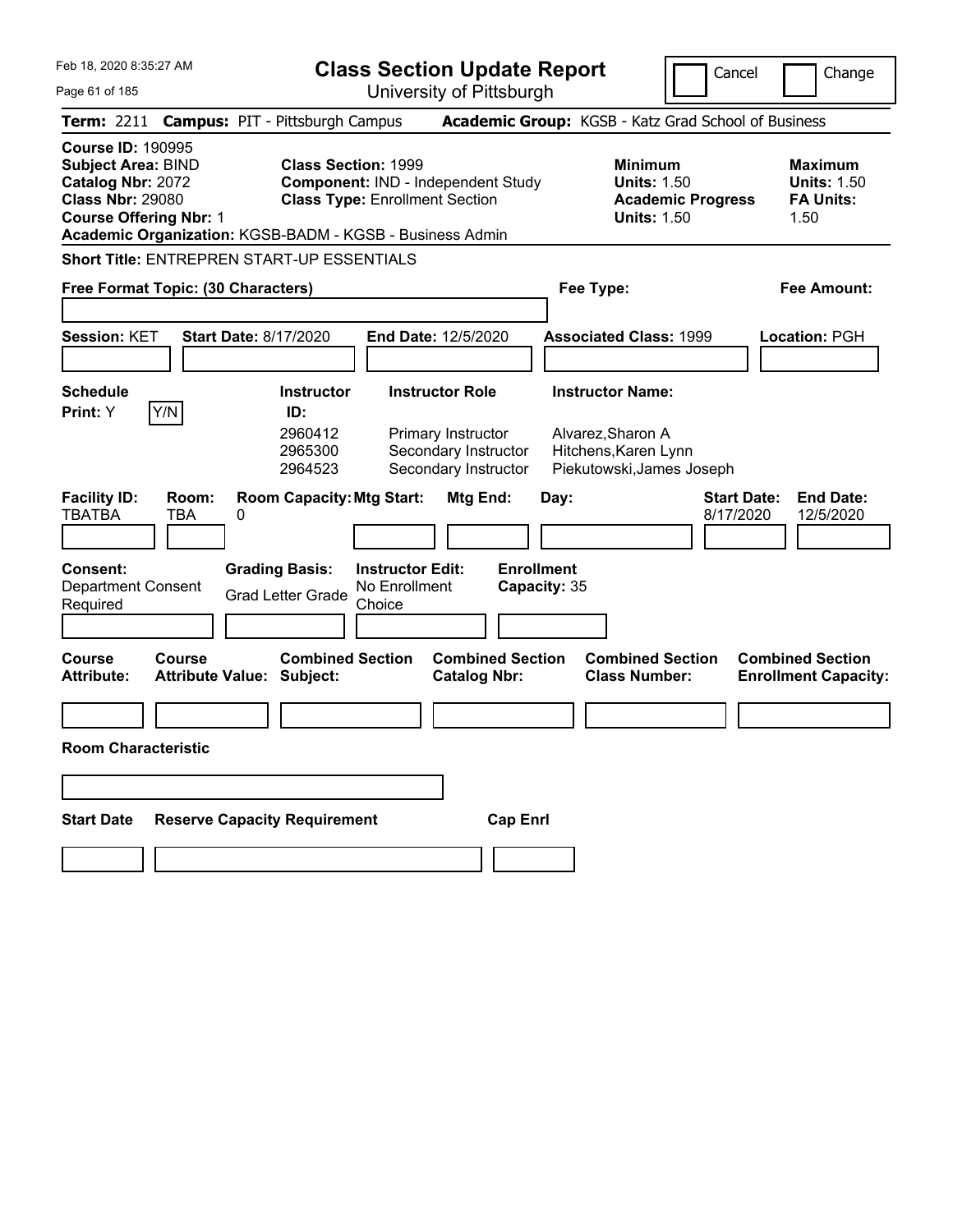| Feb 18, 2020 8:35:27 AM                                                                                                                                                                            | <b>Class Section Update Report</b>                                                                       | Cancel                                                                                 | Change                                                           |
|----------------------------------------------------------------------------------------------------------------------------------------------------------------------------------------------------|----------------------------------------------------------------------------------------------------------|----------------------------------------------------------------------------------------|------------------------------------------------------------------|
| Page 62 of 185                                                                                                                                                                                     | University of Pittsburgh                                                                                 |                                                                                        |                                                                  |
| <b>Term: 2211</b><br><b>Campus: PIT - Pittsburgh Campus</b>                                                                                                                                        |                                                                                                          | Academic Group: KGSB - Katz Grad School of Business                                    |                                                                  |
| <b>Course ID: 188319</b><br><b>Subject Area: BIND</b><br>Catalog Nbr: 2100<br><b>Class Nbr: 26880</b><br><b>Course Offering Nbr: 1</b><br>Academic Organization: KGSB-BADM - KGSB - Business Admin | <b>Class Section: 1998</b><br><b>Component: PRA - Practicum</b><br><b>Class Type: Enrollment Section</b> | <b>Minimum</b><br><b>Units: 0.00</b><br><b>Academic Progress</b><br><b>Units: 0.00</b> | <b>Maximum</b><br><b>Units: 0.00</b><br><b>FA Units:</b><br>0.00 |
| <b>Short Title: HEALTHCARE PRACTICUM</b>                                                                                                                                                           |                                                                                                          |                                                                                        |                                                                  |
| Free Format Topic: (30 Characters)                                                                                                                                                                 |                                                                                                          | Fee Type:                                                                              | <b>Fee Amount:</b>                                               |
| <b>Start Date: 8/24/2020</b><br><b>Session: AT</b>                                                                                                                                                 | End Date: 12/12/2020                                                                                     | <b>Associated Class: 1998</b>                                                          | Location: PGH                                                    |
| <b>Schedule</b><br>Y/N<br>ID:<br><b>Print: N</b><br>0                                                                                                                                              | <b>Instructor Role</b><br><b>Instructor</b>                                                              | <b>Instructor Name:</b><br>No Instructor Assigned                                      |                                                                  |
| <b>Facility ID:</b><br>Room:<br><b>TBATBA</b><br>TBA<br>0                                                                                                                                          | <b>Room Capacity: Mtg Start:</b><br>Mtg End:                                                             | <b>Start Date:</b><br>Day:<br>8/24/2020                                                | <b>End Date:</b><br>12/12/2020                                   |
| Consent:<br><b>Grading Basis:</b><br>No Grade<br>Department Consent<br>Required<br>Required                                                                                                        | <b>Enrollment</b><br><b>Instructor Edit:</b><br>No Enrollment<br>Capacity: 30<br>Choice                  |                                                                                        |                                                                  |
| Course<br><b>Course</b><br><b>Attribute:</b><br><b>Attribute Value: Subject:</b>                                                                                                                   | <b>Combined Section</b><br><b>Combined Section</b><br><b>Catalog Nbr:</b>                                | <b>Combined Section</b><br><b>Class Number:</b>                                        | <b>Combined Section</b><br><b>Enrollment Capacity:</b>           |
| <b>Room Characteristic</b>                                                                                                                                                                         |                                                                                                          |                                                                                        |                                                                  |
|                                                                                                                                                                                                    |                                                                                                          |                                                                                        |                                                                  |
| <b>Start Date</b><br><b>Reserve Capacity Requirement</b>                                                                                                                                           | <b>Cap Enrl</b>                                                                                          |                                                                                        |                                                                  |
|                                                                                                                                                                                                    |                                                                                                          |                                                                                        |                                                                  |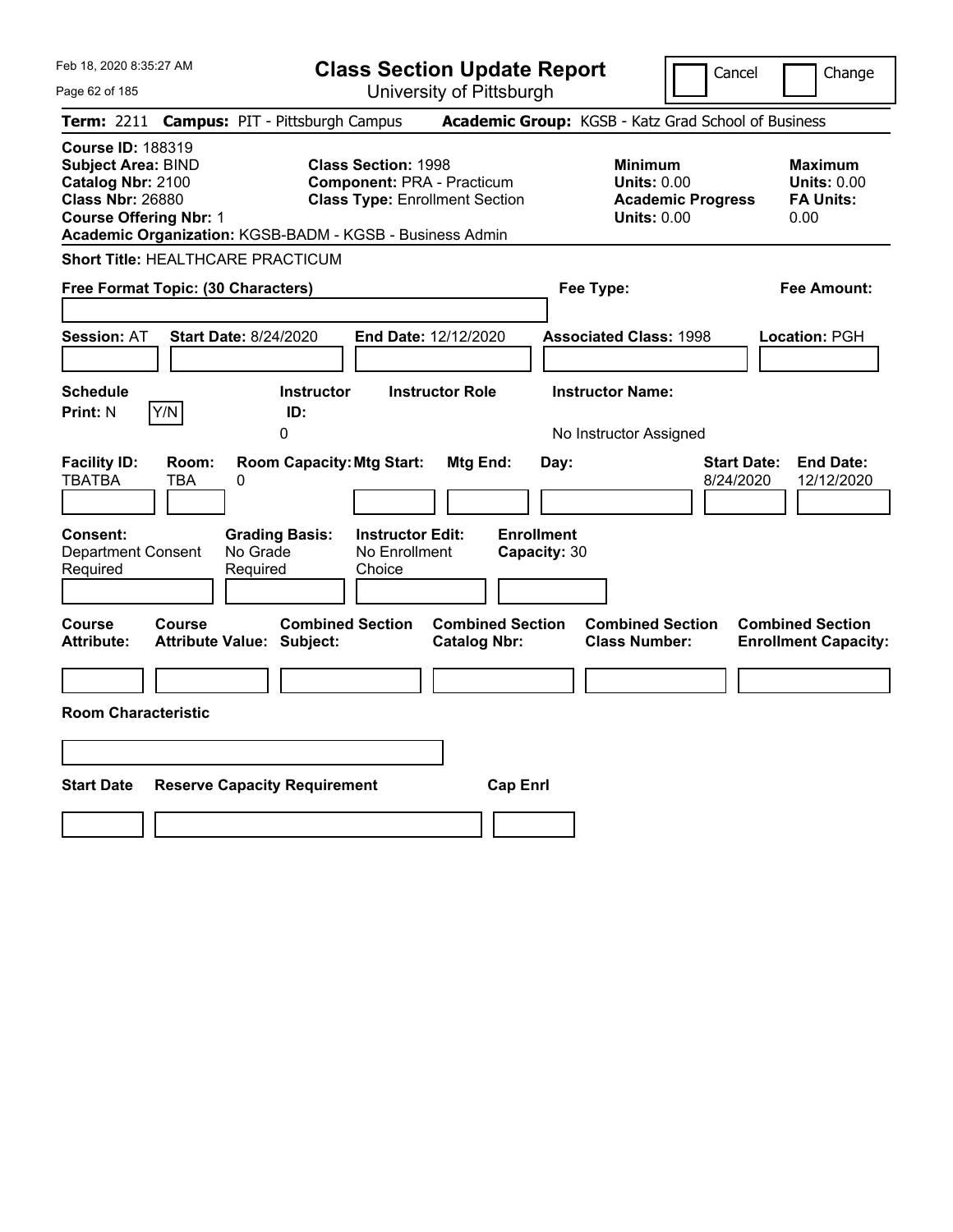| Feb 18, 2020 8:35:27 AM<br>Page 63 of 185                                                                                                                                                          | <b>Class Section Update Report</b><br>University of Pittsburgh                                                  | Cancel                                                                                 | Change                                                           |
|----------------------------------------------------------------------------------------------------------------------------------------------------------------------------------------------------|-----------------------------------------------------------------------------------------------------------------|----------------------------------------------------------------------------------------|------------------------------------------------------------------|
| Term: 2211 Campus: PIT - Pittsburgh Campus                                                                                                                                                         |                                                                                                                 | Academic Group: KGSB - Katz Grad School of Business                                    |                                                                  |
| <b>Course ID: 189453</b><br><b>Subject Area: BIND</b><br>Catalog Nbr: 2101<br><b>Class Nbr: 27206</b><br><b>Course Offering Nbr: 1</b><br>Academic Organization: KGSB-BADM - KGSB - Business Admin | <b>Class Section: 1999</b><br><b>Component: PRA - Practicum</b><br><b>Class Type: Enrollment Section</b>        | <b>Minimum</b><br><b>Units: 6.00</b><br><b>Academic Progress</b><br><b>Units: 6.00</b> | <b>Maximum</b><br><b>Units: 6.00</b><br><b>FA Units:</b><br>6.00 |
| <b>Short Title: HEALTHCARE PRACTICUM</b>                                                                                                                                                           |                                                                                                                 |                                                                                        |                                                                  |
| Free Format Topic: (30 Characters)                                                                                                                                                                 |                                                                                                                 | Fee Type:                                                                              | <b>Fee Amount:</b>                                               |
| <b>Session: KET</b><br><b>Start Date: 8/17/2020</b>                                                                                                                                                | End Date: 12/5/2020                                                                                             | <b>Associated Class: 1999</b>                                                          | Location: PGH                                                    |
| <b>Schedule</b><br>Y/N<br>ID:<br><b>Print:</b> Y                                                                                                                                                   | <b>Instructor Role</b><br><b>Instructor</b><br>2902956<br>Primary Instructor<br>2964523<br>Secondary Instructor | <b>Instructor Name:</b><br>Leana, Carrie R<br>Piekutowski, James Joseph                |                                                                  |
| <b>Facility ID:</b><br>Room:<br><b>TBATBA</b><br><b>TBA</b><br>0<br><b>Consent:</b><br><b>Grading Basis:</b>                                                                                       | <b>Room Capacity: Mtg Start:</b><br><b>Mtg End:</b><br><b>Enrollment</b><br><b>Instructor Edit:</b>             | <b>Start Date:</b><br>Day:<br>8/17/2020                                                | <b>End Date:</b><br>12/5/2020                                    |
| No Special Consent<br><b>Grad Letter Grade</b><br>Required                                                                                                                                         | Capacity: 40<br>No Enrollment<br>Choice                                                                         |                                                                                        |                                                                  |
| <b>Course</b><br>Course<br><b>Attribute:</b><br><b>Attribute Value: Subject:</b>                                                                                                                   | <b>Combined Section</b><br><b>Combined Section</b><br><b>Catalog Nbr:</b>                                       | <b>Combined Section</b><br><b>Class Number:</b>                                        | <b>Combined Section</b><br><b>Enrollment Capacity:</b>           |
|                                                                                                                                                                                                    |                                                                                                                 |                                                                                        |                                                                  |
| <b>Room Characteristic</b>                                                                                                                                                                         |                                                                                                                 |                                                                                        |                                                                  |
|                                                                                                                                                                                                    |                                                                                                                 |                                                                                        |                                                                  |
| <b>Reserve Capacity Requirement</b><br><b>Start Date</b>                                                                                                                                           | <b>Cap Enrl</b>                                                                                                 |                                                                                        |                                                                  |
|                                                                                                                                                                                                    |                                                                                                                 |                                                                                        |                                                                  |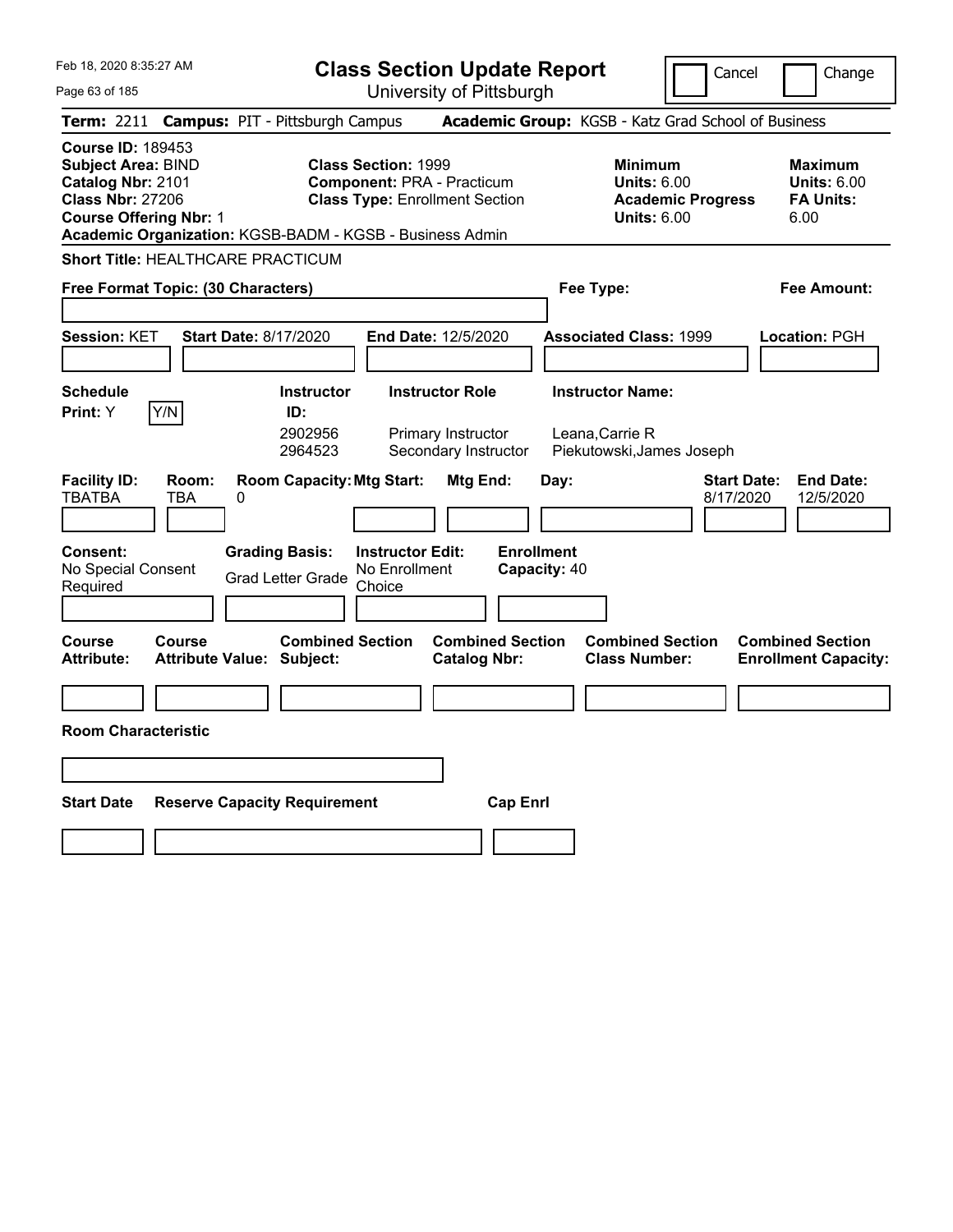| Feb 18, 2020 8:35:27 AM                                                                                                                                                                            | <b>Class Section Update Report</b>                                                                                                       |                                                                                                   | Cancel<br>Change                                                                             |
|----------------------------------------------------------------------------------------------------------------------------------------------------------------------------------------------------|------------------------------------------------------------------------------------------------------------------------------------------|---------------------------------------------------------------------------------------------------|----------------------------------------------------------------------------------------------|
| Page 64 of 185                                                                                                                                                                                     | University of Pittsburgh                                                                                                                 |                                                                                                   |                                                                                              |
| <b>Term: 2211</b>                                                                                                                                                                                  | <b>Campus: PIT - Pittsburgh Campus</b>                                                                                                   | Academic Group: KGSB - Katz Grad School of Business                                               |                                                                                              |
| <b>Course ID: 178848</b><br><b>Subject Area: BIND</b><br>Catalog Nbr: 2111<br><b>Class Nbr: 16857</b><br><b>Course Offering Nbr: 1</b><br>Academic Organization: KGSB-BADM - KGSB - Business Admin | <b>Class Section: 1050</b><br><b>Component: WRK - Workshop</b><br><b>Class Type: Enrollment Section</b>                                  | <b>Minimum</b><br><b>Units: 0.00</b><br><b>Units: 0.00</b>                                        | <b>Maximum</b><br><b>Units: 0.00</b><br><b>FA Units:</b><br><b>Academic Progress</b><br>0.00 |
| <b>Short Title: LANGUAGE ASSESSMENT WORKSHOP</b>                                                                                                                                                   |                                                                                                                                          |                                                                                                   |                                                                                              |
| Free Format Topic: (30 Characters)                                                                                                                                                                 |                                                                                                                                          | Fee Type:                                                                                         | Fee Amount:                                                                                  |
| <b>Session: KMT</b><br><b>Start Date: 8/24/2020</b><br><b>Schedule</b>                                                                                                                             | End Date: 12/11/2020<br><b>Instructor Role</b><br><b>Instructor</b>                                                                      | <b>Associated Class: 1050</b><br><b>Instructor Name:</b>                                          | Location: PGH                                                                                |
| Y/N<br>Print: Y                                                                                                                                                                                    | ID:                                                                                                                                      |                                                                                                   |                                                                                              |
| <b>Facility ID:</b><br>Room:<br><b>TBATBA</b><br>TBA<br>0<br>Consent:<br><b>Department Consent</b><br>Required                                                                                     | <b>Room Capacity: Mtg Start:</b><br><b>Grading Basis:</b><br><b>Instructor Edit:</b><br>No Enrollment<br><b>Grad HSU Basis</b><br>Choice | Mtg End:<br>Day:<br><b>Enrollment</b><br>Capacity: 70                                             | <b>Start Date:</b><br><b>End Date:</b><br>8/24/2020<br>12/11/2020                            |
|                                                                                                                                                                                                    |                                                                                                                                          |                                                                                                   |                                                                                              |
| Course<br>Course<br><b>Attribute Value: Subject:</b><br>Attribute:<br><b>Room Characteristic</b>                                                                                                   | <b>Combined Section</b>                                                                                                                  | <b>Combined Section</b><br><b>Combined Section</b><br><b>Catalog Nbr:</b><br><b>Class Number:</b> | <b>Combined Section</b><br><b>Enrollment Capacity:</b>                                       |
|                                                                                                                                                                                                    |                                                                                                                                          |                                                                                                   |                                                                                              |
|                                                                                                                                                                                                    |                                                                                                                                          |                                                                                                   |                                                                                              |
| <b>Start Date</b><br><b>Reserve Capacity Requirement</b>                                                                                                                                           |                                                                                                                                          | <b>Cap Enrl</b>                                                                                   |                                                                                              |
|                                                                                                                                                                                                    |                                                                                                                                          |                                                                                                   |                                                                                              |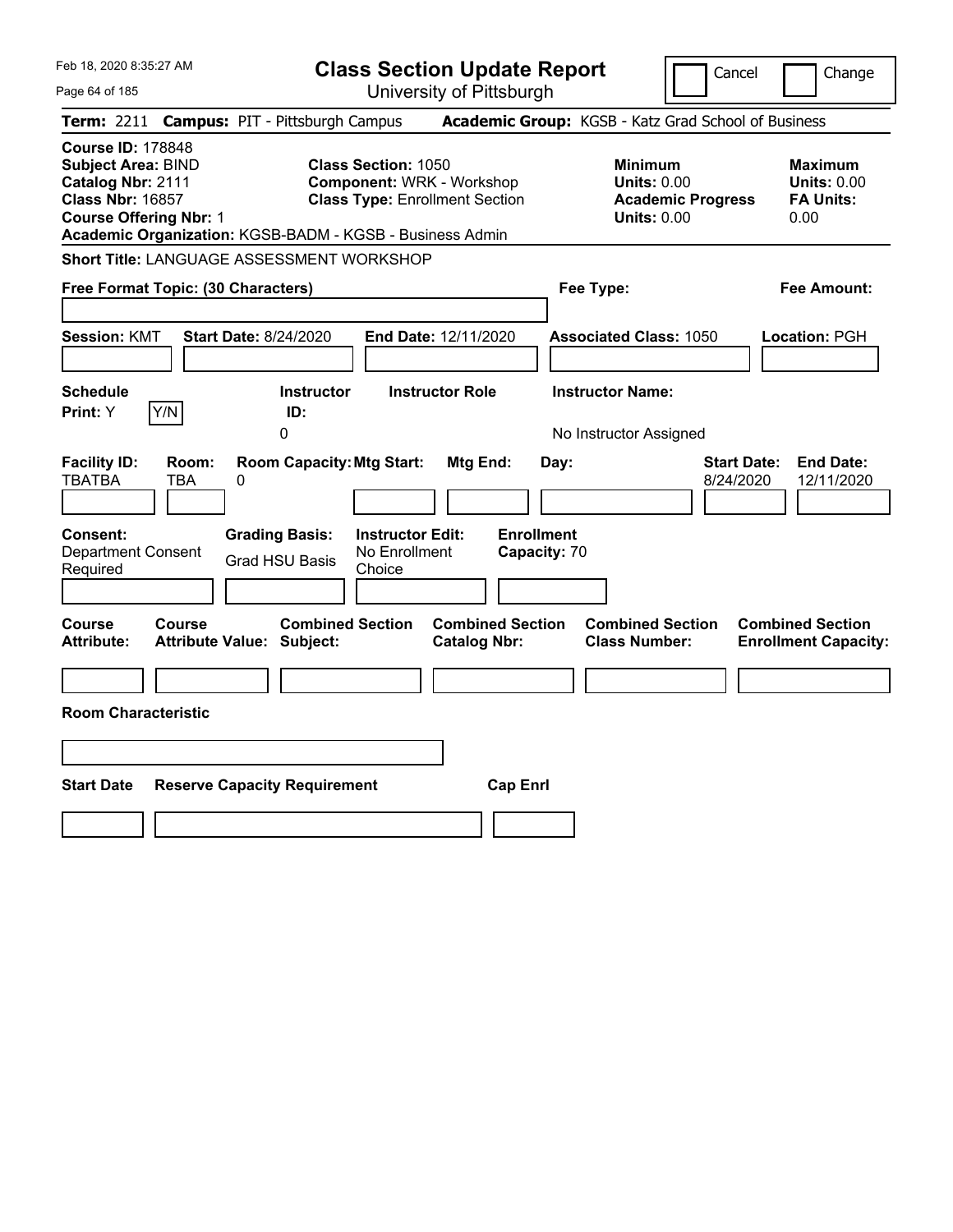| Feb 18, 2020 8:35:27 AM                                                                                                                                                                            |                                                                                                         | <b>Class Section Update Report</b>             |                                                                                        | Cancel<br>Change                                                  |
|----------------------------------------------------------------------------------------------------------------------------------------------------------------------------------------------------|---------------------------------------------------------------------------------------------------------|------------------------------------------------|----------------------------------------------------------------------------------------|-------------------------------------------------------------------|
| Page 65 of 185                                                                                                                                                                                     |                                                                                                         | University of Pittsburgh                       |                                                                                        |                                                                   |
| <b>Term:</b> 2211                                                                                                                                                                                  | <b>Campus: PIT - Pittsburgh Campus</b>                                                                  |                                                | Academic Group: KGSB - Katz Grad School of Business                                    |                                                                   |
| <b>Course ID: 178848</b><br><b>Subject Area: BIND</b><br>Catalog Nbr: 2111<br><b>Class Nbr: 27148</b><br><b>Course Offering Nbr: 1</b><br>Academic Organization: KGSB-BADM - KGSB - Business Admin | <b>Class Section: 1060</b><br><b>Component: WRK - Workshop</b><br><b>Class Type: Enrollment Section</b> |                                                | <b>Minimum</b><br><b>Units: 0.00</b><br><b>Academic Progress</b><br><b>Units: 0.00</b> | <b>Maximum</b><br><b>Units: 0.00</b><br><b>FA Units:</b><br>0.00  |
| Short Title: LANGUAGE ASSESSMENT WORKSHOP                                                                                                                                                          |                                                                                                         |                                                |                                                                                        |                                                                   |
| Free Format Topic: (30 Characters)                                                                                                                                                                 |                                                                                                         |                                                | Fee Type:                                                                              | Fee Amount:                                                       |
| <b>Session: KMT</b><br><b>Start Date: 8/24/2020</b>                                                                                                                                                |                                                                                                         | End Date: 12/11/2020                           | <b>Associated Class: 1060</b>                                                          | Location: PGH                                                     |
| <b>Schedule</b><br>Y/N<br>Print: Y                                                                                                                                                                 | <b>Instructor</b><br>ID:<br>2964277                                                                     | <b>Instructor Role</b><br>Primary Instructor   | <b>Instructor Name:</b><br>Hrivnak, Elaine                                             |                                                                   |
| <b>Facility ID:</b><br>Room:<br>MERVS00B60 00B60<br>26                                                                                                                                             | <b>Room Capacity: Mtg Start:</b><br>1:00 PM                                                             | Mtg End:<br>Day:<br>2:30 PM<br>Fr              |                                                                                        | <b>Start Date:</b><br><b>End Date:</b><br>8/24/2020<br>12/11/2020 |
| Consent:<br><b>Department Consent</b><br>Required                                                                                                                                                  | <b>Grading Basis:</b><br><b>Instructor Edit:</b><br>No Enrollment<br><b>Grad HSU Basis</b><br>Choice    | <b>Enrollment</b><br>Capacity: 26              |                                                                                        |                                                                   |
| <b>Course</b><br>Course<br><b>Attribute:</b><br><b>Attribute Value: Subject:</b>                                                                                                                   | <b>Combined Section</b>                                                                                 | <b>Combined Section</b><br><b>Catalog Nbr:</b> | <b>Combined Section</b><br><b>Class Number:</b>                                        | <b>Combined Section</b><br><b>Enrollment Capacity:</b>            |
|                                                                                                                                                                                                    |                                                                                                         |                                                |                                                                                        |                                                                   |
| <b>Room Characteristic</b><br>PeopleSoft - Scheduled (PS)                                                                                                                                          |                                                                                                         |                                                |                                                                                        |                                                                   |
| <b>Start Date</b><br><b>Reserve Capacity Requirement</b>                                                                                                                                           |                                                                                                         | <b>Cap Enrl</b>                                |                                                                                        |                                                                   |
|                                                                                                                                                                                                    |                                                                                                         |                                                |                                                                                        |                                                                   |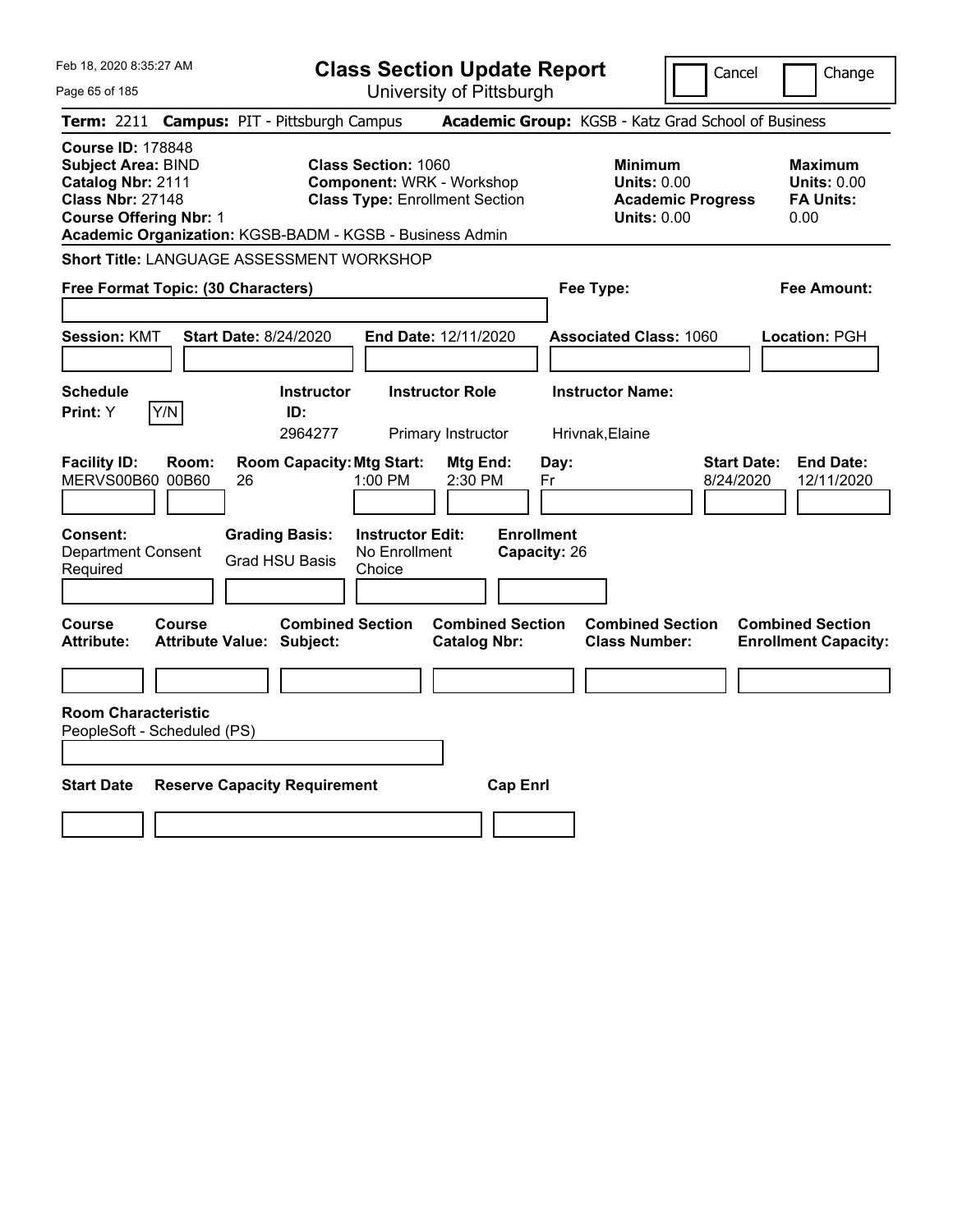| Feb 18, 2020 8:35:27 AM                                                                                                                | <b>Class Section Update Report</b>                                                                                                                                 | Cancel                                                                                 | Change                                                           |
|----------------------------------------------------------------------------------------------------------------------------------------|--------------------------------------------------------------------------------------------------------------------------------------------------------------------|----------------------------------------------------------------------------------------|------------------------------------------------------------------|
| Page 66 of 185                                                                                                                         | University of Pittsburgh                                                                                                                                           |                                                                                        |                                                                  |
| Term: 2211                                                                                                                             | <b>Campus: PIT - Pittsburgh Campus</b>                                                                                                                             | Academic Group: KGSB - Katz Grad School of Business                                    |                                                                  |
| <b>Course ID: 176293</b><br><b>Subject Area: BIND</b><br>Catalog Nbr: 2123<br><b>Class Nbr: 16390</b><br><b>Course Offering Nbr: 1</b> | <b>Class Section: 1020</b><br><b>Component: LEC - Lecture</b><br><b>Class Type: Enrollment Section</b><br>Academic Organization: KGSB-BADM - KGSB - Business Admin | <b>Minimum</b><br><b>Units: 3.00</b><br><b>Academic Progress</b><br><b>Units: 3.00</b> | <b>Maximum</b><br><b>Units: 3.00</b><br><b>FA Units:</b><br>3.00 |
| Short Title: CONSULTING FIELD PROJECT 2                                                                                                |                                                                                                                                                                    |                                                                                        |                                                                  |
| Free Format Topic: (30 Characters)                                                                                                     |                                                                                                                                                                    | Fee Type:                                                                              | Fee Amount:                                                      |
| <b>Session: KMT</b><br><b>Start Date: 8/24/2020</b>                                                                                    | <b>End Date: 12/11/2020</b>                                                                                                                                        | <b>Associated Class: 1020</b>                                                          | Location: PGH                                                    |
| <b>Schedule</b><br>Y/N<br>Print: Y                                                                                                     | <b>Instructor</b><br><b>Instructor Role</b><br>ID:<br>2906815<br>Primary Instructor                                                                                | <b>Instructor Name:</b><br>Smith Jr, George M                                          |                                                                  |
| <b>Facility ID:</b><br>Room:<br><b>TBATBA</b><br><b>TBA</b><br>0                                                                       | <b>Room Capacity: Mtg Start:</b><br>Mtg End:                                                                                                                       | Day:<br>8/24/2020                                                                      | <b>Start Date:</b><br><b>End Date:</b><br>12/11/2020             |
| Consent:<br><b>Grading Basis:</b><br>Grad LG/SNC<br>No Special Consent<br>Required<br>Basis                                            | <b>Enrollment</b><br><b>Instructor Edit:</b><br>No Enrollment<br>Capacity: 40<br>Choice                                                                            |                                                                                        |                                                                  |
| Course<br>Course<br>Attribute Value: Subject:<br><b>Attribute:</b>                                                                     | <b>Combined Section</b><br><b>Combined Section</b><br><b>Catalog Nbr:</b>                                                                                          | <b>Combined Section</b><br><b>Class Number:</b>                                        | <b>Combined Section</b><br><b>Enrollment Capacity:</b>           |
|                                                                                                                                        |                                                                                                                                                                    |                                                                                        |                                                                  |
| <b>Room Characteristic</b>                                                                                                             |                                                                                                                                                                    |                                                                                        |                                                                  |
|                                                                                                                                        |                                                                                                                                                                    |                                                                                        |                                                                  |
| <b>Start Date</b><br><b>Reserve Capacity Requirement</b>                                                                               | <b>Cap Enrl</b>                                                                                                                                                    |                                                                                        |                                                                  |
|                                                                                                                                        |                                                                                                                                                                    |                                                                                        |                                                                  |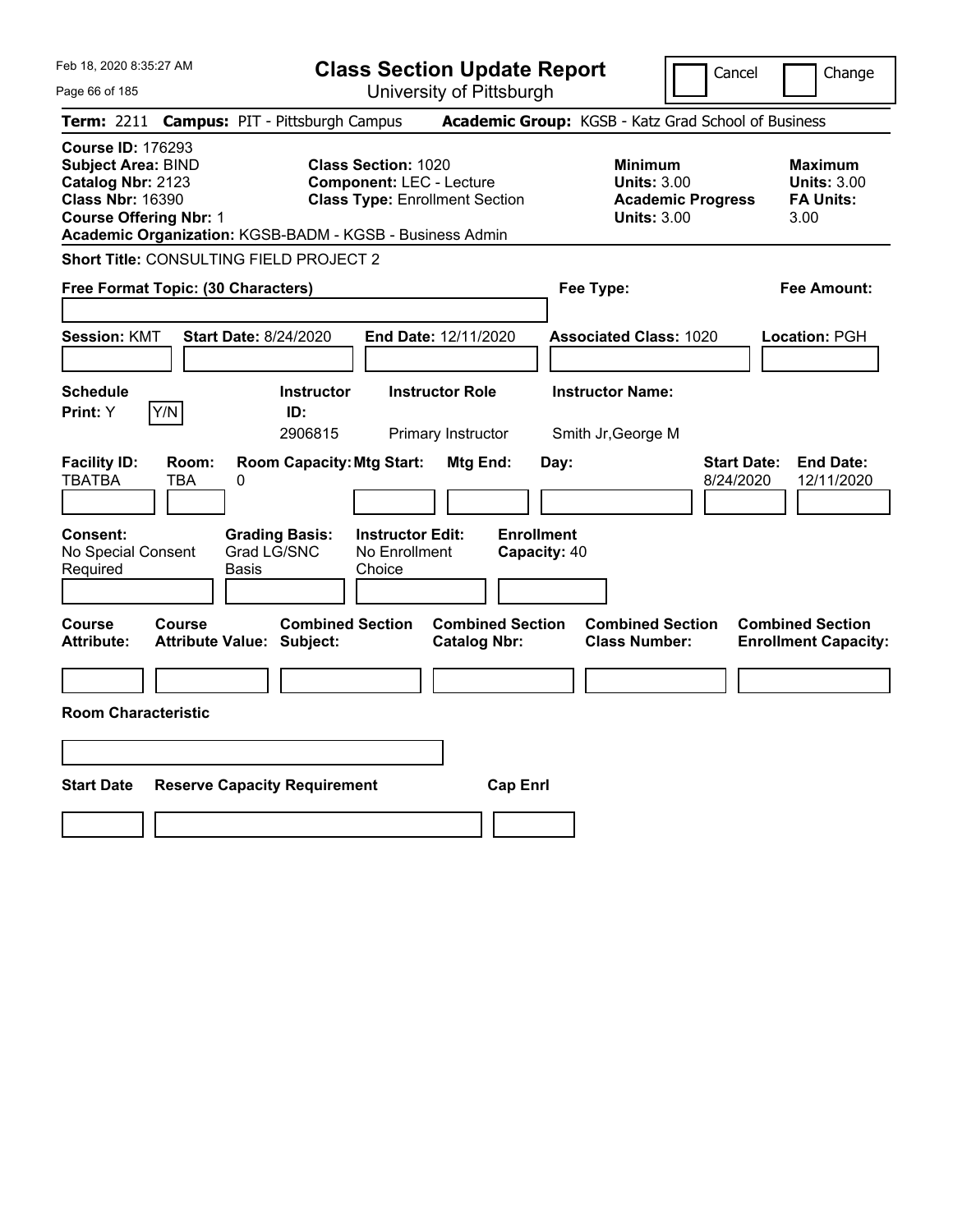| Feb 18, 2020 8:35:27 AM<br>Page 67 of 185                                                                                              |                                                                                          | <b>Class Section Update Report</b><br>University of Pittsburgh                                         |                                                       |                                                                                        | Cancel<br>Change                                                  |
|----------------------------------------------------------------------------------------------------------------------------------------|------------------------------------------------------------------------------------------|--------------------------------------------------------------------------------------------------------|-------------------------------------------------------|----------------------------------------------------------------------------------------|-------------------------------------------------------------------|
|                                                                                                                                        | Term: 2211 Campus: PIT - Pittsburgh Campus                                               |                                                                                                        |                                                       | Academic Group: KGSB - Katz Grad School of Business                                    |                                                                   |
| <b>Course ID: 181461</b><br><b>Subject Area: BIND</b><br>Catalog Nbr: 2200<br><b>Class Nbr: 18294</b><br><b>Course Offering Nbr: 1</b> | Academic Organization: KGSB-BADM - KGSB - Business Admin                                 | <b>Class Section: 1030</b><br><b>Component: LEC - Lecture</b><br><b>Class Type: Enrollment Section</b> |                                                       | <b>Minimum</b><br><b>Units: 1.50</b><br><b>Academic Progress</b><br><b>Units: 1.50</b> | <b>Maximum</b><br><b>Units: 1.50</b><br><b>FA Units:</b><br>1.50  |
|                                                                                                                                        | Short Title: INTEGRATED PROJECT MBA/MS                                                   |                                                                                                        |                                                       |                                                                                        |                                                                   |
| Free Format Topic: (30 Characters)                                                                                                     |                                                                                          |                                                                                                        |                                                       | Fee Type:                                                                              | Fee Amount:                                                       |
| <b>Session: KMT</b><br><b>Schedule</b><br>Y/N<br><b>Print:</b> Y                                                                       | <b>Start Date: 8/24/2020</b><br><b>Instructor</b><br>ID:                                 | End Date: 12/11/2020<br><b>Instructor Role</b>                                                         |                                                       | <b>Associated Class: 1030</b><br><b>Instructor Name:</b>                               | Location: PGH                                                     |
| Room:<br><b>Facility ID:</b><br><b>TBATBA</b><br>TBA<br><b>Consent:</b><br>Department Consent                                          | 2902146<br><b>Room Capacity: Mtg Start:</b><br>0<br><b>Grading Basis:</b><br>Grad LG/SNC | Primary Instructor<br><b>Instructor Edit:</b><br>No Enrollment                                         | Mtg End:<br>Day:<br><b>Enrollment</b><br>Capacity: 10 | Chatterjee, Rabikar                                                                    | <b>Start Date:</b><br><b>End Date:</b><br>8/24/2020<br>12/11/2020 |
| Required                                                                                                                               | Basis                                                                                    | Choice                                                                                                 |                                                       |                                                                                        |                                                                   |
| Course<br>Course<br><b>Attribute:</b>                                                                                                  | <b>Combined Section</b><br><b>Attribute Value: Subject:</b>                              |                                                                                                        | <b>Combined Section</b><br><b>Catalog Nbr:</b>        | <b>Combined Section</b><br><b>Class Number:</b>                                        | <b>Combined Section</b><br><b>Enrollment Capacity:</b>            |
|                                                                                                                                        |                                                                                          |                                                                                                        |                                                       |                                                                                        |                                                                   |
| <b>Room Characteristic</b>                                                                                                             |                                                                                          |                                                                                                        |                                                       |                                                                                        |                                                                   |
|                                                                                                                                        |                                                                                          |                                                                                                        |                                                       |                                                                                        |                                                                   |
| <b>Start Date</b>                                                                                                                      | <b>Reserve Capacity Requirement</b>                                                      |                                                                                                        | <b>Cap Enrl</b>                                       |                                                                                        |                                                                   |
|                                                                                                                                        |                                                                                          |                                                                                                        |                                                       |                                                                                        |                                                                   |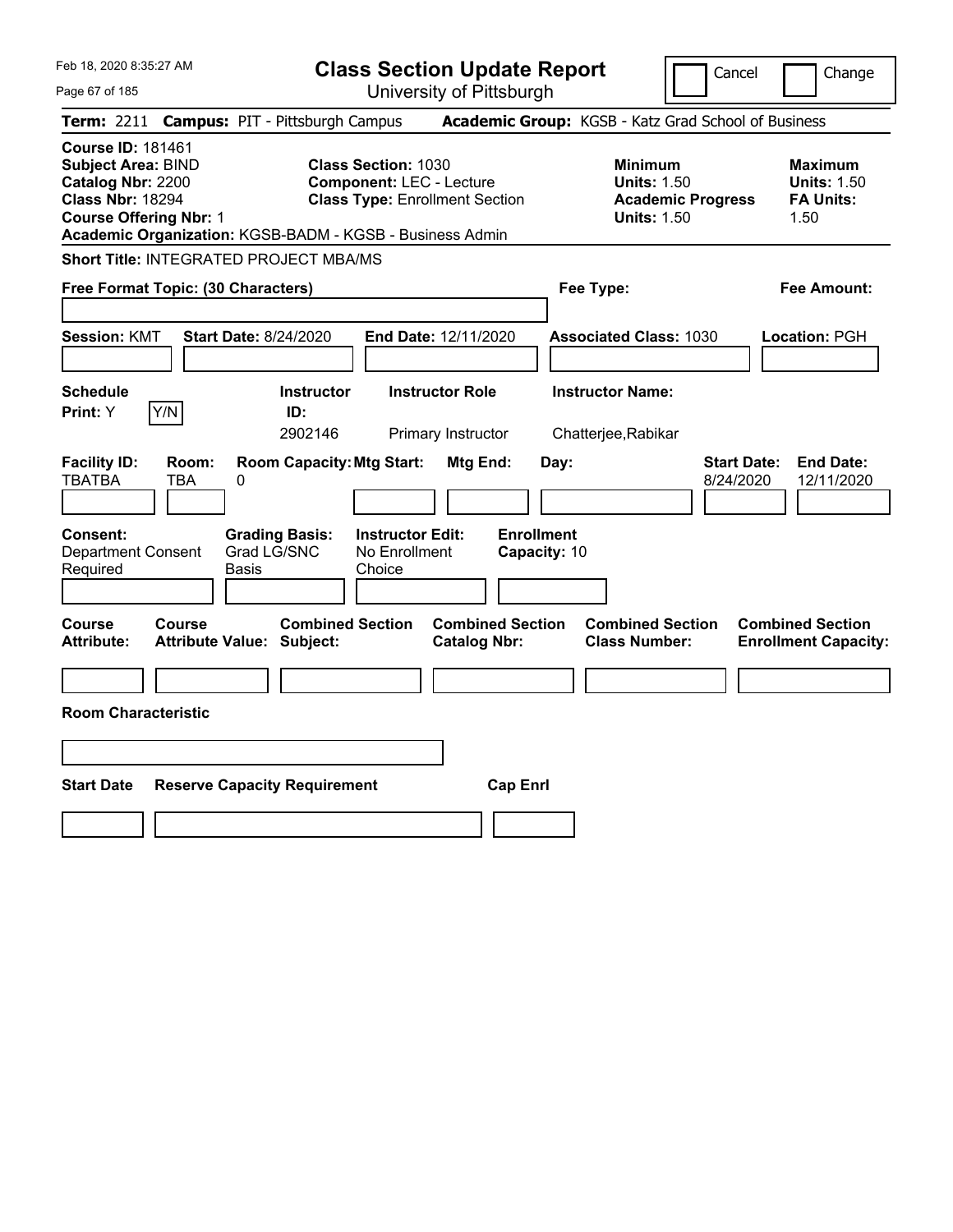| Feb 18, 2020 8:35:27 AM                                                                                                                                                                            | <b>Class Section Update Report</b>                                                                                             |                                                       |                                                                                        | Cancel<br>Change                                                  |
|----------------------------------------------------------------------------------------------------------------------------------------------------------------------------------------------------|--------------------------------------------------------------------------------------------------------------------------------|-------------------------------------------------------|----------------------------------------------------------------------------------------|-------------------------------------------------------------------|
| Page 68 of 185                                                                                                                                                                                     |                                                                                                                                | University of Pittsburgh                              |                                                                                        |                                                                   |
| <b>Term:</b> 2211                                                                                                                                                                                  | <b>Campus: PIT - Pittsburgh Campus</b>                                                                                         |                                                       | Academic Group: KGSB - Katz Grad School of Business                                    |                                                                   |
| <b>Course ID: 191046</b><br><b>Subject Area: BIND</b><br>Catalog Nbr: 2231<br><b>Class Nbr: 29172</b><br><b>Course Offering Nbr: 1</b><br>Academic Organization: KGSB-BADM - KGSB - Business Admin | <b>Class Section: 1210</b><br><b>Component: PRA - Practicum</b><br><b>Class Type: Enrollment Section</b>                       |                                                       | <b>Minimum</b><br><b>Units: 3.00</b><br><b>Academic Progress</b><br><b>Units: 3.00</b> | <b>Maximum</b><br><b>Units: 3.00</b><br><b>FA Units:</b><br>3.00  |
| Short Title: GLOBAL CONSULTING PROJECT                                                                                                                                                             |                                                                                                                                |                                                       |                                                                                        |                                                                   |
| Free Format Topic: (30 Characters)                                                                                                                                                                 |                                                                                                                                |                                                       | Fee Type:                                                                              | Fee Amount:                                                       |
| <b>Session: KMT</b><br><b>Start Date: 8/24/2020</b>                                                                                                                                                | End Date: 12/11/2020                                                                                                           |                                                       | <b>Associated Class: 1210</b>                                                          | Location: PGH                                                     |
| <b>Schedule</b>                                                                                                                                                                                    | <b>Instructor Role</b><br><b>Instructor</b>                                                                                    |                                                       | <b>Instructor Name:</b>                                                                |                                                                   |
| Y/N<br>Print: Y                                                                                                                                                                                    | ID:<br>2906815                                                                                                                 | Primary Instructor                                    | Smith Jr, George M                                                                     |                                                                   |
| <b>Facility ID:</b><br>Room:<br><b>TBATBA</b><br>TBA<br>0<br>Consent:<br><b>Department Consent</b><br>Required<br>Basis                                                                            | <b>Room Capacity: Mtg Start:</b><br><b>Grading Basis:</b><br><b>Instructor Edit:</b><br>Grad LG/SNC<br>No Enrollment<br>Choice | Mtg End:<br>Day:<br><b>Enrollment</b><br>Capacity: 35 |                                                                                        | <b>Start Date:</b><br><b>End Date:</b><br>8/24/2020<br>12/11/2020 |
| Course<br><b>Course</b><br><b>Attribute:</b><br><b>Attribute Value: Subject:</b>                                                                                                                   | <b>Combined Section</b>                                                                                                        | <b>Combined Section</b><br><b>Catalog Nbr:</b>        | <b>Combined Section</b><br><b>Class Number:</b>                                        | <b>Combined Section</b><br><b>Enrollment Capacity:</b>            |
|                                                                                                                                                                                                    |                                                                                                                                |                                                       |                                                                                        |                                                                   |
| <b>Room Characteristic</b>                                                                                                                                                                         |                                                                                                                                |                                                       |                                                                                        |                                                                   |
|                                                                                                                                                                                                    |                                                                                                                                |                                                       |                                                                                        |                                                                   |
| <b>Start Date</b><br><b>Reserve Capacity Requirement</b>                                                                                                                                           |                                                                                                                                | <b>Cap Enrl</b>                                       |                                                                                        |                                                                   |
|                                                                                                                                                                                                    |                                                                                                                                |                                                       |                                                                                        |                                                                   |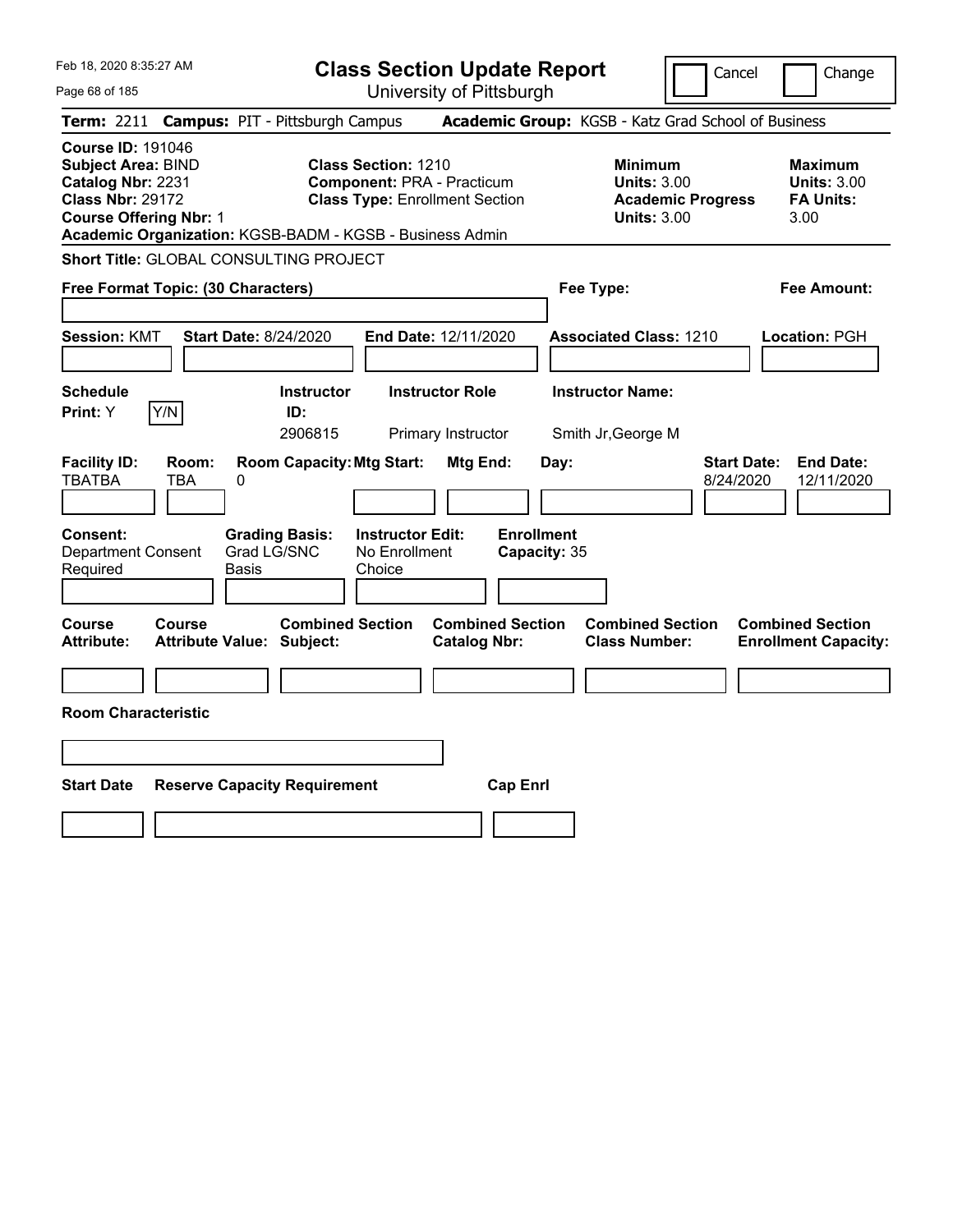| Feb 18, 2020 8:35:27 AM<br>Page 69 of 185                                                                                       |        |                                                                                                   |                                                               | <b>Class Section Update Report</b><br>University of Pittsburgh |                                                   |                                                     |                          | Cancel                          | Change                                                           |
|---------------------------------------------------------------------------------------------------------------------------------|--------|---------------------------------------------------------------------------------------------------|---------------------------------------------------------------|----------------------------------------------------------------|---------------------------------------------------|-----------------------------------------------------|--------------------------|---------------------------------|------------------------------------------------------------------|
| <b>Term: 2211</b>                                                                                                               |        | <b>Campus: PIT - Pittsburgh Campus</b>                                                            |                                                               |                                                                |                                                   | Academic Group: KGSB - Katz Grad School of Business |                          |                                 |                                                                  |
| <b>Course ID: 182649</b><br>Subject Area: BIND<br>Catalog Nbr: 2444<br><b>Class Nbr: 21800</b><br><b>Course Offering Nbr: 1</b> |        | Academic Organization: KGSB-BADM - KGSB - Business Admin                                          | <b>Class Section: 1110</b><br><b>Component: LEC - Lecture</b> | <b>Class Type: Enrollment Section</b>                          |                                                   | Minimum<br><b>Units: 3.00</b><br><b>Units: 3.00</b> | <b>Academic Progress</b> |                                 | <b>Maximum</b><br><b>Units: 3.00</b><br><b>FA Units:</b><br>3.00 |
|                                                                                                                                 |        | <b>Short Title: MANAGEMENT SIMULATION CAPSTONE</b>                                                |                                                               |                                                                |                                                   |                                                     |                          |                                 |                                                                  |
| Free Format Topic: (30 Characters)                                                                                              |        |                                                                                                   |                                                               |                                                                |                                                   | Fee Type:                                           |                          |                                 | Fee Amount:                                                      |
| <b>Session: KMT</b>                                                                                                             |        | <b>Start Date: 8/24/2020</b>                                                                      |                                                               | <b>End Date: 12/11/2020</b>                                    |                                                   | <b>Associated Class: 1110</b>                       |                          |                                 | Location: PGH                                                    |
| <b>Schedule</b>                                                                                                                 |        | <b>Instructor</b>                                                                                 |                                                               | <b>Instructor Role</b>                                         |                                                   | <b>Instructor Name:</b>                             |                          |                                 |                                                                  |
| Print: Y                                                                                                                        | Y/N    | ID:<br>2954028                                                                                    |                                                               | Primary Instructor                                             | Davis,Tom                                         |                                                     |                          |                                 |                                                                  |
| <b>Facility ID:</b><br>MERVS00104 00104<br><b>Consent:</b><br><b>Department Consent</b><br>Required                             | Room:  | <b>Room Capacity: Mtg Start:</b><br>58<br><b>Grading Basis:</b><br>Grad LG/SNC<br>Basis           | 9:30 AM<br><b>Instructor Edit:</b><br>No Enrollment<br>Choice | Mtg End:<br>10:50 AM                                           | Day:<br>TuTh<br><b>Enrollment</b><br>Capacity: 58 |                                                     |                          | <b>Start Date:</b><br>8/24/2020 | <b>End Date:</b><br>12/11/2020                                   |
| Course<br><b>Attribute:</b>                                                                                                     | Course | <b>Attribute Value: Subject:</b>                                                                  | <b>Combined Section</b>                                       | <b>Combined Section</b><br><b>Catalog Nbr:</b>                 |                                                   | <b>Combined Section</b><br><b>Class Number:</b>     |                          |                                 | <b>Combined Section</b><br><b>Enrollment Capacity:</b>           |
|                                                                                                                                 |        |                                                                                                   |                                                               |                                                                |                                                   |                                                     |                          |                                 |                                                                  |
| <b>Room Characteristic</b><br>PeopleSoft - Scheduled (PS)                                                                       |        |                                                                                                   |                                                               |                                                                |                                                   |                                                     |                          |                                 |                                                                  |
| <b>Start Date</b><br>3/1/2020<br>3/1/2020                                                                                       |        | <b>Reserve Capacity Requirement</b><br><b>Restricted to BUSAD-MBA</b><br>Restricted to BUSADF-MBA |                                                               |                                                                | <b>Cap Enrl</b><br>35<br>23                       |                                                     |                          |                                 |                                                                  |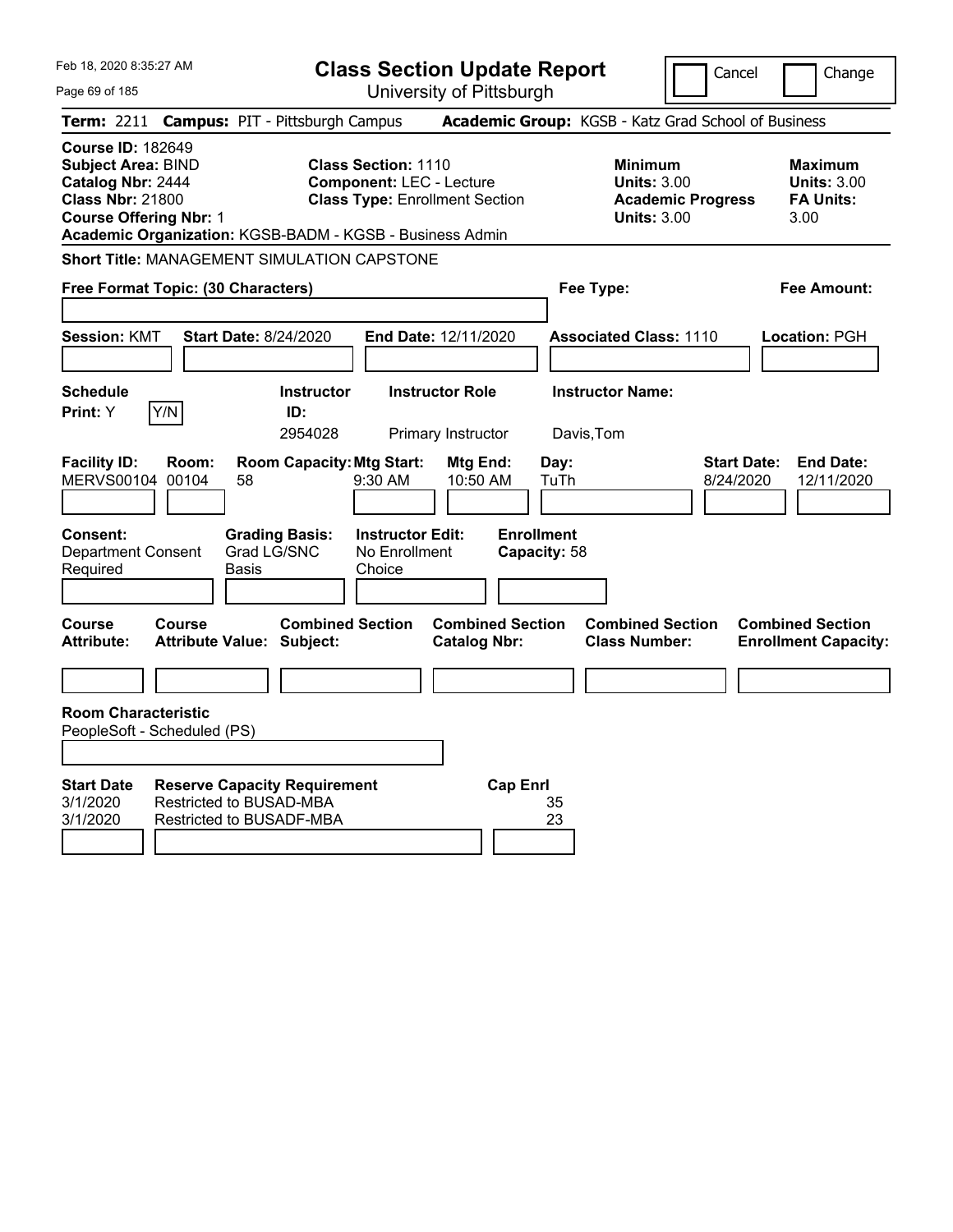| Feb 18, 2020 8:35:27 AM                                                                                                                | <b>Class Section Update Report</b>                                                                                                                                 |                                                |                                                                                        | Cancel<br>Change                                                  |
|----------------------------------------------------------------------------------------------------------------------------------------|--------------------------------------------------------------------------------------------------------------------------------------------------------------------|------------------------------------------------|----------------------------------------------------------------------------------------|-------------------------------------------------------------------|
| Page 70 of 185                                                                                                                         |                                                                                                                                                                    | University of Pittsburgh                       |                                                                                        |                                                                   |
| <b>Term: 2211</b>                                                                                                                      | <b>Campus: PIT - Pittsburgh Campus</b>                                                                                                                             |                                                | Academic Group: KGSB - Katz Grad School of Business                                    |                                                                   |
| <b>Course ID: 182649</b><br><b>Subject Area: BIND</b><br>Catalog Nbr: 2444<br><b>Class Nbr: 21181</b><br><b>Course Offering Nbr: 1</b> | <b>Class Section: 1120</b><br><b>Component: LEC - Lecture</b><br><b>Class Type: Enrollment Section</b><br>Academic Organization: KGSB-BADM - KGSB - Business Admin |                                                | <b>Minimum</b><br><b>Units: 3.00</b><br><b>Academic Progress</b><br><b>Units: 3.00</b> | <b>Maximum</b><br><b>Units: 3.00</b><br><b>FA Units:</b><br>3.00  |
| <b>Short Title: MANAGEMENT SIMULATION CAPSTONE</b>                                                                                     |                                                                                                                                                                    |                                                |                                                                                        |                                                                   |
| Free Format Topic: (30 Characters)                                                                                                     |                                                                                                                                                                    |                                                | Fee Type:                                                                              | Fee Amount:                                                       |
| <b>Session: KMT</b><br><b>Start Date: 8/24/2020</b>                                                                                    | End Date: 12/11/2020                                                                                                                                               |                                                | <b>Associated Class: 1120</b>                                                          | Location: PGH                                                     |
| <b>Schedule</b><br>Y/N<br>Print: Y                                                                                                     | <b>Instructor Role</b><br><b>Instructor</b><br>ID:<br>3176100<br>Primary Instructor                                                                                |                                                | <b>Instructor Name:</b><br>Davis, Tom W                                                |                                                                   |
| <b>Facility ID:</b><br>Room:<br>MERVS0118D 0118D<br>26                                                                                 | <b>Room Capacity: Mtg Start:</b><br>6:20 PM                                                                                                                        | Mtg End:<br>Day:<br>9:20 PM<br>Th              |                                                                                        | <b>Start Date:</b><br><b>End Date:</b><br>8/24/2020<br>12/11/2020 |
| Consent:<br><b>Department Consent</b><br>Required<br>Basis                                                                             | <b>Grading Basis:</b><br><b>Instructor Edit:</b><br>Grad LG/SNC<br>No Enrollment<br>Choice                                                                         | <b>Enrollment</b><br>Capacity: 26              |                                                                                        |                                                                   |
| <b>Course</b><br>Course<br><b>Attribute:</b><br><b>Attribute Value: Subject:</b>                                                       | <b>Combined Section</b>                                                                                                                                            | <b>Combined Section</b><br><b>Catalog Nbr:</b> | <b>Combined Section</b><br><b>Class Number:</b>                                        | <b>Combined Section</b><br><b>Enrollment Capacity:</b>            |
|                                                                                                                                        |                                                                                                                                                                    |                                                |                                                                                        |                                                                   |
| <b>Room Characteristic</b><br>PeopleSoft - Scheduled (PS)                                                                              |                                                                                                                                                                    |                                                |                                                                                        |                                                                   |
| <b>Start Date</b><br>Restricted to BUSADP-MBA<br>3/1/2020                                                                              | <b>Reserve Capacity Requirement</b>                                                                                                                                | <b>Cap Enrl</b><br>26                          |                                                                                        |                                                                   |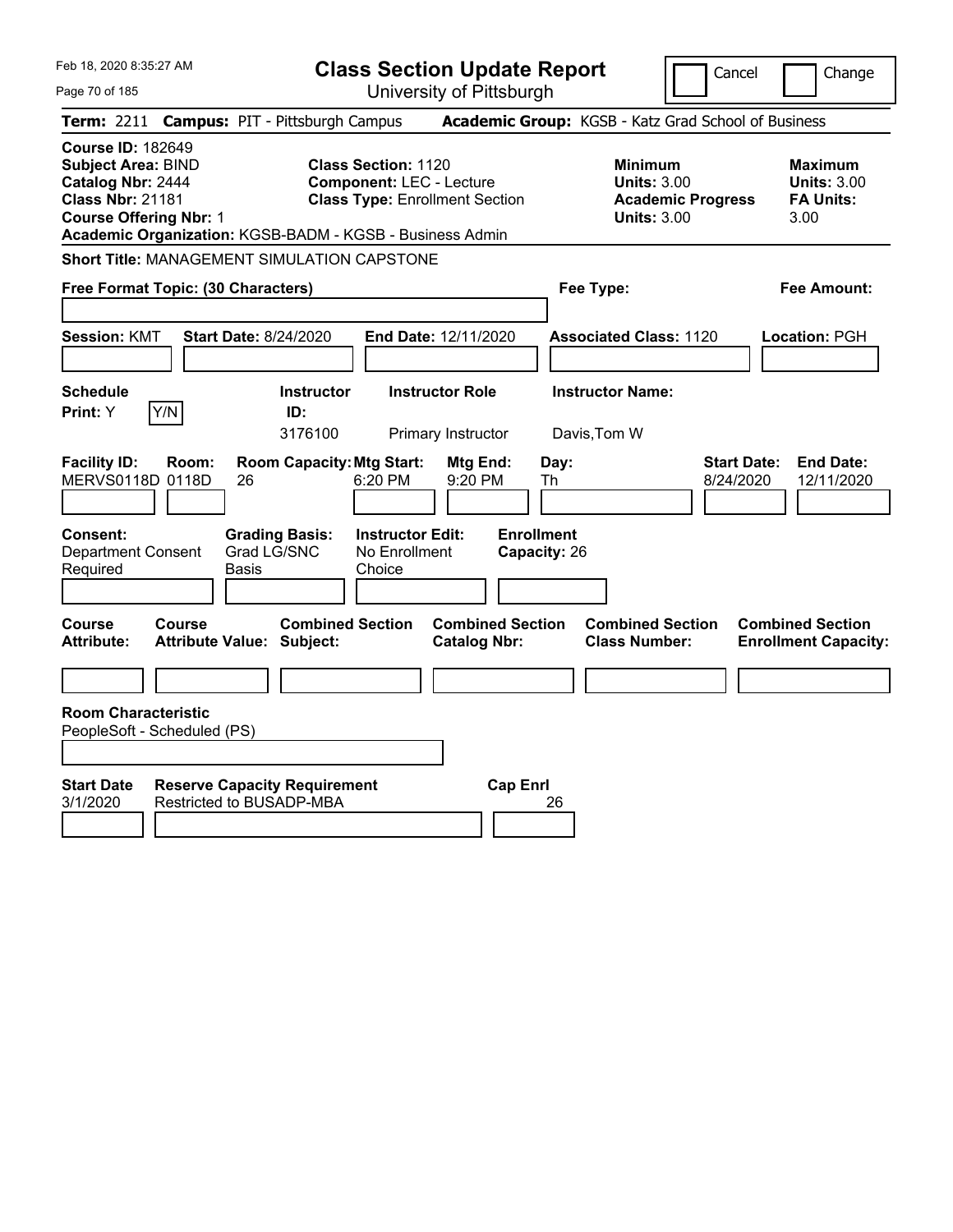| Feb 18, 2020 8:35:27 AM                                                                                                                                                                            |                                                      |                                                                             | <b>Class Section Update Report</b>             |                                                            | Cancel                          | Change                                                           |
|----------------------------------------------------------------------------------------------------------------------------------------------------------------------------------------------------|------------------------------------------------------|-----------------------------------------------------------------------------|------------------------------------------------|------------------------------------------------------------|---------------------------------|------------------------------------------------------------------|
| Page 71 of 185                                                                                                                                                                                     |                                                      |                                                                             | University of Pittsburgh                       |                                                            |                                 |                                                                  |
| Term: 2211                                                                                                                                                                                         | <b>Campus: PIT - Pittsburgh Campus</b>               |                                                                             |                                                | Academic Group: KGSB - Katz Grad School of Business        |                                 |                                                                  |
| <b>Course ID: 190952</b><br><b>Subject Area: BIND</b><br>Catalog Nbr: 2533<br><b>Class Nbr: 29054</b><br><b>Course Offering Nbr: 1</b><br>Academic Organization: KGSB-BADM - KGSB - Business Admin | Class Section: 1210                                  | Component: IND - Independent Study<br><b>Class Type: Enrollment Section</b> |                                                | <b>Minimum</b><br><b>Units: 3.00</b><br><b>Units: 3.00</b> | <b>Academic Progress</b>        | <b>Maximum</b><br><b>Units: 3.00</b><br><b>FA Units:</b><br>3.00 |
| Short Title: ACCELERATED INTER FIN REPTG                                                                                                                                                           |                                                      |                                                                             |                                                |                                                            |                                 |                                                                  |
| Free Format Topic: (30 Characters)                                                                                                                                                                 |                                                      |                                                                             |                                                | Fee Type:                                                  |                                 | Fee Amount:                                                      |
| <b>Session: AT</b>                                                                                                                                                                                 | Start Date: 8/24/2020                                | <b>End Date: 12/12/2020</b>                                                 |                                                | <b>Associated Class: 1210</b>                              |                                 | Location: PGH                                                    |
| <b>Schedule</b><br>Y/N<br>Print: Y                                                                                                                                                                 | <b>Instructor</b><br>ID:<br>2929194                  | <b>Instructor Role</b><br>Primary Instructor                                |                                                | <b>Instructor Name:</b><br>Boyas, Elise A                  |                                 |                                                                  |
| <b>Facility ID:</b><br>Room:<br><b>TBATBA</b><br><b>TBA</b>                                                                                                                                        | <b>Room Capacity: Mtg Start:</b><br>0                |                                                                             | Mtg End:<br>Day:                               |                                                            | <b>Start Date:</b><br>8/24/2020 | <b>End Date:</b><br>12/12/2020                                   |
| Consent:<br><b>Department Consent</b><br>Required                                                                                                                                                  | <b>Grading Basis:</b><br><b>Grad SN Basis</b>        | <b>Instructor Edit:</b><br>No Enrollment<br>Choice                          | <b>Enrollment</b><br>Capacity: 58              |                                                            |                                 |                                                                  |
| Course<br>Course<br><b>Attribute:</b>                                                                                                                                                              | <b>Combined Section</b><br>Attribute Value: Subject: |                                                                             | <b>Combined Section</b><br><b>Catalog Nbr:</b> | <b>Combined Section</b><br><b>Class Number:</b>            |                                 | <b>Combined Section</b><br><b>Enrollment Capacity:</b>           |
| <b>Room Characteristic</b>                                                                                                                                                                         |                                                      |                                                                             |                                                |                                                            |                                 |                                                                  |
|                                                                                                                                                                                                    |                                                      |                                                                             |                                                |                                                            |                                 |                                                                  |
| <b>Start Date</b>                                                                                                                                                                                  | <b>Reserve Capacity Requirement</b>                  |                                                                             | <b>Cap Enrl</b>                                |                                                            |                                 |                                                                  |
|                                                                                                                                                                                                    |                                                      |                                                                             |                                                |                                                            |                                 |                                                                  |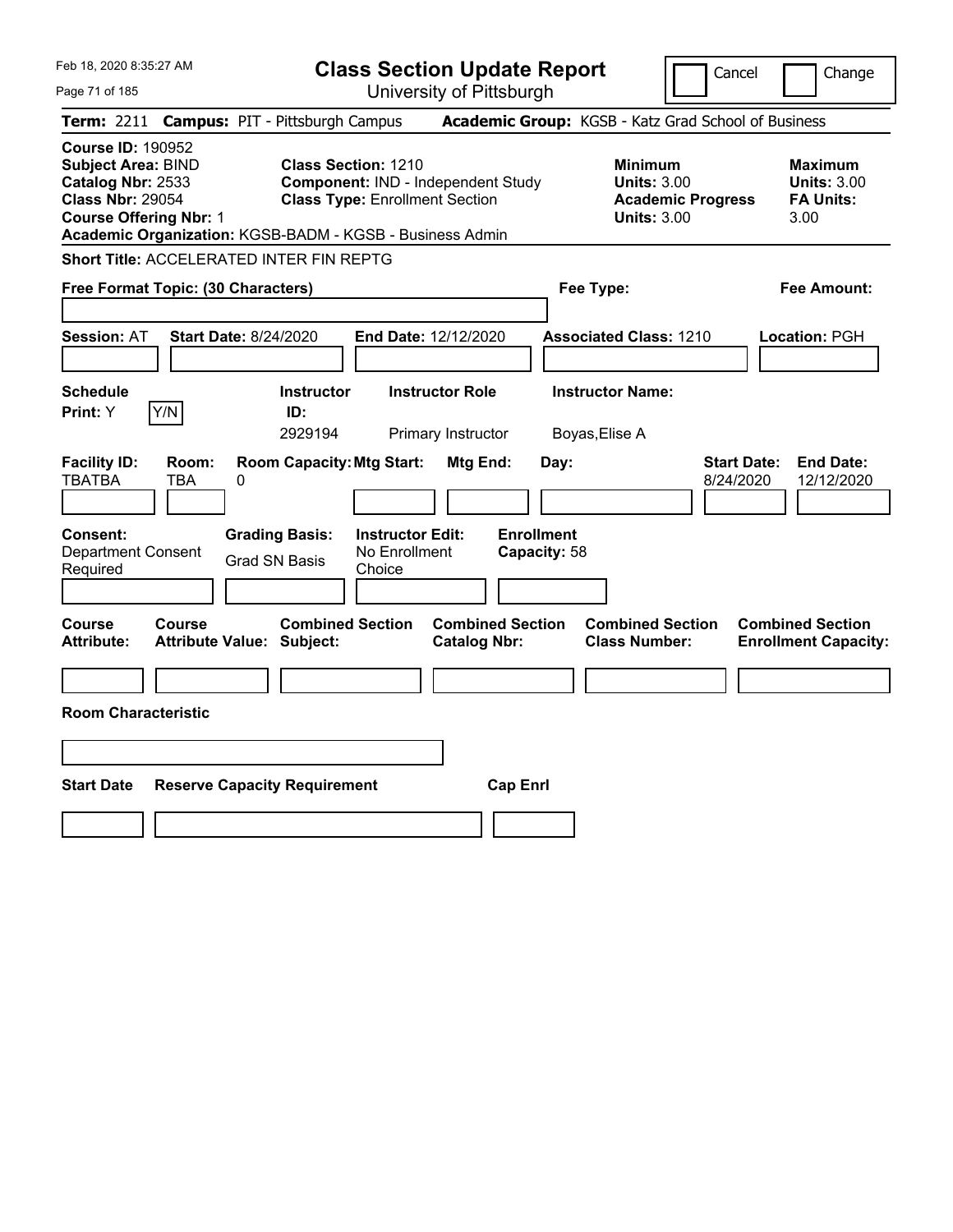|  | Feb 18, 2020 8:35:27 AM |  |
|--|-------------------------|--|
|  |                         |  |

| Feb 18, 2020 8:35:27 AM                                                                                                                |                                                                                                                                                                      | <b>Class Section Update Report</b>             |                                                                                        | Cancel                          | Change                                                           |
|----------------------------------------------------------------------------------------------------------------------------------------|----------------------------------------------------------------------------------------------------------------------------------------------------------------------|------------------------------------------------|----------------------------------------------------------------------------------------|---------------------------------|------------------------------------------------------------------|
| Page 72 of 185                                                                                                                         |                                                                                                                                                                      | University of Pittsburgh                       |                                                                                        |                                 |                                                                  |
|                                                                                                                                        | Term: 2211 Campus: PIT - Pittsburgh Campus                                                                                                                           |                                                | Academic Group: KGSB - Katz Grad School of Business                                    |                                 |                                                                  |
| <b>Course ID: 101650</b><br><b>Subject Area: BIND</b><br>Catalog Nbr: 2600<br><b>Class Nbr: 13312</b><br><b>Course Offering Nbr: 1</b> | <b>Class Section: 1010</b><br><b>Component: PRA - Practicum</b><br><b>Class Type: Enrollment Section</b><br>Academic Organization: KGSB-BADM - KGSB - Business Admin |                                                | <b>Minimum</b><br><b>Units: 3.00</b><br><b>Academic Progress</b><br><b>Units: 3.00</b> |                                 | <b>Maximum</b><br><b>Units: 3.00</b><br><b>FA Units:</b><br>3.00 |
| <b>Short Title: MIB PRACTICUM COURSE</b>                                                                                               |                                                                                                                                                                      |                                                |                                                                                        |                                 |                                                                  |
| Free Format Topic: (30 Characters)                                                                                                     |                                                                                                                                                                      |                                                | Fee Type:                                                                              |                                 | Fee Amount:                                                      |
| <b>Session: KMT</b>                                                                                                                    | <b>Start Date: 8/24/2020</b>                                                                                                                                         | End Date: 12/11/2020                           | <b>Associated Class: 1010</b>                                                          |                                 | Location: PGH                                                    |
| <b>Schedule</b><br>Y/N<br>Print: Y                                                                                                     | <b>Instructor</b><br>ID:<br>2900875                                                                                                                                  | <b>Instructor Role</b><br>Primary Instructor   | <b>Instructor Name:</b><br>Olson, Josephine E                                          |                                 |                                                                  |
| <b>Facility ID:</b><br>Room:<br><b>TBATBA</b><br>TBA                                                                                   | <b>Room Capacity: Mtg Start:</b><br>0                                                                                                                                | Mtg End:                                       | Day:                                                                                   | <b>Start Date:</b><br>8/24/2020 | <b>End Date:</b><br>12/11/2020                                   |
| Consent:<br><b>Department Consent</b><br>Required                                                                                      | <b>Instructor Edit:</b><br><b>Grading Basis:</b><br>Grad LG/SU3<br>No Enrollment<br>Basis<br>Choice                                                                  |                                                | <b>Enrollment</b><br>Capacity: 40                                                      |                                 |                                                                  |
| <b>Course</b><br>Course<br><b>Attribute:</b>                                                                                           | <b>Combined Section</b><br><b>Attribute Value: Subject:</b>                                                                                                          | <b>Combined Section</b><br><b>Catalog Nbr:</b> | <b>Combined Section</b><br><b>Class Number:</b>                                        |                                 | <b>Combined Section</b><br><b>Enrollment Capacity:</b>           |
|                                                                                                                                        |                                                                                                                                                                      |                                                |                                                                                        |                                 |                                                                  |
| <b>Room Characteristic</b>                                                                                                             |                                                                                                                                                                      |                                                |                                                                                        |                                 |                                                                  |
|                                                                                                                                        |                                                                                                                                                                      |                                                |                                                                                        |                                 |                                                                  |
| <b>Start Date</b>                                                                                                                      | <b>Reserve Capacity Requirement</b>                                                                                                                                  | <b>Cap Enrl</b>                                |                                                                                        |                                 |                                                                  |
|                                                                                                                                        |                                                                                                                                                                      |                                                |                                                                                        |                                 |                                                                  |
|                                                                                                                                        |                                                                                                                                                                      |                                                |                                                                                        |                                 |                                                                  |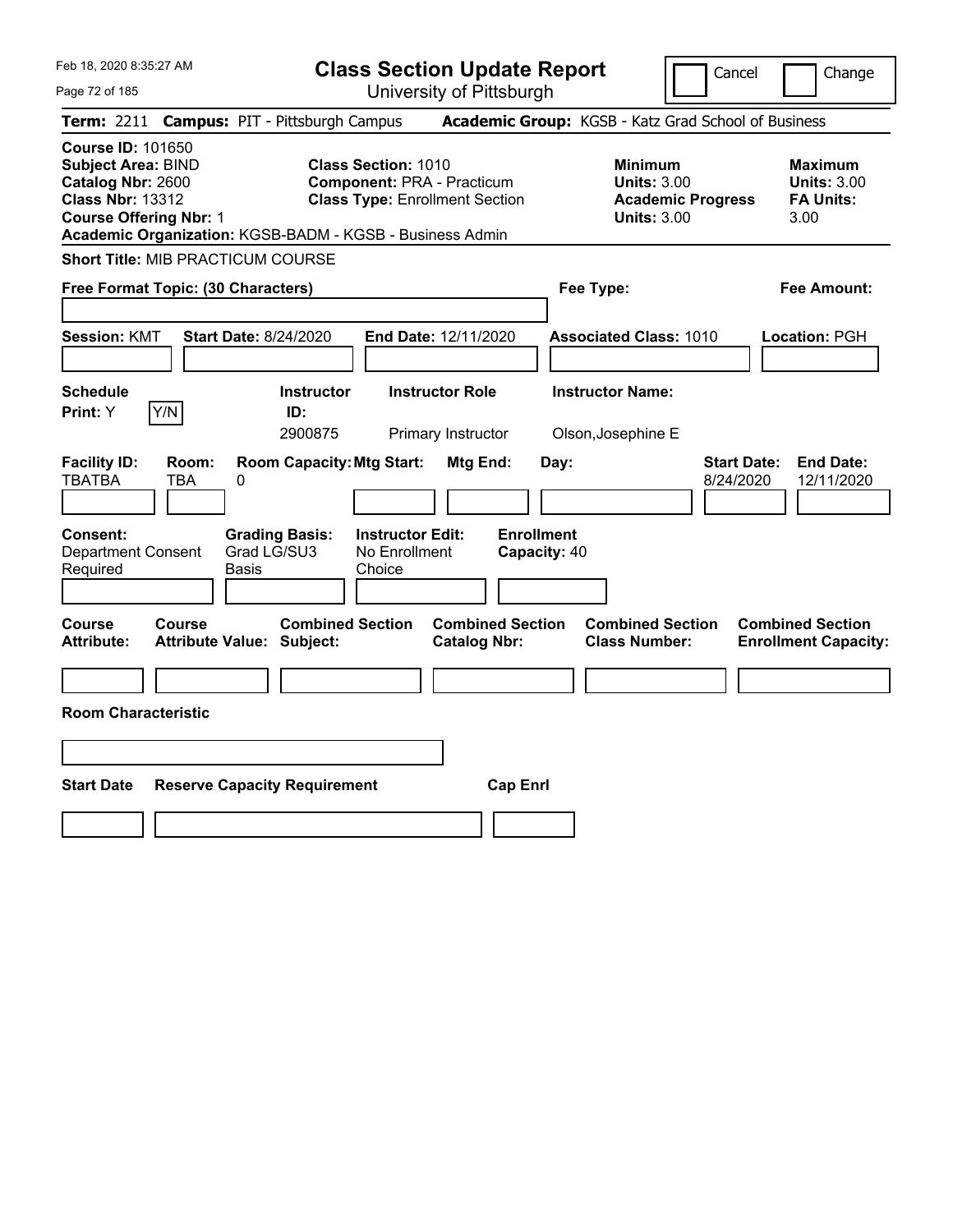Feb 18, 2020 8:35:27 AM

**Class Section Update Report**

Cancel **Change** 

| Page 73 of 185                                                                                                                         | University of Pittsburgh                                                                                                                                                     |                                                |                                                                                        |                                                                  |
|----------------------------------------------------------------------------------------------------------------------------------------|------------------------------------------------------------------------------------------------------------------------------------------------------------------------------|------------------------------------------------|----------------------------------------------------------------------------------------|------------------------------------------------------------------|
| <b>Term: 2211</b>                                                                                                                      | <b>Campus: PIT - Pittsburgh Campus</b>                                                                                                                                       |                                                | Academic Group: KGSB - Katz Grad School of Business                                    |                                                                  |
| <b>Course ID: 187141</b><br><b>Subject Area: BIND</b><br>Catalog Nbr: 2602<br><b>Class Nbr: 24503</b><br><b>Course Offering Nbr: 1</b> | <b>Class Section: 1500</b><br><b>Component: CLB - Credit Laboratory</b><br><b>Class Type: Enrollment Section</b><br>Academic Organization: KGSB-BADM - KGSB - Business Admin |                                                | <b>Minimum</b><br><b>Units: 1.00</b><br><b>Academic Progress</b><br><b>Units: 1.00</b> | <b>Maximum</b><br><b>Units: 1.00</b><br><b>FA Units:</b><br>1.00 |
| <b>Short Title: CPT INTERNSHIP</b>                                                                                                     |                                                                                                                                                                              |                                                |                                                                                        |                                                                  |
| Free Format Topic: (30 Characters)                                                                                                     |                                                                                                                                                                              |                                                | Fee Type:                                                                              | Fee Amount:                                                      |
| <b>Session: KMT</b>                                                                                                                    | <b>Start Date: 8/24/2020</b><br>End Date: 12/11/2020                                                                                                                         |                                                | <b>Associated Class: 1500</b>                                                          | Location: PGH                                                    |
| <b>Schedule</b><br>Y/N<br>Print: Y                                                                                                     | <b>Instructor</b><br><b>Instructor Role</b><br>ID:<br>2906949<br><b>Teaching Assistant</b><br>Primary Instructor<br>2905790                                                  |                                                | <b>Instructor Name:</b><br>Burgess, Camille D<br>Saslawski, Jacqueline                 |                                                                  |
| <b>Facility ID:</b><br>Room:<br><b>TBATBA</b><br><b>TBA</b>                                                                            | <b>Room Capacity: Mtg Start:</b><br>0                                                                                                                                        | Mtg End:<br>Day:                               | <b>Start Date:</b><br>8/24/2020                                                        | <b>End Date:</b><br>12/11/2020                                   |
| Consent:<br><b>Department Consent</b><br>Required                                                                                      | <b>Grading Basis:</b><br><b>Instructor Edit:</b><br>No Enrollment<br><b>Grad HSU Basis</b><br>Choice                                                                         | <b>Enrollment</b><br>Capacity: 25              |                                                                                        |                                                                  |
| Course<br>Course<br><b>Attribute:</b>                                                                                                  | <b>Combined Section</b><br>Attribute Value: Subject:                                                                                                                         | <b>Combined Section</b><br><b>Catalog Nbr:</b> | <b>Combined Section</b><br><b>Class Number:</b>                                        | <b>Combined Section</b><br><b>Enrollment Capacity:</b>           |
|                                                                                                                                        |                                                                                                                                                                              |                                                |                                                                                        |                                                                  |
| <b>Room Characteristic</b>                                                                                                             |                                                                                                                                                                              |                                                |                                                                                        |                                                                  |
|                                                                                                                                        |                                                                                                                                                                              |                                                |                                                                                        |                                                                  |
| <b>Start Date</b>                                                                                                                      | <b>Reserve Capacity Requirement</b>                                                                                                                                          | <b>Cap Enrl</b>                                |                                                                                        |                                                                  |
|                                                                                                                                        |                                                                                                                                                                              |                                                |                                                                                        |                                                                  |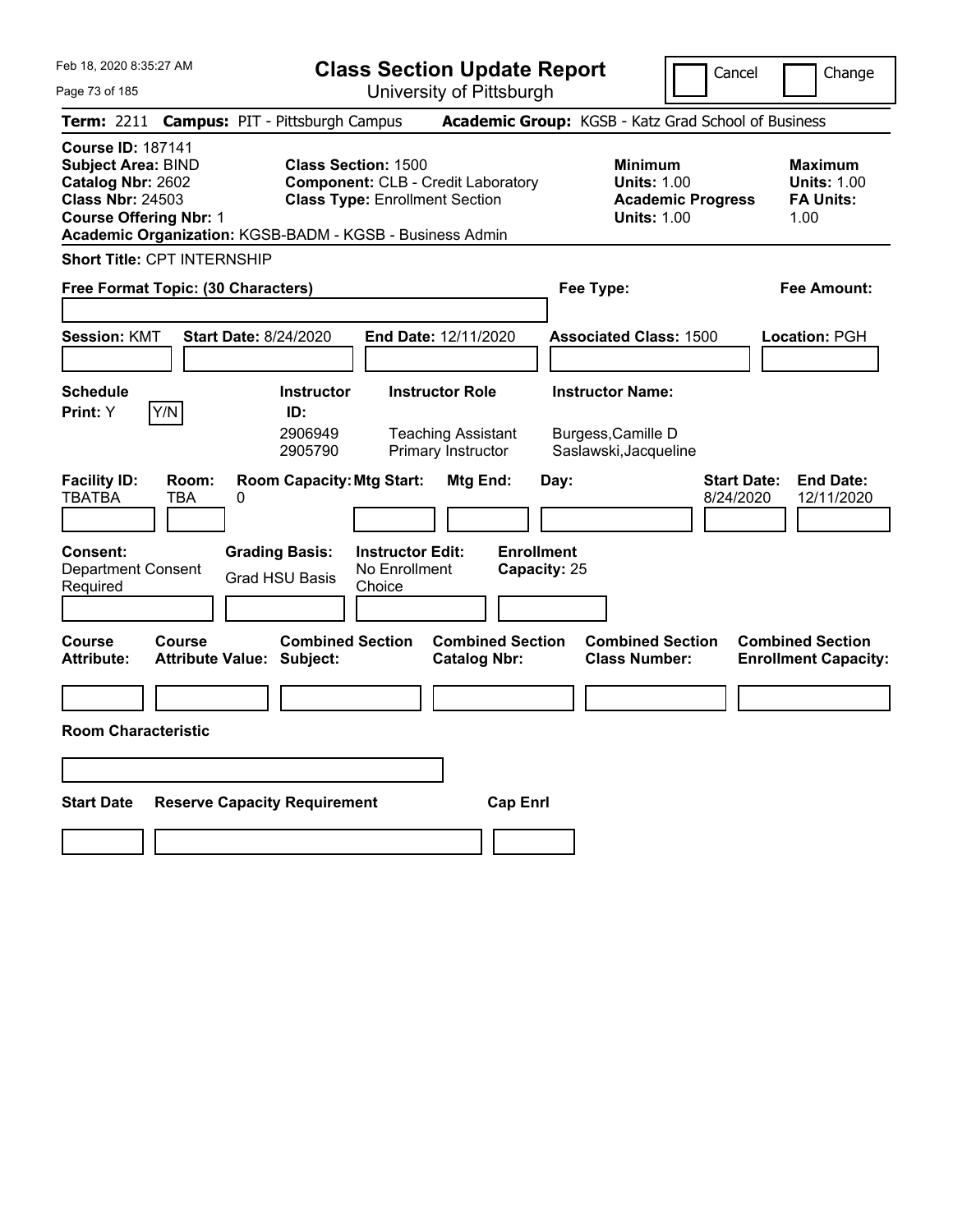| Feb 18, 2020 8:35:27 AM |  |
|-------------------------|--|
|                         |  |

**Class Section Update Report** University of Pittsburgh

Cancel Change

Page 74 of 185

|                                                                                                                                        |                     | <b>Term: 2211 Campus: PIT - Pittsburgh Campus</b>           |                                                               |                                                |                                   | <b>Academic Group:</b> KGSB - Katz Grad School of Business                             |                                 |                                                                  |
|----------------------------------------------------------------------------------------------------------------------------------------|---------------------|-------------------------------------------------------------|---------------------------------------------------------------|------------------------------------------------|-----------------------------------|----------------------------------------------------------------------------------------|---------------------------------|------------------------------------------------------------------|
| <b>Course ID: 101653</b><br><b>Subject Area: BIND</b><br>Catalog Nbr: 2700<br><b>Class Nbr: 13314</b><br><b>Course Offering Nbr: 1</b> |                     | Academic Organization: KGSB-BADM - KGSB - Business Admin    | <b>Class Section: 1010</b><br><b>Component: LEC - Lecture</b> | <b>Class Type: Enrollment Section</b>          |                                   | <b>Minimum</b><br><b>Units: 3.00</b><br><b>Academic Progress</b><br><b>Units: 3.00</b> |                                 | <b>Maximum</b><br><b>Units: 3.00</b><br><b>FA Units:</b><br>3.00 |
|                                                                                                                                        |                     | Short Title: MIB INTERNSHIP SEMINAR                         |                                                               |                                                |                                   |                                                                                        |                                 |                                                                  |
|                                                                                                                                        |                     | Free Format Topic: (30 Characters)                          |                                                               |                                                | Fee Type:                         |                                                                                        |                                 | <b>Fee Amount:</b>                                               |
| <b>Session: KMT</b>                                                                                                                    |                     | <b>Start Date: 8/24/2020</b>                                |                                                               | End Date: 12/11/2020                           |                                   | <b>Associated Class: 1010</b>                                                          |                                 | Location: PGH                                                    |
| <b>Schedule</b><br>Print: Y                                                                                                            | Y/N                 | <b>Instructor</b><br>ID:<br>2900875                         |                                                               | <b>Instructor Role</b><br>Primary Instructor   |                                   | <b>Instructor Name:</b><br>Olson, Josephine E                                          |                                 |                                                                  |
| <b>Facility ID:</b><br><b>TBATBA</b>                                                                                                   | Room:<br><b>TBA</b> | <b>Room Capacity: Mtg Start:</b><br>0                       |                                                               | Mtg End:                                       | Day:                              |                                                                                        | <b>Start Date:</b><br>8/24/2020 | <b>End Date:</b><br>12/11/2020                                   |
| <b>Consent:</b><br>Department Consent<br>Required                                                                                      |                     | <b>Grading Basis:</b><br>Grad LG/SU3<br>Basis               | <b>Instructor Edit:</b><br>No Enrollment<br>Choice            |                                                | <b>Enrollment</b><br>Capacity: 58 |                                                                                        |                                 |                                                                  |
| <b>Course</b><br><b>Attribute:</b>                                                                                                     | Course              | <b>Combined Section</b><br><b>Attribute Value: Subject:</b> |                                                               | <b>Combined Section</b><br><b>Catalog Nbr:</b> |                                   | <b>Combined Section</b><br><b>Class Number:</b>                                        |                                 | <b>Combined Section</b><br><b>Enrollment Capacity:</b>           |
| <b>Room Characteristic</b>                                                                                                             |                     |                                                             |                                                               |                                                |                                   |                                                                                        |                                 |                                                                  |
| <b>Start Date</b>                                                                                                                      |                     | <b>Reserve Capacity Requirement</b>                         |                                                               | <b>Cap Enrl</b>                                |                                   |                                                                                        |                                 |                                                                  |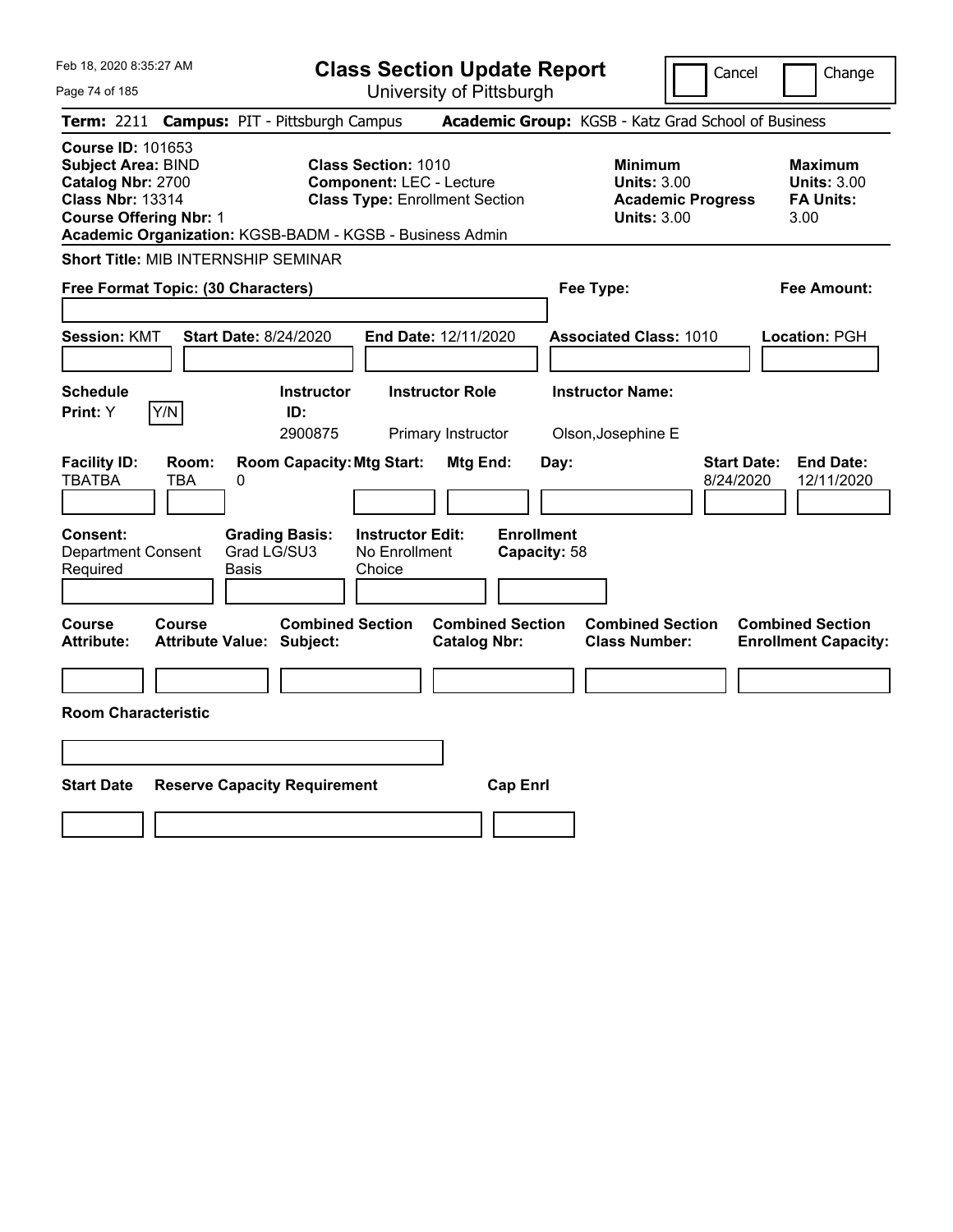| Feb 18, 2020 8:35:27 AM                                                                                                                                                                            |                                                                                                          | <b>Class Section Update Report</b>                                                           |                                                                                                                         | Cancel<br>Change                                                  |
|----------------------------------------------------------------------------------------------------------------------------------------------------------------------------------------------------|----------------------------------------------------------------------------------------------------------|----------------------------------------------------------------------------------------------|-------------------------------------------------------------------------------------------------------------------------|-------------------------------------------------------------------|
| Page 75 of 185                                                                                                                                                                                     |                                                                                                          | University of Pittsburgh                                                                     |                                                                                                                         |                                                                   |
| <b>Term: 2211</b>                                                                                                                                                                                  | <b>Campus: PIT - Pittsburgh Campus</b>                                                                   |                                                                                              | Academic Group: KGSB - Katz Grad School of Business                                                                     |                                                                   |
| <b>Course ID: 185623</b><br><b>Subject Area: BIND</b><br>Catalog Nbr: 2708<br><b>Class Nbr: 28424</b><br><b>Course Offering Nbr: 1</b><br>Academic Organization: KGSB-BADM - KGSB - Business Admin | <b>Class Section: 1010</b><br><b>Component: PRA - Practicum</b><br><b>Class Type: Enrollment Section</b> |                                                                                              | <b>Minimum</b><br><b>Units: 3.00</b><br><b>Academic Progress</b><br><b>Units: 3.00</b>                                  | <b>Maximum</b><br><b>Units: 3.00</b><br><b>FA Units:</b><br>3.00  |
| <b>Short Title: GLOBAL RESEARCH PRACTM S ASIA</b>                                                                                                                                                  |                                                                                                          |                                                                                              |                                                                                                                         |                                                                   |
| Free Format Topic: (30 Characters)                                                                                                                                                                 |                                                                                                          |                                                                                              | Fee Type:                                                                                                               | <b>Fee Amount:</b>                                                |
| <b>Session: KMT</b><br><b>Start Date: 8/24/2020</b>                                                                                                                                                | End Date: 12/11/2020                                                                                     |                                                                                              | <b>Associated Class: 1010</b>                                                                                           | Location: CAMBODIA                                                |
| <b>Schedule</b><br>Y/N<br>Print: Y                                                                                                                                                                 | <b>Instructor</b><br>ID:<br>2916613<br>2900908<br>3020147<br>2911325<br>Special                          | <b>Instructor Role</b><br>Secondary Instructor<br>Primary Instructor<br>Secondary Instructor | <b>Instructor Name:</b><br>Gregos, Terri L<br>Hegde, Gajanan G<br>McShane, William Patrick<br>Whitehead, Jeffrey Robert |                                                                   |
| <b>Facility ID:</b><br>Room:<br><b>TBATBA</b><br>TBA<br>0                                                                                                                                          | <b>Room Capacity: Mtg Start:</b>                                                                         | Mtg End:<br>Day:                                                                             |                                                                                                                         | <b>Start Date:</b><br><b>End Date:</b><br>8/24/2020<br>12/11/2020 |
| <b>Consent:</b><br><b>Department Consent</b><br><b>Basis</b><br>Required                                                                                                                           | <b>Grading Basis:</b><br><b>Instructor Edit:</b><br>Grad LG/SNC<br>No Enrollment<br>Choice               | <b>Enrollment</b><br>Capacity: 5                                                             |                                                                                                                         |                                                                   |
| <b>Course</b><br>Course<br><b>Attribute:</b><br><b>Attribute Value: Subject:</b><br><b>SAB</b><br><b>SAB</b>                                                                                       | <b>Combined Section</b>                                                                                  | <b>Combined Section</b><br><b>Catalog Nbr:</b>                                               | <b>Combined Section</b><br><b>Class Number:</b>                                                                         | <b>Combined Section</b><br><b>Enrollment Capacity:</b>            |
| <b>Room Characteristic</b>                                                                                                                                                                         |                                                                                                          |                                                                                              |                                                                                                                         |                                                                   |
|                                                                                                                                                                                                    |                                                                                                          |                                                                                              |                                                                                                                         |                                                                   |
| <b>Start Date</b>                                                                                                                                                                                  | <b>Reserve Capacity Requirement</b>                                                                      | <b>Cap Enrl</b>                                                                              |                                                                                                                         |                                                                   |
|                                                                                                                                                                                                    |                                                                                                          |                                                                                              |                                                                                                                         |                                                                   |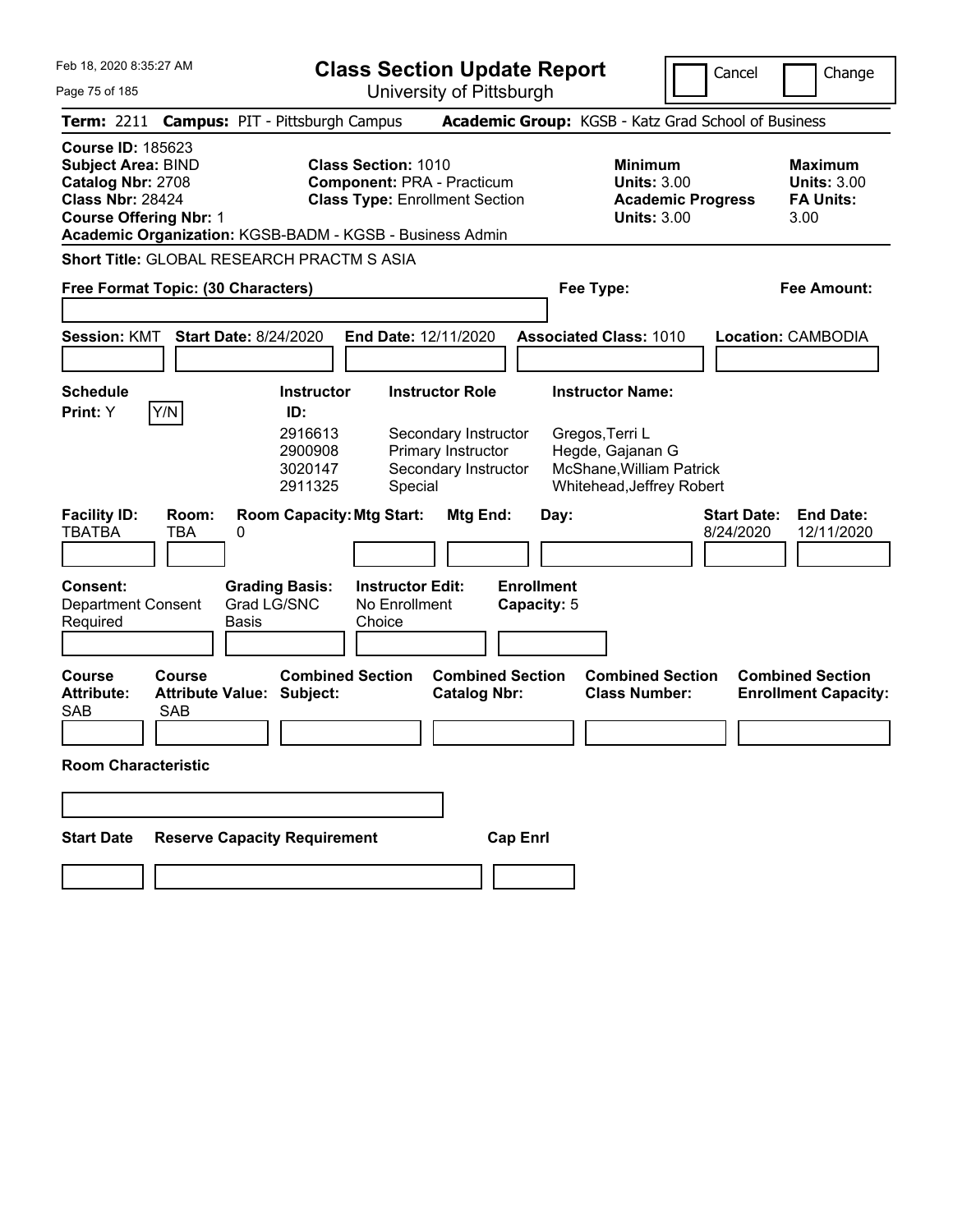| Feb 18, 2020 8:35:27 AM                                                                                                                                                                            |                                                  |                                                                                                          | <b>Class Section Update Report</b>             |                                                                                        | Cancel<br>Change                                                  |
|----------------------------------------------------------------------------------------------------------------------------------------------------------------------------------------------------|--------------------------------------------------|----------------------------------------------------------------------------------------------------------|------------------------------------------------|----------------------------------------------------------------------------------------|-------------------------------------------------------------------|
| Page 76 of 185                                                                                                                                                                                     |                                                  |                                                                                                          | University of Pittsburgh                       |                                                                                        |                                                                   |
| Term: 2211                                                                                                                                                                                         | <b>Campus: PIT - Pittsburgh Campus</b>           |                                                                                                          |                                                | Academic Group: KGSB - Katz Grad School of Business                                    |                                                                   |
| <b>Course ID: 190709</b><br><b>Subject Area: BIND</b><br>Catalog Nbr: 2725<br><b>Class Nbr: 28449</b><br><b>Course Offering Nbr: 1</b><br>Academic Organization: KGSB-BADM - KGSB - Business Admin |                                                  | <b>Class Section: 1010</b><br><b>Component: PRA - Practicum</b><br><b>Class Type: Enrollment Section</b> |                                                | <b>Minimum</b><br><b>Units: 0.00</b><br><b>Academic Progress</b><br><b>Units: 0.00</b> | <b>Maximum</b><br><b>Units: 0.00</b><br><b>FA Units:</b><br>0.00  |
| Short Title: GLOB RES PRAC: SOUTH ASIA FT                                                                                                                                                          |                                                  |                                                                                                          |                                                |                                                                                        |                                                                   |
| Free Format Topic: (30 Characters)                                                                                                                                                                 |                                                  |                                                                                                          |                                                | Fee Type:                                                                              | Fee Amount:                                                       |
| <b>Session: AT</b>                                                                                                                                                                                 | Start Date: 8/24/2020                            | End Date: 12/12/2020                                                                                     |                                                | <b>Associated Class: 1010</b>                                                          | Location: PGH                                                     |
| <b>Schedule</b><br>Y/N<br><b>Print: N</b>                                                                                                                                                          | <b>Instructor</b><br>ID:<br>0                    | <b>Instructor Role</b>                                                                                   |                                                | <b>Instructor Name:</b><br>No Instructor Assigned                                      |                                                                   |
| <b>Facility ID:</b><br>Room:<br><b>TBATBA</b><br>TBA                                                                                                                                               | 0                                                | <b>Room Capacity: Mtg Start:</b>                                                                         | Mtg End:<br>Day:                               |                                                                                        | <b>Start Date:</b><br><b>End Date:</b><br>8/24/2020<br>12/12/2020 |
| Consent:<br><b>Department Consent</b><br>Required                                                                                                                                                  | <b>Grading Basis:</b><br>Non-Graded<br>Component | <b>Instructor Edit:</b><br>No Enrollment<br>Choice                                                       | <b>Enrollment</b><br>Capacity: 5               |                                                                                        |                                                                   |
| Course<br><b>Course</b><br><b>Attribute:</b>                                                                                                                                                       | Attribute Value: Subject:                        | <b>Combined Section</b>                                                                                  | <b>Combined Section</b><br><b>Catalog Nbr:</b> | <b>Combined Section</b><br><b>Class Number:</b>                                        | <b>Combined Section</b><br><b>Enrollment Capacity:</b>            |
| <b>Room Characteristic</b>                                                                                                                                                                         |                                                  |                                                                                                          |                                                |                                                                                        |                                                                   |
|                                                                                                                                                                                                    |                                                  |                                                                                                          |                                                |                                                                                        |                                                                   |
| <b>Start Date</b>                                                                                                                                                                                  | <b>Reserve Capacity Requirement</b>              |                                                                                                          | <b>Cap Enrl</b>                                |                                                                                        |                                                                   |
|                                                                                                                                                                                                    |                                                  |                                                                                                          |                                                |                                                                                        |                                                                   |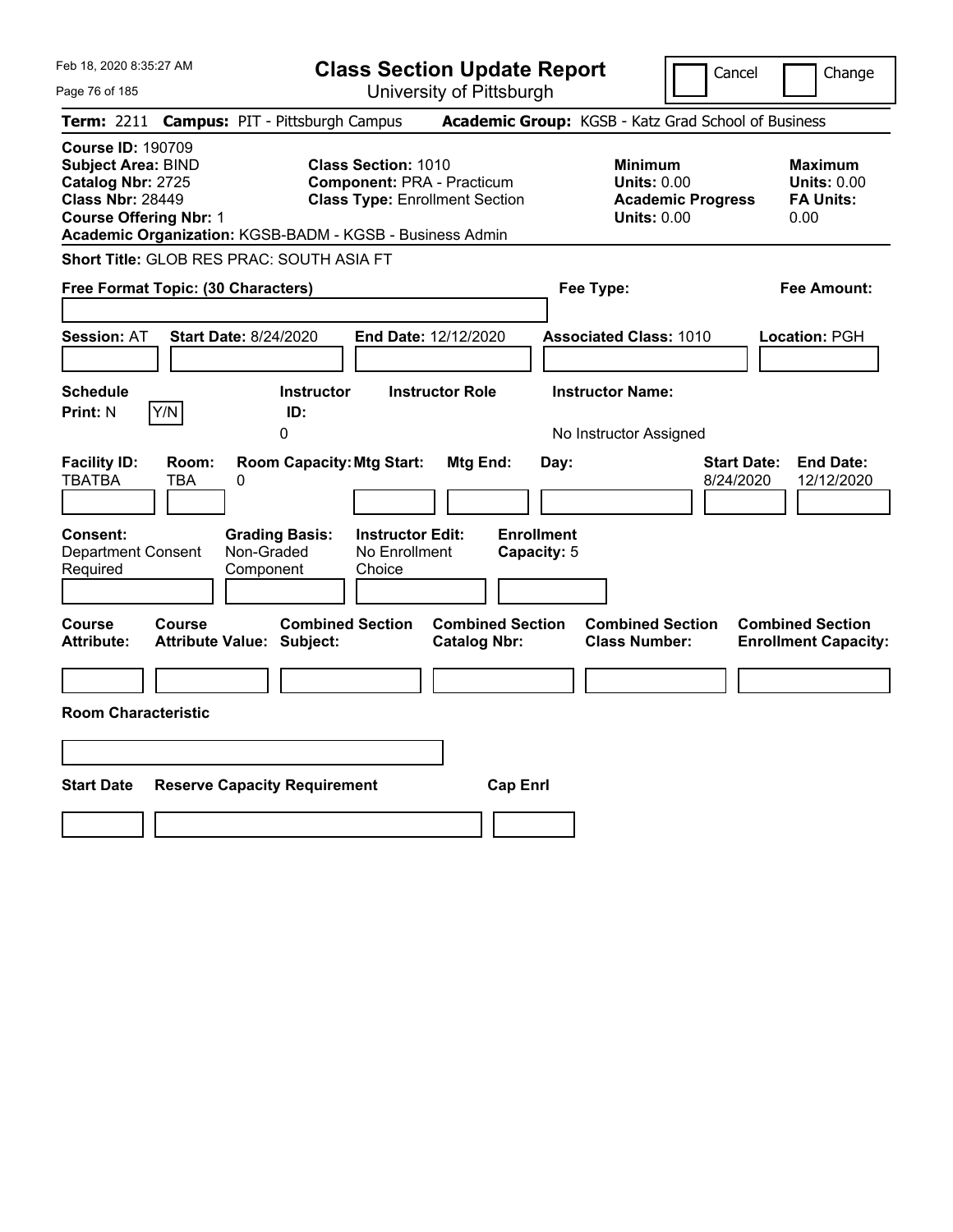| Feb 18, 2020 8:35:27 AM                                                                                                                                                                            |                                                                                                          | <b>Class Section Update Report</b>             |                                                                                        | Cancel<br>Change                                                  |
|----------------------------------------------------------------------------------------------------------------------------------------------------------------------------------------------------|----------------------------------------------------------------------------------------------------------|------------------------------------------------|----------------------------------------------------------------------------------------|-------------------------------------------------------------------|
| Page 77 of 185                                                                                                                                                                                     |                                                                                                          | University of Pittsburgh                       |                                                                                        |                                                                   |
| Term: 2211                                                                                                                                                                                         | <b>Campus: PIT - Pittsburgh Campus</b>                                                                   |                                                | Academic Group: KGSB - Katz Grad School of Business                                    |                                                                   |
| <b>Course ID: 190710</b><br><b>Subject Area: BIND</b><br>Catalog Nbr: 2726<br><b>Class Nbr: 28450</b><br><b>Course Offering Nbr: 1</b><br>Academic Organization: KGSB-BADM - KGSB - Business Admin | <b>Class Section: 1010</b><br><b>Component: PRA - Practicum</b><br><b>Class Type: Enrollment Section</b> |                                                | <b>Minimum</b><br><b>Units: 0.00</b><br><b>Academic Progress</b><br><b>Units: 0.00</b> | <b>Maximum</b><br><b>Units: 0.00</b><br><b>FA Units:</b><br>0.00  |
| Short Title: GLOB RES PRAC: SOUTH ASIA PT                                                                                                                                                          |                                                                                                          |                                                |                                                                                        |                                                                   |
| Free Format Topic: (30 Characters)                                                                                                                                                                 |                                                                                                          |                                                | Fee Type:                                                                              | Fee Amount:                                                       |
| <b>Session: AT</b><br>Start Date: 8/24/2020                                                                                                                                                        | <b>End Date: 12/12/2020</b>                                                                              |                                                | <b>Associated Class: 1010</b>                                                          | Location: PGH                                                     |
| <b>Schedule</b><br>Y/N<br><b>Print: N</b>                                                                                                                                                          | <b>Instructor</b><br><b>Instructor Role</b><br>ID:<br>0                                                  |                                                | <b>Instructor Name:</b><br>No Instructor Assigned                                      |                                                                   |
| <b>Facility ID:</b><br>Room:<br><b>TBATBA</b><br><b>TBA</b><br>0                                                                                                                                   | <b>Room Capacity: Mtg Start:</b>                                                                         | Mtg End:<br>Day:                               |                                                                                        | <b>Start Date:</b><br><b>End Date:</b><br>8/24/2020<br>12/12/2020 |
| Consent:<br>Non-Graded<br><b>Department Consent</b><br>Required<br>Component                                                                                                                       | <b>Grading Basis:</b><br><b>Instructor Edit:</b><br>No Enrollment<br>Choice                              | <b>Enrollment</b><br>Capacity: 5               |                                                                                        |                                                                   |
| Course<br>Course<br>Attribute Value: Subject:<br><b>Attribute:</b>                                                                                                                                 | <b>Combined Section</b>                                                                                  | <b>Combined Section</b><br><b>Catalog Nbr:</b> | <b>Combined Section</b><br><b>Class Number:</b>                                        | <b>Combined Section</b><br><b>Enrollment Capacity:</b>            |
| <b>Room Characteristic</b>                                                                                                                                                                         |                                                                                                          |                                                |                                                                                        |                                                                   |
|                                                                                                                                                                                                    |                                                                                                          |                                                |                                                                                        |                                                                   |
| <b>Start Date</b><br><b>Reserve Capacity Requirement</b>                                                                                                                                           |                                                                                                          | <b>Cap Enrl</b>                                |                                                                                        |                                                                   |
|                                                                                                                                                                                                    |                                                                                                          |                                                |                                                                                        |                                                                   |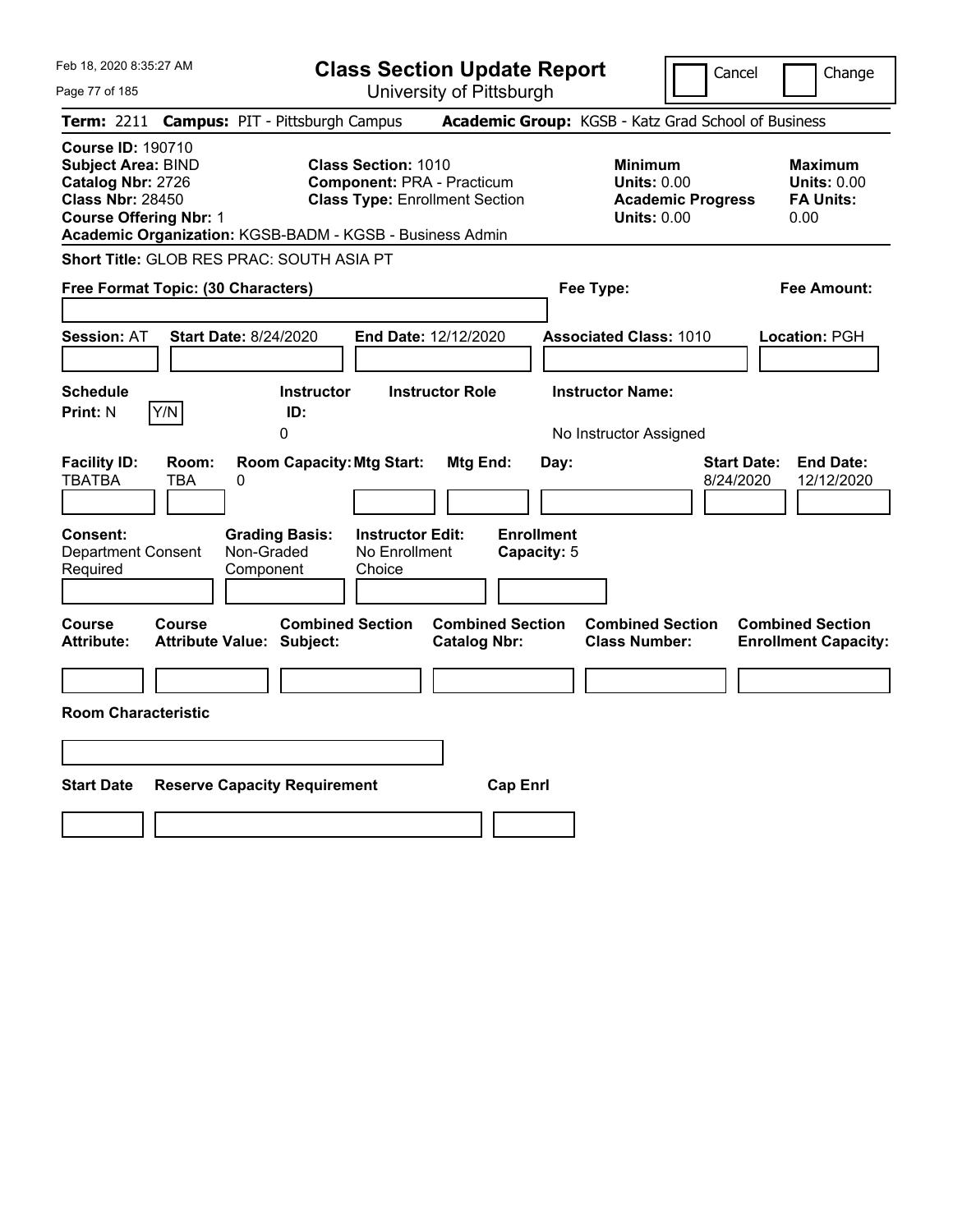Feb 18, 2020 8:35:27 AM Page 78 of 185 **Class Section Update Report** University of Pittsburgh Cancel Change **Term:** 2211 **Campus:** PIT - Pittsburgh Campus **Academic Group:** KGSB - Katz Grad School of Business **Course ID:** 190140 **Subject Area:** BIND **Class Section:** 1010 **Minimum Maximum Catalog Nbr:** 2752 **Component:** PRA - Practicum **Units:** 3.00 **Units:** 3.00 **Class Nbr:** 28411 **Class Type:** Enrollment Section **Academic Progress FA Units: Course Offering Nbr:** 1 **Units:** 3.00 3.00 **Academic Organization:** KGSB-BADM - KGSB - Business Admin **Short Title:** GLOBAL RES PRAC-PROF **Free Format Topic: (30 Characters) Fee Type: Fee Amount: Session:** AT **Start Date:** 8/24/2020 **End Date:** 12/12/2020 **Associated Class:** 1010 **Location:** PGH **Schedule Instructor Instructor Role Instructor Name: Print:**  $Y$   $|Y/N|$  **ID:** 2916613 Secondary Instructor Gregos,Terri L 2900908 Primary Instructor Hegde, Gajanan G 3020147 Secondary Instructor McShane,William Patrick **Facility ID: Room: Room Capacity:Mtg Start: Mtg End: Day: Start Date: End Date:** TBATBA TBA 0 8/24/2020 12/12/2020 **Consent: Grading Basis: Instructor Edit: Enrollment** Department Consent Required Grad LG/SNC Basis No Enrollment **Choice Capacity:** 5 **Course Course Combined Section Combined Section Combined Section Combined Section**  Attribute: Attribute Value: Subject: Catalog Nbr: Class Number: Enrollment Capacity: **Room Characteristic Start Date Reserve Capacity Requirement Cap Enrl**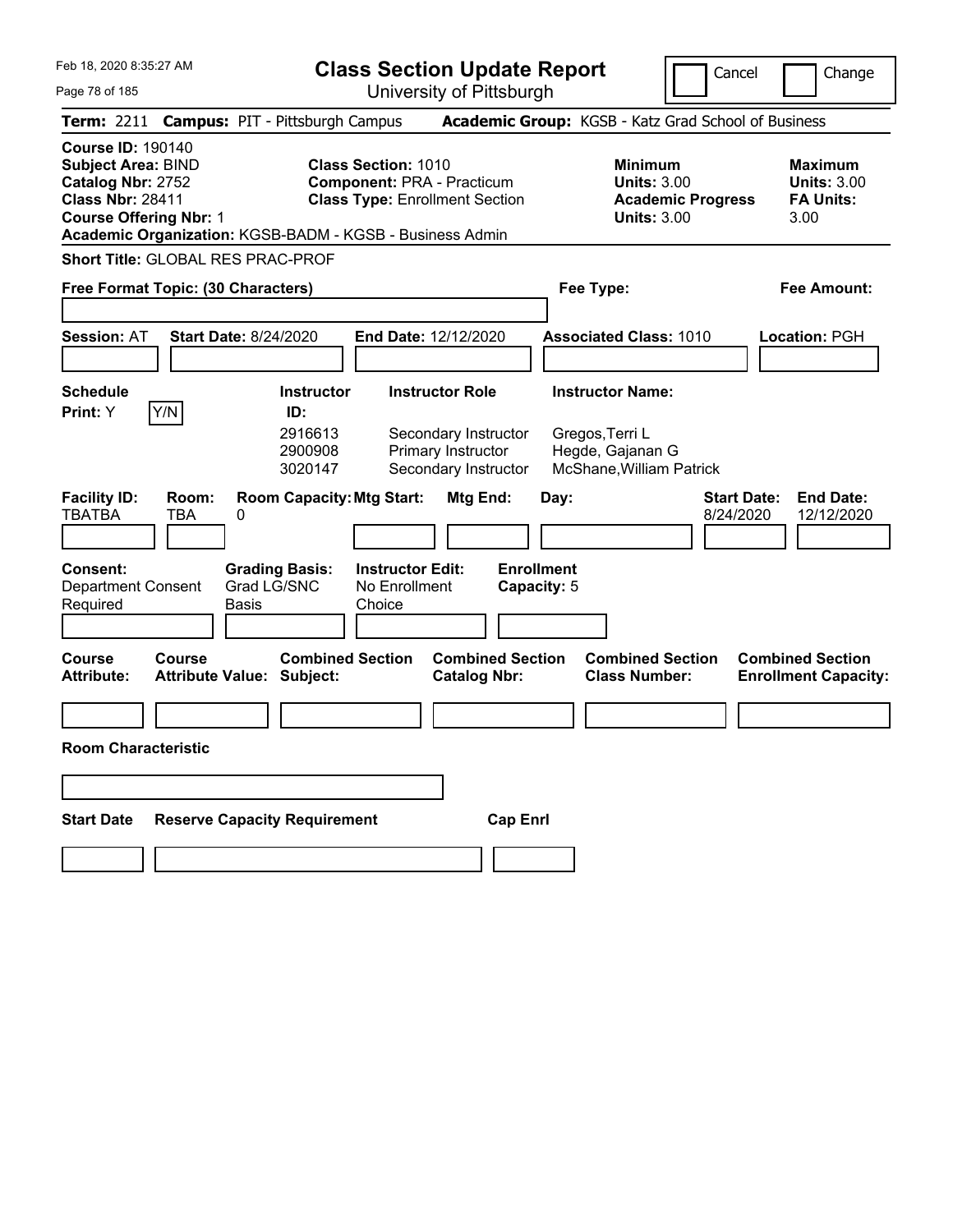| Feb 18, 2020 8:35:27 AM                                                                                                                                                                            |                                                                                        | <b>Class Section Update Report</b>                                                                        |                                                      |                                                                                        | Cancel<br>Change                                                   |
|----------------------------------------------------------------------------------------------------------------------------------------------------------------------------------------------------|----------------------------------------------------------------------------------------|-----------------------------------------------------------------------------------------------------------|------------------------------------------------------|----------------------------------------------------------------------------------------|--------------------------------------------------------------------|
| Page 79 of 185                                                                                                                                                                                     |                                                                                        | University of Pittsburgh                                                                                  |                                                      |                                                                                        |                                                                    |
| Term: 2211                                                                                                                                                                                         | <b>Campus: PIT - Pittsburgh Campus</b>                                                 |                                                                                                           |                                                      | Academic Group: KGSB - Katz Grad School of Business                                    |                                                                    |
| <b>Course ID: 101654</b><br><b>Subject Area: BIND</b><br>Catalog Nbr: 2777<br><b>Class Nbr: 16836</b><br><b>Course Offering Nbr: 1</b><br>Academic Organization: KGSB-BADM - KGSB - Business Admin |                                                                                        | <b>Class Section: 1050</b><br>Component: IND - Independent Study<br><b>Class Type: Enrollment Section</b> |                                                      | <b>Minimum</b><br><b>Units: 1.00</b><br><b>Academic Progress</b><br><b>Units: 1.00</b> | <b>Maximum</b><br><b>Units: 3.00</b><br><b>FA Units:</b><br>1.00   |
| Short Title: INDEP STUDY IN FORGN LANGUAGES                                                                                                                                                        |                                                                                        |                                                                                                           |                                                      |                                                                                        |                                                                    |
| Free Format Topic: (30 Characters)                                                                                                                                                                 |                                                                                        |                                                                                                           |                                                      | Fee Type:                                                                              | Fee Amount:                                                        |
| Session: KS2<br><b>Schedule</b><br>Y/N<br>Print: Y                                                                                                                                                 | Start Date: 10/19/2020<br><b>Instructor</b><br>ID:<br>0                                | End Date: 12/11/2020<br><b>Instructor Role</b>                                                            |                                                      | <b>Associated Class: 1050</b><br><b>Instructor Name:</b><br>No Instructor Assigned     | Location: PGH                                                      |
| <b>Facility ID:</b><br>Room:<br><b>TBATBA</b><br><b>TBA</b><br>Consent:<br><b>Department Consent</b><br>Required                                                                                   | <b>Room Capacity: Mtg Start:</b><br>0<br><b>Grading Basis:</b><br>Grad LG/SU3<br>Basis | <b>Instructor Edit:</b><br>No Enrollment<br>Choice                                                        | Mtg End:<br>Day:<br><b>Enrollment</b><br>Capacity: 2 |                                                                                        | <b>Start Date:</b><br><b>End Date:</b><br>10/19/2020<br>12/11/2020 |
| <b>Course</b><br><b>Course</b><br><b>Attribute:</b><br><b>Room Characteristic</b>                                                                                                                  | <b>Combined Section</b><br><b>Attribute Value: Subject:</b>                            |                                                                                                           | <b>Combined Section</b><br><b>Catalog Nbr:</b>       | <b>Combined Section</b><br><b>Class Number:</b>                                        | <b>Combined Section</b><br><b>Enrollment Capacity:</b>             |
|                                                                                                                                                                                                    |                                                                                        |                                                                                                           |                                                      |                                                                                        |                                                                    |
|                                                                                                                                                                                                    |                                                                                        |                                                                                                           |                                                      |                                                                                        |                                                                    |
| <b>Start Date</b>                                                                                                                                                                                  | <b>Reserve Capacity Requirement</b>                                                    |                                                                                                           | <b>Cap Enrl</b>                                      |                                                                                        |                                                                    |
|                                                                                                                                                                                                    |                                                                                        |                                                                                                           |                                                      |                                                                                        |                                                                    |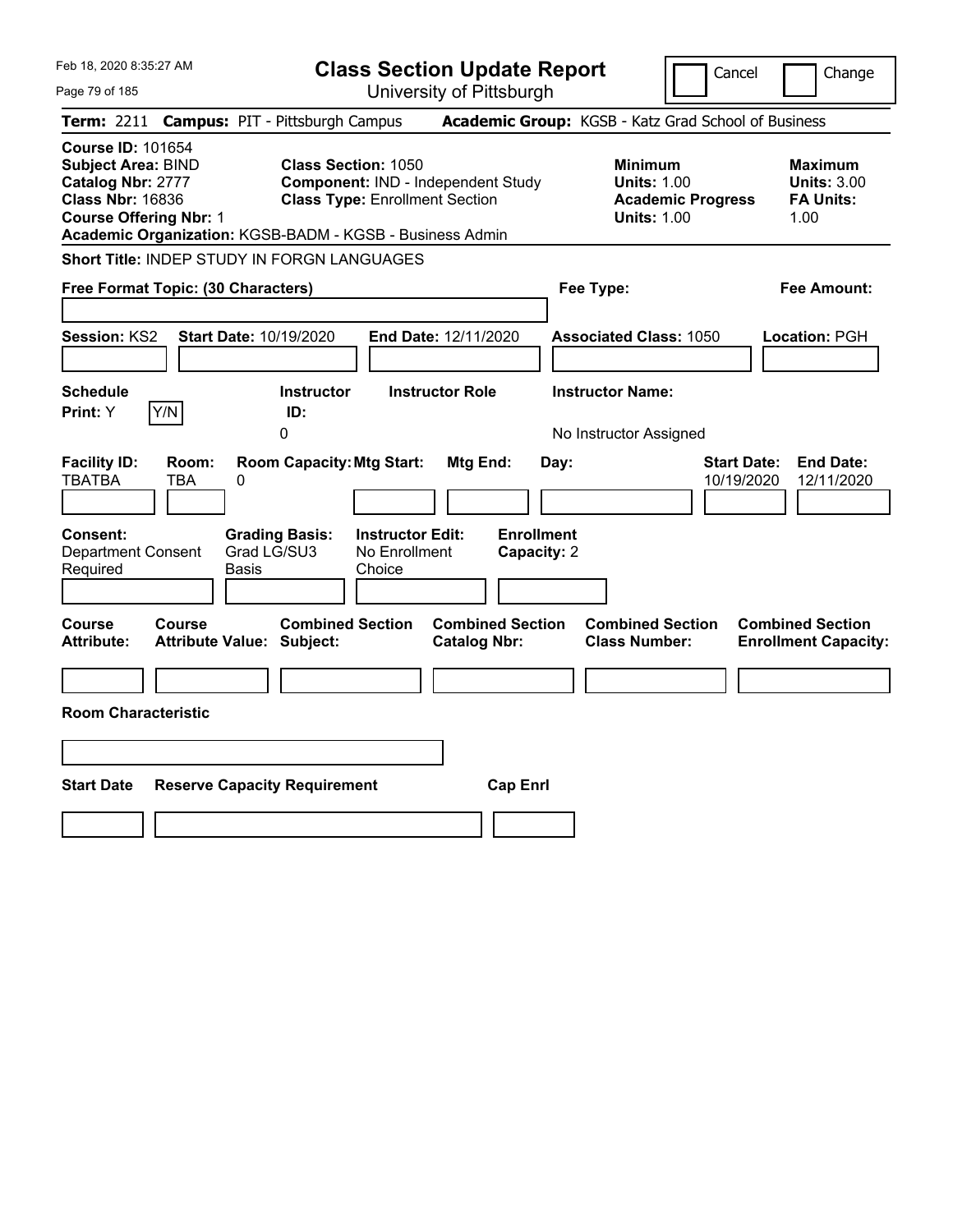Feb 18, 2020 8:35:27 AM

**Class Section Update Report**

Cancel | Change

Page 80 of 185 University of Pittsburgh **Term:** 2211 **Campus:** PIT - Pittsburgh Campus **Academic Group:** KGSB - Katz Grad School of Business **Course ID:** 184788 **Subject Area: BIND Class Section:** 1500 **Minimum Maximum 1500 Minimum 1998 Maximum Catalog Nbr:** 9444 **Component:** INT - Internship **Units:** 0.00 **Minimum Units:** 0.00 **Catalog Nbr:** 9444 **Component:** INT - Internship **Units:** 0.00 **Units:** 0.00 **Class Type: Enrollment Section <b>Academic Progress FA Units: Course Offering Nbr: 1 Discrete Accounts: 0.00 Units: 0.00 0.00 0.00 0.00 Academic Organization:** KGSB-BADM - KGSB - Business Admin **Short Title:** MBA INTERNSHIP **Free Format Topic: (30 Characters) Fee Type: Fee Amount: Session:** KMT **Start Date:** 8/24/2020 **End Date:** 12/11/2020 **Associated Class:** 1500 **Location:** PGH **Schedule Instructor Instructor Role Instructor Name: Print:**  $Y$   $|Y/N|$  **ID:** 0 **No Instructor Assigned Facility ID: Room: Room Capacity:Mtg Start: Mtg End: Day: Start Date: End Date:** TBATBA TBA 0 8/24/2020 12/11/2020 **Consent: Grading Basis: Instructor Edit: Enrollment** Department Consent Required Grad SN Basis No Enrollment Choice **Capacity:** 10 **Course Course Combined Section Combined Section Combined Section Combined Section Attribute: Attribute Value: Subject: Catalog Nbr: Class Number: Enrollment Capacity: Room Characteristic Start Date Reserve Capacity Requirement Cap Enrl**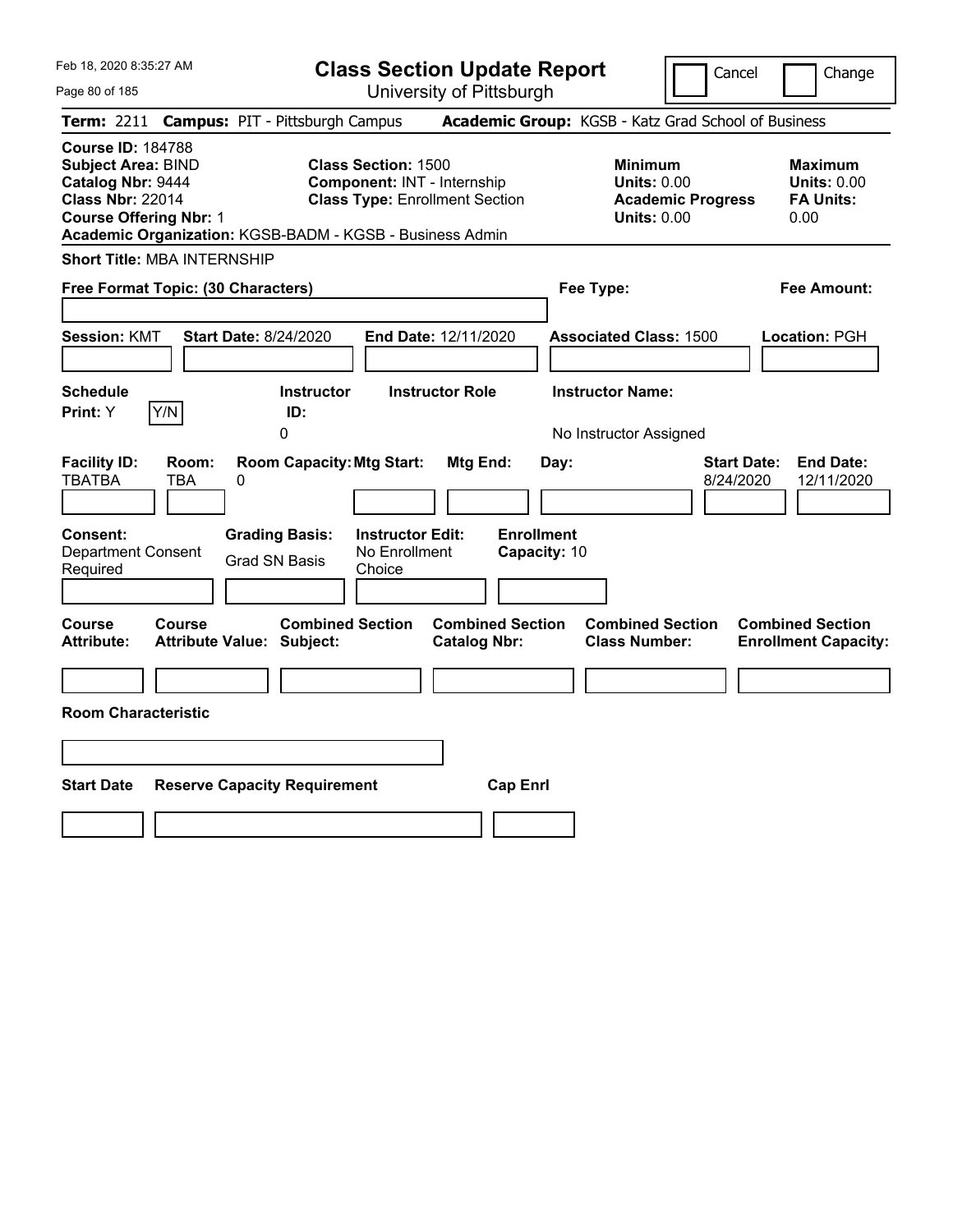| Feb 18, 2020 8:35:27 AM                                                                                                                       | <b>Class Section Update Report</b>                                                                                                                                  | Cancel                                                                                 | Change                                                           |
|-----------------------------------------------------------------------------------------------------------------------------------------------|---------------------------------------------------------------------------------------------------------------------------------------------------------------------|----------------------------------------------------------------------------------------|------------------------------------------------------------------|
| Page 81 of 185                                                                                                                                | University of Pittsburgh                                                                                                                                            |                                                                                        |                                                                  |
| Term: 2211                                                                                                                                    | <b>Campus: PIT - Pittsburgh Campus</b>                                                                                                                              | Academic Group: KGSB - Katz Grad School of Business                                    |                                                                  |
| <b>Course ID: 150387</b><br><b>Subject Area: BIND</b><br>Catalog Nbr: 9999<br><b>Class Nbr: 21962</b><br><b>Course Offering Nbr: 1</b>        | <b>Class Section: 1015</b><br><b>Component: WRK - Workshop</b><br><b>Class Type: Enrollment Section</b><br>Academic Organization: KGSB-BADM - KGSB - Business Admin | <b>Minimum</b><br><b>Units: 0.00</b><br><b>Academic Progress</b><br><b>Units: 0.00</b> | <b>Maximum</b><br><b>Units: 0.00</b><br><b>FA Units:</b><br>0.00 |
| Short Title: KATZ FULL-TIME DEVELOPMENT FEE                                                                                                   |                                                                                                                                                                     |                                                                                        |                                                                  |
| Free Format Topic: (30 Characters)                                                                                                            |                                                                                                                                                                     | Fee Type:                                                                              | Fee Amount:                                                      |
| <b>Start Date: 8/24/2020</b><br><b>Session: KMT</b><br><b>Schedule</b><br>Y/N<br>Print: Y                                                     | End Date: 12/11/2020<br><b>Instructor</b><br><b>Instructor Role</b><br>ID:<br>0                                                                                     | <b>Associated Class: 1015</b><br><b>Instructor Name:</b><br>No Instructor Assigned     | Location: PGH                                                    |
| <b>Facility ID:</b><br>Room:<br><b>TBATBA</b><br><b>TBA</b><br>0<br>Consent:<br><b>Department Consent</b><br>No Grade<br>Required<br>Required | <b>Room Capacity: Mtg Start:</b><br>Mtg End:<br><b>Enrollment</b><br><b>Instructor Edit:</b><br><b>Grading Basis:</b><br>No Enrollment<br>Capacity: 250<br>Choice   | <b>Start Date:</b><br>Day:<br>8/24/2020                                                | <b>End Date:</b><br>12/11/2020                                   |
| Course<br><b>Course</b><br><b>Attribute:</b><br><b>Attribute Value: Subject:</b><br><b>Room Characteristic</b>                                | <b>Combined Section</b><br><b>Combined Section</b><br><b>Catalog Nbr:</b>                                                                                           | <b>Combined Section</b><br><b>Class Number:</b>                                        | <b>Combined Section</b><br><b>Enrollment Capacity:</b>           |
|                                                                                                                                               |                                                                                                                                                                     |                                                                                        |                                                                  |
|                                                                                                                                               |                                                                                                                                                                     |                                                                                        |                                                                  |
| <b>Start Date</b><br><b>Reserve Capacity Requirement</b>                                                                                      | <b>Cap Enrl</b>                                                                                                                                                     |                                                                                        |                                                                  |
|                                                                                                                                               |                                                                                                                                                                     |                                                                                        |                                                                  |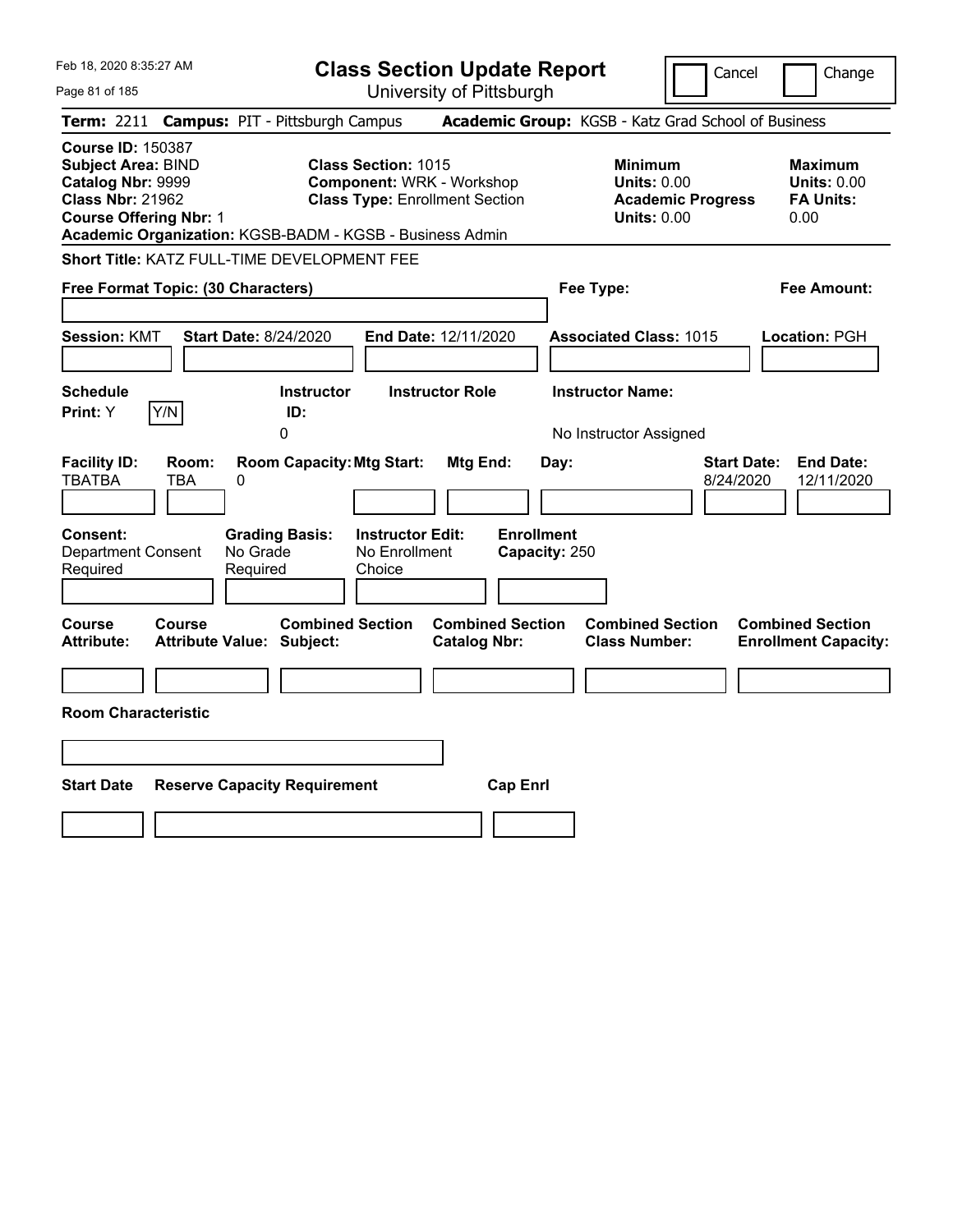| Feb 18, 2020 8:35:27 AM                                                                                                                |        |                                                                                         |                                                                | <b>Class Section Update Report</b>                                        |                                                 |                                                            |                          | Cancel<br>Change                                                  |
|----------------------------------------------------------------------------------------------------------------------------------------|--------|-----------------------------------------------------------------------------------------|----------------------------------------------------------------|---------------------------------------------------------------------------|-------------------------------------------------|------------------------------------------------------------|--------------------------|-------------------------------------------------------------------|
| Page 82 of 185                                                                                                                         |        |                                                                                         |                                                                | University of Pittsburgh                                                  |                                                 |                                                            |                          |                                                                   |
| <b>Term: 2211</b>                                                                                                                      |        | <b>Campus: PIT - Pittsburgh Campus</b>                                                  |                                                                |                                                                           |                                                 |                                                            |                          | Academic Group: KGSB - Katz Grad School of Business               |
| <b>Course ID: 150387</b><br><b>Subject Area: BIND</b><br>Catalog Nbr: 9999<br><b>Class Nbr: 29341</b><br><b>Course Offering Nbr: 1</b> |        | Academic Organization: KGSB-BADM - KGSB - Business Admin                                | <b>Class Section: 1020</b>                                     | <b>Component: WRK - Workshop</b><br><b>Class Type: Enrollment Section</b> |                                                 | <b>Minimum</b><br><b>Units: 0.00</b><br><b>Units: 0.00</b> | <b>Academic Progress</b> | <b>Maximum</b><br><b>Units: 0.00</b><br><b>FA Units:</b><br>0.00  |
|                                                                                                                                        |        | Short Title: KATZ FULL-TIME DEVELOPMENT FEE                                             |                                                                |                                                                           |                                                 |                                                            |                          |                                                                   |
| Free Format Topic: (30 Characters)                                                                                                     |        |                                                                                         |                                                                |                                                                           |                                                 | Fee Type:                                                  |                          | Fee Amount:                                                       |
| <b>Session: KMT</b>                                                                                                                    |        | <b>Start Date: 8/24/2020</b>                                                            |                                                                | End Date: 12/11/2020                                                      |                                                 | <b>Associated Class: 1020</b>                              |                          | Location: PGH                                                     |
| <b>Schedule</b>                                                                                                                        |        | Instructor                                                                              |                                                                | <b>Instructor Role</b>                                                    |                                                 | <b>Instructor Name:</b>                                    |                          |                                                                   |
| Print: Y                                                                                                                               | Y/N    | ID:<br>0                                                                                |                                                                |                                                                           |                                                 | No Instructor Assigned                                     |                          |                                                                   |
| <b>Facility ID:</b><br>MERVS00104 00104<br>Consent:<br><b>Department Consent</b><br>Required                                           | Room:  | <b>Room Capacity: Mtg Start:</b><br>58<br><b>Grading Basis:</b><br>No Grade<br>Required | 10:00 AM<br><b>Instructor Edit:</b><br>No Enrollment<br>Choice | Mtg End:<br>12:00 PM                                                      | Day:<br>Fr<br><b>Enrollment</b><br>Capacity: 54 |                                                            |                          | <b>Start Date:</b><br><b>End Date:</b><br>8/24/2020<br>12/11/2020 |
| Course<br><b>Attribute:</b>                                                                                                            | Course | <b>Attribute Value: Subject:</b>                                                        | <b>Combined Section</b>                                        | <b>Combined Section</b><br><b>Catalog Nbr:</b>                            |                                                 | <b>Combined Section</b><br><b>Class Number:</b>            |                          | <b>Combined Section</b><br><b>Enrollment Capacity:</b>            |
| <b>Room Characteristic</b>                                                                                                             |        |                                                                                         |                                                                |                                                                           |                                                 |                                                            |                          |                                                                   |
| PeopleSoft - Scheduled (PS)                                                                                                            |        |                                                                                         |                                                                |                                                                           |                                                 |                                                            |                          |                                                                   |
|                                                                                                                                        |        |                                                                                         |                                                                |                                                                           |                                                 |                                                            |                          |                                                                   |
| <b>Start Date</b>                                                                                                                      |        | <b>Reserve Capacity Requirement</b>                                                     |                                                                | <b>Cap Enrl</b>                                                           |                                                 |                                                            |                          |                                                                   |
|                                                                                                                                        |        |                                                                                         |                                                                |                                                                           |                                                 |                                                            |                          |                                                                   |
|                                                                                                                                        |        |                                                                                         |                                                                |                                                                           |                                                 |                                                            |                          |                                                                   |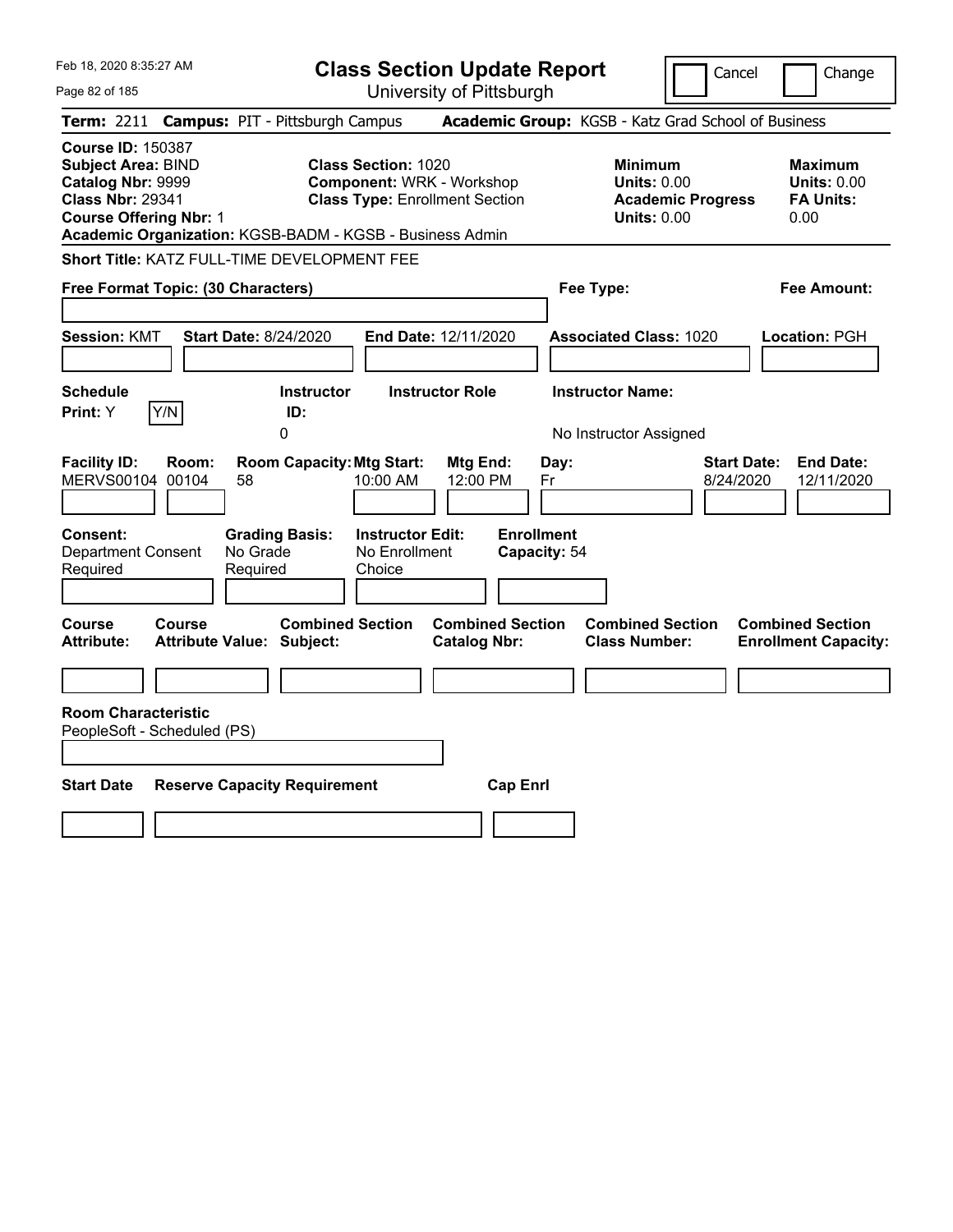| Feb 18, 2020 8:35:27 AM                                                                                                                | <b>Class Section Update Report</b>                                                                                                                                   |                                                |                                                                                        | Cancel<br>Change                                                  |
|----------------------------------------------------------------------------------------------------------------------------------------|----------------------------------------------------------------------------------------------------------------------------------------------------------------------|------------------------------------------------|----------------------------------------------------------------------------------------|-------------------------------------------------------------------|
| Page 83 of 185                                                                                                                         |                                                                                                                                                                      | University of Pittsburgh                       |                                                                                        |                                                                   |
| <b>Term: 2211</b>                                                                                                                      | <b>Campus: PIT - Pittsburgh Campus</b>                                                                                                                               |                                                | Academic Group: KGSB - Katz Grad School of Business                                    |                                                                   |
| <b>Course ID: 102471</b><br><b>Subject Area: BMIS</b><br>Catalog Nbr: 2056<br><b>Class Nbr: 13315</b><br><b>Course Offering Nbr: 1</b> | <b>Class Section: 1070</b><br><b>Component: PRA - Practicum</b><br><b>Class Type: Enrollment Section</b><br>Academic Organization: KGSB-BADM - KGSB - Business Admin |                                                | <b>Minimum</b><br><b>Units: 3.00</b><br><b>Academic Progress</b><br><b>Units: 3.00</b> | <b>Maximum</b><br><b>Units: 3.00</b><br><b>FA Units:</b><br>3.00  |
| Short Title: MGT INFORMATION SYSTEMS PRACM                                                                                             |                                                                                                                                                                      |                                                |                                                                                        |                                                                   |
| Free Format Topic: (30 Characters)                                                                                                     |                                                                                                                                                                      |                                                | Fee Type:                                                                              | Fee Amount:                                                       |
| <b>Session: KMT</b>                                                                                                                    | <b>Start Date: 8/24/2020</b><br>End Date: 12/11/2020                                                                                                                 |                                                | <b>Associated Class: 1070</b>                                                          | Location: PGH                                                     |
| <b>Schedule</b><br>Y/N<br><b>Print:</b> Y                                                                                              | <b>Instructor</b><br><b>Instructor Role</b><br>ID:<br>1036548                                                                                                        | Primary Instructor                             | <b>Instructor Name:</b><br>Rodi, Anthony F                                             |                                                                   |
| <b>Facility ID:</b><br>Room:<br>MERVS00B60 00B60<br>26                                                                                 | <b>Room Capacity: Mtg Start:</b><br>6:20 PM                                                                                                                          | Day:<br>Mtg End:<br>9:20 PM<br>Mo              |                                                                                        | <b>Start Date:</b><br><b>End Date:</b><br>8/24/2020<br>12/11/2020 |
| Consent:<br>No Special Consent<br>Required                                                                                             | <b>Grading Basis:</b><br><b>Instructor Edit:</b><br>No Enrollment<br><b>Grad Letter Grade</b><br>Choice                                                              | <b>Enrollment</b><br>Capacity: 25              |                                                                                        |                                                                   |
| Course<br><b>Course</b><br><b>Attribute:</b><br><b>Attribute Value: Subject:</b>                                                       | <b>Combined Section</b>                                                                                                                                              | <b>Combined Section</b><br><b>Catalog Nbr:</b> | <b>Combined Section</b><br><b>Class Number:</b>                                        | <b>Combined Section</b><br><b>Enrollment Capacity:</b>            |
|                                                                                                                                        |                                                                                                                                                                      |                                                |                                                                                        |                                                                   |
| <b>Room Characteristic</b><br>PeopleSoft - Scheduled (PS)                                                                              |                                                                                                                                                                      |                                                |                                                                                        |                                                                   |
| <b>Start Date</b><br>3/1/2020                                                                                                          | <b>Reserve Capacity Requirement</b><br><b>Restricted to MOIS-MS Students</b>                                                                                         | <b>Cap Enrl</b><br>25                          |                                                                                        |                                                                   |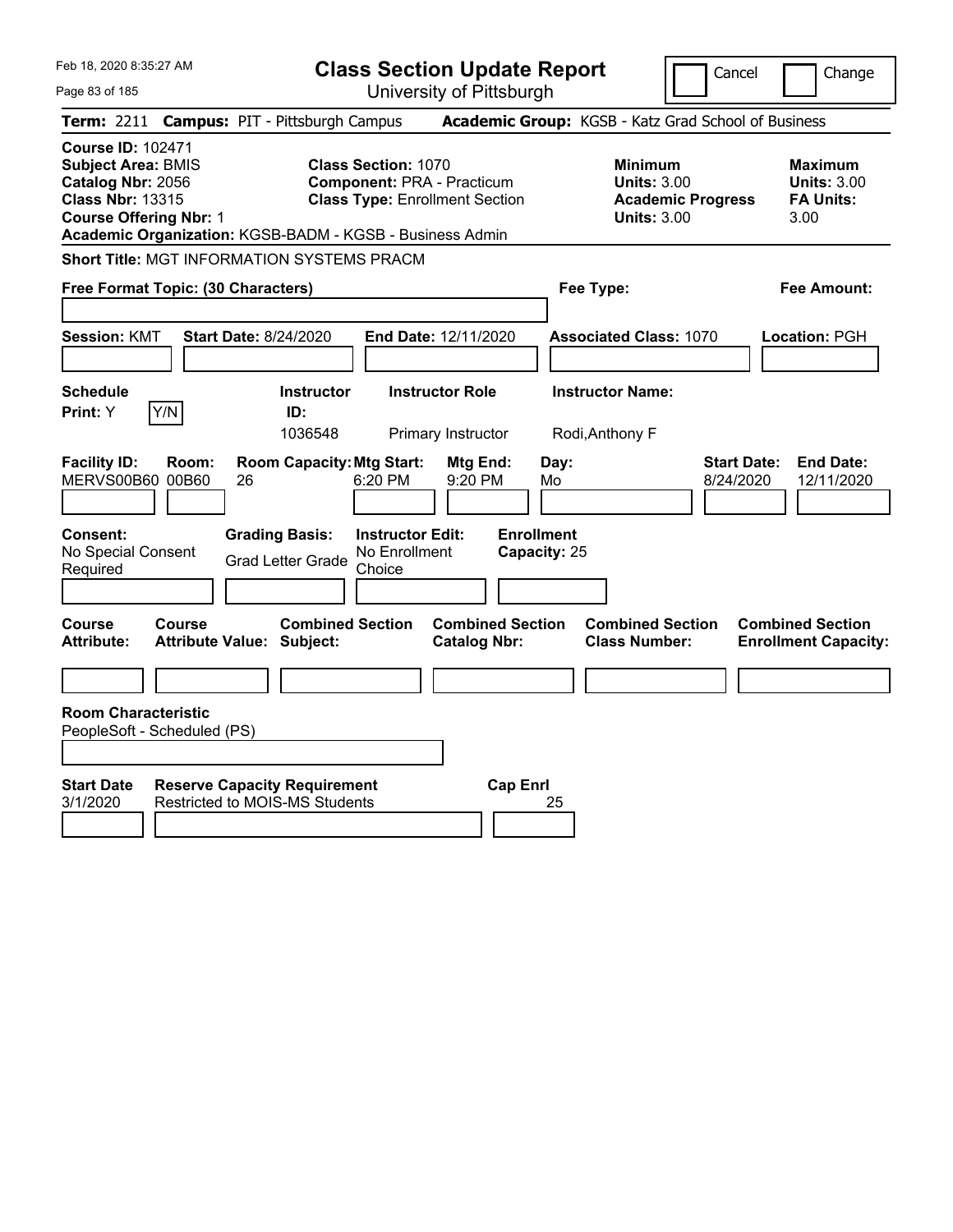| Feb 18, 2020 8:35:27 AM<br>Page 84 of 185                                                                                              | <b>Class Section Update Report</b><br>University of Pittsburgh                                                                                                        | Cancel<br>Change                                                                                                                                           |
|----------------------------------------------------------------------------------------------------------------------------------------|-----------------------------------------------------------------------------------------------------------------------------------------------------------------------|------------------------------------------------------------------------------------------------------------------------------------------------------------|
| <b>Term: 2211</b>                                                                                                                      | <b>Campus: PIT - Pittsburgh Campus</b>                                                                                                                                | Academic Group: KGSB - Katz Grad School of Business                                                                                                        |
| <b>Course ID: 102472</b><br><b>Subject Area: BMIS</b><br>Catalog Nbr: 2060<br><b>Class Nbr: 22814</b><br><b>Course Offering Nbr: 1</b> | <b>Class Section: 1005</b><br>Component: IND - Independent Study<br><b>Class Type: Enrollment Section</b><br>Academic Organization: KGSB-BADM - KGSB - Business Admin | <b>Minimum</b><br><b>Maximum</b><br><b>Units: 1.00</b><br><b>Units: 6.00</b><br><b>FA Units:</b><br><b>Academic Progress</b><br><b>Units: 1.00</b><br>1.00 |
| <b>Short Title: INDEP STUDY MGT INFOR SYSTEMS</b>                                                                                      |                                                                                                                                                                       |                                                                                                                                                            |
| Free Format Topic: (30 Characters)                                                                                                     |                                                                                                                                                                       | Fee Type:<br>Fee Amount:                                                                                                                                   |
| Session: KS1<br><b>Start Date: 8/24/2020</b>                                                                                           | End Date: 10/16/2020                                                                                                                                                  | <b>Associated Class: 1005</b><br>Location: PGH                                                                                                             |
| <b>Schedule</b><br>Y/N<br>Print: Y                                                                                                     | <b>Instructor Role</b><br><b>Instructor</b><br>ID:<br>0                                                                                                               | <b>Instructor Name:</b><br>No Instructor Assigned                                                                                                          |
| <b>Facility ID:</b><br>Room:<br><b>TBATBA</b><br>TBA<br>$\pmb{0}$                                                                      | <b>Room Capacity: Mtg Start:</b><br>Mtg End:<br>Day:                                                                                                                  | <b>End Date:</b><br><b>Start Date:</b><br>8/24/2020<br>10/16/2020                                                                                          |
| <b>Consent:</b><br>Grad LG/SU3<br><b>Department Consent</b><br>Required<br>Basis                                                       | <b>Enrollment</b><br><b>Instructor Edit:</b><br><b>Grading Basis:</b><br>No Enrollment<br>Capacity: 5<br>Choice                                                       |                                                                                                                                                            |
| Course<br><b>Course</b><br><b>Attribute:</b><br><b>Attribute Value: Subject:</b>                                                       | <b>Combined Section</b><br><b>Combined Section</b><br><b>Catalog Nbr:</b>                                                                                             | <b>Combined Section</b><br><b>Combined Section</b><br><b>Class Number:</b><br><b>Enrollment Capacity:</b>                                                  |
| <b>Room Characteristic</b>                                                                                                             |                                                                                                                                                                       |                                                                                                                                                            |
|                                                                                                                                        |                                                                                                                                                                       |                                                                                                                                                            |
| <b>Start Date</b><br><b>Reserve Capacity Requirement</b>                                                                               | <b>Cap Enrl</b>                                                                                                                                                       |                                                                                                                                                            |
|                                                                                                                                        |                                                                                                                                                                       |                                                                                                                                                            |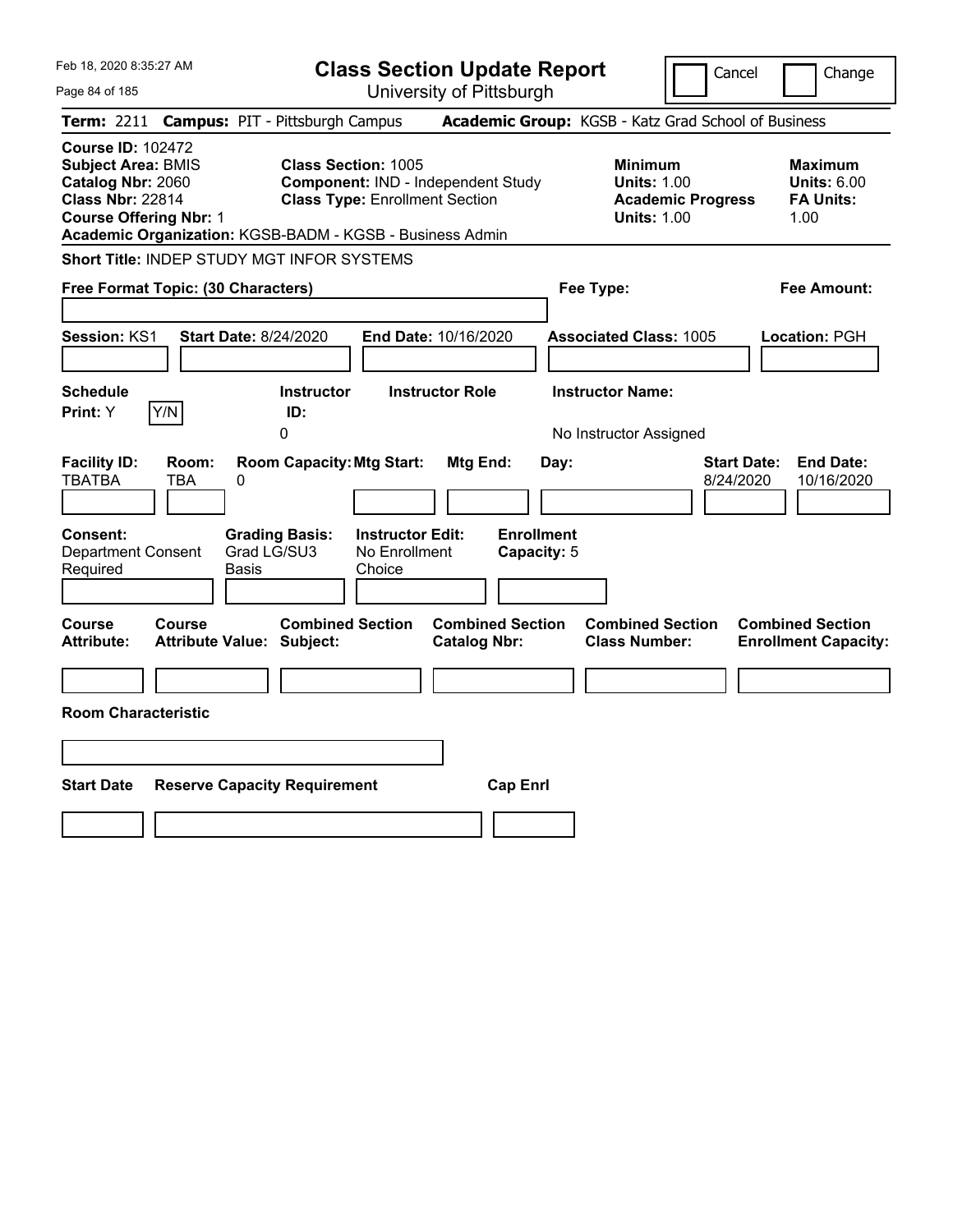| Feb 18, 2020 8:35:27 AM                                                                                                                                                                            | <b>Class Section Update Report</b>                                                                                                   | Cancel<br>Change                                                                                                                                           |
|----------------------------------------------------------------------------------------------------------------------------------------------------------------------------------------------------|--------------------------------------------------------------------------------------------------------------------------------------|------------------------------------------------------------------------------------------------------------------------------------------------------------|
| Page 85 of 185                                                                                                                                                                                     | University of Pittsburgh                                                                                                             |                                                                                                                                                            |
| <b>Campus: PIT - Pittsburgh Campus</b><br><b>Term:</b> 2211                                                                                                                                        |                                                                                                                                      | Academic Group: KGSB - Katz Grad School of Business                                                                                                        |
| <b>Course ID: 102472</b><br><b>Subject Area: BMIS</b><br>Catalog Nbr: 2060<br><b>Class Nbr: 22815</b><br><b>Course Offering Nbr: 1</b><br>Academic Organization: KGSB-BADM - KGSB - Business Admin | <b>Class Section: 1006</b><br>Component: IND - Independent Study<br><b>Class Type: Enrollment Section</b>                            | <b>Minimum</b><br><b>Maximum</b><br><b>Units: 1.00</b><br><b>Units: 6.00</b><br><b>Academic Progress</b><br><b>FA Units:</b><br><b>Units: 1.00</b><br>1.00 |
| <b>Short Title: INDEP STUDY MGT INFOR SYSTEMS</b>                                                                                                                                                  |                                                                                                                                      |                                                                                                                                                            |
| Free Format Topic: (30 Characters)                                                                                                                                                                 |                                                                                                                                      | Fee Type:<br>Fee Amount:                                                                                                                                   |
| <b>Start Date: 8/24/2020</b><br><b>Session: KS1</b>                                                                                                                                                | End Date: 10/16/2020                                                                                                                 | <b>Associated Class: 1006</b><br>Location: PGH                                                                                                             |
| <b>Schedule</b>                                                                                                                                                                                    | <b>Instructor Role</b><br><b>Instructor</b>                                                                                          | <b>Instructor Name:</b>                                                                                                                                    |
| Y/N<br>ID:<br><b>Print:</b> Y<br>0                                                                                                                                                                 |                                                                                                                                      | No Instructor Assigned                                                                                                                                     |
| <b>Facility ID:</b><br>Room:<br>TBATBA<br>TBA<br>0<br><b>Consent:</b><br><b>Grading Basis:</b><br>Grad LG/SU3<br><b>Department Consent</b>                                                         | <b>Room Capacity: Mtg Start:</b><br>Mtg End:<br>Day:<br><b>Enrollment</b><br><b>Instructor Edit:</b><br>No Enrollment<br>Capacity: 5 | <b>Start Date:</b><br><b>End Date:</b><br>8/24/2020<br>10/16/2020                                                                                          |
| Required<br>Basis                                                                                                                                                                                  | Choice                                                                                                                               |                                                                                                                                                            |
| Course<br><b>Course</b><br><b>Attribute:</b><br><b>Attribute Value: Subject:</b>                                                                                                                   | <b>Combined Section</b><br><b>Combined Section</b><br><b>Catalog Nbr:</b>                                                            | <b>Combined Section</b><br><b>Combined Section</b><br><b>Class Number:</b><br><b>Enrollment Capacity:</b>                                                  |
|                                                                                                                                                                                                    |                                                                                                                                      |                                                                                                                                                            |
| <b>Room Characteristic</b>                                                                                                                                                                         |                                                                                                                                      |                                                                                                                                                            |
|                                                                                                                                                                                                    |                                                                                                                                      |                                                                                                                                                            |
| <b>Start Date</b><br><b>Reserve Capacity Requirement</b>                                                                                                                                           | <b>Cap Enrl</b>                                                                                                                      |                                                                                                                                                            |
|                                                                                                                                                                                                    |                                                                                                                                      |                                                                                                                                                            |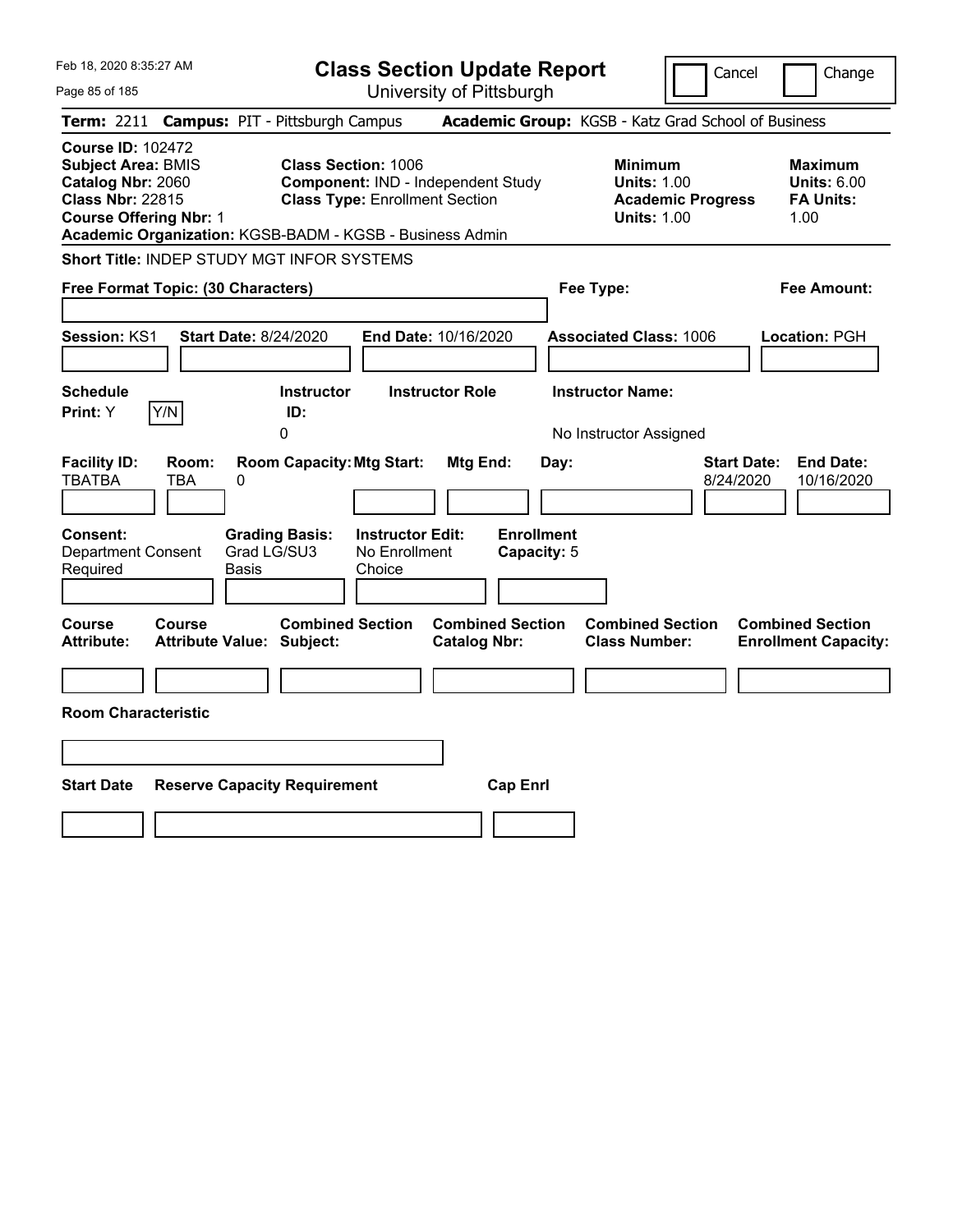| Feb 18, 2020 8:35:27 AM<br>Page 86 of 185                                                                                                                                                          | <b>Class Section Update Report</b><br>University of Pittsburgh                                                                                  | Cancel                                                                                 | Change                                                           |
|----------------------------------------------------------------------------------------------------------------------------------------------------------------------------------------------------|-------------------------------------------------------------------------------------------------------------------------------------------------|----------------------------------------------------------------------------------------|------------------------------------------------------------------|
| <b>Campus: PIT - Pittsburgh Campus</b><br><b>Term: 2211</b>                                                                                                                                        |                                                                                                                                                 | Academic Group: KGSB - Katz Grad School of Business                                    |                                                                  |
| <b>Course ID: 102472</b><br><b>Subject Area: BMIS</b><br>Catalog Nbr: 2060<br><b>Class Nbr: 13299</b><br><b>Course Offering Nbr: 1</b><br>Academic Organization: KGSB-BADM - KGSB - Business Admin | <b>Class Section: 1010</b><br>Component: IND - Independent Study<br><b>Class Type: Enrollment Section</b>                                       | <b>Minimum</b><br><b>Units: 1.00</b><br><b>Academic Progress</b><br><b>Units: 1.00</b> | <b>Maximum</b><br><b>Units: 6.00</b><br><b>FA Units:</b><br>1.00 |
| <b>Short Title: INDEP STUDY MGT INFOR SYSTEMS</b>                                                                                                                                                  |                                                                                                                                                 |                                                                                        |                                                                  |
| Free Format Topic: (30 Characters)                                                                                                                                                                 |                                                                                                                                                 | Fee Type:                                                                              | Fee Amount:                                                      |
| <b>Session: KS2</b><br><b>Start Date: 10/19/2020</b>                                                                                                                                               | End Date: 12/11/2020                                                                                                                            | <b>Associated Class: 1010</b>                                                          | Location: PGH                                                    |
| <b>Schedule</b>                                                                                                                                                                                    | <b>Instructor Role</b><br><b>Instructor</b>                                                                                                     | <b>Instructor Name:</b>                                                                |                                                                  |
| Y/N<br>Print: Y<br>0                                                                                                                                                                               | ID:                                                                                                                                             | No Instructor Assigned                                                                 |                                                                  |
| <b>Facility ID:</b><br>Room:<br><b>TBATBA</b><br>TBA<br>$\pmb{0}$<br><b>Consent:</b><br><b>Grading Basis:</b><br>Grad LG/SU3<br><b>Department Consent</b><br>Required<br>Basis                     | <b>Room Capacity: Mtg Start:</b><br>Mtg End:<br>Day:<br><b>Enrollment</b><br><b>Instructor Edit:</b><br>No Enrollment<br>Capacity: 12<br>Choice | <b>Start Date:</b><br>10/19/2020                                                       | <b>End Date:</b><br>12/11/2020                                   |
| Course<br><b>Course</b><br><b>Attribute:</b><br><b>Attribute Value: Subject:</b>                                                                                                                   | <b>Combined Section</b><br><b>Combined Section</b><br><b>Catalog Nbr:</b>                                                                       | <b>Combined Section</b><br><b>Class Number:</b>                                        | <b>Combined Section</b><br><b>Enrollment Capacity:</b>           |
| <b>Room Characteristic</b>                                                                                                                                                                         |                                                                                                                                                 |                                                                                        |                                                                  |
| <b>Start Date</b><br><b>Reserve Capacity Requirement</b>                                                                                                                                           | <b>Cap Enrl</b>                                                                                                                                 |                                                                                        |                                                                  |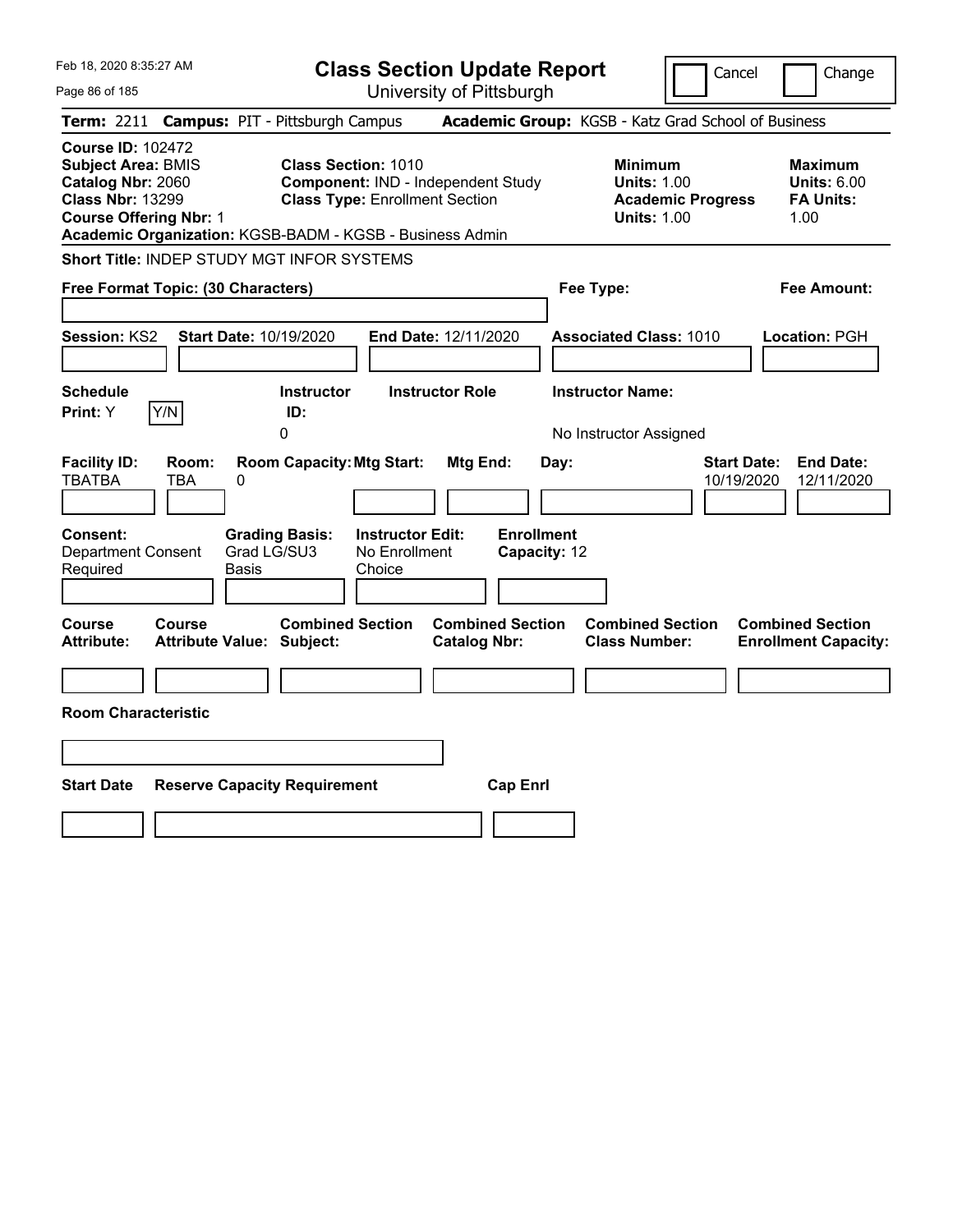| Feb 18, 2020 8:35:27 AM                                                                                                                                         | <b>Class Section Update Report</b>                                                                                                                                    | Cancel<br>Change                                                                                                                                           |
|-----------------------------------------------------------------------------------------------------------------------------------------------------------------|-----------------------------------------------------------------------------------------------------------------------------------------------------------------------|------------------------------------------------------------------------------------------------------------------------------------------------------------|
| Page 87 of 185                                                                                                                                                  | University of Pittsburgh                                                                                                                                              |                                                                                                                                                            |
| <b>Term: 2211</b><br><b>Campus: PIT - Pittsburgh Campus</b>                                                                                                     |                                                                                                                                                                       | Academic Group: KGSB - Katz Grad School of Business                                                                                                        |
| <b>Course ID: 102472</b><br><b>Subject Area: BMIS</b><br>Catalog Nbr: 2060<br><b>Class Nbr: 25045</b><br><b>Course Offering Nbr: 1</b>                          | <b>Class Section: 1020</b><br>Component: IND - Independent Study<br><b>Class Type: Enrollment Section</b><br>Academic Organization: KGSB-BADM - KGSB - Business Admin | <b>Minimum</b><br><b>Maximum</b><br><b>Units: 1.00</b><br><b>Units: 6.00</b><br><b>Academic Progress</b><br><b>FA Units:</b><br><b>Units: 1.00</b><br>1.00 |
| <b>Short Title: INDEP STUDY MGT INFOR SYSTEMS</b>                                                                                                               |                                                                                                                                                                       |                                                                                                                                                            |
| Free Format Topic: (30 Characters)                                                                                                                              |                                                                                                                                                                       | Fee Type:<br>Fee Amount:                                                                                                                                   |
| <b>Session: KMT</b><br><b>Start Date: 8/24/2020</b>                                                                                                             | End Date: 12/11/2020                                                                                                                                                  | <b>Associated Class: 1020</b><br>Location: PGH                                                                                                             |
| <b>Schedule</b>                                                                                                                                                 | <b>Instructor Role</b><br><b>Instructor</b>                                                                                                                           | <b>Instructor Name:</b>                                                                                                                                    |
| Y/N<br>Print: Y<br>0                                                                                                                                            | ID:                                                                                                                                                                   | No Instructor Assigned                                                                                                                                     |
| <b>Facility ID:</b><br>Room:<br><b>TBATBA</b><br>TBA<br>0<br>Consent:<br><b>Grading Basis:</b><br>Grad LG/SU3<br>Department Consent<br>Required<br><b>Basis</b> | <b>Room Capacity: Mtg Start:</b><br>Mtg End:<br>Day:<br><b>Enrollment</b><br><b>Instructor Edit:</b><br>No Enrollment<br>Capacity: 10<br>Choice                       | <b>Start Date:</b><br><b>End Date:</b><br>8/24/2020<br>12/11/2020                                                                                          |
| Course<br><b>Course</b><br><b>Attribute:</b><br><b>Attribute Value: Subject:</b>                                                                                | <b>Combined Section</b><br><b>Combined Section</b><br><b>Catalog Nbr:</b>                                                                                             | <b>Combined Section</b><br><b>Combined Section</b><br><b>Class Number:</b><br><b>Enrollment Capacity:</b>                                                  |
| <b>Room Characteristic</b>                                                                                                                                      |                                                                                                                                                                       |                                                                                                                                                            |
| <b>Start Date</b><br><b>Reserve Capacity Requirement</b>                                                                                                        | <b>Cap Enrl</b>                                                                                                                                                       |                                                                                                                                                            |
|                                                                                                                                                                 |                                                                                                                                                                       |                                                                                                                                                            |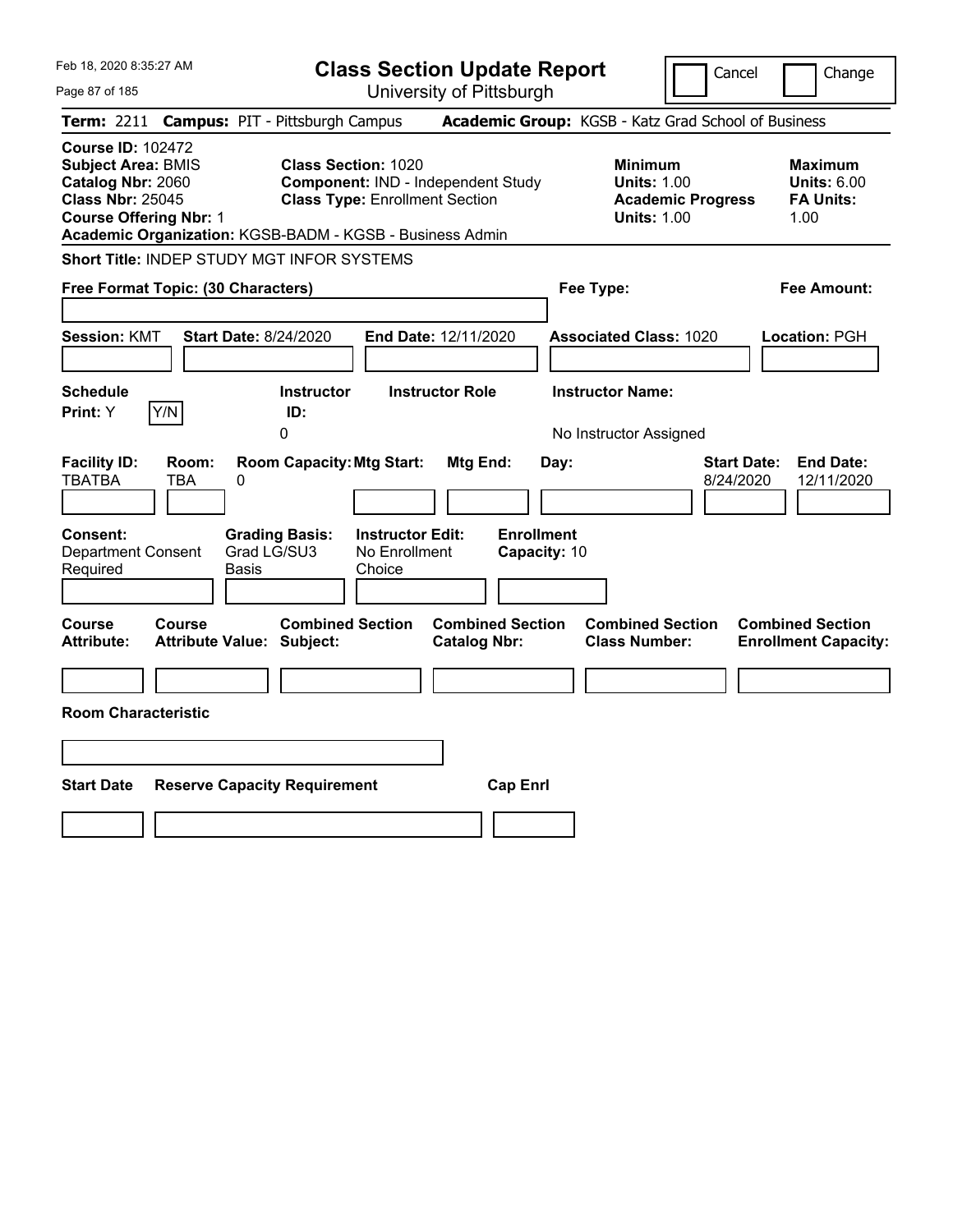| Feb 18, 2020 8:35:27 AM                                                                                                                                                                            | <b>Class Section Update Report</b>                                                                        | Cancel                                                                                 | Change                                                           |
|----------------------------------------------------------------------------------------------------------------------------------------------------------------------------------------------------|-----------------------------------------------------------------------------------------------------------|----------------------------------------------------------------------------------------|------------------------------------------------------------------|
| Page 88 of 185                                                                                                                                                                                     | University of Pittsburgh                                                                                  |                                                                                        |                                                                  |
| <b>Campus: PIT - Pittsburgh Campus</b><br><b>Term: 2211</b>                                                                                                                                        |                                                                                                           | Academic Group: KGSB - Katz Grad School of Business                                    |                                                                  |
| <b>Course ID: 102472</b><br><b>Subject Area: BMIS</b><br>Catalog Nbr: 2060<br><b>Class Nbr: 25505</b><br><b>Course Offering Nbr: 1</b><br>Academic Organization: KGSB-BADM - KGSB - Business Admin | <b>Class Section: 1030</b><br>Component: IND - Independent Study<br><b>Class Type: Enrollment Section</b> | <b>Minimum</b><br><b>Units: 1.00</b><br><b>Academic Progress</b><br><b>Units: 1.00</b> | <b>Maximum</b><br><b>Units: 6.00</b><br><b>FA Units:</b><br>1.00 |
| Short Title: INDEP STUDY MGT INFOR SYSTEMS                                                                                                                                                         |                                                                                                           |                                                                                        |                                                                  |
| Free Format Topic: (30 Characters)                                                                                                                                                                 |                                                                                                           | Fee Type:                                                                              | Fee Amount:                                                      |
| <b>Session: KS2</b><br><b>Start Date: 10/19/2020</b>                                                                                                                                               | End Date: 12/11/2020                                                                                      | <b>Associated Class: 1030</b>                                                          | Location: PGH                                                    |
| <b>Schedule</b><br>Y/N<br>Print: Y<br>ID:<br>0                                                                                                                                                     | <b>Instructor</b><br><b>Instructor Role</b>                                                               | <b>Instructor Name:</b><br>No Instructor Assigned                                      |                                                                  |
| <b>Facility ID:</b><br>Room:<br><b>TBATBA</b><br>TBA<br>0                                                                                                                                          | <b>Room Capacity: Mtg Start:</b><br>Mtg End:                                                              | <b>Start Date:</b><br>Day:<br>10/19/2020                                               | <b>End Date:</b><br>12/11/2020                                   |
| <b>Consent:</b><br><b>Grading Basis:</b><br>Grad LG/SU3<br><b>Department Consent</b><br>Required<br>Basis                                                                                          | <b>Instructor Edit:</b><br><b>Enrollment</b><br>No Enrollment<br>Capacity: 10<br>Choice                   |                                                                                        |                                                                  |
| Course<br>Course<br><b>Attribute:</b><br><b>Attribute Value: Subject:</b>                                                                                                                          | <b>Combined Section</b><br><b>Combined Section</b><br><b>Catalog Nbr:</b>                                 | <b>Combined Section</b><br><b>Class Number:</b>                                        | <b>Combined Section</b><br><b>Enrollment Capacity:</b>           |
|                                                                                                                                                                                                    |                                                                                                           |                                                                                        |                                                                  |
| <b>Room Characteristic</b>                                                                                                                                                                         |                                                                                                           |                                                                                        |                                                                  |
|                                                                                                                                                                                                    |                                                                                                           |                                                                                        |                                                                  |
| <b>Start Date</b><br><b>Reserve Capacity Requirement</b><br><b>Restricted to MOIS-MS Students</b><br>3/1/2020                                                                                      | <b>Cap Enrl</b>                                                                                           | 10                                                                                     |                                                                  |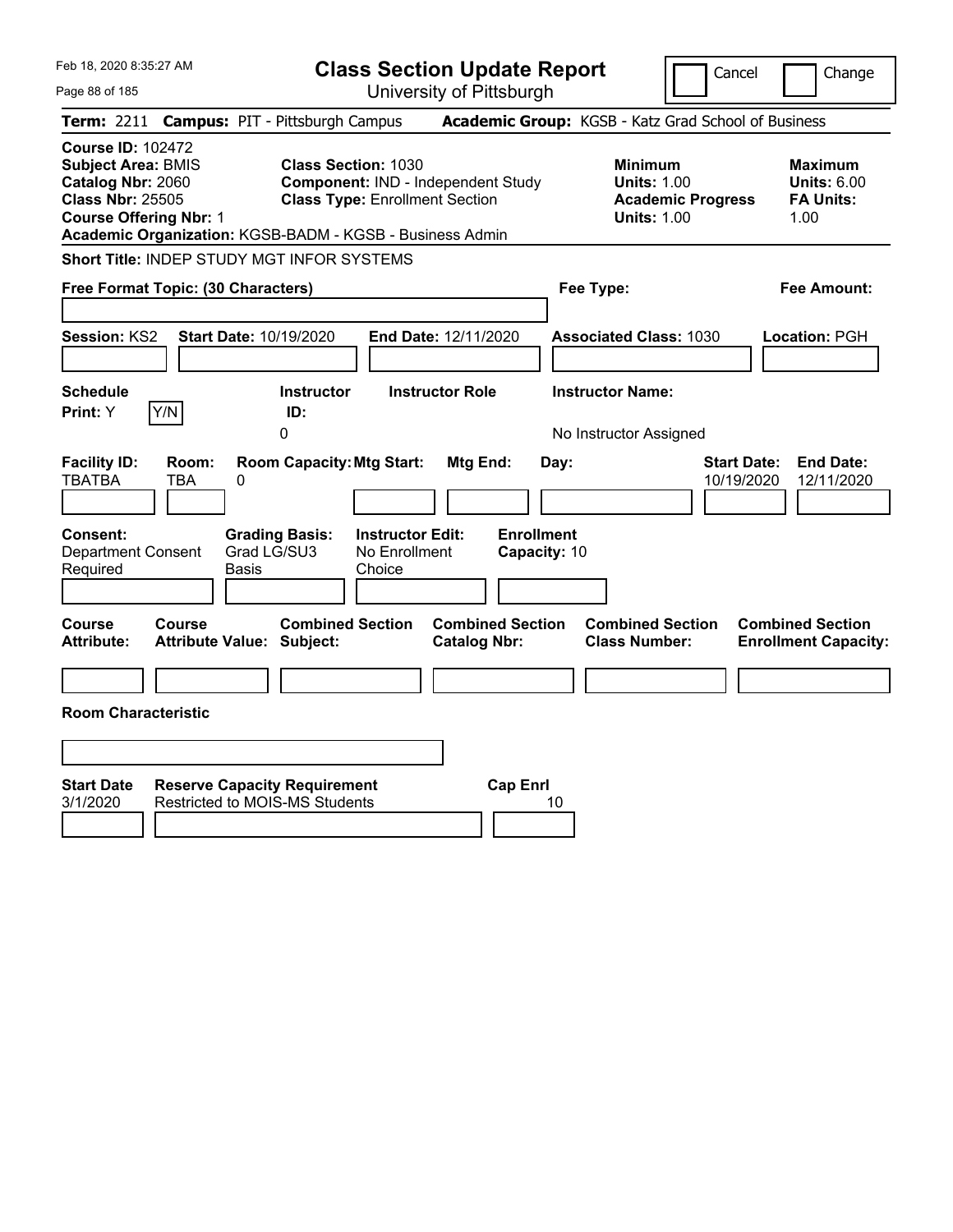Feb 18, 2020 8:35:27 AM Page 89 of 185 **Class Section Update Report** University of Pittsburgh Cancel Change **Term:** 2211 **Campus:** PIT - Pittsburgh Campus **Academic Group:** KGSB - Katz Grad School of Business **Course ID:** 178931 **Subject Area:** BMIS **Class Section:** 1240 **Minimum Maximum Catalog Nbr:** 2074 **Component:** LEC - Lecture **Units:** 1.50 **Units:** 1.50 **Class Nbr:** 17750 **Class Type:** Enrollment Section **Academic Progress FA Units: Course Offering Nbr: 1 1.50 1.50 1.50 1.50 1.50 1.50 Academic Organization:** KGSB-BADM - KGSB - Business Admin **Short Title:** STRATGC IT IN GLBL SUPLY CHAIN **Free Format Topic: (30 Characters) Fee Type: Fee Amount: Session:** KS2 **Start Date:** 10/18/2020 **End Date:** 12/11/2020 **Associated Class:** 1240 **Location:** PGH **Schedule Instructor Instructor Role Instructor Name: Print:**  $Y$   $|Y/N|$  **ID:** 2944721 Primary Instructor Kimpel,James Farley 2944721 Primary Instructor Kimpel,James Farley 2944721 Primary Instructor Kimpel,James Farley **Facility ID: Room: Room Capacity:Mtg Start: Mtg End: Day: Start Date: End Date:** WEBTBA TBA 0 6:20 PM 9:20 PM Th 10/19/2020 12/11/2020 MERVS00114 00114 58 12:00 PM 2:30 PM Su 10/18/2020 10/18/2020 MERVS00114 00114 58 12:00 PM 2:30 PM Su 12/6/2020 12/6/2020 **Consent: Grading Basis: Instructor Edit: Enrollment** No Special Consent Required Grad LG/SNC Basis No Enrollment **Choice Capacity:** 48 **Course Course Combined Section Combined Section Combined Section Combined Section Attribute: Attribute Value: Subject: Catalog Nbr: Class Number: Enrollment Capacity:**  IDM HYBRID UCIS GLBST **Room Characteristic** PeopleSoft - Scheduled (PS) **Start Date Reserve Capacity Requirement Cap Enrl** 4/4/2020 Restricted to BUSADP-MBA 0 3/1/2020 Restricted to BUSADP-MBA 20 3/1/2020 Restricted to BUSADF-MBA 18 3/1/2020 Restricted to BUSAD-MBA 20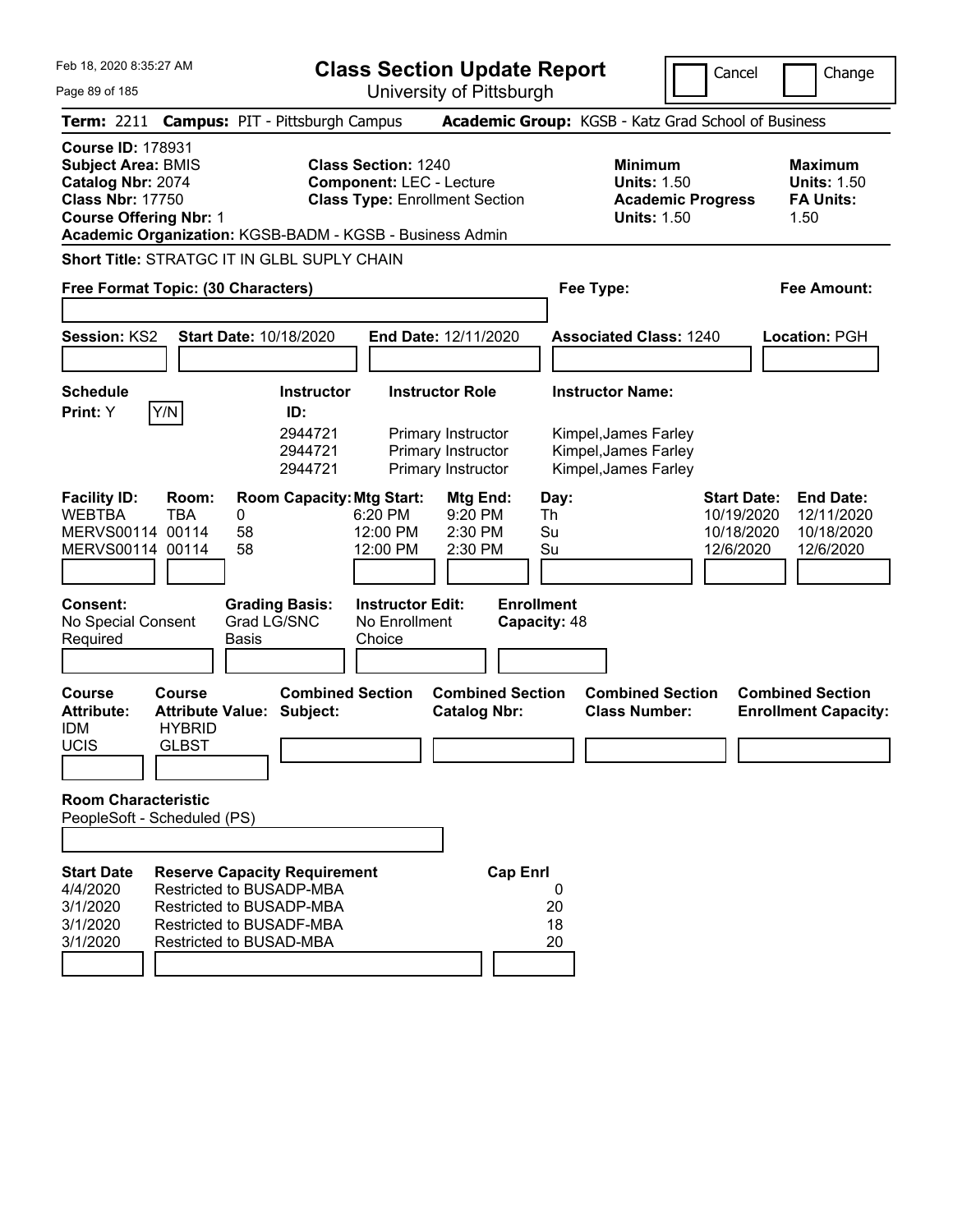Feb 18, 2020 8:35:27 AM Page 90 of 185 **Class Section Update Report** University of Pittsburgh Cancel Change **Term:** 2211 **Campus:** PIT - Pittsburgh Campus **Academic Group:** KGSB - Katz Grad School of Business **Course ID:** 182641 **Subject Area:** BMIS **Class Section:** 1020 **Minimum Maximum Catalog Nbr:** 2409 **Component:** LEC - Lecture **Units:** 1.50 **Units:** 1.50 **Class Nbr:** 28855 **Class Type:** Enrollment Section **Academic Progress FA Units: Course Offering Nbr: 1 1.50 1.50 1.50 1.50 1.50 1.50 Academic Organization:** KGSB-BADM - KGSB - Business Admin **Short Title:** INFORMATION SYSTEMS **Free Format Topic: (30 Characters) Fee Type: Fee Amount: Session:** KS1 **Start Date:** 8/24/2020 **End Date:** 10/16/2020 **Associated Class:** 1020 **Location:** PGH **Schedule Instructor Instructor Role Instructor Name: Print:**  $Y$   $|Y/N|$  **ID:** 2944721 Primary Instructor Kimpel,James Farley **Facility ID: Room: Room Capacity:Mtg Start: Mtg End: Day: Start Date: End Date:** MERVS00201 00201 58 9:30 AM 10:50 AM TuTh 8/24/2020 10/16/2020 **Consent: Grading Basis: Instructor Edit: Enrollment** No Special Consent Required Grad LG/SNC Basis No Enrollment Choice **Capacity:** 58 **Course Course Combined Section Combined Section Combined Section Combined Section Attribute: Attribute Value: Subject: Catalog Nbr: Class Number: Enrollment Capacity: Room Characteristic** PeopleSoft - Scheduled (PS) **Start Date Reserve Capacity Requirement Cap Enrl**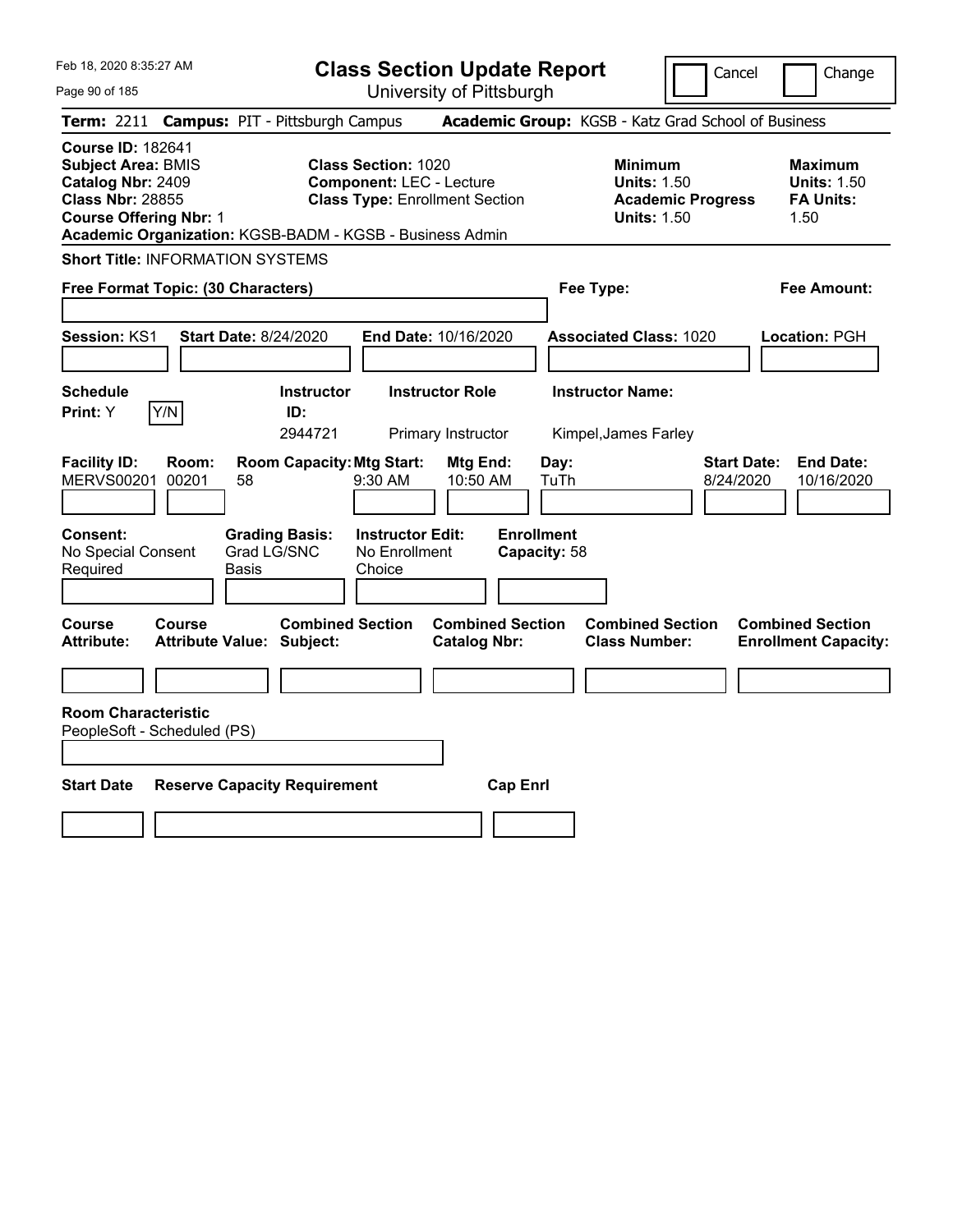| Feb 18, 2020 8:35:27 AM<br>Page 91 of 185                                                                                              |                |                                                                                             |                                                               | <b>Class Section Update Report</b><br>University of Pittsburgh |                                                 |                                                                                        | Cancel                           | Change                                                           |
|----------------------------------------------------------------------------------------------------------------------------------------|----------------|---------------------------------------------------------------------------------------------|---------------------------------------------------------------|----------------------------------------------------------------|-------------------------------------------------|----------------------------------------------------------------------------------------|----------------------------------|------------------------------------------------------------------|
|                                                                                                                                        |                | Term: 2211 Campus: PIT - Pittsburgh Campus                                                  |                                                               |                                                                |                                                 | Academic Group: KGSB - Katz Grad School of Business                                    |                                  |                                                                  |
| <b>Course ID: 182641</b><br><b>Subject Area: BMIS</b><br>Catalog Nbr: 2409<br><b>Class Nbr: 18789</b><br><b>Course Offering Nbr: 1</b> |                | Academic Organization: KGSB-BADM - KGSB - Business Admin                                    | <b>Class Section: 1110</b><br><b>Component: LEC - Lecture</b> | <b>Class Type: Enrollment Section</b>                          |                                                 | <b>Minimum</b><br><b>Units: 1.50</b><br><b>Academic Progress</b><br><b>Units: 1.50</b> |                                  | <b>Maximum</b><br><b>Units: 1.50</b><br><b>FA Units:</b><br>1.50 |
| <b>Short Title: INFORMATION SYSTEMS</b>                                                                                                |                |                                                                                             |                                                               |                                                                |                                                 |                                                                                        |                                  |                                                                  |
| Free Format Topic: (30 Characters)                                                                                                     |                |                                                                                             |                                                               |                                                                |                                                 | Fee Type:                                                                              |                                  | <b>Fee Amount:</b>                                               |
| Session: KS2                                                                                                                           |                | <b>Start Date: 10/19/2020</b>                                                               |                                                               | End Date: 12/11/2020                                           |                                                 | <b>Associated Class: 1110</b>                                                          |                                  | Location: PGH                                                    |
| <b>Schedule</b>                                                                                                                        |                | <b>Instructor</b>                                                                           |                                                               | <b>Instructor Role</b>                                         |                                                 | <b>Instructor Name:</b>                                                                |                                  |                                                                  |
| Print: Y                                                                                                                               | Y/N            | ID:<br>1036548                                                                              |                                                               | Primary Instructor                                             |                                                 | Rodi, Anthony F                                                                        |                                  |                                                                  |
| <b>Facility ID:</b><br><b>MERVS00201</b><br><b>Consent:</b><br>No Special Consent                                                      | Room:<br>00201 | <b>Room Capacity: Mtg Start:</b><br>58<br><b>Grading Basis:</b><br>Grad LG/SNC              | 6:20 PM<br><b>Instructor Edit:</b><br>No Enrollment           | Mtg End:<br>9:20 PM                                            | Day:<br>We<br><b>Enrollment</b><br>Capacity: 40 |                                                                                        | <b>Start Date:</b><br>10/19/2020 | <b>End Date:</b><br>12/11/2020                                   |
| Required                                                                                                                               |                | <b>Basis</b>                                                                                | Choice                                                        |                                                                |                                                 |                                                                                        |                                  |                                                                  |
| <b>Course</b><br><b>Attribute:</b>                                                                                                     | Course         | <b>Combined Section</b><br><b>Attribute Value: Subject:</b>                                 |                                                               | <b>Combined Section</b><br><b>Catalog Nbr:</b>                 |                                                 | <b>Combined Section</b><br><b>Class Number:</b>                                        |                                  | <b>Combined Section</b><br><b>Enrollment Capacity:</b>           |
|                                                                                                                                        |                |                                                                                             |                                                               |                                                                |                                                 |                                                                                        |                                  |                                                                  |
| <b>Room Characteristic</b><br>PeopleSoft - Scheduled (PS)                                                                              |                |                                                                                             |                                                               |                                                                |                                                 |                                                                                        |                                  |                                                                  |
| <b>Start Date</b><br>4/27/2020<br>3/1/2020                                                                                             |                | <b>Reserve Capacity Requirement</b><br>Restricted to BUSADP-MBA<br>Restricted to BUSADP-MBA |                                                               | <b>Cap Enrl</b>                                                | 40<br>58                                        |                                                                                        |                                  |                                                                  |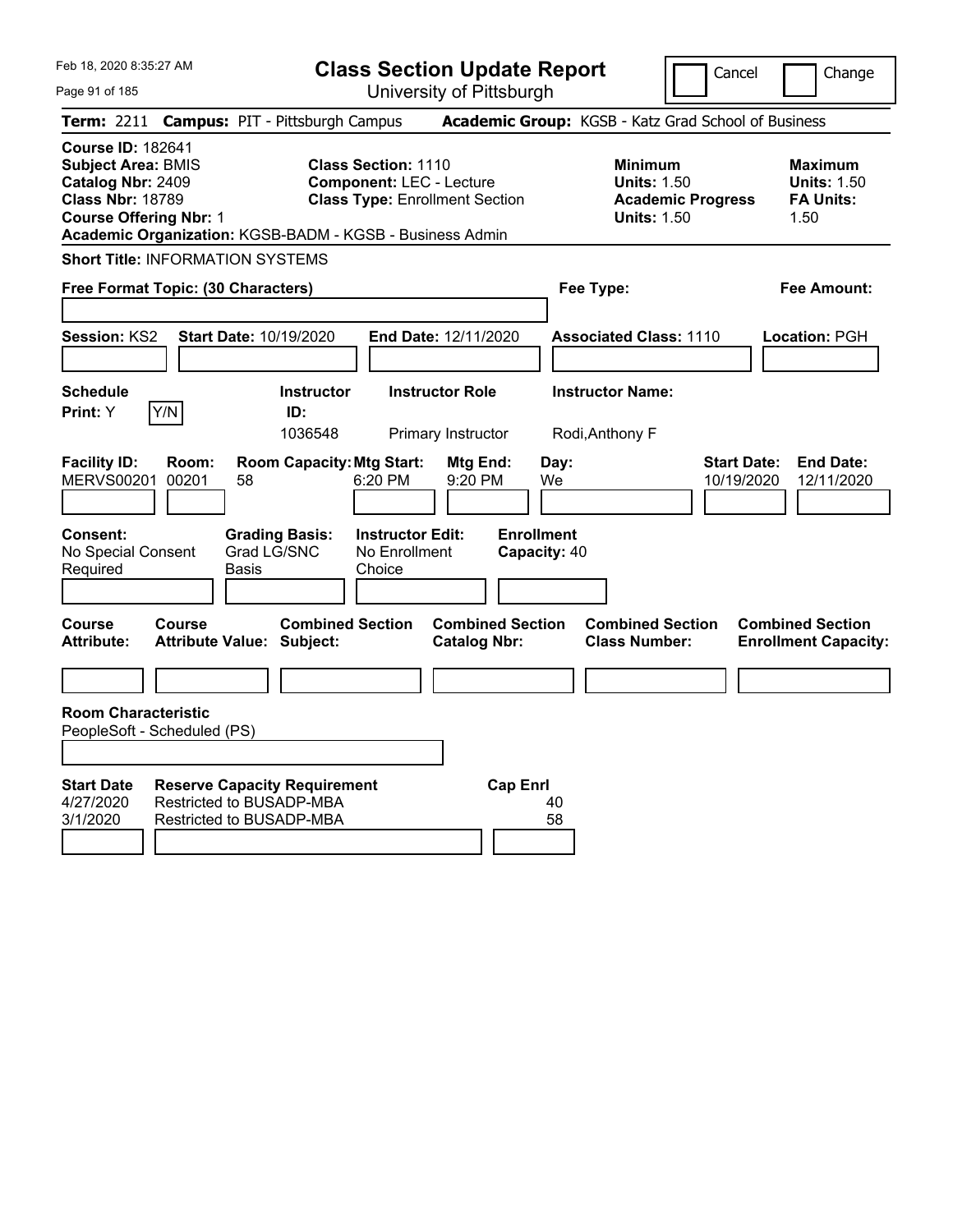|  | Feb 18, 2020 8:35:27 AM |  |
|--|-------------------------|--|
|  |                         |  |

**Course ID:** 187555

**Class Section Update Report**

Cancel | Change

Page 92 of 185

University of Pittsburgh **Term:** 2211 **Campus:** PIT - Pittsburgh Campus **Academic Group:** KGSB - Katz Grad School of Business **Subject Area: BMIS Class Section: 1600 Minimum 1990 Maximum 1990 Maximum Catalog Nbr: 2526 Component: LEC - Lecture** 1990 **Units: 3.00 Units: 3.00 Catalog Nbr:** 2526 **Component:** LEC - Lecture **Units: 3.00** Units: 3.00<br> **Class Nbr:** 26869 **Class Type:** Enrollment Section **Academic Progress** FA Units:

**Class Type: Enrollment Section** 

**Course Offering Nbr: 1 Units: 3.00** 3.00

**Academic Organization:** KGSB-BADM - KGSB - Business Admin

**Short Title:** ADVANCED DATA PROGRAM WITH R

| Free Format Topic: (30 Characters)                                                                                                             |                                                                                            |                                                                                      | Fee Type:                                                                                                | <b>Fee Amount:</b>                                                                                                                                |
|------------------------------------------------------------------------------------------------------------------------------------------------|--------------------------------------------------------------------------------------------|--------------------------------------------------------------------------------------|----------------------------------------------------------------------------------------------------------|---------------------------------------------------------------------------------------------------------------------------------------------------|
| <b>Start Date: 8/24/2020</b><br><b>Session: KMT</b>                                                                                            |                                                                                            | End Date: 12/11/2020                                                                 | <b>Associated Class: 1600</b>                                                                            | Location: PGH                                                                                                                                     |
| <b>Schedule</b>                                                                                                                                | <b>Instructor</b>                                                                          | <b>Instructor Role</b>                                                               | <b>Instructor Name:</b>                                                                                  |                                                                                                                                                   |
| Y/N<br>Print: Y                                                                                                                                | ID:<br>2951040<br>2951040<br>2951040<br>2951040                                            | Primary Instructor<br>Primary Instructor<br>Primary Instructor<br>Primary Instructor | Ramasubbu, Narayanasamy<br>Ramasubbu, Narayanasamy<br>Ramasubbu, Narayanasamy<br>Ramasubbu, Narayanasamy |                                                                                                                                                   |
| <b>Facility ID:</b><br>Room:<br><b>WEBTBA</b><br><b>TBA</b><br>0<br>MERVS00114 00114<br>58<br>MERVS00114 00114<br>58<br>58<br>MERVS00114 00114 | <b>Room Capacity: Mtg Start:</b><br>6:20 PM<br>6:20 PM<br>6:20 PM<br>6:20 PM               | Mtg End:<br>Day:<br>9:20 PM<br>Mo<br>9:20 PM<br>Fr<br>9:20 PM<br>Fr<br>7:20 PM<br>Fr |                                                                                                          | <b>Start Date:</b><br><b>End Date:</b><br>8/24/2020<br>12/11/2020<br>8/28/2020<br>8/28/2020<br>10/16/2020<br>10/16/2020<br>12/4/2020<br>12/4/2020 |
| Consent:<br>No Special Consent<br>Required<br><b>Basis</b>                                                                                     | <b>Grading Basis:</b><br><b>Instructor Edit:</b><br>Grad LG/SNC<br>No Enrollment<br>Choice | <b>Enrollment</b><br>Capacity: 35                                                    |                                                                                                          |                                                                                                                                                   |
| <b>Course</b><br><b>Course</b><br><b>Attribute:</b><br><b>Attribute Value: Subject:</b><br><b>IDM</b><br><b>HYBRID</b>                         | <b>Combined Section</b>                                                                    | <b>Combined Section</b><br><b>Catalog Nbr:</b>                                       | <b>Combined Section</b><br><b>Class Number:</b>                                                          | <b>Combined Section</b><br><b>Enrollment Capacity:</b>                                                                                            |
| <b>Room Characteristic</b><br>PeopleSoft - Scheduled (PS)                                                                                      |                                                                                            |                                                                                      |                                                                                                          |                                                                                                                                                   |
| <b>Start Date</b>                                                                                                                              | <b>Reserve Capacity Requirement</b>                                                        | <b>Cap Enrl</b>                                                                      |                                                                                                          |                                                                                                                                                   |
|                                                                                                                                                |                                                                                            |                                                                                      |                                                                                                          |                                                                                                                                                   |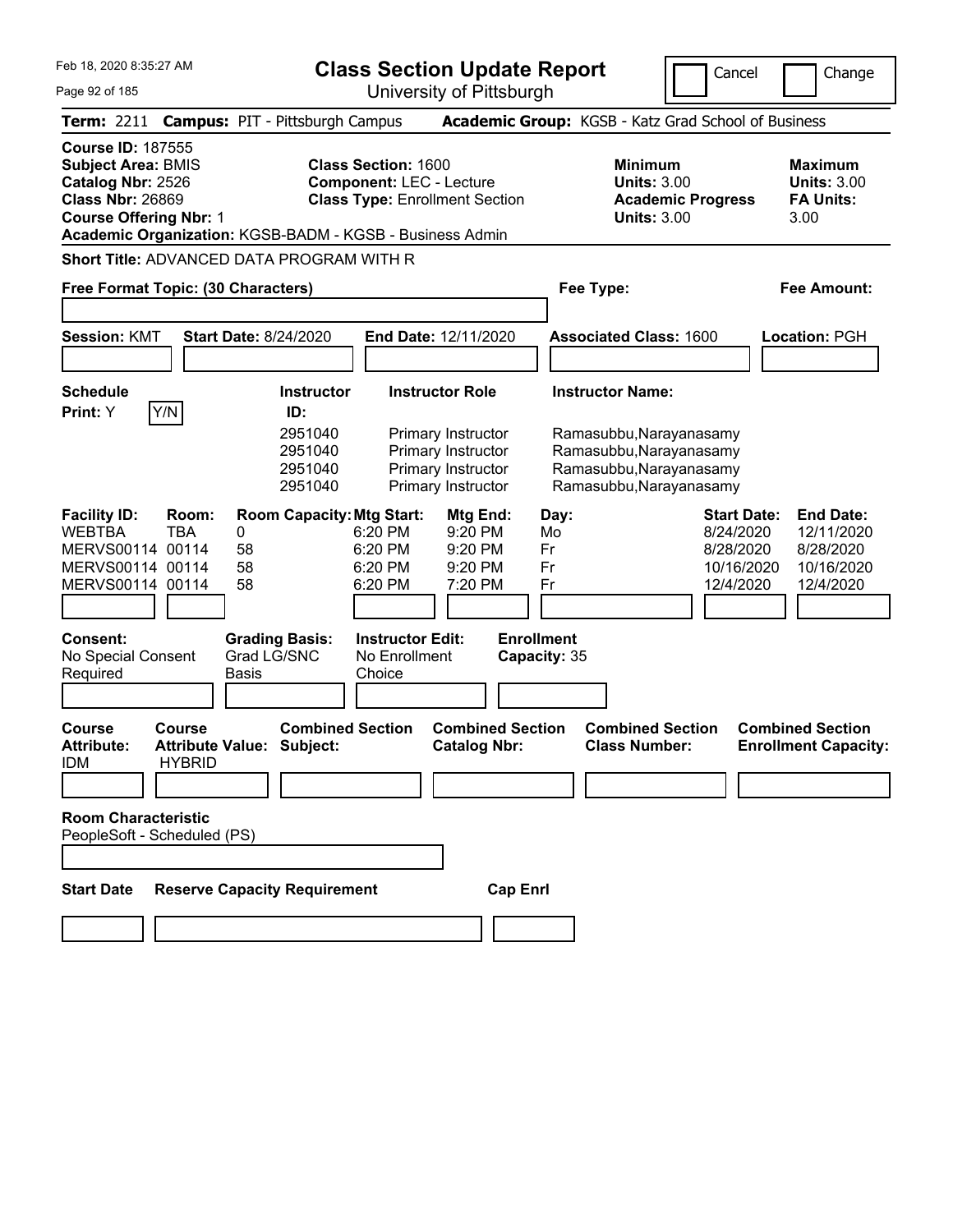| Feb 18, 2020 8:35:27 AM                                                                                                                                                                            |                              |                                                                     | <b>Class Section Update Report</b>                                                                     |                                              |                                   |            |                                                            |                          | Cancel                          | Change                                                           |
|----------------------------------------------------------------------------------------------------------------------------------------------------------------------------------------------------|------------------------------|---------------------------------------------------------------------|--------------------------------------------------------------------------------------------------------|----------------------------------------------|-----------------------------------|------------|------------------------------------------------------------|--------------------------|---------------------------------|------------------------------------------------------------------|
| Page 93 of 185                                                                                                                                                                                     |                              |                                                                     | University of Pittsburgh                                                                               |                                              |                                   |            |                                                            |                          |                                 |                                                                  |
| <b>Term: 2211</b>                                                                                                                                                                                  |                              | <b>Campus: PIT - Pittsburgh Campus</b>                              |                                                                                                        |                                              |                                   |            | Academic Group: KGSB - Katz Grad School of Business        |                          |                                 |                                                                  |
| <b>Course ID: 188113</b><br><b>Subject Area: BMIS</b><br>Catalog Nbr: 2542<br><b>Class Nbr: 25491</b><br><b>Course Offering Nbr: 1</b><br>Academic Organization: KGSB-BADM - KGSB - Business Admin |                              |                                                                     | <b>Class Section: 1200</b><br><b>Component: LEC - Lecture</b><br><b>Class Type: Enrollment Section</b> |                                              |                                   |            | <b>Minimum</b><br><b>Units: 3.00</b><br><b>Units: 3.00</b> | <b>Academic Progress</b> |                                 | <b>Maximum</b><br><b>Units: 3.00</b><br><b>FA Units:</b><br>3.00 |
| Short Title: DATA PROGRAM ESSEN WITH PYTHON                                                                                                                                                        |                              |                                                                     |                                                                                                        |                                              |                                   |            |                                                            |                          |                                 |                                                                  |
| Free Format Topic: (30 Characters)                                                                                                                                                                 |                              |                                                                     |                                                                                                        |                                              |                                   |            | Fee Type:                                                  |                          |                                 | Fee Amount:                                                      |
| <b>Session: KMT</b>                                                                                                                                                                                | <b>Start Date: 8/24/2020</b> |                                                                     | End Date: 12/11/2020                                                                                   |                                              |                                   |            | <b>Associated Class: 1200</b>                              |                          |                                 | Location: PGH                                                    |
| <b>Schedule</b><br>Y/N<br>Print: Y                                                                                                                                                                 |                              | <b>Instructor</b><br>ID:<br>2963906                                 |                                                                                                        | <b>Instructor Role</b><br>Primary Instructor |                                   |            | <b>Instructor Name:</b><br>Gunarathne, Priyanga            |                          |                                 |                                                                  |
| <b>Facility ID:</b><br>Room:<br>MERVS00B60 00B60                                                                                                                                                   | 26                           | <b>Room Capacity: Mtg Start:</b>                                    | 2:00 PM                                                                                                | Mtg End:<br>4:50 PM                          |                                   | Day:<br>Mo |                                                            |                          | <b>Start Date:</b><br>8/24/2020 | <b>End Date:</b><br>12/11/2020                                   |
| <b>Consent:</b><br><b>Department Consent</b><br>Required                                                                                                                                           | Grad LG/SNC<br>Basis         | <b>Grading Basis:</b>                                               | <b>Instructor Edit:</b><br>No Enrollment<br>Choice                                                     |                                              | <b>Enrollment</b><br>Capacity: 25 |            |                                                            |                          |                                 |                                                                  |
| Course<br><b>Course</b><br><b>Attribute:</b>                                                                                                                                                       | Attribute Value: Subject:    | <b>Combined Section</b>                                             |                                                                                                        | <b>Catalog Nbr:</b>                          | <b>Combined Section</b>           |            | <b>Combined Section</b><br><b>Class Number:</b>            |                          |                                 | <b>Combined Section</b><br><b>Enrollment Capacity:</b>           |
|                                                                                                                                                                                                    |                              |                                                                     |                                                                                                        |                                              |                                   |            |                                                            |                          |                                 |                                                                  |
| <b>Room Characteristic</b><br>PeopleSoft - Scheduled (PS)                                                                                                                                          |                              |                                                                     |                                                                                                        |                                              |                                   |            |                                                            |                          |                                 |                                                                  |
| <b>Start Date</b><br>3/1/2020                                                                                                                                                                      |                              | <b>Reserve Capacity Requirement</b><br>Katz Grad School of Business |                                                                                                        |                                              | <b>Cap Enrl</b>                   | 25         |                                                            |                          |                                 |                                                                  |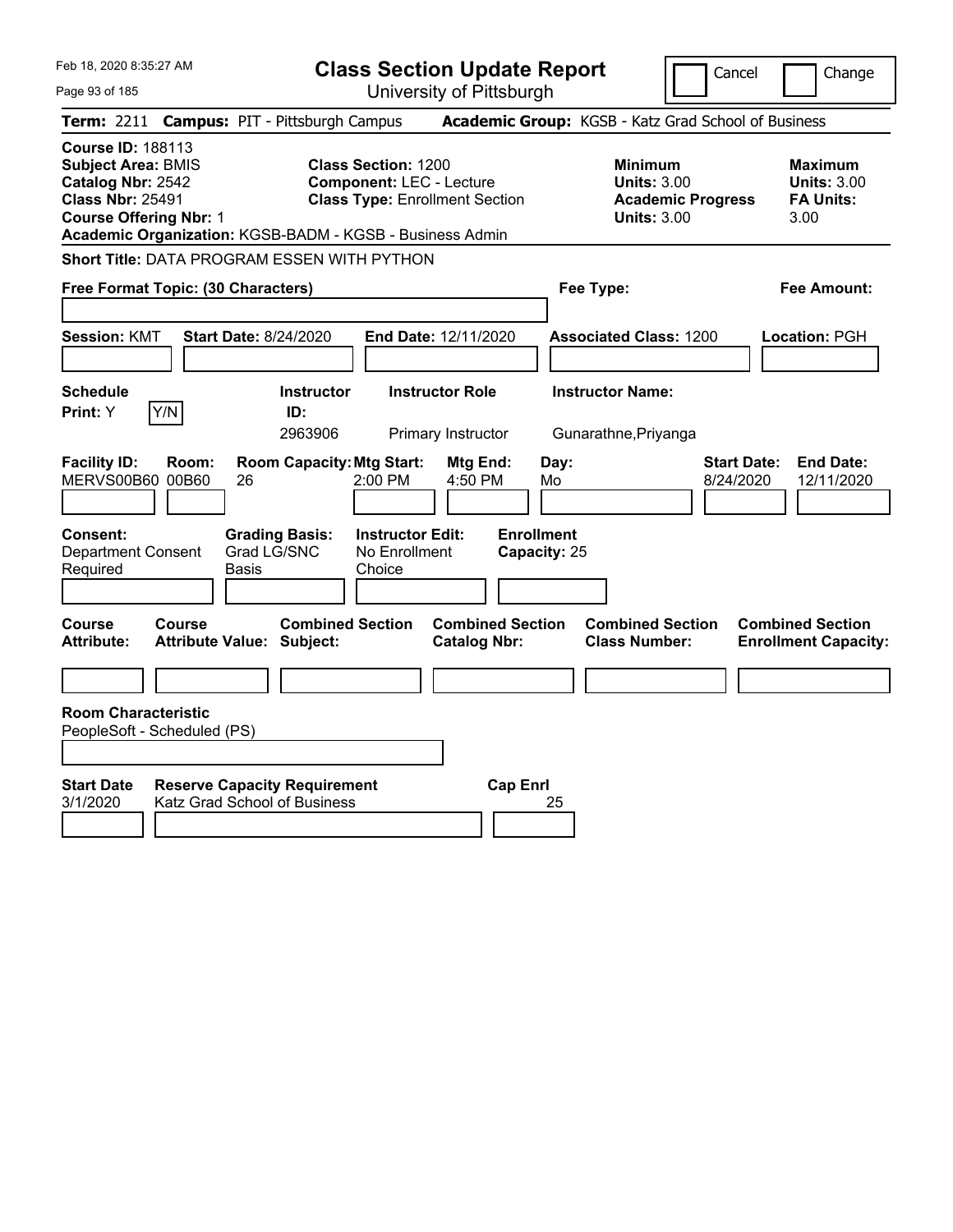| Feb 18, 2020 8:35:27 AM                                                                                                                                                                            |               |                                                             |                                                               | <b>Class Section Update Report</b>                  |                                   |                                                            | Cancel                   | Change                                                           |
|----------------------------------------------------------------------------------------------------------------------------------------------------------------------------------------------------|---------------|-------------------------------------------------------------|---------------------------------------------------------------|-----------------------------------------------------|-----------------------------------|------------------------------------------------------------|--------------------------|------------------------------------------------------------------|
| Page 94 of 185                                                                                                                                                                                     |               |                                                             |                                                               | University of Pittsburgh                            |                                   |                                                            |                          |                                                                  |
| <b>Term: 2211</b>                                                                                                                                                                                  |               | <b>Campus: PIT - Pittsburgh Campus</b>                      |                                                               | Academic Group: KGSB - Katz Grad School of Business |                                   |                                                            |                          |                                                                  |
| <b>Course ID: 188113</b><br><b>Subject Area: BMIS</b><br>Catalog Nbr: 2542<br><b>Class Nbr: 27410</b><br><b>Course Offering Nbr: 1</b><br>Academic Organization: KGSB-BADM - KGSB - Business Admin |               |                                                             | <b>Class Section: 1210</b><br><b>Component: LEC - Lecture</b> | <b>Class Type: Enrollment Section</b>               |                                   | <b>Minimum</b><br><b>Units: 3.00</b><br><b>Units: 3.00</b> | <b>Academic Progress</b> | <b>Maximum</b><br><b>Units: 3.00</b><br><b>FA Units:</b><br>3.00 |
| <b>Short Title: DATA PROGRAM ESSEN WITH PYTHON</b>                                                                                                                                                 |               |                                                             |                                                               |                                                     |                                   |                                                            |                          |                                                                  |
| Free Format Topic: (30 Characters)                                                                                                                                                                 |               |                                                             |                                                               |                                                     |                                   | Fee Type:                                                  |                          | Fee Amount:                                                      |
| <b>Session: KMT</b>                                                                                                                                                                                |               | <b>Start Date: 8/24/2020</b>                                |                                                               | End Date: 12/11/2020                                |                                   | <b>Associated Class: 1210</b>                              |                          | Location: PGH                                                    |
| <b>Schedule</b><br>Y/N<br>Print: Y                                                                                                                                                                 |               | <b>Instructor</b><br>ID:<br>2963906                         |                                                               | <b>Instructor Role</b><br>Primary Instructor        |                                   | <b>Instructor Name:</b><br>Gunarathne, Priyanga            |                          |                                                                  |
| <b>Facility ID:</b><br>MERVS00B60 00B60                                                                                                                                                            | Room:<br>26   | <b>Room Capacity: Mtg Start:</b>                            | 2:00 PM                                                       | Mtg End:<br>4:50 PM                                 | Day:<br>We                        |                                                            | 8/24/2020                | <b>Start Date:</b><br><b>End Date:</b><br>12/11/2020             |
| <b>Consent:</b><br>No Special Consent<br>Required                                                                                                                                                  | Basis         | <b>Grading Basis:</b><br>Grad LG/SNC                        | <b>Instructor Edit:</b><br>No Enrollment<br>Choice            |                                                     | <b>Enrollment</b><br>Capacity: 25 |                                                            |                          |                                                                  |
| Course<br><b>Attribute:</b>                                                                                                                                                                        | <b>Course</b> | <b>Combined Section</b><br><b>Attribute Value: Subject:</b> |                                                               | <b>Combined Section</b><br><b>Catalog Nbr:</b>      |                                   | <b>Combined Section</b><br><b>Class Number:</b>            |                          | <b>Combined Section</b><br><b>Enrollment Capacity:</b>           |
|                                                                                                                                                                                                    |               |                                                             |                                                               |                                                     |                                   |                                                            |                          |                                                                  |
| <b>Room Characteristic</b><br>PeopleSoft - Scheduled (PS)                                                                                                                                          |               |                                                             |                                                               |                                                     |                                   |                                                            |                          |                                                                  |
|                                                                                                                                                                                                    |               |                                                             |                                                               |                                                     |                                   |                                                            |                          |                                                                  |
| <b>Start Date</b>                                                                                                                                                                                  |               | <b>Reserve Capacity Requirement</b>                         |                                                               | <b>Cap Enrl</b>                                     |                                   |                                                            |                          |                                                                  |
|                                                                                                                                                                                                    |               |                                                             |                                                               |                                                     |                                   |                                                            |                          |                                                                  |
|                                                                                                                                                                                                    |               |                                                             |                                                               |                                                     |                                   |                                                            |                          |                                                                  |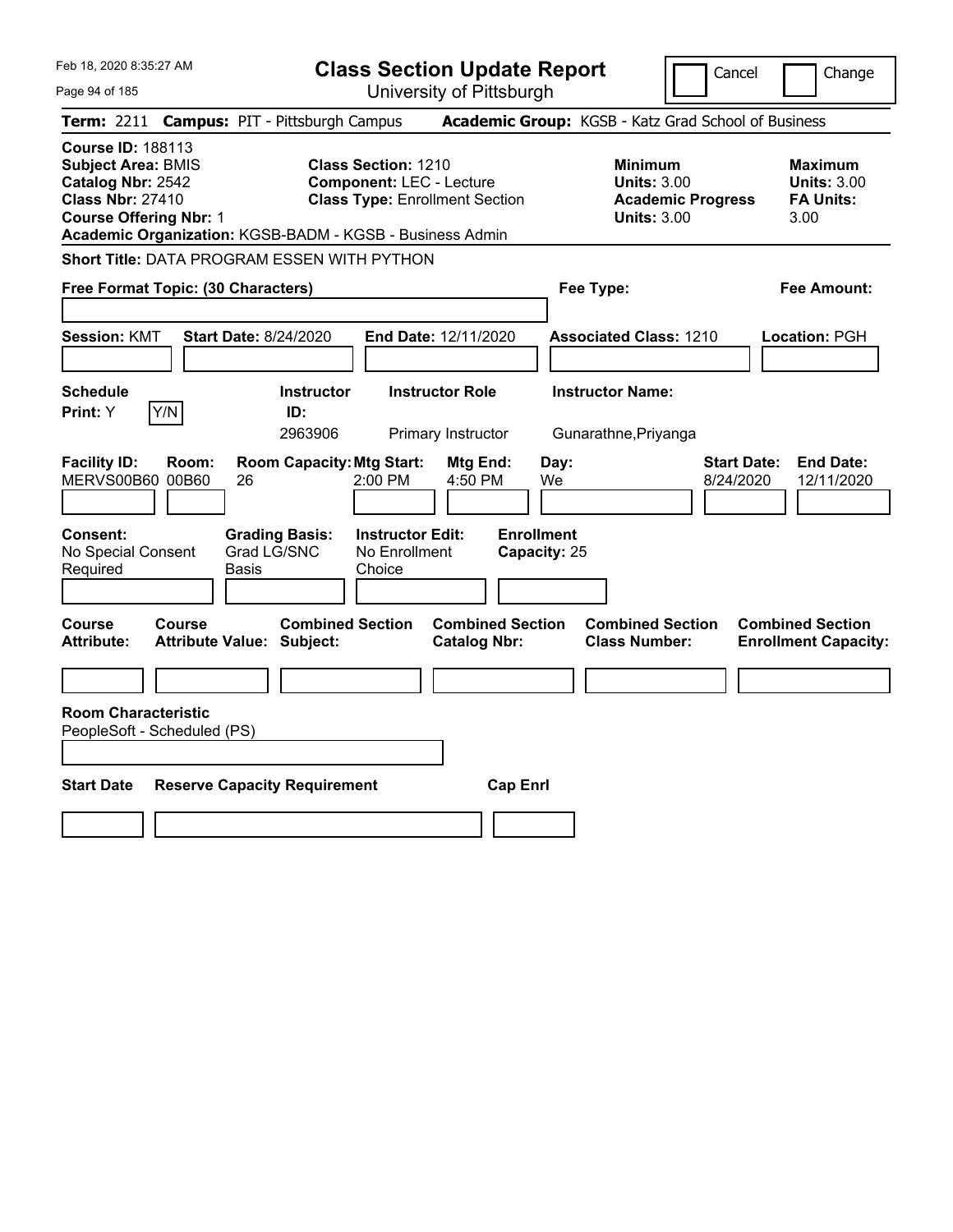|  | Feb 18, 2020 8:35:27 AM |  |
|--|-------------------------|--|
|  |                         |  |

**Class Section Update Report** University of Pittsburgh

Cancel Change

Page 95 of 185

|                                                                                                                                        |                                                    | Term: 2211 Campus: PIT - Pittsburgh Campus               |                                                               |                                                                    | Academic Group: KGSB - Katz Grad School of Business                           |                                                                         |                                                                        |
|----------------------------------------------------------------------------------------------------------------------------------------|----------------------------------------------------|----------------------------------------------------------|---------------------------------------------------------------|--------------------------------------------------------------------|-------------------------------------------------------------------------------|-------------------------------------------------------------------------|------------------------------------------------------------------------|
| <b>Course ID: 188113</b><br><b>Subject Area: BMIS</b><br>Catalog Nbr: 2542<br><b>Class Nbr: 29014</b><br><b>Course Offering Nbr: 1</b> |                                                    | Academic Organization: KGSB-BADM - KGSB - Business Admin | <b>Class Section: 1215</b><br><b>Component: LEC - Lecture</b> | <b>Class Type: Enrollment Section</b>                              | <b>Minimum</b><br><b>Units: 3.00</b><br><b>Units: 3.00</b>                    | <b>Academic Progress</b>                                                | <b>Maximum</b><br><b>Units: 3.00</b><br><b>FA Units:</b><br>3.00       |
| Free Format Topic: (30 Characters)                                                                                                     |                                                    | <b>Short Title: DATA PROGRAM ESSEN WITH PYTHON</b>       |                                                               |                                                                    | Fee Type:                                                                     |                                                                         | <b>Fee Amount:</b>                                                     |
|                                                                                                                                        |                                                    |                                                          |                                                               |                                                                    |                                                                               |                                                                         |                                                                        |
| <b>Session: KMT</b>                                                                                                                    |                                                    | <b>Start Date: 8/24/2020</b>                             |                                                               | End Date: 12/11/2020                                               | <b>Associated Class: 1215</b>                                                 |                                                                         | Location: PGH                                                          |
| <b>Schedule</b><br>Print: Y                                                                                                            | Y/N                                                | <b>Instructor</b><br>ID:<br>2951040<br>2951040           |                                                               | <b>Instructor Role</b><br>Primary Instructor<br>Primary Instructor | <b>Instructor Name:</b><br>Ramasubbu, Narayanasamy<br>Ramasubbu, Narayanasamy |                                                                         |                                                                        |
|                                                                                                                                        |                                                    | 2951040<br>2951040                                       |                                                               | Primary Instructor<br>Primary Instructor                           | Ramasubbu, Narayanasamy<br>Ramasubbu, Narayanasamy                            |                                                                         |                                                                        |
| <b>Facility ID:</b><br><b>WEBTBA</b><br>MERVS00114 00114<br>MERVS00114 00114<br>MERVS00114 00114                                       | Room:<br><b>TBA</b>                                | <b>Room Capacity: Mtg Start:</b><br>0<br>58<br>58<br>58  | 6:20 PM<br>2:45 PM<br>2:45 PM<br>2:45 PM                      | Mtg End:<br>9:20 PM<br>5:15 PM<br>5:15 PM<br>5:15 PM               | Day:<br>Tu<br>Sa<br>Sa<br>Sa                                                  | <b>Start Date:</b><br>8/24/2020<br>8/29/2020<br>10/17/2020<br>12/5/2020 | <b>End Date:</b><br>12/11/2020<br>8/29/2020<br>10/17/2020<br>12/5/2020 |
| Consent:<br>No Special Consent<br>Required                                                                                             |                                                    | <b>Grading Basis:</b><br>Grad LG/SNC<br><b>Basis</b>     | <b>Instructor Edit:</b><br>No Enrollment<br>Choice            |                                                                    | <b>Enrollment</b><br>Capacity: 35                                             |                                                                         |                                                                        |
| <b>Course</b><br><b>Attribute:</b><br><b>IDM</b>                                                                                       | Course<br><b>Attribute Value:</b><br><b>HYBRID</b> | <b>Combined Section</b><br>Subject:                      |                                                               | <b>Combined Section</b><br><b>Catalog Nbr:</b>                     | <b>Combined Section</b><br><b>Class Number:</b>                               |                                                                         | <b>Combined Section</b><br><b>Enrollment Capacity:</b>                 |
| <b>Room Characteristic</b><br>PeopleSoft - Scheduled (PS)                                                                              |                                                    |                                                          |                                                               |                                                                    |                                                                               |                                                                         |                                                                        |
| <b>Start Date</b>                                                                                                                      |                                                    | <b>Reserve Capacity Requirement</b>                      |                                                               | <b>Cap Enrl</b>                                                    |                                                                               |                                                                         |                                                                        |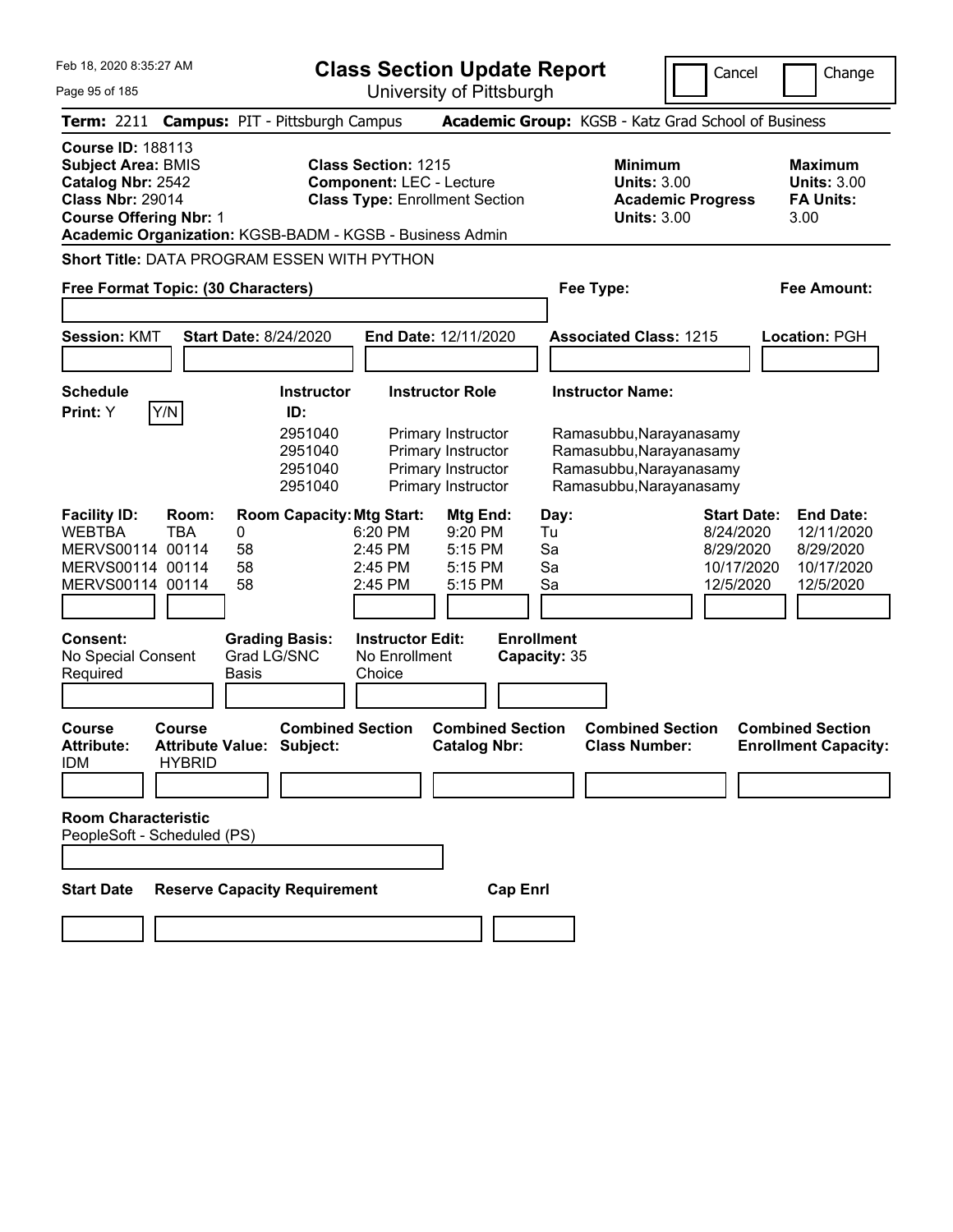| Feb 18, 2020 8:35:27 AM                                                                                                                                                                            |                                               | <b>Class Section Update Report</b>                                                                     |                                                |                                                            | Cancel                          | Change                                                           |
|----------------------------------------------------------------------------------------------------------------------------------------------------------------------------------------------------|-----------------------------------------------|--------------------------------------------------------------------------------------------------------|------------------------------------------------|------------------------------------------------------------|---------------------------------|------------------------------------------------------------------|
| Page 96 of 185                                                                                                                                                                                     |                                               |                                                                                                        | University of Pittsburgh                       |                                                            |                                 |                                                                  |
| <b>Term: 2211</b>                                                                                                                                                                                  | <b>Campus: PIT - Pittsburgh Campus</b>        |                                                                                                        |                                                | Academic Group: KGSB - Katz Grad School of Business        |                                 |                                                                  |
| <b>Course ID: 183499</b><br><b>Subject Area: BMIS</b><br>Catalog Nbr: 2551<br><b>Class Nbr: 23741</b><br><b>Course Offering Nbr: 1</b><br>Academic Organization: KGSB-BADM - KGSB - Business Admin |                                               | <b>Class Section: 1120</b><br><b>Component: LEC - Lecture</b><br><b>Class Type: Enrollment Section</b> |                                                | <b>Minimum</b><br><b>Units: 3.00</b><br><b>Units: 3.00</b> | <b>Academic Progress</b>        | <b>Maximum</b><br><b>Units: 3.00</b><br><b>FA Units:</b><br>3.00 |
| <b>Short Title: PROJ MGMNT CONCPTS &amp; PROCESSES</b>                                                                                                                                             |                                               |                                                                                                        |                                                |                                                            |                                 |                                                                  |
| Free Format Topic: (30 Characters)                                                                                                                                                                 |                                               |                                                                                                        |                                                | Fee Type:                                                  |                                 | <b>Fee Amount:</b>                                               |
| <b>Session: KMT</b>                                                                                                                                                                                | <b>Start Date: 8/24/2020</b>                  |                                                                                                        | End Date: 12/11/2020                           | <b>Associated Class: 1120</b>                              |                                 | Location: PGH                                                    |
| <b>Schedule</b><br>Y/N<br>Print: Y                                                                                                                                                                 | <b>Instructor</b><br>ID:<br>2961860           |                                                                                                        | <b>Instructor Role</b><br>Primary Instructor   | <b>Instructor Name:</b><br>Wolfe, David G                  |                                 |                                                                  |
| <b>Facility ID:</b><br>Room:<br>MERVS00104 00104                                                                                                                                                   | <b>Room Capacity: Mtg Start:</b><br>58        | 2:00 PM                                                                                                | Mtg End:<br>4:50 PM                            | Day:<br>We                                                 | <b>Start Date:</b><br>8/24/2020 | <b>End Date:</b><br>12/11/2020                                   |
| Consent:<br><b>Department Consent</b><br>Required                                                                                                                                                  | <b>Grading Basis:</b><br>Grad LG/SNC<br>Basis | <b>Instructor Edit:</b><br>No Enrollment<br>Choice                                                     |                                                | <b>Enrollment</b><br>Capacity: 40                          |                                 |                                                                  |
| Course<br><b>Course</b><br><b>Attribute:</b>                                                                                                                                                       | <b>Attribute Value: Subject:</b>              | <b>Combined Section</b>                                                                                | <b>Combined Section</b><br><b>Catalog Nbr:</b> | <b>Combined Section</b><br><b>Class Number:</b>            |                                 | <b>Combined Section</b><br><b>Enrollment Capacity:</b>           |
| <b>Room Characteristic</b><br>PeopleSoft - Scheduled (PS)                                                                                                                                          |                                               |                                                                                                        |                                                |                                                            |                                 |                                                                  |
| <b>Start Date</b>                                                                                                                                                                                  | <b>Reserve Capacity Requirement</b>           |                                                                                                        | <b>Cap Enrl</b>                                |                                                            |                                 |                                                                  |
|                                                                                                                                                                                                    |                                               |                                                                                                        |                                                |                                                            |                                 |                                                                  |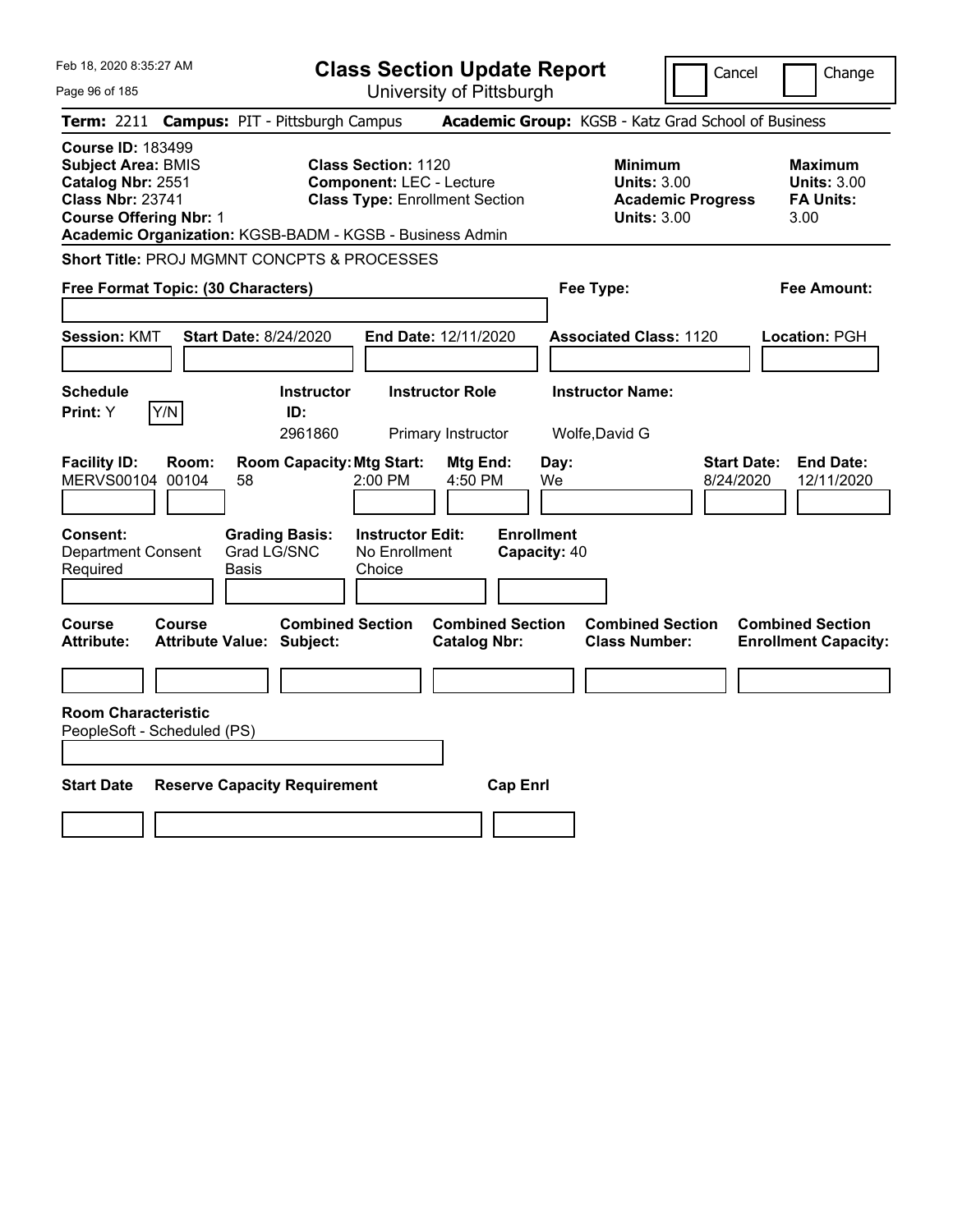Feb 18, 2020 8:35:27 AM Page 97 of 185 **Class Section Update Report** University of Pittsburgh Cancel Change **Term:** 2211 **Campus:** PIT - Pittsburgh Campus **Academic Group:** KGSB - Katz Grad School of Business **Course ID:** 102534 **Subject Area:** BMIS **Class Section:** 1010 **Minimum Maximum Catalog Nbr:** 2588 **Component:** LEC - Lecture **Units:** 3.00 **Units:** 3.00 **Class Nbr:** 25633 **Class Type:** Enrollment Section **Academic Progress FA Units: Course Offering Nbr:** 1 **Units:** 3.00 3.00 **Academic Organization:** KGSB-BADM - KGSB - Business Admin **Short Title:** DATA BASE MANAGEMENT **Free Format Topic: (30 Characters) Fee Type: Fee Amount: Session:** KMT **Start Date:** 8/24/2020 **End Date:** 12/11/2020 **Associated Class:** 1010 **Location:** PGH **Schedule Instructor Instructor Role Instructor Name: Print:**  $Y$   $|Y/N|$  **ID:** 1972913 Primary Instructor Pavone,Anna Marie M **Facility ID: Room: Room Capacity:Mtg Start: Mtg End: Day: Start Date: End Date:** MERVS00104 00104 58 2:00 PM 3:20 PM TuTh 8/24/2020 12/11/2020 **Consent: Grading Basis: Instructor Edit: Enrollment** No Special Consent Required Grad LG/SU3 Basis No Enrollment Choice **Capacity:** 58 **Course Course Combined Section Combined Section Combined Section Combined Section Attribute: Attribute Value: Subject: Catalog Nbr: Class Number: Enrollment Capacity: Room Characteristic** PeopleSoft - Scheduled (PS) **Start Date Reserve Capacity Requirement Cap Enrl**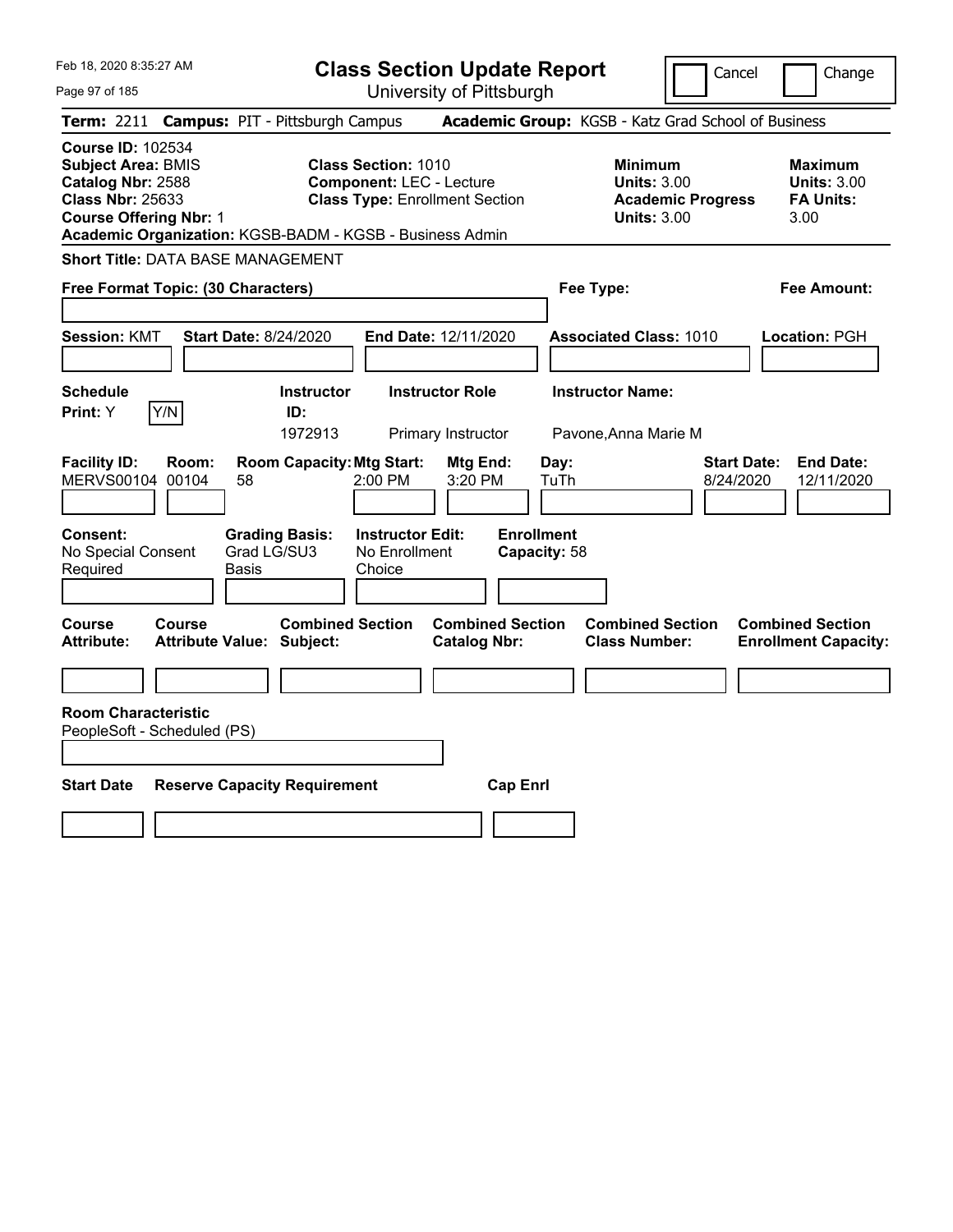| Feb 18, 2020 8:35:27 AM                                                                                                                                                                            | <b>Class Section Update Report</b>                                                                                     | Cancel                                                                                 | Change                                                           |
|----------------------------------------------------------------------------------------------------------------------------------------------------------------------------------------------------|------------------------------------------------------------------------------------------------------------------------|----------------------------------------------------------------------------------------|------------------------------------------------------------------|
| Page 98 of 185                                                                                                                                                                                     | University of Pittsburgh                                                                                               |                                                                                        |                                                                  |
| Term: 2211<br><b>Campus: PIT - Pittsburgh Campus</b>                                                                                                                                               |                                                                                                                        | Academic Group: KGSB - Katz Grad School of Business                                    |                                                                  |
| <b>Course ID: 102537</b><br><b>Subject Area: BMIS</b><br>Catalog Nbr: 2591<br><b>Class Nbr: 29015</b><br><b>Course Offering Nbr: 1</b><br>Academic Organization: KGSB-BADM - KGSB - Business Admin | <b>Class Section: 1010</b><br><b>Component: LEC - Lecture</b><br><b>Class Type: Enrollment Section</b>                 | <b>Minimum</b><br><b>Units: 1.50</b><br><b>Academic Progress</b><br><b>Units: 1.50</b> | <b>Maximum</b><br><b>Units: 1.50</b><br><b>FA Units:</b><br>1.50 |
| <b>Short Title: E-BUSINESS STRATEGY</b>                                                                                                                                                            |                                                                                                                        |                                                                                        |                                                                  |
| Free Format Topic: (30 Characters)                                                                                                                                                                 |                                                                                                                        | Fee Type:                                                                              | Fee Amount:                                                      |
| <b>Session: KET</b><br><b>Start Date: 8/17/2020</b>                                                                                                                                                | End Date: 12/5/2020                                                                                                    | <b>Associated Class: 1010</b>                                                          | <b>Location: BRAZL</b>                                           |
| <b>Schedule</b><br>Y/N<br>Print: Y                                                                                                                                                                 | <b>Instructor Role</b><br><b>Instructor</b><br>ID:<br>2904044<br>Primary Instructor<br>Secondary Instructor<br>2964523 | <b>Instructor Name:</b><br>Galletta,Dennis<br>Piekutowski, James Joseph                |                                                                  |
| <b>Facility ID:</b><br>Room:<br><b>TBATBA</b><br><b>TBA</b><br>0<br>Consent:<br><b>Grading Basis:</b><br>Grad LG/SNC<br><b>Instructor Consent</b><br>Required<br>Basis                             | <b>Room Capacity: Mtg Start:</b><br>Mtg End:<br><b>Instructor Edit:</b><br>No Enrollment<br>Choice                     | Day:<br>8/17/2020<br><b>Enrollment</b><br>Capacity: 35                                 | <b>Start Date:</b><br><b>End Date:</b><br>12/5/2020              |
| Course<br>Course<br><b>Attribute:</b><br><b>Attribute Value: Subject:</b><br>SAB<br><b>SAB</b>                                                                                                     | <b>Combined Section</b><br><b>Combined Section</b><br><b>Catalog Nbr:</b>                                              | <b>Combined Section</b><br><b>Class Number:</b>                                        | <b>Combined Section</b><br><b>Enrollment Capacity:</b>           |
| <b>Room Characteristic</b>                                                                                                                                                                         |                                                                                                                        |                                                                                        |                                                                  |
| <b>Start Date</b><br><b>Reserve Capacity Requirement</b>                                                                                                                                           | <b>Cap Enri</b>                                                                                                        |                                                                                        |                                                                  |
|                                                                                                                                                                                                    |                                                                                                                        |                                                                                        |                                                                  |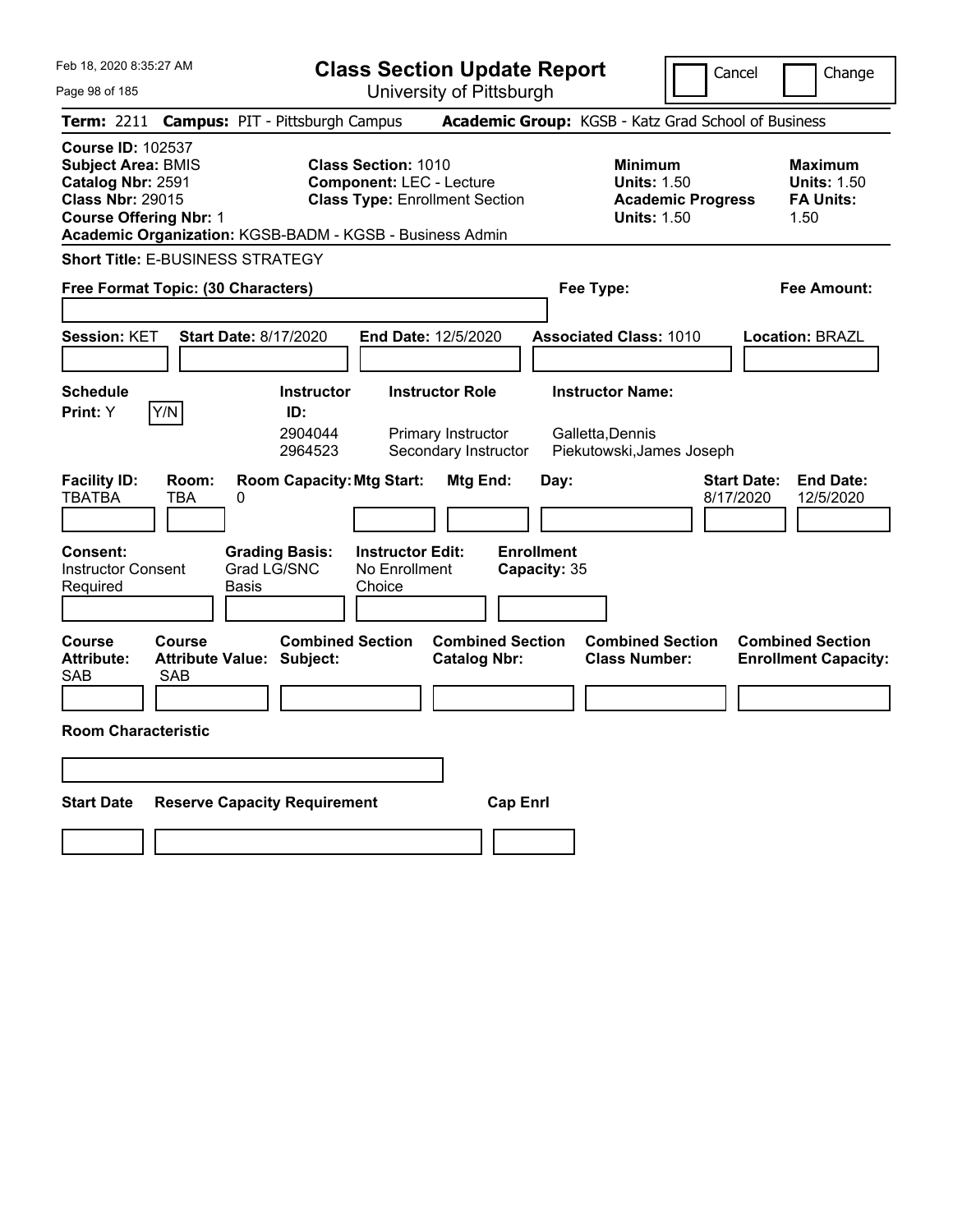| Feb 18, 2020 8:35:27 AM                                                                                                                                                                            | <b>Class Section Update Report</b>                                                                                             |                                                                                | Cancel<br>Change                                                                             |
|----------------------------------------------------------------------------------------------------------------------------------------------------------------------------------------------------|--------------------------------------------------------------------------------------------------------------------------------|--------------------------------------------------------------------------------|----------------------------------------------------------------------------------------------|
| Page 99 of 185                                                                                                                                                                                     | University of Pittsburgh                                                                                                       |                                                                                |                                                                                              |
| <b>Campus: PIT - Pittsburgh Campus</b><br>Term: 2211                                                                                                                                               |                                                                                                                                | Academic Group: KGSB - Katz Grad School of Business                            |                                                                                              |
| <b>Course ID: 187998</b><br><b>Subject Area: BMIS</b><br>Catalog Nbr: 2911<br><b>Class Nbr: 28986</b><br><b>Course Offering Nbr: 1</b><br>Academic Organization: KGSB-BADM - KGSB - Business Admin | <b>Class Section: 1999</b><br><b>Component: LEC - Lecture</b><br><b>Class Type: Enrollment Section</b>                         | <b>Minimum</b><br><b>Units: 3.00</b><br><b>Units: 3.00</b>                     | <b>Maximum</b><br><b>Units: 3.00</b><br><b>FA Units:</b><br><b>Academic Progress</b><br>3.00 |
| Short Title: HEALTHCARE INFORMATION TECH.                                                                                                                                                          |                                                                                                                                |                                                                                |                                                                                              |
| Free Format Topic: (30 Characters)                                                                                                                                                                 |                                                                                                                                | Fee Type:                                                                      | Fee Amount:                                                                                  |
| <b>Start Date: 8/17/2020</b><br><b>Session: KET</b>                                                                                                                                                | End Date: 12/5/2020                                                                                                            | <b>Associated Class: 1999</b>                                                  | Location: PGH                                                                                |
| <b>Schedule</b><br>Y/N<br>Print: Y                                                                                                                                                                 | <b>Instructor</b><br><b>Instructor Role</b><br>ID:<br>2904363<br>Primary Instructor<br>2964523<br>Secondary Instructor         | <b>Instructor Name:</b><br>Kemerer, Chris Francis<br>Piekutowski, James Joseph |                                                                                              |
| <b>Facility ID:</b><br>Room:<br><b>TBATBA</b><br>TBA<br>0<br>Consent:<br><b>Grading Basis:</b><br>No Special Consent<br>Required                                                                   | <b>Room Capacity: Mtg Start:</b><br>Mtg End:<br><b>Instructor Edit:</b><br>No Enrollment<br><b>Grad Letter Grade</b><br>Choice | Day:<br><b>Enrollment</b><br>Capacity: 35                                      | <b>Start Date:</b><br><b>End Date:</b><br>8/17/2020<br>12/5/2020                             |
| Course<br>Course<br><b>Attribute:</b><br><b>Attribute Value: Subject:</b>                                                                                                                          | <b>Combined Section</b><br><b>Catalog Nbr:</b>                                                                                 | <b>Combined Section</b><br><b>Combined Section</b><br><b>Class Number:</b>     | <b>Combined Section</b><br><b>Enrollment Capacity:</b>                                       |
|                                                                                                                                                                                                    |                                                                                                                                |                                                                                |                                                                                              |
| <b>Room Characteristic</b>                                                                                                                                                                         |                                                                                                                                |                                                                                |                                                                                              |
|                                                                                                                                                                                                    |                                                                                                                                |                                                                                |                                                                                              |
| <b>Start Date</b><br><b>Reserve Capacity Requirement</b>                                                                                                                                           |                                                                                                                                | <b>Cap Enri</b>                                                                |                                                                                              |
|                                                                                                                                                                                                    |                                                                                                                                |                                                                                |                                                                                              |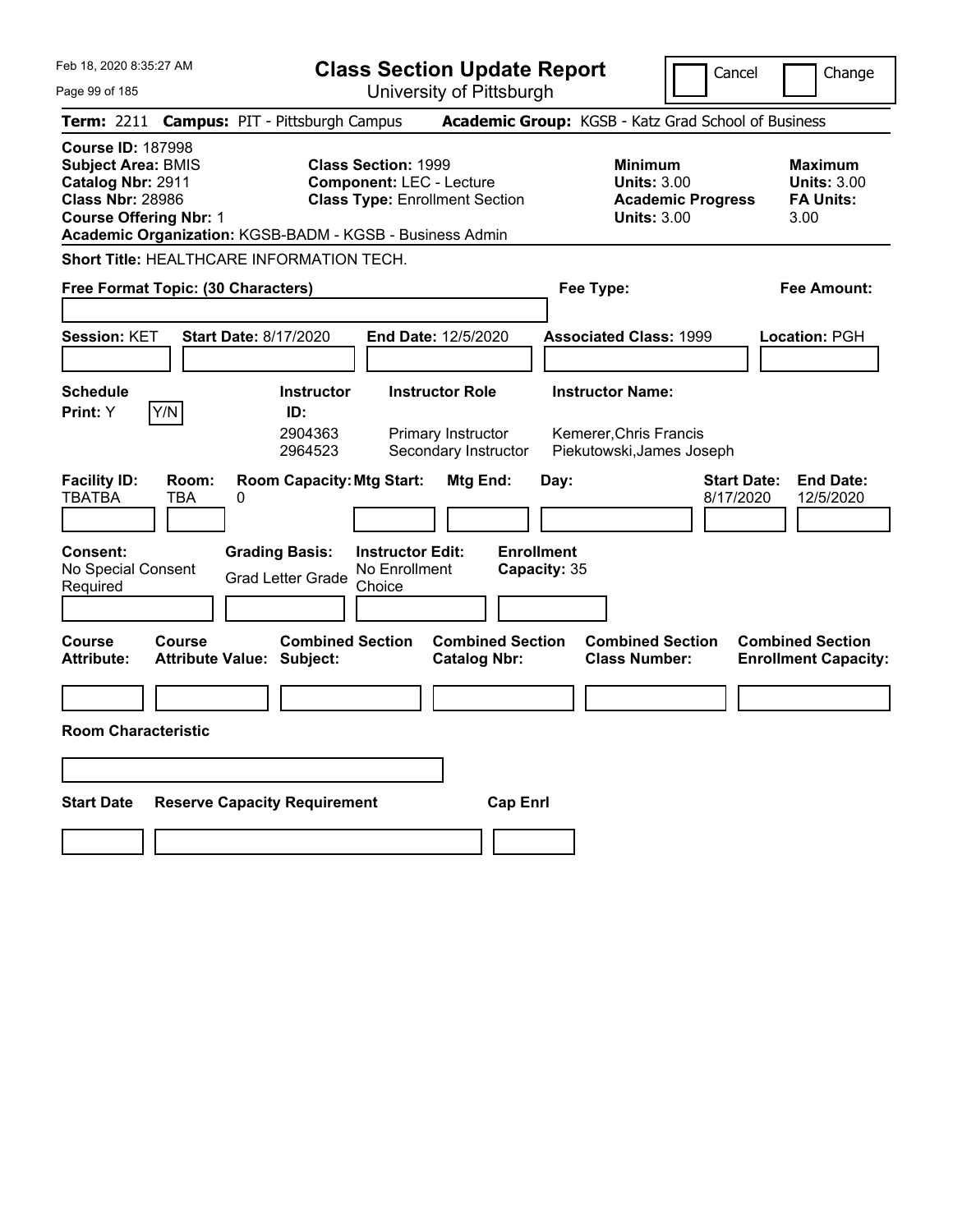| Feb 18, 2020 8:35:27 AM<br><b>Class Section Update Report</b><br>Cancel                                                                                                                                                                                                                                                                                                                                   | Change                                                           |
|-----------------------------------------------------------------------------------------------------------------------------------------------------------------------------------------------------------------------------------------------------------------------------------------------------------------------------------------------------------------------------------------------------------|------------------------------------------------------------------|
| University of Pittsburgh<br>Page 100 of 185                                                                                                                                                                                                                                                                                                                                                               |                                                                  |
| <b>Campus: PIT - Pittsburgh Campus</b><br>Academic Group: KGSB - Katz Grad School of Business<br>Term: 2211                                                                                                                                                                                                                                                                                               |                                                                  |
| <b>Course ID: 102540</b><br><b>Class Section: 1010</b><br><b>Subject Area: BMIS</b><br><b>Minimum</b><br>Catalog Nbr: 3010<br>Component: IND - Independent Study<br><b>Units: 1.00</b><br><b>Class Nbr: 13300</b><br><b>Class Type: Enrollment Section</b><br><b>Academic Progress</b><br><b>Course Offering Nbr: 1</b><br><b>Units: 1.00</b><br>Academic Organization: KGSB-BADM - KGSB - Business Admin | <b>Maximum</b><br><b>Units: 9.00</b><br><b>FA Units:</b><br>1.00 |
| Short Title: INDEP STUDY MGT INFOR SYSTEMS                                                                                                                                                                                                                                                                                                                                                                |                                                                  |
| Free Format Topic: (30 Characters)<br>Fee Type:                                                                                                                                                                                                                                                                                                                                                           | Fee Amount:                                                      |
| <b>Session: KPT</b><br><b>Start Date: 8/24/2020</b><br><b>End Date: 12/11/2020</b><br><b>Associated Class: 1010</b><br><b>Instructor Name:</b><br><b>Schedule</b><br><b>Instructor</b><br><b>Instructor Role</b>                                                                                                                                                                                          | Location: PGH                                                    |
| Y/N<br>ID:<br>Print: Y                                                                                                                                                                                                                                                                                                                                                                                    |                                                                  |
| 0<br>No Instructor Assigned                                                                                                                                                                                                                                                                                                                                                                               |                                                                  |
| <b>Facility ID:</b><br><b>Room Capacity: Mtg Start:</b><br>Mtg End:<br><b>Start Date:</b><br>Room:<br>Day:<br><b>TBATBA</b><br><b>TBA</b><br>0<br>8/24/2020                                                                                                                                                                                                                                               | <b>End Date:</b><br>12/11/2020                                   |
| <b>Enrollment</b><br>Consent:<br><b>Grading Basis:</b><br><b>Instructor Edit:</b><br>No Special Consent<br>No Enrollment<br>Capacity: 10<br><b>Grad HSU Basis</b><br>Required<br>Choice                                                                                                                                                                                                                   |                                                                  |
| <b>Combined Section</b><br><b>Combined Section</b><br><b>Combined Section</b><br>Course<br>Course<br>Attribute Value: Subject:<br><b>Catalog Nbr:</b><br><b>Class Number:</b><br><b>Attribute:</b>                                                                                                                                                                                                        | <b>Combined Section</b><br><b>Enrollment Capacity:</b>           |
|                                                                                                                                                                                                                                                                                                                                                                                                           |                                                                  |
| <b>Room Characteristic</b>                                                                                                                                                                                                                                                                                                                                                                                |                                                                  |
|                                                                                                                                                                                                                                                                                                                                                                                                           |                                                                  |
| <b>Start Date</b><br><b>Reserve Capacity Requirement</b><br><b>Cap Enrl</b>                                                                                                                                                                                                                                                                                                                               |                                                                  |
|                                                                                                                                                                                                                                                                                                                                                                                                           |                                                                  |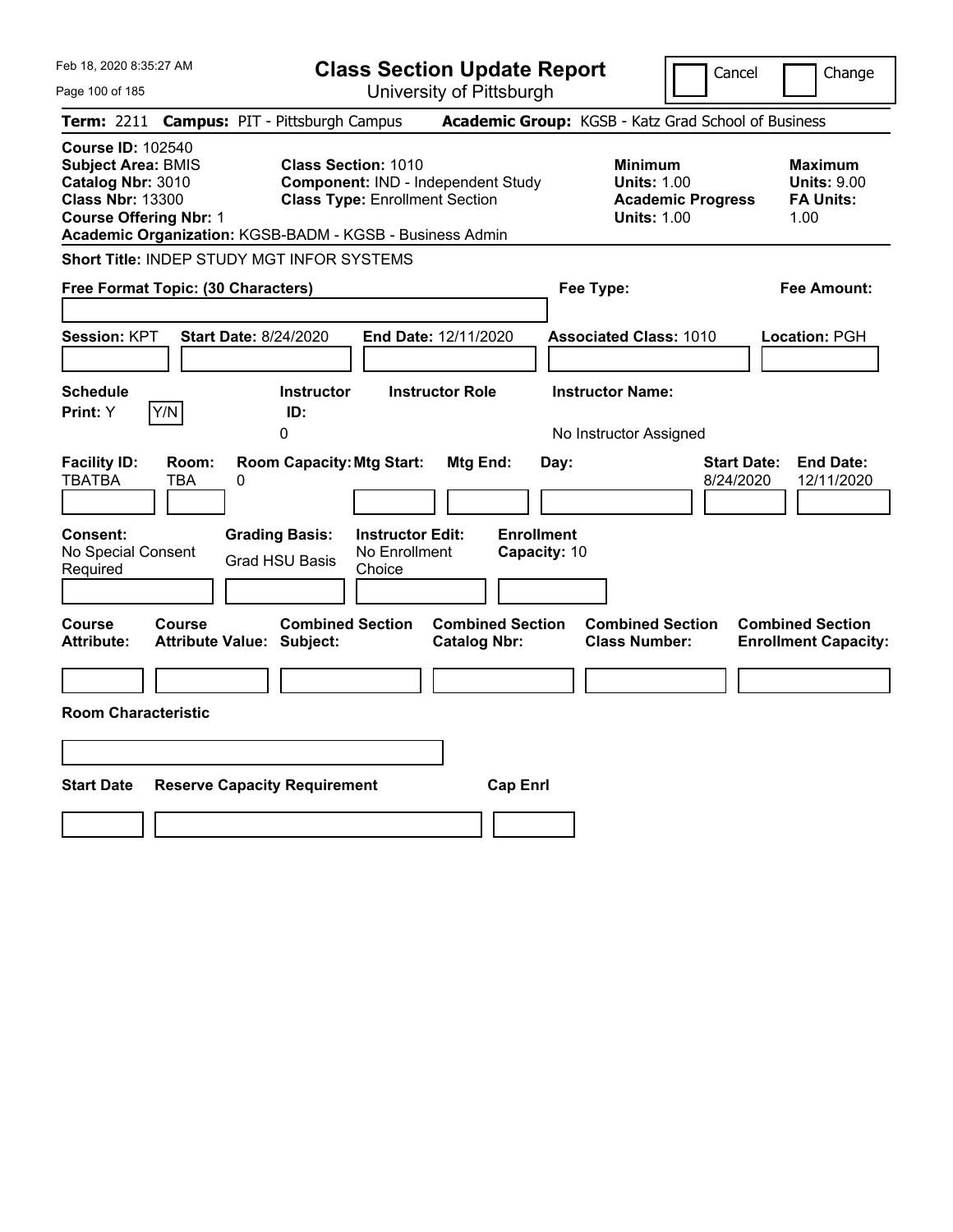Feb 18, 2020 8:35:27 AM

Page 101 of 185

**Class Section Update Report**

Cancel Change

University of Pittsburgh

|                                                                                                                                        |                     | Term: 2211 Campus: PIT - Pittsburgh Campus                  |                                                                                                                 |                                                |                                   |      | Academic Group: KGSB - Katz Grad School of Business                                    |                                 |                                                                  |
|----------------------------------------------------------------------------------------------------------------------------------------|---------------------|-------------------------------------------------------------|-----------------------------------------------------------------------------------------------------------------|------------------------------------------------|-----------------------------------|------|----------------------------------------------------------------------------------------|---------------------------------|------------------------------------------------------------------|
| <b>Course ID: 102555</b><br><b>Subject Area: BMIS</b><br>Catalog Nbr: 3099<br><b>Class Nbr: 18500</b><br><b>Course Offering Nbr: 1</b> |                     | Academic Organization: KGSB-BADM - KGSB - Business Admin    | <b>Class Section: 1020</b><br><b>Component: DIR - Directed Studies</b><br><b>Class Type: Enrollment Section</b> |                                                |                                   |      | <b>Minimum</b><br><b>Units: 1.00</b><br><b>Academic Progress</b><br><b>Units: 1.00</b> |                                 | <b>Maximum</b><br><b>Units: 9.00</b><br><b>FA Units:</b><br>1.00 |
| <b>Short Title: READINGS IN MIS</b>                                                                                                    |                     |                                                             |                                                                                                                 |                                                |                                   |      |                                                                                        |                                 |                                                                  |
| Free Format Topic: (30 Characters)                                                                                                     |                     |                                                             |                                                                                                                 |                                                |                                   |      | Fee Type:                                                                              |                                 | <b>Fee Amount:</b>                                               |
| Session: KPT                                                                                                                           |                     | <b>Start Date: 8/24/2020</b>                                | End Date: 12/11/2020                                                                                            |                                                |                                   |      | <b>Associated Class: 1020</b>                                                          |                                 | Location: PGH                                                    |
| <b>Schedule</b><br>Print: Y                                                                                                            | Y/N                 | <b>Instructor</b><br>ID:<br>0                               |                                                                                                                 | <b>Instructor Role</b>                         |                                   |      | <b>Instructor Name:</b><br>No Instructor Assigned                                      |                                 |                                                                  |
| <b>Facility ID:</b><br><b>TBATBA</b>                                                                                                   | Room:<br><b>TBA</b> | <b>Room Capacity: Mtg Start:</b><br>0                       |                                                                                                                 | Mtg End:                                       |                                   | Day: |                                                                                        | <b>Start Date:</b><br>8/24/2020 | <b>End Date:</b><br>12/11/2020                                   |
| Consent:<br><b>Department Consent</b><br>Required                                                                                      |                     | <b>Grading Basis:</b><br><b>Grad Letter Grade</b>           | <b>Instructor Edit:</b><br>Class Instructor<br><b>Table Edit</b>                                                |                                                | <b>Enrollment</b><br>Capacity: 35 |      |                                                                                        |                                 |                                                                  |
| <b>Course</b><br><b>Attribute:</b>                                                                                                     | Course              | <b>Combined Section</b><br><b>Attribute Value: Subject:</b> |                                                                                                                 | <b>Combined Section</b><br><b>Catalog Nbr:</b> |                                   |      | <b>Combined Section</b><br><b>Class Number:</b>                                        |                                 | <b>Combined Section</b><br><b>Enrollment Capacity:</b>           |
| <b>Room Characteristic</b>                                                                                                             |                     |                                                             |                                                                                                                 |                                                |                                   |      |                                                                                        |                                 |                                                                  |
|                                                                                                                                        |                     |                                                             |                                                                                                                 |                                                |                                   |      |                                                                                        |                                 |                                                                  |
| <b>Start Date</b>                                                                                                                      |                     | <b>Reserve Capacity Requirement</b>                         |                                                                                                                 |                                                | <b>Cap Enrl</b>                   |      |                                                                                        |                                 |                                                                  |
|                                                                                                                                        |                     |                                                             |                                                                                                                 |                                                |                                   |      |                                                                                        |                                 |                                                                  |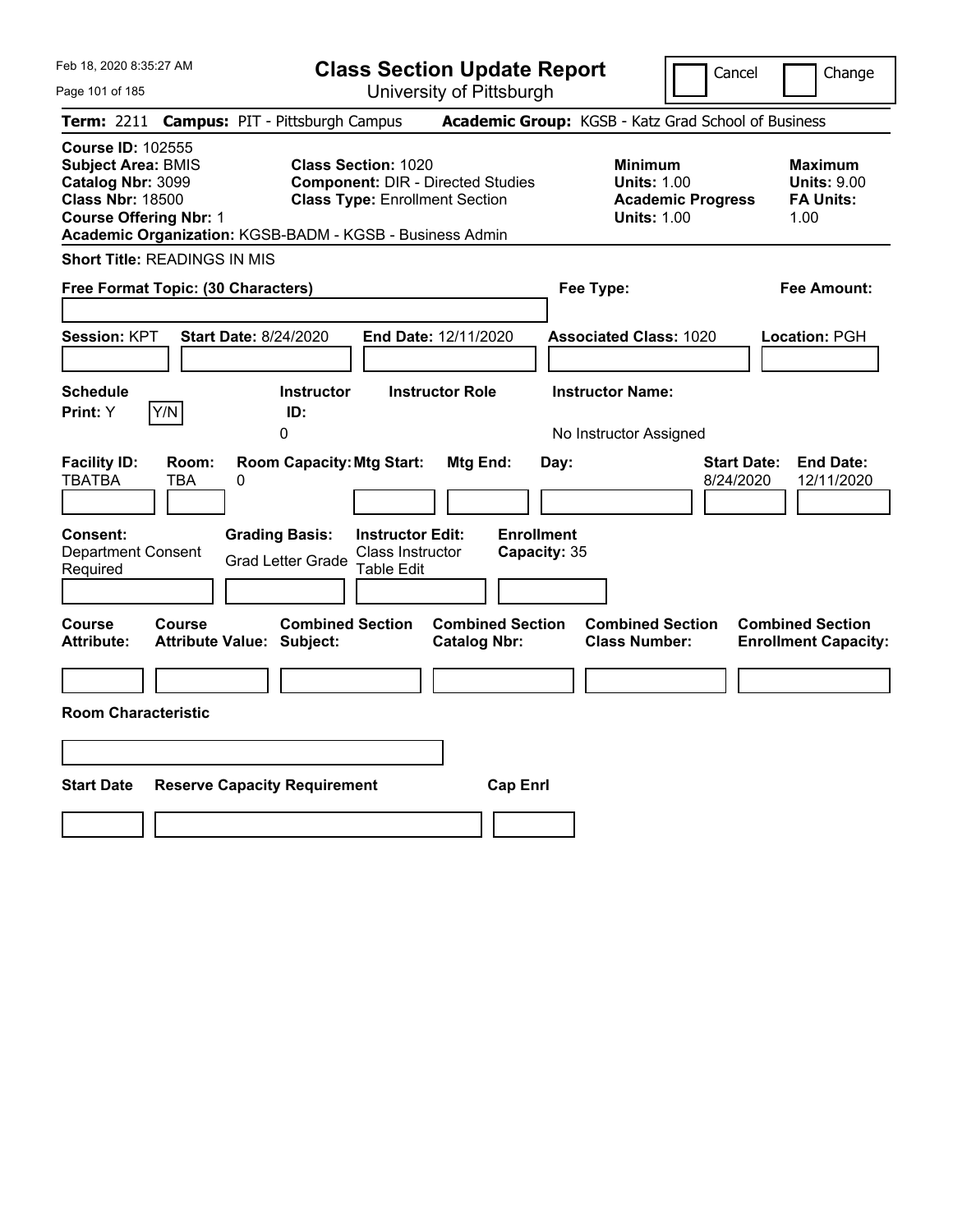| Feb 18, 2020 8:35:27 AM                                                                                                                                                                            |                                                                                                                   |              |                                      | <b>Class Section Update Report</b>                                                                     |                                                |                                   |                     |                                                            |                          | Cancel                          | Change                                                           |
|----------------------------------------------------------------------------------------------------------------------------------------------------------------------------------------------------|-------------------------------------------------------------------------------------------------------------------|--------------|--------------------------------------|--------------------------------------------------------------------------------------------------------|------------------------------------------------|-----------------------------------|---------------------|------------------------------------------------------------|--------------------------|---------------------------------|------------------------------------------------------------------|
| Page 102 of 185                                                                                                                                                                                    |                                                                                                                   |              |                                      |                                                                                                        | University of Pittsburgh                       |                                   |                     |                                                            |                          |                                 |                                                                  |
| Term: 2211 Campus: PIT - Pittsburgh Campus                                                                                                                                                         |                                                                                                                   |              |                                      |                                                                                                        |                                                |                                   |                     | Academic Group: KGSB - Katz Grad School of Business        |                          |                                 |                                                                  |
| <b>Course ID: 102569</b><br><b>Subject Area: BMKT</b><br>Catalog Nbr: 2031<br><b>Class Nbr: 21830</b><br><b>Course Offering Nbr: 1</b><br>Academic Organization: KGSB-BADM - KGSB - Business Admin |                                                                                                                   |              |                                      | <b>Class Section: 1030</b><br><b>Component: LEC - Lecture</b><br><b>Class Type: Enrollment Section</b> |                                                |                                   |                     | <b>Minimum</b><br><b>Units: 3.00</b><br><b>Units: 3.00</b> | <b>Academic Progress</b> |                                 | <b>Maximum</b><br><b>Units: 3.00</b><br><b>FA Units:</b><br>3.00 |
| <b>Short Title: MARKETING RESEARCH</b>                                                                                                                                                             |                                                                                                                   |              |                                      |                                                                                                        |                                                |                                   |                     |                                                            |                          |                                 |                                                                  |
| Free Format Topic: (30 Characters)                                                                                                                                                                 |                                                                                                                   |              |                                      |                                                                                                        |                                                |                                   |                     | Fee Type:                                                  |                          |                                 | <b>Fee Amount:</b>                                               |
| <b>Session: KMT</b>                                                                                                                                                                                |                                                                                                                   |              | <b>Start Date: 8/24/2020</b>         |                                                                                                        | End Date: 12/11/2020                           |                                   |                     | <b>Associated Class: 1030</b>                              |                          |                                 | Location: PGH                                                    |
| <b>Schedule</b><br><b>Print:</b> Y                                                                                                                                                                 | Y/N                                                                                                               |              | <b>Instructor</b><br>ID:             |                                                                                                        | <b>Instructor Role</b>                         |                                   |                     | <b>Instructor Name:</b>                                    |                          |                                 |                                                                  |
|                                                                                                                                                                                                    |                                                                                                                   |              | 1343141                              |                                                                                                        | Primary Instructor                             |                                   |                     | Whang, Yun-Oh                                              |                          |                                 |                                                                  |
| <b>Facility ID:</b><br><b>MERVS00104</b>                                                                                                                                                           | Room:<br>00104                                                                                                    | 58           | <b>Room Capacity: Mtg Start:</b>     | 6:20 PM                                                                                                | Mtg End:<br>9:20 PM                            |                                   | Day:<br>Mo          |                                                            |                          | <b>Start Date:</b><br>8/24/2020 | <b>End Date:</b><br>12/11/2020                                   |
| <b>Consent:</b><br>No Special Consent<br>Required                                                                                                                                                  |                                                                                                                   | <b>Basis</b> | <b>Grading Basis:</b><br>Grad LG/SU3 | <b>Instructor Edit:</b><br>No Enrollment<br>Choice                                                     |                                                | <b>Enrollment</b><br>Capacity: 40 |                     |                                                            |                          |                                 |                                                                  |
| <b>Course</b><br><b>Attribute:</b>                                                                                                                                                                 | Course<br><b>Attribute Value: Subject:</b>                                                                        |              | <b>Combined Section</b>              |                                                                                                        | <b>Combined Section</b><br><b>Catalog Nbr:</b> |                                   |                     | <b>Combined Section</b><br><b>Class Number:</b>            |                          |                                 | <b>Combined Section</b><br><b>Enrollment Capacity:</b>           |
| <b>Room Characteristic</b>                                                                                                                                                                         |                                                                                                                   |              |                                      |                                                                                                        |                                                |                                   |                     |                                                            |                          |                                 |                                                                  |
| PeopleSoft - Scheduled (PS)                                                                                                                                                                        |                                                                                                                   |              |                                      |                                                                                                        |                                                |                                   |                     |                                                            |                          |                                 |                                                                  |
| <b>Start Date</b><br>4/4/2020<br>3/1/2020<br>3/1/2020<br>3/1/2020                                                                                                                                  | <b>Restricted to BUSAD-MBA</b><br>Restricted to BUSAD-MBA<br>Restricted to BUSADF-MBA<br>Restricted to BUSADP-MBA |              | <b>Reserve Capacity Requirement</b>  |                                                                                                        |                                                | <b>Cap Enrl</b>                   | 0<br>15<br>10<br>15 |                                                            |                          |                                 |                                                                  |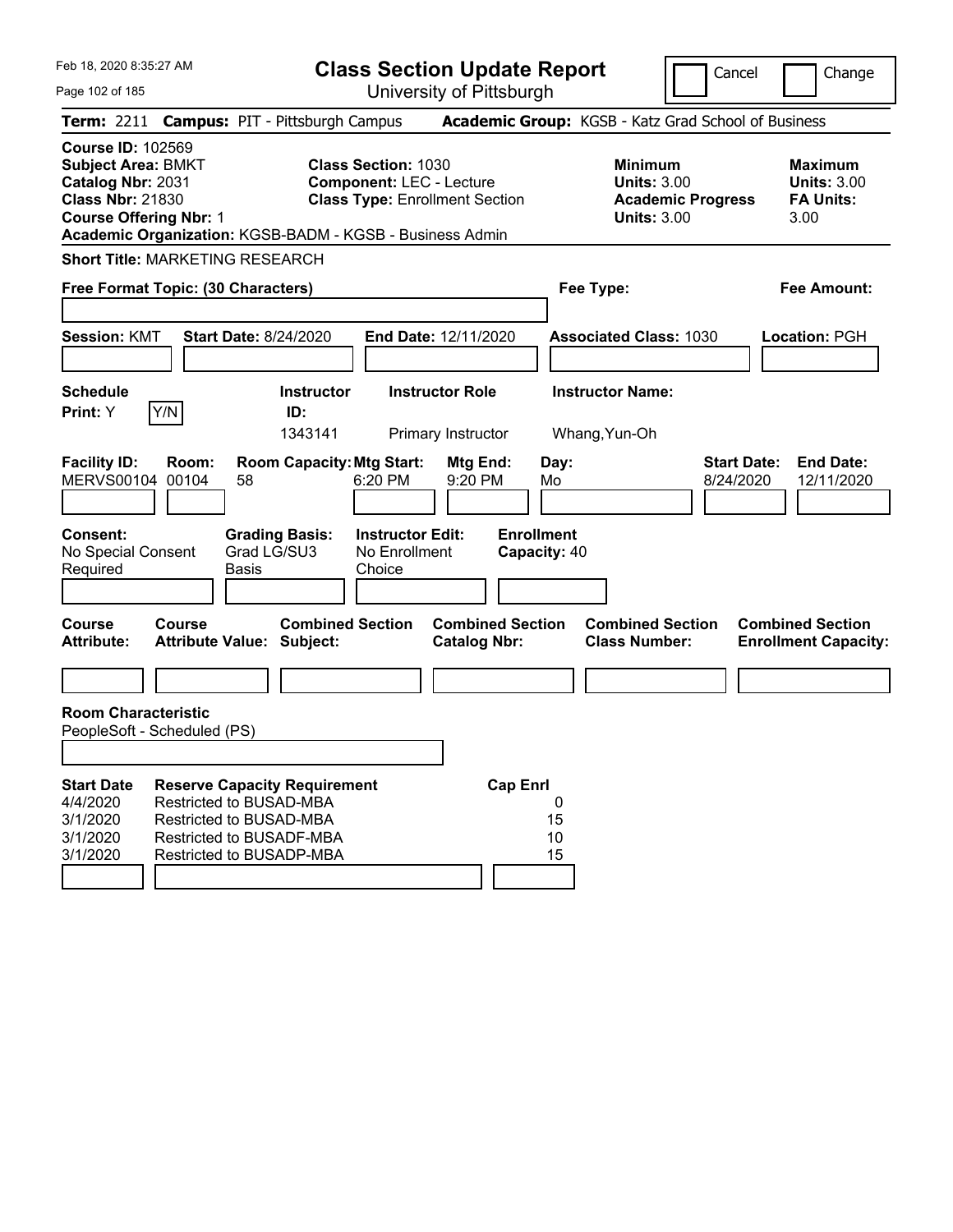| Feb 18, 2020 8:35:27 AM                                                                                                                |                                            |                                                                                                                                                                       | <b>Class Section Update Report</b>             |                                                            | Cancel                           | Change                                                           |
|----------------------------------------------------------------------------------------------------------------------------------------|--------------------------------------------|-----------------------------------------------------------------------------------------------------------------------------------------------------------------------|------------------------------------------------|------------------------------------------------------------|----------------------------------|------------------------------------------------------------------|
| Page 103 of 185                                                                                                                        |                                            |                                                                                                                                                                       | University of Pittsburgh                       |                                                            |                                  |                                                                  |
| <b>Term: 2211</b>                                                                                                                      |                                            | <b>Campus: PIT - Pittsburgh Campus</b>                                                                                                                                |                                                | Academic Group: KGSB - Katz Grad School of Business        |                                  |                                                                  |
| <b>Course ID: 102580</b><br><b>Subject Area: BMKT</b><br>Catalog Nbr: 2060<br><b>Class Nbr: 13295</b><br><b>Course Offering Nbr: 1</b> |                                            | <b>Class Section: 1010</b><br>Component: IND - Independent Study<br><b>Class Type: Enrollment Section</b><br>Academic Organization: KGSB-BADM - KGSB - Business Admin |                                                | <b>Minimum</b><br><b>Units: 1.00</b><br><b>Units: 1.00</b> | <b>Academic Progress</b>         | <b>Maximum</b><br><b>Units: 6.00</b><br><b>FA Units:</b><br>1.00 |
|                                                                                                                                        |                                            | Short Title: INDEPENDENT STUDY IN MARKETING                                                                                                                           |                                                |                                                            |                                  |                                                                  |
|                                                                                                                                        | Free Format Topic: (30 Characters)         |                                                                                                                                                                       |                                                | Fee Type:                                                  |                                  | Fee Amount:                                                      |
| Session: KS2                                                                                                                           | Start Date: 10/19/2020                     |                                                                                                                                                                       | End Date: 12/11/2020                           | <b>Associated Class: 1010</b>                              |                                  | Location: PGH                                                    |
| <b>Schedule</b><br>Print: Y                                                                                                            | Y/N                                        | <b>Instructor</b><br>ID:                                                                                                                                              | <b>Instructor Role</b>                         | <b>Instructor Name:</b>                                    |                                  |                                                                  |
|                                                                                                                                        |                                            | 0                                                                                                                                                                     |                                                | No Instructor Assigned                                     |                                  |                                                                  |
| <b>Facility ID:</b><br><b>TBATBA</b><br>Consent:<br><b>Department Consent</b><br>Required                                              | Room:<br>TBA<br>0<br>Basis                 | <b>Room Capacity: Mtg Start:</b><br><b>Grading Basis:</b><br><b>Instructor Edit:</b><br>Grad LG/SU3<br>Class Instructor<br>Table Edit                                 | Mtg End:<br><b>Enrollment</b><br>Capacity: 13  | Day:                                                       | <b>Start Date:</b><br>10/19/2020 | <b>End Date:</b><br>12/11/2020                                   |
|                                                                                                                                        |                                            |                                                                                                                                                                       |                                                |                                                            |                                  |                                                                  |
| Course<br><b>Attribute:</b>                                                                                                            | <b>Course</b><br>Attribute Value: Subject: | <b>Combined Section</b>                                                                                                                                               | <b>Combined Section</b><br><b>Catalog Nbr:</b> | <b>Combined Section</b><br><b>Class Number:</b>            |                                  | <b>Combined Section</b><br><b>Enrollment Capacity:</b>           |
|                                                                                                                                        |                                            |                                                                                                                                                                       |                                                |                                                            |                                  |                                                                  |
| <b>Room Characteristic</b>                                                                                                             |                                            |                                                                                                                                                                       |                                                |                                                            |                                  |                                                                  |
|                                                                                                                                        |                                            |                                                                                                                                                                       |                                                |                                                            |                                  |                                                                  |
| <b>Start Date</b>                                                                                                                      | <b>Reserve Capacity Requirement</b>        |                                                                                                                                                                       | <b>Cap Enrl</b>                                |                                                            |                                  |                                                                  |
|                                                                                                                                        |                                            |                                                                                                                                                                       |                                                |                                                            |                                  |                                                                  |
|                                                                                                                                        |                                            |                                                                                                                                                                       |                                                |                                                            |                                  |                                                                  |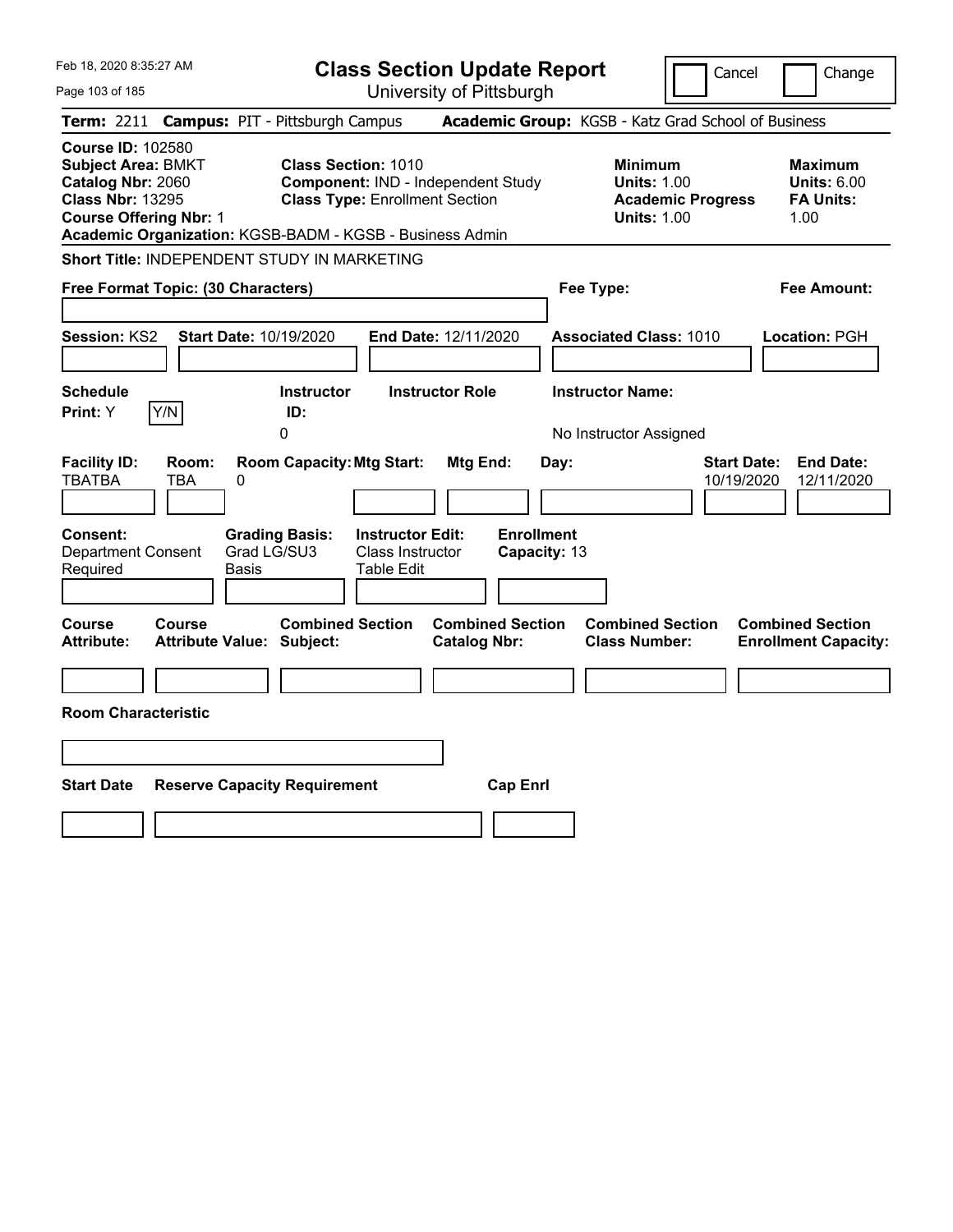| Feb 18, 2020 8:35:27 AM                                                                                                                                                                            |                                                                                             |                                                                     | <b>Class Section Update Report</b>             |                                                          | Cancel                                                                                 | Change                                                           |
|----------------------------------------------------------------------------------------------------------------------------------------------------------------------------------------------------|---------------------------------------------------------------------------------------------|---------------------------------------------------------------------|------------------------------------------------|----------------------------------------------------------|----------------------------------------------------------------------------------------|------------------------------------------------------------------|
| Page 104 of 185                                                                                                                                                                                    |                                                                                             |                                                                     | University of Pittsburgh                       |                                                          |                                                                                        |                                                                  |
| Term: 2211                                                                                                                                                                                         | <b>Campus: PIT - Pittsburgh Campus</b>                                                      |                                                                     |                                                |                                                          | Academic Group: KGSB - Katz Grad School of Business                                    |                                                                  |
| <b>Course ID: 102580</b><br><b>Subject Area: BMKT</b><br>Catalog Nbr: 2060<br><b>Class Nbr: 25043</b><br><b>Course Offering Nbr: 1</b><br>Academic Organization: KGSB-BADM - KGSB - Business Admin |                                                                                             | <b>Class Section: 1020</b><br><b>Class Type: Enrollment Section</b> | <b>Component: IND - Independent Study</b>      |                                                          | <b>Minimum</b><br><b>Units: 1.00</b><br><b>Academic Progress</b><br><b>Units: 1.00</b> | <b>Maximum</b><br><b>Units: 6.00</b><br><b>FA Units:</b><br>1.00 |
| Short Title: INDEPENDENT STUDY IN MARKETING                                                                                                                                                        |                                                                                             |                                                                     |                                                |                                                          |                                                                                        |                                                                  |
| Free Format Topic: (30 Characters)                                                                                                                                                                 |                                                                                             |                                                                     |                                                | Fee Type:                                                |                                                                                        | Fee Amount:                                                      |
| <b>Session: KMT</b><br><b>Schedule</b><br>Y/N<br>Print: Y                                                                                                                                          | <b>Start Date: 8/24/2020</b><br><b>Instructor</b><br>ID:                                    |                                                                     | End Date: 12/11/2020<br><b>Instructor Role</b> | <b>Associated Class: 1020</b><br><b>Instructor Name:</b> |                                                                                        | Location: PGH                                                    |
| <b>Facility ID:</b><br>Room:<br><b>TBATBA</b><br><b>TBA</b><br>Consent:<br><b>Department Consent</b><br>Required                                                                                   | 0<br><b>Room Capacity: Mtg Start:</b><br>0<br><b>Grading Basis:</b><br>Grad LG/SU3<br>Basis | <b>Instructor Edit:</b><br>Class Instructor<br>Table Edit           | Mtg End:<br><b>Enrollment</b><br>Capacity: 10  | No Instructor Assigned<br>Day:                           | <b>Start Date:</b><br>8/24/2020                                                        | <b>End Date:</b><br>12/11/2020                                   |
| <b>Course</b><br><b>Course</b><br><b>Attribute:</b><br><b>Room Characteristic</b>                                                                                                                  | <b>Combined Section</b><br><b>Attribute Value: Subject:</b>                                 |                                                                     | <b>Combined Section</b><br><b>Catalog Nbr:</b> | <b>Class Number:</b>                                     | <b>Combined Section</b>                                                                | <b>Combined Section</b><br><b>Enrollment Capacity:</b>           |
|                                                                                                                                                                                                    |                                                                                             |                                                                     |                                                |                                                          |                                                                                        |                                                                  |
|                                                                                                                                                                                                    |                                                                                             |                                                                     |                                                |                                                          |                                                                                        |                                                                  |
| <b>Start Date</b>                                                                                                                                                                                  | <b>Reserve Capacity Requirement</b>                                                         |                                                                     | <b>Cap Enrl</b>                                |                                                          |                                                                                        |                                                                  |
|                                                                                                                                                                                                    |                                                                                             |                                                                     |                                                |                                                          |                                                                                        |                                                                  |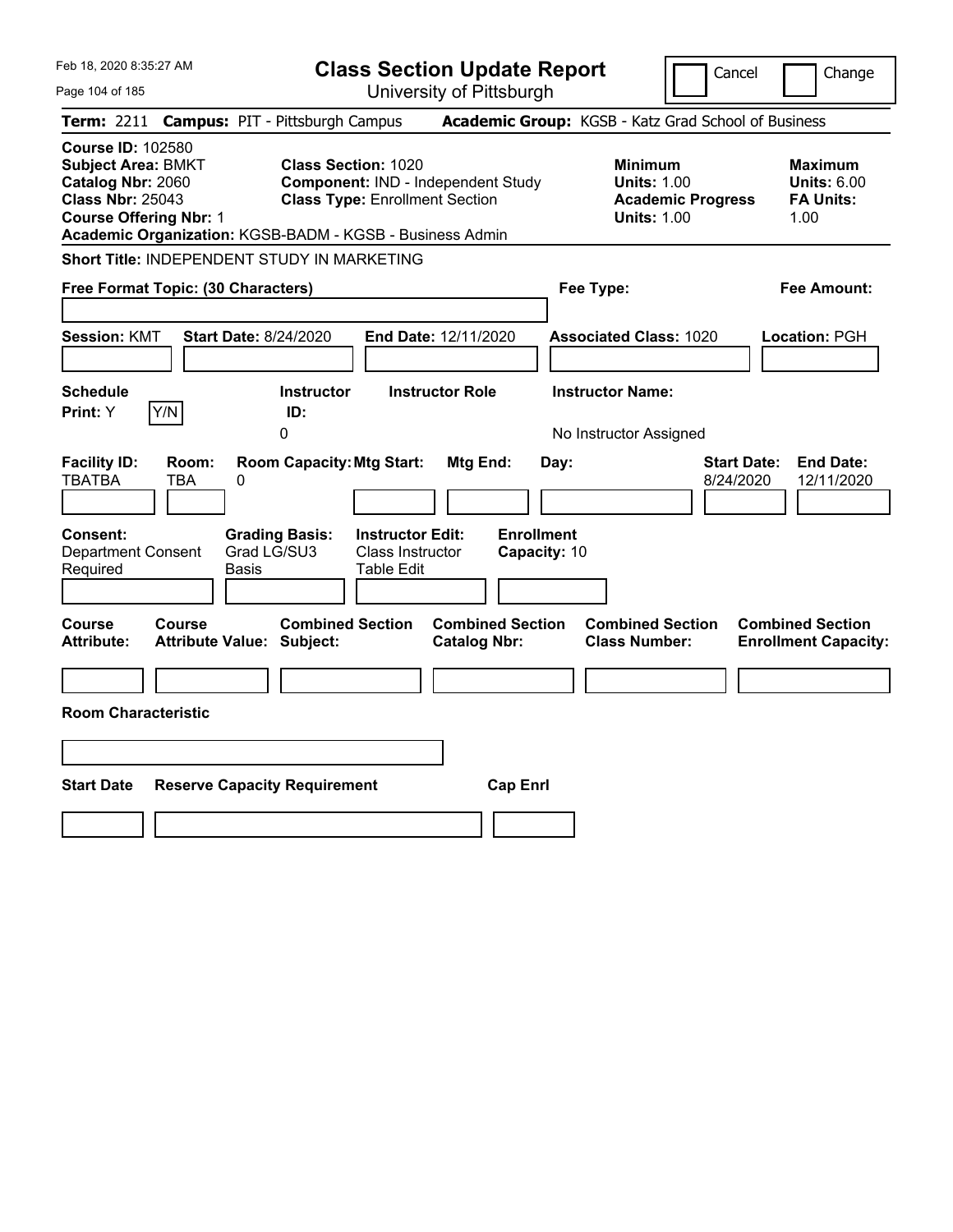| Feb 18, 2020 8:35:27 AM                                                                                                                                                                            |                                                                   |                                                                     |                                                           | <b>Class Section Update Report</b>                  |                                           |                                                            |                          | Cancel                           | Change                                                           |
|----------------------------------------------------------------------------------------------------------------------------------------------------------------------------------------------------|-------------------------------------------------------------------|---------------------------------------------------------------------|-----------------------------------------------------------|-----------------------------------------------------|-------------------------------------------|------------------------------------------------------------|--------------------------|----------------------------------|------------------------------------------------------------------|
| Page 105 of 185                                                                                                                                                                                    |                                                                   |                                                                     |                                                           | University of Pittsburgh                            |                                           |                                                            |                          |                                  |                                                                  |
| <b>Term: 2211</b>                                                                                                                                                                                  | <b>Campus: PIT - Pittsburgh Campus</b>                            |                                                                     |                                                           | Academic Group: KGSB - Katz Grad School of Business |                                           |                                                            |                          |                                  |                                                                  |
| <b>Course ID: 102580</b><br><b>Subject Area: BMKT</b><br>Catalog Nbr: 2060<br><b>Class Nbr: 25506</b><br><b>Course Offering Nbr: 1</b><br>Academic Organization: KGSB-BADM - KGSB - Business Admin |                                                                   | <b>Class Section: 1040</b><br><b>Class Type: Enrollment Section</b> |                                                           | Component: IND - Independent Study                  |                                           | <b>Minimum</b><br><b>Units: 1.00</b><br><b>Units: 1.00</b> | <b>Academic Progress</b> |                                  | <b>Maximum</b><br><b>Units: 6.00</b><br><b>FA Units:</b><br>1.00 |
| Short Title: INDEPENDENT STUDY IN MARKETING                                                                                                                                                        |                                                                   |                                                                     |                                                           |                                                     |                                           |                                                            |                          |                                  |                                                                  |
| Free Format Topic: (30 Characters)                                                                                                                                                                 |                                                                   |                                                                     |                                                           |                                                     |                                           | Fee Type:                                                  |                          |                                  | Fee Amount:                                                      |
| Session: KS2<br><b>Schedule</b><br>Y/N<br>Print: Y                                                                                                                                                 | Start Date: 10/19/2020                                            | <b>Instructor</b><br>ID:                                            |                                                           | End Date: 12/11/2020<br><b>Instructor Role</b>      |                                           | <b>Associated Class: 1040</b><br><b>Instructor Name:</b>   |                          |                                  | Location: PGH                                                    |
| <b>Facility ID:</b><br>Room:<br><b>TBATBA</b><br><b>TBA</b><br><b>Consent:</b><br><b>Department Consent</b><br>Required                                                                            | 0<br><b>Grading Basis:</b><br>Grad LG/SU3<br>Basis                | 0<br><b>Room Capacity: Mtg Start:</b>                               | <b>Instructor Edit:</b><br>Class Instructor<br>Table Edit | Mtg End:                                            | Day:<br><b>Enrollment</b><br>Capacity: 10 | No Instructor Assigned                                     |                          | <b>Start Date:</b><br>10/19/2020 | <b>End Date:</b><br>12/11/2020                                   |
| <b>Course</b><br><b>Course</b><br><b>Attribute:</b><br><b>Room Characteristic</b>                                                                                                                  | Attribute Value: Subject:                                         | <b>Combined Section</b>                                             |                                                           | <b>Combined Section</b><br><b>Catalog Nbr:</b>      |                                           | <b>Combined Section</b><br><b>Class Number:</b>            |                          |                                  | <b>Combined Section</b><br><b>Enrollment Capacity:</b>           |
| <b>Start Date</b><br>3/1/2020                                                                                                                                                                      | <b>Reserve Capacity Requirement</b><br><b>Restricted to CI-MS</b> |                                                                     |                                                           | <b>Cap Enrl</b>                                     | 10                                        |                                                            |                          |                                  |                                                                  |
|                                                                                                                                                                                                    |                                                                   |                                                                     |                                                           |                                                     |                                           |                                                            |                          |                                  |                                                                  |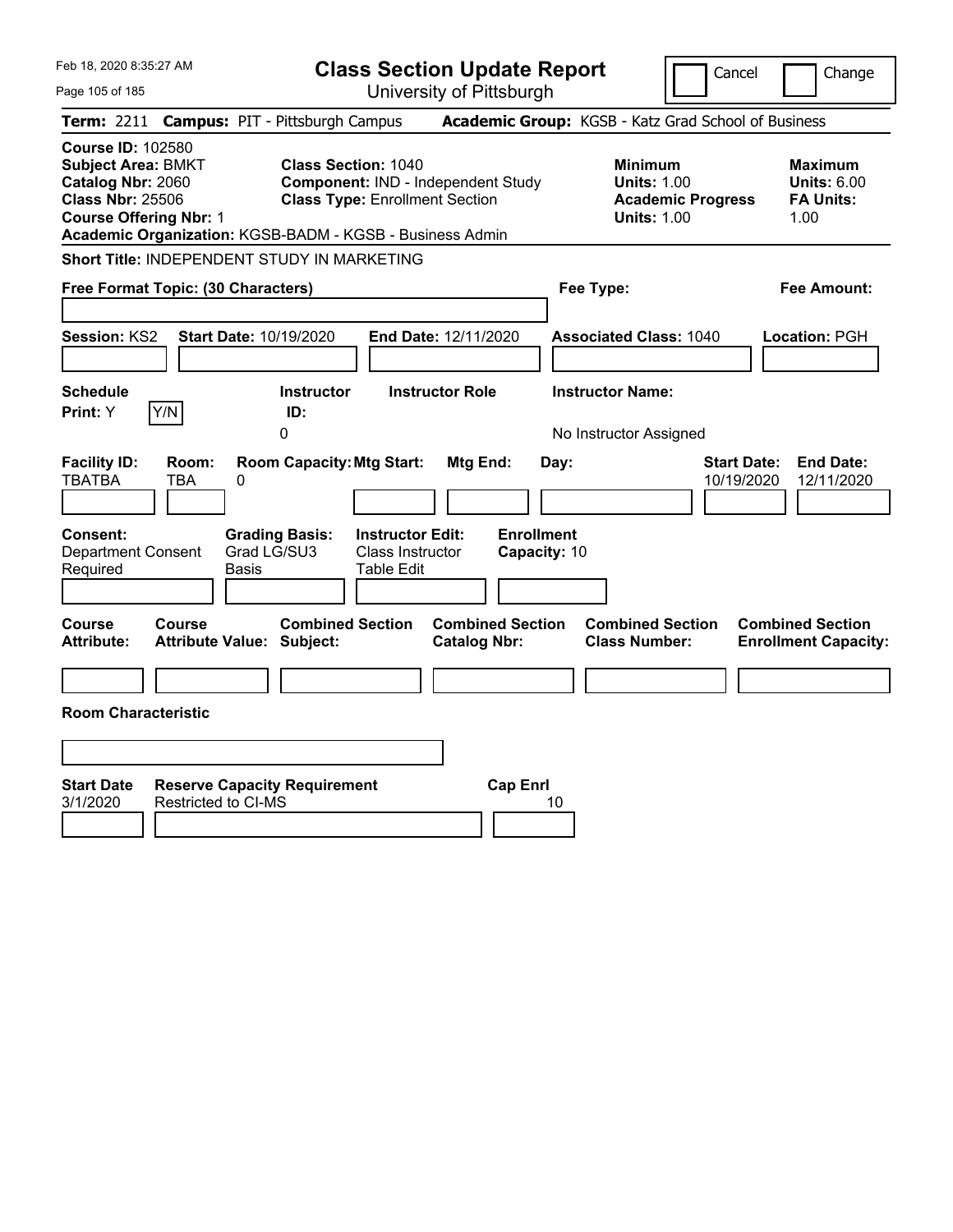| Feb 18, 2020 8:35:27 AM                                                                                                                                                                            |                                                                                                                                       | <b>Class Section Update Report</b>                   | Cancel                                                                                 | Change                                                           |
|----------------------------------------------------------------------------------------------------------------------------------------------------------------------------------------------------|---------------------------------------------------------------------------------------------------------------------------------------|------------------------------------------------------|----------------------------------------------------------------------------------------|------------------------------------------------------------------|
| Page 106 of 185                                                                                                                                                                                    |                                                                                                                                       | University of Pittsburgh                             |                                                                                        |                                                                  |
| Term: 2211                                                                                                                                                                                         | <b>Campus: PIT - Pittsburgh Campus</b>                                                                                                |                                                      | Academic Group: KGSB - Katz Grad School of Business                                    |                                                                  |
| <b>Course ID: 102580</b><br><b>Subject Area: BMKT</b><br>Catalog Nbr: 2060<br><b>Class Nbr: 16927</b><br><b>Course Offering Nbr: 1</b><br>Academic Organization: KGSB-BADM - KGSB - Business Admin | <b>Class Section: 1100</b><br><b>Component: IND - Independent Study</b><br><b>Class Type: Enrollment Section</b>                      |                                                      | <b>Minimum</b><br><b>Units: 1.00</b><br><b>Academic Progress</b><br><b>Units: 1.00</b> | <b>Maximum</b><br><b>Units: 6.00</b><br><b>FA Units:</b><br>1.00 |
| Short Title: INDEPENDENT STUDY IN MARKETING                                                                                                                                                        |                                                                                                                                       |                                                      |                                                                                        |                                                                  |
| Free Format Topic: (30 Characters)                                                                                                                                                                 |                                                                                                                                       |                                                      | Fee Type:                                                                              | Fee Amount:                                                      |
| <b>Start Date: 8/24/2020</b><br>Session: KS1<br><b>Schedule</b><br>Y/N<br>Print: Y                                                                                                                 | <b>Instructor</b><br>ID:<br>0                                                                                                         | End Date: 10/16/2020<br><b>Instructor Role</b>       | <b>Associated Class: 1100</b><br><b>Instructor Name:</b>                               | Location: PGH                                                    |
| <b>Facility ID:</b><br>Room:<br><b>TBATBA</b><br><b>TBA</b><br>0<br>Consent:<br><b>Department Consent</b><br>Required<br>Basis                                                                     | <b>Room Capacity: Mtg Start:</b><br><b>Instructor Edit:</b><br><b>Grading Basis:</b><br>Grad LG/SU3<br>Class Instructor<br>Table Edit | Mtg End:<br>Day:<br><b>Enrollment</b><br>Capacity: 5 | No Instructor Assigned<br>8/24/2020                                                    | <b>Start Date:</b><br><b>End Date:</b><br>10/16/2020             |
| <b>Course</b><br><b>Course</b><br><b>Attribute:</b><br><b>Attribute Value: Subject:</b>                                                                                                            | <b>Combined Section</b>                                                                                                               | <b>Combined Section</b><br><b>Catalog Nbr:</b>       | <b>Combined Section</b><br><b>Class Number:</b>                                        | <b>Combined Section</b><br><b>Enrollment Capacity:</b>           |
| <b>Room Characteristic</b>                                                                                                                                                                         |                                                                                                                                       |                                                      |                                                                                        |                                                                  |
|                                                                                                                                                                                                    |                                                                                                                                       |                                                      |                                                                                        |                                                                  |
| <b>Start Date</b>                                                                                                                                                                                  | <b>Reserve Capacity Requirement</b>                                                                                                   | <b>Cap Enrl</b>                                      |                                                                                        |                                                                  |
|                                                                                                                                                                                                    |                                                                                                                                       |                                                      |                                                                                        |                                                                  |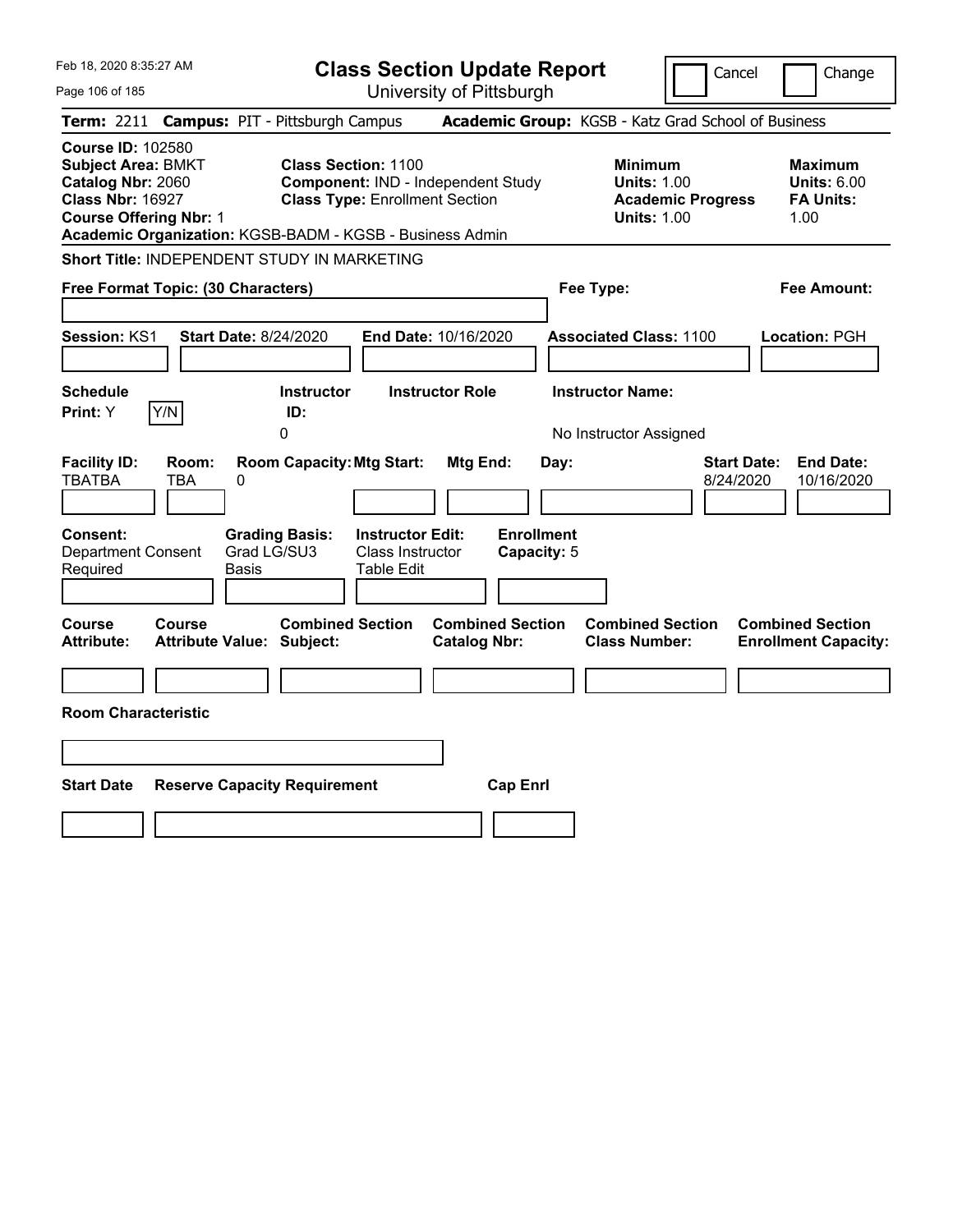| Feb 18, 2020 8:35:27 AM                                                                                                                | <b>Class Section Update Report</b>                                                                                                                                                   | Cancel                                                                                 | Change                                                           |
|----------------------------------------------------------------------------------------------------------------------------------------|--------------------------------------------------------------------------------------------------------------------------------------------------------------------------------------|----------------------------------------------------------------------------------------|------------------------------------------------------------------|
| Page 107 of 185                                                                                                                        | University of Pittsburgh                                                                                                                                                             |                                                                                        |                                                                  |
| Term: 2211                                                                                                                             | <b>Campus: PIT - Pittsburgh Campus</b>                                                                                                                                               | Academic Group: KGSB - Katz Grad School of Business                                    |                                                                  |
| <b>Course ID: 177462</b><br><b>Subject Area: BMKT</b><br>Catalog Nbr: 2061<br><b>Class Nbr: 16405</b><br><b>Course Offering Nbr: 1</b> | <b>Class Section: 1010</b><br><b>Component: IND - Independent Study</b><br><b>Class Type: Enrollment Section</b><br>Academic Organization: KGSB-BADM - KGSB - Business Admin         | <b>Minimum</b><br><b>Units: 1.00</b><br><b>Academic Progress</b><br><b>Units: 1.00</b> | <b>Maximum</b><br><b>Units: 9.00</b><br><b>FA Units:</b><br>1.00 |
| Short Title: IND STUDY IN MARKTNG MGMT 2                                                                                               |                                                                                                                                                                                      |                                                                                        |                                                                  |
| Free Format Topic: (30 Characters)                                                                                                     |                                                                                                                                                                                      | Fee Type:                                                                              | Fee Amount:                                                      |
| Start Date: 10/19/2020<br>Session: KS2<br><b>Schedule</b><br>Y/N<br>Print: Y                                                           | End Date: 12/11/2020<br><b>Instructor</b><br><b>Instructor Role</b><br>ID:                                                                                                           | <b>Associated Class: 1010</b><br><b>Instructor Name:</b>                               | Location: PGH                                                    |
| <b>Facility ID:</b><br>Room:<br><b>TBATBA</b><br><b>TBA</b><br>0<br><b>Consent:</b><br><b>Department Consent</b><br>Required<br>Basis  | 0<br><b>Room Capacity: Mtg Start:</b><br>Mtg End:<br><b>Enrollment</b><br><b>Instructor Edit:</b><br><b>Grading Basis:</b><br>Grad LG/SNC<br>No Enrollment<br>Capacity: 10<br>Choice | No Instructor Assigned<br><b>Start Date:</b><br>Day:<br>10/19/2020                     | <b>End Date:</b><br>12/11/2020                                   |
| <b>Course</b><br>Course<br><b>Attribute:</b><br><b>Attribute Value: Subject:</b><br><b>Room Characteristic</b>                         | <b>Combined Section</b><br><b>Combined Section</b><br><b>Catalog Nbr:</b>                                                                                                            | <b>Combined Section</b><br><b>Class Number:</b>                                        | <b>Combined Section</b><br><b>Enrollment Capacity:</b>           |
|                                                                                                                                        |                                                                                                                                                                                      |                                                                                        |                                                                  |
| <b>Start Date</b><br><b>Reserve Capacity Requirement</b>                                                                               | <b>Cap Enrl</b>                                                                                                                                                                      |                                                                                        |                                                                  |
|                                                                                                                                        |                                                                                                                                                                                      |                                                                                        |                                                                  |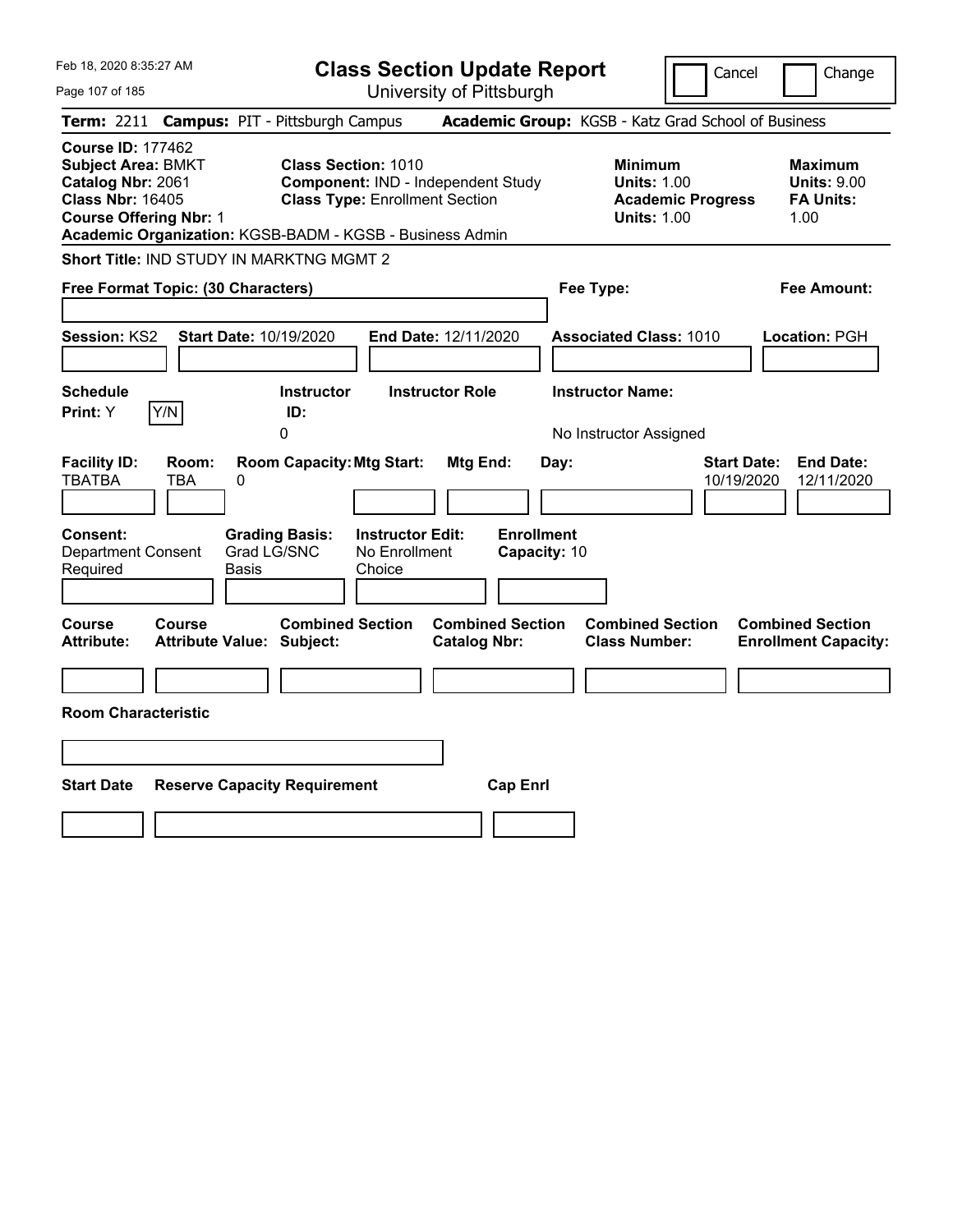| Feb 18, 2020 8:35:27 AM<br><b>Class Section Update Report</b>                                                                                                                                      |                                    |                                                                     |                                                    |                                                     |                                           |                                                            | Cancel                   | Change                                                            |
|----------------------------------------------------------------------------------------------------------------------------------------------------------------------------------------------------|------------------------------------|---------------------------------------------------------------------|----------------------------------------------------|-----------------------------------------------------|-------------------------------------------|------------------------------------------------------------|--------------------------|-------------------------------------------------------------------|
| Page 108 of 185                                                                                                                                                                                    |                                    |                                                                     |                                                    | University of Pittsburgh                            |                                           |                                                            |                          |                                                                   |
| Term: 2211                                                                                                                                                                                         |                                    | <b>Campus: PIT - Pittsburgh Campus</b>                              |                                                    | Academic Group: KGSB - Katz Grad School of Business |                                           |                                                            |                          |                                                                   |
| <b>Course ID: 177463</b><br><b>Subject Area: BMKT</b><br>Catalog Nbr: 2062<br><b>Class Nbr: 23299</b><br><b>Course Offering Nbr: 1</b><br>Academic Organization: KGSB-BADM - KGSB - Business Admin |                                    | <b>Class Section: 1010</b><br><b>Class Type: Enrollment Section</b> |                                                    | Component: IND - Independent Study                  |                                           | <b>Minimum</b><br><b>Units: 1.00</b><br><b>Units: 1.00</b> | <b>Academic Progress</b> | <b>Maximum</b><br><b>Units: 9.00</b><br><b>FA Units:</b><br>1.00  |
| <b>Short Title: IND STUDY IN MARKTNG MGMT 3</b>                                                                                                                                                    |                                    |                                                                     |                                                    |                                                     |                                           |                                                            |                          |                                                                   |
| Free Format Topic: (30 Characters)                                                                                                                                                                 |                                    |                                                                     |                                                    |                                                     |                                           | Fee Type:                                                  |                          | Fee Amount:                                                       |
| <b>Session: KMT</b><br><b>Schedule</b>                                                                                                                                                             | <b>Start Date: 8/24/2020</b>       | <b>Instructor</b>                                                   |                                                    | End Date: 12/11/2020<br><b>Instructor Role</b>      |                                           | <b>Associated Class: 1010</b><br><b>Instructor Name:</b>   |                          | Location: PGH                                                     |
| Y/N<br>Print: Y                                                                                                                                                                                    |                                    | ID:<br>0                                                            |                                                    |                                                     |                                           | No Instructor Assigned                                     |                          |                                                                   |
| <b>Facility ID:</b><br><b>TBATBA</b><br>TBA<br><b>Consent:</b><br>Department Consent<br>Required                                                                                                   | Room:<br>0<br>Grad LG/SNC<br>Basis | <b>Room Capacity: Mtg Start:</b><br><b>Grading Basis:</b>           | <b>Instructor Edit:</b><br>No Enrollment<br>Choice | Mtg End:                                            | Day:<br><b>Enrollment</b><br>Capacity: 10 |                                                            |                          | <b>End Date:</b><br><b>Start Date:</b><br>8/24/2020<br>12/11/2020 |
| <b>Course</b><br><b>Course</b><br><b>Attribute:</b><br><b>Room Characteristic</b>                                                                                                                  | <b>Attribute Value: Subject:</b>   | <b>Combined Section</b>                                             |                                                    | <b>Combined Section</b><br><b>Catalog Nbr:</b>      |                                           | <b>Combined Section</b><br><b>Class Number:</b>            |                          | <b>Combined Section</b><br><b>Enrollment Capacity:</b>            |
|                                                                                                                                                                                                    |                                    |                                                                     |                                                    |                                                     |                                           |                                                            |                          |                                                                   |
|                                                                                                                                                                                                    |                                    |                                                                     |                                                    |                                                     |                                           |                                                            |                          |                                                                   |
| <b>Start Date</b>                                                                                                                                                                                  |                                    | <b>Reserve Capacity Requirement</b>                                 |                                                    | <b>Cap Enrl</b>                                     |                                           |                                                            |                          |                                                                   |
|                                                                                                                                                                                                    |                                    |                                                                     |                                                    |                                                     |                                           |                                                            |                          |                                                                   |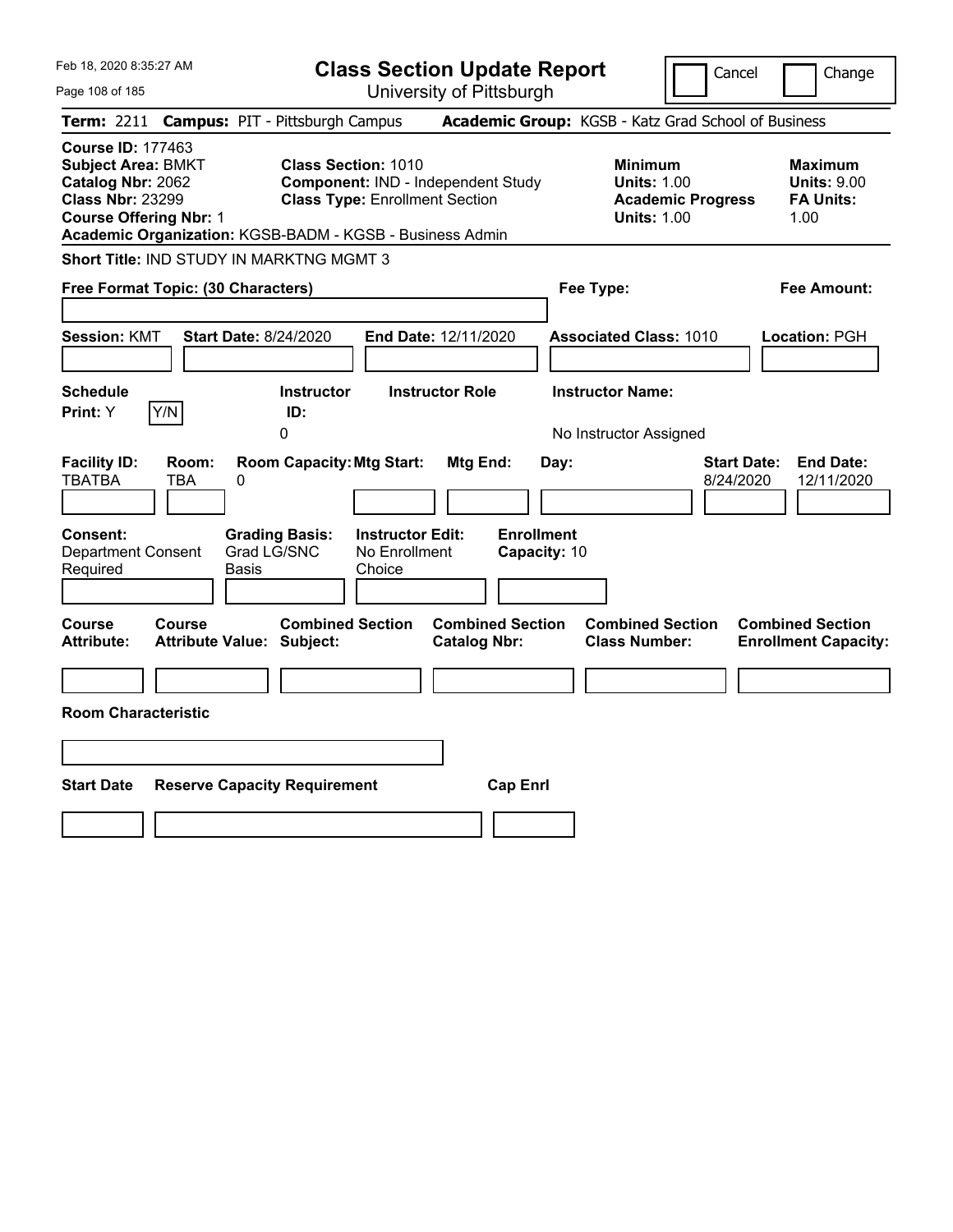| Feb 18, 2020 8:35:27 AM<br><b>Class Section Update Report</b>                                                                                                                                      |                                 |                                                                                                   |                                                                                                                              |                                                |                                                   |                                                            |                          | Cancel<br>Change                                                                              |
|----------------------------------------------------------------------------------------------------------------------------------------------------------------------------------------------------|---------------------------------|---------------------------------------------------------------------------------------------------|------------------------------------------------------------------------------------------------------------------------------|------------------------------------------------|---------------------------------------------------|------------------------------------------------------------|--------------------------|-----------------------------------------------------------------------------------------------|
| Page 109 of 185                                                                                                                                                                                    |                                 |                                                                                                   |                                                                                                                              | University of Pittsburgh                       |                                                   |                                                            |                          |                                                                                               |
| <b>Term:</b> 2211                                                                                                                                                                                  |                                 | <b>Campus: PIT - Pittsburgh Campus</b>                                                            |                                                                                                                              |                                                |                                                   |                                                            |                          | Academic Group: KGSB - Katz Grad School of Business                                           |
| <b>Course ID: 182639</b><br><b>Subject Area: BMKT</b><br>Catalog Nbr: 2409<br><b>Class Nbr: 18797</b><br><b>Course Offering Nbr: 1</b><br>Academic Organization: KGSB-BADM - KGSB - Business Admin |                                 |                                                                                                   | <b>Class Section: 1140</b><br><b>Component: LEC - Lecture</b>                                                                | <b>Class Type: Enrollment Section</b>          |                                                   | <b>Minimum</b><br><b>Units: 1.50</b><br><b>Units: 1.50</b> | <b>Academic Progress</b> | <b>Maximum</b><br><b>Units: 1.50</b><br><b>FA Units:</b><br>1.50                              |
| <b>Short Title: MARKETING MANAGEMENT</b>                                                                                                                                                           |                                 |                                                                                                   |                                                                                                                              |                                                |                                                   |                                                            |                          |                                                                                               |
| Free Format Topic: (30 Characters)                                                                                                                                                                 |                                 |                                                                                                   |                                                                                                                              |                                                | Fee Type:                                         |                                                            | Fee Amount:              |                                                                                               |
|                                                                                                                                                                                                    |                                 |                                                                                                   |                                                                                                                              |                                                |                                                   |                                                            |                          |                                                                                               |
| <b>Session: KS2</b>                                                                                                                                                                                |                                 | Start Date: 10/19/2020                                                                            |                                                                                                                              | End Date: 12/11/2020                           |                                                   | <b>Associated Class: 1140</b>                              |                          | <b>Location: PGH</b>                                                                          |
|                                                                                                                                                                                                    |                                 |                                                                                                   |                                                                                                                              |                                                |                                                   |                                                            |                          |                                                                                               |
| <b>Schedule</b>                                                                                                                                                                                    |                                 | <b>Instructor</b>                                                                                 |                                                                                                                              | <b>Instructor Role</b>                         |                                                   | <b>Instructor Name:</b>                                    |                          |                                                                                               |
| <b>Print:</b> Y                                                                                                                                                                                    | Y/N                             | ID:<br>2917242                                                                                    |                                                                                                                              | Primary Instructor                             |                                                   | Swaminathan, Vanitha                                       |                          |                                                                                               |
| <b>Facility ID:</b><br><b>MERVS00117</b><br><b>Consent:</b><br>No Special Consent<br>Required<br>Course                                                                                            | Room:<br>00117<br><b>Course</b> | 58<br><b>Grading Basis:</b><br>Grad LG/SNC<br>Basis                                               | <b>Room Capacity: Mtg Start:</b><br>2:00 PM<br><b>Instructor Edit:</b><br>No Enrollment<br>Choice<br><b>Combined Section</b> | Mtg End:<br>3:20 PM<br><b>Combined Section</b> | Day:<br>MoWe<br><b>Enrollment</b><br>Capacity: 58 | <b>Combined Section</b>                                    |                          | <b>Start Date:</b><br><b>End Date:</b><br>10/19/2020<br>12/11/2020<br><b>Combined Section</b> |
| <b>Attribute:</b>                                                                                                                                                                                  |                                 | <b>Attribute Value: Subject:</b>                                                                  |                                                                                                                              | <b>Catalog Nbr:</b>                            |                                                   | <b>Class Number:</b>                                       |                          | <b>Enrollment Capacity:</b>                                                                   |
|                                                                                                                                                                                                    |                                 |                                                                                                   |                                                                                                                              |                                                |                                                   |                                                            |                          |                                                                                               |
| <b>Room Characteristic</b><br>PeopleSoft - Scheduled (PS)                                                                                                                                          |                                 |                                                                                                   |                                                                                                                              |                                                |                                                   |                                                            |                          |                                                                                               |
| <b>Start Date</b><br>3/1/2020<br>3/1/2020                                                                                                                                                          |                                 | <b>Reserve Capacity Requirement</b><br><b>Restricted to BUSAD-MBA</b><br>Restricted to BUSADF-MBA |                                                                                                                              |                                                | <b>Cap Enri</b><br>38<br>20                       |                                                            |                          |                                                                                               |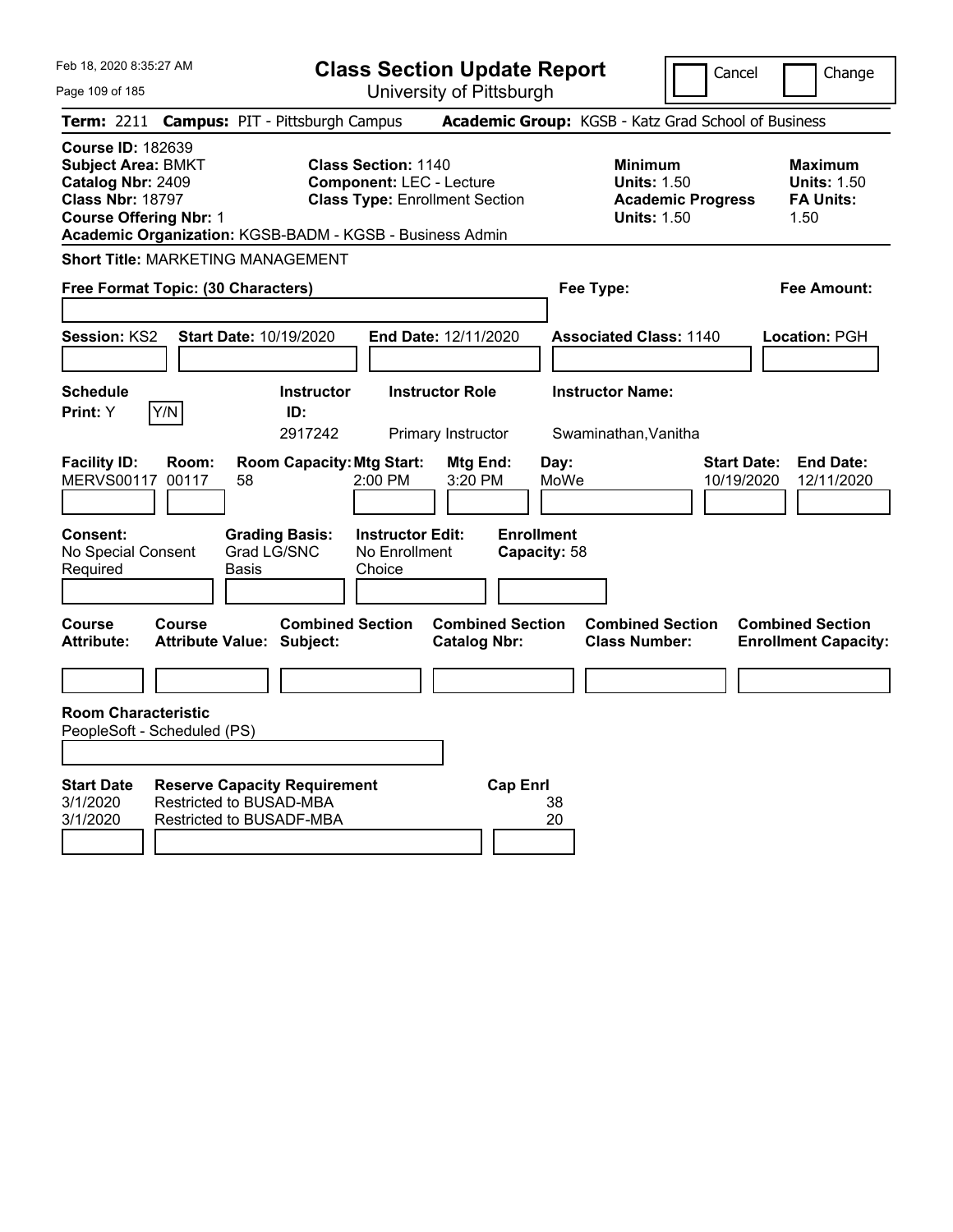| Feb 18, 2020 8:35:27 AM<br><b>Class Section Update Report</b>                                                                                                                                      |                                                                                            |                                                                                                        |                                                     |                                                            | Cancel                           | Change                                                           |
|----------------------------------------------------------------------------------------------------------------------------------------------------------------------------------------------------|--------------------------------------------------------------------------------------------|--------------------------------------------------------------------------------------------------------|-----------------------------------------------------|------------------------------------------------------------|----------------------------------|------------------------------------------------------------------|
| Page 110 of 185                                                                                                                                                                                    |                                                                                            | University of Pittsburgh                                                                               |                                                     |                                                            |                                  |                                                                  |
| <b>Term: 2211</b>                                                                                                                                                                                  | <b>Campus: PIT - Pittsburgh Campus</b>                                                     |                                                                                                        | Academic Group: KGSB - Katz Grad School of Business |                                                            |                                  |                                                                  |
| <b>Course ID: 182639</b><br><b>Subject Area: BMKT</b><br>Catalog Nbr: 2409<br><b>Class Nbr: 18798</b><br><b>Course Offering Nbr: 1</b><br>Academic Organization: KGSB-BADM - KGSB - Business Admin |                                                                                            | <b>Class Section: 1160</b><br><b>Component: LEC - Lecture</b><br><b>Class Type: Enrollment Section</b> |                                                     | <b>Minimum</b><br><b>Units: 1.50</b><br><b>Units: 1.50</b> | <b>Academic Progress</b>         | <b>Maximum</b><br><b>Units: 1.50</b><br><b>FA Units:</b><br>1.50 |
| <b>Short Title: MARKETING MANAGEMENT</b>                                                                                                                                                           |                                                                                            |                                                                                                        |                                                     |                                                            |                                  |                                                                  |
| Free Format Topic: (30 Characters)                                                                                                                                                                 |                                                                                            |                                                                                                        |                                                     | Fee Type:                                                  |                                  | Fee Amount:                                                      |
| <b>Session: KS2</b>                                                                                                                                                                                | <b>Start Date: 10/19/2020</b>                                                              | <b>End Date: 12/11/2020</b>                                                                            |                                                     | <b>Associated Class: 1160</b>                              |                                  | Location: PGH                                                    |
| <b>Schedule</b><br>Y/N<br>Print: Y                                                                                                                                                                 | <b>Instructor</b><br>ID:                                                                   | <b>Instructor Role</b>                                                                                 |                                                     | <b>Instructor Name:</b>                                    |                                  |                                                                  |
|                                                                                                                                                                                                    | 2917242                                                                                    | Primary Instructor                                                                                     |                                                     | Swaminathan, Vanitha                                       |                                  |                                                                  |
| <b>Facility ID:</b><br>Room:<br><b>MERVS00117</b><br>00117                                                                                                                                         | <b>Room Capacity: Mtg Start:</b><br>58                                                     | 12:30 PM<br>1:50 PM                                                                                    | Mtg End:<br>Day:<br>MoWe                            |                                                            | <b>Start Date:</b><br>10/19/2020 | <b>End Date:</b><br>12/11/2020                                   |
| <b>Consent:</b><br>No Special Consent<br>Required                                                                                                                                                  | <b>Grading Basis:</b><br>Grad LG/SNC<br>Basis                                              | <b>Instructor Edit:</b><br>No Enrollment<br>Choice                                                     | <b>Enrollment</b><br>Capacity: 58                   |                                                            |                                  |                                                                  |
| <b>Course</b><br>Course<br><b>Attribute:</b>                                                                                                                                                       | <b>Combined Section</b><br><b>Attribute Value: Subject:</b>                                | <b>Catalog Nbr:</b>                                                                                    | <b>Combined Section</b>                             | <b>Combined Section</b><br><b>Class Number:</b>            |                                  | <b>Combined Section</b><br><b>Enrollment Capacity:</b>           |
|                                                                                                                                                                                                    |                                                                                            |                                                                                                        |                                                     |                                                            |                                  |                                                                  |
| <b>Room Characteristic</b><br>PeopleSoft - Scheduled (PS)                                                                                                                                          |                                                                                            |                                                                                                        |                                                     |                                                            |                                  |                                                                  |
| <b>Start Date</b><br>3/1/2020<br>3/1/2020                                                                                                                                                          | <b>Reserve Capacity Requirement</b><br>Restricted to BUSAD-MBA<br>Restricted to BUSADF-MBA |                                                                                                        | <b>Cap Enrl</b><br>38<br>20                         |                                                            |                                  |                                                                  |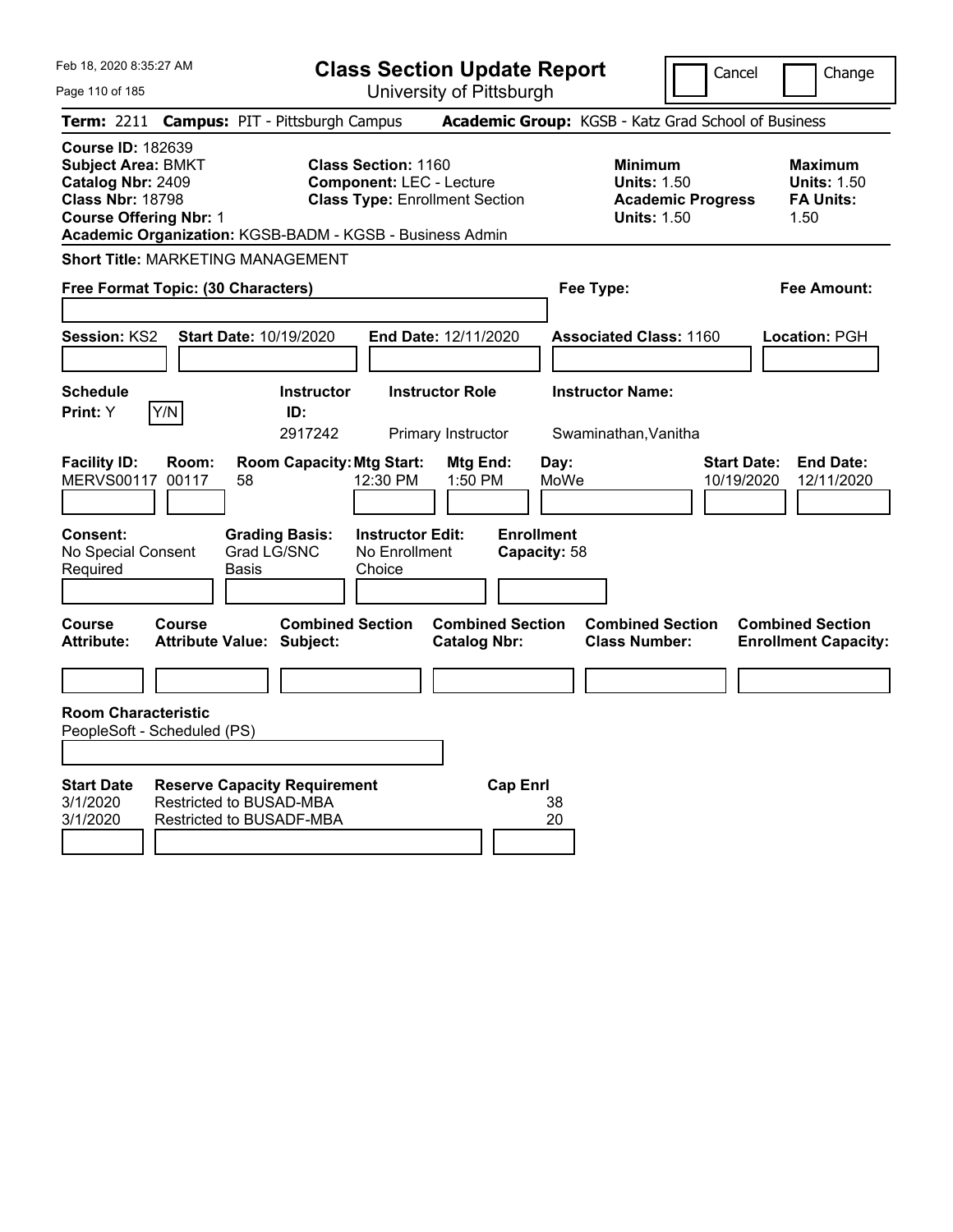| Feb 18, 2020 8:35:27 AM<br><b>Class Section Update Report</b><br>University of Pittsburgh<br>Page 111 of 185                                                                                       |                                      |                                                             |                                                               |                                                |                                   |                                                                                                       | Cancel                                                     | Change                                                           |
|----------------------------------------------------------------------------------------------------------------------------------------------------------------------------------------------------|--------------------------------------|-------------------------------------------------------------|---------------------------------------------------------------|------------------------------------------------|-----------------------------------|-------------------------------------------------------------------------------------------------------|------------------------------------------------------------|------------------------------------------------------------------|
| Term: 2211 Campus: PIT - Pittsburgh Campus                                                                                                                                                         |                                      |                                                             |                                                               |                                                |                                   | Academic Group: KGSB - Katz Grad School of Business                                                   |                                                            |                                                                  |
| <b>Course ID: 182639</b><br><b>Subject Area: BMKT</b><br>Catalog Nbr: 2409<br><b>Class Nbr: 26336</b><br><b>Course Offering Nbr: 1</b><br>Academic Organization: KGSB-BADM - KGSB - Business Admin |                                      |                                                             | <b>Class Section: 1165</b><br><b>Component: LEC - Lecture</b> | <b>Class Type: Enrollment Section</b>          |                                   | <b>Minimum</b><br><b>Units: 1.50</b><br><b>Academic Progress</b><br><b>Units: 1.50</b>                |                                                            | <b>Maximum</b><br><b>Units: 1.50</b><br><b>FA Units:</b><br>1.50 |
| <b>Short Title: MARKETING MANAGEMENT</b>                                                                                                                                                           |                                      |                                                             |                                                               |                                                |                                   |                                                                                                       |                                                            |                                                                  |
| Free Format Topic: (30 Characters)                                                                                                                                                                 |                                      |                                                             |                                                               |                                                | Fee Type:                         |                                                                                                       |                                                            | <b>Fee Amount:</b>                                               |
| Session: KS1                                                                                                                                                                                       | <b>Start Date: 8/24/2020</b>         |                                                             |                                                               | End Date: 10/17/2020                           |                                   | <b>Associated Class: 1165</b>                                                                         |                                                            | <b>Location: PGH</b>                                             |
| <b>Schedule</b><br>Y/N<br>Print: Y                                                                                                                                                                 |                                      | <b>Instructor</b><br>ID:<br>0<br>0<br>0                     |                                                               | <b>Instructor Role</b>                         |                                   | <b>Instructor Name:</b><br>No Instructor Assigned<br>No Instructor Assigned<br>No Instructor Assigned |                                                            |                                                                  |
| <b>Facility ID:</b><br><b>WEBTBA</b><br>MERVS00115 00115<br>MERVS00115 00115                                                                                                                       | Room:<br><b>TBA</b><br>0<br>58<br>58 | <b>Room Capacity: Mtg Start:</b>                            | 6:20 PM<br>9:00 AM<br>$9:00$ AM                               | Mtg End:<br>9:20 PM<br>11:30 AM<br>11:30 AM    | Day:<br>We<br>Sa<br>Sa            |                                                                                                       | <b>Start Date:</b><br>8/24/2020<br>8/29/2020<br>10/17/2020 | <b>End Date:</b><br>10/16/2020<br>8/29/2020<br>10/17/2020        |
| Consent:<br>No Special Consent<br>Required                                                                                                                                                         | Basis                                | <b>Grading Basis:</b><br>Grad LG/SNC                        | <b>Instructor Edit:</b><br>No Enrollment<br>Choice            |                                                | <b>Enrollment</b><br>Capacity: 58 |                                                                                                       |                                                            |                                                                  |
| <b>Course</b><br><b>Attribute:</b><br><b>IDM</b>                                                                                                                                                   | Course<br><b>HYBRID</b>              | <b>Combined Section</b><br><b>Attribute Value: Subject:</b> |                                                               | <b>Combined Section</b><br><b>Catalog Nbr:</b> |                                   | <b>Combined Section</b><br><b>Class Number:</b>                                                       |                                                            | <b>Combined Section</b><br><b>Enrollment Capacity:</b>           |
| <b>Room Characteristic</b><br>PeopleSoft - Scheduled (PS)                                                                                                                                          |                                      |                                                             |                                                               |                                                |                                   |                                                                                                       |                                                            |                                                                  |
| <b>Start Date</b>                                                                                                                                                                                  |                                      | <b>Reserve Capacity Requirement</b>                         |                                                               | <b>Cap Enrl</b>                                |                                   |                                                                                                       |                                                            |                                                                  |
|                                                                                                                                                                                                    |                                      |                                                             |                                                               |                                                |                                   |                                                                                                       |                                                            |                                                                  |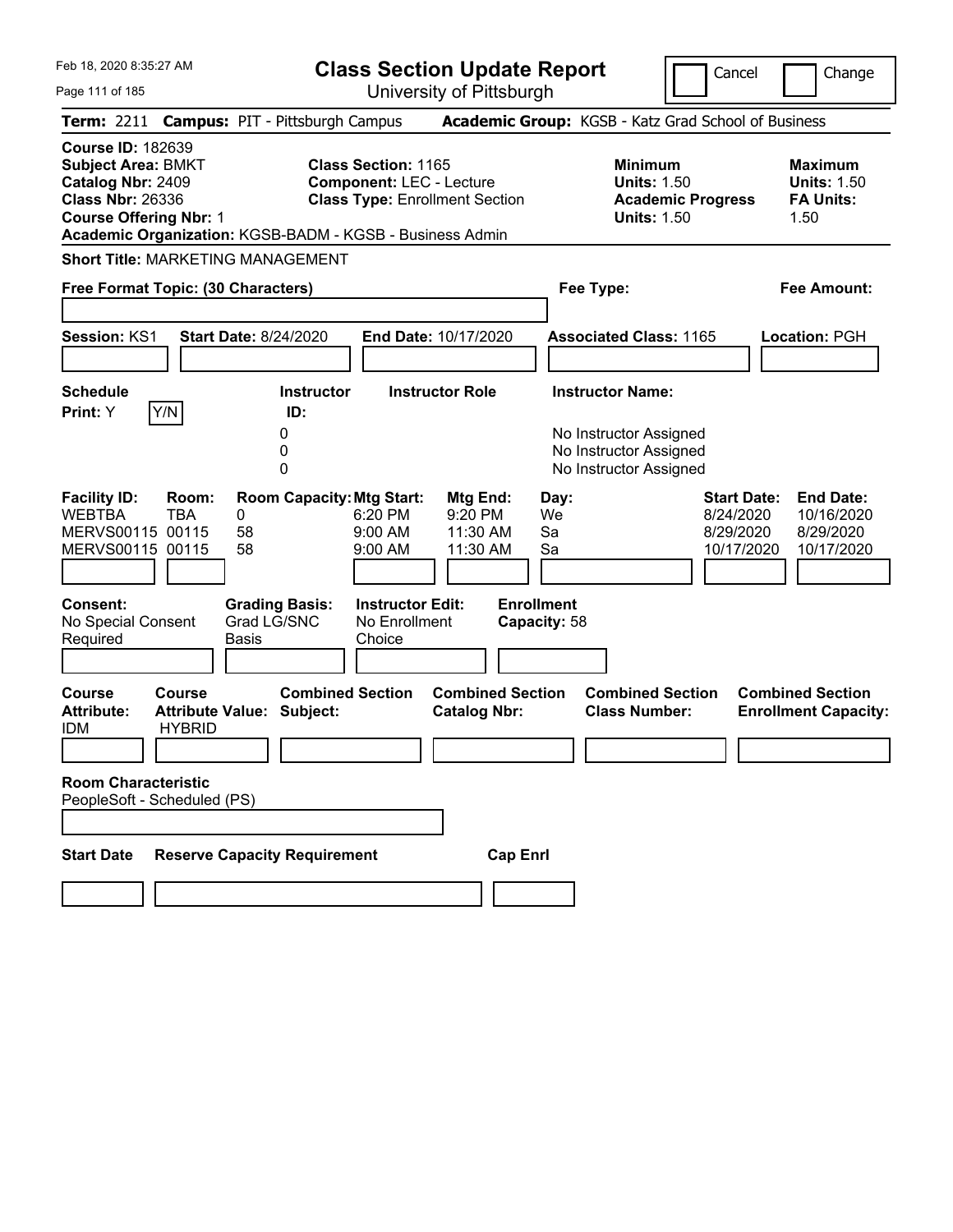|  | Feb 18, 2020 8:35:27 AM |  |
|--|-------------------------|--|
|  |                         |  |

**Class Section Update Report** University of Pittsburgh

Cancel Change

Page 112 of 185

|                                                                                                                                        |        | Term: 2211 Campus: PIT - Pittsburgh Campus                                                                             |                                                               |                                                |                                   | Academic Group: KGSB - Katz Grad School of Business                                    |                                                           |                                                                  |
|----------------------------------------------------------------------------------------------------------------------------------------|--------|------------------------------------------------------------------------------------------------------------------------|---------------------------------------------------------------|------------------------------------------------|-----------------------------------|----------------------------------------------------------------------------------------|-----------------------------------------------------------|------------------------------------------------------------------|
| <b>Course ID: 102615</b><br><b>Subject Area: BMKT</b><br>Catalog Nbr: 2528<br><b>Class Nbr: 22816</b><br><b>Course Offering Nbr: 1</b> |        | Academic Organization: KGSB-BADM - KGSB - Business Admin                                                               | <b>Class Section: 1200</b><br><b>Component: LEC - Lecture</b> | <b>Class Type: Enrollment Section</b>          |                                   | <b>Minimum</b><br><b>Units: 1.50</b><br><b>Academic Progress</b><br><b>Units: 1.50</b> |                                                           | <b>Maximum</b><br><b>Units: 1.50</b><br><b>FA Units:</b><br>1.50 |
| <b>Short Title: ADVERTISING</b>                                                                                                        |        |                                                                                                                        |                                                               |                                                |                                   |                                                                                        |                                                           |                                                                  |
| Free Format Topic: (30 Characters)                                                                                                     |        |                                                                                                                        |                                                               |                                                |                                   | Fee Type:                                                                              |                                                           | Fee Amount:                                                      |
| Session: KS1                                                                                                                           |        | <b>Start Date: 8/24/2020</b>                                                                                           |                                                               | End Date: 10/16/2020                           |                                   | <b>Associated Class: 1200</b>                                                          |                                                           | Location: PGH                                                    |
| <b>Schedule</b>                                                                                                                        |        | <b>Instructor</b>                                                                                                      |                                                               | <b>Instructor Role</b>                         |                                   | <b>Instructor Name:</b>                                                                |                                                           |                                                                  |
| Print: Y                                                                                                                               | Y/N    | ID:<br>0<br>0<br>0                                                                                                     |                                                               |                                                |                                   | No Instructor Assigned<br>No Instructor Assigned<br>No Instructor Assigned             |                                                           |                                                                  |
| <b>Facility ID:</b><br>MERVS00114 00114<br>MERVS00114 00114<br>MERVS00114 00114                                                        | Room:  | <b>Room Capacity: Mtg Start:</b><br>58<br>58<br>58                                                                     | 1:00 PM<br>9:00 AM<br>9:00 AM                                 | Mtg End:<br>5:00 PM<br>5:00 PM<br>5:00 PM      | Day:<br>Fr<br>Sa<br>Sa            |                                                                                        | <b>Start Date:</b><br>9/18/2020<br>9/19/2020<br>10/3/2020 | <b>End Date:</b><br>9/19/2020<br>9/19/2020<br>10/3/2020          |
| <b>Consent:</b><br>No Special Consent<br>Required                                                                                      |        | <b>Grading Basis:</b><br>Grad LG/SU3<br><b>Basis</b>                                                                   | <b>Instructor Edit:</b><br>No Enrollment<br>Choice            |                                                | <b>Enrollment</b><br>Capacity: 40 |                                                                                        |                                                           |                                                                  |
| <b>Course</b><br><b>Attribute:</b>                                                                                                     | Course | <b>Combined Section</b><br><b>Attribute Value: Subject:</b>                                                            |                                                               | <b>Combined Section</b><br><b>Catalog Nbr:</b> |                                   | <b>Combined Section</b><br><b>Class Number:</b>                                        |                                                           | <b>Combined Section</b><br><b>Enrollment Capacity:</b>           |
| <b>Room Characteristic</b><br>PeopleSoft - Scheduled (PS)                                                                              |        |                                                                                                                        |                                                               |                                                |                                   |                                                                                        |                                                           |                                                                  |
|                                                                                                                                        |        |                                                                                                                        |                                                               |                                                |                                   |                                                                                        |                                                           |                                                                  |
| <b>Start Date</b><br>3/1/2020<br>3/1/2020<br>3/1/2020                                                                                  |        | <b>Reserve Capacity Requirement</b><br>Restricted to BUSADP-MBA<br>Restricted to BUSADF-MBA<br>Restricted to BUSAD-MBA |                                                               | <b>Cap Enrl</b>                                | 20<br>10<br>10                    |                                                                                        |                                                           |                                                                  |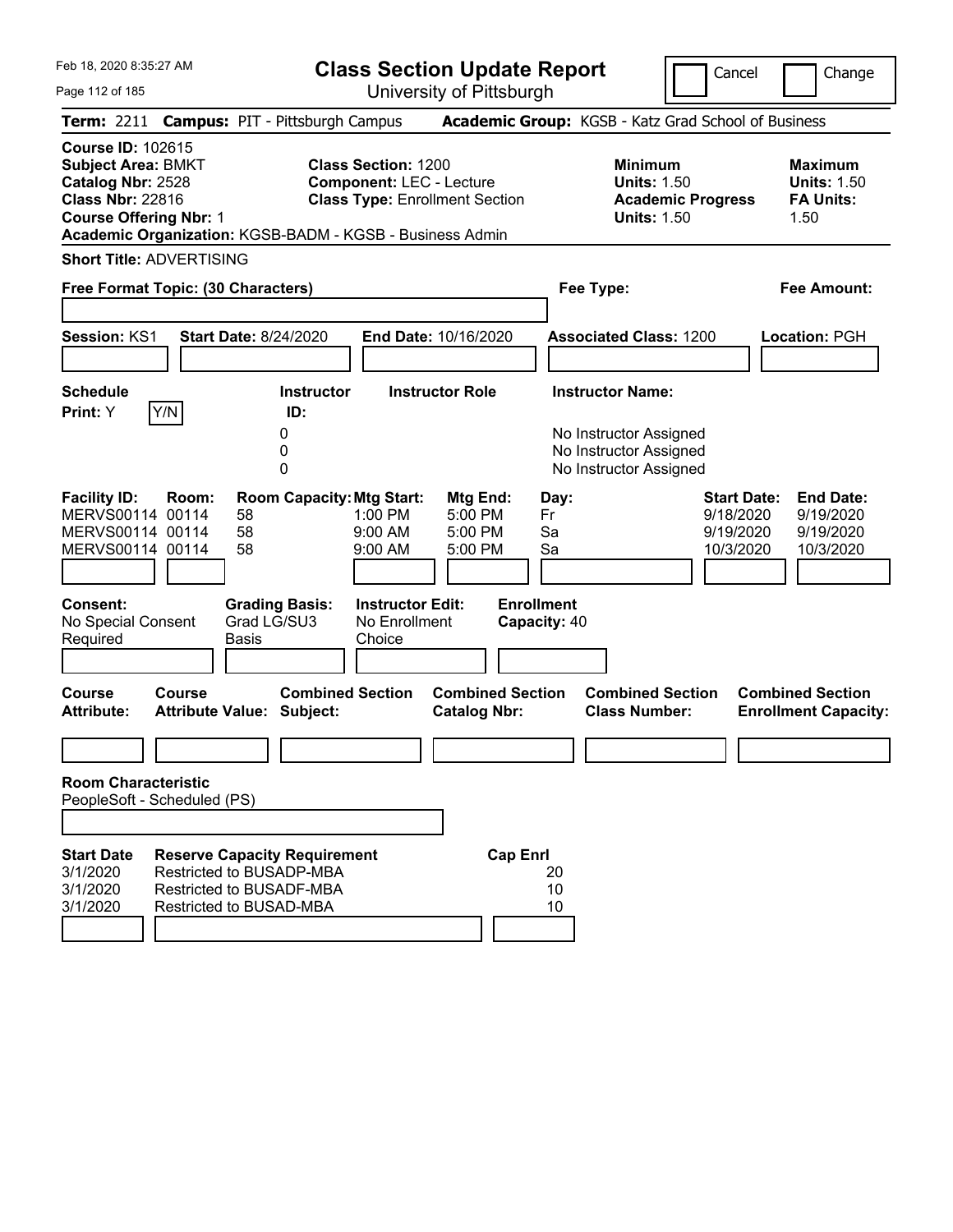| Feb 18, 2020 8:35:27 AM<br>Page 113 of 185                                                                                                                                                         |                                                                                                                    |                |                                      | <b>Class Section Update Report</b>                                                                     | University of Pittsburgh                       |                                   |                        |                                                                            |                          | Cancel                                                     | Change                                                           |
|----------------------------------------------------------------------------------------------------------------------------------------------------------------------------------------------------|--------------------------------------------------------------------------------------------------------------------|----------------|--------------------------------------|--------------------------------------------------------------------------------------------------------|------------------------------------------------|-----------------------------------|------------------------|----------------------------------------------------------------------------|--------------------------|------------------------------------------------------------|------------------------------------------------------------------|
| Term: 2211 Campus: PIT - Pittsburgh Campus                                                                                                                                                         |                                                                                                                    |                |                                      |                                                                                                        |                                                |                                   |                        | Academic Group: KGSB - Katz Grad School of Business                        |                          |                                                            |                                                                  |
| <b>Course ID: 102617</b><br><b>Subject Area: BMKT</b><br>Catalog Nbr: 2530<br><b>Class Nbr: 21854</b><br><b>Course Offering Nbr: 1</b><br>Academic Organization: KGSB-BADM - KGSB - Business Admin |                                                                                                                    |                |                                      | <b>Class Section: 1075</b><br><b>Component: LEC - Lecture</b><br><b>Class Type: Enrollment Section</b> |                                                |                                   |                        | <b>Minimum</b><br><b>Units: 1.50</b><br><b>Units: 1.50</b>                 | <b>Academic Progress</b> |                                                            | <b>Maximum</b><br><b>Units: 1.50</b><br><b>FA Units:</b><br>1.50 |
| <b>Short Title: SERVCS MKTG:STRATEGIES/TACTICS</b><br>Free Format Topic: (30 Characters)                                                                                                           |                                                                                                                    |                |                                      |                                                                                                        |                                                |                                   |                        | Fee Type:                                                                  |                          |                                                            | Fee Amount:                                                      |
| <b>Session: KS2</b>                                                                                                                                                                                |                                                                                                                    |                | <b>Start Date: 10/19/2020</b>        |                                                                                                        | End Date: 12/11/2020                           |                                   |                        | <b>Associated Class: 1075</b>                                              |                          |                                                            | Location: PGH                                                    |
| <b>Schedule</b><br>Print: Y                                                                                                                                                                        | Y/N                                                                                                                |                | <b>Instructor</b><br>ID:             |                                                                                                        | <b>Instructor Role</b>                         |                                   |                        | <b>Instructor Name:</b>                                                    |                          |                                                            |                                                                  |
|                                                                                                                                                                                                    |                                                                                                                    |                | 0<br>0<br>0                          |                                                                                                        |                                                |                                   |                        | No Instructor Assigned<br>No Instructor Assigned<br>No Instructor Assigned |                          |                                                            |                                                                  |
| <b>Facility ID:</b><br>MERVS00114 00114<br>MERVS00114 00114<br>MERVS00114 00114                                                                                                                    | Room:                                                                                                              | 58<br>58<br>58 | <b>Room Capacity: Mtg Start:</b>     | 1:00 PM<br>9:00 AM<br>$9:00$ AM                                                                        | Mtg End:<br>5:00 PM<br>5:00 PM<br>5:00 PM      |                                   | Day:<br>Fr<br>Sa<br>Sa |                                                                            |                          | <b>Start Date:</b><br>11/6/2020<br>11/21/2020<br>11/7/2020 | <b>End Date:</b><br>11/6/2020<br>11/21/2020<br>11/7/2020         |
| <b>Consent:</b><br>No Special Consent<br>Required                                                                                                                                                  |                                                                                                                    | <b>Basis</b>   | <b>Grading Basis:</b><br>Grad LG/SU3 | <b>Instructor Edit:</b><br>No Enrollment<br>Choice                                                     |                                                | <b>Enrollment</b><br>Capacity: 40 |                        |                                                                            |                          |                                                            |                                                                  |
| Course<br><b>Attribute:</b>                                                                                                                                                                        | <b>Course</b><br><b>Attribute Value: Subject:</b>                                                                  |                | <b>Combined Section</b>              |                                                                                                        | <b>Combined Section</b><br><b>Catalog Nbr:</b> |                                   |                        | <b>Combined Section</b><br><b>Class Number:</b>                            |                          |                                                            | <b>Combined Section</b><br><b>Enrollment Capacity:</b>           |
| <b>Room Characteristic</b>                                                                                                                                                                         |                                                                                                                    |                |                                      |                                                                                                        |                                                |                                   |                        |                                                                            |                          |                                                            |                                                                  |
| PeopleSoft - Scheduled (PS)                                                                                                                                                                        |                                                                                                                    |                |                                      |                                                                                                        |                                                |                                   |                        |                                                                            |                          |                                                            |                                                                  |
| <b>Start Date</b><br>4/4/2020<br>3/1/2020<br>3/1/2020<br>3/1/2020                                                                                                                                  | Restricted to BUSADP-MBA<br>Restricted to BUSADP-MBA<br><b>Restricted to BUSADF-MBA</b><br>Restricted to BUSAD-MBA |                | <b>Reserve Capacity Requirement</b>  |                                                                                                        |                                                | <b>Cap Enrl</b>                   | 0<br>20<br>10<br>10    |                                                                            |                          |                                                            |                                                                  |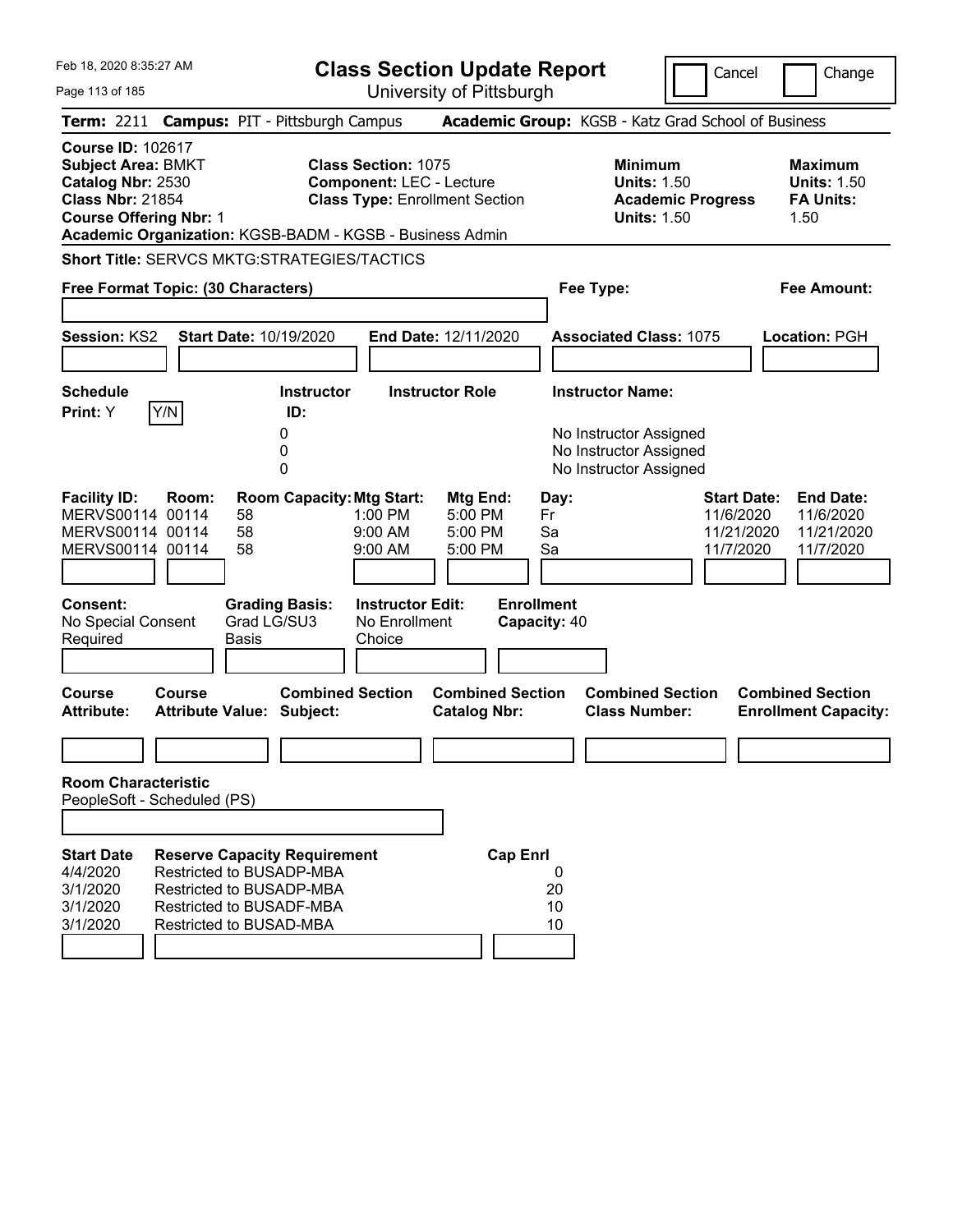| Feb 18, 2020 8:35:27 AM                                                                                                                                                                            |                                                                                                        | <b>Class Section Update Report</b>             |                                                                                        | Cancel<br>Change                                                   |
|----------------------------------------------------------------------------------------------------------------------------------------------------------------------------------------------------|--------------------------------------------------------------------------------------------------------|------------------------------------------------|----------------------------------------------------------------------------------------|--------------------------------------------------------------------|
| Page 114 of 185                                                                                                                                                                                    |                                                                                                        | University of Pittsburgh                       |                                                                                        |                                                                    |
| <b>Term:</b> 2211                                                                                                                                                                                  | <b>Campus: PIT - Pittsburgh Campus</b>                                                                 |                                                | Academic Group: KGSB - Katz Grad School of Business                                    |                                                                    |
| <b>Course ID: 102619</b><br><b>Subject Area: BMKT</b><br>Catalog Nbr: 2532<br><b>Class Nbr: 26713</b><br><b>Course Offering Nbr: 1</b><br>Academic Organization: KGSB-BADM - KGSB - Business Admin | <b>Class Section: 1210</b><br><b>Component: LEC - Lecture</b><br><b>Class Type: Enrollment Section</b> |                                                | <b>Minimum</b><br><b>Units: 1.50</b><br><b>Academic Progress</b><br><b>Units: 1.50</b> | <b>Maximum</b><br><b>Units: 1.50</b><br><b>FA Units:</b><br>1.50   |
| <b>Short Title: PRICING STRATEGIES AND TACTICS</b>                                                                                                                                                 |                                                                                                        |                                                |                                                                                        |                                                                    |
| Free Format Topic: (30 Characters)                                                                                                                                                                 |                                                                                                        |                                                | Fee Type:                                                                              | Fee Amount:                                                        |
| <b>Session: KS2</b><br><b>Start Date: 10/19/2020</b>                                                                                                                                               |                                                                                                        | <b>End Date: 12/11/2020</b>                    | <b>Associated Class: 1210</b>                                                          | Location: PGH                                                      |
| <b>Schedule</b><br>Y/N<br>Print: Y                                                                                                                                                                 | <b>Instructor</b><br>ID:<br>2925216                                                                    | <b>Instructor Role</b><br>Primary Instructor   | <b>Instructor Name:</b><br>Geylani, Tansev                                             |                                                                    |
| <b>Facility ID:</b><br>Room:<br>MERVS00114 00114<br>58                                                                                                                                             | <b>Room Capacity: Mtg Start:</b><br>6:20 PM                                                            | Mtg End:<br>Day:<br>9:20 PM<br>Tu              |                                                                                        | <b>Start Date:</b><br><b>End Date:</b><br>10/19/2020<br>12/11/2020 |
| Consent:<br>No Special Consent<br>Required<br>Basis                                                                                                                                                | <b>Grading Basis:</b><br><b>Instructor Edit:</b><br>Grad LG/SU3<br>No Enrollment<br>Choice             | <b>Enrollment</b><br>Capacity: 40              |                                                                                        |                                                                    |
| <b>Course</b><br>Course<br><b>Attribute:</b><br><b>Attribute Value: Subject:</b>                                                                                                                   | <b>Combined Section</b>                                                                                | <b>Combined Section</b><br><b>Catalog Nbr:</b> | <b>Combined Section</b><br><b>Class Number:</b>                                        | <b>Combined Section</b><br><b>Enrollment Capacity:</b>             |
|                                                                                                                                                                                                    |                                                                                                        |                                                |                                                                                        |                                                                    |
| <b>Room Characteristic</b><br>PeopleSoft - Scheduled (PS)                                                                                                                                          |                                                                                                        |                                                |                                                                                        |                                                                    |
|                                                                                                                                                                                                    |                                                                                                        |                                                |                                                                                        |                                                                    |
| <b>Start Date</b>                                                                                                                                                                                  | <b>Reserve Capacity Requirement</b>                                                                    | <b>Cap Enrl</b>                                |                                                                                        |                                                                    |
|                                                                                                                                                                                                    |                                                                                                        |                                                |                                                                                        |                                                                    |
|                                                                                                                                                                                                    |                                                                                                        |                                                |                                                                                        |                                                                    |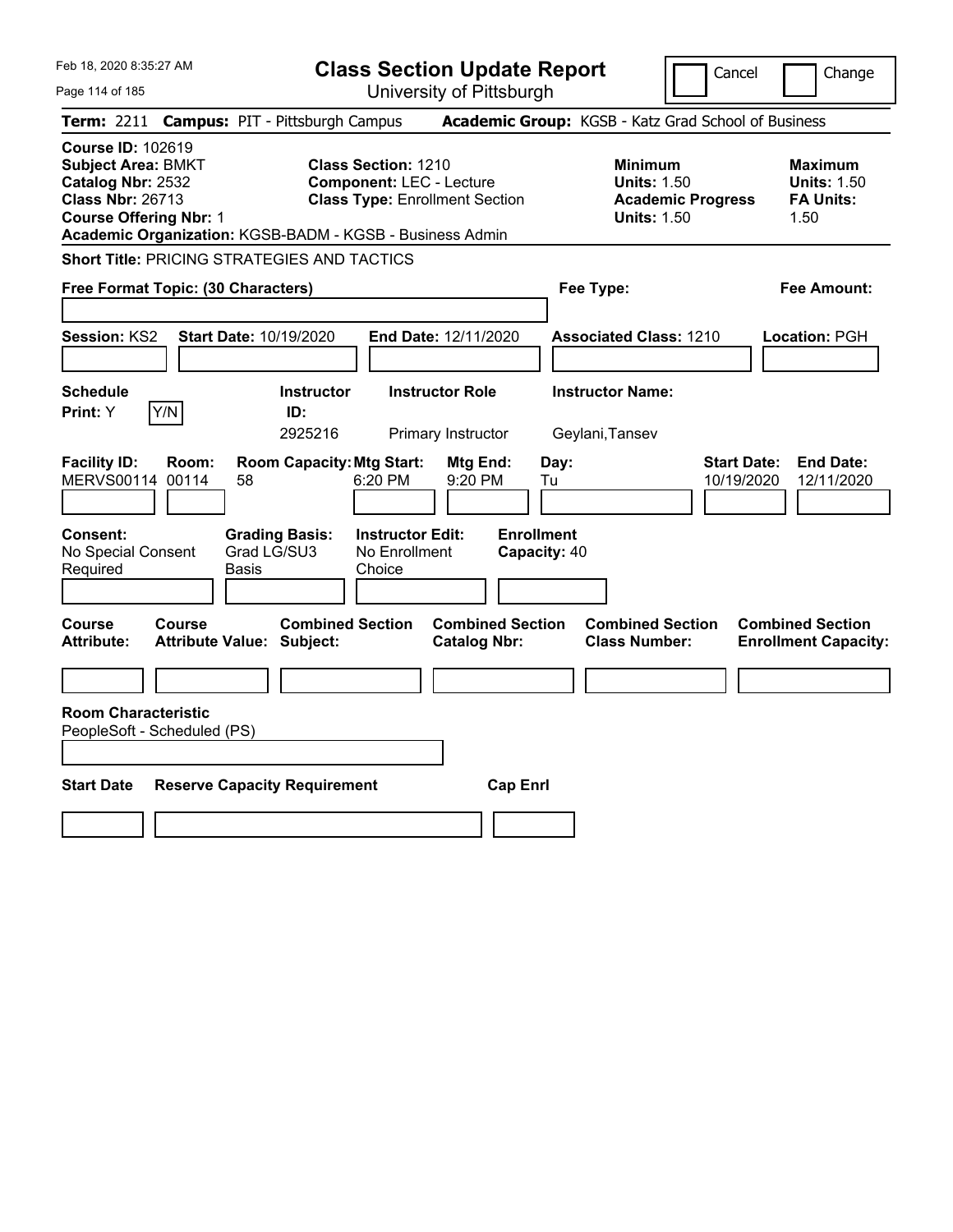| Feb 18, 2020 8:35:27 AM<br><b>Class Section Update Report</b><br>University of Pittsburgh<br>Page 115 of 185                           |                |                                                                                                                                                   |                                                                                                        |                                                                |                                                            | Cancel                          | Change                                                           |
|----------------------------------------------------------------------------------------------------------------------------------------|----------------|---------------------------------------------------------------------------------------------------------------------------------------------------|--------------------------------------------------------------------------------------------------------|----------------------------------------------------------------|------------------------------------------------------------|---------------------------------|------------------------------------------------------------------|
|                                                                                                                                        |                | Term: 2211 Campus: PIT - Pittsburgh Campus                                                                                                        |                                                                                                        |                                                                | Academic Group: KGSB - Katz Grad School of Business        |                                 |                                                                  |
| <b>Course ID: 102620</b><br><b>Subject Area: BMKT</b><br>Catalog Nbr: 2533<br><b>Class Nbr: 13320</b><br><b>Course Offering Nbr: 1</b> |                | Academic Organization: KGSB-BADM - KGSB - Business Admin                                                                                          | <b>Class Section: 1010</b><br><b>Component: LEC - Lecture</b><br><b>Class Type: Enrollment Section</b> |                                                                | <b>Minimum</b><br><b>Units: 1.50</b><br><b>Units: 1.50</b> | <b>Academic Progress</b>        | <b>Maximum</b><br><b>Units: 1.50</b><br><b>FA Units:</b><br>1.50 |
|                                                                                                                                        |                | <b>Short Title: BUSINESS TO BUSINESS</b>                                                                                                          |                                                                                                        |                                                                |                                                            |                                 |                                                                  |
| Free Format Topic: (30 Characters)                                                                                                     |                |                                                                                                                                                   |                                                                                                        | Fee Type:                                                      |                                                            | Fee Amount:                     |                                                                  |
| Session: KS1<br><b>Schedule</b>                                                                                                        |                | <b>Start Date: 8/24/2020</b><br><b>Instructor</b>                                                                                                 | End Date: 10/16/2020<br><b>Instructor Role</b>                                                         |                                                                | <b>Associated Class: 1010</b><br><b>Instructor Name:</b>   |                                 | Location: PGH                                                    |
| <b>Print:</b> Y                                                                                                                        | Y/N            | ID:                                                                                                                                               |                                                                                                        |                                                                |                                                            |                                 |                                                                  |
|                                                                                                                                        |                | 2934712                                                                                                                                           | Primary Instructor                                                                                     |                                                                | Coticchia, Greg Michael                                    |                                 |                                                                  |
| <b>Facility ID:</b><br>ALUM00531<br><b>Consent:</b><br>No Special Consent                                                              | Room:<br>00531 | <b>Room Capacity: Mtg Start:</b><br>58<br><b>Grading Basis:</b><br>Grad LG/SU3                                                                    | 6:20 PM<br><b>Instructor Edit:</b><br>No Enrollment                                                    | Mtg End:<br>9:20 PM<br>Th<br><b>Enrollment</b><br>Capacity: 58 | Day:                                                       | <b>Start Date:</b><br>8/24/2020 | <b>End Date:</b><br>10/16/2020                                   |
| Required                                                                                                                               |                | <b>Basis</b>                                                                                                                                      | Choice                                                                                                 |                                                                |                                                            |                                 |                                                                  |
|                                                                                                                                        |                |                                                                                                                                                   |                                                                                                        |                                                                |                                                            |                                 |                                                                  |
| <b>Course</b><br><b>Attribute:</b>                                                                                                     | <b>Course</b>  | <b>Combined Section</b><br><b>Attribute Value: Subject:</b>                                                                                       |                                                                                                        | <b>Combined Section</b><br><b>Catalog Nbr:</b>                 | <b>Combined Section</b><br><b>Class Number:</b>            |                                 | <b>Combined Section</b><br><b>Enrollment Capacity:</b>           |
| <b>Room Characteristic</b><br>PeopleSoft - Scheduled (PS)                                                                              |                |                                                                                                                                                   |                                                                                                        |                                                                |                                                            |                                 |                                                                  |
| <b>Start Date</b><br>4/4/2020<br>3/1/2020<br>3/1/2020<br>3/1/2020                                                                      |                | <b>Reserve Capacity Requirement</b><br>Restricted to BUSAD-MBA<br>Restricted to BUSAD-MBA<br>Restricted to BUSADP-MBA<br>Restricted to BUSADF-MBA |                                                                                                        | <b>Cap Enrl</b>                                                | 0<br>20<br>20<br>18                                        |                                 |                                                                  |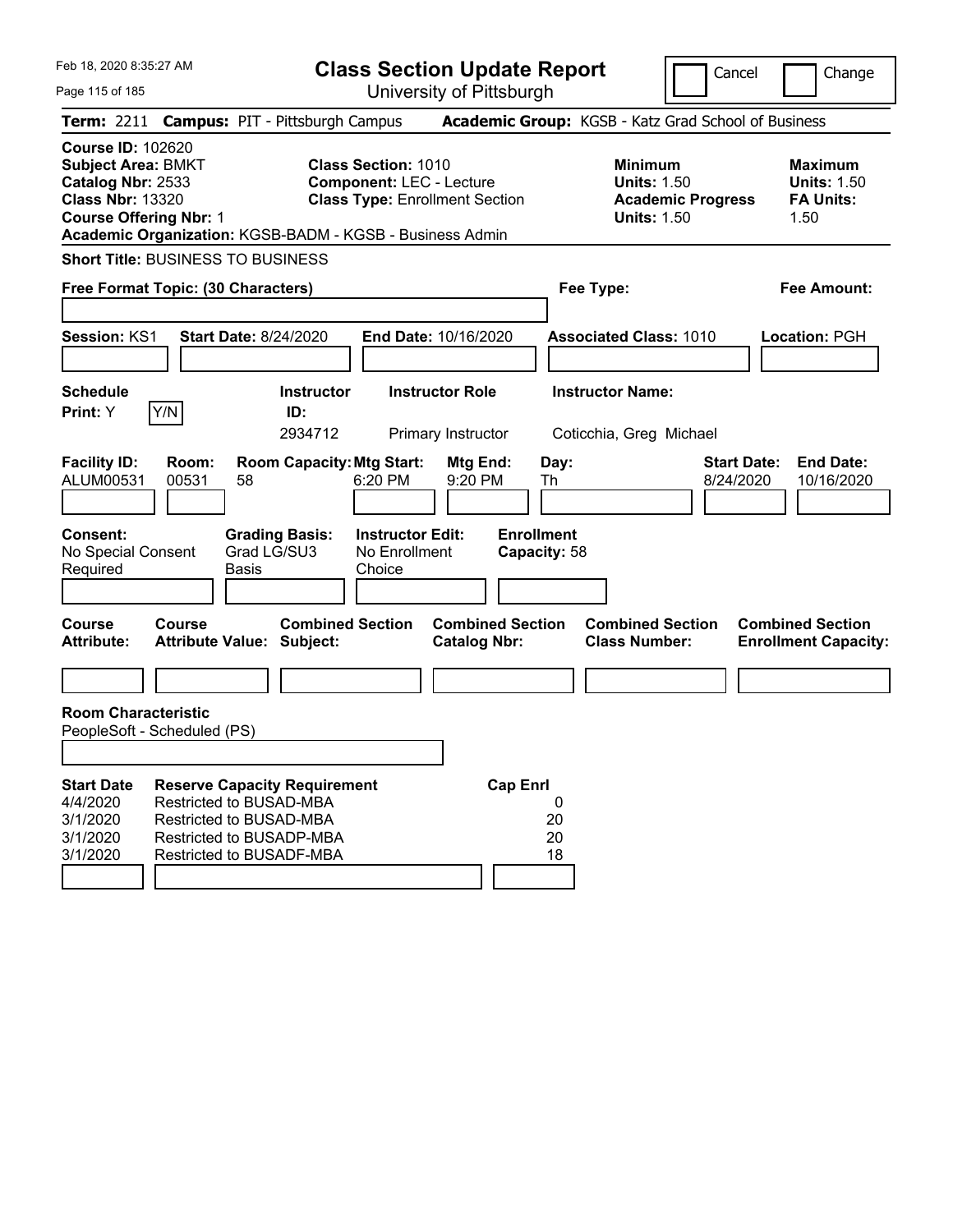| Feb 18, 2020 8:35:27 AM                                                                                                                                                                                                        | <b>Class Section Update Report</b>                                                                     | Cancel<br>Change                                                                                                                                           |
|--------------------------------------------------------------------------------------------------------------------------------------------------------------------------------------------------------------------------------|--------------------------------------------------------------------------------------------------------|------------------------------------------------------------------------------------------------------------------------------------------------------------|
| Page 116 of 185                                                                                                                                                                                                                | University of Pittsburgh                                                                               |                                                                                                                                                            |
| <b>Campus: PIT - Pittsburgh Campus</b><br><b>Term: 2211</b>                                                                                                                                                                    |                                                                                                        | Academic Group: KGSB - Katz Grad School of Business                                                                                                        |
| <b>Course ID: 178872</b><br><b>Subject Area: BMKT</b><br>Catalog Nbr: 2544<br><b>Class Nbr: 24395</b><br><b>Course Offering Nbr: 1</b><br>Academic Organization: KGSB-BADM - KGSB - Business Admin                             | <b>Class Section: 1200</b><br><b>Component: LEC - Lecture</b><br><b>Class Type: Enrollment Section</b> | <b>Minimum</b><br><b>Maximum</b><br><b>Units: 3.00</b><br><b>Units: 3.00</b><br><b>FA Units:</b><br><b>Academic Progress</b><br><b>Units: 3.00</b><br>3.00 |
| <b>Short Title: SHOPPER ANALYTICS</b>                                                                                                                                                                                          |                                                                                                        |                                                                                                                                                            |
| Free Format Topic: (30 Characters)                                                                                                                                                                                             |                                                                                                        | Fee Type:<br>Fee Amount:                                                                                                                                   |
| <b>Session: KMT</b><br><b>Start Date: 8/24/2020</b>                                                                                                                                                                            | End Date: 12/11/2020                                                                                   | <b>Associated Class: 1200</b><br>Location: PGH                                                                                                             |
| <b>Schedule</b><br>Y/N<br>Print: Y                                                                                                                                                                                             | <b>Instructor</b><br><b>Instructor Role</b><br>ID:                                                     | <b>Instructor Name:</b>                                                                                                                                    |
|                                                                                                                                                                                                                                | 1047873<br>Primary Instructor                                                                          | Greiner, Andrew F.                                                                                                                                         |
| <b>Facility ID:</b><br>Room:<br>00104<br><b>MERVS00104</b><br>58                                                                                                                                                               | <b>Room Capacity: Mtg Start:</b><br>Mtg End:<br>6:20 PM<br>9:20 PM                                     | <b>Start Date:</b><br><b>End Date:</b><br>Day:<br>We<br>8/24/2020<br>12/11/2020                                                                            |
| <b>Consent:</b><br><b>Grading Basis:</b><br>Grad LG/SNC<br><b>Department Consent</b><br>Required<br>Basis                                                                                                                      | <b>Instructor Edit:</b><br>No Enrollment<br>Choice                                                     | <b>Enrollment</b><br>Capacity: 58                                                                                                                          |
| Course<br>Course<br><b>Attribute:</b><br><b>Attribute Value: Subject:</b>                                                                                                                                                      | <b>Combined Section</b><br><b>Combined Section</b><br><b>Catalog Nbr:</b>                              | <b>Combined Section</b><br><b>Combined Section</b><br><b>Class Number:</b><br><b>Enrollment Capacity:</b>                                                  |
|                                                                                                                                                                                                                                |                                                                                                        |                                                                                                                                                            |
| <b>Room Characteristic</b><br>PeopleSoft - Scheduled (PS)                                                                                                                                                                      |                                                                                                        |                                                                                                                                                            |
|                                                                                                                                                                                                                                |                                                                                                        |                                                                                                                                                            |
| <b>Start Date</b><br><b>Reserve Capacity Requirement</b><br>Restricted to BUSADP-MBA<br>4/1/2020<br>3/1/2020<br><b>Restricted to BUSADP-MBA</b><br>3/1/2020<br>Restricted to BUSAD-MBA<br>3/1/2020<br>Restricted to BUSADF-MBA | <b>Cap Enrl</b>                                                                                        | 0<br>10<br>10<br>6                                                                                                                                         |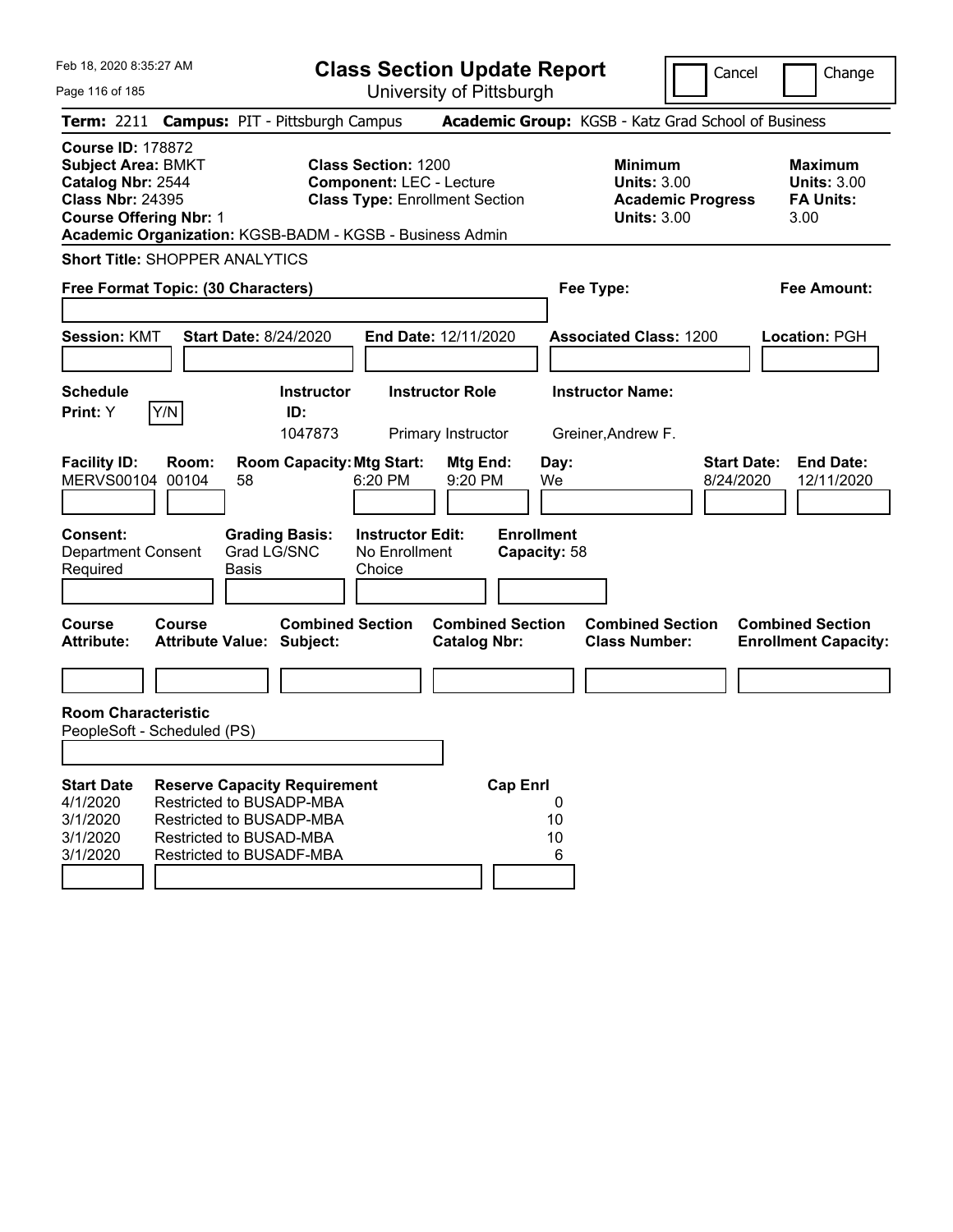Feb 18, 2020 8:35:27 AM Page 117 of 185 **Class Section Update Report** University of Pittsburgh Cancel Change **Term:** 2211 **Campus:** PIT - Pittsburgh Campus **Academic Group:** KGSB - Katz Grad School of Business **Course ID:** 102630 **Subject Area:** BMKT **Class Section:** 1060 **Minimum Maximum Catalog Nbr:** 2569 **Component:** LEC - Lecture **Units:** 1.50 **Units:** 1.50 **Class Nbr:** 17757 **Class Type:** Enrollment Section **Academic Progress FA Units: Course Offering Nbr: 1 1.50 1.50 1.50 1.50 1.50 1.50 Academic Organization:** KGSB-BADM - KGSB - Business Admin **Short Title:** BRAND MANAGEMENT **Free Format Topic: (30 Characters) Fee Type: Fee Amount: Session:** KS2 **Start Date:** 10/19/2020 **End Date:** 12/11/2020 **Associated Class:** 1060 **Location:** PGH **Schedule Instructor Instructor Role Instructor Name: Print:**  $Y$   $|Y/N|$  **ID:** 2917242 Primary Instructor Swaminathan,Vanitha **Facility ID: Room: Room Capacity:Mtg Start: Mtg End: Day: Start Date: End Date:** MERVS00114 00114 58 6:20 PM 9:20 PM Th 10/19/2020 12/11/2020 **Consent: Grading Basis: Instructor Edit: Enrollment** No Special Consent Required Grad LG/SNC Basis No Enrollment Choice **Capacity:** 40 **Course Course Combined Section Combined Section Combined Section Combined Section Attribute: Attribute Value: Subject: Catalog Nbr: Class Number: Enrollment Capacity: Room Characteristic** PeopleSoft - Scheduled (PS) **Start Date Reserve Capacity Requirement Cap Enrl** 4/4/2020 Restricted to BUSADP-MBA 0 3/1/2020 Restricted to BUSADP-MBA 16 3/1/2020 Restricted to BUSADF-MBA 8 3/1/2020 Restricted to BUSAD-MBA 16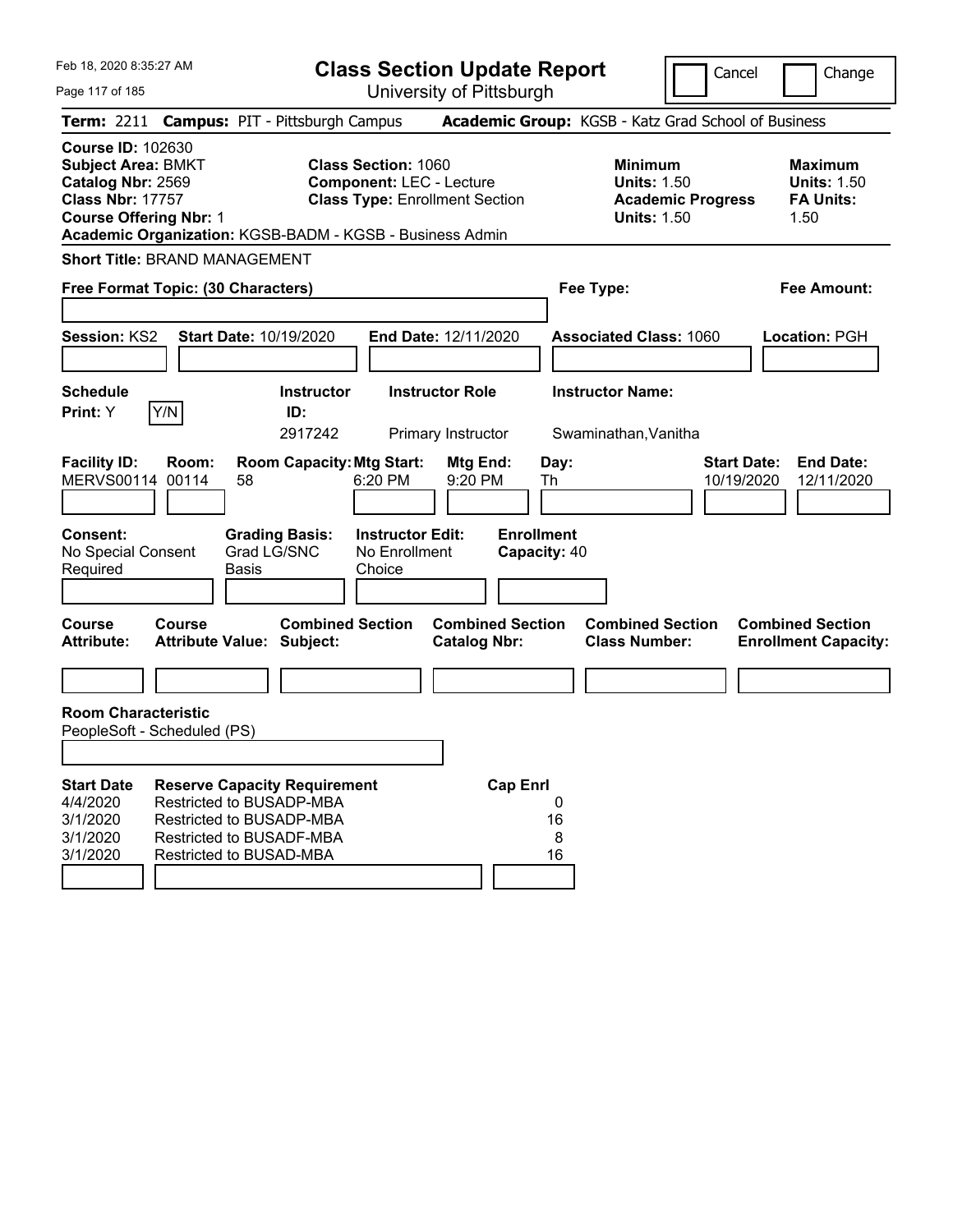| Feb 18, 2020 8:35:27 AM<br><b>Class Section Update Report</b>                                                                          |                                                          |                                                                                                           |                                                    |                                                |                                   |                                                            | Cancel                          | Change                                                           |
|----------------------------------------------------------------------------------------------------------------------------------------|----------------------------------------------------------|-----------------------------------------------------------------------------------------------------------|----------------------------------------------------|------------------------------------------------|-----------------------------------|------------------------------------------------------------|---------------------------------|------------------------------------------------------------------|
| Page 118 of 185                                                                                                                        |                                                          |                                                                                                           |                                                    | University of Pittsburgh                       |                                   |                                                            |                                 |                                                                  |
| <b>Term: 2211</b>                                                                                                                      | <b>Campus: PIT - Pittsburgh Campus</b>                   |                                                                                                           |                                                    |                                                |                                   | Academic Group: KGSB - Katz Grad School of Business        |                                 |                                                                  |
| <b>Course ID: 102631</b><br><b>Subject Area: BMKT</b><br>Catalog Nbr: 3010<br><b>Class Nbr: 13296</b><br><b>Course Offering Nbr: 1</b> | Academic Organization: KGSB-BADM - KGSB - Business Admin | <b>Class Section: 1010</b><br>Component: IND - Independent Study<br><b>Class Type: Enrollment Section</b> |                                                    |                                                |                                   | <b>Minimum</b><br><b>Units: 1.00</b><br><b>Units: 1.00</b> | <b>Academic Progress</b>        | <b>Maximum</b><br><b>Units: 9.00</b><br><b>FA Units:</b><br>1.00 |
|                                                                                                                                        | Short Title: INDEPENDENT STUDY IN MARKETING              |                                                                                                           |                                                    |                                                |                                   |                                                            |                                 |                                                                  |
|                                                                                                                                        | Free Format Topic: (30 Characters)                       |                                                                                                           |                                                    |                                                |                                   | Fee Type:                                                  |                                 | Fee Amount:                                                      |
| Session: KPT                                                                                                                           | <b>Start Date: 8/24/2020</b>                             |                                                                                                           |                                                    | End Date: 12/11/2020                           |                                   | <b>Associated Class: 1010</b>                              |                                 | Location: PGH                                                    |
| <b>Schedule</b>                                                                                                                        |                                                          | <b>Instructor</b>                                                                                         |                                                    | <b>Instructor Role</b>                         |                                   | <b>Instructor Name:</b>                                    |                                 |                                                                  |
| Print: Y                                                                                                                               | Y/N                                                      | ID:<br>2902127                                                                                            |                                                    | Primary Instructor                             |                                   | Uzyak, Carrie A                                            |                                 |                                                                  |
| <b>Facility ID:</b><br><b>TBATBA</b>                                                                                                   | Room:<br>0<br>TBA                                        | <b>Room Capacity: Mtg Start:</b>                                                                          |                                                    | Mtg End:                                       | Day:                              |                                                            | <b>Start Date:</b><br>8/24/2020 | <b>End Date:</b><br>12/11/2020                                   |
| Consent:<br>No Special Consent<br>Required                                                                                             |                                                          | <b>Grading Basis:</b><br><b>Grad HSU Basis</b>                                                            | <b>Instructor Edit:</b><br>No Enrollment<br>Choice |                                                | <b>Enrollment</b><br>Capacity: 10 |                                                            |                                 |                                                                  |
| Course<br><b>Attribute:</b>                                                                                                            | <b>Course</b><br>Attribute Value: Subject:               | <b>Combined Section</b>                                                                                   |                                                    | <b>Combined Section</b><br><b>Catalog Nbr:</b> |                                   | <b>Combined Section</b><br><b>Class Number:</b>            |                                 | <b>Combined Section</b><br><b>Enrollment Capacity:</b>           |
|                                                                                                                                        |                                                          |                                                                                                           |                                                    |                                                |                                   |                                                            |                                 |                                                                  |
| <b>Room Characteristic</b>                                                                                                             |                                                          |                                                                                                           |                                                    |                                                |                                   |                                                            |                                 |                                                                  |
|                                                                                                                                        |                                                          |                                                                                                           |                                                    |                                                |                                   |                                                            |                                 |                                                                  |
| <b>Start Date</b>                                                                                                                      | <b>Reserve Capacity Requirement</b>                      |                                                                                                           |                                                    |                                                | <b>Cap Enrl</b>                   |                                                            |                                 |                                                                  |
|                                                                                                                                        |                                                          |                                                                                                           |                                                    |                                                |                                   |                                                            |                                 |                                                                  |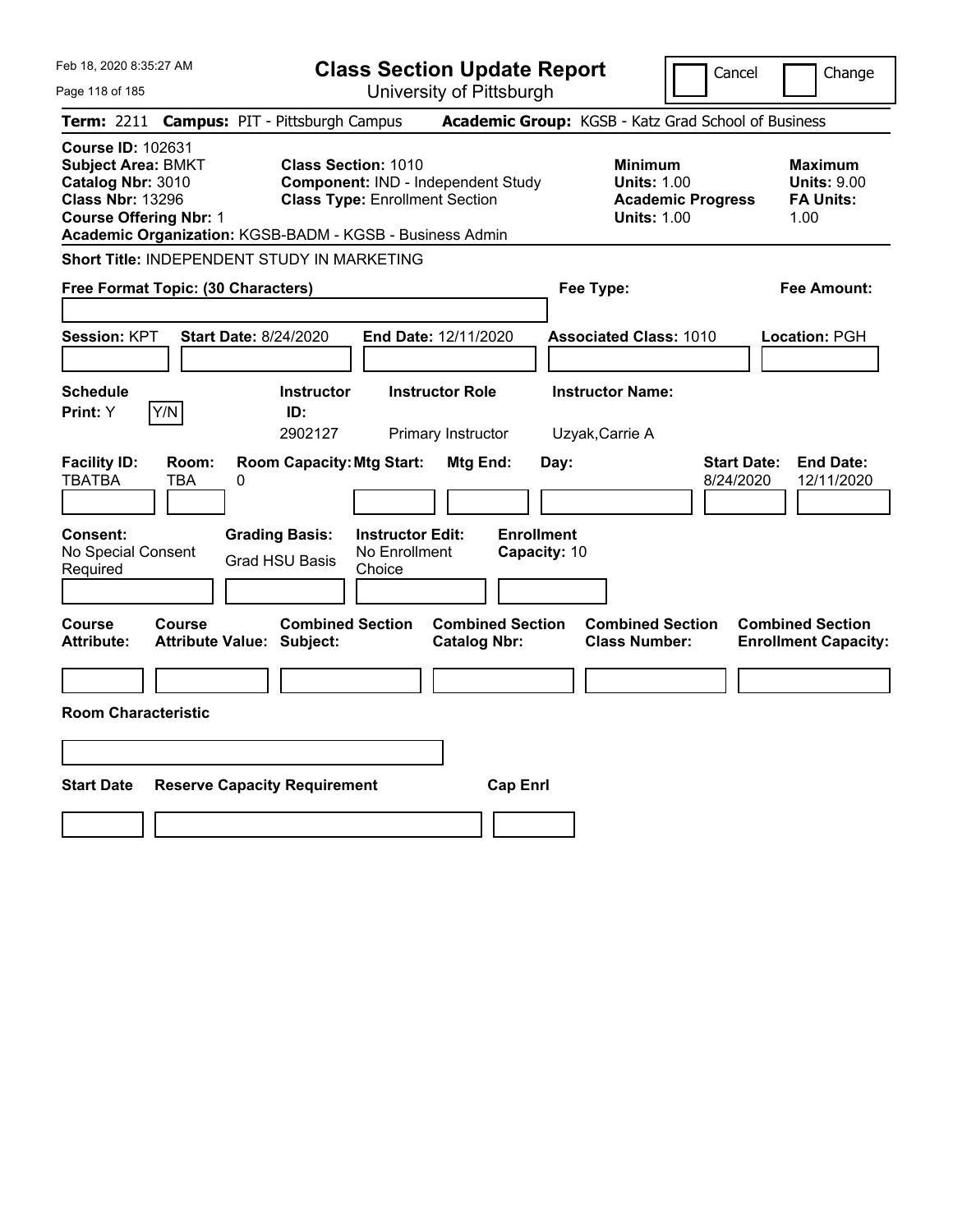| Feb 18, 2020 8:35:27 AM<br><b>Class Section Update Report</b><br>University of Pittsburgh<br>Page 119 of 185                                                                                                                                                                                                          | Cancel                                                                                                 | Change                                                           |
|-----------------------------------------------------------------------------------------------------------------------------------------------------------------------------------------------------------------------------------------------------------------------------------------------------------------------|--------------------------------------------------------------------------------------------------------|------------------------------------------------------------------|
| Term: 2211 Campus: PIT - Pittsburgh Campus                                                                                                                                                                                                                                                                            | Academic Group: KGSB - Katz Grad School of Business                                                    |                                                                  |
| <b>Course ID: 102640</b><br><b>Subject Area: BMKT</b><br><b>Class Section: 1030</b><br>Catalog Nbr: 3099<br><b>Component: DIR - Directed Studies</b><br><b>Class Nbr: 18338</b><br><b>Class Type: Enrollment Section</b><br><b>Course Offering Nbr: 1</b><br>Academic Organization: KGSB-BADM - KGSB - Business Admin | <b>Minimum</b><br><b>Units: 1.00</b><br><b>Academic Progress</b><br><b>Units: 1.00</b>                 | <b>Maximum</b><br><b>Units: 9.00</b><br><b>FA Units:</b><br>1.00 |
| <b>Short Title: READINGS IN MARKETING</b>                                                                                                                                                                                                                                                                             |                                                                                                        |                                                                  |
| Free Format Topic: (30 Characters)                                                                                                                                                                                                                                                                                    | Fee Type:                                                                                              | <b>Fee Amount:</b>                                               |
| Session: KPT<br><b>Start Date: 8/24/2020</b><br><b>End Date: 12/11/2020</b><br><b>Schedule</b><br><b>Instructor</b><br><b>Instructor Role</b>                                                                                                                                                                         | <b>Associated Class: 1030</b><br><b>Instructor Name:</b>                                               | Location: PGH                                                    |
| Y/N<br>Print: Y<br>ID:                                                                                                                                                                                                                                                                                                |                                                                                                        |                                                                  |
| 0<br><b>Room Capacity: Mtg Start:</b><br><b>Mtg End:</b><br><b>Facility ID:</b><br>Room:<br><b>TBATBA</b><br>TBA<br>0<br><b>Grading Basis:</b><br><b>Consent:</b><br><b>Instructor Edit:</b><br><b>Department Consent</b><br>No Enrollment<br><b>Grad Letter Grade</b><br>Choice<br>Required                          | No Instructor Assigned<br><b>Start Date:</b><br>Day:<br>8/24/2020<br><b>Enrollment</b><br>Capacity: 35 | <b>End Date:</b><br>12/11/2020                                   |
|                                                                                                                                                                                                                                                                                                                       |                                                                                                        |                                                                  |
| <b>Combined Section</b><br><b>Combined Section</b><br><b>Course</b><br><b>Course</b><br><b>Catalog Nbr:</b><br><b>Attribute:</b><br><b>Attribute Value: Subject:</b>                                                                                                                                                  | <b>Combined Section</b><br><b>Class Number:</b>                                                        | <b>Combined Section</b><br><b>Enrollment Capacity:</b>           |
|                                                                                                                                                                                                                                                                                                                       |                                                                                                        |                                                                  |
| <b>Room Characteristic</b>                                                                                                                                                                                                                                                                                            |                                                                                                        |                                                                  |
|                                                                                                                                                                                                                                                                                                                       |                                                                                                        |                                                                  |
|                                                                                                                                                                                                                                                                                                                       |                                                                                                        |                                                                  |
| <b>Start Date</b><br><b>Reserve Capacity Requirement</b><br><b>Cap Enrl</b>                                                                                                                                                                                                                                           |                                                                                                        |                                                                  |
|                                                                                                                                                                                                                                                                                                                       |                                                                                                        |                                                                  |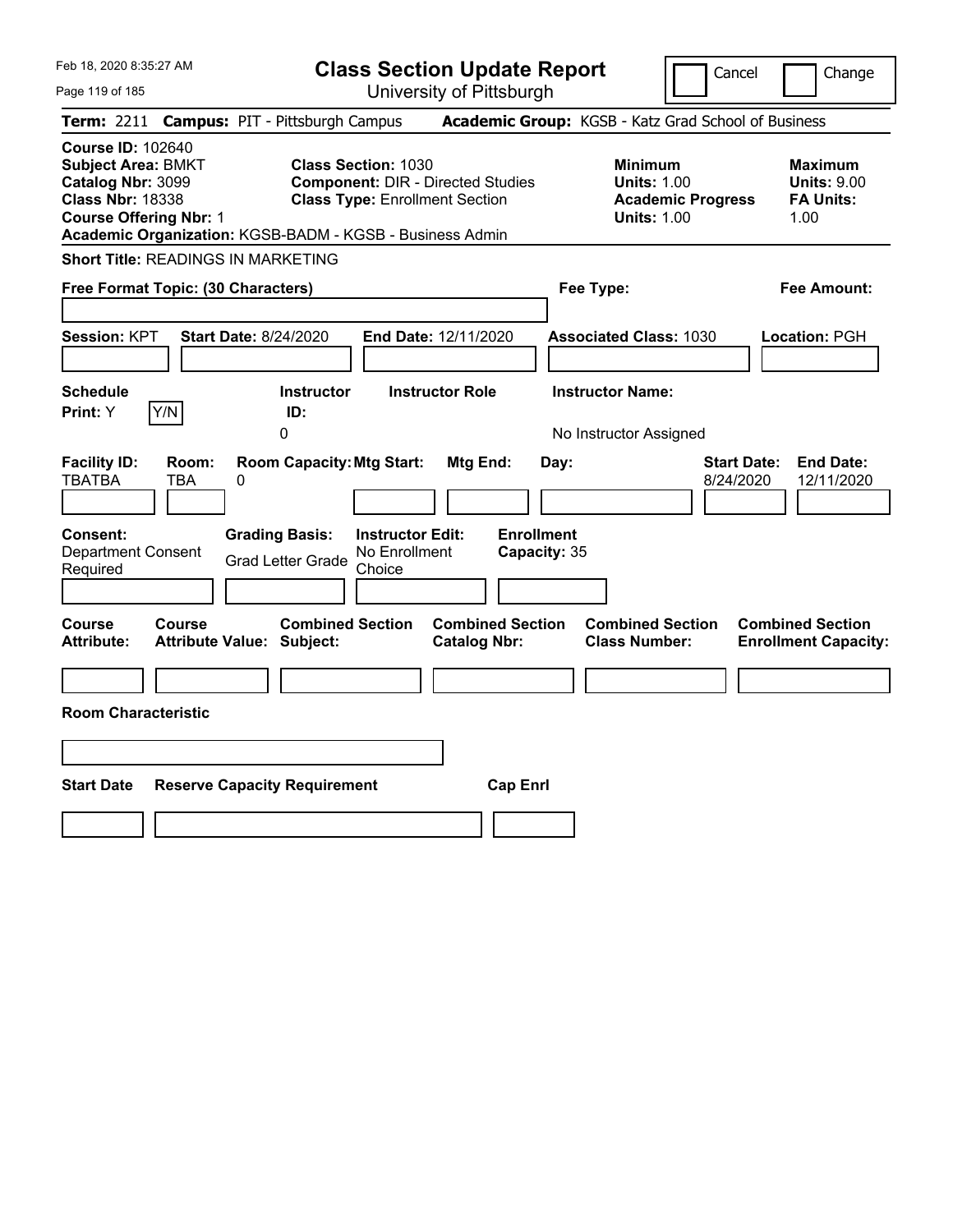| Feb 18, 2020 8:35:27 AM                                                                                                                                                                            |                                                                                                              | <b>Class Section Update Report</b>                                       |                                                            | Cancel                          | Change                                                           |
|----------------------------------------------------------------------------------------------------------------------------------------------------------------------------------------------------|--------------------------------------------------------------------------------------------------------------|--------------------------------------------------------------------------|------------------------------------------------------------|---------------------------------|------------------------------------------------------------------|
| Page 120 of 185                                                                                                                                                                                    |                                                                                                              | University of Pittsburgh                                                 |                                                            |                                 |                                                                  |
| <b>Term:</b> 2211                                                                                                                                                                                  | <b>Campus: PIT - Pittsburgh Campus</b>                                                                       |                                                                          | Academic Group: KGSB - Katz Grad School of Business        |                                 |                                                                  |
| <b>Course ID: 182643</b><br><b>Subject Area: BOAH</b><br>Catalog Nbr: 2409<br><b>Class Nbr: 18792</b><br><b>Course Offering Nbr: 1</b><br>Academic Organization: KGSB-BADM - KGSB - Business Admin | <b>Class Section: 1050</b>                                                                                   | <b>Component: LEC - Lecture</b><br><b>Class Type: Enrollment Section</b> | <b>Minimum</b><br><b>Units: 1.50</b><br><b>Units: 1.50</b> | <b>Academic Progress</b>        | <b>Maximum</b><br><b>Units: 1.50</b><br><b>FA Units:</b><br>1.50 |
| <b>Short Title: ORGANIZATIONAL BEHAVIOR</b>                                                                                                                                                        |                                                                                                              |                                                                          |                                                            |                                 |                                                                  |
| Free Format Topic: (30 Characters)                                                                                                                                                                 |                                                                                                              |                                                                          | Fee Type:                                                  |                                 | Fee Amount:                                                      |
| <b>Session: KS1</b>                                                                                                                                                                                | <b>Start Date: 8/24/2020</b>                                                                                 | <b>End Date: 10/16/2020</b>                                              | <b>Associated Class: 1050</b>                              |                                 | Location: PGH                                                    |
| <b>Schedule</b><br>Y/N<br>Print: Y                                                                                                                                                                 | <b>Instructor</b><br>ID:<br>2957051                                                                          | <b>Instructor Role</b><br>Primary Instructor                             | <b>Instructor Name:</b><br>Nair, Nisha                     |                                 |                                                                  |
| <b>Facility ID:</b><br>Room:<br><b>MERVS00115</b><br>00115<br>Consent:<br>No Special Consent<br>Required                                                                                           | <b>Room Capacity: Mtg Start:</b><br>2:00 PM<br>58<br><b>Grading Basis:</b><br>Grad LG/SNC<br>Choice<br>Basis | Mtg End:<br>3:20 PM<br><b>Instructor Edit:</b><br>No Enrollment          | Day:<br>TuTh<br><b>Enrollment</b><br>Capacity: 58          | <b>Start Date:</b><br>8/24/2020 | <b>End Date:</b><br>10/16/2020                                   |
| Course<br>Course<br><b>Attribute:</b>                                                                                                                                                              | <b>Combined Section</b><br><b>Attribute Value: Subject:</b>                                                  | <b>Combined Section</b><br><b>Catalog Nbr:</b>                           | <b>Combined Section</b><br><b>Class Number:</b>            |                                 | <b>Combined Section</b><br><b>Enrollment Capacity:</b>           |
| <b>Room Characteristic</b><br>PeopleSoft - Scheduled (PS)<br><b>Start Date</b><br>3/1/2020<br>3/1/2020                                                                                             | <b>Reserve Capacity Requirement</b><br><b>Restricted to BUSAD-MBA</b><br><b>Restricted to BUSADF-MBA</b>     | <b>Cap Enrl</b>                                                          | 35<br>23                                                   |                                 |                                                                  |
|                                                                                                                                                                                                    |                                                                                                              |                                                                          |                                                            |                                 |                                                                  |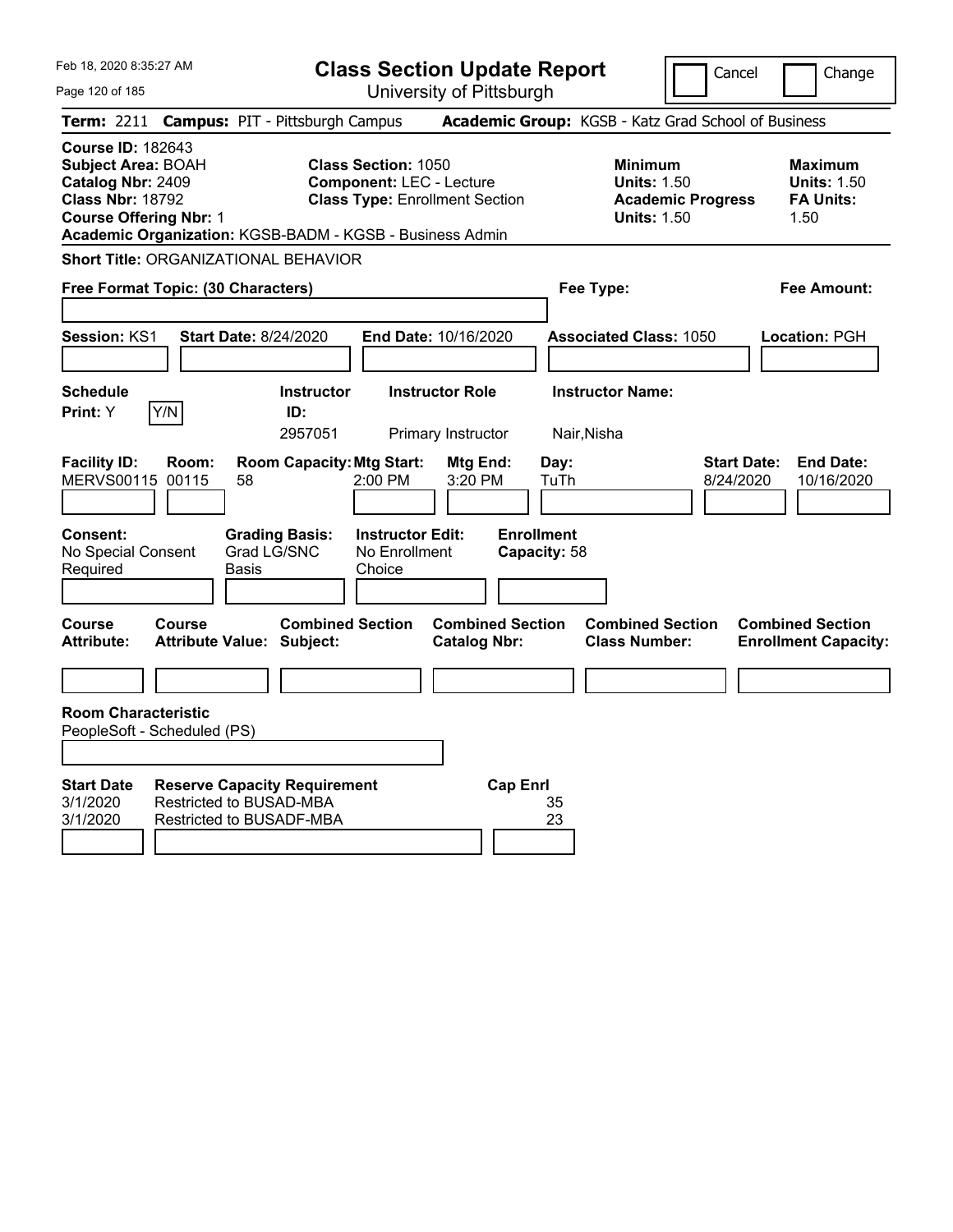| Feb 18, 2020 8:35:27 AM                                                                                                                |                                                                                                          | <b>Class Section Update Report</b>                                                                     |                                                |                                                            | Cancel                          | Change                                                           |
|----------------------------------------------------------------------------------------------------------------------------------------|----------------------------------------------------------------------------------------------------------|--------------------------------------------------------------------------------------------------------|------------------------------------------------|------------------------------------------------------------|---------------------------------|------------------------------------------------------------------|
| Page 121 of 185                                                                                                                        |                                                                                                          | University of Pittsburgh                                                                               |                                                |                                                            |                                 |                                                                  |
| <b>Term:</b> 2211                                                                                                                      | <b>Campus: PIT - Pittsburgh Campus</b>                                                                   |                                                                                                        |                                                | Academic Group: KGSB - Katz Grad School of Business        |                                 |                                                                  |
| <b>Course ID: 182643</b><br><b>Subject Area: BOAH</b><br>Catalog Nbr: 2409<br><b>Class Nbr: 18793</b><br><b>Course Offering Nbr: 1</b> | Academic Organization: KGSB-BADM - KGSB - Business Admin                                                 | <b>Class Section: 1060</b><br><b>Component: LEC - Lecture</b><br><b>Class Type: Enrollment Section</b> |                                                | <b>Minimum</b><br><b>Units: 1.50</b><br><b>Units: 1.50</b> | <b>Academic Progress</b>        | <b>Maximum</b><br><b>Units: 1.50</b><br><b>FA Units:</b><br>1.50 |
|                                                                                                                                        | <b>Short Title: ORGANIZATIONAL BEHAVIOR</b>                                                              |                                                                                                        |                                                |                                                            |                                 |                                                                  |
| Free Format Topic: (30 Characters)                                                                                                     |                                                                                                          |                                                                                                        |                                                | Fee Type:                                                  |                                 | Fee Amount:                                                      |
| <b>Session: KS1</b>                                                                                                                    | <b>Start Date: 8/24/2020</b>                                                                             | <b>End Date: 10/16/2020</b>                                                                            |                                                | <b>Associated Class: 1060</b>                              |                                 | Location: PGH                                                    |
| <b>Schedule</b>                                                                                                                        | <b>Instructor</b>                                                                                        | <b>Instructor Role</b>                                                                                 |                                                | <b>Instructor Name:</b>                                    |                                 |                                                                  |
| Y/N<br>Print: Y                                                                                                                        | ID:<br>2957051                                                                                           | Primary Instructor                                                                                     |                                                | Nair, Nisha                                                |                                 |                                                                  |
| <b>Facility ID:</b><br>Room:<br><b>MERVS00115</b><br>00115<br>Consent:<br>No Special Consent<br>Required                               | <b>Room Capacity: Mtg Start:</b><br>58<br><b>Grading Basis:</b><br>Grad LG/SNC<br>Basis                  | 3:30 PM<br><b>Instructor Edit:</b><br>No Enrollment<br>Choice                                          | Mtg End:<br>4:50 PM<br><b>Enrollment</b>       | Day:<br>TuTh<br>Capacity: 58                               | <b>Start Date:</b><br>8/24/2020 | <b>End Date:</b><br>10/16/2020                                   |
|                                                                                                                                        |                                                                                                          |                                                                                                        |                                                |                                                            |                                 |                                                                  |
| Course<br>Course<br><b>Attribute:</b>                                                                                                  | <b>Attribute Value: Subject:</b>                                                                         | <b>Combined Section</b>                                                                                | <b>Combined Section</b><br><b>Catalog Nbr:</b> | <b>Combined Section</b><br><b>Class Number:</b>            |                                 | <b>Combined Section</b><br><b>Enrollment Capacity:</b>           |
|                                                                                                                                        |                                                                                                          |                                                                                                        |                                                |                                                            |                                 |                                                                  |
| <b>Room Characteristic</b><br>PeopleSoft - Scheduled (PS)                                                                              |                                                                                                          |                                                                                                        |                                                |                                                            |                                 |                                                                  |
| <b>Start Date</b><br>3/1/2020<br>3/1/2020                                                                                              | <b>Reserve Capacity Requirement</b><br><b>Restricted to BUSAD-MBA</b><br><b>Restricted to BUSADF-MBA</b> |                                                                                                        | <b>Cap Enrl</b>                                | 35<br>23                                                   |                                 |                                                                  |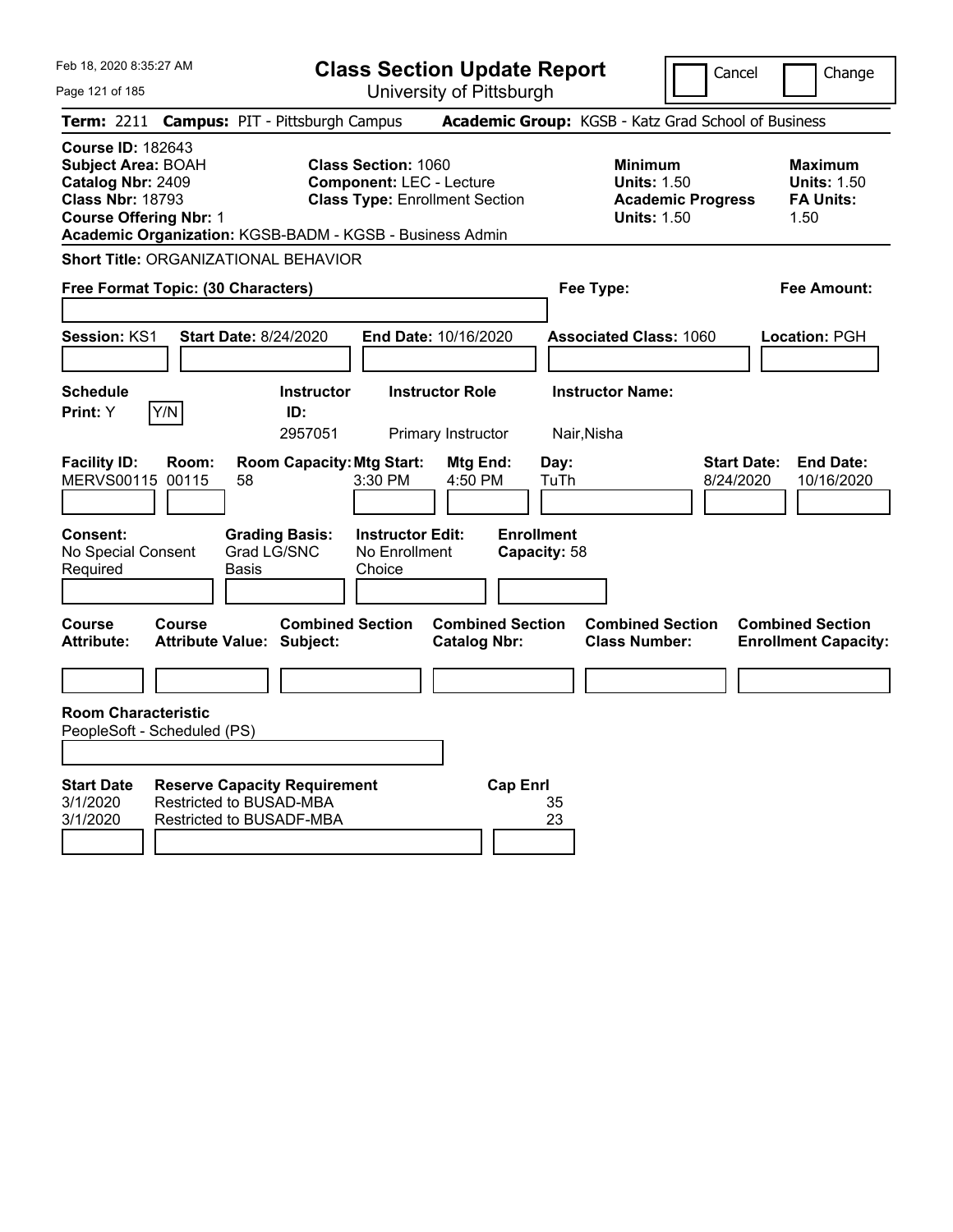| Feb 18, 2020 8:35:27 AM<br>Page 122 of 185                                                                                                                                                                              |                                                             |               |                                                           |                                                               | <b>Class Section Update Report</b><br>University of Pittsburgh                           |                                                                      |                                                                                        | Cancel                                                      | Change                                                           |
|-------------------------------------------------------------------------------------------------------------------------------------------------------------------------------------------------------------------------|-------------------------------------------------------------|---------------|-----------------------------------------------------------|---------------------------------------------------------------|------------------------------------------------------------------------------------------|----------------------------------------------------------------------|----------------------------------------------------------------------------------------|-------------------------------------------------------------|------------------------------------------------------------------|
|                                                                                                                                                                                                                         |                                                             |               |                                                           |                                                               |                                                                                          |                                                                      |                                                                                        |                                                             |                                                                  |
| <b>Term: 2211</b><br><b>Course ID: 182643</b><br><b>Subject Area: BOAH</b><br>Catalog Nbr: 2409<br><b>Class Nbr: 18794</b><br><b>Course Offering Nbr: 1</b><br>Academic Organization: KGSB-BADM - KGSB - Business Admin |                                                             |               | <b>Campus: PIT - Pittsburgh Campus</b>                    | <b>Class Section: 1090</b><br><b>Component: LEC - Lecture</b> | <b>Class Type: Enrollment Section</b>                                                    | Academic Group: KGSB - Katz Grad School of Business                  | <b>Minimum</b><br><b>Units: 1.50</b><br><b>Academic Progress</b><br><b>Units: 1.50</b> |                                                             | <b>Maximum</b><br><b>Units: 1.50</b><br><b>FA Units:</b><br>1.50 |
| Short Title: ORGANIZATIONAL BEHAVIOR                                                                                                                                                                                    |                                                             |               |                                                           |                                                               |                                                                                          |                                                                      |                                                                                        |                                                             |                                                                  |
| Free Format Topic: (30 Characters)                                                                                                                                                                                      |                                                             |               |                                                           |                                                               |                                                                                          | Fee Type:                                                            |                                                                                        |                                                             | Fee Amount:                                                      |
| Session: KS2                                                                                                                                                                                                            |                                                             |               | <b>Start Date: 10/18/2020</b>                             |                                                               | End Date: 12/11/2020                                                                     |                                                                      | <b>Associated Class: 1090</b>                                                          |                                                             | Location: PGH                                                    |
| <b>Schedule</b><br>Print: Y                                                                                                                                                                                             | Y/N                                                         |               | <b>Instructor</b><br>ID:<br>2957051<br>2957051<br>2957051 |                                                               | <b>Instructor Role</b><br>Primary Instructor<br>Primary Instructor<br>Primary Instructor | <b>Instructor Name:</b><br>Nair, Nisha<br>Nair, Nisha<br>Nair, Nisha |                                                                                        |                                                             |                                                                  |
| <b>Facility ID:</b><br><b>WEBTBA</b><br><b>MERVS00117</b><br>MERVS00117 00117                                                                                                                                           | Room:<br><b>TBA</b><br>00117                                | 0<br>58<br>58 | <b>Room Capacity: Mtg Start:</b>                          | 6:20 PM<br>12:00 PM<br>12:00 PM                               | Mtg End:<br>9:20 PM<br>2:30 PM<br>2:30 PM                                                | Day:<br>Th<br>Su<br>Su                                               |                                                                                        | <b>Start Date:</b><br>10/19/2020<br>10/18/2020<br>12/6/2020 | <b>End Date:</b><br>12/11/2020<br>10/18/2020<br>12/6/2020        |
| <b>Consent:</b><br>No Special Consent<br>Required                                                                                                                                                                       |                                                             | <b>Basis</b>  | <b>Grading Basis:</b><br>Grad LG/SNC                      | <b>Instructor Edit:</b><br>No Enrollment<br>Choice            |                                                                                          | <b>Enrollment</b><br>Capacity: 40                                    |                                                                                        |                                                             |                                                                  |
| <b>Course</b><br><b>Attribute:</b><br><b>IDM</b>                                                                                                                                                                        | Course<br><b>Attribute Value: Subject:</b><br><b>HYBRID</b> |               | <b>Combined Section</b>                                   |                                                               | <b>Combined Section</b><br><b>Catalog Nbr:</b>                                           |                                                                      | <b>Combined Section</b><br><b>Class Number:</b>                                        |                                                             | <b>Combined Section</b><br><b>Enrollment Capacity:</b>           |
| <b>Room Characteristic</b><br>PeopleSoft - Scheduled (PS)                                                                                                                                                               |                                                             |               |                                                           |                                                               |                                                                                          |                                                                      |                                                                                        |                                                             |                                                                  |
| <b>Start Date</b><br>3/1/2020                                                                                                                                                                                           | Restricted to BUSADP-MBA                                    |               | <b>Reserve Capacity Requirement</b>                       |                                                               | <b>Cap Enrl</b>                                                                          | 40                                                                   |                                                                                        |                                                             |                                                                  |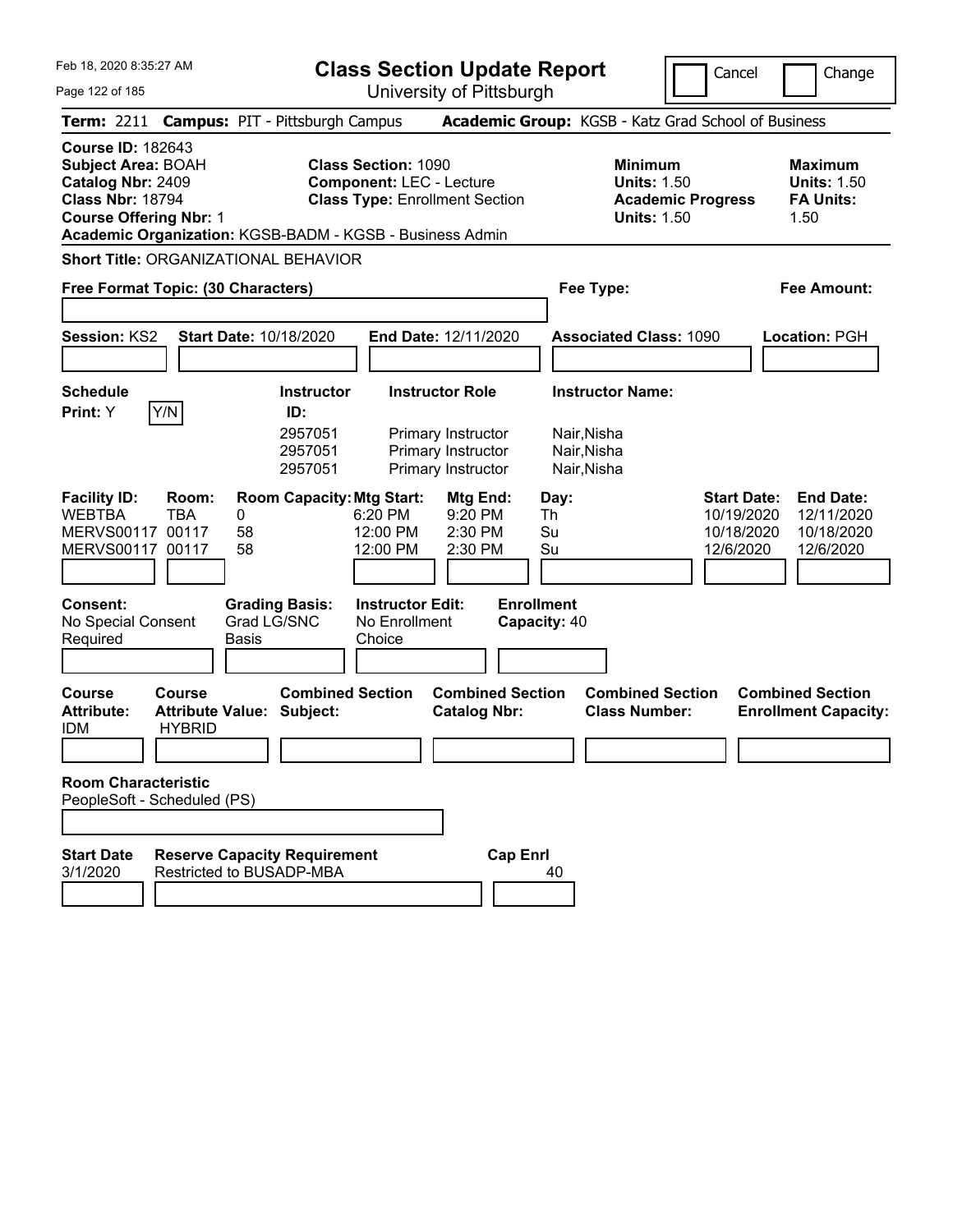| Feb 18, 2020 8:35:27 AM                                                                                                                                                                            |                                                                                                                    |                             |                                        | <b>Class Section Update Report</b>                                                                     |                                                                |                                   |                        |                                                            |                          | Cancel                                                     | Change                                                           |
|----------------------------------------------------------------------------------------------------------------------------------------------------------------------------------------------------|--------------------------------------------------------------------------------------------------------------------|-----------------------------|----------------------------------------|--------------------------------------------------------------------------------------------------------|----------------------------------------------------------------|-----------------------------------|------------------------|------------------------------------------------------------|--------------------------|------------------------------------------------------------|------------------------------------------------------------------|
| Page 123 of 185                                                                                                                                                                                    |                                                                                                                    |                             |                                        |                                                                                                        | University of Pittsburgh                                       |                                   |                        |                                                            |                          |                                                            |                                                                  |
| <b>Term: 2211</b>                                                                                                                                                                                  |                                                                                                                    |                             | <b>Campus: PIT - Pittsburgh Campus</b> |                                                                                                        |                                                                |                                   |                        | Academic Group: KGSB - Katz Grad School of Business        |                          |                                                            |                                                                  |
| <b>Course ID: 102644</b><br><b>Subject Area: BOAH</b><br>Catalog Nbr: 2421<br><b>Class Nbr: 25403</b><br><b>Course Offering Nbr: 1</b><br>Academic Organization: KGSB-BADM - KGSB - Business Admin |                                                                                                                    |                             |                                        | <b>Class Section: 1100</b><br><b>Component: LEC - Lecture</b><br><b>Class Type: Enrollment Section</b> |                                                                |                                   |                        | <b>Minimum</b><br><b>Units: 1.50</b><br><b>Units: 1.50</b> | <b>Academic Progress</b> |                                                            | <b>Maximum</b><br><b>Units: 1.50</b><br><b>FA Units:</b><br>1.50 |
| Short Title: HUMN RESORC COMPETITIVE ADVNTG                                                                                                                                                        |                                                                                                                    |                             |                                        |                                                                                                        |                                                                |                                   |                        |                                                            |                          |                                                            |                                                                  |
| Free Format Topic: (30 Characters)                                                                                                                                                                 |                                                                                                                    |                             |                                        |                                                                                                        |                                                                |                                   |                        | Fee Type:                                                  |                          |                                                            | <b>Fee Amount:</b>                                               |
| Session: KS1                                                                                                                                                                                       |                                                                                                                    |                             | <b>Start Date: 8/24/2020</b>           | End Date: 10/18/2020                                                                                   |                                                                |                                   |                        | <b>Associated Class: 1100</b>                              |                          |                                                            | Location: PGH                                                    |
| <b>Schedule</b><br>Print: Y                                                                                                                                                                        | Y/N                                                                                                                |                             | <b>Instructor</b><br>ID:               |                                                                                                        | <b>Instructor Role</b>                                         |                                   |                        | <b>Instructor Name:</b>                                    |                          |                                                            |                                                                  |
|                                                                                                                                                                                                    |                                                                                                                    |                             | 2906680<br>2906680<br>2906680          |                                                                                                        | Primary Instructor<br>Primary Instructor<br>Primary Instructor |                                   |                        | Good, Deborah C<br>Good, Deborah C<br>Good, Deborah C      |                          |                                                            |                                                                  |
| <b>Facility ID:</b><br><b>WEBTBA</b><br><b>MERVS00117</b><br>MERVS00117 00117                                                                                                                      | Room:<br><b>TBA</b><br>00117                                                                                       | 0<br>58<br>58               | <b>Room Capacity: Mtg Start:</b>       | 6:20 PM<br>9:00 AM<br>9:00 AM                                                                          | Mtg End:<br>9:20 PM<br>11:30 AM<br>11:30 AM                    |                                   | Day:<br>Th<br>Su<br>Su |                                                            |                          | <b>Start Date:</b><br>8/24/2020<br>8/30/2020<br>10/18/2020 | <b>End Date:</b><br>10/16/2020<br>8/30/2020<br>10/18/2020        |
| Consent:<br>No Special Consent<br>Required                                                                                                                                                         |                                                                                                                    | Grad LG/SNC<br><b>Basis</b> | <b>Grading Basis:</b>                  | <b>Instructor Edit:</b><br>No Enrollment<br>Choice                                                     |                                                                | <b>Enrollment</b><br>Capacity: 38 |                        |                                                            |                          |                                                            |                                                                  |
| <b>Course</b><br><b>Attribute:</b><br><b>IDM</b>                                                                                                                                                   | Course<br><b>Attribute Value: Subject:</b><br><b>HYBRID</b>                                                        |                             | <b>Combined Section</b>                |                                                                                                        | <b>Combined Section</b><br><b>Catalog Nbr:</b>                 |                                   |                        | <b>Combined Section</b><br><b>Class Number:</b>            |                          |                                                            | <b>Combined Section</b><br><b>Enrollment Capacity:</b>           |
| <b>Room Characteristic</b><br>PeopleSoft - Scheduled (PS)                                                                                                                                          |                                                                                                                    |                             |                                        |                                                                                                        |                                                                |                                   |                        |                                                            |                          |                                                            |                                                                  |
|                                                                                                                                                                                                    |                                                                                                                    |                             |                                        |                                                                                                        |                                                                |                                   |                        |                                                            |                          |                                                            |                                                                  |
| <b>Start Date</b><br>3/31/2020<br>3/1/2020<br>3/1/2020<br>3/1/2020                                                                                                                                 | Restricted to BUSADP-MBA<br>Restricted to BUSADP-MBA<br><b>Restricted to BUSADF-MBA</b><br>Restricted to BUSAD-MBA |                             | <b>Reserve Capacity Requirement</b>    |                                                                                                        |                                                                | <b>Cap Enrl</b>                   | 0<br>10<br>5<br>10     |                                                            |                          |                                                            |                                                                  |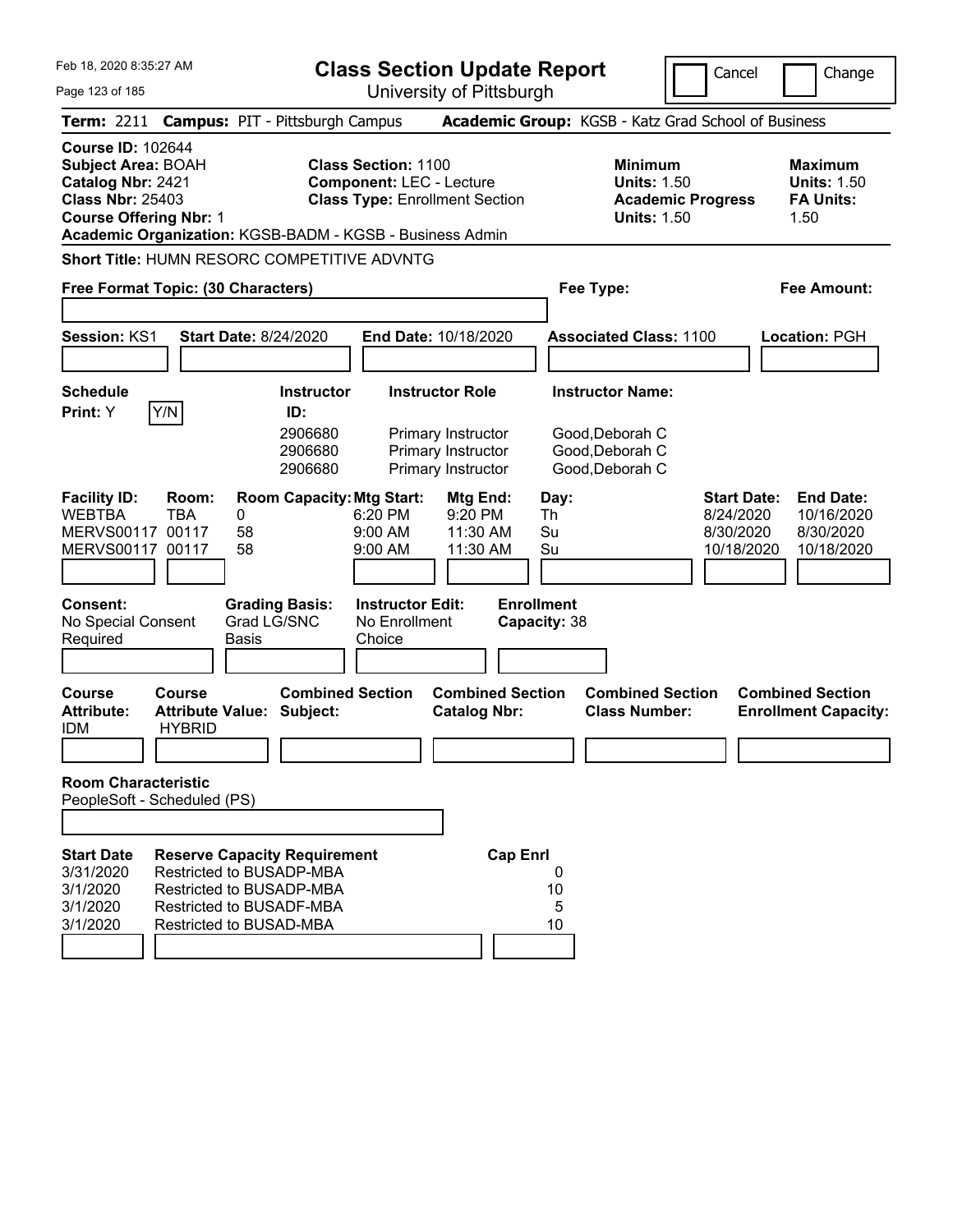| Feb 18, 2020 8:35:27 AM                                                                                                                |                                                   |                                                                                        | <b>Class Section Update Report</b>                                       |                                                |                                   |                                                            |                          | Cancel                           | Change                                                           |
|----------------------------------------------------------------------------------------------------------------------------------------|---------------------------------------------------|----------------------------------------------------------------------------------------|--------------------------------------------------------------------------|------------------------------------------------|-----------------------------------|------------------------------------------------------------|--------------------------|----------------------------------|------------------------------------------------------------------|
| Page 124 of 185                                                                                                                        |                                                   |                                                                                        | University of Pittsburgh                                                 |                                                |                                   |                                                            |                          |                                  |                                                                  |
| <b>Term:</b> 2211                                                                                                                      |                                                   | <b>Campus: PIT - Pittsburgh Campus</b>                                                 |                                                                          |                                                |                                   | Academic Group: KGSB - Katz Grad School of Business        |                          |                                  |                                                                  |
| <b>Course ID: 102649</b><br><b>Subject Area: BOAH</b><br>Catalog Nbr: 2517<br><b>Class Nbr: 28537</b><br><b>Course Offering Nbr: 1</b> |                                                   | <b>Class Section: 1020</b><br>Academic Organization: KGSB-BADM - KGSB - Business Admin | <b>Component: LEC - Lecture</b><br><b>Class Type: Enrollment Section</b> |                                                |                                   | <b>Minimum</b><br><b>Units: 1.50</b><br><b>Units: 1.50</b> | <b>Academic Progress</b> |                                  | <b>Maximum</b><br><b>Units: 1.50</b><br><b>FA Units:</b><br>1.50 |
|                                                                                                                                        |                                                   | Short Title: INTRPERSONAL SKILLS MANAGERS 1                                            |                                                                          |                                                |                                   |                                                            |                          |                                  |                                                                  |
|                                                                                                                                        | Free Format Topic: (30 Characters)                |                                                                                        |                                                                          |                                                |                                   | Fee Type:                                                  |                          |                                  | Fee Amount:                                                      |
| <b>Session: KS2</b>                                                                                                                    | <b>Start Date: 10/19/2020</b>                     |                                                                                        | <b>End Date: 12/11/2020</b>                                              |                                                |                                   | <b>Associated Class: 1020</b>                              |                          |                                  | Location: PGH                                                    |
| <b>Schedule</b><br>Print: Y                                                                                                            | Y/N                                               | <b>Instructor</b><br>ID:<br>2906680                                                    | <b>Instructor Role</b><br>Primary Instructor                             |                                                |                                   | <b>Instructor Name:</b><br>Good, Deborah C                 |                          |                                  |                                                                  |
| <b>Facility ID:</b><br>ALUM00531                                                                                                       | Room:<br>00531<br>58                              | <b>Room Capacity: Mtg Start:</b>                                                       | 6:20 PM                                                                  | Mtg End:<br>9:20 PM                            | Day:<br>Th                        |                                                            |                          | <b>Start Date:</b><br>10/19/2020 | <b>End Date:</b><br>12/11/2020                                   |
| Consent:<br>No Special Consent<br>Required                                                                                             | Basis                                             | <b>Grading Basis:</b><br>Grad LG/SU3<br>Choice                                         | <b>Instructor Edit:</b><br>No Enrollment                                 |                                                | <b>Enrollment</b><br>Capacity: 58 |                                                            |                          |                                  |                                                                  |
| Course<br><b>Attribute:</b>                                                                                                            | <b>Course</b><br><b>Attribute Value: Subject:</b> | <b>Combined Section</b>                                                                |                                                                          | <b>Combined Section</b><br><b>Catalog Nbr:</b> |                                   | <b>Combined Section</b><br><b>Class Number:</b>            |                          |                                  | <b>Combined Section</b><br><b>Enrollment Capacity:</b>           |
| <b>Room Characteristic</b><br>PeopleSoft - Scheduled (PS)                                                                              |                                                   |                                                                                        |                                                                          |                                                |                                   |                                                            |                          |                                  |                                                                  |
| <b>Start Date</b>                                                                                                                      |                                                   | <b>Reserve Capacity Requirement</b>                                                    |                                                                          | <b>Cap Enrl</b>                                |                                   |                                                            |                          |                                  |                                                                  |
|                                                                                                                                        |                                                   |                                                                                        |                                                                          |                                                |                                   |                                                            |                          |                                  |                                                                  |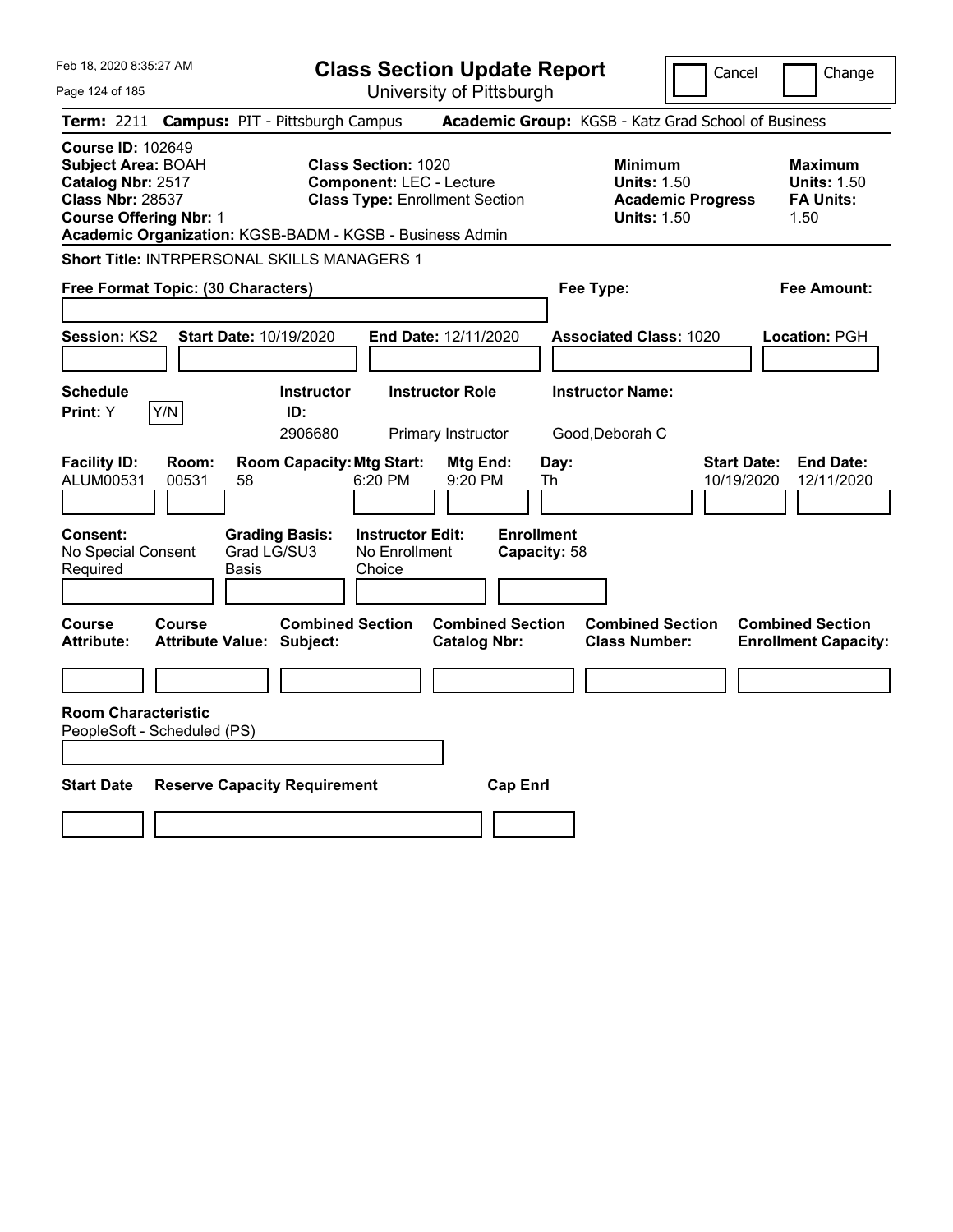|                                                               | Cancel                                                                                                                                                                                                                                                                                                                                                                                   | Change                                                                                                                                                                                                                                                                                                                                                                                                                 |
|---------------------------------------------------------------|------------------------------------------------------------------------------------------------------------------------------------------------------------------------------------------------------------------------------------------------------------------------------------------------------------------------------------------------------------------------------------------|------------------------------------------------------------------------------------------------------------------------------------------------------------------------------------------------------------------------------------------------------------------------------------------------------------------------------------------------------------------------------------------------------------------------|
|                                                               |                                                                                                                                                                                                                                                                                                                                                                                          |                                                                                                                                                                                                                                                                                                                                                                                                                        |
|                                                               |                                                                                                                                                                                                                                                                                                                                                                                          |                                                                                                                                                                                                                                                                                                                                                                                                                        |
| <b>Class Section: 1510</b><br><b>Component: LEC - Lecture</b> | <b>Minimum</b><br><b>Units: 1.50</b><br><b>Academic Progress</b><br><b>Units: 1.50</b>                                                                                                                                                                                                                                                                                                   | <b>Maximum</b><br><b>Units: 1.50</b><br><b>FA Units:</b><br>1.50                                                                                                                                                                                                                                                                                                                                                       |
|                                                               |                                                                                                                                                                                                                                                                                                                                                                                          |                                                                                                                                                                                                                                                                                                                                                                                                                        |
|                                                               | Fee Type:                                                                                                                                                                                                                                                                                                                                                                                | Fee Amount:                                                                                                                                                                                                                                                                                                                                                                                                            |
|                                                               | <b>Associated Class: 1510</b>                                                                                                                                                                                                                                                                                                                                                            | Location: PGH                                                                                                                                                                                                                                                                                                                                                                                                          |
| <b>Instructor Role</b>                                        | <b>Instructor Name:</b><br>Dennis, Tammy L<br>Good, Deborah C<br><b>Start Date:</b><br>Day:<br>8/24/2020<br>Tu                                                                                                                                                                                                                                                                           | <b>End Date:</b><br>10/16/2020                                                                                                                                                                                                                                                                                                                                                                                         |
| <b>Instructor Edit:</b><br>No Enrollment<br>Choice            |                                                                                                                                                                                                                                                                                                                                                                                          |                                                                                                                                                                                                                                                                                                                                                                                                                        |
|                                                               | <b>Combined Section</b><br><b>Class Number:</b>                                                                                                                                                                                                                                                                                                                                          | <b>Combined Section</b><br><b>Enrollment Capacity:</b>                                                                                                                                                                                                                                                                                                                                                                 |
|                                                               |                                                                                                                                                                                                                                                                                                                                                                                          |                                                                                                                                                                                                                                                                                                                                                                                                                        |
|                                                               |                                                                                                                                                                                                                                                                                                                                                                                          |                                                                                                                                                                                                                                                                                                                                                                                                                        |
|                                                               |                                                                                                                                                                                                                                                                                                                                                                                          |                                                                                                                                                                                                                                                                                                                                                                                                                        |
|                                                               |                                                                                                                                                                                                                                                                                                                                                                                          |                                                                                                                                                                                                                                                                                                                                                                                                                        |
|                                                               | <b>Campus: PIT - Pittsburgh Campus</b><br>Short Title: INTRPERSONAL SKILLS MANAGERS 1<br>Free Format Topic: (30 Characters)<br><b>Start Date: 8/24/2020</b><br><b>Instructor</b><br>ID:<br>2900220<br>2906680<br><b>Room Capacity: Mtg Start:</b><br><b>Grading Basis:</b><br>Grad LG/SU3<br><b>Combined Section</b><br>Attribute Value: Subject:<br><b>Reserve Capacity Requirement</b> | <b>Class Section Update Report</b><br>University of Pittsburgh<br>Academic Group: KGSB - Katz Grad School of Business<br><b>Class Type: Enrollment Section</b><br>Academic Organization: KGSB-BADM - KGSB - Business Admin<br>End Date: 10/16/2020<br>Secondary Instructor<br>Primary Instructor<br>Mtg End:<br><b>Enrollment</b><br>Capacity: 35<br><b>Combined Section</b><br><b>Catalog Nbr:</b><br><b>Cap Enrl</b> |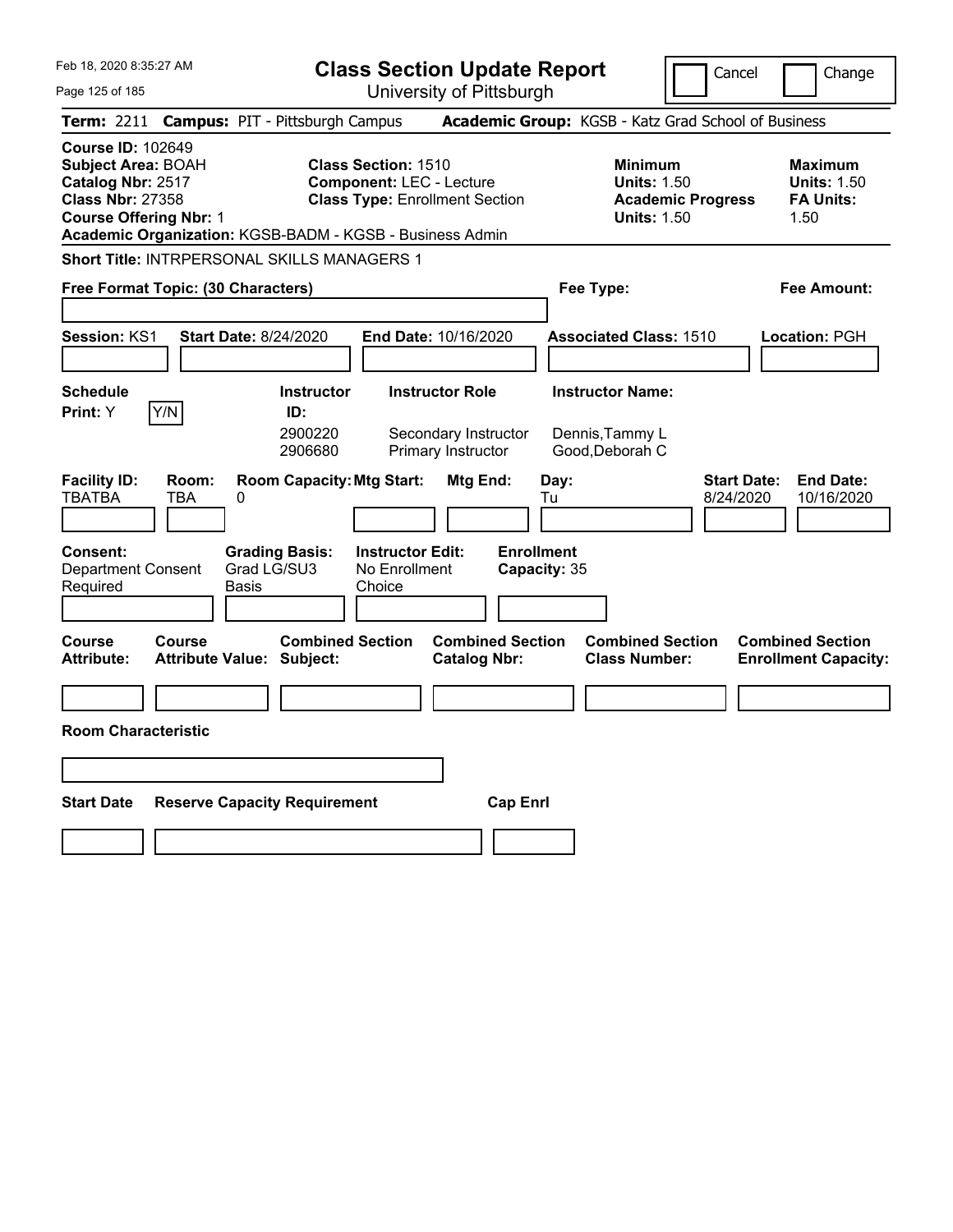|  | Feb 18, 2020 8:35:27 AM |  |
|--|-------------------------|--|
|  |                         |  |

Page 126 of 185

**Class Section Update Report**

University of Pittsburgh

Cancel **Change** 

|                                                                                                                                                                                                    |                                     |                                                |                                                               | UNIVERSITY ULT ITTSDUIYN                                             |                                   |      |                                                                                        |                                 |                                                                  |
|----------------------------------------------------------------------------------------------------------------------------------------------------------------------------------------------------|-------------------------------------|------------------------------------------------|---------------------------------------------------------------|----------------------------------------------------------------------|-----------------------------------|------|----------------------------------------------------------------------------------------|---------------------------------|------------------------------------------------------------------|
| Term: 2211 Campus: PIT - Pittsburgh Campus                                                                                                                                                         |                                     |                                                |                                                               |                                                                      |                                   |      | Academic Group: KGSB - Katz Grad School of Business                                    |                                 |                                                                  |
| <b>Course ID: 102651</b><br><b>Subject Area: BOAH</b><br>Catalog Nbr: 2519<br><b>Class Nbr: 29006</b><br><b>Course Offering Nbr: 1</b><br>Academic Organization: KGSB-BADM - KGSB - Business Admin |                                     |                                                | <b>Class Section: 1010</b><br><b>Component: LEC - Lecture</b> | <b>Class Type: Enrollment Section</b>                                |                                   |      | <b>Minimum</b><br><b>Units: 1.50</b><br><b>Academic Progress</b><br><b>Units: 1.50</b> |                                 | <b>Maximum</b><br><b>Units: 1.50</b><br><b>FA Units:</b><br>1.50 |
| <b>Short Title: NEGOTIATIONS 1</b>                                                                                                                                                                 |                                     |                                                |                                                               |                                                                      |                                   |      |                                                                                        |                                 |                                                                  |
| Free Format Topic: (30 Characters)                                                                                                                                                                 |                                     |                                                |                                                               |                                                                      |                                   |      | Fee Type:                                                                              |                                 | Fee Amount:                                                      |
| <b>Session: AT</b>                                                                                                                                                                                 | <b>Start Date: 8/24/2020</b>        |                                                |                                                               | End Date: 12/12/2020                                                 |                                   |      | <b>Associated Class: 1010</b>                                                          |                                 | Location: PGH                                                    |
| <b>Schedule</b><br>Y/N<br>Print: Y                                                                                                                                                                 |                                     | <b>Instructor</b><br>ID:<br>2964523<br>2920994 |                                                               | <b>Instructor Role</b><br>Secondary Instructor<br>Primary Instructor |                                   |      | <b>Instructor Name:</b><br>Piekutowski, James Joseph<br>Pinto, Jonathan                |                                 |                                                                  |
| <b>Facility ID:</b><br>TBATBA<br>TBA                                                                                                                                                               | Room:<br>0                          | <b>Room Capacity: Mtg Start:</b>               |                                                               | Mtg End:                                                             |                                   | Day: |                                                                                        | <b>Start Date:</b><br>8/24/2020 | <b>End Date:</b><br>12/12/2020                                   |
| <b>Consent:</b><br><b>Department Consent</b><br>Required                                                                                                                                           | Grad LG/SU3<br>Basis                | <b>Grading Basis:</b>                          | <b>Instructor Edit:</b><br>No Enrollment<br>Choice            |                                                                      | <b>Enrollment</b><br>Capacity: 35 |      |                                                                                        |                                 |                                                                  |
| Course<br>Course<br>Attribute:                                                                                                                                                                     | <b>Attribute Value: Subject:</b>    | <b>Combined Section</b>                        |                                                               | <b>Combined Section</b><br><b>Catalog Nbr:</b>                       |                                   |      | <b>Combined Section</b><br><b>Class Number:</b>                                        |                                 | <b>Combined Section</b><br><b>Enrollment Capacity:</b>           |
|                                                                                                                                                                                                    |                                     |                                                |                                                               |                                                                      |                                   |      |                                                                                        |                                 |                                                                  |
| <b>Room Characteristic</b>                                                                                                                                                                         |                                     |                                                |                                                               |                                                                      |                                   |      |                                                                                        |                                 |                                                                  |
|                                                                                                                                                                                                    |                                     |                                                |                                                               |                                                                      |                                   |      |                                                                                        |                                 |                                                                  |
| Start Date                                                                                                                                                                                         | <b>Reserve Capacity Requirement</b> |                                                |                                                               |                                                                      | <b>Cap Enrl</b>                   |      |                                                                                        |                                 |                                                                  |
|                                                                                                                                                                                                    |                                     |                                                |                                                               |                                                                      |                                   |      |                                                                                        |                                 |                                                                  |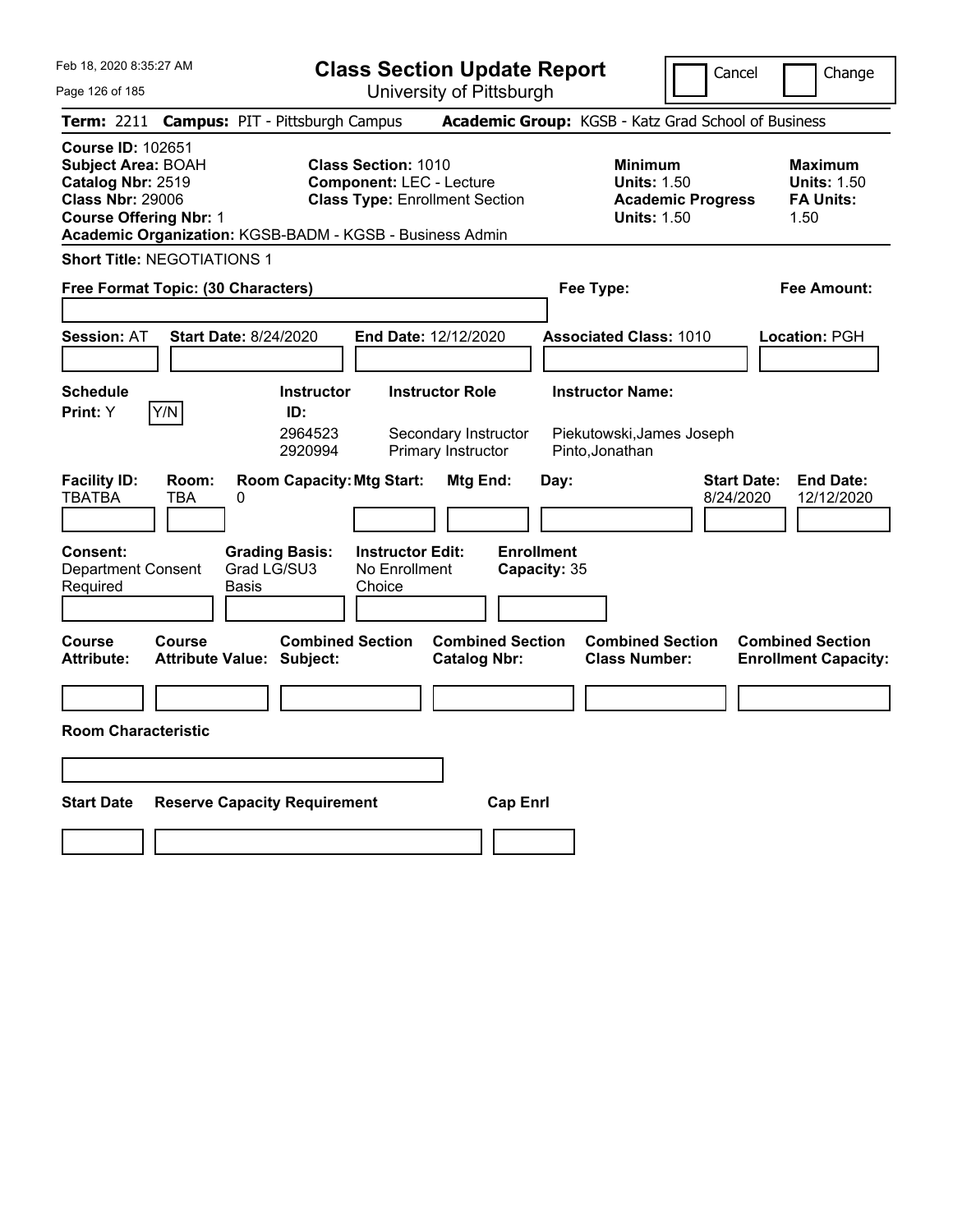| Feb 18, 2020 8:35:27 AM                                                                                                                                                                     |                                                                               | <b>Class Section Update Report</b>                                                                     |                                           |                                                               | Cancel                          | Change                                                           |
|---------------------------------------------------------------------------------------------------------------------------------------------------------------------------------------------|-------------------------------------------------------------------------------|--------------------------------------------------------------------------------------------------------|-------------------------------------------|---------------------------------------------------------------|---------------------------------|------------------------------------------------------------------|
| Page 127 of 185                                                                                                                                                                             |                                                                               | University of Pittsburgh                                                                               |                                           |                                                               |                                 |                                                                  |
| Term: 2211                                                                                                                                                                                  | <b>Campus: PIT - Pittsburgh Campus</b>                                        |                                                                                                        |                                           | Academic Group: KGSB - Katz Grad School of Business           |                                 |                                                                  |
| <b>Course ID: 189877</b><br>Subject Area: BOAH<br>Catalog Nbr: 2528<br><b>Class Nbr: 27299</b><br><b>Course Offering Nbr: 1</b><br>Academic Organization: KGSB-BADM - KGSB - Business Admin |                                                                               | <b>Class Section: 1210</b><br><b>Component: LEC - Lecture</b><br><b>Class Type: Enrollment Section</b> |                                           | <b>Minimum</b><br><b>Units: 1.50</b><br><b>Units: 1.50</b>    | <b>Academic Progress</b>        | <b>Maximum</b><br><b>Units: 1.50</b><br><b>FA Units:</b><br>1.50 |
| <b>Short Title: ORGNZTNL BHVR - COM STRATGC</b>                                                                                                                                             |                                                                               |                                                                                                        |                                           |                                                               |                                 |                                                                  |
| Free Format Topic: (30 Characters)                                                                                                                                                          |                                                                               | Fee Type:                                                                                              |                                           | Fee Amount:                                                   |                                 |                                                                  |
| <b>Session: KS1</b>                                                                                                                                                                         | <b>Start Date: 8/24/2020</b>                                                  | End Date: 10/16/2020                                                                                   |                                           | <b>Associated Class: 1210</b>                                 |                                 | <b>Location: PGH</b>                                             |
| <b>Schedule</b><br>Y/N<br><b>Print:</b> Y                                                                                                                                                   | <b>Instructor</b><br>ID:<br>2900220<br>2902201                                | <b>Instructor Role</b><br>Secondary Instructor<br>Primary Instructor                                   |                                           | <b>Instructor Name:</b><br>Dennis, Tammy L<br>Kerr, Carolyn E |                                 |                                                                  |
| <b>Facility ID:</b><br>Room:<br><b>TBATBA</b><br>TBA<br><b>Consent:</b><br><b>Department Consent</b>                                                                                        | <b>Room Capacity: Mtg Start:</b><br>0<br><b>Grading Basis:</b><br>Grad LG/SNC | Mtg End:<br><b>Instructor Edit:</b><br>No Enrollment                                                   | Day:<br><b>Enrollment</b><br>Capacity: 25 |                                                               | <b>Start Date:</b><br>8/24/2020 | <b>End Date:</b><br>10/16/2020                                   |
| Required                                                                                                                                                                                    | Basis                                                                         | Choice                                                                                                 |                                           |                                                               |                                 |                                                                  |
| Course<br><b>Course</b><br><b>Attribute:</b><br><b>Room Characteristic</b>                                                                                                                  | <b>Combined Section</b><br><b>Attribute Value: Subject:</b>                   | <b>Catalog Nbr:</b>                                                                                    | <b>Combined Section</b>                   | <b>Combined Section</b><br><b>Class Number:</b>               |                                 | <b>Combined Section</b><br><b>Enrollment Capacity:</b>           |
|                                                                                                                                                                                             |                                                                               |                                                                                                        |                                           |                                                               |                                 |                                                                  |
| <b>Start Date</b>                                                                                                                                                                           | <b>Reserve Capacity Requirement</b>                                           |                                                                                                        | <b>Cap Enrl</b>                           |                                                               |                                 |                                                                  |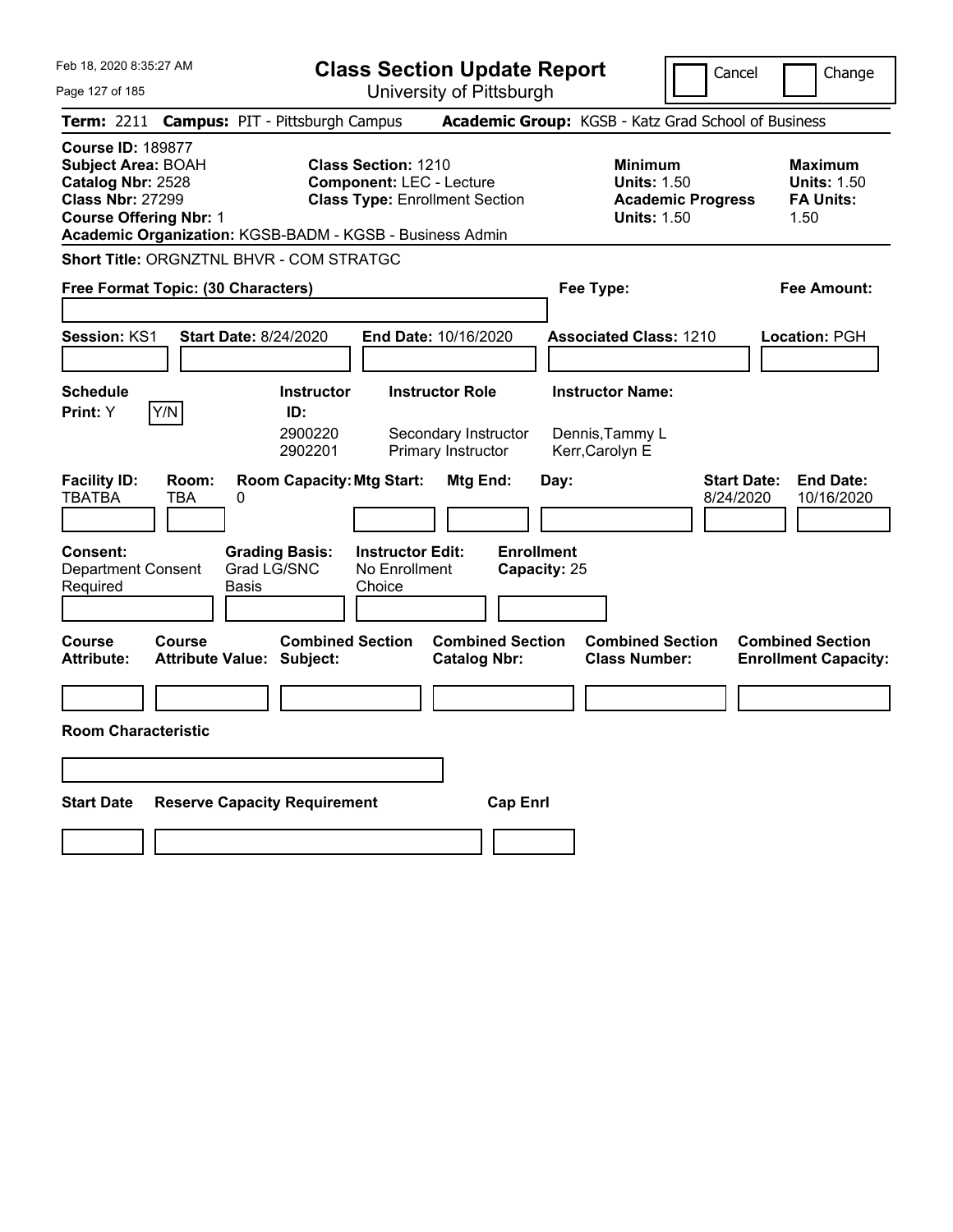| Feb 18, 2020 8:35:27 AM                                                                                                                |                                                                                         | <b>Class Section Update Report</b>                                                                     |                                                                            |                                                                                        | Cancel<br>Change                                                 |
|----------------------------------------------------------------------------------------------------------------------------------------|-----------------------------------------------------------------------------------------|--------------------------------------------------------------------------------------------------------|----------------------------------------------------------------------------|----------------------------------------------------------------------------------------|------------------------------------------------------------------|
| Page 128 of 185                                                                                                                        |                                                                                         | University of Pittsburgh                                                                               |                                                                            |                                                                                        |                                                                  |
| <b>Term:</b> 2211                                                                                                                      | <b>Campus: PIT - Pittsburgh Campus</b>                                                  |                                                                                                        |                                                                            | Academic Group: KGSB - Katz Grad School of Business                                    |                                                                  |
| <b>Course ID: 178559</b><br><b>Subject Area: BOAH</b><br>Catalog Nbr: 2532<br><b>Class Nbr: 16812</b><br><b>Course Offering Nbr: 1</b> | Academic Organization: KGSB-BADM - KGSB - Business Admin                                | <b>Class Section: 1100</b><br><b>Component: LEC - Lecture</b><br><b>Class Type: Enrollment Section</b> |                                                                            | <b>Minimum</b><br><b>Units: 1.50</b><br><b>Academic Progress</b><br><b>Units: 1.50</b> | <b>Maximum</b><br><b>Units: 1.50</b><br><b>FA Units:</b><br>1.50 |
|                                                                                                                                        | <b>Short Title: NEGOTIATIONS TEAMWORK &amp; CHNG 1</b>                                  |                                                                                                        |                                                                            |                                                                                        |                                                                  |
| Free Format Topic: (30 Characters)                                                                                                     |                                                                                         |                                                                                                        |                                                                            | Fee Type:                                                                              | Fee Amount:                                                      |
| <b>Session: KS1</b>                                                                                                                    | <b>Start Date: 8/24/2020</b>                                                            | End Date: 10/16/2020                                                                                   |                                                                            | <b>Associated Class: 1100</b>                                                          | Location: PGH                                                    |
| <b>Schedule</b>                                                                                                                        | <b>Instructor</b>                                                                       | <b>Instructor Role</b>                                                                                 |                                                                            | <b>Instructor Name:</b>                                                                |                                                                  |
| Y/N<br>Print: Y                                                                                                                        | ID:<br>0                                                                                |                                                                                                        |                                                                            | No Instructor Assigned                                                                 |                                                                  |
| <b>Facility ID:</b><br>Room:<br>MERVS00104 00104<br>Consent:<br><b>Department Consent</b><br>Required                                  | <b>Room Capacity: Mtg Start:</b><br>58<br><b>Grading Basis:</b><br>Grad LG/SNC<br>Basis | 1:00 PM<br><b>Instructor Edit:</b><br>No Enrollment<br>Choice                                          | Mtg End:<br>Day:<br>5:00 PM<br>FrSaSu<br><b>Enrollment</b><br>Capacity: 36 |                                                                                        | <b>Start Date:</b><br><b>End Date:</b><br>8/28/2020<br>8/30/2020 |
| Course<br><b>Course</b><br><b>Attribute:</b>                                                                                           | <b>Combined Section</b><br><b>Attribute Value: Subject:</b>                             |                                                                                                        | <b>Combined Section</b><br><b>Catalog Nbr:</b>                             | <b>Combined Section</b><br><b>Class Number:</b>                                        | <b>Combined Section</b><br><b>Enrollment Capacity:</b>           |
| <b>Room Characteristic</b>                                                                                                             |                                                                                         |                                                                                                        |                                                                            |                                                                                        |                                                                  |
| PeopleSoft - Scheduled (PS)                                                                                                            |                                                                                         |                                                                                                        |                                                                            |                                                                                        |                                                                  |
|                                                                                                                                        |                                                                                         |                                                                                                        |                                                                            |                                                                                        |                                                                  |
| <b>Start Date</b>                                                                                                                      | <b>Reserve Capacity Requirement</b>                                                     |                                                                                                        | <b>Cap Enrl</b>                                                            |                                                                                        |                                                                  |
|                                                                                                                                        |                                                                                         |                                                                                                        |                                                                            |                                                                                        |                                                                  |
|                                                                                                                                        |                                                                                         |                                                                                                        |                                                                            |                                                                                        |                                                                  |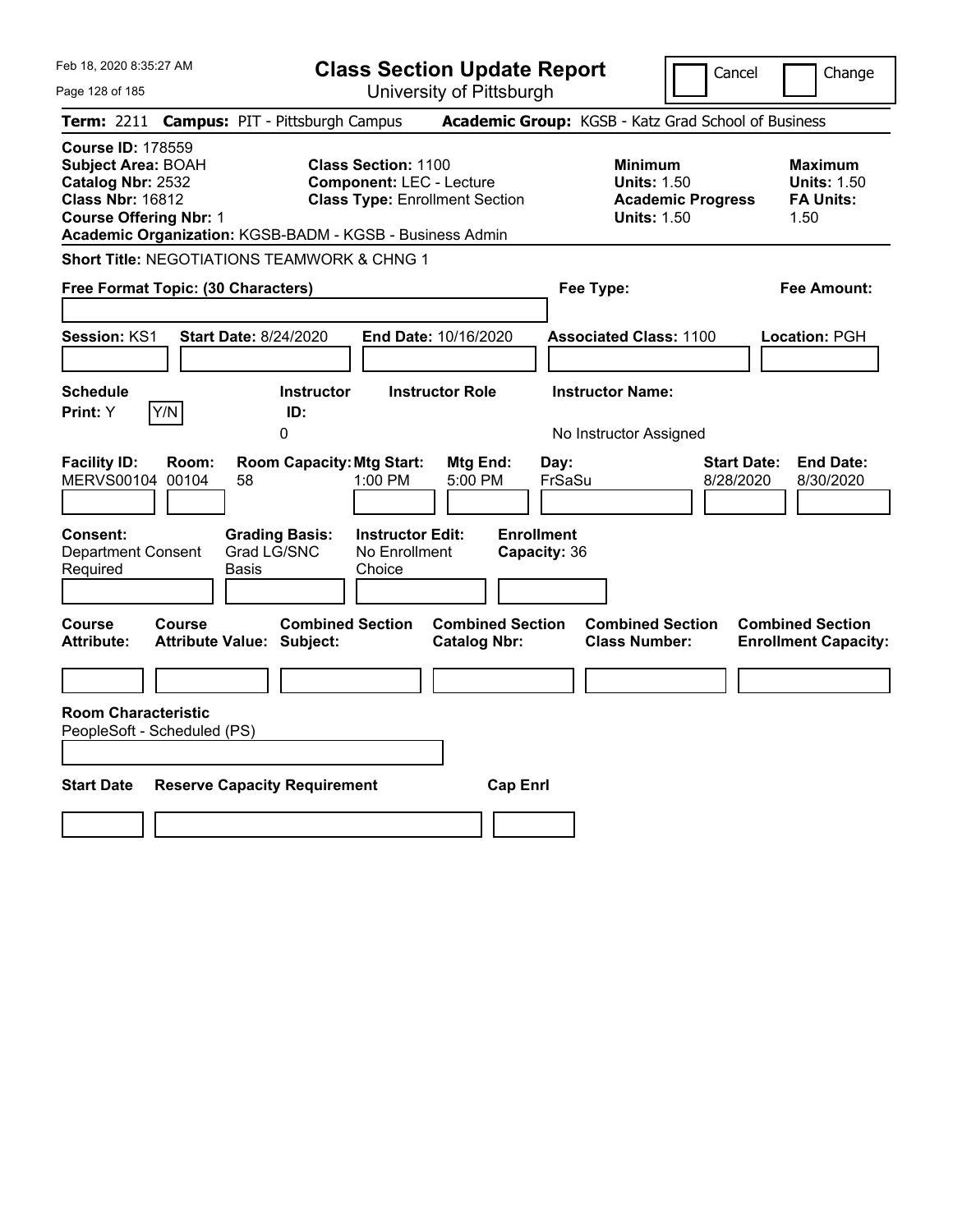| Feb 18, 2020 8:35:27 AM                                                                                                                                                                            |                                                   |                                                                          |                                                               | <b>Class Section Update Report</b>             |                                   |                                                            | Cancel                          | Change                                                           |
|----------------------------------------------------------------------------------------------------------------------------------------------------------------------------------------------------|---------------------------------------------------|--------------------------------------------------------------------------|---------------------------------------------------------------|------------------------------------------------|-----------------------------------|------------------------------------------------------------|---------------------------------|------------------------------------------------------------------|
| Page 129 of 185                                                                                                                                                                                    |                                                   |                                                                          |                                                               | University of Pittsburgh                       |                                   |                                                            |                                 |                                                                  |
| <b>Term:</b> 2211                                                                                                                                                                                  | <b>Campus: PIT - Pittsburgh Campus</b>            |                                                                          |                                                               |                                                |                                   | Academic Group: KGSB - Katz Grad School of Business        |                                 |                                                                  |
| <b>Course ID: 178559</b><br><b>Subject Area: BOAH</b><br>Catalog Nbr: 2532<br><b>Class Nbr: 18892</b><br><b>Course Offering Nbr: 1</b><br>Academic Organization: KGSB-BADM - KGSB - Business Admin |                                                   |                                                                          | <b>Class Section: 1200</b><br><b>Component: LEC - Lecture</b> | <b>Class Type: Enrollment Section</b>          |                                   | <b>Minimum</b><br><b>Units: 1.50</b><br><b>Units: 1.50</b> | <b>Academic Progress</b>        | <b>Maximum</b><br><b>Units: 1.50</b><br><b>FA Units:</b><br>1.50 |
| <b>Short Title: NEGOTIATIONS TEAMWORK &amp; CHNG 1</b>                                                                                                                                             |                                                   |                                                                          |                                                               |                                                |                                   |                                                            |                                 |                                                                  |
| Free Format Topic: (30 Characters)                                                                                                                                                                 |                                                   |                                                                          |                                                               |                                                |                                   | Fee Type:                                                  |                                 | Fee Amount:                                                      |
| <b>Session: KS1</b>                                                                                                                                                                                | <b>Start Date: 8/24/2020</b>                      |                                                                          |                                                               | End Date: 10/16/2020                           |                                   | <b>Associated Class: 1200</b>                              |                                 | Location: PGH                                                    |
| <b>Schedule</b>                                                                                                                                                                                    |                                                   | <b>Instructor</b>                                                        |                                                               | <b>Instructor Role</b>                         |                                   | <b>Instructor Name:</b>                                    |                                 |                                                                  |
| Y/N<br>Print: Y                                                                                                                                                                                    |                                                   | ID:<br>0                                                                 |                                                               |                                                |                                   | No Instructor Assigned                                     |                                 |                                                                  |
| <b>Facility ID:</b><br>MERVS00104 00104<br>Consent:<br><b>Department Consent</b><br>Required                                                                                                       | Room:<br>58<br>Basis                              | <b>Room Capacity: Mtg Start:</b><br><b>Grading Basis:</b><br>Grad LG/SNC | 1:00 PM<br><b>Instructor Edit:</b><br>No Enrollment<br>Choice | Mtg End:<br>5:00 PM                            | <b>Enrollment</b><br>Capacity: 36 | Day:<br>FrSaSu                                             | <b>Start Date:</b><br>9/25/2020 | <b>End Date:</b><br>9/27/2020                                    |
| Course<br><b>Attribute:</b>                                                                                                                                                                        | <b>Course</b><br><b>Attribute Value: Subject:</b> | <b>Combined Section</b>                                                  |                                                               | <b>Combined Section</b><br><b>Catalog Nbr:</b> |                                   | <b>Combined Section</b><br><b>Class Number:</b>            |                                 | <b>Combined Section</b><br><b>Enrollment Capacity:</b>           |
| <b>Room Characteristic</b>                                                                                                                                                                         |                                                   |                                                                          |                                                               |                                                |                                   |                                                            |                                 |                                                                  |
| PeopleSoft - Scheduled (PS)                                                                                                                                                                        |                                                   |                                                                          |                                                               |                                                |                                   |                                                            |                                 |                                                                  |
|                                                                                                                                                                                                    |                                                   |                                                                          |                                                               |                                                |                                   |                                                            |                                 |                                                                  |
| <b>Start Date</b>                                                                                                                                                                                  | <b>Reserve Capacity Requirement</b>               |                                                                          |                                                               |                                                | <b>Cap Enrl</b>                   |                                                            |                                 |                                                                  |
|                                                                                                                                                                                                    |                                                   |                                                                          |                                                               |                                                |                                   |                                                            |                                 |                                                                  |
|                                                                                                                                                                                                    |                                                   |                                                                          |                                                               |                                                |                                   |                                                            |                                 |                                                                  |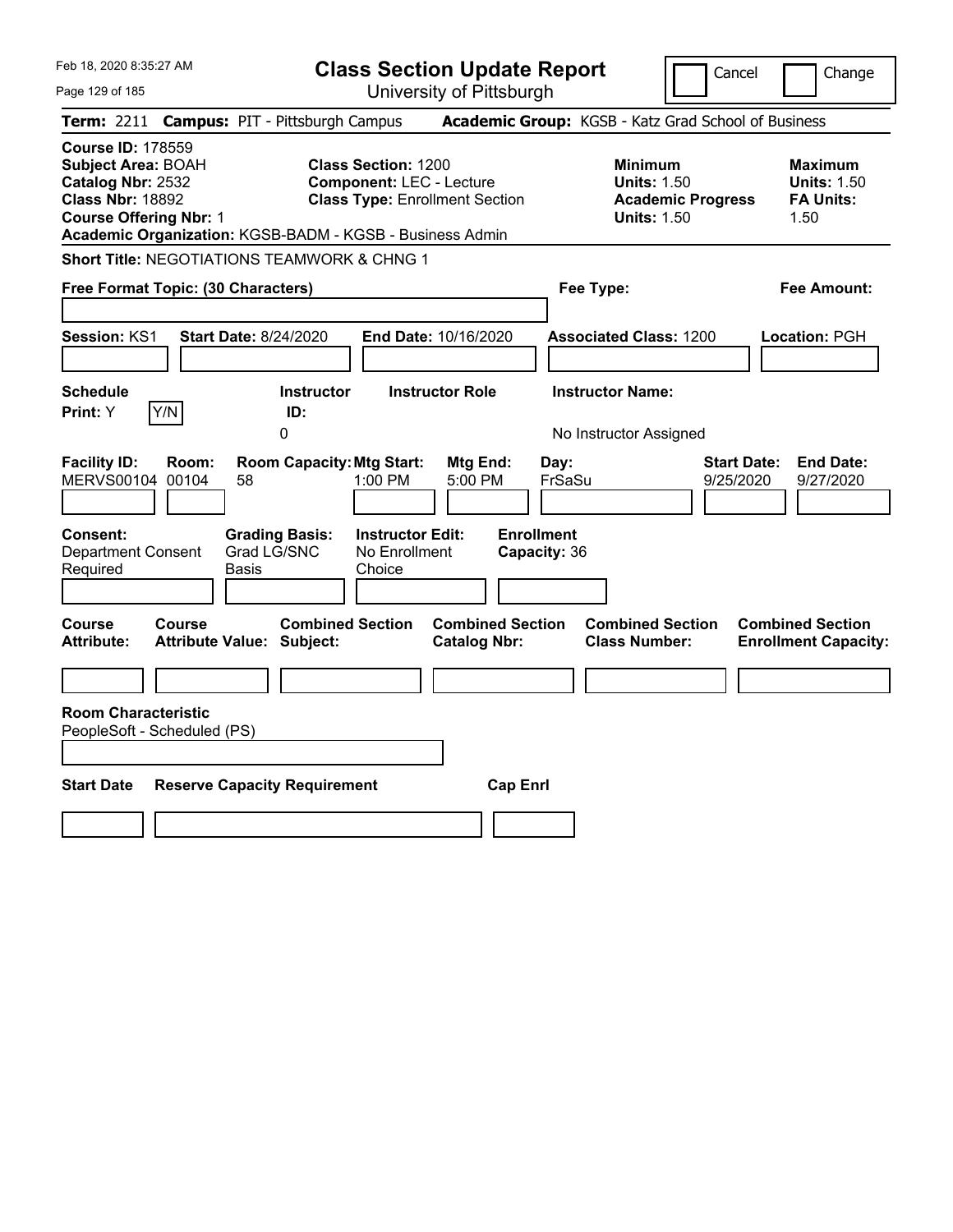| Feb 18, 2020 8:35:27 AM                                                                                                                                                                            | <b>Class Section Update Report</b>                                                                                                             |                                                                            | Cancel                                                                                 | Change                                                           |
|----------------------------------------------------------------------------------------------------------------------------------------------------------------------------------------------------|------------------------------------------------------------------------------------------------------------------------------------------------|----------------------------------------------------------------------------|----------------------------------------------------------------------------------------|------------------------------------------------------------------|
| Page 130 of 185                                                                                                                                                                                    | University of Pittsburgh                                                                                                                       |                                                                            |                                                                                        |                                                                  |
| <b>Term: 2211</b>                                                                                                                                                                                  | <b>Campus: PIT - Pittsburgh Campus</b>                                                                                                         | Academic Group: KGSB - Katz Grad School of Business                        |                                                                                        |                                                                  |
| <b>Course ID: 102662</b><br><b>Subject Area: BOAH</b><br>Catalog Nbr: 2537<br><b>Class Nbr: 25610</b><br><b>Course Offering Nbr: 1</b><br>Academic Organization: KGSB-BADM - KGSB - Business Admin | <b>Class Section: 1010</b><br><b>Component: LEC - Lecture</b><br><b>Class Type: Enrollment Section</b>                                         |                                                                            | <b>Minimum</b><br><b>Units: 1.50</b><br><b>Academic Progress</b><br><b>Units: 1.50</b> | <b>Maximum</b><br><b>Units: 1.50</b><br><b>FA Units:</b><br>1.50 |
| Short Title: CONFL RESOL IN THE WORKPLACE 1                                                                                                                                                        |                                                                                                                                                |                                                                            |                                                                                        |                                                                  |
| Free Format Topic: (30 Characters)                                                                                                                                                                 |                                                                                                                                                | Fee Type:                                                                  |                                                                                        | Fee Amount:                                                      |
| Session: KS1<br><b>Start Date: 8/24/2020</b><br><b>Schedule</b>                                                                                                                                    | End Date: 10/16/2020<br><b>Instructor Role</b><br><b>Instructor</b>                                                                            | <b>Instructor Name:</b>                                                    | <b>Associated Class: 1010</b>                                                          | Location: PGH                                                    |
| Y/N<br>Print: Y                                                                                                                                                                                    | ID:                                                                                                                                            |                                                                            |                                                                                        |                                                                  |
| <b>Facility ID:</b><br>Room:<br>MERVS00104 00104<br>58<br>Consent:<br><b>Department Consent</b><br>Required<br>Basis                                                                               | 0<br><b>Room Capacity: Mtg Start:</b><br>1:00 PM<br><b>Grading Basis:</b><br><b>Instructor Edit:</b><br>Grad LG/SNC<br>No Enrollment<br>Choice | Mtg End:<br>Day:<br>FrSaSu<br>5:00 PM<br><b>Enrollment</b><br>Capacity: 36 | No Instructor Assigned<br><b>Start Date:</b><br>10/2/2020                              | <b>End Date:</b><br>10/4/2020                                    |
| <b>Course</b><br><b>Course</b><br>Attribute Value: Subject:<br><b>Attribute:</b>                                                                                                                   | <b>Combined Section</b>                                                                                                                        | <b>Combined Section</b><br><b>Catalog Nbr:</b>                             | <b>Combined Section</b><br><b>Class Number:</b>                                        | <b>Combined Section</b><br><b>Enrollment Capacity:</b>           |
|                                                                                                                                                                                                    |                                                                                                                                                |                                                                            |                                                                                        |                                                                  |
| <b>Room Characteristic</b><br>PeopleSoft - Scheduled (PS)                                                                                                                                          |                                                                                                                                                |                                                                            |                                                                                        |                                                                  |
| <b>Start Date</b><br><b>Reserve Capacity Requirement</b><br>3/1/2020<br>Katz Grad School of Business                                                                                               |                                                                                                                                                | <b>Cap Enrl</b><br>36                                                      |                                                                                        |                                                                  |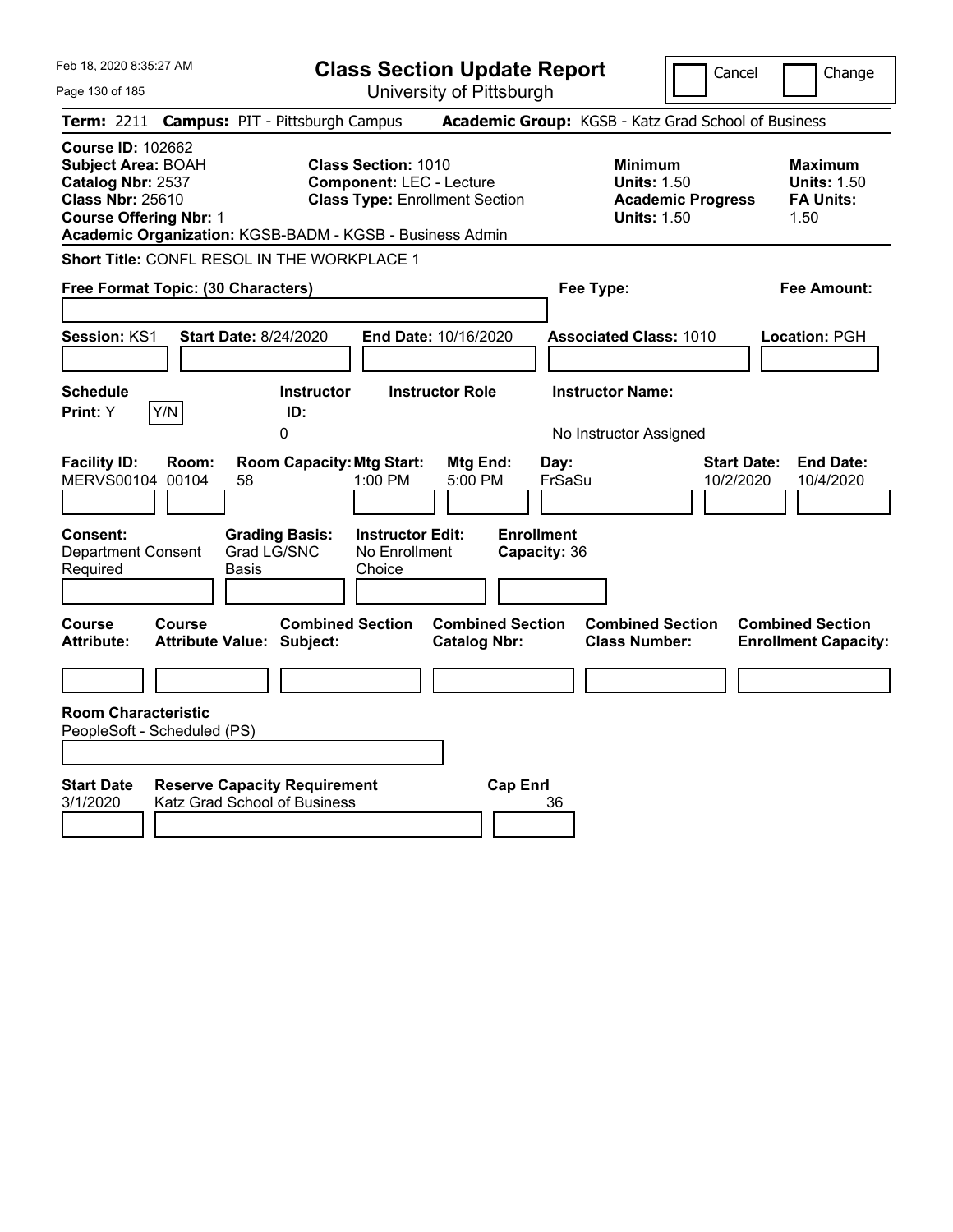| Feb 18, 2020 8:35:27 AM                                                                                                                                                                            |                                                                                                                                             | <b>Class Section Update Report</b>                                       |                                                                                        | Cancel<br>Change                                                  |
|----------------------------------------------------------------------------------------------------------------------------------------------------------------------------------------------------|---------------------------------------------------------------------------------------------------------------------------------------------|--------------------------------------------------------------------------|----------------------------------------------------------------------------------------|-------------------------------------------------------------------|
| Page 131 of 185                                                                                                                                                                                    |                                                                                                                                             | University of Pittsburgh                                                 |                                                                                        |                                                                   |
| <b>Term: 2211</b>                                                                                                                                                                                  | <b>Campus: PIT - Pittsburgh Campus</b>                                                                                                      |                                                                          | Academic Group: KGSB - Katz Grad School of Business                                    |                                                                   |
| <b>Course ID: 102662</b><br><b>Subject Area: BOAH</b><br>Catalog Nbr: 2537<br><b>Class Nbr: 28526</b><br><b>Course Offering Nbr: 1</b><br>Academic Organization: KGSB-BADM - KGSB - Business Admin | <b>Class Section: 1020</b><br><b>Component: LEC - Lecture</b><br><b>Class Type: Enrollment Section</b>                                      |                                                                          | <b>Minimum</b><br><b>Units: 1.50</b><br><b>Academic Progress</b><br><b>Units: 1.50</b> | <b>Maximum</b><br><b>Units: 1.50</b><br><b>FA Units:</b><br>1.50  |
| Short Title: CONFL RESOL IN THE WORKPLACE 1                                                                                                                                                        |                                                                                                                                             |                                                                          |                                                                                        |                                                                   |
| Free Format Topic: (30 Characters)                                                                                                                                                                 |                                                                                                                                             |                                                                          | Fee Type:                                                                              | Fee Amount:                                                       |
| <b>Session: KS2</b>                                                                                                                                                                                | <b>Start Date: 10/19/2020</b>                                                                                                               | End Date: 12/11/2020                                                     | <b>Associated Class: 1020</b>                                                          | Location: PGH                                                     |
| <b>Schedule</b>                                                                                                                                                                                    | <b>Instructor</b>                                                                                                                           | <b>Instructor Role</b>                                                   | <b>Instructor Name:</b>                                                                |                                                                   |
| Y/N<br>Print: Y                                                                                                                                                                                    | ID:<br>0                                                                                                                                    |                                                                          | No Instructor Assigned                                                                 |                                                                   |
| <b>Facility ID:</b><br>Room:<br>MERVS00104 00104<br>58<br>Consent:<br><b>Department Consent</b><br>Required<br>Basis                                                                               | <b>Room Capacity: Mtg Start:</b><br>$1:00$ PM<br><b>Instructor Edit:</b><br><b>Grading Basis:</b><br>Grad LG/SNC<br>No Enrollment<br>Choice | Mtg End:<br>Day:<br>5:00 PM<br>FrSa<br><b>Enrollment</b><br>Capacity: 35 |                                                                                        | <b>End Date:</b><br><b>Start Date:</b><br>11/1/2020<br>10/30/2020 |
| Course<br>Course<br><b>Attribute:</b><br><b>Attribute Value: Subject:</b>                                                                                                                          | <b>Combined Section</b>                                                                                                                     | <b>Combined Section</b><br><b>Catalog Nbr:</b>                           | <b>Combined Section</b><br><b>Class Number:</b>                                        | <b>Combined Section</b><br><b>Enrollment Capacity:</b>            |
| <b>Room Characteristic</b>                                                                                                                                                                         |                                                                                                                                             |                                                                          |                                                                                        |                                                                   |
| PeopleSoft - Scheduled (PS)                                                                                                                                                                        |                                                                                                                                             |                                                                          |                                                                                        |                                                                   |
|                                                                                                                                                                                                    |                                                                                                                                             |                                                                          |                                                                                        |                                                                   |
| <b>Start Date</b>                                                                                                                                                                                  | <b>Reserve Capacity Requirement</b>                                                                                                         | <b>Cap Enrl</b>                                                          |                                                                                        |                                                                   |
|                                                                                                                                                                                                    |                                                                                                                                             |                                                                          |                                                                                        |                                                                   |
|                                                                                                                                                                                                    |                                                                                                                                             |                                                                          |                                                                                        |                                                                   |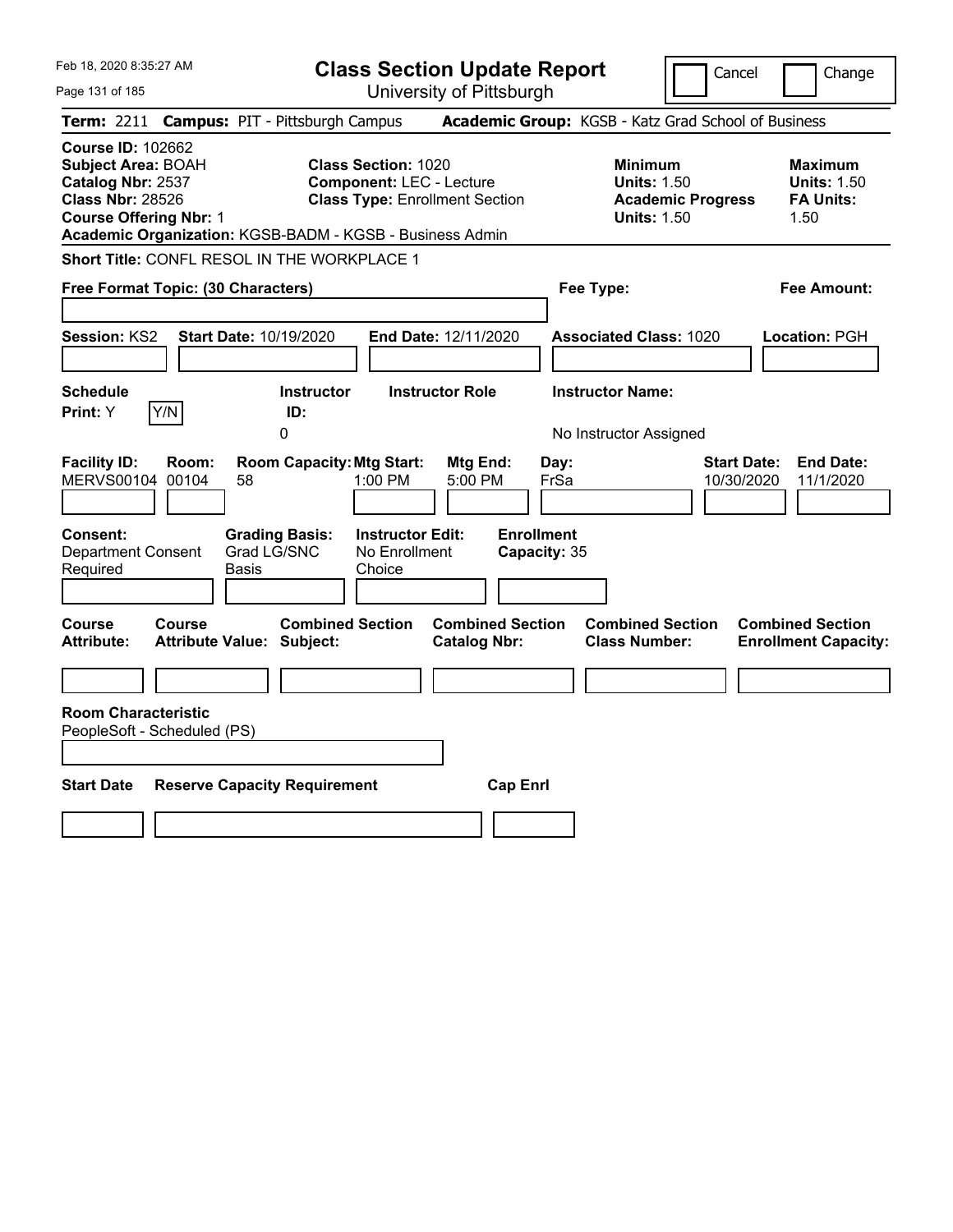| Feb 18, 2020 8:35:27 AM                                                                                                                | <b>Class Section Update Report</b>                                                                                                                                    | Cancel                                                                                 | Change                                                           |
|----------------------------------------------------------------------------------------------------------------------------------------|-----------------------------------------------------------------------------------------------------------------------------------------------------------------------|----------------------------------------------------------------------------------------|------------------------------------------------------------------|
| Page 132 of 185                                                                                                                        | University of Pittsburgh                                                                                                                                              |                                                                                        |                                                                  |
| <b>Term: 2211</b>                                                                                                                      | <b>Campus: PIT - Pittsburgh Campus</b>                                                                                                                                | Academic Group: KGSB - Katz Grad School of Business                                    |                                                                  |
| <b>Course ID: 102699</b><br><b>Subject Area: BORG</b><br>Catalog Nbr: 2060<br><b>Class Nbr: 13297</b><br><b>Course Offering Nbr: 1</b> | <b>Class Section: 1010</b><br>Component: IND - Independent Study<br><b>Class Type: Enrollment Section</b><br>Academic Organization: KGSB-BADM - KGSB - Business Admin | <b>Minimum</b><br><b>Units: 1.00</b><br><b>Academic Progress</b><br><b>Units: 1.00</b> | <b>Maximum</b><br><b>Units: 6.00</b><br><b>FA Units:</b><br>1.00 |
| Short Title: INDEP STUDY IN ORGNIZTN BEHAVR                                                                                            |                                                                                                                                                                       |                                                                                        |                                                                  |
| Free Format Topic: (30 Characters)                                                                                                     |                                                                                                                                                                       | Fee Type:                                                                              | Fee Amount:                                                      |
| Start Date: 10/19/2020<br><b>Session: KS2</b>                                                                                          | End Date: 12/11/2020                                                                                                                                                  | <b>Associated Class: 1010</b>                                                          | Location: PGH                                                    |
| <b>Schedule</b>                                                                                                                        | <b>Instructor</b><br><b>Instructor Role</b>                                                                                                                           | <b>Instructor Name:</b>                                                                |                                                                  |
| Y/N<br><b>Print:</b> Y                                                                                                                 | ID:<br>0                                                                                                                                                              | No Instructor Assigned                                                                 |                                                                  |
| <b>Facility ID:</b><br>Room:<br><b>TBATBA</b><br>TBA<br>0<br>Consent:<br>Department Consent<br>Required<br>Basis                       | <b>Room Capacity: Mtg Start:</b><br>Mtg End:<br><b>Grading Basis:</b><br><b>Instructor Edit:</b><br>Grad LG/SU3<br><b>Class Instructor</b><br>Table Edit              | <b>Start Date:</b><br>Day:<br>10/19/2020<br><b>Enrollment</b><br>Capacity: 12          | <b>End Date:</b><br>12/11/2020                                   |
| Course<br>Course<br><b>Attribute:</b><br><b>Attribute Value: Subject:</b>                                                              | <b>Combined Section</b><br><b>Combined Section</b><br><b>Catalog Nbr:</b>                                                                                             | <b>Combined Section</b><br><b>Class Number:</b>                                        | <b>Combined Section</b><br><b>Enrollment Capacity:</b>           |
|                                                                                                                                        |                                                                                                                                                                       |                                                                                        |                                                                  |
| <b>Room Characteristic</b>                                                                                                             |                                                                                                                                                                       |                                                                                        |                                                                  |
|                                                                                                                                        |                                                                                                                                                                       |                                                                                        |                                                                  |
| <b>Start Date</b>                                                                                                                      | <b>Reserve Capacity Requirement</b>                                                                                                                                   | <b>Cap Enrl</b>                                                                        |                                                                  |
|                                                                                                                                        |                                                                                                                                                                       |                                                                                        |                                                                  |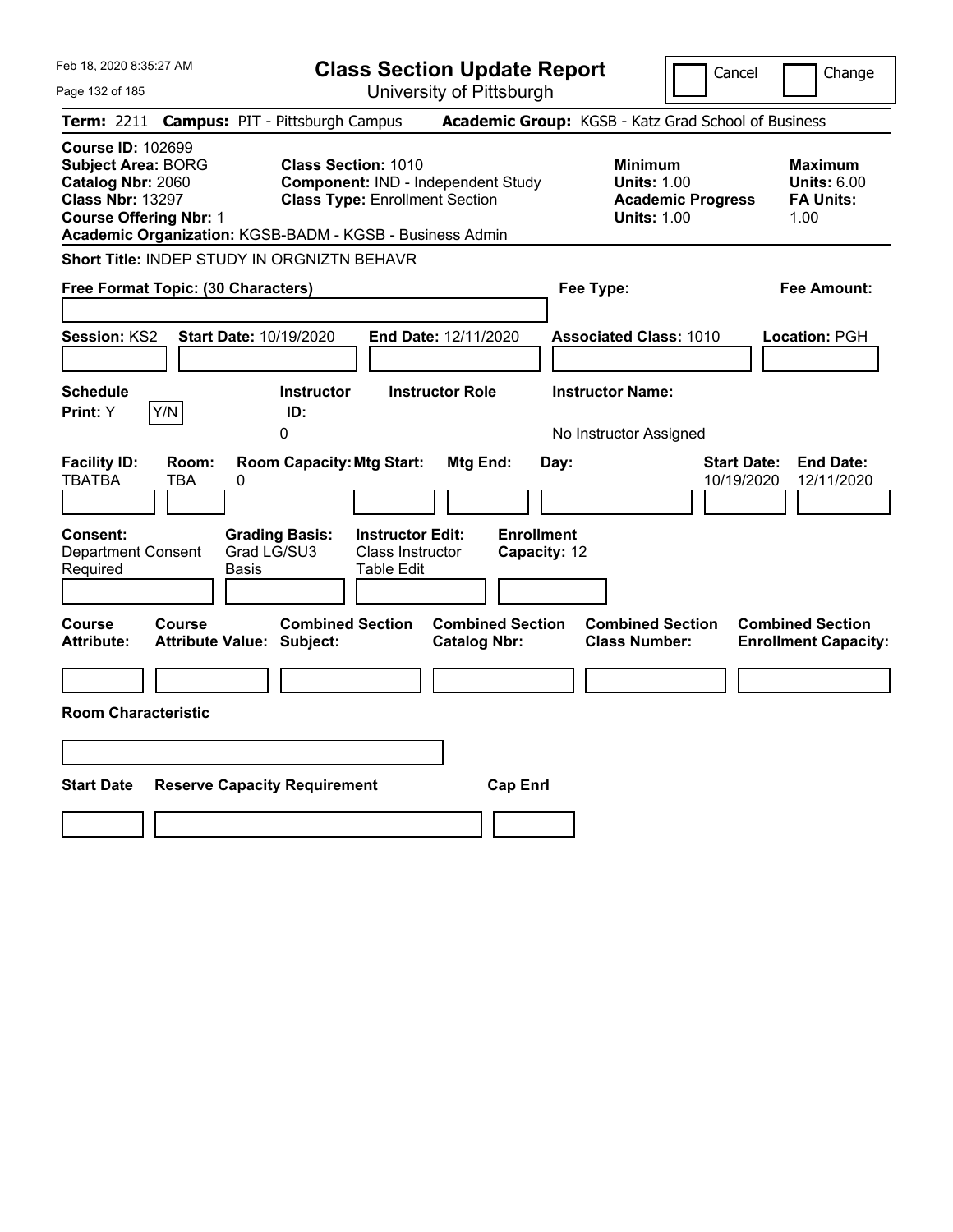| Feb 18, 2020 8:35:27 AM                                                                                                                                                                            |                                                                                                                                                         | <b>Class Section Update Report</b>                                     | Cancel                                                                                 | Change                                                           |
|----------------------------------------------------------------------------------------------------------------------------------------------------------------------------------------------------|---------------------------------------------------------------------------------------------------------------------------------------------------------|------------------------------------------------------------------------|----------------------------------------------------------------------------------------|------------------------------------------------------------------|
| Page 133 of 185                                                                                                                                                                                    |                                                                                                                                                         | University of Pittsburgh                                               |                                                                                        |                                                                  |
| Term: 2211                                                                                                                                                                                         | <b>Campus: PIT - Pittsburgh Campus</b>                                                                                                                  |                                                                        | Academic Group: KGSB - Katz Grad School of Business                                    |                                                                  |
| <b>Course ID: 102699</b><br><b>Subject Area: BORG</b><br>Catalog Nbr: 2060<br><b>Class Nbr: 27359</b><br><b>Course Offering Nbr: 1</b><br>Academic Organization: KGSB-BADM - KGSB - Business Admin | <b>Class Section: 1020</b><br>Component: IND - Independent Study<br><b>Class Type: Enrollment Section</b>                                               |                                                                        | <b>Minimum</b><br><b>Units: 1.00</b><br><b>Academic Progress</b><br><b>Units: 1.00</b> | <b>Maximum</b><br><b>Units: 6.00</b><br><b>FA Units:</b><br>1.00 |
| Short Title: INDEP STUDY IN ORGNIZTN BEHAVR                                                                                                                                                        |                                                                                                                                                         |                                                                        |                                                                                        |                                                                  |
| Free Format Topic: (30 Characters)                                                                                                                                                                 |                                                                                                                                                         |                                                                        | Fee Type:                                                                              | Fee Amount:                                                      |
| <b>Start Date: 8/24/2020</b><br><b>Session: AT</b>                                                                                                                                                 | End Date: 12/12/2020                                                                                                                                    |                                                                        | <b>Associated Class: 1020</b>                                                          | Location: PGH                                                    |
| <b>Schedule</b>                                                                                                                                                                                    | <b>Instructor Role</b><br><b>Instructor</b>                                                                                                             |                                                                        | <b>Instructor Name:</b>                                                                |                                                                  |
| Y/N<br>Print: Y                                                                                                                                                                                    | ID:<br>0                                                                                                                                                |                                                                        | No Instructor Assigned                                                                 |                                                                  |
| <b>Facility ID:</b><br>Room:<br><b>TBATBA</b><br>0<br>TBA<br>Consent:<br><b>Department Consent</b><br>Required<br>Basis                                                                            | <b>Room Capacity: Mtg Start:</b><br>6:00 PM<br><b>Grading Basis:</b><br><b>Instructor Edit:</b><br>Grad LG/SU3<br><b>Class Instructor</b><br>Table Edit | Mtg End:<br>Day:<br>8:00 PM<br>Th<br><b>Enrollment</b><br>Capacity: 35 | <b>Start Date:</b><br>8/24/2020                                                        | <b>End Date:</b><br>12/12/2020                                   |
| <b>Course</b><br>Course<br><b>Attribute:</b><br><b>Attribute Value: Subject:</b>                                                                                                                   | <b>Combined Section</b>                                                                                                                                 | <b>Combined Section</b><br><b>Catalog Nbr:</b>                         | <b>Combined Section</b><br><b>Class Number:</b>                                        | <b>Combined Section</b><br><b>Enrollment Capacity:</b>           |
|                                                                                                                                                                                                    |                                                                                                                                                         |                                                                        |                                                                                        |                                                                  |
| <b>Room Characteristic</b>                                                                                                                                                                         |                                                                                                                                                         |                                                                        |                                                                                        |                                                                  |
|                                                                                                                                                                                                    |                                                                                                                                                         |                                                                        |                                                                                        |                                                                  |
| <b>Start Date</b><br><b>Reserve Capacity Requirement</b>                                                                                                                                           |                                                                                                                                                         | <b>Cap Enrl</b>                                                        |                                                                                        |                                                                  |
|                                                                                                                                                                                                    |                                                                                                                                                         |                                                                        |                                                                                        |                                                                  |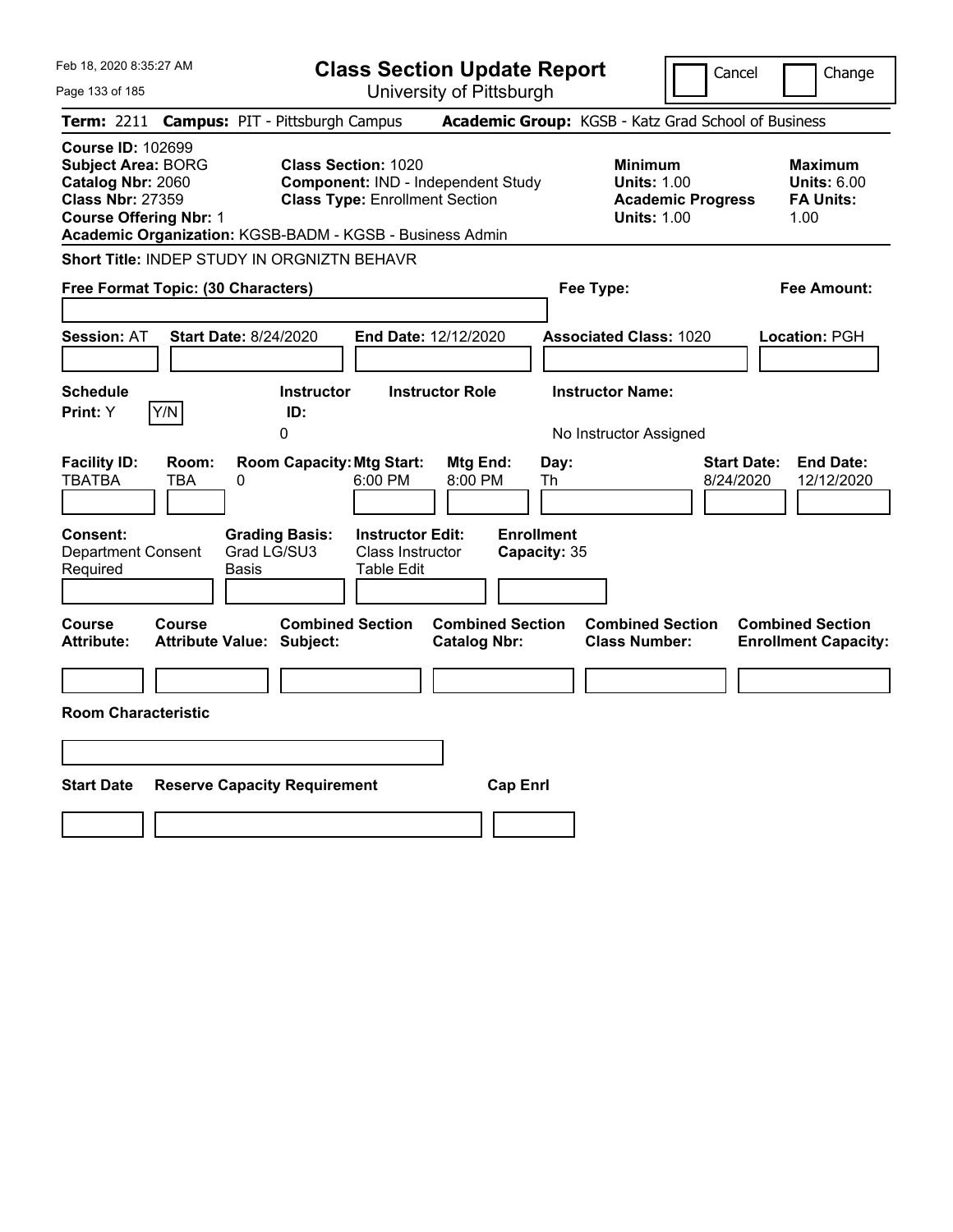| Feb 18, 2020 8:35:27 AM                                                                                                                                                                            |                                                                                                           | <b>Class Section Update Report</b>             | Cancel                                                                                 | Change                                                           |
|----------------------------------------------------------------------------------------------------------------------------------------------------------------------------------------------------|-----------------------------------------------------------------------------------------------------------|------------------------------------------------|----------------------------------------------------------------------------------------|------------------------------------------------------------------|
| Page 134 of 185                                                                                                                                                                                    |                                                                                                           | University of Pittsburgh                       |                                                                                        |                                                                  |
| Term: 2211                                                                                                                                                                                         | <b>Campus: PIT - Pittsburgh Campus</b>                                                                    |                                                | Academic Group: KGSB - Katz Grad School of Business                                    |                                                                  |
| <b>Course ID: 102699</b><br><b>Subject Area: BORG</b><br>Catalog Nbr: 2060<br><b>Class Nbr: 27205</b><br><b>Course Offering Nbr: 1</b><br>Academic Organization: KGSB-BADM - KGSB - Business Admin | <b>Class Section: 1999</b><br>Component: IND - Independent Study<br><b>Class Type: Enrollment Section</b> |                                                | <b>Minimum</b><br><b>Units: 1.00</b><br><b>Academic Progress</b><br><b>Units: 1.00</b> | <b>Maximum</b><br><b>Units: 6.00</b><br><b>FA Units:</b><br>1.00 |
| <b>Short Title: INDEP STUDY IN ORGNIZTN BEHAVR</b>                                                                                                                                                 |                                                                                                           |                                                |                                                                                        |                                                                  |
| Free Format Topic: (30 Characters)                                                                                                                                                                 |                                                                                                           |                                                | Fee Type:                                                                              | Fee Amount:                                                      |
| Session: KET<br><b>Start Date: 8/17/2020</b>                                                                                                                                                       | End Date: 12/5/2020                                                                                       |                                                | <b>Associated Class: 1999</b>                                                          | Location: PGH                                                    |
| <b>Schedule</b>                                                                                                                                                                                    | <b>Instructor Role</b><br><b>Instructor</b>                                                               |                                                | <b>Instructor Name:</b>                                                                |                                                                  |
| Y/N<br><b>Print:</b> Y                                                                                                                                                                             | ID:<br>2902956<br>Primary Instructor<br>2964523                                                           | <b>Teaching Assistant</b>                      | Leana, Carrie R<br>Piekutowski, James Joseph                                           |                                                                  |
| <b>Facility ID:</b><br>Room:<br><b>TBATBA</b><br>TBA<br>0                                                                                                                                          | <b>Room Capacity: Mtg Start:</b>                                                                          | Mtg End:<br>Day:                               | <b>Start Date:</b><br>8/17/2020                                                        | <b>End Date:</b><br>12/5/2020                                    |
| Consent:<br><b>Department Consent</b><br>Required<br>Basis                                                                                                                                         | <b>Grading Basis:</b><br><b>Instructor Edit:</b><br>Grad LG/SU3<br>Class Instructor<br><b>Table Edit</b>  | <b>Enrollment</b><br>Capacity: 40              |                                                                                        |                                                                  |
| Course<br>Course<br><b>Attribute:</b><br>Attribute Value: Subject:                                                                                                                                 | <b>Combined Section</b>                                                                                   | <b>Combined Section</b><br><b>Catalog Nbr:</b> | <b>Combined Section</b><br><b>Class Number:</b>                                        | <b>Combined Section</b><br><b>Enrollment Capacity:</b>           |
|                                                                                                                                                                                                    |                                                                                                           |                                                |                                                                                        |                                                                  |
| <b>Room Characteristic</b>                                                                                                                                                                         |                                                                                                           |                                                |                                                                                        |                                                                  |
|                                                                                                                                                                                                    |                                                                                                           |                                                |                                                                                        |                                                                  |
| <b>Start Date</b><br><b>Reserve Capacity Requirement</b>                                                                                                                                           |                                                                                                           | <b>Cap Enri</b>                                |                                                                                        |                                                                  |
|                                                                                                                                                                                                    |                                                                                                           |                                                |                                                                                        |                                                                  |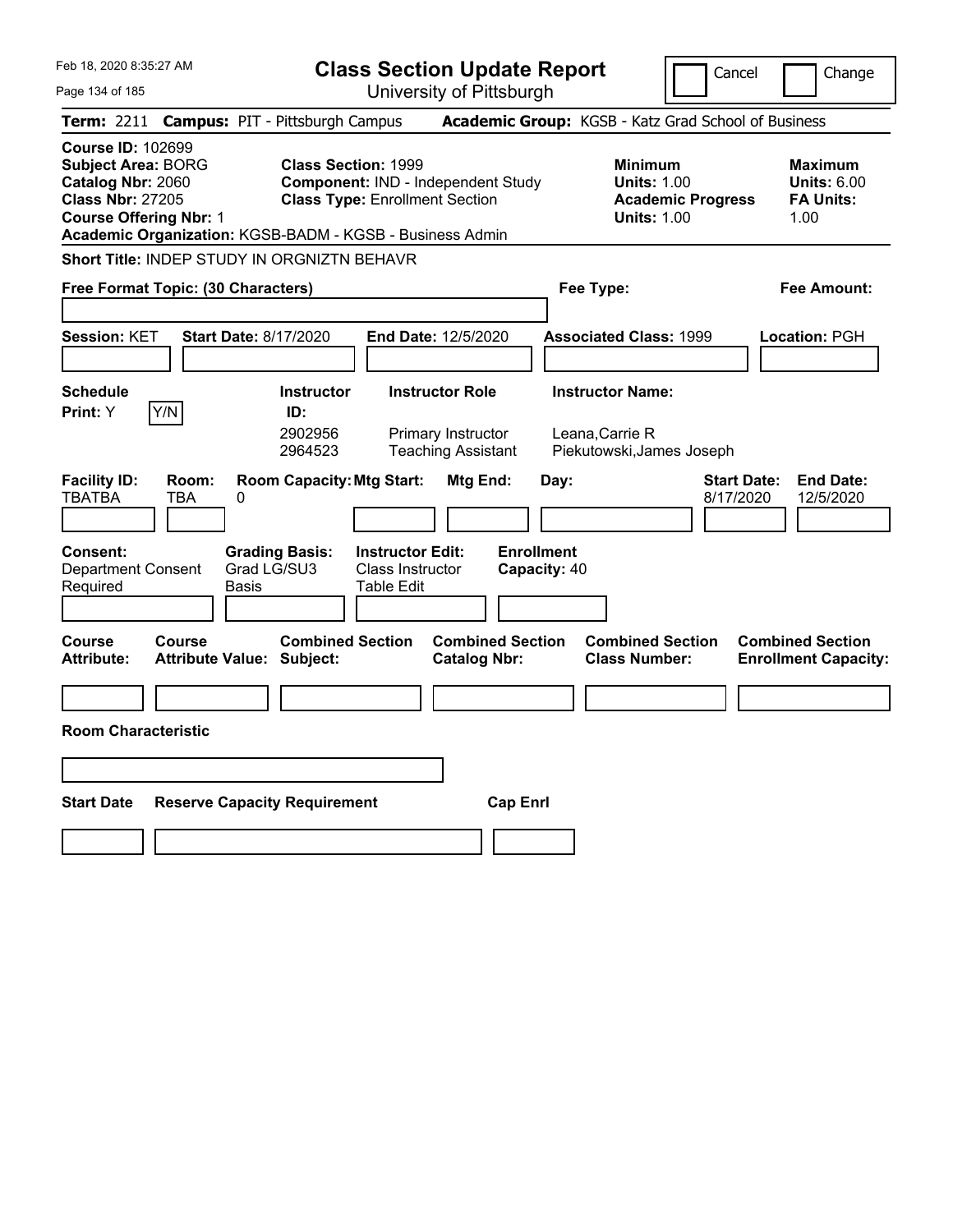| Feb 18, 2020 8:35:27 AM<br><b>Class Section Update Report</b>                                                                                                          |                                                                                                                                                                    |                                                                                        | Cancel<br>Change                                                 |
|------------------------------------------------------------------------------------------------------------------------------------------------------------------------|--------------------------------------------------------------------------------------------------------------------------------------------------------------------|----------------------------------------------------------------------------------------|------------------------------------------------------------------|
| Page 135 of 185                                                                                                                                                        | University of Pittsburgh                                                                                                                                           |                                                                                        |                                                                  |
| <b>Campus: PIT - Pittsburgh Campus</b><br>Term: 2211                                                                                                                   |                                                                                                                                                                    | Academic Group: KGSB - Katz Grad School of Business                                    |                                                                  |
| <b>Course ID: 190420</b><br><b>Subject Area: BORG</b><br>Catalog Nbr: 2402<br><b>Class Nbr: 29016</b><br><b>Course Offering Nbr: 1</b>                                 | <b>Class Section: 1999</b><br><b>Component: LEC - Lecture</b><br><b>Class Type: Enrollment Section</b><br>Academic Organization: KGSB-BADM - KGSB - Business Admin | <b>Minimum</b><br><b>Units: 3.00</b><br><b>Academic Progress</b><br><b>Units: 3.00</b> | <b>Maximum</b><br><b>Units: 3.00</b><br><b>FA Units:</b><br>3.00 |
| <b>Short Title: LEADING PEOPLE IN HEALTH ORG</b>                                                                                                                       |                                                                                                                                                                    |                                                                                        |                                                                  |
| Free Format Topic: (30 Characters)                                                                                                                                     |                                                                                                                                                                    | Fee Type:                                                                              | Fee Amount:                                                      |
| <b>Session: KET</b><br><b>Start Date: 8/17/2020</b>                                                                                                                    | End Date: 12/5/2020                                                                                                                                                | <b>Associated Class: 1999</b>                                                          | Location: PGH                                                    |
| <b>Schedule</b><br>Y/N<br><b>Print:</b> Y                                                                                                                              | <b>Instructor Role</b><br><b>Instructor</b><br>ID:<br>2950289<br>Primary Instructor<br>2964523<br>Secondary Instructor                                             | <b>Instructor Name:</b><br>Lebel, Ronald David<br>Piekutowski, James Joseph            |                                                                  |
| <b>Facility ID:</b><br>Room:<br><b>TBATBA</b><br>TBA<br>0<br><b>Consent:</b><br><b>Grading Basis:</b><br>Grad LG/SNC<br><b>Instructor Consent</b><br>Required<br>Basis | <b>Room Capacity: Mtg Start:</b><br>Mtg End:<br><b>Instructor Edit:</b><br>No Enrollment<br>Choice                                                                 | Day:<br><b>Enrollment</b><br>Capacity: 35                                              | <b>End Date:</b><br><b>Start Date:</b><br>8/17/2020<br>12/5/2020 |
| Course<br>Course<br><b>Attribute Value: Subject:</b><br>Attribute:                                                                                                     | <b>Combined Section</b><br><b>Combined Section</b><br><b>Catalog Nbr:</b>                                                                                          | <b>Combined Section</b><br><b>Class Number:</b>                                        | <b>Combined Section</b><br><b>Enrollment Capacity:</b>           |
|                                                                                                                                                                        |                                                                                                                                                                    |                                                                                        |                                                                  |
| <b>Room Characteristic</b>                                                                                                                                             |                                                                                                                                                                    |                                                                                        |                                                                  |
|                                                                                                                                                                        |                                                                                                                                                                    |                                                                                        |                                                                  |
| <b>Start Date</b><br><b>Reserve Capacity Requirement</b>                                                                                                               |                                                                                                                                                                    | <b>Cap Enri</b>                                                                        |                                                                  |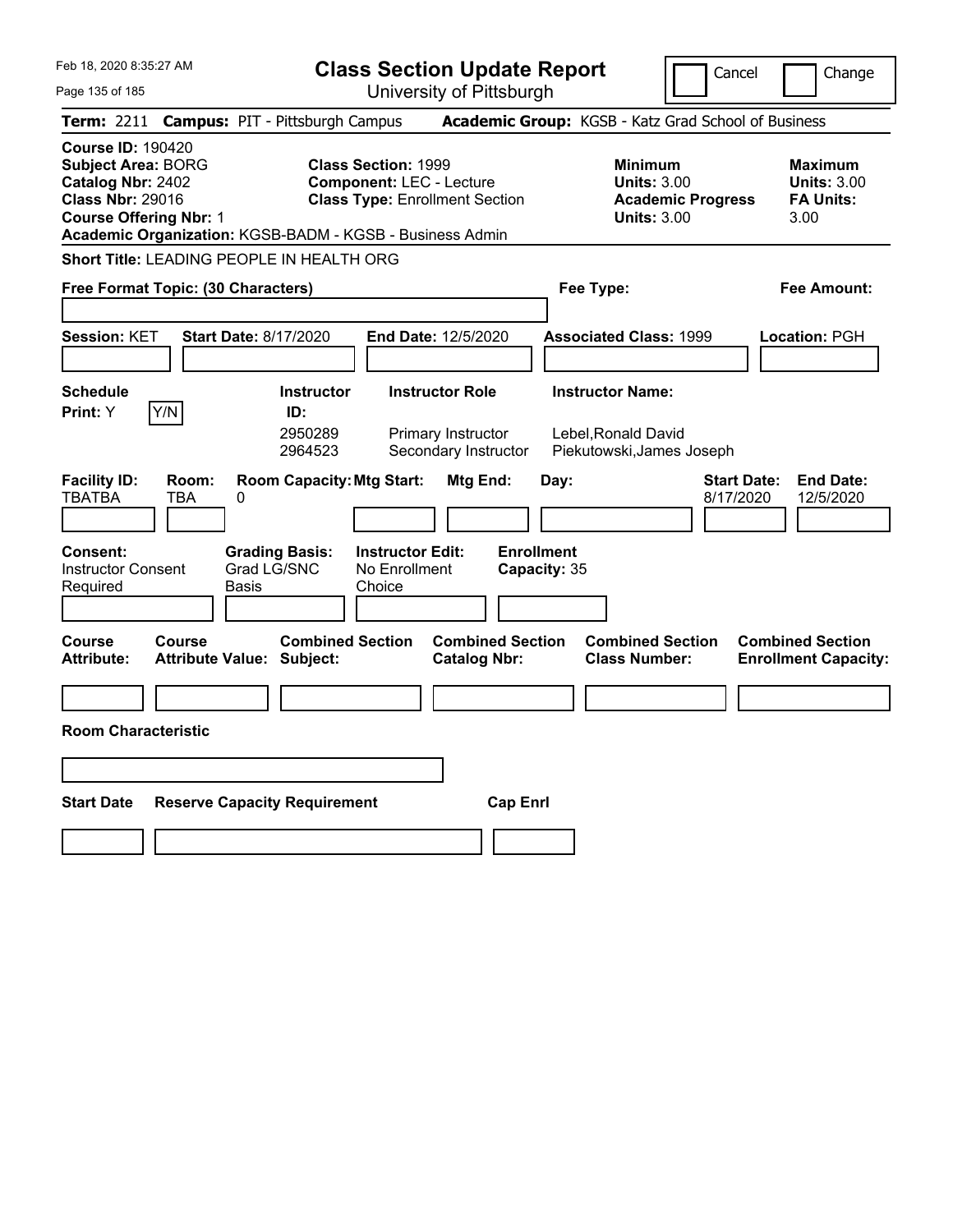| Feb 18, 2020 8:35:27 AM                                                                                                                | <b>Class Section Update Report</b>                                                                                                                                    |                                                                                        | Cancel<br>Change                                                  |
|----------------------------------------------------------------------------------------------------------------------------------------|-----------------------------------------------------------------------------------------------------------------------------------------------------------------------|----------------------------------------------------------------------------------------|-------------------------------------------------------------------|
| Page 136 of 185                                                                                                                        | University of Pittsburgh                                                                                                                                              |                                                                                        |                                                                   |
| Term: 2211                                                                                                                             | <b>Campus: PIT - Pittsburgh Campus</b>                                                                                                                                | Academic Group: KGSB - Katz Grad School of Business                                    |                                                                   |
| <b>Course ID: 102704</b><br><b>Subject Area: BORG</b><br>Catalog Nbr: 3010<br><b>Class Nbr: 16890</b><br><b>Course Offering Nbr: 1</b> | <b>Class Section: 1050</b><br>Component: IND - Independent Study<br><b>Class Type: Enrollment Section</b><br>Academic Organization: KGSB-BADM - KGSB - Business Admin | <b>Minimum</b><br><b>Units: 1.00</b><br><b>Academic Progress</b><br><b>Units: 1.00</b> | <b>Maximum</b><br><b>Units: 9.00</b><br><b>FA Units:</b><br>1.00  |
| <b>Short Title: INDEP STUDY ORGNZTNL STUDIES</b>                                                                                       |                                                                                                                                                                       |                                                                                        |                                                                   |
| Free Format Topic: (30 Characters)                                                                                                     |                                                                                                                                                                       | Fee Type:                                                                              | Fee Amount:                                                       |
| Session: KPT<br><b>Start Date: 8/24/2020</b><br><b>Schedule</b>                                                                        | End Date: 12/11/2020<br><b>Instructor Role</b><br><b>Instructor</b>                                                                                                   | <b>Associated Class: 1050</b><br><b>Instructor Name:</b>                               | Location: PGH                                                     |
| Y/N<br>Print: Y                                                                                                                        | ID:<br>0                                                                                                                                                              | No Instructor Assigned                                                                 |                                                                   |
| <b>Facility ID:</b><br>Room:<br><b>TBATBA</b><br>TBA<br>0<br><b>Consent:</b><br><b>Department Consent</b><br>Required                  | <b>Room Capacity: Mtg Start:</b><br>Mtg End:<br><b>Instructor Edit:</b><br><b>Grading Basis:</b><br>Class Instructor<br><b>Grad HSU Basis</b><br>Table Edit           | Day:<br><b>Enrollment</b><br>Capacity: 35                                              | <b>End Date:</b><br><b>Start Date:</b><br>8/24/2020<br>12/11/2020 |
| <b>Course</b><br><b>Course</b><br><b>Attribute:</b><br><b>Attribute Value: Subject:</b>                                                | <b>Combined Section</b><br><b>Combined Section</b><br><b>Catalog Nbr:</b>                                                                                             | <b>Combined Section</b><br><b>Class Number:</b>                                        | <b>Combined Section</b><br><b>Enrollment Capacity:</b>            |
|                                                                                                                                        |                                                                                                                                                                       |                                                                                        |                                                                   |
| <b>Room Characteristic</b>                                                                                                             |                                                                                                                                                                       |                                                                                        |                                                                   |
|                                                                                                                                        |                                                                                                                                                                       |                                                                                        |                                                                   |
| <b>Start Date</b><br><b>Reserve Capacity Requirement</b>                                                                               |                                                                                                                                                                       | <b>Cap Enrl</b>                                                                        |                                                                   |
|                                                                                                                                        |                                                                                                                                                                       |                                                                                        |                                                                   |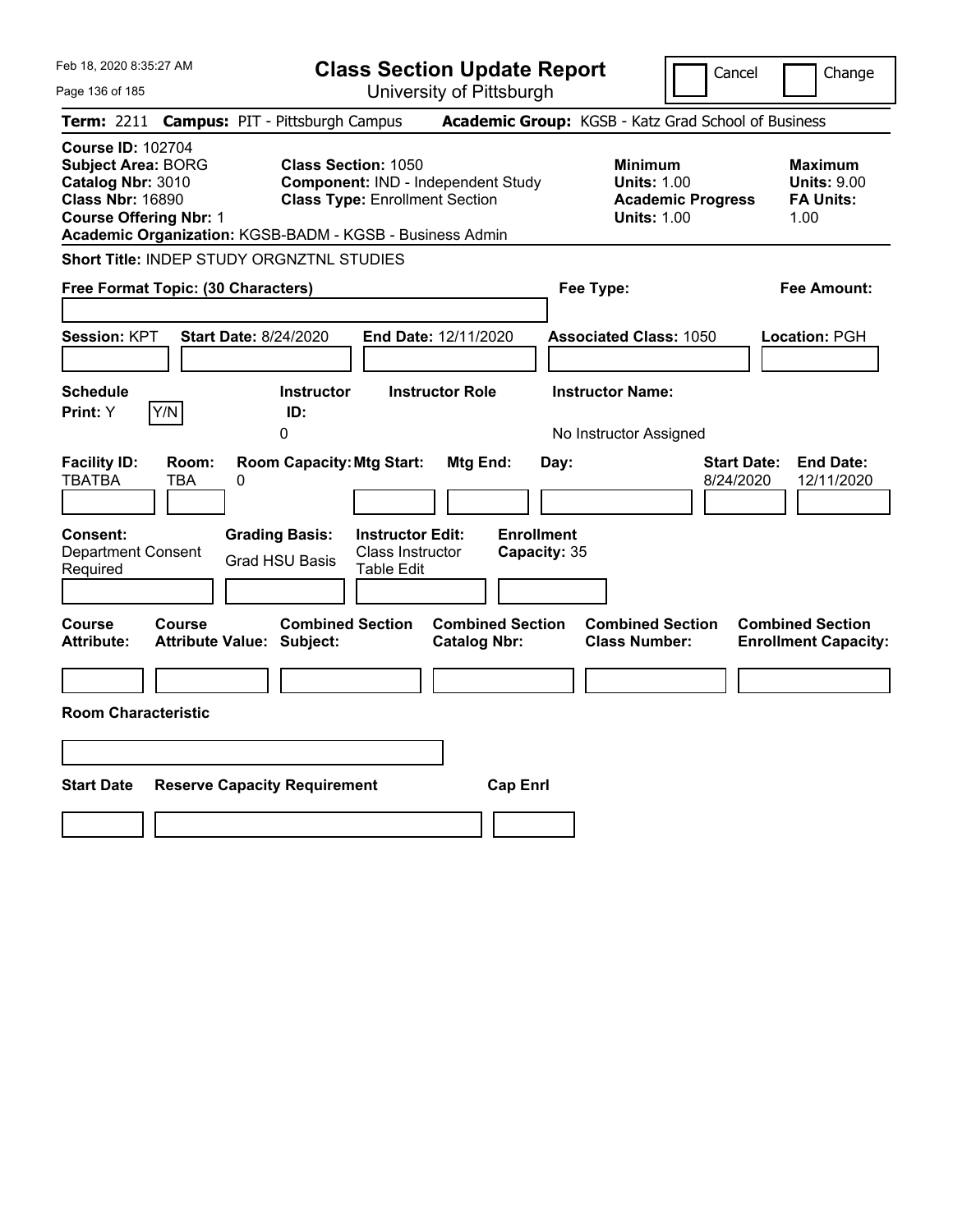| Feb 18, 2020 8:35:27 AM                                                                                                                | <b>Class Section Update Report</b>                                                                                                                                          |                                                                    |                                                                 | Cancel                          | Change                                                           |
|----------------------------------------------------------------------------------------------------------------------------------------|-----------------------------------------------------------------------------------------------------------------------------------------------------------------------------|--------------------------------------------------------------------|-----------------------------------------------------------------|---------------------------------|------------------------------------------------------------------|
| Page 137 of 185                                                                                                                        |                                                                                                                                                                             | University of Pittsburgh                                           |                                                                 |                                 |                                                                  |
| Term: 2211                                                                                                                             | <b>Campus: PIT - Pittsburgh Campus</b>                                                                                                                                      |                                                                    | Academic Group: KGSB - Katz Grad School of Business             |                                 |                                                                  |
| <b>Course ID: 102715</b><br><b>Subject Area: BORG</b><br>Catalog Nbr: 3099<br><b>Class Nbr: 13298</b><br><b>Course Offering Nbr: 1</b> | <b>Class Section: 1010</b><br><b>Component: DIR - Directed Studies</b><br><b>Class Type: Enrollment Section</b><br>Academic Organization: KGSB-BADM - KGSB - Business Admin |                                                                    | <b>Minimum</b><br><b>Units: 1.00</b><br><b>Units: 1.00</b>      | <b>Academic Progress</b>        | <b>Maximum</b><br><b>Units: 9.00</b><br><b>FA Units:</b><br>1.00 |
| <b>Short Title: READINGS ORGANIZTNAL STUDIES</b>                                                                                       |                                                                                                                                                                             |                                                                    |                                                                 |                                 |                                                                  |
| Free Format Topic: (30 Characters)                                                                                                     |                                                                                                                                                                             |                                                                    | Fee Type:                                                       |                                 | Fee Amount:                                                      |
| <b>Session: KPT</b>                                                                                                                    | <b>Start Date: 8/24/2020</b>                                                                                                                                                | <b>End Date: 12/11/2020</b>                                        | <b>Associated Class: 1010</b>                                   |                                 | Location: PGH                                                    |
| <b>Schedule</b><br>Y/N<br><b>Print: Y</b>                                                                                              | <b>Instructor</b><br>ID:<br>2960412<br>2902127                                                                                                                              | <b>Instructor Role</b><br>Primary Instructor<br>Primary Instructor | <b>Instructor Name:</b><br>Alvarez, Sharon A<br>Uzyak, Carrie A |                                 |                                                                  |
| <b>Facility ID:</b><br>Room:<br><b>TBATBA</b><br>TBA<br>0<br><b>Consent:</b><br>No Special Consent<br>Required                         | <b>Room Capacity: Mtg Start:</b><br><b>Grading Basis:</b><br><b>Instructor Edit:</b><br>No Enrollment<br><b>Grad Letter Grade</b><br>Choice                                 | Mtg End:<br><b>Enrollment</b><br>Capacity: 10                      | Day:                                                            | <b>Start Date:</b><br>8/24/2020 | <b>End Date:</b><br>12/11/2020                                   |
| Course<br><b>Course</b><br><b>Attribute:</b>                                                                                           | <b>Combined Section</b><br><b>Attribute Value: Subject:</b>                                                                                                                 | <b>Combined Section</b><br><b>Catalog Nbr:</b>                     | <b>Combined Section</b><br><b>Class Number:</b>                 |                                 | <b>Combined Section</b><br><b>Enrollment Capacity:</b>           |
|                                                                                                                                        |                                                                                                                                                                             |                                                                    |                                                                 |                                 |                                                                  |
| <b>Room Characteristic</b>                                                                                                             |                                                                                                                                                                             |                                                                    |                                                                 |                                 |                                                                  |
|                                                                                                                                        |                                                                                                                                                                             |                                                                    |                                                                 |                                 |                                                                  |
| <b>Start Date</b>                                                                                                                      | <b>Reserve Capacity Requirement</b>                                                                                                                                         | <b>Cap Enri</b>                                                    |                                                                 |                                 |                                                                  |
|                                                                                                                                        |                                                                                                                                                                             |                                                                    |                                                                 |                                 |                                                                  |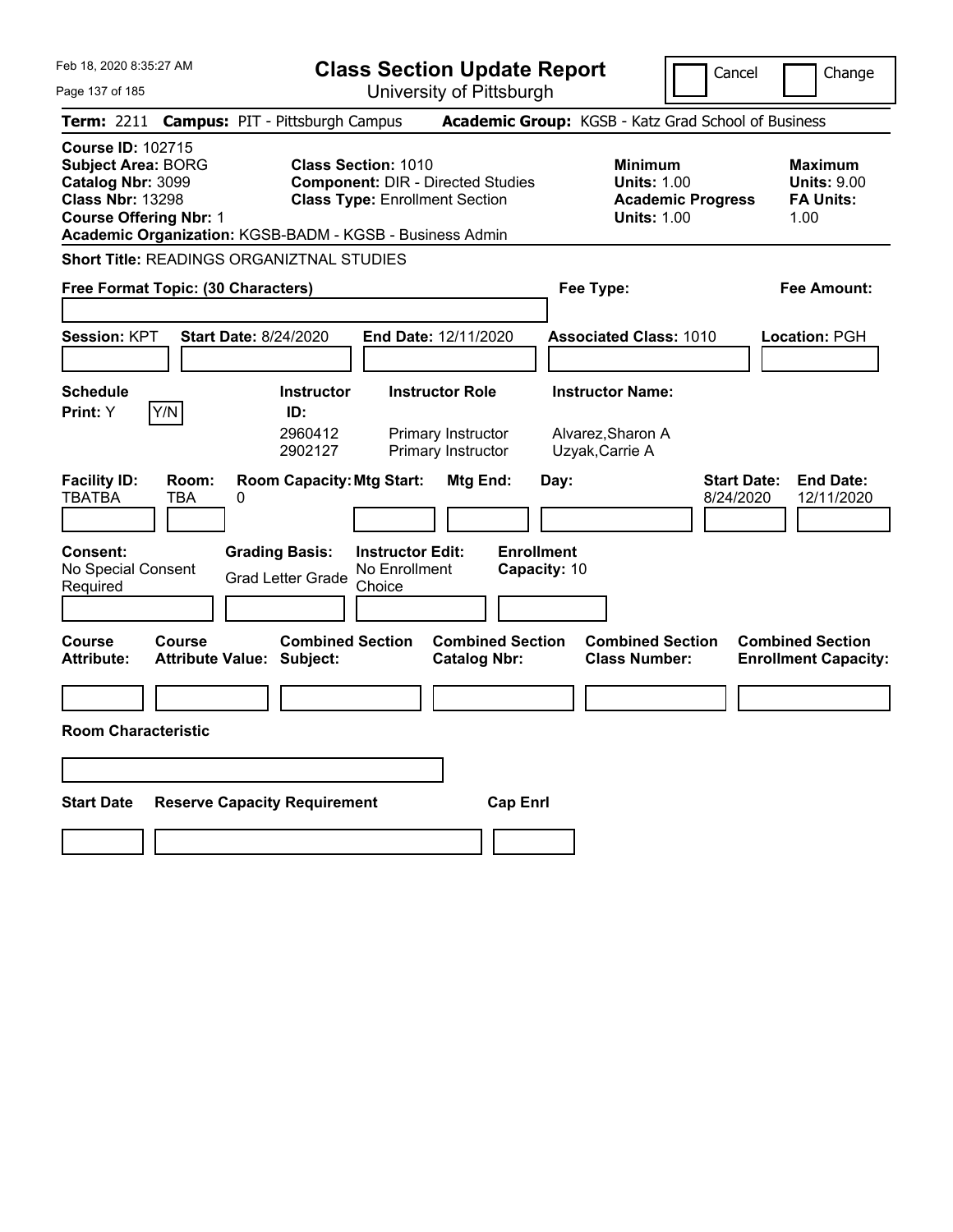| Feb 18, 2020 8:35:27 AM                                                                                                                |                                                                                                                                                                       | <b>Class Section Update Report</b>             |                                                                                        | Cancel<br>Change                                                  |
|----------------------------------------------------------------------------------------------------------------------------------------|-----------------------------------------------------------------------------------------------------------------------------------------------------------------------|------------------------------------------------|----------------------------------------------------------------------------------------|-------------------------------------------------------------------|
| Page 138 of 185                                                                                                                        |                                                                                                                                                                       | University of Pittsburgh                       |                                                                                        |                                                                   |
| Term: 2211                                                                                                                             | <b>Campus: PIT - Pittsburgh Campus</b>                                                                                                                                |                                                | Academic Group: KGSB - Katz Grad School of Business                                    |                                                                   |
| <b>Course ID: 102743</b><br><b>Subject Area: BQOM</b><br>Catalog Nbr: 2060<br><b>Class Nbr: 22803</b><br><b>Course Offering Nbr: 1</b> | <b>Class Section: 1005</b><br>Component: IND - Independent Study<br><b>Class Type: Enrollment Section</b><br>Academic Organization: KGSB-BADM - KGSB - Business Admin |                                                | <b>Minimum</b><br><b>Units: 1.00</b><br><b>Academic Progress</b><br><b>Units: 1.00</b> | <b>Maximum</b><br><b>Units: 6.00</b><br><b>FA Units:</b><br>1.00  |
| Short Title: INDEP STUDY QUANTIT METHDS                                                                                                |                                                                                                                                                                       |                                                |                                                                                        |                                                                   |
| Free Format Topic: (30 Characters)                                                                                                     |                                                                                                                                                                       |                                                | Fee Type:                                                                              | Fee Amount:                                                       |
| <b>Session: KS1</b>                                                                                                                    | <b>Start Date: 8/24/2020</b>                                                                                                                                          | <b>End Date: 10/16/2020</b>                    | <b>Associated Class: 1005</b>                                                          | Location: PGH                                                     |
| <b>Schedule</b><br>Y/N<br>Print: Y                                                                                                     | <b>Instructor</b><br>ID:                                                                                                                                              | <b>Instructor Role</b>                         | <b>Instructor Name:</b>                                                                |                                                                   |
|                                                                                                                                        | 0                                                                                                                                                                     |                                                | No Instructor Assigned                                                                 |                                                                   |
| <b>Facility ID:</b><br>Room:<br><b>TBATBA</b><br><b>TBA</b>                                                                            | <b>Room Capacity: Mtg Start:</b><br>0                                                                                                                                 | Mtg End:<br>Day:                               |                                                                                        | <b>Start Date:</b><br><b>End Date:</b><br>8/24/2020<br>10/16/2020 |
| Consent:<br><b>Department Consent</b><br>Required                                                                                      | <b>Grading Basis:</b><br><b>Instructor Edit:</b><br>Grad LG/SU3<br>No Enrollment<br>Basis<br>Choice                                                                   | <b>Enrollment</b><br>Capacity: 5               |                                                                                        |                                                                   |
| Course<br>Course<br><b>Attribute:</b>                                                                                                  | <b>Combined Section</b><br>Attribute Value: Subject:                                                                                                                  | <b>Combined Section</b><br><b>Catalog Nbr:</b> | <b>Combined Section</b><br><b>Class Number:</b>                                        | <b>Combined Section</b><br><b>Enrollment Capacity:</b>            |
|                                                                                                                                        |                                                                                                                                                                       |                                                |                                                                                        |                                                                   |
| <b>Room Characteristic</b>                                                                                                             |                                                                                                                                                                       |                                                |                                                                                        |                                                                   |
|                                                                                                                                        |                                                                                                                                                                       |                                                |                                                                                        |                                                                   |
| <b>Start Date</b>                                                                                                                      | <b>Reserve Capacity Requirement</b>                                                                                                                                   | <b>Cap Enrl</b>                                |                                                                                        |                                                                   |
|                                                                                                                                        |                                                                                                                                                                       |                                                |                                                                                        |                                                                   |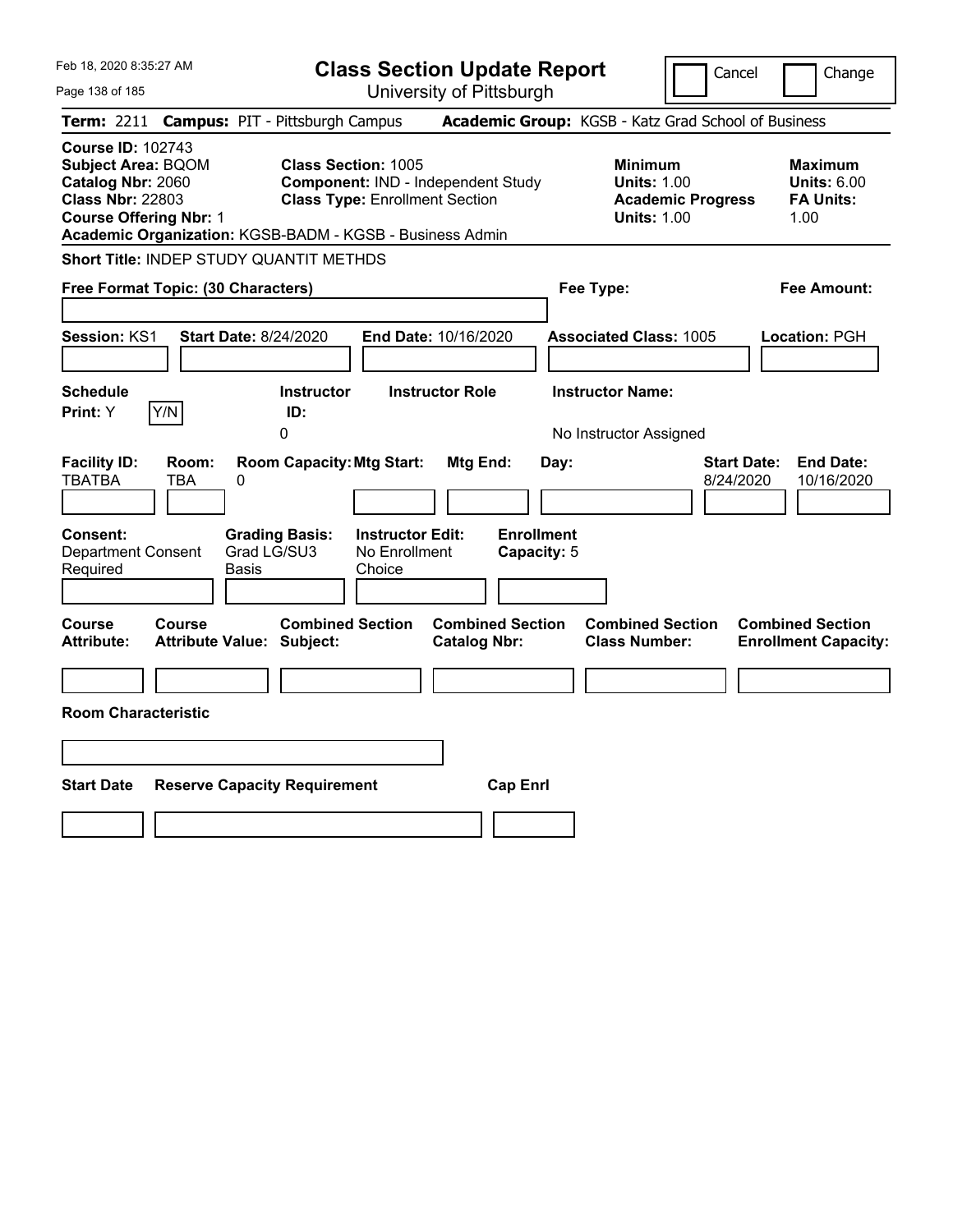| Feb 18, 2020 8:35:27 AM                                                                                                                |                                                          | <b>Class Section Update Report</b>                                                                        |                                   |                                                                                        | Cancel<br>Change                                                   |
|----------------------------------------------------------------------------------------------------------------------------------------|----------------------------------------------------------|-----------------------------------------------------------------------------------------------------------|-----------------------------------|----------------------------------------------------------------------------------------|--------------------------------------------------------------------|
| Page 139 of 185                                                                                                                        |                                                          | University of Pittsburgh                                                                                  |                                   |                                                                                        |                                                                    |
| Term: 2211                                                                                                                             | <b>Campus: PIT - Pittsburgh Campus</b>                   |                                                                                                           |                                   | Academic Group: KGSB - Katz Grad School of Business                                    |                                                                    |
| <b>Course ID: 102743</b><br><b>Subject Area: BQOM</b><br>Catalog Nbr: 2060<br><b>Class Nbr: 13301</b><br><b>Course Offering Nbr: 1</b> | Academic Organization: KGSB-BADM - KGSB - Business Admin | <b>Class Section: 1010</b><br>Component: IND - Independent Study<br><b>Class Type: Enrollment Section</b> |                                   | <b>Minimum</b><br><b>Units: 1.00</b><br><b>Academic Progress</b><br><b>Units: 1.00</b> | <b>Maximum</b><br><b>Units: 6.00</b><br><b>FA Units:</b><br>1.00   |
|                                                                                                                                        | Short Title: INDEP STUDY QUANTIT METHDS                  |                                                                                                           |                                   |                                                                                        |                                                                    |
| Free Format Topic: (30 Characters)                                                                                                     |                                                          |                                                                                                           |                                   | Fee Type:                                                                              | Fee Amount:                                                        |
| Session: KS2<br><b>Schedule</b>                                                                                                        | Start Date: 10/19/2020                                   | End Date: 12/11/2020<br><b>Instructor Role</b>                                                            |                                   | <b>Associated Class: 1010</b><br><b>Instructor Name:</b>                               | Location: PGH                                                      |
| Y/N<br>Print: Y                                                                                                                        | <b>Instructor</b><br>ID:                                 |                                                                                                           |                                   |                                                                                        |                                                                    |
|                                                                                                                                        | 0                                                        |                                                                                                           |                                   | No Instructor Assigned                                                                 |                                                                    |
| <b>Facility ID:</b><br>Room:<br><b>TBATBA</b><br>TBA                                                                                   | <b>Room Capacity: Mtg Start:</b><br>0                    | Mtg End:                                                                                                  | Day:                              |                                                                                        | <b>Start Date:</b><br><b>End Date:</b><br>10/19/2020<br>12/11/2020 |
| Consent:<br><b>Department Consent</b><br>Required                                                                                      | <b>Grading Basis:</b><br>Grad LG/SU3<br>Basis            | <b>Instructor Edit:</b><br>No Enrollment<br>Choice                                                        | <b>Enrollment</b><br>Capacity: 12 |                                                                                        |                                                                    |
| Course<br>Course<br><b>Attribute:</b>                                                                                                  | <b>Combined Section</b><br>Attribute Value: Subject:     | <b>Catalog Nbr:</b>                                                                                       | <b>Combined Section</b>           | <b>Combined Section</b><br><b>Class Number:</b>                                        | <b>Combined Section</b><br><b>Enrollment Capacity:</b>             |
|                                                                                                                                        |                                                          |                                                                                                           |                                   |                                                                                        |                                                                    |
| <b>Room Characteristic</b>                                                                                                             |                                                          |                                                                                                           |                                   |                                                                                        |                                                                    |
|                                                                                                                                        |                                                          |                                                                                                           |                                   |                                                                                        |                                                                    |
| <b>Start Date</b>                                                                                                                      | <b>Reserve Capacity Requirement</b>                      |                                                                                                           | <b>Cap Enrl</b>                   |                                                                                        |                                                                    |
|                                                                                                                                        |                                                          |                                                                                                           |                                   |                                                                                        |                                                                    |
|                                                                                                                                        |                                                          |                                                                                                           |                                   |                                                                                        |                                                                    |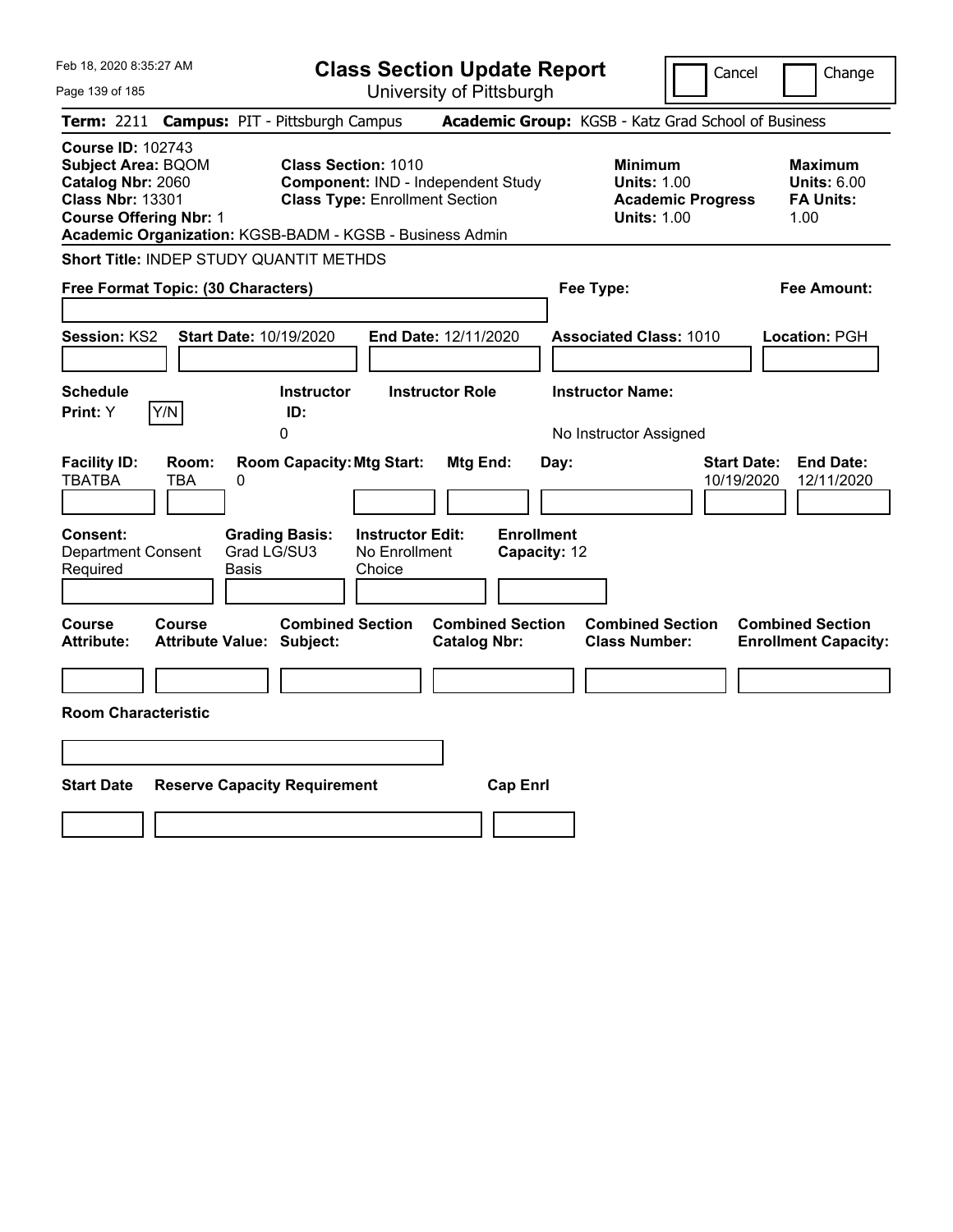| Feb 18, 2020 8:35:27 AM                                                                                                                |                                                          |                                                                     |                                                    | <b>Class Section Update Report</b>             |                                   |                                                            |                          | Cancel<br>Change                                                  |
|----------------------------------------------------------------------------------------------------------------------------------------|----------------------------------------------------------|---------------------------------------------------------------------|----------------------------------------------------|------------------------------------------------|-----------------------------------|------------------------------------------------------------|--------------------------|-------------------------------------------------------------------|
| Page 140 of 185                                                                                                                        |                                                          |                                                                     |                                                    | University of Pittsburgh                       |                                   |                                                            |                          |                                                                   |
| Term: 2211                                                                                                                             | <b>Campus: PIT - Pittsburgh Campus</b>                   |                                                                     |                                                    |                                                |                                   |                                                            |                          | Academic Group: KGSB - Katz Grad School of Business               |
| <b>Course ID: 102743</b><br><b>Subject Area: BQOM</b><br>Catalog Nbr: 2060<br><b>Class Nbr: 25044</b><br><b>Course Offering Nbr: 1</b> | Academic Organization: KGSB-BADM - KGSB - Business Admin | <b>Class Section: 1020</b><br><b>Class Type: Enrollment Section</b> |                                                    | Component: IND - Independent Study             |                                   | <b>Minimum</b><br><b>Units: 1.00</b><br><b>Units: 1.00</b> | <b>Academic Progress</b> | <b>Maximum</b><br><b>Units: 6.00</b><br><b>FA Units:</b><br>1.00  |
|                                                                                                                                        | Short Title: INDEP STUDY QUANTIT METHDS                  |                                                                     |                                                    |                                                |                                   |                                                            |                          |                                                                   |
|                                                                                                                                        | Free Format Topic: (30 Characters)                       |                                                                     |                                                    |                                                |                                   | Fee Type:                                                  |                          | Fee Amount:                                                       |
| <b>Session: KMT</b><br><b>Schedule</b><br>Print: Y                                                                                     | <b>Start Date: 8/24/2020</b><br>Y/N                      | <b>Instructor</b><br>ID:                                            |                                                    | End Date: 12/11/2020<br><b>Instructor Role</b> |                                   | <b>Associated Class: 1020</b><br><b>Instructor Name:</b>   |                          | Location: PGH                                                     |
|                                                                                                                                        |                                                          | 0                                                                   |                                                    |                                                |                                   | No Instructor Assigned                                     |                          |                                                                   |
| <b>Facility ID:</b><br><b>TBATBA</b>                                                                                                   | Room:<br>TBA<br>0                                        | <b>Room Capacity: Mtg Start:</b>                                    |                                                    | Mtg End:                                       | Day:                              |                                                            |                          | <b>Start Date:</b><br><b>End Date:</b><br>8/24/2020<br>12/11/2020 |
| Consent:<br><b>Department Consent</b><br>Required                                                                                      | Basis                                                    | <b>Grading Basis:</b><br>Grad LG/SU3                                | <b>Instructor Edit:</b><br>No Enrollment<br>Choice |                                                | <b>Enrollment</b><br>Capacity: 10 |                                                            |                          |                                                                   |
| Course<br><b>Attribute:</b>                                                                                                            | Course<br>Attribute Value: Subject:                      | <b>Combined Section</b>                                             |                                                    | <b>Combined Section</b><br><b>Catalog Nbr:</b> |                                   | <b>Combined Section</b><br><b>Class Number:</b>            |                          | <b>Combined Section</b><br><b>Enrollment Capacity:</b>            |
|                                                                                                                                        |                                                          |                                                                     |                                                    |                                                |                                   |                                                            |                          |                                                                   |
| <b>Room Characteristic</b>                                                                                                             |                                                          |                                                                     |                                                    |                                                |                                   |                                                            |                          |                                                                   |
|                                                                                                                                        |                                                          |                                                                     |                                                    |                                                |                                   |                                                            |                          |                                                                   |
|                                                                                                                                        |                                                          |                                                                     |                                                    |                                                |                                   |                                                            |                          |                                                                   |
| <b>Start Date</b>                                                                                                                      | <b>Reserve Capacity Requirement</b>                      |                                                                     |                                                    | <b>Cap Enrl</b>                                |                                   |                                                            |                          |                                                                   |
|                                                                                                                                        |                                                          |                                                                     |                                                    |                                                |                                   |                                                            |                          |                                                                   |
|                                                                                                                                        |                                                          |                                                                     |                                                    |                                                |                                   |                                                            |                          |                                                                   |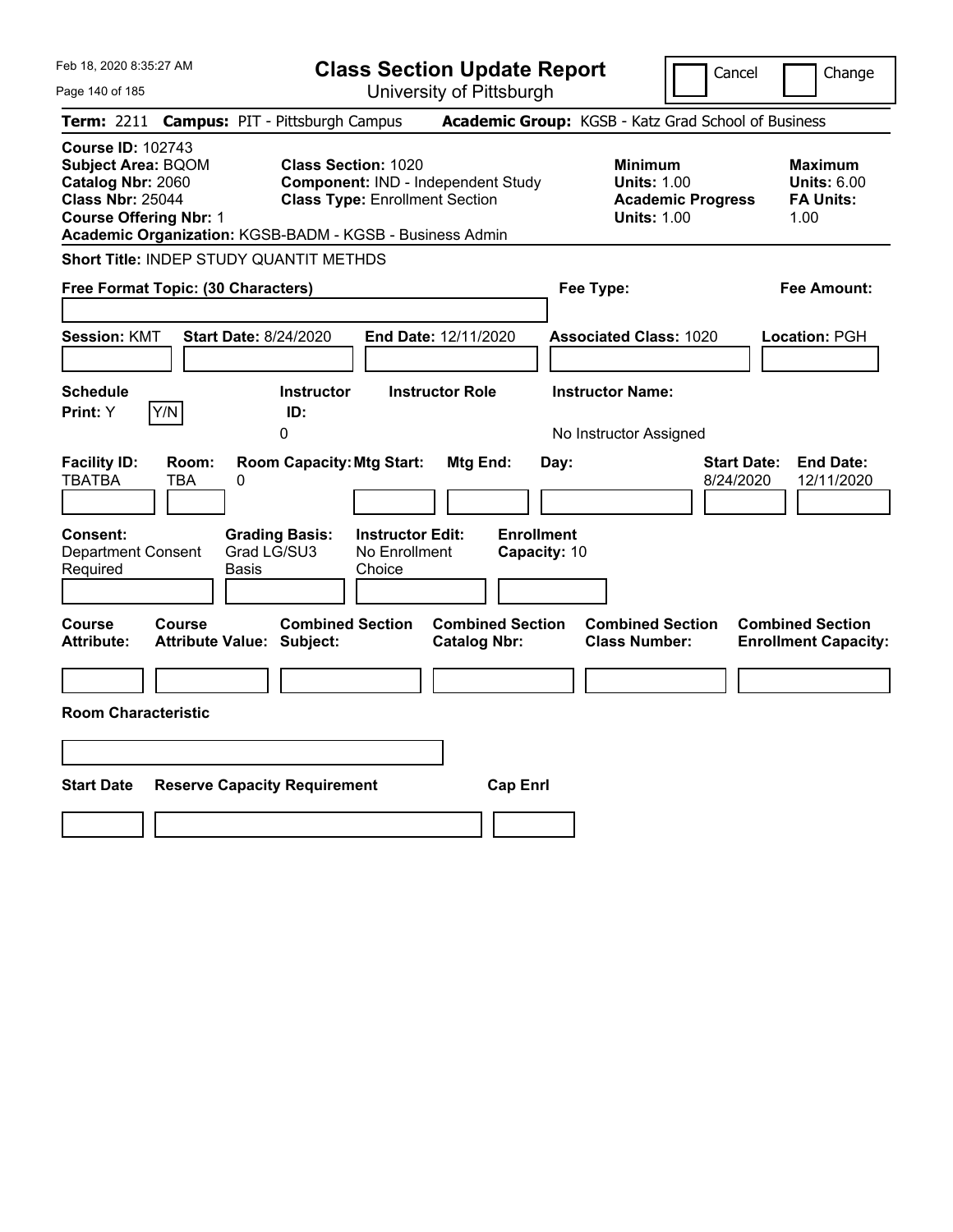| Feb 18, 2020 8:35:27 AM<br>Page 141 of 185                                                                                                                                                         | <b>Class Section Update Report</b><br>University of Pittsburgh                                            | Cancel                                                                                 | Change                                                           |
|----------------------------------------------------------------------------------------------------------------------------------------------------------------------------------------------------|-----------------------------------------------------------------------------------------------------------|----------------------------------------------------------------------------------------|------------------------------------------------------------------|
| <b>Campus: PIT - Pittsburgh Campus</b><br>Term: 2211                                                                                                                                               |                                                                                                           | Academic Group: KGSB - Katz Grad School of Business                                    |                                                                  |
| <b>Course ID: 102743</b><br><b>Subject Area: BQOM</b><br>Catalog Nbr: 2060<br><b>Class Nbr: 25508</b><br><b>Course Offering Nbr: 1</b><br>Academic Organization: KGSB-BADM - KGSB - Business Admin | <b>Class Section: 1030</b><br>Component: IND - Independent Study<br><b>Class Type: Enrollment Section</b> | <b>Minimum</b><br><b>Units: 1.00</b><br><b>Academic Progress</b><br><b>Units: 1.00</b> | <b>Maximum</b><br><b>Units: 6.00</b><br><b>FA Units:</b><br>1.00 |
| Short Title: INDEP STUDY QUANTIT METHDS                                                                                                                                                            |                                                                                                           |                                                                                        |                                                                  |
| Free Format Topic: (30 Characters)                                                                                                                                                                 |                                                                                                           | Fee Type:                                                                              | <b>Fee Amount:</b>                                               |
| Session: KS2<br>Start Date: 10/19/2020                                                                                                                                                             | End Date: 12/11/2020                                                                                      | <b>Associated Class: 1030</b>                                                          | Location: PGH                                                    |
| <b>Schedule</b>                                                                                                                                                                                    | <b>Instructor Role</b><br><b>Instructor</b>                                                               | <b>Instructor Name:</b>                                                                |                                                                  |
| Y/N<br>Print: Y<br>0                                                                                                                                                                               | ID:                                                                                                       | No Instructor Assigned                                                                 |                                                                  |
| <b>Facility ID:</b><br>Room:<br><b>TBATBA</b><br><b>TBA</b><br>0<br><b>Consent:</b><br><b>Grading Basis:</b>                                                                                       | <b>Room Capacity: Mtg Start:</b><br>Mtg End:<br><b>Instructor Edit:</b>                                   | <b>Start Date:</b><br>Day:<br>10/19/2020<br><b>Enrollment</b>                          | <b>End Date:</b><br>12/11/2020                                   |
| Grad LG/SU3<br><b>Department Consent</b><br>Required<br>Basis                                                                                                                                      | No Enrollment<br>Choice                                                                                   | Capacity: 10                                                                           |                                                                  |
|                                                                                                                                                                                                    |                                                                                                           |                                                                                        |                                                                  |
| Course<br>Course<br><b>Attribute:</b><br><b>Attribute Value: Subject:</b>                                                                                                                          | <b>Combined Section</b><br><b>Combined Section</b><br><b>Catalog Nbr:</b>                                 | <b>Combined Section</b><br><b>Class Number:</b>                                        | <b>Combined Section</b><br><b>Enrollment Capacity:</b>           |
|                                                                                                                                                                                                    |                                                                                                           |                                                                                        |                                                                  |
| <b>Room Characteristic</b>                                                                                                                                                                         |                                                                                                           |                                                                                        |                                                                  |
|                                                                                                                                                                                                    |                                                                                                           |                                                                                        |                                                                  |
| <b>Start Date</b><br><b>Reserve Capacity Requirement</b><br><b>Reserved for SCM-MS Students</b><br>3/1/2020                                                                                        | <b>Cap Enrl</b>                                                                                           | 10                                                                                     |                                                                  |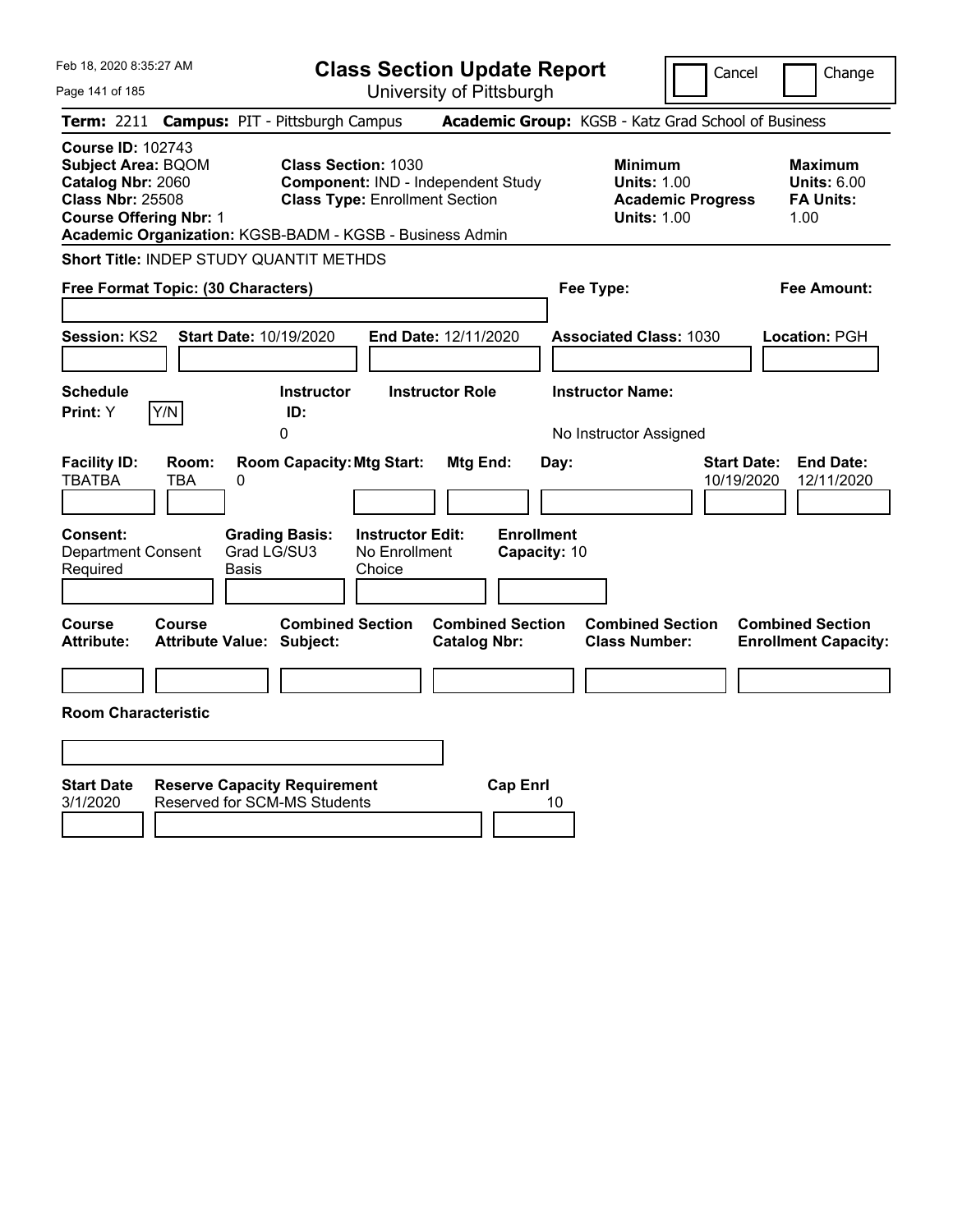| Feb 18, 2020 8:35:27 AM                                                                                                                | <b>Class Section Update Report</b>                                                                                                                                    |                                                                            | Cancel<br>Change                                                                             |
|----------------------------------------------------------------------------------------------------------------------------------------|-----------------------------------------------------------------------------------------------------------------------------------------------------------------------|----------------------------------------------------------------------------|----------------------------------------------------------------------------------------------|
| Page 142 of 185                                                                                                                        | University of Pittsburgh                                                                                                                                              |                                                                            |                                                                                              |
| Term: 2211                                                                                                                             | <b>Campus: PIT - Pittsburgh Campus</b>                                                                                                                                | Academic Group: KGSB - Katz Grad School of Business                        |                                                                                              |
| <b>Course ID: 102744</b><br><b>Subject Area: BQOM</b><br>Catalog Nbr: 2061<br><b>Class Nbr: 13302</b><br><b>Course Offering Nbr: 1</b> | <b>Class Section: 1010</b><br>Component: IND - Independent Study<br><b>Class Type: Enrollment Section</b><br>Academic Organization: KGSB-BADM - KGSB - Business Admin | <b>Minimum</b><br><b>Units: 1.00</b><br><b>Units: 1.00</b>                 | <b>Maximum</b><br><b>Units: 6.00</b><br><b>Academic Progress</b><br><b>FA Units:</b><br>1.00 |
| <b>Short Title: INDEP STUDY OPERATIONS MGMNT</b>                                                                                       |                                                                                                                                                                       |                                                                            |                                                                                              |
| Free Format Topic: (30 Characters)                                                                                                     |                                                                                                                                                                       | Fee Type:                                                                  | Fee Amount:                                                                                  |
| Session: KS2<br>Start Date: 10/19/2020                                                                                                 | End Date: 12/11/2020                                                                                                                                                  | <b>Associated Class: 1010</b>                                              | Location: PGH                                                                                |
| <b>Schedule</b><br>Y/N<br>Print: Y                                                                                                     | <b>Instructor Role</b><br><b>Instructor</b><br>ID:                                                                                                                    | <b>Instructor Name:</b>                                                    |                                                                                              |
|                                                                                                                                        | 0                                                                                                                                                                     | No Instructor Assigned                                                     |                                                                                              |
| <b>Facility ID:</b><br>Room:<br><b>TBATBA</b><br>TBA<br>0<br><b>Consent:</b>                                                           | <b>Room Capacity: Mtg Start:</b><br>Mtg End:<br><b>Instructor Edit:</b><br><b>Grading Basis:</b>                                                                      | Day:<br><b>Enrollment</b>                                                  | <b>End Date:</b><br><b>Start Date:</b><br>10/19/2020<br>12/11/2020                           |
| Department Consent                                                                                                                     | Grad LG/SU3<br>No Enrollment                                                                                                                                          | Capacity: 12                                                               |                                                                                              |
| Required<br>Basis                                                                                                                      | Choice                                                                                                                                                                |                                                                            |                                                                                              |
| <b>Course</b><br><b>Course</b><br><b>Attribute:</b><br><b>Attribute Value: Subject:</b>                                                | <b>Combined Section</b><br><b>Catalog Nbr:</b>                                                                                                                        | <b>Combined Section</b><br><b>Combined Section</b><br><b>Class Number:</b> | <b>Combined Section</b><br><b>Enrollment Capacity:</b>                                       |
|                                                                                                                                        |                                                                                                                                                                       |                                                                            |                                                                                              |
| <b>Room Characteristic</b>                                                                                                             |                                                                                                                                                                       |                                                                            |                                                                                              |
|                                                                                                                                        |                                                                                                                                                                       |                                                                            |                                                                                              |
| <b>Start Date</b><br><b>Reserve Capacity Requirement</b>                                                                               |                                                                                                                                                                       | <b>Cap Enrl</b>                                                            |                                                                                              |
|                                                                                                                                        |                                                                                                                                                                       |                                                                            |                                                                                              |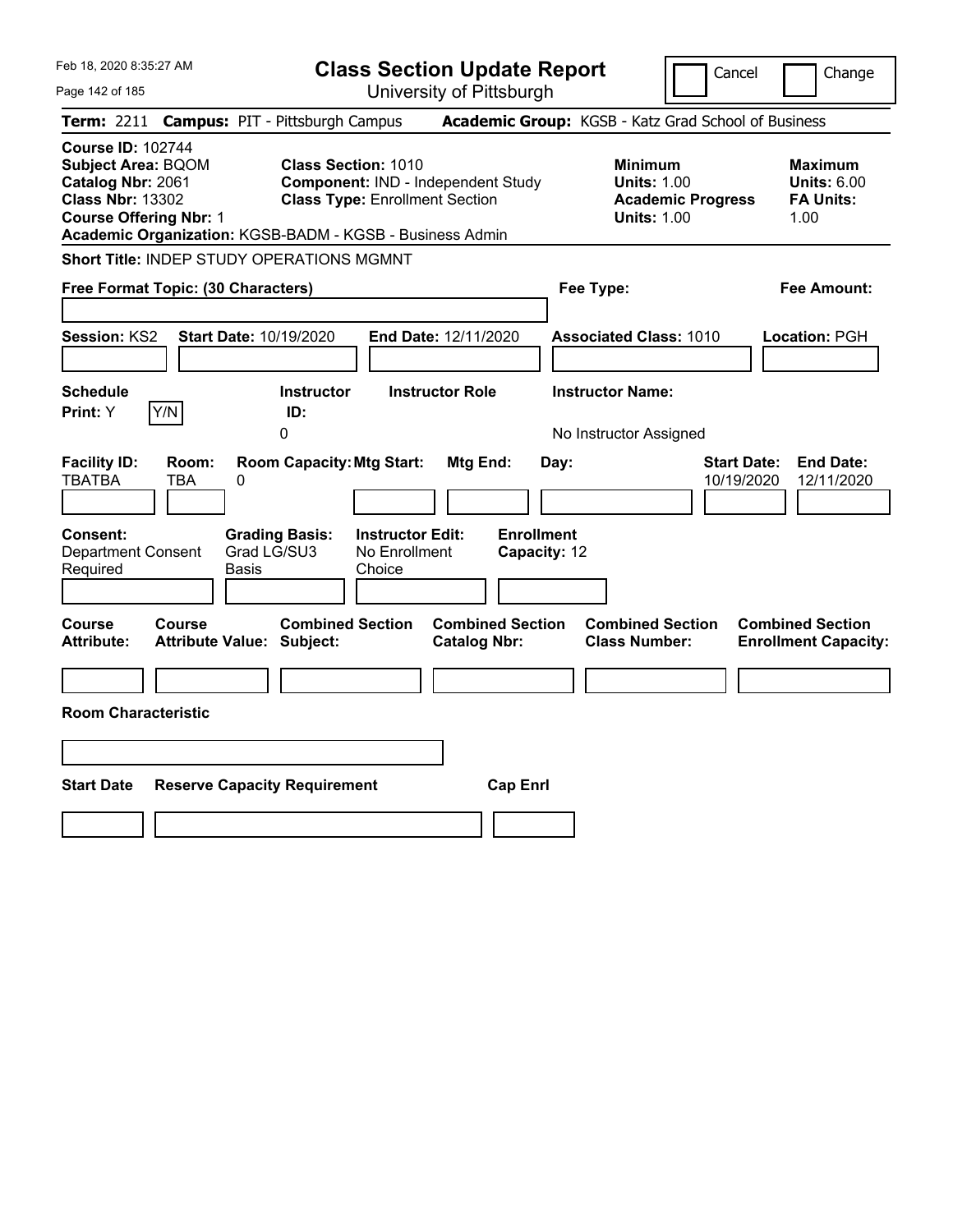| Feb 18, 2020 8:35:27 AM                                                                                                                |                                                                                | <b>Class Section Update Report</b><br>University of Pittsburgh |                                                                                                                                                                    |                                                    |                                              |                         |                                                                                        |                                                     | Cancel | Change                          |                                                                  |
|----------------------------------------------------------------------------------------------------------------------------------------|--------------------------------------------------------------------------------|----------------------------------------------------------------|--------------------------------------------------------------------------------------------------------------------------------------------------------------------|----------------------------------------------------|----------------------------------------------|-------------------------|----------------------------------------------------------------------------------------|-----------------------------------------------------|--------|---------------------------------|------------------------------------------------------------------|
| Page 143 of 185                                                                                                                        |                                                                                |                                                                |                                                                                                                                                                    |                                                    |                                              |                         |                                                                                        |                                                     |        |                                 |                                                                  |
| Term: 2211 Campus: PIT - Pittsburgh Campus                                                                                             |                                                                                |                                                                |                                                                                                                                                                    |                                                    |                                              |                         |                                                                                        | Academic Group: KGSB - Katz Grad School of Business |        |                                 |                                                                  |
| <b>Course ID: 183565</b><br><b>Subject Area: BQOM</b><br>Catalog Nbr: 2139<br><b>Class Nbr: 21799</b><br><b>Course Offering Nbr: 1</b> |                                                                                |                                                                | <b>Class Section: 1150</b><br><b>Component: LEC - Lecture</b><br><b>Class Type: Enrollment Section</b><br>Academic Organization: KGSB-BADM - KGSB - Business Admin |                                                    |                                              |                         | <b>Minimum</b><br><b>Units: 3.00</b><br><b>Academic Progress</b><br><b>Units: 3.00</b> |                                                     |        |                                 | <b>Maximum</b><br><b>Units: 3.00</b><br><b>FA Units:</b><br>3.00 |
| <b>Short Title: SIX SIGMA THEORY AND PRACTICE</b>                                                                                      |                                                                                |                                                                |                                                                                                                                                                    |                                                    |                                              |                         |                                                                                        |                                                     |        |                                 |                                                                  |
| Free Format Topic: (30 Characters)                                                                                                     |                                                                                |                                                                |                                                                                                                                                                    |                                                    |                                              |                         |                                                                                        | Fee Type:                                           |        |                                 | <b>Fee Amount:</b>                                               |
| <b>Start Date: 8/24/2020</b><br><b>Session: KMT</b>                                                                                    |                                                                                |                                                                |                                                                                                                                                                    | <b>End Date: 12/11/2020</b>                        |                                              |                         |                                                                                        | <b>Associated Class: 1150</b>                       |        |                                 | Location: PGH                                                    |
| <b>Schedule</b><br><b>Print:</b> Y                                                                                                     | Y/N                                                                            |                                                                | <b>Instructor</b><br>ID:<br>2944721                                                                                                                                |                                                    | <b>Instructor Role</b><br>Primary Instructor |                         |                                                                                        | <b>Instructor Name:</b><br>Kimpel, James Farley     |        |                                 |                                                                  |
| <b>Facility ID:</b><br><b>MERVS00117</b>                                                                                               | Room:<br>00117                                                                 | 58                                                             | <b>Room Capacity: Mtg Start:</b>                                                                                                                                   | 6:20 PM                                            | Mtg End:<br>9:20 PM                          |                         | Day:<br>We                                                                             |                                                     |        | <b>Start Date:</b><br>8/24/2020 | <b>End Date:</b><br>12/11/2020                                   |
| <b>Consent:</b><br>No Special Consent<br>Required                                                                                      |                                                                                | Grad LG/SNC<br>Basis                                           | <b>Grading Basis:</b>                                                                                                                                              | <b>Instructor Edit:</b><br>No Enrollment<br>Choice |                                              |                         | <b>Enrollment</b><br>Capacity: 36                                                      |                                                     |        |                                 |                                                                  |
| <b>Course</b><br><b>Attribute:</b>                                                                                                     | Course<br><b>Attribute Value: Subject:</b>                                     |                                                                | <b>Combined Section</b>                                                                                                                                            |                                                    | <b>Catalog Nbr:</b>                          | <b>Combined Section</b> |                                                                                        | <b>Combined Section</b><br><b>Class Number:</b>     |        |                                 | <b>Combined Section</b><br><b>Enrollment Capacity:</b>           |
|                                                                                                                                        |                                                                                |                                                                |                                                                                                                                                                    |                                                    |                                              |                         |                                                                                        |                                                     |        |                                 |                                                                  |
| <b>Room Characteristic</b><br>PeopleSoft - Scheduled (PS)                                                                              |                                                                                |                                                                |                                                                                                                                                                    |                                                    |                                              |                         |                                                                                        |                                                     |        |                                 |                                                                  |
|                                                                                                                                        |                                                                                |                                                                |                                                                                                                                                                    |                                                    |                                              |                         |                                                                                        |                                                     |        |                                 |                                                                  |
| <b>Start Date</b><br>4/4/2020<br>3/1/2020<br>3/1/2020<br>3/1/2020                                                                      | Restricted to BUSAD-MBA<br>Restricted to BUSAD-MBA<br>Restricted to BUSADF-MBA |                                                                | <b>Reserve Capacity Requirement</b><br>Restricted to BUSADP-MBA                                                                                                    |                                                    |                                              | <b>Cap Enrl</b>         | 0<br>7<br>7<br>10                                                                      |                                                     |        |                                 |                                                                  |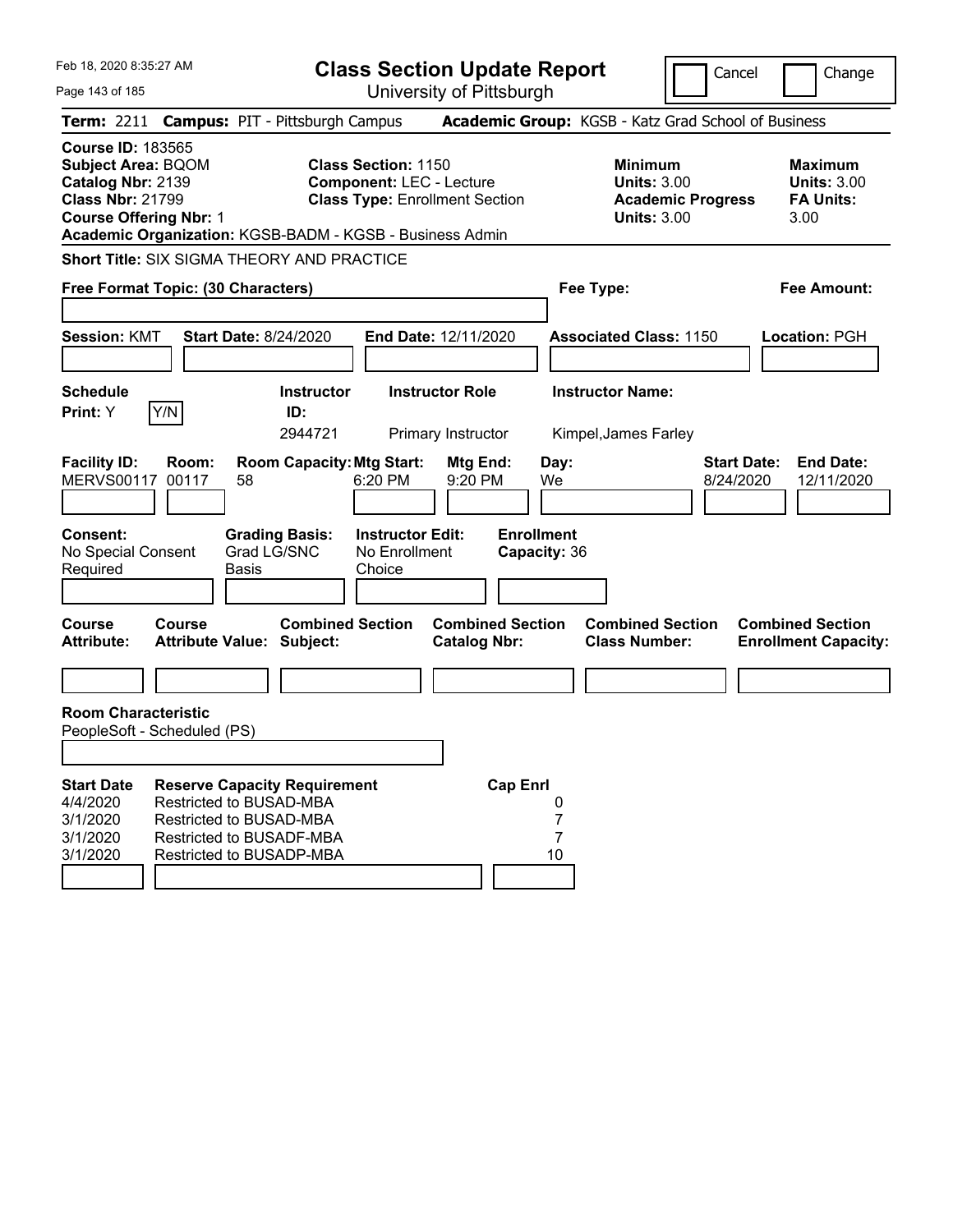| Feb 18, 2020 8:35:27 AM                                                                                                                                                                            | <b>Class Section Update Report</b>                                                                     |                                                |                                                            | Cancel                          | Change                                                           |
|----------------------------------------------------------------------------------------------------------------------------------------------------------------------------------------------------|--------------------------------------------------------------------------------------------------------|------------------------------------------------|------------------------------------------------------------|---------------------------------|------------------------------------------------------------------|
| Page 144 of 185                                                                                                                                                                                    |                                                                                                        | University of Pittsburgh                       |                                                            |                                 |                                                                  |
| Term: 2211 Campus: PIT - Pittsburgh Campus                                                                                                                                                         |                                                                                                        |                                                | Academic Group: KGSB - Katz Grad School of Business        |                                 |                                                                  |
| <b>Course ID: 102757</b><br><b>Subject Area: BQOM</b><br>Catalog Nbr: 2401<br><b>Class Nbr: 13324</b><br><b>Course Offering Nbr: 1</b><br>Academic Organization: KGSB-BADM - KGSB - Business Admin | <b>Class Section: 1030</b><br><b>Component: LEC - Lecture</b><br><b>Class Type: Enrollment Section</b> |                                                | <b>Minimum</b><br><b>Units: 3.00</b><br><b>Units: 3.00</b> | <b>Academic Progress</b>        | <b>Maximum</b><br><b>Units: 3.00</b><br><b>FA Units:</b><br>3.00 |
| <b>Short Title: STATISTICAL ANALYSIS: UNCERT</b>                                                                                                                                                   |                                                                                                        |                                                |                                                            |                                 |                                                                  |
| Free Format Topic: (30 Characters)                                                                                                                                                                 |                                                                                                        |                                                | Fee Type:                                                  |                                 | <b>Fee Amount:</b>                                               |
|                                                                                                                                                                                                    |                                                                                                        |                                                |                                                            |                                 |                                                                  |
| <b>Start Date: 8/24/2020</b><br><b>Session: KMT</b>                                                                                                                                                |                                                                                                        | <b>End Date: 12/11/2020</b>                    | <b>Associated Class: 1030</b>                              |                                 | Location: PGH                                                    |
| <b>Schedule</b>                                                                                                                                                                                    | <b>Instructor</b>                                                                                      | <b>Instructor Role</b>                         | <b>Instructor Name:</b>                                    |                                 |                                                                  |
| Y/N<br>Print: Y                                                                                                                                                                                    | ID:                                                                                                    |                                                |                                                            |                                 |                                                                  |
|                                                                                                                                                                                                    | 2900556                                                                                                | Primary Instructor                             | Mirchandani, Prakash                                       |                                 |                                                                  |
| <b>Facility ID:</b><br>Room:<br>MERVS00104 00104<br>58                                                                                                                                             | <b>Room Capacity: Mtg Start:</b><br>12:30 PM                                                           | Mtg End:<br>1:50 PM                            | Day:<br>TuTh                                               | <b>Start Date:</b><br>8/24/2020 | <b>End Date:</b><br>12/11/2020                                   |
| <b>Consent:</b><br>Grad LG/SU3<br>No Special Consent<br>Required<br><b>Basis</b>                                                                                                                   | <b>Grading Basis:</b><br><b>Instructor Edit:</b><br>No Enrollment<br>Choice                            | <b>Enrollment</b><br>Capacity: 58              |                                                            |                                 |                                                                  |
| <b>Course</b><br>Course<br><b>Attribute Value: Subject:</b><br><b>Attribute:</b>                                                                                                                   | <b>Combined Section</b>                                                                                | <b>Combined Section</b><br><b>Catalog Nbr:</b> | <b>Combined Section</b><br><b>Class Number:</b>            |                                 | <b>Combined Section</b><br><b>Enrollment Capacity:</b>           |
|                                                                                                                                                                                                    |                                                                                                        |                                                |                                                            |                                 |                                                                  |
| <b>Room Characteristic</b><br>PeopleSoft - Scheduled (PS)                                                                                                                                          |                                                                                                        |                                                |                                                            |                                 |                                                                  |
|                                                                                                                                                                                                    |                                                                                                        |                                                |                                                            |                                 |                                                                  |
| <b>Start Date</b><br><b>Reserve Capacity Requirement</b><br>4/5/2020<br>Restricted to BUSAD-MBA<br>3/1/2020<br>Restricted to BUSAD-MBA<br>3/1/2020<br>Restricted to BUSADF-MBA                     |                                                                                                        | <b>Cap Enrl</b>                                | 0<br>35<br>23                                              |                                 |                                                                  |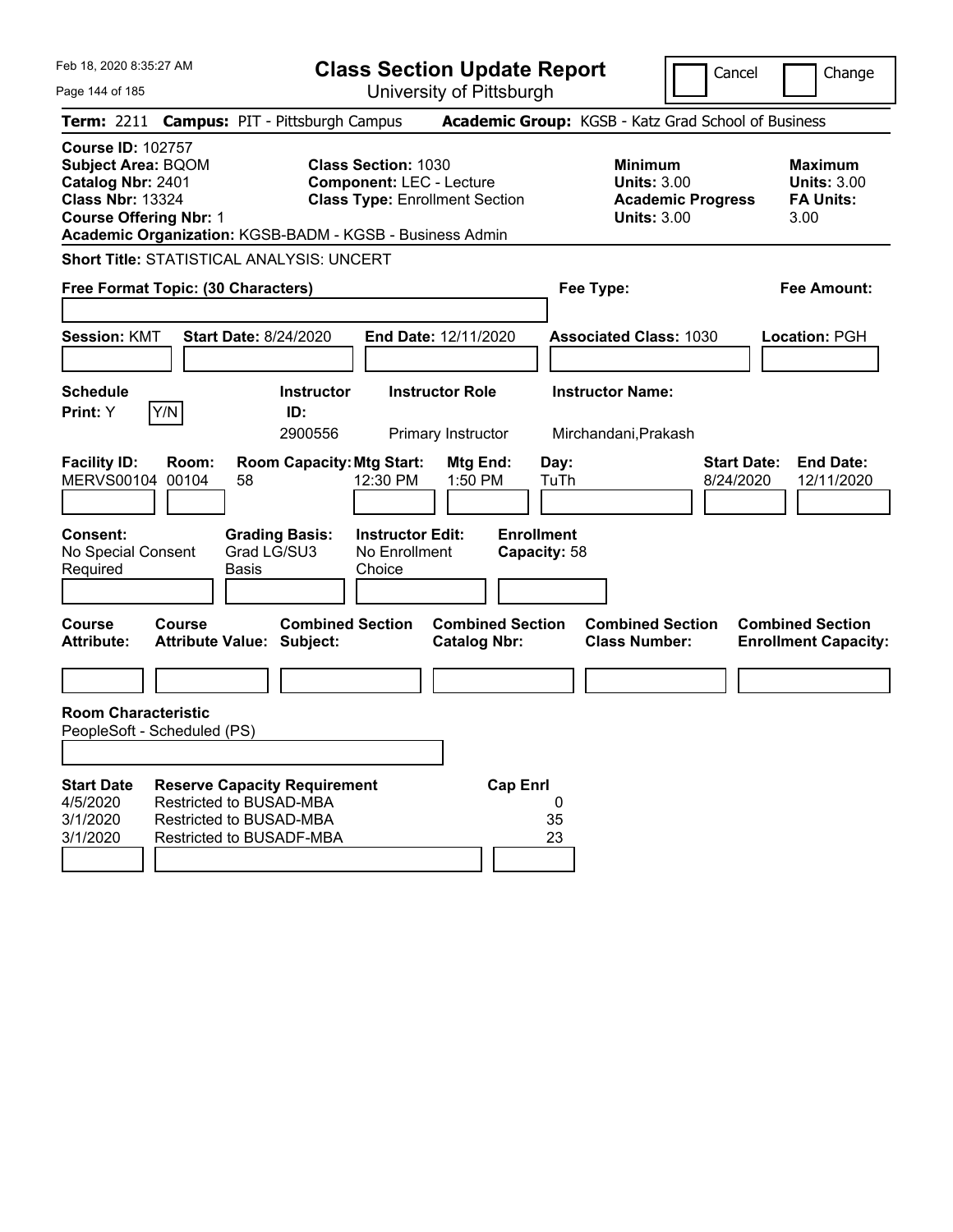| Feb 18, 2020 8:35:27 AM                                                                                                                                                                            |                                                                                                   |                                      | <b>Class Section Update Report</b>                                                                     |                                                |                 |                                   |                                                            |                          | Cancel                          | Change                                                           |  |
|----------------------------------------------------------------------------------------------------------------------------------------------------------------------------------------------------|---------------------------------------------------------------------------------------------------|--------------------------------------|--------------------------------------------------------------------------------------------------------|------------------------------------------------|-----------------|-----------------------------------|------------------------------------------------------------|--------------------------|---------------------------------|------------------------------------------------------------------|--|
| Page 145 of 185                                                                                                                                                                                    |                                                                                                   |                                      | University of Pittsburgh                                                                               |                                                |                 |                                   |                                                            |                          |                                 |                                                                  |  |
| <b>Term: 2211</b>                                                                                                                                                                                  | <b>Campus: PIT - Pittsburgh Campus</b>                                                            |                                      |                                                                                                        |                                                |                 |                                   | Academic Group: KGSB - Katz Grad School of Business        |                          |                                 |                                                                  |  |
| <b>Course ID: 102757</b><br><b>Subject Area: BQOM</b><br>Catalog Nbr: 2401<br><b>Class Nbr: 13316</b><br><b>Course Offering Nbr: 1</b><br>Academic Organization: KGSB-BADM - KGSB - Business Admin |                                                                                                   |                                      | <b>Class Section: 1040</b><br><b>Component: LEC - Lecture</b><br><b>Class Type: Enrollment Section</b> |                                                |                 |                                   | <b>Minimum</b><br><b>Units: 3.00</b><br><b>Units: 3.00</b> | <b>Academic Progress</b> |                                 | <b>Maximum</b><br><b>Units: 3.00</b><br><b>FA Units:</b><br>3.00 |  |
| <b>Short Title: STATISTICAL ANALYSIS: UNCERT</b>                                                                                                                                                   |                                                                                                   |                                      |                                                                                                        |                                                |                 |                                   |                                                            |                          |                                 |                                                                  |  |
| Free Format Topic: (30 Characters)                                                                                                                                                                 |                                                                                                   |                                      |                                                                                                        |                                                |                 |                                   | Fee Type:                                                  |                          |                                 | Fee Amount:                                                      |  |
| <b>Session: KMT</b>                                                                                                                                                                                | <b>Start Date: 8/24/2020</b>                                                                      |                                      | End Date: 12/11/2020                                                                                   |                                                |                 |                                   | <b>Associated Class: 1040</b>                              |                          |                                 | Location: PGH                                                    |  |
| <b>Schedule</b>                                                                                                                                                                                    |                                                                                                   | <b>Instructor</b>                    |                                                                                                        | <b>Instructor Role</b>                         |                 |                                   | <b>Instructor Name:</b>                                    |                          |                                 |                                                                  |  |
| Y/N<br>Print: Y                                                                                                                                                                                    |                                                                                                   | ID:<br>2900556                       |                                                                                                        | Primary Instructor                             |                 |                                   | Mirchandani, Prakash                                       |                          |                                 |                                                                  |  |
| <b>Facility ID:</b><br><b>MERVS00115</b>                                                                                                                                                           | Room:<br>00115<br>58                                                                              | <b>Room Capacity: Mtg Start:</b>     | 9:30 AM                                                                                                | Mtg End:<br>10:50 AM                           |                 | Day:<br>TuTh                      |                                                            |                          | <b>Start Date:</b><br>8/24/2020 | <b>End Date:</b><br>12/11/2020                                   |  |
| <b>Consent:</b><br>No Special Consent<br>Required                                                                                                                                                  | Basis                                                                                             | <b>Grading Basis:</b><br>Grad LG/SU3 | <b>Instructor Edit:</b><br>No Enrollment<br>Choice                                                     |                                                |                 | <b>Enrollment</b><br>Capacity: 58 |                                                            |                          |                                 |                                                                  |  |
| Course<br><b>Attribute:</b>                                                                                                                                                                        | Course<br><b>Attribute Value: Subject:</b>                                                        | <b>Combined Section</b>              |                                                                                                        | <b>Combined Section</b><br><b>Catalog Nbr:</b> |                 |                                   | <b>Combined Section</b><br><b>Class Number:</b>            |                          |                                 | <b>Combined Section</b><br><b>Enrollment Capacity:</b>           |  |
|                                                                                                                                                                                                    |                                                                                                   |                                      |                                                                                                        |                                                |                 |                                   |                                                            |                          |                                 |                                                                  |  |
| <b>Room Characteristic</b><br>PeopleSoft - Scheduled (PS)                                                                                                                                          |                                                                                                   |                                      |                                                                                                        |                                                |                 |                                   |                                                            |                          |                                 |                                                                  |  |
| <b>Start Date</b><br>4/5/2020<br>3/1/2020                                                                                                                                                          | <b>Reserve Capacity Requirement</b><br><b>Restricted to BUSAD-MBA</b><br>Restricted to BUSADF-MBA |                                      |                                                                                                        |                                                | <b>Cap Enri</b> | 35<br>23                          |                                                            |                          |                                 |                                                                  |  |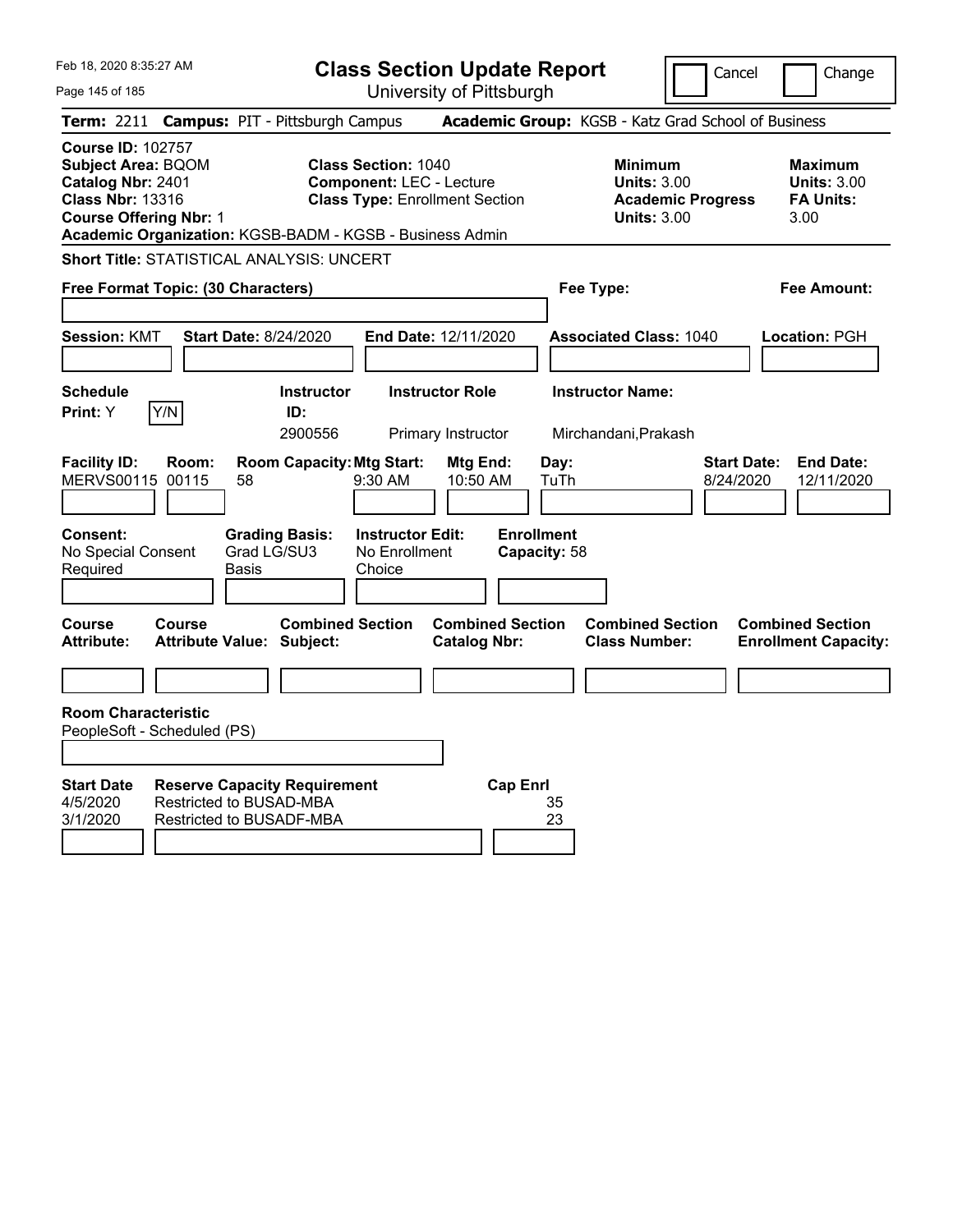|  | Feb 18, 2020 8:35:27 AM |  |
|--|-------------------------|--|
|  |                         |  |

**Class Section Update Report**

University of Pittsburgh

Cancel Change

Page 146 of 185

| Term: 2211 Campus: PIT - Pittsburgh Campus                                                                                                                                                         |                         |                             |                                                                      |                                                               |                                                                                                                |                                   | Academic Group: KGSB - Katz Grad School of Business                                                                                             |                                                                         |                                                                        |
|----------------------------------------------------------------------------------------------------------------------------------------------------------------------------------------------------|-------------------------|-----------------------------|----------------------------------------------------------------------|---------------------------------------------------------------|----------------------------------------------------------------------------------------------------------------|-----------------------------------|-------------------------------------------------------------------------------------------------------------------------------------------------|-------------------------------------------------------------------------|------------------------------------------------------------------------|
| <b>Course ID: 102757</b><br><b>Subject Area: BQOM</b><br>Catalog Nbr: 2401<br><b>Class Nbr: 13317</b><br><b>Course Offering Nbr: 1</b><br>Academic Organization: KGSB-BADM - KGSB - Business Admin |                         |                             |                                                                      | <b>Class Section: 1070</b><br><b>Component: LEC - Lecture</b> | <b>Class Type: Enrollment Section</b>                                                                          |                                   | <b>Minimum</b><br><b>Units: 3.00</b><br><b>Academic Progress</b><br><b>Units: 3.00</b>                                                          |                                                                         | <b>Maximum</b><br><b>Units: 3.00</b><br><b>FA Units:</b><br>3.00       |
| <b>Short Title: STATISTICAL ANALYSIS: UNCERT</b>                                                                                                                                                   |                         |                             |                                                                      |                                                               |                                                                                                                |                                   |                                                                                                                                                 |                                                                         |                                                                        |
| Free Format Topic: (30 Characters)                                                                                                                                                                 |                         |                             |                                                                      |                                                               |                                                                                                                | Fee Type:                         |                                                                                                                                                 |                                                                         | <b>Fee Amount:</b>                                                     |
| <b>Session: KMT</b>                                                                                                                                                                                |                         |                             | <b>Start Date: 8/24/2020</b>                                         |                                                               | End Date: 12/11/2020                                                                                           |                                   | <b>Associated Class: 1070</b>                                                                                                                   |                                                                         | Location: PGH                                                          |
| <b>Schedule</b><br>Print: Y                                                                                                                                                                        | Y/N                     |                             | <b>Instructor</b><br>ID:<br>2909447<br>2909447<br>2909447<br>2909447 |                                                               | <b>Instructor Role</b><br>Primary Instructor<br>Primary Instructor<br>Primary Instructor<br>Primary Instructor |                                   | <b>Instructor Name:</b><br>Shang, Jennifer Shiou-Chen<br>Shang, Jennifer Shiou-Chen<br>Shang, Jennifer Shiou-Chen<br>Shang, Jennifer Shiou-Chen |                                                                         |                                                                        |
| <b>Facility ID:</b><br><b>WEBTBA</b><br>MERVS00117 00117<br>MERVS00117 00117<br>MERVS00117 00117                                                                                                   | Room:<br><b>TBA</b>     | $\pmb{0}$<br>58<br>58<br>58 | <b>Room Capacity: Mtg Start:</b>                                     | 6:20 PM<br>2:45 PM<br>2:45 PM<br>2:45 PM                      | Mtg End:<br>9:20 PM<br>5:15 PM<br>$5:15$ PM<br>5:15 PM                                                         | Day:<br>Tu<br>Sa<br>Sa<br>Sa      |                                                                                                                                                 | <b>Start Date:</b><br>8/24/2020<br>8/29/2020<br>10/17/2020<br>12/5/2020 | <b>End Date:</b><br>12/11/2020<br>8/29/2020<br>10/17/2020<br>12/5/2020 |
| <b>Consent:</b><br>No Special Consent<br>Required                                                                                                                                                  |                         | <b>Basis</b>                | <b>Grading Basis:</b><br>Grad LG/SU3                                 | <b>Instructor Edit:</b><br>No Enrollment<br>Choice            |                                                                                                                | <b>Enrollment</b><br>Capacity: 58 |                                                                                                                                                 |                                                                         |                                                                        |
| Course<br><b>Attribute:</b><br><b>IDM</b>                                                                                                                                                          | Course<br><b>HYBRID</b> |                             | <b>Combined Section</b><br><b>Attribute Value: Subject:</b>          |                                                               | <b>Combined Section</b><br><b>Catalog Nbr:</b>                                                                 |                                   | <b>Combined Section</b><br><b>Class Number:</b>                                                                                                 |                                                                         | <b>Combined Section</b><br><b>Enrollment Capacity:</b>                 |
| <b>Room Characteristic</b><br>PeopleSoft - Scheduled (PS)                                                                                                                                          |                         |                             |                                                                      |                                                               |                                                                                                                |                                   |                                                                                                                                                 |                                                                         |                                                                        |
| <b>Start Date</b><br>3/1/2020                                                                                                                                                                      |                         |                             | <b>Reserve Capacity Requirement</b><br>Restricted to BUSADP-MBA      |                                                               | <b>Cap Enrl</b>                                                                                                | 58                                |                                                                                                                                                 |                                                                         |                                                                        |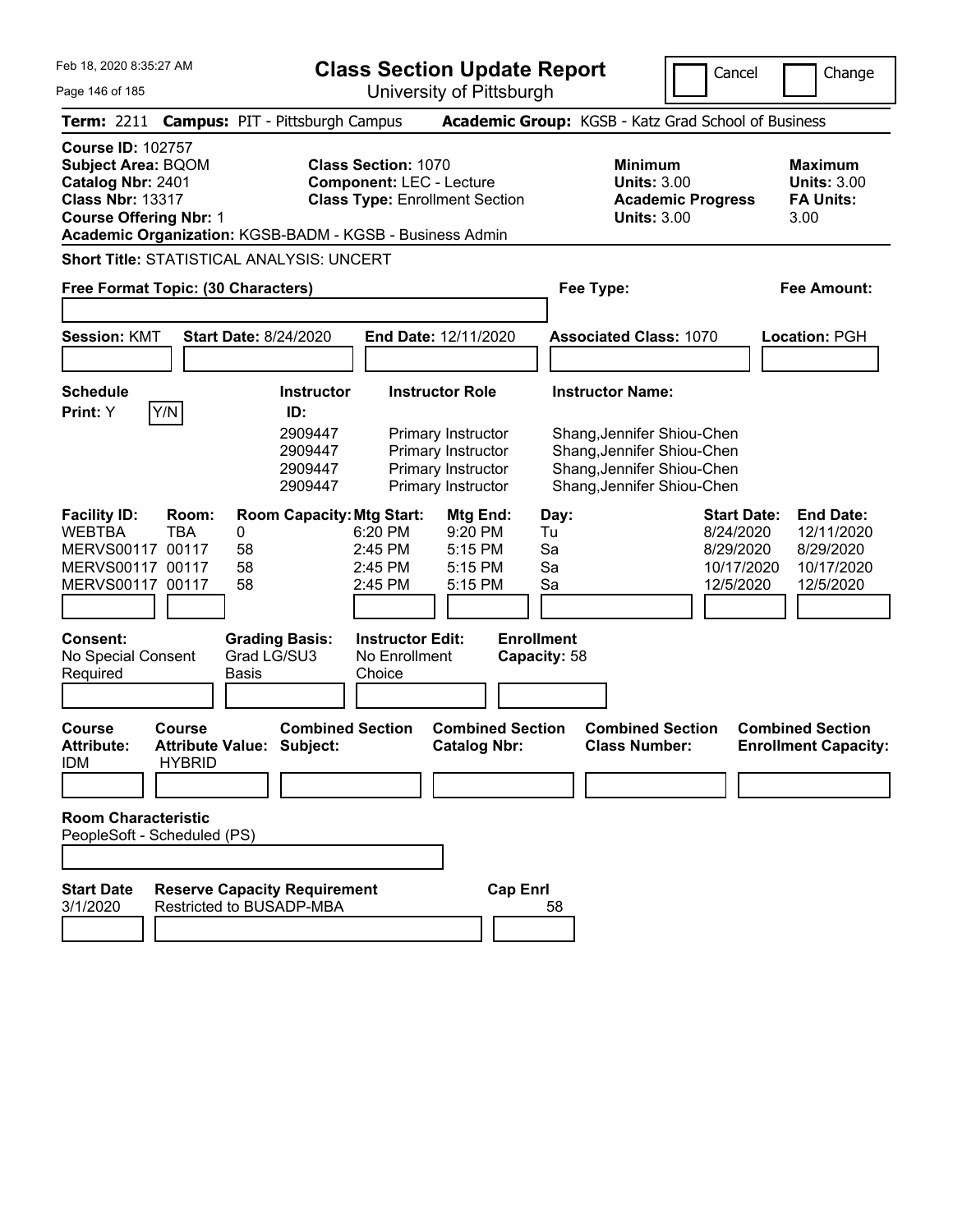| Feb 18, 2020 8:35:27 AM                                                                                                                | <b>Class Section Update Report</b>                                                                                                                                 | Cancel                                                                                 | Change                                                           |
|----------------------------------------------------------------------------------------------------------------------------------------|--------------------------------------------------------------------------------------------------------------------------------------------------------------------|----------------------------------------------------------------------------------------|------------------------------------------------------------------|
| Page 147 of 185                                                                                                                        | University of Pittsburgh                                                                                                                                           |                                                                                        |                                                                  |
| <b>Campus: PIT - Pittsburgh Campus</b><br>Term: 2211                                                                                   |                                                                                                                                                                    | Academic Group: KGSB - Katz Grad School of Business                                    |                                                                  |
| <b>Course ID: 102757</b><br><b>Subject Area: BQOM</b><br>Catalog Nbr: 2401<br><b>Class Nbr: 26994</b><br><b>Course Offering Nbr: 1</b> | <b>Class Section: 1080</b><br><b>Component: LEC - Lecture</b><br><b>Class Type: Enrollment Section</b><br>Academic Organization: KGSB-BADM - KGSB - Business Admin | <b>Minimum</b><br><b>Units: 3.00</b><br><b>Academic Progress</b><br><b>Units: 3.00</b> | <b>Maximum</b><br><b>Units: 3.00</b><br><b>FA Units:</b><br>3.00 |
| <b>Short Title: STATISTICAL ANALYSIS: UNCERT</b>                                                                                       |                                                                                                                                                                    |                                                                                        |                                                                  |
| Free Format Topic: (30 Characters)                                                                                                     |                                                                                                                                                                    | Fee Type:                                                                              | Fee Amount:                                                      |
| <b>Session: KMT</b><br><b>Start Date: 8/24/2020</b>                                                                                    | End Date: 12/11/2020                                                                                                                                               | <b>Associated Class: 1080</b>                                                          | Location: PGH                                                    |
| <b>Schedule</b><br>Y/N<br>Print: Y                                                                                                     | <b>Instructor Role</b><br><b>Instructor</b><br>ID:<br>2909195<br>Primary Instructor                                                                                | <b>Instructor Name:</b><br>Tadikamalla, Pandu R                                        |                                                                  |
| <b>Facility ID:</b><br>Room:<br>MERVS00B60 00B60<br>26                                                                                 | <b>Room Capacity: Mtg Start:</b><br>Mtg End:<br>12:30 PM<br>3:20 PM                                                                                                | <b>Start Date:</b><br>Day:<br>TuTh<br>8/24/2020                                        | <b>End Date:</b><br>12/11/2020                                   |
| <b>Consent:</b><br><b>Grading Basis:</b><br>Grad LG/SU3<br>No Special Consent<br>Required<br>Basis                                     | <b>Enrollment</b><br><b>Instructor Edit:</b><br>No Enrollment<br>Capacity: 26<br>Choice                                                                            |                                                                                        |                                                                  |
| <b>Course</b><br><b>Course</b><br><b>Attribute:</b><br><b>Attribute Value: Subject:</b>                                                | <b>Combined Section</b><br><b>Combined Section</b><br><b>Catalog Nbr:</b>                                                                                          | <b>Combined Section</b><br><b>Class Number:</b>                                        | <b>Combined Section</b><br><b>Enrollment Capacity:</b>           |
|                                                                                                                                        |                                                                                                                                                                    |                                                                                        |                                                                  |
| <b>Room Characteristic</b><br>PeopleSoft - Scheduled (PS)                                                                              |                                                                                                                                                                    |                                                                                        |                                                                  |
| <b>Start Date</b><br><b>Reserve Capacity Requirement</b>                                                                               | <b>Cap Enrl</b>                                                                                                                                                    |                                                                                        |                                                                  |
|                                                                                                                                        |                                                                                                                                                                    |                                                                                        |                                                                  |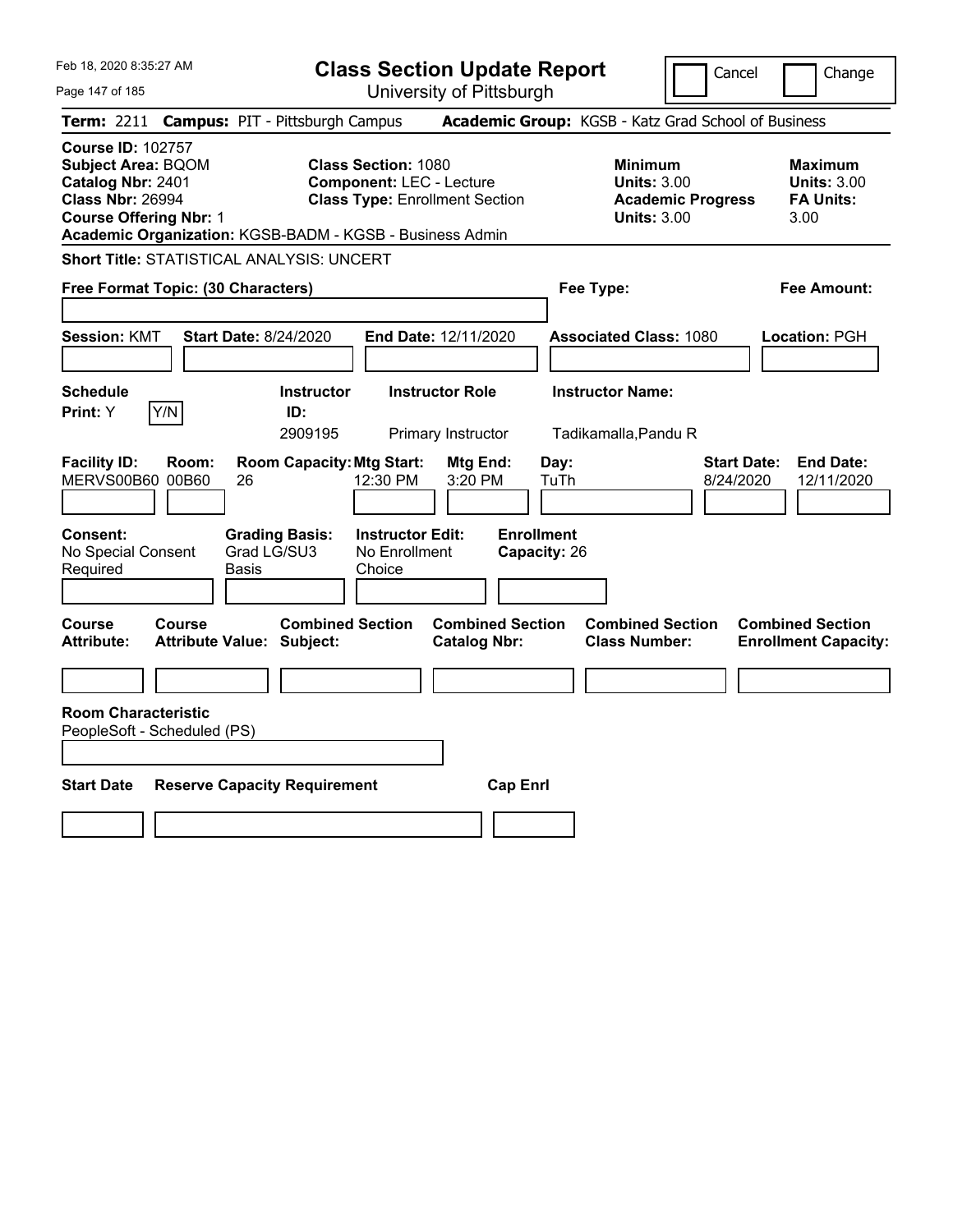| Feb 18, 2020 8:35:27 AM                                                                                                                                         | <b>Class Section Update Report</b>                                                                                                                                 | Cancel                                                                                 | Change                                                           |
|-----------------------------------------------------------------------------------------------------------------------------------------------------------------|--------------------------------------------------------------------------------------------------------------------------------------------------------------------|----------------------------------------------------------------------------------------|------------------------------------------------------------------|
| Page 148 of 185                                                                                                                                                 | University of Pittsburgh                                                                                                                                           |                                                                                        |                                                                  |
| <b>Term: 2211</b><br><b>Campus: PIT - Pittsburgh Campus</b>                                                                                                     |                                                                                                                                                                    | Academic Group: KGSB - Katz Grad School of Business                                    |                                                                  |
| <b>Course ID: 102757</b><br><b>Subject Area: BQOM</b><br>Catalog Nbr: 2401<br><b>Class Nbr: 27444</b><br><b>Course Offering Nbr: 1</b>                          | <b>Class Section: 1090</b><br><b>Component: LEC - Lecture</b><br><b>Class Type: Enrollment Section</b><br>Academic Organization: KGSB-BADM - KGSB - Business Admin | <b>Minimum</b><br><b>Units: 3.00</b><br><b>Academic Progress</b><br><b>Units: 3.00</b> | <b>Maximum</b><br><b>Units: 3.00</b><br><b>FA Units:</b><br>3.00 |
| <b>Short Title: STATISTICAL ANALYSIS: UNCERT</b>                                                                                                                |                                                                                                                                                                    |                                                                                        |                                                                  |
| Free Format Topic: (30 Characters)                                                                                                                              |                                                                                                                                                                    | Fee Type:                                                                              | Fee Amount:                                                      |
| <b>Start Date: 8/24/2020</b><br><b>Session: KMT</b>                                                                                                             | End Date: 12/11/2020                                                                                                                                               | <b>Associated Class: 1090</b>                                                          | Location: PGH                                                    |
| <b>Schedule</b>                                                                                                                                                 | <b>Instructor</b><br><b>Instructor Role</b>                                                                                                                        | <b>Instructor Name:</b>                                                                |                                                                  |
| Y/N<br><b>Print:</b> Y                                                                                                                                          | ID:<br>2909195<br>Primary Instructor                                                                                                                               | Tadikamalla, Pandu R                                                                   |                                                                  |
| <b>Facility ID:</b><br>Room:<br><b>TBATBA</b><br>TBA<br>0<br><b>Consent:</b><br><b>Grading Basis:</b><br>Grad LG/SU3<br>No Special Consent<br>Required<br>Basis | <b>Room Capacity: Mtg Start:</b><br>Mtg End:<br>2:00 PM<br>3:20 PM<br><b>Enrollment</b><br><b>Instructor Edit:</b><br>No Enrollment<br>Capacity: 58<br>Choice      | Day:<br><b>Start Date:</b><br>TuTh<br>8/24/2020                                        | <b>End Date:</b><br>12/11/2020                                   |
| Course<br>Course<br><b>Attribute:</b><br><b>Attribute Value: Subject:</b>                                                                                       | <b>Combined Section</b><br><b>Combined Section</b><br><b>Catalog Nbr:</b>                                                                                          | <b>Combined Section</b><br><b>Class Number:</b>                                        | <b>Combined Section</b><br><b>Enrollment Capacity:</b>           |
|                                                                                                                                                                 |                                                                                                                                                                    |                                                                                        |                                                                  |
| <b>Room Characteristic</b>                                                                                                                                      |                                                                                                                                                                    |                                                                                        |                                                                  |
|                                                                                                                                                                 |                                                                                                                                                                    |                                                                                        |                                                                  |
| <b>Start Date</b><br><b>Reserve Capacity Requirement</b>                                                                                                        | <b>Cap Enrl</b>                                                                                                                                                    |                                                                                        |                                                                  |
|                                                                                                                                                                 |                                                                                                                                                                    |                                                                                        |                                                                  |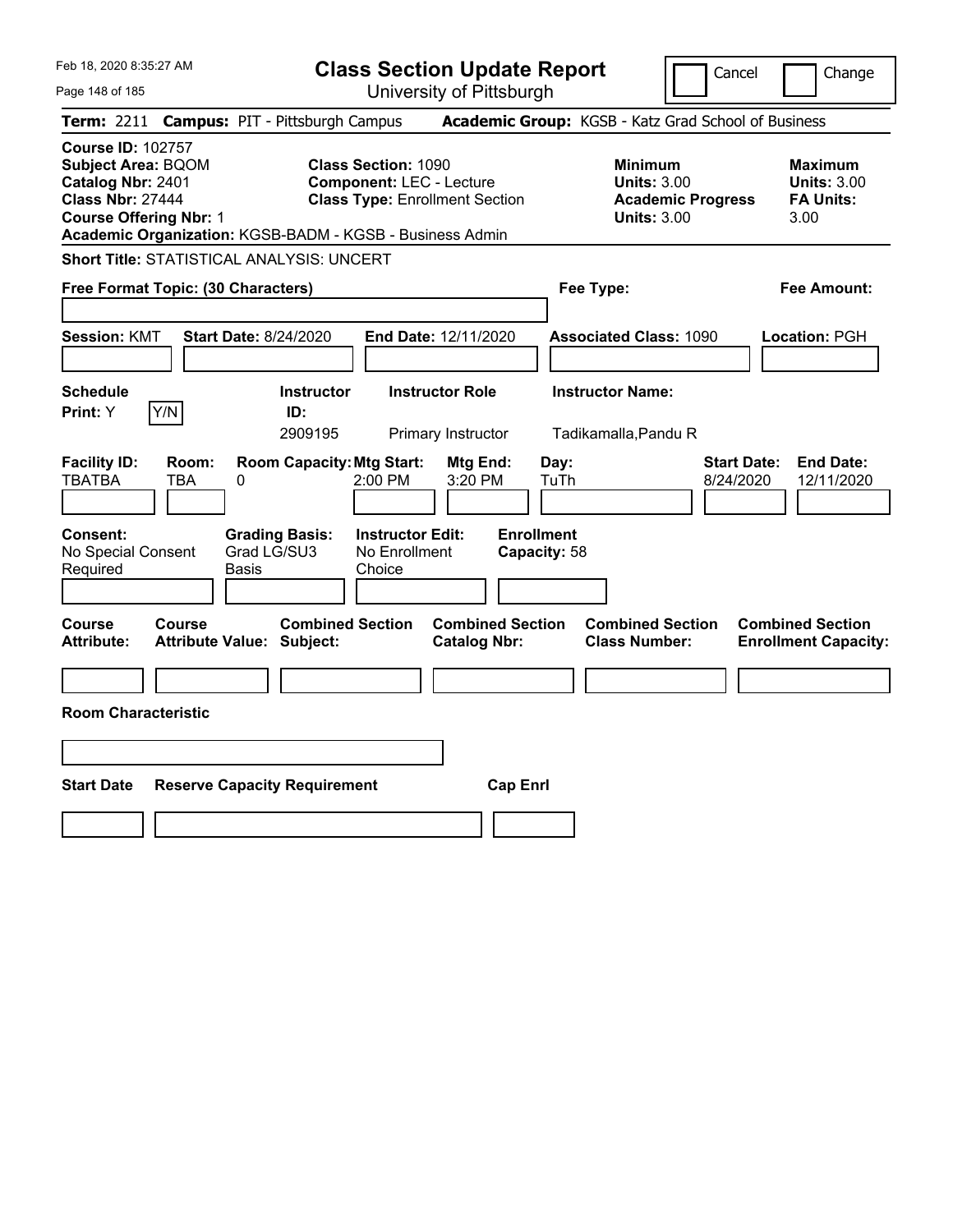| Feb 18. 2020 8:35:27 AM                                                                                                                                                                            |                                                                 |                                                           |                                                               |                                                                                          | <b>Class Section Update Report</b><br>Cancel<br>Change                        |                                                            |                                                                  |  |  |  |
|----------------------------------------------------------------------------------------------------------------------------------------------------------------------------------------------------|-----------------------------------------------------------------|-----------------------------------------------------------|---------------------------------------------------------------|------------------------------------------------------------------------------------------|-------------------------------------------------------------------------------|------------------------------------------------------------|------------------------------------------------------------------|--|--|--|
| Page 149 of 185                                                                                                                                                                                    |                                                                 |                                                           |                                                               | University of Pittsburgh                                                                 |                                                                               |                                                            |                                                                  |  |  |  |
| <b>Term: 2211</b>                                                                                                                                                                                  | <b>Campus: PIT - Pittsburgh Campus</b>                          |                                                           |                                                               |                                                                                          | Academic Group: KGSB - Katz Grad School of Business                           |                                                            |                                                                  |  |  |  |
| <b>Course ID: 102762</b><br><b>Subject Area: BQOM</b><br>Catalog Nbr: 2421<br><b>Class Nbr: 18791</b><br><b>Course Offering Nbr: 1</b><br>Academic Organization: KGSB-BADM - KGSB - Business Admin |                                                                 |                                                           | <b>Class Section: 1120</b><br><b>Component: LEC - Lecture</b> | <b>Class Type: Enrollment Section</b>                                                    | <b>Minimum</b><br><b>Units: 1.50</b><br><b>Units: 1.50</b>                    | <b>Academic Progress</b>                                   | <b>Maximum</b><br><b>Units: 1.50</b><br><b>FA Units:</b><br>1.50 |  |  |  |
| Short Title: DECISN TECHN IN MFG & OPER MGT                                                                                                                                                        |                                                                 |                                                           |                                                               |                                                                                          |                                                                               |                                                            |                                                                  |  |  |  |
| Free Format Topic: (30 Characters)                                                                                                                                                                 |                                                                 |                                                           |                                                               |                                                                                          | Fee Type:                                                                     |                                                            | <b>Fee Amount:</b>                                               |  |  |  |
|                                                                                                                                                                                                    |                                                                 |                                                           |                                                               |                                                                                          |                                                                               |                                                            |                                                                  |  |  |  |
| Session: KS1                                                                                                                                                                                       | <b>Start Date: 8/24/2020</b>                                    |                                                           |                                                               | End Date: 10/18/2020                                                                     | <b>Associated Class: 1120</b>                                                 | Location: PGH                                              |                                                                  |  |  |  |
|                                                                                                                                                                                                    |                                                                 |                                                           |                                                               |                                                                                          |                                                                               |                                                            |                                                                  |  |  |  |
| Schedule<br>Y/N<br><b>Print:</b> Y                                                                                                                                                                 |                                                                 | <b>Instructor</b><br>ID:<br>2902061<br>2902061<br>2902061 |                                                               | <b>Instructor Role</b><br>Primary Instructor<br>Primary Instructor<br>Primary Instructor | <b>Instructor Name:</b><br>Vargas, Luis G<br>Vargas, Luis G<br>Vargas, Luis G |                                                            |                                                                  |  |  |  |
| <b>Facility ID:</b><br><b>WEBTBA</b><br>MERVS00114<br>MERVS00114 00114                                                                                                                             | Room:<br><b>TBA</b><br>0<br>00114<br>58<br>58                   | <b>Room Capacity: Mtg Start:</b>                          | 6:20 PM<br>$9:00$ AM<br>9:00 AM                               | Mtg End:<br>9:20 PM<br>11:30 AM<br>11:30 AM                                              | Day:<br>Th<br>Su<br>Su                                                        | <b>Start Date:</b><br>8/24/2020<br>8/30/2020<br>10/18/2020 | <b>End Date:</b><br>10/16/2020<br>8/30/2020<br>10/18/2020        |  |  |  |
| <b>Consent:</b><br>No Special Consent<br>Required                                                                                                                                                  | Basis                                                           | <b>Grading Basis:</b><br>Grad LG/SNC                      | <b>Instructor Edit:</b><br>No Enrollment<br>Choice            |                                                                                          | <b>Enrollment</b><br>Capacity: 26                                             |                                                            |                                                                  |  |  |  |
| <b>Course</b><br><b>Attribute:</b><br><b>IDM</b>                                                                                                                                                   | Course<br><b>Attribute Value: Subject:</b><br><b>HYBRID</b>     | <b>Combined Section</b>                                   |                                                               | <b>Combined Section</b><br><b>Catalog Nbr:</b>                                           | <b>Combined Section</b><br><b>Class Number:</b>                               |                                                            | <b>Combined Section</b><br><b>Enrollment Capacity:</b>           |  |  |  |
| <b>Room Characteristic</b><br>PeopleSoft - Scheduled (PS)                                                                                                                                          |                                                                 |                                                           |                                                               |                                                                                          |                                                                               |                                                            |                                                                  |  |  |  |
| <b>Start Date</b><br>3/1/2020                                                                                                                                                                      | <b>Reserve Capacity Requirement</b><br>Restricted to BUSADP-MBA |                                                           |                                                               | <b>Cap Enrl</b>                                                                          | 26                                                                            |                                                            |                                                                  |  |  |  |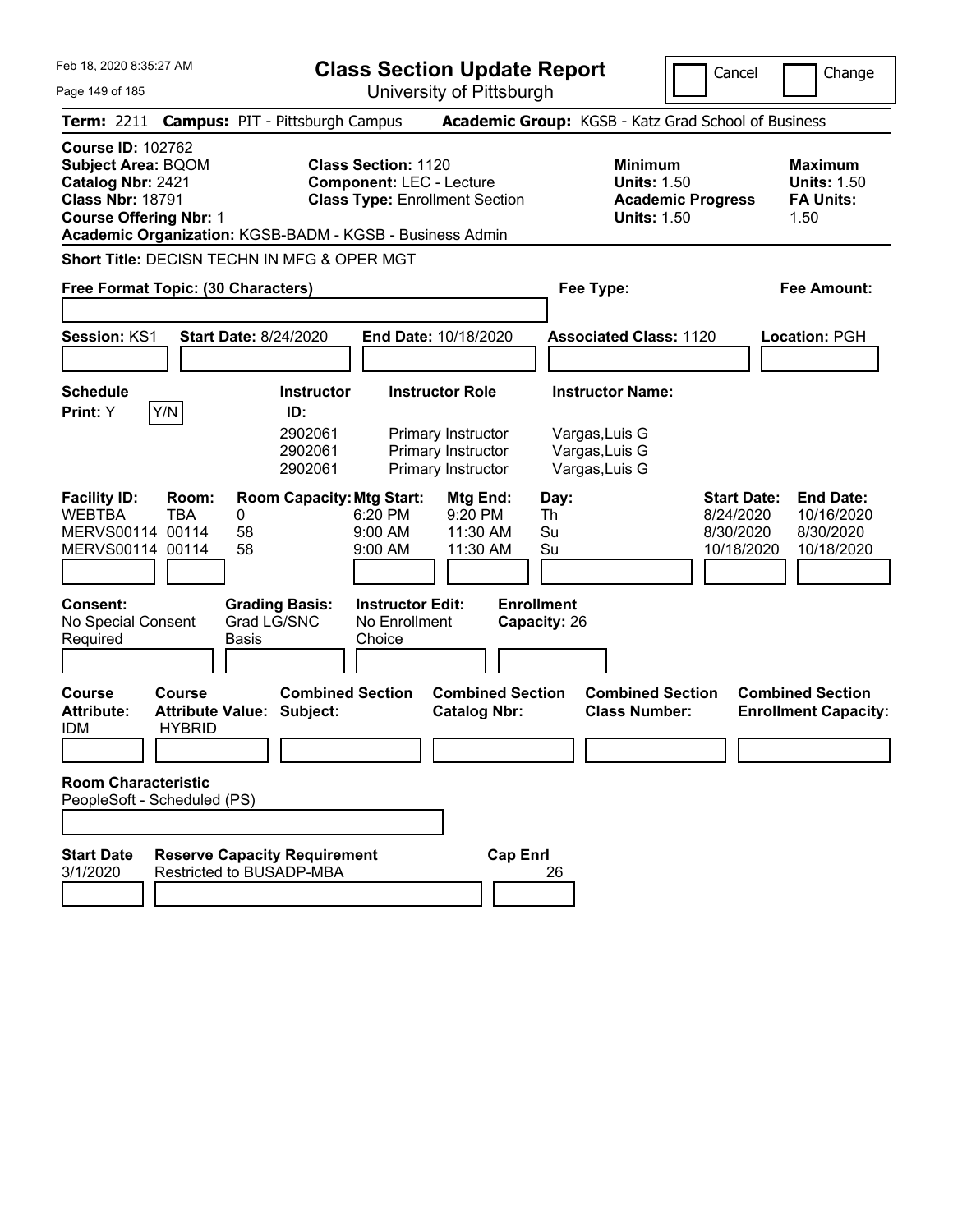| Feb 18, 2020 8:35:27 AM<br>Page 150 of 185                                                                                                                                                         |                                                                                                                                                   |                                               |                         | <b>Class Section Update Report</b>                                                                     | University of Pittsburgh                    |                         |                        |                                                            |                          | Cancel                                                     | Change                                                           |
|----------------------------------------------------------------------------------------------------------------------------------------------------------------------------------------------------|---------------------------------------------------------------------------------------------------------------------------------------------------|-----------------------------------------------|-------------------------|--------------------------------------------------------------------------------------------------------|---------------------------------------------|-------------------------|------------------------|------------------------------------------------------------|--------------------------|------------------------------------------------------------|------------------------------------------------------------------|
| Term: 2211 Campus: PIT - Pittsburgh Campus                                                                                                                                                         |                                                                                                                                                   |                                               |                         |                                                                                                        |                                             |                         |                        | Academic Group: KGSB - Katz Grad School of Business        |                          |                                                            |                                                                  |
| <b>Course ID: 102772</b><br><b>Subject Area: BQOM</b><br>Catalog Nbr: 2521<br><b>Class Nbr: 13309</b><br><b>Course Offering Nbr: 1</b><br>Academic Organization: KGSB-BADM - KGSB - Business Admin |                                                                                                                                                   |                                               |                         | <b>Class Section: 1010</b><br><b>Component: LEC - Lecture</b><br><b>Class Type: Enrollment Section</b> |                                             |                         |                        | <b>Minimum</b><br><b>Units: 1.50</b><br><b>Units: 1.50</b> | <b>Academic Progress</b> |                                                            | <b>Maximum</b><br><b>Units: 1.50</b><br><b>FA Units:</b><br>1.50 |
| <b>Short Title: DECISN MAKING COMPLX ENVRNMNT</b>                                                                                                                                                  |                                                                                                                                                   |                                               |                         |                                                                                                        |                                             |                         |                        |                                                            |                          |                                                            |                                                                  |
| Free Format Topic: (30 Characters)                                                                                                                                                                 |                                                                                                                                                   |                                               |                         |                                                                                                        |                                             |                         |                        | Fee Type:                                                  |                          |                                                            | <b>Fee Amount:</b>                                               |
| <b>Session: KS1</b><br><b>Schedule</b>                                                                                                                                                             |                                                                                                                                                   | <b>Start Date: 8/24/2020</b>                  | <b>Instructor</b>       | End Date: 10/17/2020                                                                                   | <b>Instructor Role</b>                      |                         |                        | <b>Associated Class: 1010</b><br><b>Instructor Name:</b>   |                          |                                                            | <b>Location: PGH</b>                                             |
| Print: Y                                                                                                                                                                                           | Y/N                                                                                                                                               | 0                                             | ID:                     |                                                                                                        |                                             |                         |                        | No Instructor Assigned                                     |                          |                                                            |                                                                  |
|                                                                                                                                                                                                    |                                                                                                                                                   | 0<br>0                                        |                         |                                                                                                        |                                             |                         |                        | No Instructor Assigned<br>No Instructor Assigned           |                          |                                                            |                                                                  |
| <b>Facility ID:</b><br><b>WEBTBA</b><br>MERVS00104 00104<br>MERVS00104 00104                                                                                                                       | Room:<br><b>TBA</b>                                                                                                                               | 0<br>58<br>58                                 |                         | <b>Room Capacity: Mtg Start:</b><br>6:20 PM<br>9:00 AM<br>9:00 AM                                      | Mtg End:<br>9:20 PM<br>11:30 AM<br>11:30 AM |                         | Day:<br>We<br>Sa<br>Sa |                                                            |                          | <b>Start Date:</b><br>8/24/2020<br>8/29/2020<br>10/17/2020 | <b>End Date:</b><br>10/16/2020<br>8/29/2020<br>10/17/2020        |
| <b>Consent:</b><br>No Special Consent<br>Required                                                                                                                                                  |                                                                                                                                                   | <b>Grading Basis:</b><br>Grad LG/SU3<br>Basis |                         | <b>Instructor Edit:</b><br>No Enrollment<br>Choice                                                     |                                             | <b>Enrollment</b>       | Capacity: 58           |                                                            |                          |                                                            |                                                                  |
| Course<br><b>Attribute:</b><br><b>IDM</b>                                                                                                                                                          | Course<br><b>Attribute Value: Subject:</b><br><b>HYBRID</b>                                                                                       |                                               | <b>Combined Section</b> |                                                                                                        | <b>Catalog Nbr:</b>                         | <b>Combined Section</b> |                        | <b>Combined Section</b><br><b>Class Number:</b>            |                          |                                                            | <b>Combined Section</b><br><b>Enrollment Capacity:</b>           |
| <b>Room Characteristic</b><br>PeopleSoft - Scheduled (PS)                                                                                                                                          |                                                                                                                                                   |                                               |                         |                                                                                                        |                                             |                         |                        |                                                            |                          |                                                            |                                                                  |
|                                                                                                                                                                                                    |                                                                                                                                                   |                                               |                         |                                                                                                        |                                             |                         |                        |                                                            |                          |                                                            |                                                                  |
| <b>Start Date</b><br>4/4/2020<br>3/1/2020<br>3/1/2020<br>3/1/2020                                                                                                                                  | <b>Reserve Capacity Requirement</b><br>Restricted to BUSAD-MBA<br>Restricted to BUSAD-MBA<br>Restricted to BUSADP-MBA<br>Restricted to BUSADF-MBA |                                               |                         |                                                                                                        |                                             | <b>Cap Enrl</b>         | 0<br>20<br>20<br>18    |                                                            |                          |                                                            |                                                                  |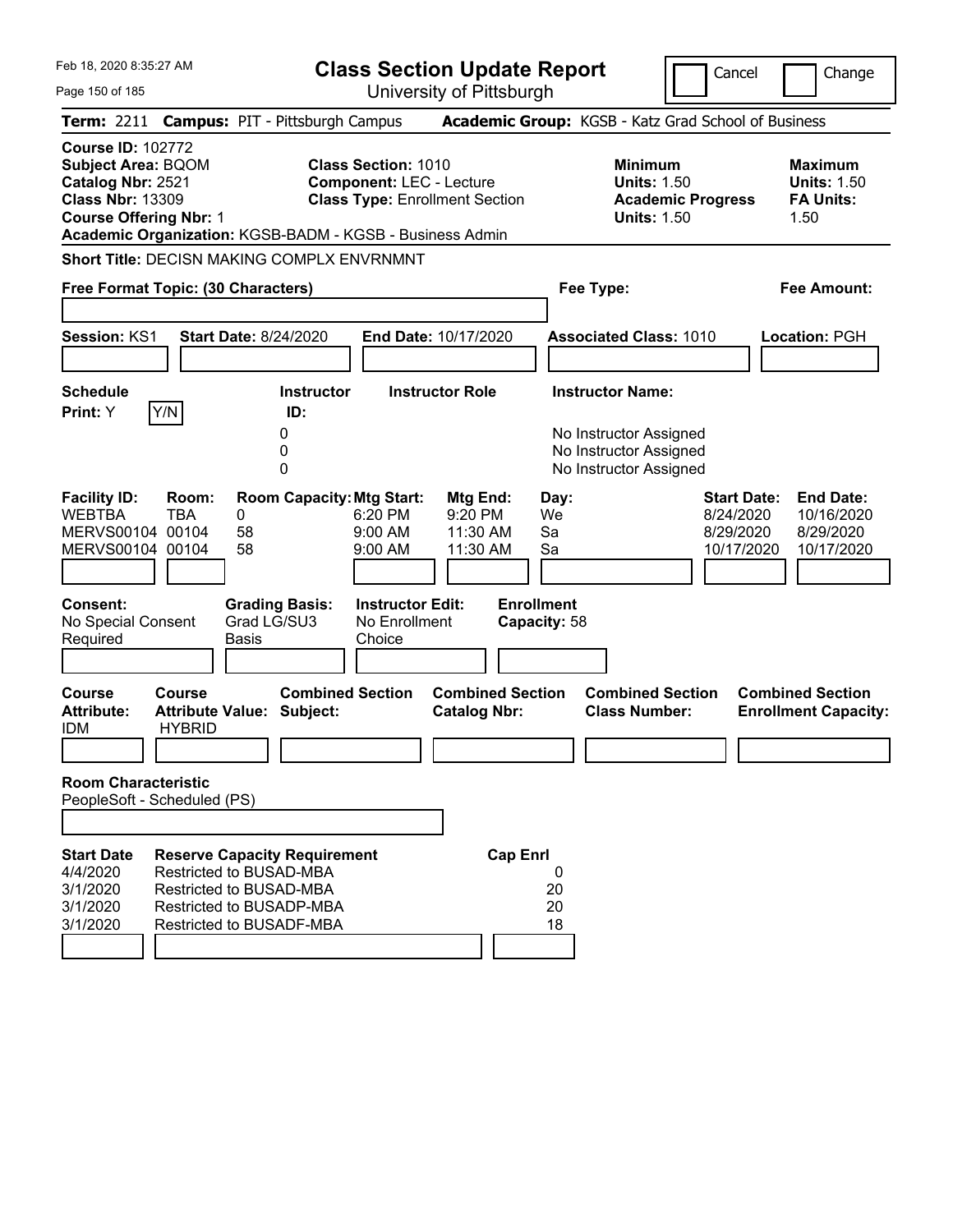| Feb 18, 2020 8:35:27 AM<br>Page 151 of 185                                                                                                                                                         |                                                                                                             |                             |                                     | <b>Class Section Update Report</b>                                                                     | University of Pittsburgh                     |                                   |                    |                                                            |                          | Cancel                          | Change                                                           |
|----------------------------------------------------------------------------------------------------------------------------------------------------------------------------------------------------|-------------------------------------------------------------------------------------------------------------|-----------------------------|-------------------------------------|--------------------------------------------------------------------------------------------------------|----------------------------------------------|-----------------------------------|--------------------|------------------------------------------------------------|--------------------------|---------------------------------|------------------------------------------------------------------|
| Term: 2211 Campus: PIT - Pittsburgh Campus                                                                                                                                                         |                                                                                                             |                             |                                     |                                                                                                        |                                              |                                   |                    | Academic Group: KGSB - Katz Grad School of Business        |                          |                                 |                                                                  |
| <b>Course ID: 102773</b><br><b>Subject Area: BQOM</b><br>Catalog Nbr: 2523<br><b>Class Nbr: 24393</b><br><b>Course Offering Nbr: 1</b><br>Academic Organization: KGSB-BADM - KGSB - Business Admin |                                                                                                             |                             |                                     | <b>Class Section: 1200</b><br><b>Component: LEC - Lecture</b><br><b>Class Type: Enrollment Section</b> |                                              |                                   |                    | <b>Minimum</b><br><b>Units: 1.50</b><br><b>Units: 1.50</b> | <b>Academic Progress</b> |                                 | <b>Maximum</b><br><b>Units: 1.50</b><br><b>FA Units:</b><br>1.50 |
| <b>Short Title: PROCESS ENGINEERING</b>                                                                                                                                                            |                                                                                                             |                             |                                     |                                                                                                        |                                              |                                   |                    |                                                            |                          |                                 |                                                                  |
| Free Format Topic: (30 Characters)                                                                                                                                                                 |                                                                                                             |                             |                                     |                                                                                                        |                                              |                                   |                    | Fee Type:                                                  |                          |                                 | <b>Fee Amount:</b>                                               |
| <b>Session: KS1</b>                                                                                                                                                                                |                                                                                                             |                             | <b>Start Date: 8/24/2020</b>        |                                                                                                        | <b>End Date: 10/16/2020</b>                  |                                   |                    | <b>Associated Class: 1200</b>                              |                          |                                 | Location: PGH                                                    |
| <b>Schedule</b><br>Print: Y                                                                                                                                                                        | Y/N                                                                                                         |                             | <b>Instructor</b><br>ID:<br>2900908 |                                                                                                        | <b>Instructor Role</b><br>Primary Instructor |                                   |                    | <b>Instructor Name:</b><br>Hegde, Gajanan G                |                          |                                 |                                                                  |
| <b>Facility ID:</b><br>MERVS00B60 00B60                                                                                                                                                            | Room:                                                                                                       | 26                          | <b>Room Capacity: Mtg Start:</b>    | 6:20 PM                                                                                                | Mtg End:<br>9:20 PM                          |                                   | Day:<br>Th         |                                                            |                          | <b>Start Date:</b><br>8/24/2020 | <b>End Date:</b><br>10/16/2020                                   |
| <b>Consent:</b><br>No Special Consent<br>Required                                                                                                                                                  |                                                                                                             | Grad LG/SU3<br><b>Basis</b> | <b>Grading Basis:</b>               | <b>Instructor Edit:</b><br>No Enrollment<br>Choice                                                     |                                              | <b>Enrollment</b><br>Capacity: 26 |                    |                                                            |                          |                                 |                                                                  |
| <b>Course</b><br><b>Attribute:</b>                                                                                                                                                                 | Course<br><b>Attribute Value: Subject:</b>                                                                  |                             | <b>Combined Section</b>             |                                                                                                        | <b>Catalog Nbr:</b>                          | <b>Combined Section</b>           |                    | <b>Combined Section</b><br><b>Class Number:</b>            |                          |                                 | <b>Combined Section</b><br><b>Enrollment Capacity:</b>           |
|                                                                                                                                                                                                    |                                                                                                             |                             |                                     |                                                                                                        |                                              |                                   |                    |                                                            |                          |                                 |                                                                  |
| <b>Room Characteristic</b><br>PeopleSoft - Scheduled (PS)                                                                                                                                          |                                                                                                             |                             |                                     |                                                                                                        |                                              |                                   |                    |                                                            |                          |                                 |                                                                  |
|                                                                                                                                                                                                    |                                                                                                             |                             |                                     |                                                                                                        |                                              |                                   |                    |                                                            |                          |                                 |                                                                  |
| <b>Start Date</b><br>3/31/2020<br>3/1/2020<br>3/1/2020<br>3/1/2020                                                                                                                                 | Restricted to BUSADP-MBA<br>Restricted to BUSADP-MBA<br>Restricted to BUSADF-MBA<br>Restricted to BUSAD-MBA |                             | <b>Reserve Capacity Requirement</b> |                                                                                                        |                                              | <b>Cap Enrl</b>                   | 0<br>10<br>5<br>10 |                                                            |                          |                                 |                                                                  |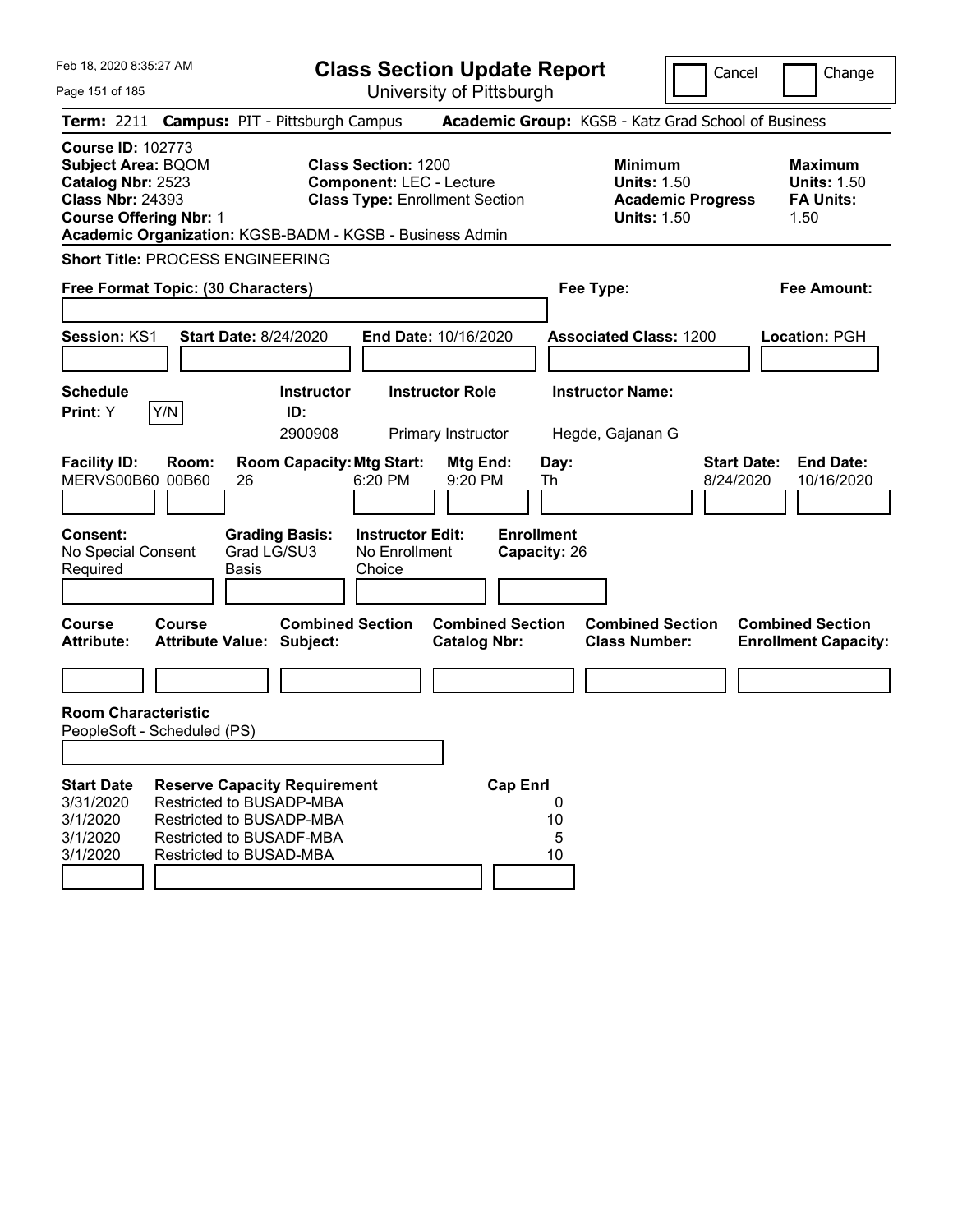| Feb 18, 2020 8:35:27 AM                                                                                                                |               |                                                                                               |                                                                          | <b>Class Section Update Report</b>                                 |                                                         |                                                                 | Cancel                   | Change                                                                                         |
|----------------------------------------------------------------------------------------------------------------------------------------|---------------|-----------------------------------------------------------------------------------------------|--------------------------------------------------------------------------|--------------------------------------------------------------------|---------------------------------------------------------|-----------------------------------------------------------------|--------------------------|------------------------------------------------------------------------------------------------|
| Page 152 of 185                                                                                                                        |               |                                                                                               |                                                                          | University of Pittsburgh                                           |                                                         |                                                                 |                          |                                                                                                |
| <b>Term: 2211</b>                                                                                                                      |               | <b>Campus: PIT - Pittsburgh Campus</b>                                                        |                                                                          |                                                                    |                                                         | Academic Group: KGSB - Katz Grad School of Business             |                          |                                                                                                |
| <b>Course ID: 102774</b><br><b>Subject Area: BQOM</b><br>Catalog Nbr: 2524<br><b>Class Nbr: 24394</b><br><b>Course Offering Nbr: 1</b> |               | Academic Organization: KGSB-BADM - KGSB - Business Admin                                      | <b>Class Section: 1200</b><br><b>Component: LEC - Lecture</b>            | <b>Class Type: Enrollment Section</b>                              |                                                         | <b>Minimum</b><br><b>Units: 1.50</b><br><b>Units: 1.50</b>      | <b>Academic Progress</b> | <b>Maximum</b><br><b>Units: 1.50</b><br><b>FA Units:</b><br>1.50                               |
|                                                                                                                                        |               | Short Title: PROD MGT & PROCESS IMPROVEMENT                                                   |                                                                          |                                                                    |                                                         |                                                                 |                          |                                                                                                |
| Free Format Topic: (30 Characters)                                                                                                     |               |                                                                                               |                                                                          |                                                                    |                                                         | Fee Type:                                                       |                          | Fee Amount:                                                                                    |
| Session: KS2                                                                                                                           |               | Start Date: 10/19/2020                                                                        |                                                                          | End Date: 12/11/2020                                               |                                                         | <b>Associated Class: 1200</b>                                   |                          | Location: PGH                                                                                  |
| <b>Schedule</b><br>Print: Y                                                                                                            | Y/N           | <b>Instructor</b><br>ID:<br>2900908<br>2900908                                                |                                                                          | <b>Instructor Role</b><br>Primary Instructor<br>Primary Instructor |                                                         | <b>Instructor Name:</b><br>Hegde, Gajanan G<br>Hegde, Gajanan G |                          |                                                                                                |
| <b>Facility ID:</b><br>MERVS00114 00114<br>MERVS00114 00114<br><b>Consent:</b><br>No Special Consent<br>Required                       | Room:         | <b>Room Capacity: Mtg Start:</b><br>58<br>58<br><b>Grading Basis:</b><br>Grad LG/SU3<br>Basis | 1:00 PM<br>9:00 AM<br><b>Instructor Edit:</b><br>No Enrollment<br>Choice | Mtg End:<br>5:00 PM<br>5:00 PM                                     | Day:<br>Fr<br>SaSu<br><b>Enrollment</b><br>Capacity: 25 |                                                                 |                          | <b>Start Date:</b><br><b>End Date:</b><br>11/13/2020<br>11/13/2020<br>11/14/2020<br>11/15/2020 |
| <b>Course</b><br><b>Attribute:</b>                                                                                                     | <b>Course</b> | <b>Combined Section</b><br><b>Attribute Value: Subject:</b>                                   |                                                                          | <b>Combined Section</b><br><b>Catalog Nbr:</b>                     |                                                         | <b>Combined Section</b><br><b>Class Number:</b>                 |                          | <b>Combined Section</b><br><b>Enrollment Capacity:</b>                                         |
|                                                                                                                                        |               |                                                                                               |                                                                          |                                                                    |                                                         |                                                                 |                          |                                                                                                |
| <b>Room Characteristic</b><br>PeopleSoft - Scheduled (PS)<br><b>Start Date</b><br>4/1/2020                                             |               | <b>Reserve Capacity Requirement</b><br>Restricted to BUSADP-MBA                               |                                                                          |                                                                    | <b>Cap Enrl</b>                                         |                                                                 |                          |                                                                                                |
| 3/1/2020<br>3/1/2020<br>3/1/2020                                                                                                       |               | Restricted to BUSADP-MBA<br><b>Restricted to BUSADF-MBA</b><br>Restricted to BUSAD-MBA        |                                                                          |                                                                    | 8<br>4<br>8                                             |                                                                 |                          |                                                                                                |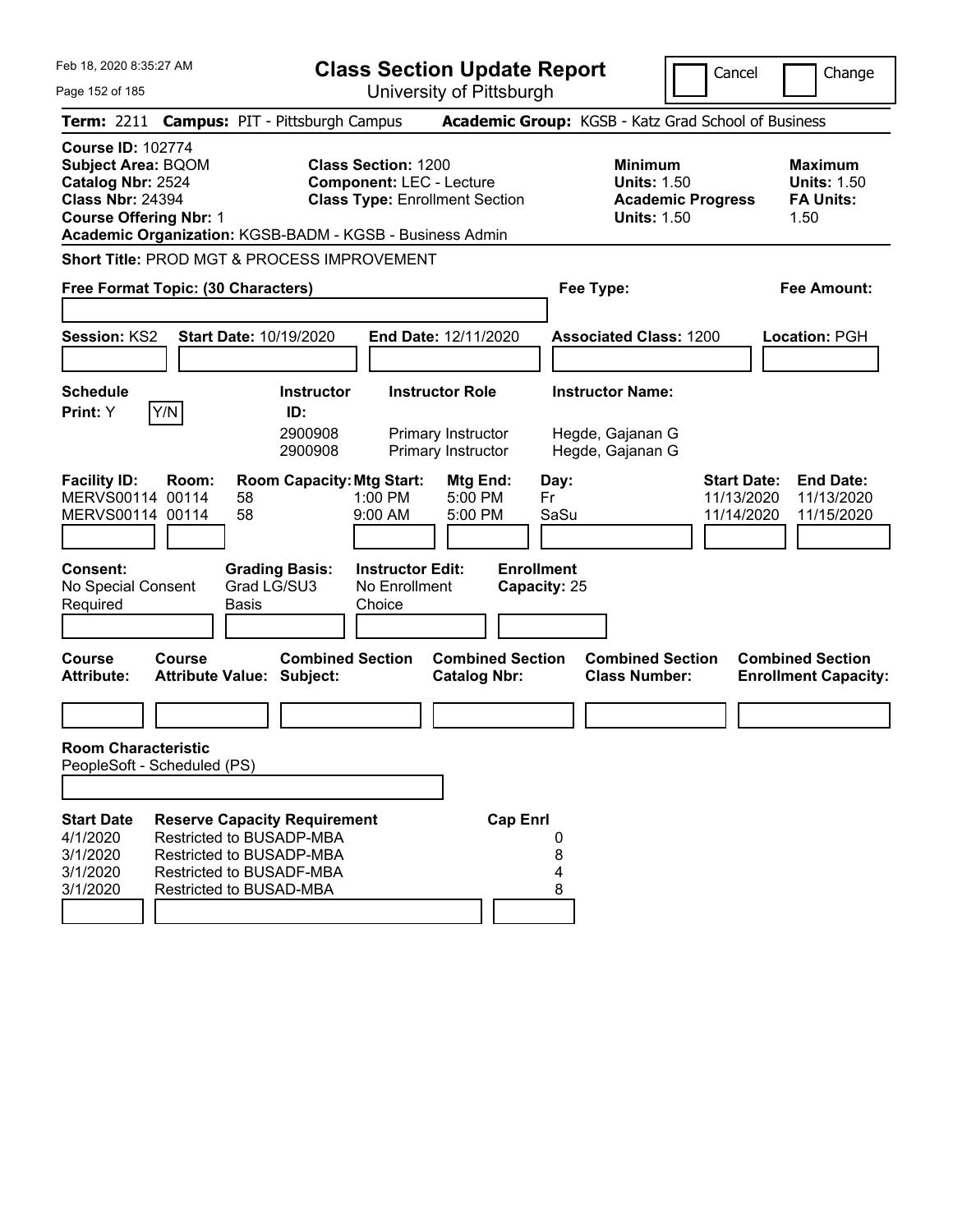| Feb 18, 2020 8:35:27 AM                                                                                                                |                        |                                                                                    | <b>Class Section Update Report</b>                                                                     |                                                                                  |                   |              |                                                                              | Cancel                   |                    | Change                                                           |
|----------------------------------------------------------------------------------------------------------------------------------------|------------------------|------------------------------------------------------------------------------------|--------------------------------------------------------------------------------------------------------|----------------------------------------------------------------------------------|-------------------|--------------|------------------------------------------------------------------------------|--------------------------|--------------------|------------------------------------------------------------------|
| Page 153 of 185                                                                                                                        |                        |                                                                                    | University of Pittsburgh                                                                               |                                                                                  |                   |              |                                                                              |                          |                    |                                                                  |
|                                                                                                                                        |                        | Term: 2211 Campus: PIT - Pittsburgh Campus                                         |                                                                                                        |                                                                                  |                   |              | Academic Group: KGSB - Katz Grad School of Business                          |                          |                    |                                                                  |
| <b>Course ID: 102780</b><br><b>Subject Area: BQOM</b><br>Catalog Nbr: 2531<br><b>Class Nbr: 23603</b><br><b>Course Offering Nbr: 1</b> |                        | Academic Organization: KGSB-BADM - KGSB - Business Admin                           | <b>Class Section: 1505</b><br><b>Component: LEC - Lecture</b><br><b>Class Type: Enrollment Section</b> |                                                                                  |                   |              | <b>Minimum</b><br><b>Units: 1.50</b><br><b>Units: 1.50</b>                   | <b>Academic Progress</b> |                    | <b>Maximum</b><br><b>Units: 1.50</b><br><b>FA Units:</b><br>1.50 |
|                                                                                                                                        |                        | Short Title: GLOBAL SUPPLY CHAIN MANAGEMENT                                        |                                                                                                        |                                                                                  |                   |              |                                                                              |                          |                    |                                                                  |
| Free Format Topic: (30 Characters)                                                                                                     |                        |                                                                                    |                                                                                                        |                                                                                  |                   |              | Fee Type:                                                                    |                          |                    | <b>Fee Amount:</b>                                               |
| <b>Session: KET</b>                                                                                                                    |                        | <b>Start Date: 8/17/2020</b>                                                       | <b>End Date: 12/5/2020</b>                                                                             |                                                                                  |                   |              | <b>Associated Class: 1505</b>                                                |                          |                    | <b>Location: PGH</b>                                             |
| <b>Schedule</b><br>Print: Y<br><b>Facility ID:</b>                                                                                     | Y/N<br>Room:           | <b>Instructor</b><br>ID:<br>2900556<br>2964523<br><b>Room Capacity: Mtg Start:</b> |                                                                                                        | <b>Instructor Role</b><br>Primary Instructor<br>Secondary Instructor<br>Mtg End: |                   | Day:         | <b>Instructor Name:</b><br>Mirchandani, Prakash<br>Piekutowski, James Joseph |                          | <b>Start Date:</b> | <b>End Date:</b>                                                 |
| <b>TBATBA</b>                                                                                                                          | TBA                    | 0                                                                                  |                                                                                                        |                                                                                  |                   |              |                                                                              |                          | 8/17/2020          | 12/5/2020                                                        |
| <b>Consent:</b><br>No Special Consent<br>Required                                                                                      |                        | <b>Grading Basis:</b><br>Grad LG/SU3<br>Basis                                      | <b>Instructor Edit:</b><br>No Enrollment<br>Choice                                                     |                                                                                  | <b>Enrollment</b> | Capacity: 40 |                                                                              |                          |                    |                                                                  |
| <b>Course</b><br><b>Attribute:</b><br><b>UCIS</b><br><b>Room Characteristic</b>                                                        | Course<br><b>GLBST</b> | <b>Combined Section</b><br><b>Attribute Value: Subject:</b>                        |                                                                                                        | <b>Combined Section</b><br><b>Catalog Nbr:</b>                                   |                   |              | <b>Combined Section</b><br><b>Class Number:</b>                              |                          |                    | <b>Combined Section</b><br><b>Enrollment Capacity:</b>           |
| <b>Start Date</b><br>3/1/2020                                                                                                          |                        | <b>Reserve Capacity Requirement</b><br>Restricted to EMBA-MBA                      |                                                                                                        |                                                                                  | <b>Cap Enrl</b>   | 40           |                                                                              |                          |                    |                                                                  |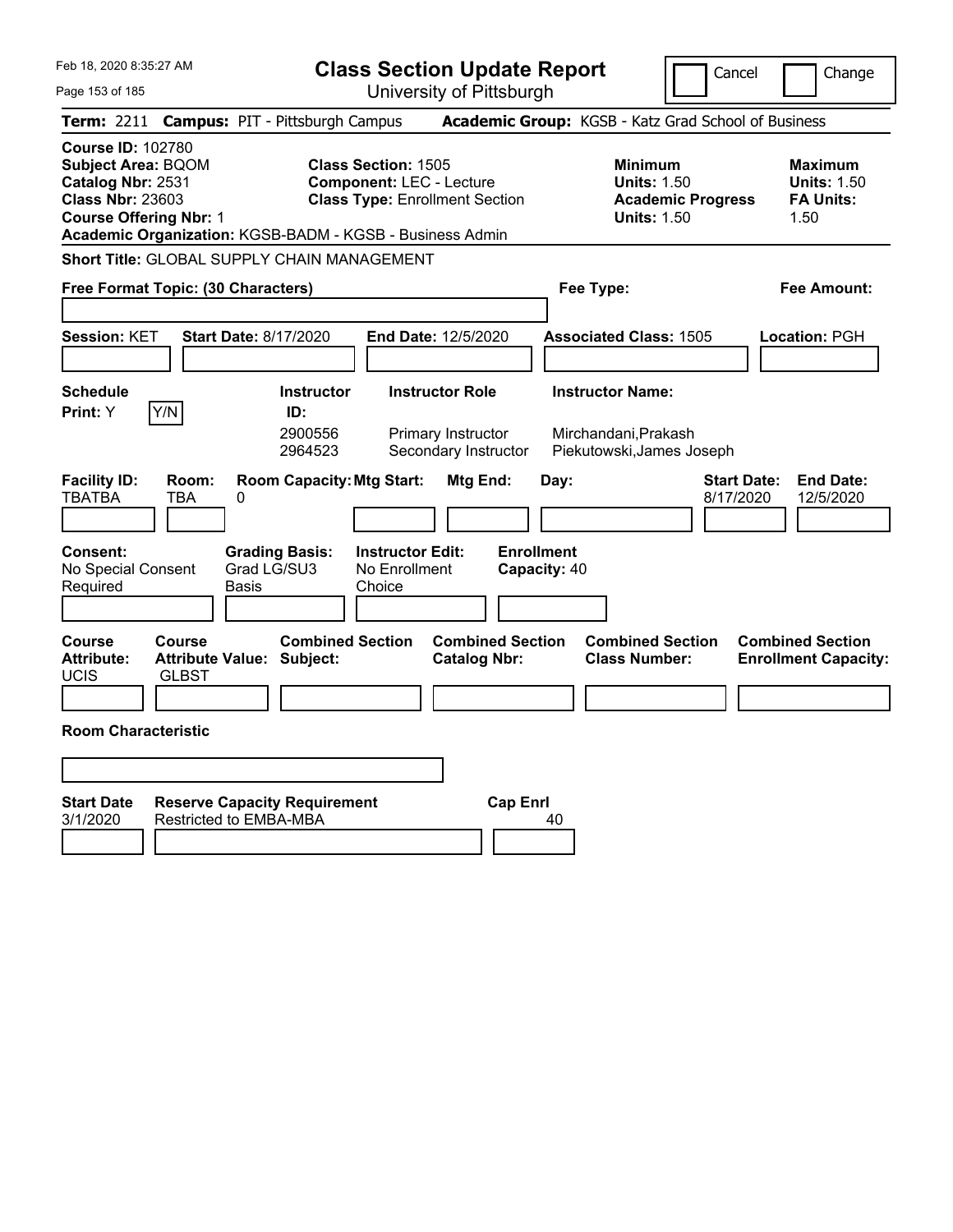| Feb 18, 2020 8:35:27 AM                                                                                                                |                                                                |                                                                      | <b>Class Section Update Report</b>                                                                     |                                                |                                   |      |                                                                                  |                          | Cancel                          | Change                                                           |
|----------------------------------------------------------------------------------------------------------------------------------------|----------------------------------------------------------------|----------------------------------------------------------------------|--------------------------------------------------------------------------------------------------------|------------------------------------------------|-----------------------------------|------|----------------------------------------------------------------------------------|--------------------------|---------------------------------|------------------------------------------------------------------|
| Page 154 of 185                                                                                                                        |                                                                |                                                                      | University of Pittsburgh                                                                               |                                                |                                   |      |                                                                                  |                          |                                 |                                                                  |
|                                                                                                                                        | Term: 2211 Campus: PIT - Pittsburgh Campus                     |                                                                      |                                                                                                        |                                                |                                   |      | Academic Group: KGSB - Katz Grad School of Business                              |                          |                                 |                                                                  |
| <b>Course ID: 102780</b><br><b>Subject Area: BQOM</b><br>Catalog Nbr: 2531<br><b>Class Nbr: 23604</b><br><b>Course Offering Nbr: 1</b> | Academic Organization: KGSB-BADM - KGSB - Business Admin       |                                                                      | <b>Class Section: 1510</b><br><b>Component: LEC - Lecture</b><br><b>Class Type: Enrollment Section</b> |                                                |                                   |      | <b>Minimum</b><br><b>Units: 1.50</b><br><b>Units: 1.50</b>                       | <b>Academic Progress</b> |                                 | <b>Maximum</b><br><b>Units: 1.50</b><br><b>FA Units:</b><br>1.50 |
|                                                                                                                                        | Short Title: GLOBAL SUPPLY CHAIN MANAGEMENT                    |                                                                      |                                                                                                        |                                                |                                   |      |                                                                                  |                          |                                 |                                                                  |
|                                                                                                                                        | Free Format Topic: (30 Characters)                             |                                                                      |                                                                                                        |                                                |                                   |      | Fee Type:                                                                        |                          |                                 | <b>Fee Amount:</b>                                               |
| <b>Session: KET</b><br><b>Schedule</b><br>Print: Y                                                                                     | <b>Start Date: 8/17/2020</b><br>Y/N                            | <b>Instructor</b><br>ID:<br>2900556                                  | End Date: 12/5/2020                                                                                    | <b>Instructor Role</b><br>Primary Instructor   |                                   |      | <b>Associated Class: 1510</b><br><b>Instructor Name:</b><br>Mirchandani, Prakash |                          |                                 | <b>Location: BRAZL</b>                                           |
| <b>Facility ID:</b><br><b>TBATBA</b><br><b>Consent:</b><br>No Special Consent<br>Required                                              | Room:<br>TBA<br>0<br>Grad LG/SU3<br>Basis                      | 2964523<br><b>Room Capacity: Mtg Start:</b><br><b>Grading Basis:</b> | <b>Instructor Edit:</b><br>No Enrollment<br>Choice                                                     | Secondary Instructor<br>Mtg End:               | <b>Enrollment</b><br>Capacity: 40 | Day: | Piekutowski, James Joseph                                                        |                          | <b>Start Date:</b><br>8/17/2020 | <b>End Date:</b><br>12/5/2020                                    |
|                                                                                                                                        |                                                                |                                                                      |                                                                                                        |                                                |                                   |      |                                                                                  |                          |                                 |                                                                  |
| <b>Course</b><br><b>Attribute:</b><br><b>UCIS</b><br><b>Room Characteristic</b>                                                        | Course<br><b>Attribute Value: Subject:</b><br><b>GLBST</b>     | <b>Combined Section</b>                                              |                                                                                                        | <b>Combined Section</b><br><b>Catalog Nbr:</b> |                                   |      | <b>Combined Section</b><br><b>Class Number:</b>                                  |                          |                                 | <b>Combined Section</b><br><b>Enrollment Capacity:</b>           |
|                                                                                                                                        |                                                                |                                                                      |                                                                                                        |                                                |                                   |      |                                                                                  |                          |                                 |                                                                  |
| <b>Start Date</b><br>3/1/2020                                                                                                          | <b>Reserve Capacity Requirement</b><br>Restricted to IEMBA-MBA |                                                                      |                                                                                                        |                                                | <b>Cap Enrl</b>                   | 40   |                                                                                  |                          |                                 |                                                                  |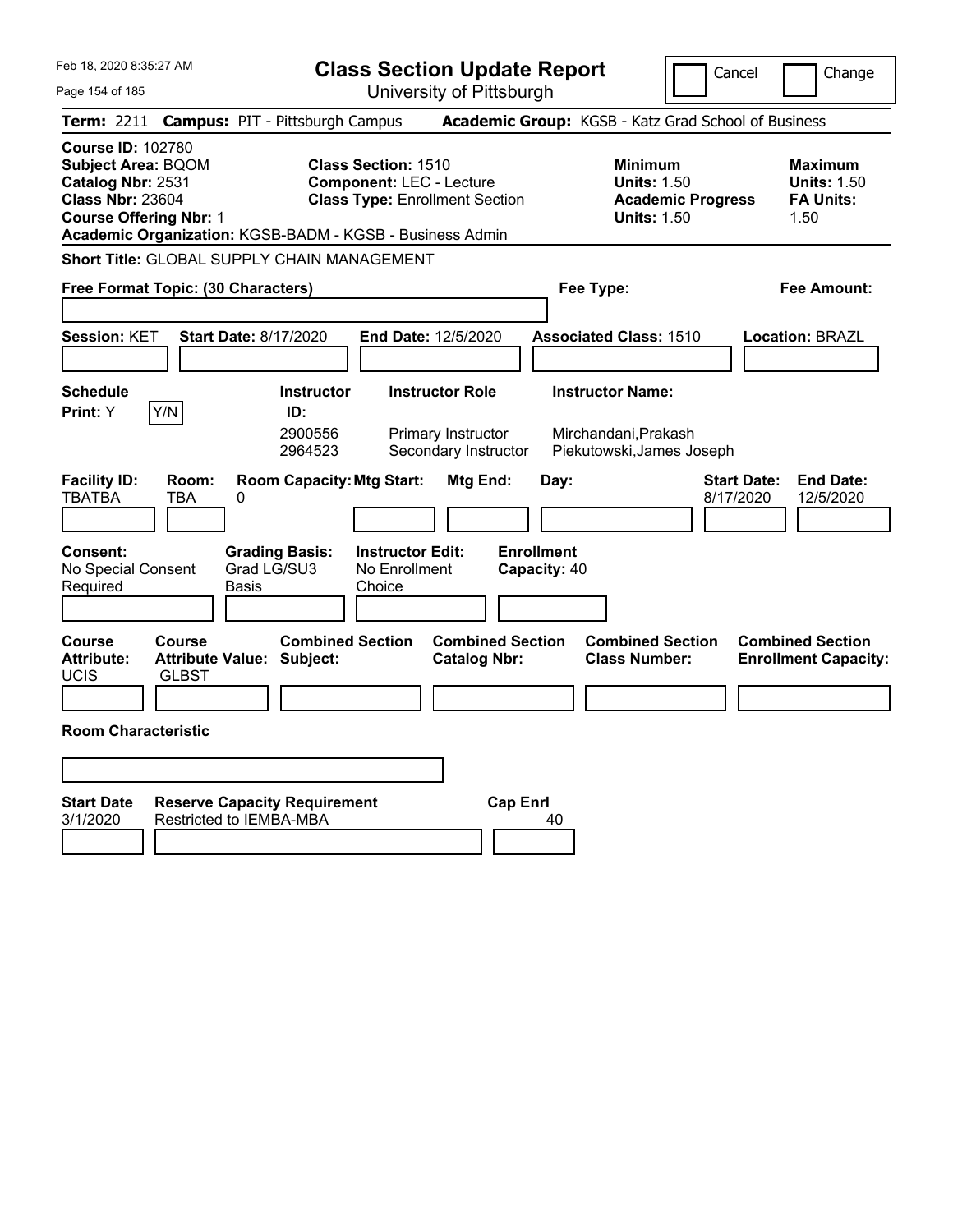|  | Feb 18, 2020 8:35:27 AM |  |
|--|-------------------------|--|
|  |                         |  |

Cancel Change

Page 155 of 185

|                                                                                                                                        |                                | Term: 2211 Campus: PIT - Pittsburgh Campus                                                                                                               |                                                               |                                                                                          |                                   | Academic Group: KGSB - Katz Grad School of Business                                    |                                                            |                                                                  |
|----------------------------------------------------------------------------------------------------------------------------------------|--------------------------------|----------------------------------------------------------------------------------------------------------------------------------------------------------|---------------------------------------------------------------|------------------------------------------------------------------------------------------|-----------------------------------|----------------------------------------------------------------------------------------|------------------------------------------------------------|------------------------------------------------------------------|
| <b>Course ID: 150171</b><br><b>Subject Area: BQOM</b><br>Catalog Nbr: 2537<br><b>Class Nbr: 16351</b><br><b>Course Offering Nbr: 1</b> |                                | Academic Organization: KGSB-BADM - KGSB - Business Admin                                                                                                 | <b>Class Section: 1010</b><br><b>Component: LEC - Lecture</b> | <b>Class Type: Enrollment Section</b>                                                    |                                   | <b>Minimum</b><br><b>Units: 1.50</b><br><b>Academic Progress</b><br><b>Units: 1.50</b> |                                                            | <b>Maximum</b><br><b>Units: 1.50</b><br><b>FA Units:</b><br>1.50 |
| <b>Short Title: FORECASTING</b>                                                                                                        |                                |                                                                                                                                                          |                                                               |                                                                                          |                                   |                                                                                        |                                                            |                                                                  |
|                                                                                                                                        |                                | Free Format Topic: (30 Characters)                                                                                                                       |                                                               |                                                                                          |                                   | Fee Type:                                                                              |                                                            | Fee Amount:                                                      |
| Session: KS1                                                                                                                           |                                | <b>Start Date: 8/24/2020</b>                                                                                                                             |                                                               | End Date: 10/17/2020                                                                     |                                   | <b>Associated Class: 1010</b>                                                          |                                                            | Location: PGH                                                    |
| <b>Schedule</b><br>Print: Y                                                                                                            | Y/N                            | <b>Instructor</b><br>ID:<br>2902061<br>2902061<br>2902061                                                                                                |                                                               | <b>Instructor Role</b><br>Primary Instructor<br>Primary Instructor<br>Primary Instructor |                                   | <b>Instructor Name:</b><br>Vargas, Luis G<br>Vargas, Luis G<br>Vargas, Luis G          |                                                            |                                                                  |
| <b>Facility ID:</b><br><b>WEBTBA</b><br>MERVS00114 00114<br>MERVS00114 00114                                                           | Room:<br><b>TBA</b>            | <b>Room Capacity: Mtg Start:</b><br>0<br>58<br>58                                                                                                        | 6:20 PM<br>9:00 AM<br>9:00 AM                                 | <b>Mtg End:</b><br>9:20 PM<br>11:30 AM<br>11:30 AM                                       | Day:<br>We<br>Sa<br>Sa            |                                                                                        | <b>Start Date:</b><br>8/24/2020<br>8/29/2020<br>10/17/2020 | <b>End Date:</b><br>10/16/2020<br>8/29/2020<br>10/17/2020        |
| <b>Consent:</b><br>No Special Consent<br>Required                                                                                      |                                | <b>Grading Basis:</b><br>Grad LG/SNC<br><b>Basis</b>                                                                                                     | <b>Instructor Edit:</b><br>No Enrollment<br>Choice            |                                                                                          | <b>Enrollment</b><br>Capacity: 48 |                                                                                        |                                                            |                                                                  |
| <b>Course</b><br><b>Attribute:</b><br><b>IDM</b><br><b>Room Characteristic</b><br>PeopleSoft - Scheduled (PS)                          | <b>Course</b><br><b>HYBRID</b> | <b>Combined Section</b><br><b>Attribute Value: Subject:</b>                                                                                              |                                                               | <b>Combined Section</b><br><b>Catalog Nbr:</b>                                           |                                   | <b>Combined Section</b><br><b>Class Number:</b>                                        |                                                            | <b>Combined Section</b><br><b>Enrollment Capacity:</b>           |
| <b>Start Date</b><br>4/5/2020<br>3/1/2020<br>3/1/2020<br>3/1/2020                                                                      |                                | <b>Reserve Capacity Requirement</b><br>Restricted to BUSAD-MBA<br><b>Restricted to BUSAD-MBA</b><br>Restricted to BUSADP-MBA<br>Restricted to BUSADF-MBA |                                                               | <b>Cap Enrl</b>                                                                          | 0<br>15<br>15<br>15               |                                                                                        |                                                            |                                                                  |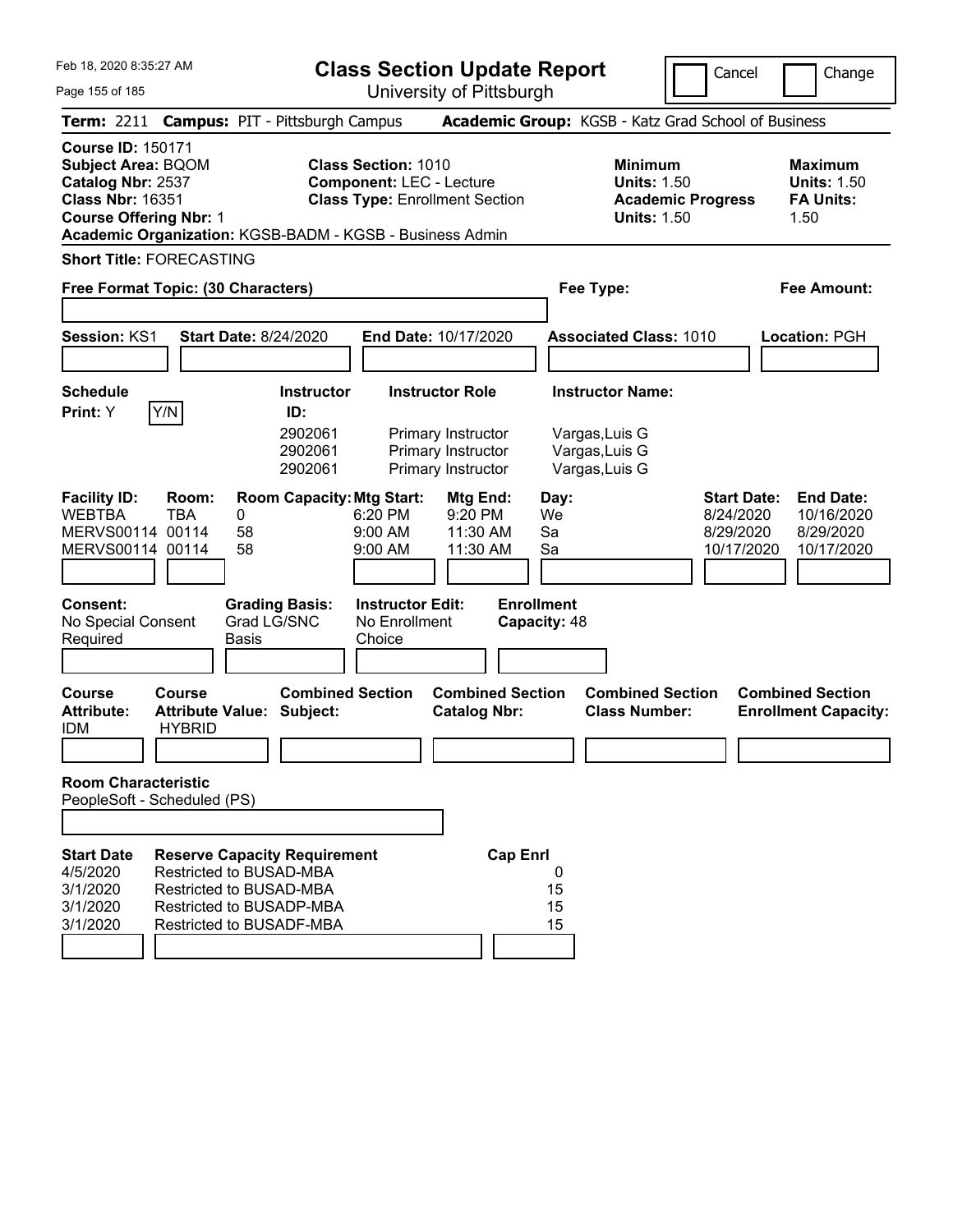| Feb 18, 2020 8:35:27 AM                                                                                                                                                                            | <b>Class Section Update Report</b>                                                                     |                                                                                                   | Cancel<br>Change                                                                             |
|----------------------------------------------------------------------------------------------------------------------------------------------------------------------------------------------------|--------------------------------------------------------------------------------------------------------|---------------------------------------------------------------------------------------------------|----------------------------------------------------------------------------------------------|
| Page 156 of 185                                                                                                                                                                                    | University of Pittsburgh                                                                               |                                                                                                   |                                                                                              |
| <b>Term: 2211</b>                                                                                                                                                                                  | <b>Campus: PIT - Pittsburgh Campus</b>                                                                 | Academic Group: KGSB - Katz Grad School of Business                                               |                                                                                              |
| <b>Course ID: 170996</b><br><b>Subject Area: BQOM</b><br>Catalog Nbr: 2544<br><b>Class Nbr: 27122</b><br><b>Course Offering Nbr: 1</b><br>Academic Organization: KGSB-BADM - KGSB - Business Admin | <b>Class Section: 1010</b><br><b>Component: LEC - Lecture</b><br><b>Class Type: Enrollment Section</b> | <b>Minimum</b><br><b>Units: 1.50</b><br><b>Units: 1.50</b>                                        | <b>Maximum</b><br><b>Units: 1.50</b><br><b>FA Units:</b><br><b>Academic Progress</b><br>1.50 |
| Short Title: PROCESS MGT CNTNS IMPROVMNT                                                                                                                                                           |                                                                                                        |                                                                                                   |                                                                                              |
| Free Format Topic: (30 Characters)                                                                                                                                                                 |                                                                                                        | Fee Type:                                                                                         | Fee Amount:                                                                                  |
| Session: KET<br><b>Start Date: 8/17/2020</b>                                                                                                                                                       | End Date: 12/5/2020                                                                                    | <b>Associated Class: 1010</b>                                                                     | Location: BRAZL                                                                              |
| <b>Schedule</b><br>Y/N<br>Print: Y                                                                                                                                                                 | <b>Instructor</b><br><b>Instructor Role</b><br>ID:<br>0                                                | <b>Instructor Name:</b><br>No Instructor Assigned                                                 |                                                                                              |
| <b>Facility ID:</b><br>Room:<br><b>TBATBA</b><br>TBA<br>0                                                                                                                                          | <b>Room Capacity: Mtg Start:</b>                                                                       | <b>Mtg End:</b><br>Day:                                                                           | <b>Start Date:</b><br><b>End Date:</b><br>8/17/2020<br>12/5/2020                             |
| Consent:<br><b>Department Consent</b><br>Required<br>Basis                                                                                                                                         | <b>Grading Basis:</b><br><b>Instructor Edit:</b><br>Grad LG/SNC<br>No Enrollment<br>Choice             | <b>Enrollment</b><br>Capacity: 40                                                                 |                                                                                              |
| Course<br><b>Course</b><br><b>Attribute:</b><br>Attribute Value: Subject:<br>SAB<br><b>SAB</b>                                                                                                     | <b>Combined Section</b>                                                                                | <b>Combined Section</b><br><b>Combined Section</b><br><b>Class Number:</b><br><b>Catalog Nbr:</b> | <b>Combined Section</b><br><b>Enrollment Capacity:</b>                                       |
| <b>Room Characteristic</b>                                                                                                                                                                         |                                                                                                        |                                                                                                   |                                                                                              |
|                                                                                                                                                                                                    |                                                                                                        |                                                                                                   |                                                                                              |
| <b>Start Date</b><br><b>Reserve Capacity Requirement</b>                                                                                                                                           |                                                                                                        | <b>Cap Enrl</b>                                                                                   |                                                                                              |
|                                                                                                                                                                                                    |                                                                                                        |                                                                                                   |                                                                                              |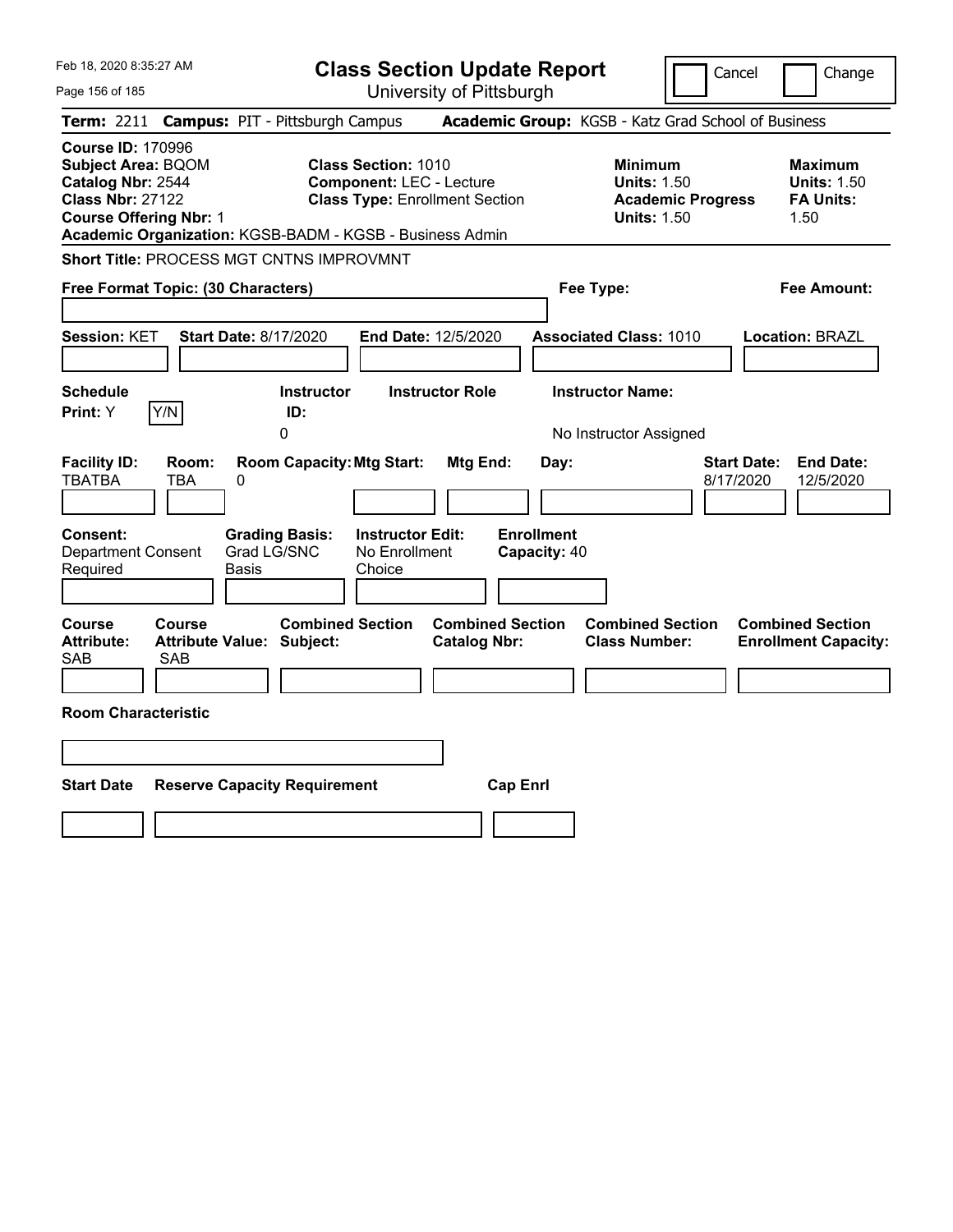| Feb 18, 2020 8:35:27 AM                                                                                                                                                                            | <b>Class Section Update Report</b>                                                                                                                |                                                                            | Cancel<br>Change                                                                             |
|----------------------------------------------------------------------------------------------------------------------------------------------------------------------------------------------------|---------------------------------------------------------------------------------------------------------------------------------------------------|----------------------------------------------------------------------------|----------------------------------------------------------------------------------------------|
| Page 157 of 185                                                                                                                                                                                    | University of Pittsburgh                                                                                                                          |                                                                            |                                                                                              |
| <b>Term: 2211</b>                                                                                                                                                                                  | <b>Campus: PIT - Pittsburgh Campus</b>                                                                                                            | Academic Group: KGSB - Katz Grad School of Business                        |                                                                                              |
| <b>Course ID: 183497</b><br><b>Subject Area: BQOM</b><br>Catalog Nbr: 2546<br><b>Class Nbr: 24538</b><br><b>Course Offering Nbr: 1</b><br>Academic Organization: KGSB-BADM - KGSB - Business Admin | <b>Class Section: 1100</b><br><b>Component: LEC - Lecture</b><br><b>Class Type: Enrollment Section</b>                                            | <b>Minimum</b><br><b>Units: 1.50</b><br><b>Units: 1.50</b>                 | <b>Maximum</b><br><b>Units: 1.50</b><br><b>FA Units:</b><br><b>Academic Progress</b><br>1.50 |
| <b>Short Title: PROJ MGMT FUNDMS &amp; ANALYTICS</b>                                                                                                                                               |                                                                                                                                                   |                                                                            |                                                                                              |
| Free Format Topic: (30 Characters)                                                                                                                                                                 |                                                                                                                                                   | Fee Type:                                                                  | Fee Amount:                                                                                  |
| <b>Session: KS2</b><br><b>Start Date: 10/19/2020</b>                                                                                                                                               | End Date: 12/11/2020                                                                                                                              | <b>Associated Class: 1100</b>                                              | Location: PGH                                                                                |
| <b>Schedule</b><br>Y/N<br>Print: Y                                                                                                                                                                 | <b>Instructor Role</b><br><b>Instructor</b><br>ID:                                                                                                | <b>Instructor Name:</b>                                                    |                                                                                              |
|                                                                                                                                                                                                    | 0                                                                                                                                                 | No Instructor Assigned                                                     |                                                                                              |
| <b>Facility ID:</b><br>Room:<br>MERVS00104 00104<br>58<br>Consent:<br>Grad LG/SNC<br>No Special Consent<br>Required<br>Basis                                                                       | <b>Room Capacity: Mtg Start:</b><br>Mtg End:<br>6:20 PM<br>9:20 PM<br><b>Instructor Edit:</b><br><b>Grading Basis:</b><br>No Enrollment<br>Choice | Day:<br>Tu<br><b>Enrollment</b><br>Capacity: 58                            | <b>End Date:</b><br><b>Start Date:</b><br>10/19/2020<br>12/11/2020                           |
| Course<br>Course<br><b>Attribute:</b><br><b>Attribute Value: Subject:</b><br><b>Room Characteristic</b>                                                                                            | <b>Combined Section</b><br><b>Catalog Nbr:</b>                                                                                                    | <b>Combined Section</b><br><b>Combined Section</b><br><b>Class Number:</b> | <b>Combined Section</b><br><b>Enrollment Capacity:</b>                                       |
| PeopleSoft - Scheduled (PS)                                                                                                                                                                        |                                                                                                                                                   |                                                                            |                                                                                              |
| <b>Start Date</b><br><b>Reserve Capacity Requirement</b>                                                                                                                                           |                                                                                                                                                   | <b>Cap Enrl</b>                                                            |                                                                                              |
|                                                                                                                                                                                                    |                                                                                                                                                   |                                                                            |                                                                                              |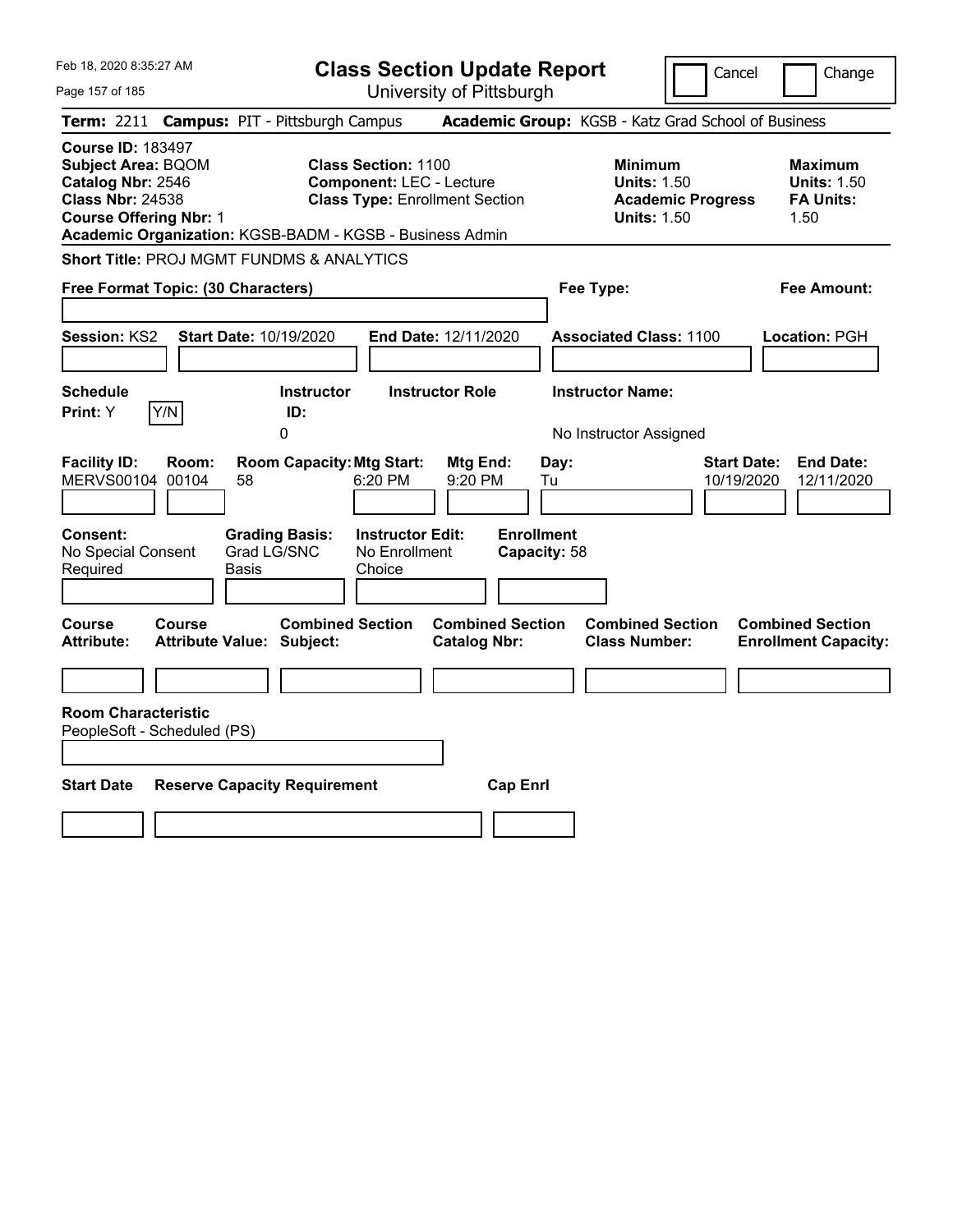| Feb 18, 2020 8:35:27 AM                                                                                                                                                                            | <b>Class Section Update Report</b>                                                                     |                                                                            | Cancel<br>Change                                                                             |
|----------------------------------------------------------------------------------------------------------------------------------------------------------------------------------------------------|--------------------------------------------------------------------------------------------------------|----------------------------------------------------------------------------|----------------------------------------------------------------------------------------------|
| Page 158 of 185                                                                                                                                                                                    | University of Pittsburgh                                                                               |                                                                            |                                                                                              |
| <b>Term: 2211</b>                                                                                                                                                                                  | <b>Campus: PIT - Pittsburgh Campus</b>                                                                 | Academic Group: KGSB - Katz Grad School of Business                        |                                                                                              |
| <b>Course ID: 189239</b><br><b>Subject Area: BQOM</b><br>Catalog Nbr: 2557<br><b>Class Nbr: 26622</b><br><b>Course Offering Nbr: 1</b><br>Academic Organization: KGSB-BADM - KGSB - Business Admin | <b>Class Section: 1210</b><br><b>Component: LEC - Lecture</b><br><b>Class Type: Enrollment Section</b> | <b>Minimum</b><br><b>Units: 1.50</b><br><b>Units: 1.50</b>                 | <b>Maximum</b><br><b>Units: 1.50</b><br><b>FA Units:</b><br><b>Academic Progress</b><br>1.50 |
| <b>Short Title: MULTIVARIATE DATA ANALYSIS 1</b>                                                                                                                                                   |                                                                                                        |                                                                            |                                                                                              |
| Free Format Topic: (30 Characters)                                                                                                                                                                 |                                                                                                        | Fee Type:                                                                  | Fee Amount:                                                                                  |
| <b>Session: KS1</b><br><b>Start Date: 8/24/2020</b>                                                                                                                                                | <b>End Date: 10/16/2020</b>                                                                            | <b>Associated Class: 1210</b>                                              | Location: PGH                                                                                |
| <b>Schedule</b><br>Y/N<br>Print: Y                                                                                                                                                                 | <b>Instructor Role</b><br><b>Instructor</b><br>ID:<br>2909447<br>Primary Instructor                    | <b>Instructor Name:</b><br>Shang, Jennifer Shiou-Chen                      |                                                                                              |
| <b>Facility ID:</b><br>Room:<br>MERVS00115 00115<br>58                                                                                                                                             | <b>Room Capacity: Mtg Start:</b><br>Mtg End:<br>6:20 PM<br>9:20 PM                                     | Day:<br>Mo                                                                 | <b>End Date:</b><br><b>Start Date:</b><br>10/16/2020<br>8/24/2020                            |
| <b>Consent:</b><br><b>Grading Basis:</b><br>Grad LG/SNC<br><b>Department Consent</b><br>Required<br>Basis                                                                                          | <b>Instructor Edit:</b><br>No Enrollment<br>Choice                                                     | <b>Enrollment</b><br>Capacity: 40                                          |                                                                                              |
| Course<br>Course<br><b>Attribute:</b><br><b>Attribute Value: Subject:</b>                                                                                                                          | <b>Combined Section</b><br><b>Catalog Nbr:</b>                                                         | <b>Combined Section</b><br><b>Combined Section</b><br><b>Class Number:</b> | <b>Combined Section</b><br><b>Enrollment Capacity:</b>                                       |
|                                                                                                                                                                                                    |                                                                                                        |                                                                            |                                                                                              |
| <b>Room Characteristic</b><br>PeopleSoft - Scheduled (PS)                                                                                                                                          |                                                                                                        |                                                                            |                                                                                              |
| <b>Start Date</b><br><b>Reserve Capacity Requirement</b>                                                                                                                                           |                                                                                                        | <b>Cap Enrl</b>                                                            |                                                                                              |
|                                                                                                                                                                                                    |                                                                                                        |                                                                            |                                                                                              |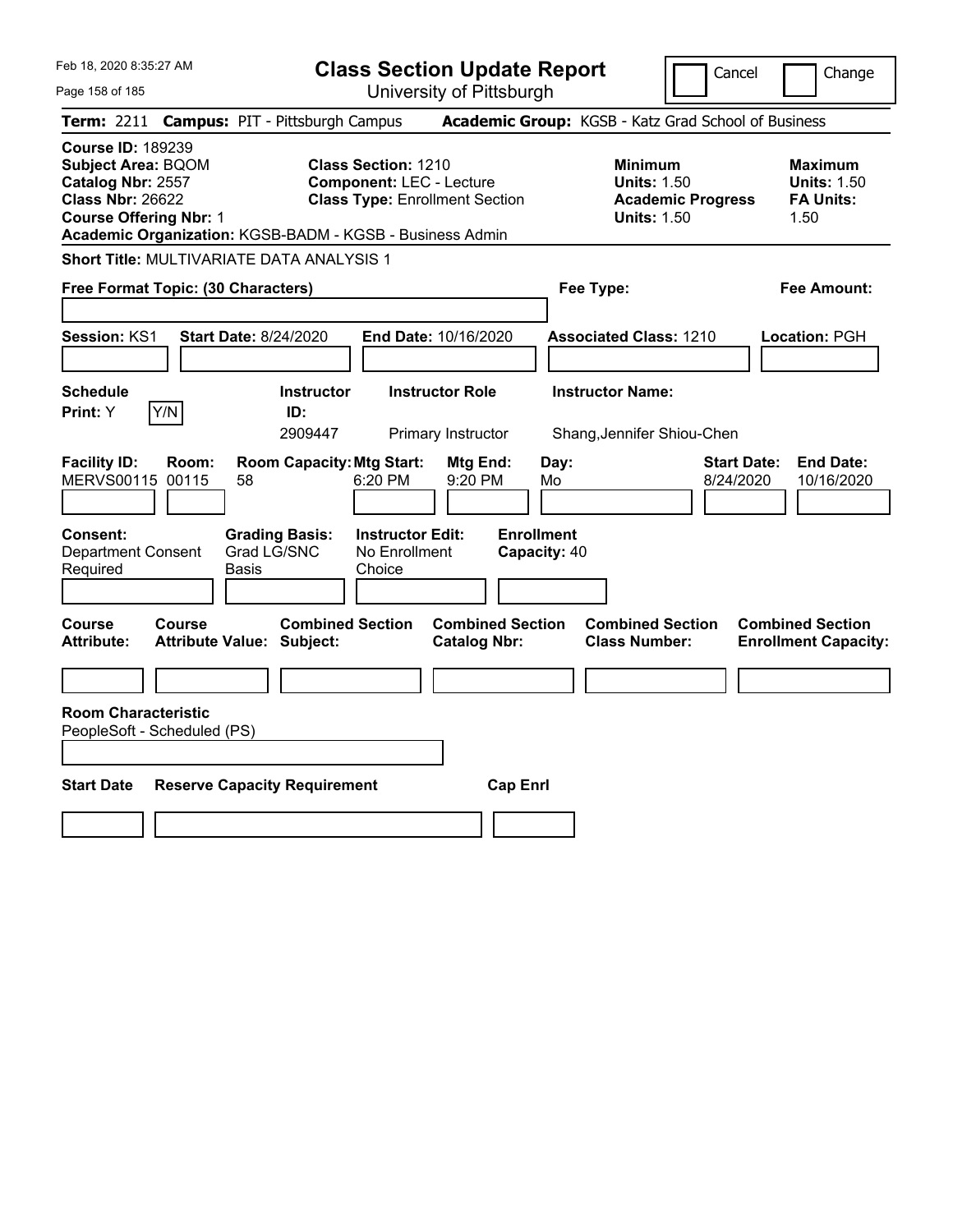Feb 18, 2020 8:35:27 AM

Page 159 of 185

**Class Section Update Report**

University of Pittsburgh

Cancel **Change** 

|                                                                                                                                        | Term: 2211 Campus: PIT - Pittsburgh Campus                                                                                                                         |                                                | Academic Group: KGSB - Katz Grad School of Business                                    |                                                             |
|----------------------------------------------------------------------------------------------------------------------------------------|--------------------------------------------------------------------------------------------------------------------------------------------------------------------|------------------------------------------------|----------------------------------------------------------------------------------------|-------------------------------------------------------------|
| <b>Course ID: 170259</b><br><b>Subject Area: BQOM</b><br>Catalog Nbr: 2578<br><b>Class Nbr: 18770</b><br><b>Course Offering Nbr: 1</b> | <b>Class Section: 1080</b><br><b>Component: LEC - Lecture</b><br><b>Class Type: Enrollment Section</b><br>Academic Organization: KGSB-BADM - KGSB - Business Admin |                                                | <b>Minimum</b><br><b>Units: 3.00</b><br><b>Academic Progress</b><br><b>Units: 3.00</b> | <b>Maximum</b><br>Units: $3.00$<br><b>FA Units:</b><br>3.00 |
| <b>Short Title: DATA MINING</b>                                                                                                        |                                                                                                                                                                    |                                                |                                                                                        |                                                             |
| Free Format Topic: (30 Characters)                                                                                                     |                                                                                                                                                                    |                                                | Fee Type:                                                                              | Fee Amount:                                                 |
| <b>Session: KMT</b>                                                                                                                    | <b>Start Date: 8/24/2020</b>                                                                                                                                       | End Date: 12/11/2020                           | <b>Associated Class: 1080</b>                                                          | Location: PGH                                               |
| Schedule<br>Y/N<br>Print: Y                                                                                                            | <b>Instructor</b><br>ID:                                                                                                                                           | <b>Instructor Role</b>                         | <b>Instructor Name:</b>                                                                |                                                             |
| <b>Facility ID:</b><br>Room:                                                                                                           | 1693501<br><b>Room Capacity: Mtg Start:</b>                                                                                                                        | Primary Instructor<br>Mtg End:<br>Day:         | Vargas, Dominic Luis<br><b>Start Date:</b>                                             | <b>End Date:</b>                                            |
| ALUM00531<br>00531                                                                                                                     | 58<br>6:20 PM                                                                                                                                                      | 9:20 PM<br>Mo                                  | 8/24/2020                                                                              | 12/11/2020                                                  |
| Consent:<br>Department Consent<br>Required                                                                                             | <b>Grading Basis:</b><br><b>Instructor Edit:</b><br>Grad LG/SU3<br>No Enrollment<br>Basis<br>Choice                                                                | <b>Enrollment</b><br>Capacity: 50              |                                                                                        |                                                             |
| Course<br>Course<br>Attribute:                                                                                                         | <b>Combined Section</b><br><b>Attribute Value: Subject:</b>                                                                                                        | <b>Combined Section</b><br><b>Catalog Nbr:</b> | <b>Combined Section</b><br><b>Class Number:</b>                                        | <b>Combined Section</b><br><b>Enrollment Capacity:</b>      |
|                                                                                                                                        |                                                                                                                                                                    |                                                |                                                                                        |                                                             |
| <b>Room Characteristic</b><br>PeopleSoft - Scheduled (PS)                                                                              |                                                                                                                                                                    |                                                |                                                                                        |                                                             |
| <b>Start Date</b><br>3/1/2020<br>3/1/2020<br>3/1/2020                                                                                  | <b>Reserve Capacity Requirement</b><br>Restricted to BUSAD-MBA<br>Restricted to BUSADF-MBA<br>Restricted to BUSADP-MBA                                             | <b>Cap Enrl</b><br>15<br>15<br>15              |                                                                                        |                                                             |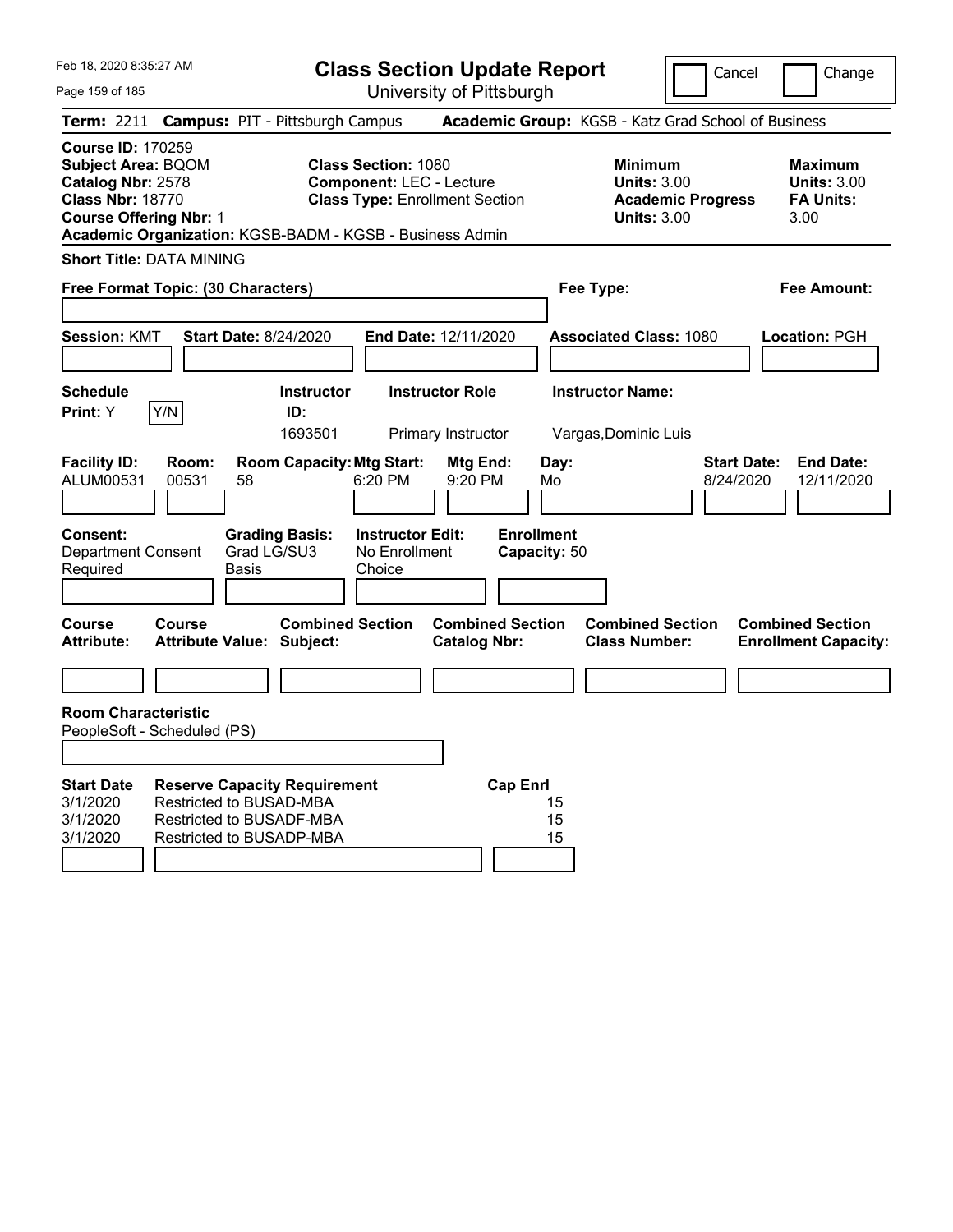| Feb 18, 2020 8:35:27 AM                                                                                                                                                                            |                                                   |                                                                                    |                                                           | <b>Class Section Update Report</b>                  |                                           |                                                            | Cancel                   | Change                                                           |
|----------------------------------------------------------------------------------------------------------------------------------------------------------------------------------------------------|---------------------------------------------------|------------------------------------------------------------------------------------|-----------------------------------------------------------|-----------------------------------------------------|-------------------------------------------|------------------------------------------------------------|--------------------------|------------------------------------------------------------------|
| Page 160 of 185                                                                                                                                                                                    |                                                   |                                                                                    |                                                           | University of Pittsburgh                            |                                           |                                                            |                          |                                                                  |
| <b>Term: 2211</b>                                                                                                                                                                                  | <b>Campus: PIT - Pittsburgh Campus</b>            |                                                                                    |                                                           | Academic Group: KGSB - Katz Grad School of Business |                                           |                                                            |                          |                                                                  |
| <b>Course ID: 102795</b><br><b>Subject Area: BQOM</b><br>Catalog Nbr: 3010<br><b>Class Nbr: 13304</b><br><b>Course Offering Nbr: 1</b><br>Academic Organization: KGSB-BADM - KGSB - Business Admin |                                                   | <b>Class Section: 1010</b><br><b>Class Type: Enrollment Section</b>                |                                                           | Component: IND - Independent Study                  |                                           | <b>Minimum</b><br><b>Units: 1.00</b><br><b>Units: 1.00</b> | <b>Academic Progress</b> | <b>Maximum</b><br><b>Units: 9.00</b><br><b>FA Units:</b><br>1.00 |
| <b>Short Title: INDEP STUDY OPRATIONS RESEARCH</b>                                                                                                                                                 |                                                   |                                                                                    |                                                           |                                                     |                                           |                                                            |                          |                                                                  |
| Free Format Topic: (30 Characters)                                                                                                                                                                 |                                                   |                                                                                    |                                                           |                                                     |                                           | Fee Type:                                                  |                          | Fee Amount:                                                      |
| Session: KPT<br><b>Schedule</b>                                                                                                                                                                    | <b>Start Date: 8/24/2020</b>                      | <b>Instructor</b>                                                                  |                                                           | End Date: 12/11/2020<br><b>Instructor Role</b>      |                                           | <b>Associated Class: 1010</b><br><b>Instructor Name:</b>   |                          | Location: PGH                                                    |
| Y/N<br><b>Print:</b> Y                                                                                                                                                                             |                                                   | ID:<br>0                                                                           |                                                           |                                                     |                                           | No Instructor Assigned                                     |                          |                                                                  |
| <b>Facility ID:</b><br><b>TBATBA</b><br><b>Consent:</b><br>No Special Consent<br>Required                                                                                                          | Room:<br>TBA<br>0                                 | <b>Room Capacity: Mtg Start:</b><br><b>Grading Basis:</b><br><b>Grad HSU Basis</b> | <b>Instructor Edit:</b><br>Class Instructor<br>Table Edit | Mtg End:                                            | Day:<br><b>Enrollment</b><br>Capacity: 10 |                                                            | 8/24/2020                | <b>Start Date:</b><br><b>End Date:</b><br>12/11/2020             |
| Course<br><b>Attribute:</b>                                                                                                                                                                        | <b>Course</b><br><b>Attribute Value: Subject:</b> | <b>Combined Section</b>                                                            |                                                           | <b>Combined Section</b><br><b>Catalog Nbr:</b>      |                                           | <b>Combined Section</b><br><b>Class Number:</b>            |                          | <b>Combined Section</b><br><b>Enrollment Capacity:</b>           |
|                                                                                                                                                                                                    |                                                   |                                                                                    |                                                           |                                                     |                                           |                                                            |                          |                                                                  |
| <b>Room Characteristic</b>                                                                                                                                                                         |                                                   |                                                                                    |                                                           |                                                     |                                           |                                                            |                          |                                                                  |
|                                                                                                                                                                                                    |                                                   |                                                                                    |                                                           |                                                     |                                           |                                                            |                          |                                                                  |
| <b>Start Date</b>                                                                                                                                                                                  | <b>Reserve Capacity Requirement</b>               |                                                                                    |                                                           | <b>Cap Enrl</b>                                     |                                           |                                                            |                          |                                                                  |
|                                                                                                                                                                                                    |                                                   |                                                                                    |                                                           |                                                     |                                           |                                                            |                          |                                                                  |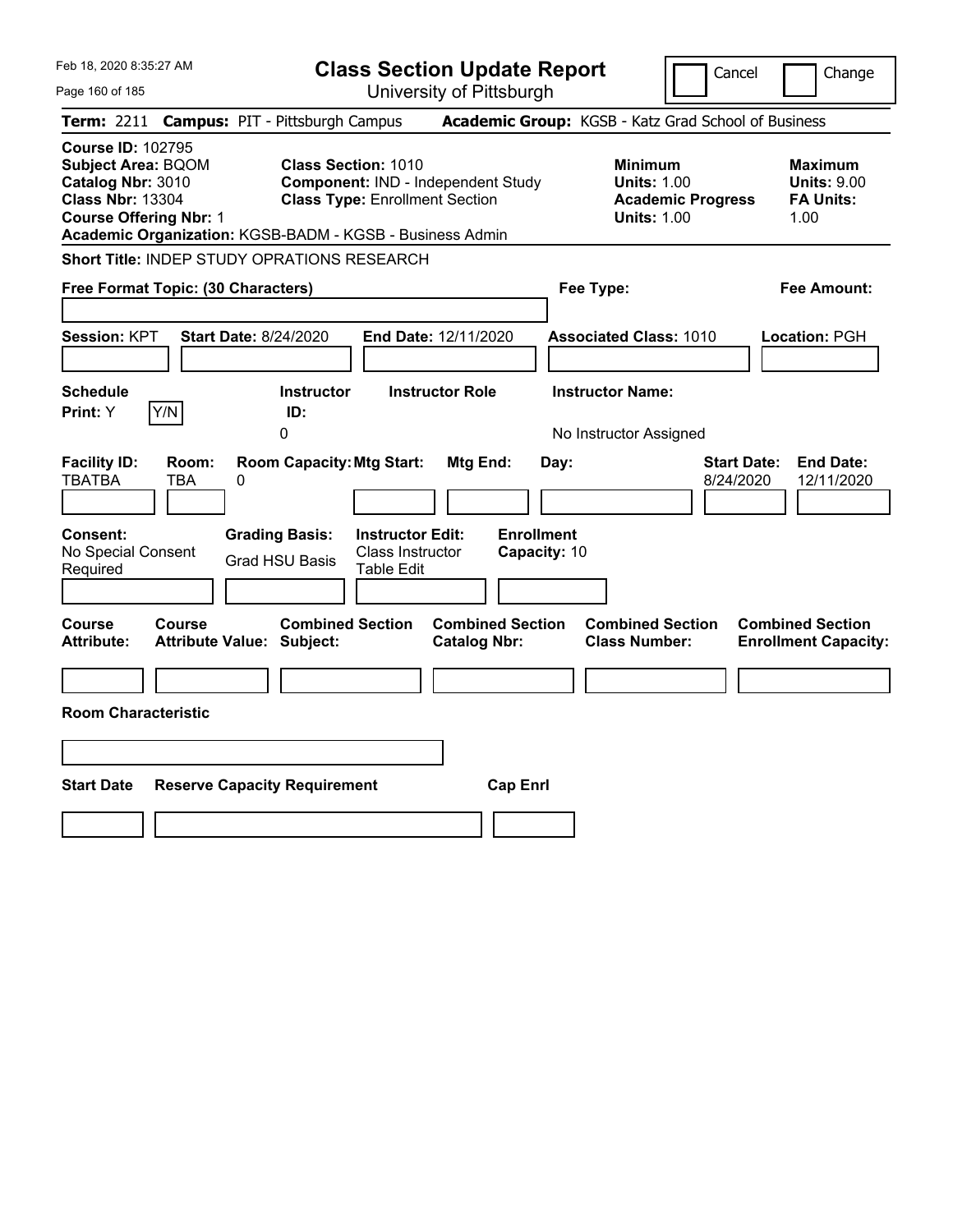| Feb 18, 2020 8:35:27 AM                                                                                                                |                                                                                                                                                                    | <b>Class Section Update Report</b>                    | Cancel                                                                                 | Change                                                           |
|----------------------------------------------------------------------------------------------------------------------------------------|--------------------------------------------------------------------------------------------------------------------------------------------------------------------|-------------------------------------------------------|----------------------------------------------------------------------------------------|------------------------------------------------------------------|
| Page 161 of 185                                                                                                                        |                                                                                                                                                                    | University of Pittsburgh                              |                                                                                        |                                                                  |
| <b>Term:</b> 2211                                                                                                                      | <b>Campus: PIT - Pittsburgh Campus</b>                                                                                                                             |                                                       | Academic Group: KGSB - Katz Grad School of Business                                    |                                                                  |
| <b>Course ID: 102807</b><br><b>Subject Area: BQOM</b><br>Catalog Nbr: 3099<br><b>Class Nbr: 16838</b><br><b>Course Offering Nbr: 1</b> | <b>Class Section: 1050</b><br><b>Component: SEM - Seminar</b><br><b>Class Type: Enrollment Section</b><br>Academic Organization: KGSB-BADM - KGSB - Business Admin |                                                       | <b>Minimum</b><br><b>Units: 1.00</b><br><b>Academic Progress</b><br><b>Units: 1.00</b> | <b>Maximum</b><br><b>Units: 9.00</b><br><b>FA Units:</b><br>1.00 |
|                                                                                                                                        | <b>Short Title: READINGS IN OPRATIONS RESEARCH</b>                                                                                                                 |                                                       |                                                                                        |                                                                  |
| Free Format Topic: (30 Characters)                                                                                                     |                                                                                                                                                                    |                                                       | Fee Type:                                                                              | Fee Amount:                                                      |
| <b>Session: KPT</b><br><b>Schedule</b><br>Y/N<br>Print: Y                                                                              | Start Date: 8/24/2020<br><b>Instructor</b><br>ID:<br>0                                                                                                             | End Date: 12/11/2020<br><b>Instructor Role</b>        | <b>Associated Class: 1050</b><br><b>Instructor Name:</b><br>No Instructor Assigned     | Location: PGH                                                    |
| <b>Facility ID:</b><br>Room:<br><b>TBATBA</b><br>TBA<br><b>Consent:</b><br>No Special Consent<br>Required                              | <b>Room Capacity: Mtg Start:</b><br>0<br><b>Grading Basis:</b><br><b>Instructor Edit:</b><br>No Enrollment<br><b>Grad Letter Grade</b><br>Choice                   | Mtg End:<br>Day:<br><b>Enrollment</b><br>Capacity: 35 | 8/24/2020                                                                              | <b>End Date:</b><br><b>Start Date:</b><br>12/11/2020             |
| Course<br><b>Course</b><br><b>Attribute:</b><br><b>Room Characteristic</b>                                                             | <b>Combined Section</b><br>Attribute Value: Subject:                                                                                                               | <b>Combined Section</b><br><b>Catalog Nbr:</b>        | <b>Combined Section</b><br><b>Class Number:</b>                                        | <b>Combined Section</b><br><b>Enrollment Capacity:</b>           |
|                                                                                                                                        |                                                                                                                                                                    |                                                       |                                                                                        |                                                                  |
| <b>Start Date</b>                                                                                                                      | <b>Reserve Capacity Requirement</b>                                                                                                                                | <b>Cap Enrl</b>                                       |                                                                                        |                                                                  |
|                                                                                                                                        |                                                                                                                                                                    |                                                       |                                                                                        |                                                                  |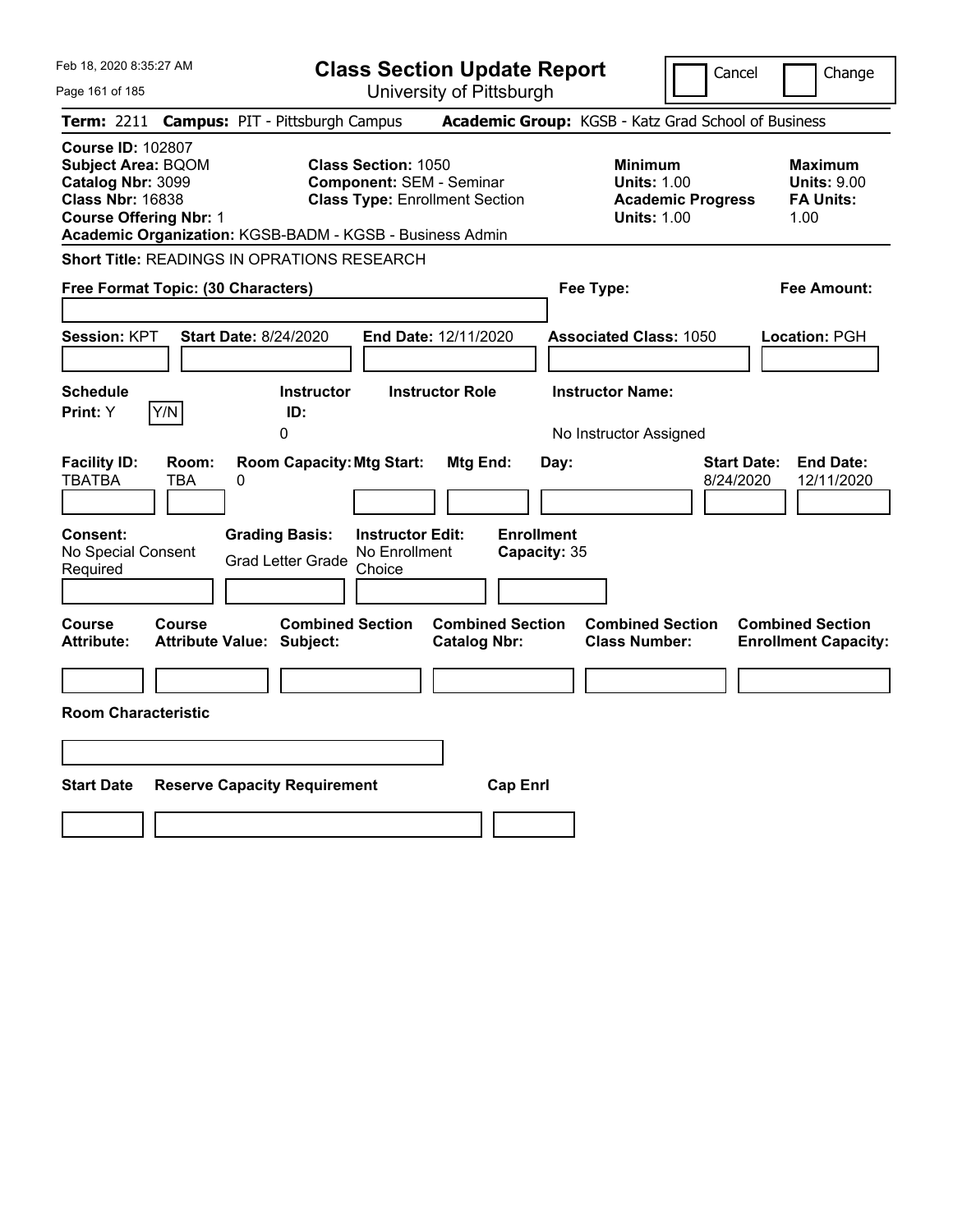| Feb 18, 2020 8:35:27 AM |  |
|-------------------------|--|
|                         |  |

Page 162 of 185

**Class Section Update Report**

University of Pittsburgh

Cancel Change

|                                                                                                                                 | Term: 2211 Campus: PIT - Pittsburgh Campus                                                                                                                         |                                                        | Academic Group: KGSB - Katz Grad School of Business                                    |                                                                  |
|---------------------------------------------------------------------------------------------------------------------------------|--------------------------------------------------------------------------------------------------------------------------------------------------------------------|--------------------------------------------------------|----------------------------------------------------------------------------------------|------------------------------------------------------------------|
| Course ID: 102813<br><b>Subject Area: BSEO</b><br>Catalog Nbr: 2315<br><b>Class Nbr: 24225</b><br><b>Course Offering Nbr: 1</b> | <b>Class Section: 1050</b><br><b>Component: LEC - Lecture</b><br><b>Class Type: Enrollment Section</b><br>Academic Organization: KGSB-BADM - KGSB - Business Admin |                                                        | <b>Minimum</b><br><b>Units: 3.00</b><br><b>Academic Progress</b><br><b>Units: 3.00</b> | <b>Maximum</b><br><b>Units: 3.00</b><br><b>FA Units:</b><br>3.00 |
| <b>Short Title: BUSINESS LAW</b>                                                                                                |                                                                                                                                                                    |                                                        |                                                                                        |                                                                  |
| Free Format Topic: (30 Characters)                                                                                              |                                                                                                                                                                    |                                                        | Fee Type:                                                                              | <b>Fee Amount:</b>                                               |
| Session: SE3                                                                                                                    | <b>Start Date: 8/24/2020</b>                                                                                                                                       | End Date: 12/12/2020                                   | <b>Associated Class: 1050</b>                                                          | Location: PGH                                                    |
| Schedule<br>Y/N<br>Print: Y                                                                                                     | <b>Instructor</b><br>ID:<br>1102625                                                                                                                                | <b>Instructor Role</b><br>Primary Instructor           | <b>Instructor Name:</b><br>Coco, Amy J                                                 |                                                                  |
| <b>Facility ID:</b><br>Room:<br>SENSQ02500 02500                                                                                | <b>Room Capacity: Mtg Start:</b><br>38<br>6:30 PM                                                                                                                  | Mtg End:<br>Day:<br>9:00 PM<br>Tu                      | <b>Start Date:</b><br>8/24/2020                                                        | <b>End Date:</b><br>12/12/2020                                   |
| <b>Consent:</b><br>Department Consent<br>Required                                                                               | <b>Grading Basis:</b><br><b>Instructor Edit:</b><br>No Enrollment<br><b>Grad Letter Grade</b><br>Choice                                                            | <b>Enrollment</b><br>Capacity: 18                      |                                                                                        |                                                                  |
| Course<br>Course<br><b>Attribute Value:</b><br>Attribute:                                                                       | <b>Combined Section</b><br>Subject:<br><b>BUSENV</b>                                                                                                               | <b>Combined Section</b><br><b>Catalog Nbr:</b><br>1760 | <b>Combined Section</b><br><b>Class Number:</b><br>24211                               | <b>Combined Section</b><br><b>Enrollment Capacity:</b><br>20     |
| <b>Room Characteristic</b><br>PeopleSoft - Scheduled (PS)                                                                       |                                                                                                                                                                    |                                                        |                                                                                        |                                                                  |
| <b>Start Date</b><br>3/1/2020<br><b>Restricted ACCT-MS</b>                                                                      | <b>Reserve Capacity Requirement</b>                                                                                                                                | <b>Cap Enrl</b><br>10                                  |                                                                                        |                                                                  |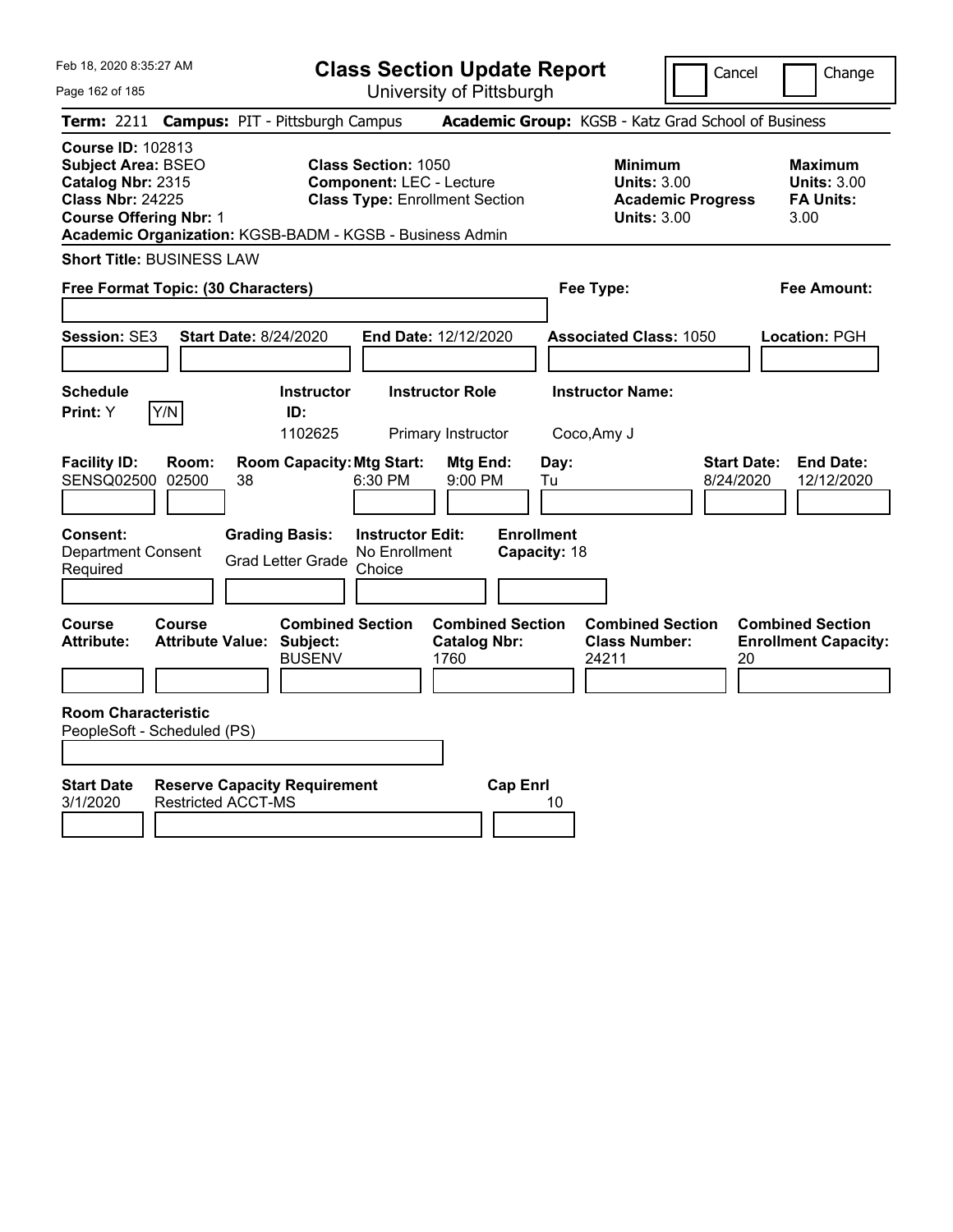|  | Feb 18, 2020 8:35:27 AM |  |
|--|-------------------------|--|
|  |                         |  |

Cancel Change

Page 163 of 185

|                                                                                                                                        |                           | <b>Term: 2211 Campus: PIT - Pittsburgh Campus</b>                            |                                                               |                                                        |                                   | <b>Academic Group:</b> KGSB - Katz Grad School of Business                             |                                 |                                                                  |
|----------------------------------------------------------------------------------------------------------------------------------------|---------------------------|------------------------------------------------------------------------------|---------------------------------------------------------------|--------------------------------------------------------|-----------------------------------|----------------------------------------------------------------------------------------|---------------------------------|------------------------------------------------------------------|
| <b>Course ID: 102813</b><br><b>Subject Area: BSEO</b><br>Catalog Nbr: 2315<br><b>Class Nbr: 23870</b><br><b>Course Offering Nbr: 1</b> |                           | Academic Organization: KGSB-BADM - KGSB - Business Admin                     | <b>Class Section: 1200</b><br><b>Component: LEC - Lecture</b> | <b>Class Type: Enrollment Section</b>                  |                                   | <b>Minimum</b><br><b>Units: 3.00</b><br><b>Academic Progress</b><br><b>Units: 3.00</b> |                                 | <b>Maximum</b><br><b>Units: 3.00</b><br><b>FA Units:</b><br>3.00 |
| <b>Short Title: BUSINESS LAW</b>                                                                                                       |                           |                                                                              |                                                               |                                                        |                                   |                                                                                        |                                 |                                                                  |
| Free Format Topic: (30 Characters)                                                                                                     |                           |                                                                              |                                                               |                                                        |                                   | Fee Type:                                                                              |                                 | <b>Fee Amount:</b>                                               |
| Session: AT                                                                                                                            |                           | <b>Start Date: 8/24/2020</b>                                                 | End Date: 12/12/2020                                          |                                                        |                                   | <b>Associated Class: 1200</b>                                                          |                                 | Location: PGH                                                    |
| <b>Schedule</b><br>Print: Y                                                                                                            | Y/N                       | <b>Instructor</b><br>ID:<br>2902117                                          |                                                               | <b>Instructor Role</b><br>Primary Instructor           |                                   | <b>Instructor Name:</b><br>Mendelson, Carolyn Weisberger                               |                                 |                                                                  |
| <b>Facility ID:</b><br>MERVS00104 00104                                                                                                | Room:                     | <b>Room Capacity: Mtg Start:</b><br>58                                       | 5:00 PM                                                       | Mtg End:<br>6:15 PM                                    | Day:<br>MoWe                      |                                                                                        | <b>Start Date:</b><br>8/24/2020 | <b>End Date:</b><br>12/12/2020                                   |
| <b>Consent:</b><br><b>Department Consent</b><br>Required                                                                               |                           | <b>Grading Basis:</b><br><b>Grad Letter Grade</b>                            | <b>Instructor Edit:</b><br>No Enrollment<br>Choice            |                                                        | <b>Enrollment</b><br>Capacity: 18 |                                                                                        |                                 |                                                                  |
| Course<br><b>Attribute:</b>                                                                                                            | <b>Course</b>             | <b>Combined Section</b><br><b>Attribute Value: Subject:</b><br><b>BUSENV</b> |                                                               | <b>Combined Section</b><br><b>Catalog Nbr:</b><br>1760 |                                   | <b>Combined Section</b><br><b>Class Number:</b><br>17772                               | 20                              | <b>Combined Section</b><br><b>Enrollment Capacity:</b>           |
| <b>Room Characteristic</b><br>PeopleSoft - Scheduled (PS)                                                                              |                           |                                                                              |                                                               |                                                        |                                   |                                                                                        |                                 |                                                                  |
| <b>Start Date</b><br>3/1/2020                                                                                                          | <b>Restricted ACCT-MS</b> | <b>Reserve Capacity Requirement</b>                                          |                                                               | <b>Cap Enrl</b>                                        | 18                                |                                                                                        |                                 |                                                                  |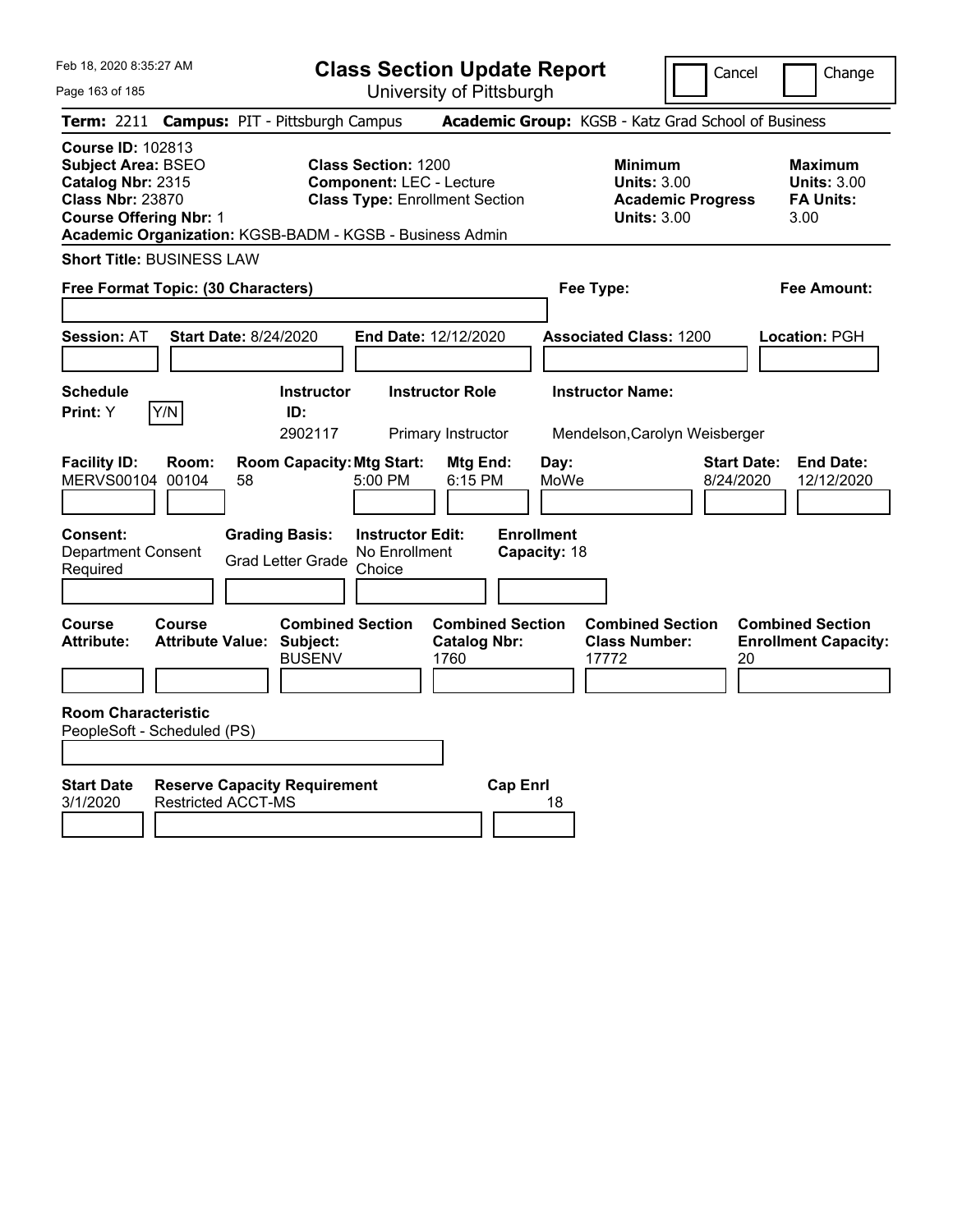| Feb 18, 2020 8:35:27 AM                                                                                                                |                                                                                                                                                                    | <b>Class Section Update Report</b>             |                                                                                        | Cancel<br>Change                                                  |
|----------------------------------------------------------------------------------------------------------------------------------------|--------------------------------------------------------------------------------------------------------------------------------------------------------------------|------------------------------------------------|----------------------------------------------------------------------------------------|-------------------------------------------------------------------|
| Page 164 of 185                                                                                                                        |                                                                                                                                                                    | University of Pittsburgh                       |                                                                                        |                                                                   |
| <b>Term: 2211</b>                                                                                                                      | <b>Campus: PIT - Pittsburgh Campus</b>                                                                                                                             |                                                | Academic Group: KGSB - Katz Grad School of Business                                    |                                                                   |
| <b>Course ID: 102817</b><br><b>Subject Area: BSEO</b><br>Catalog Nbr: 2401<br><b>Class Nbr: 21818</b><br><b>Course Offering Nbr: 1</b> | <b>Class Section: 1010</b><br><b>Component: LEC - Lecture</b><br><b>Class Type: Enrollment Section</b><br>Academic Organization: KGSB-BADM - KGSB - Business Admin |                                                | <b>Minimum</b><br><b>Units: 1.50</b><br><b>Academic Progress</b><br><b>Units: 1.50</b> | <b>Maximum</b><br><b>Units: 1.50</b><br><b>FA Units:</b><br>1.50  |
|                                                                                                                                        | Short Title: BUSINSS ETHCS & SOCIAL PERFORM                                                                                                                        |                                                |                                                                                        |                                                                   |
| Free Format Topic: (30 Characters)                                                                                                     |                                                                                                                                                                    |                                                | Fee Type:                                                                              | Fee Amount:                                                       |
| Session: KS1                                                                                                                           | <b>Start Date: 8/24/2020</b>                                                                                                                                       | End Date: 10/16/2020                           | <b>Associated Class: 1010</b>                                                          | Location: PGH                                                     |
| <b>Schedule</b><br>Y/N<br>Print: Y                                                                                                     | <b>Instructor</b><br>ID:<br>2926505                                                                                                                                | <b>Instructor Role</b><br>Primary Instructor   | <b>Instructor Name:</b><br>Klein, Paul M                                               |                                                                   |
| <b>Facility ID:</b><br>Room:<br>MERVS00114 00114                                                                                       | <b>Room Capacity: Mtg Start:</b><br>58<br>6:20 PM                                                                                                                  | Mtg End:<br>Day:<br>9:20 PM<br>We              |                                                                                        | <b>Start Date:</b><br><b>End Date:</b><br>8/24/2020<br>10/16/2020 |
| Consent:<br>No Special Consent<br>Required                                                                                             | <b>Instructor Edit:</b><br><b>Grading Basis:</b><br>Grad LG/SU3<br>No Enrollment<br>Basis<br>Choice                                                                | <b>Enrollment</b><br>Capacity: 40              |                                                                                        |                                                                   |
| <b>Course</b><br><b>Course</b><br><b>Attribute:</b><br>UCIS<br><b>GLBST</b>                                                            | <b>Combined Section</b><br><b>Attribute Value: Subject:</b>                                                                                                        | <b>Combined Section</b><br><b>Catalog Nbr:</b> | <b>Combined Section</b><br><b>Class Number:</b>                                        | <b>Combined Section</b><br><b>Enrollment Capacity:</b>            |
| <b>Room Characteristic</b><br>PeopleSoft - Scheduled (PS)                                                                              |                                                                                                                                                                    |                                                |                                                                                        |                                                                   |
| <b>Start Date</b><br>3/1/2020                                                                                                          | <b>Reserve Capacity Requirement</b><br>Restricted to BUSADP-MBA                                                                                                    | <b>Cap Enrl</b><br>40                          |                                                                                        |                                                                   |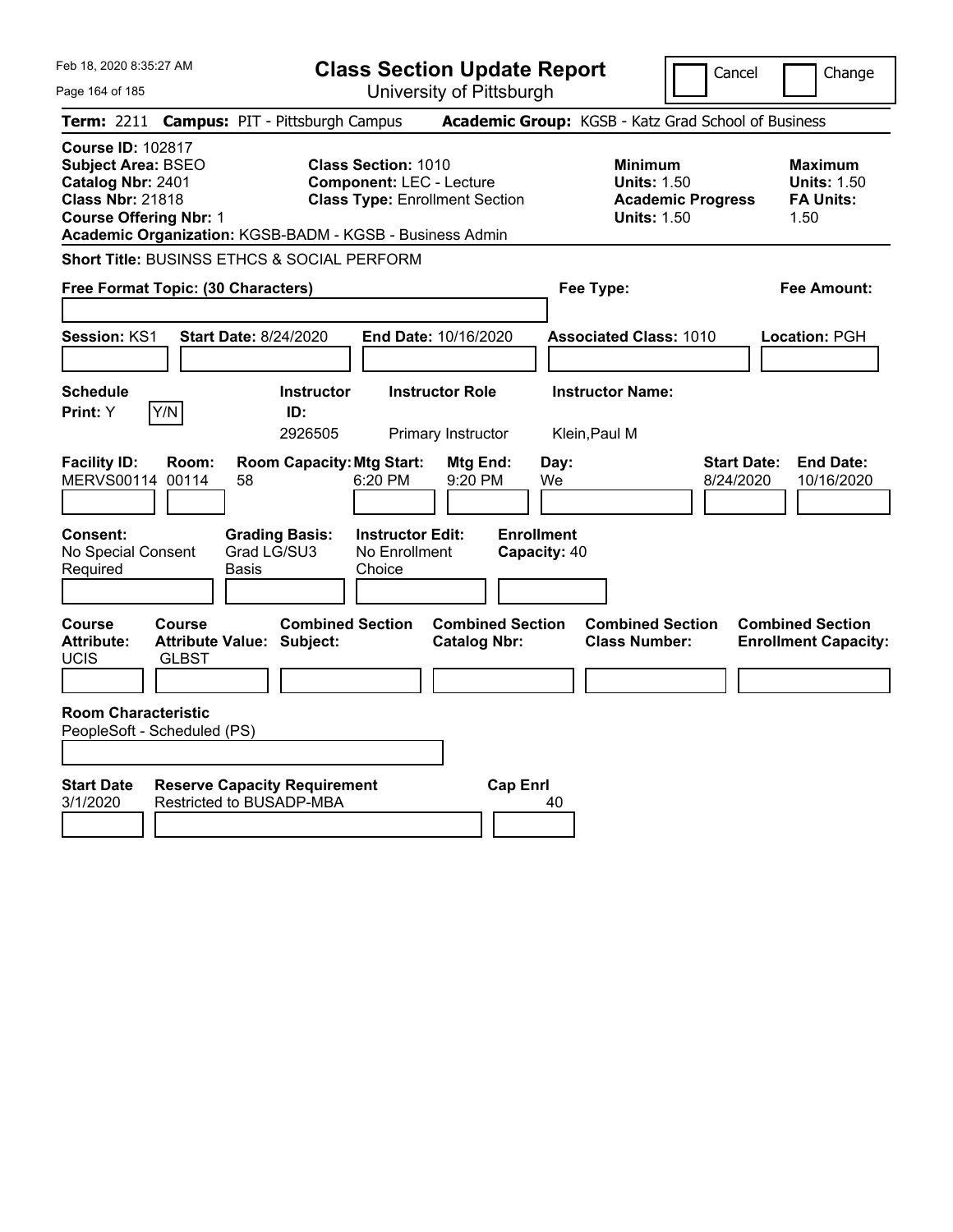| Feb 18, 2020 8:35:27 AM                                                                                                                |        |                                                                                                                                                           |                                                                          | <b>Class Section Update Report</b>                                 |                                                                       |                                                                                        | Cancel<br>Change                                                                               |
|----------------------------------------------------------------------------------------------------------------------------------------|--------|-----------------------------------------------------------------------------------------------------------------------------------------------------------|--------------------------------------------------------------------------|--------------------------------------------------------------------|-----------------------------------------------------------------------|----------------------------------------------------------------------------------------|------------------------------------------------------------------------------------------------|
| Page 165 of 185                                                                                                                        |        |                                                                                                                                                           |                                                                          | University of Pittsburgh                                           |                                                                       |                                                                                        |                                                                                                |
|                                                                                                                                        |        | Term: 2211 Campus: PIT - Pittsburgh Campus                                                                                                                |                                                                          |                                                                    |                                                                       | Academic Group: KGSB - Katz Grad School of Business                                    |                                                                                                |
| <b>Course ID: 182638</b><br><b>Subject Area: BSEO</b><br>Catalog Nbr: 2506<br><b>Class Nbr: 25490</b><br><b>Course Offering Nbr: 1</b> |        | Academic Organization: KGSB-BADM - KGSB - Business Admin                                                                                                  | <b>Class Section: 1010</b><br><b>Component: LEC - Lecture</b>            | <b>Class Type: Enrollment Section</b>                              |                                                                       | <b>Minimum</b><br><b>Units: 1.50</b><br><b>Academic Progress</b><br><b>Units: 1.50</b> | <b>Maximum</b><br><b>Units: 1.50</b><br><b>FA Units:</b><br>1.50                               |
|                                                                                                                                        |        | <b>Short Title: COMPETING EMERGING ECONOMIES</b>                                                                                                          |                                                                          |                                                                    |                                                                       |                                                                                        |                                                                                                |
| Free Format Topic: (30 Characters)                                                                                                     |        |                                                                                                                                                           |                                                                          |                                                                    | Fee Type:                                                             |                                                                                        | Fee Amount:                                                                                    |
| Session: KS2                                                                                                                           |        | Start Date: 10/19/2020                                                                                                                                    |                                                                          | End Date: 12/11/2020                                               |                                                                       | <b>Associated Class: 1010</b>                                                          | Location: PGH                                                                                  |
| <b>Schedule</b><br>Print: Y                                                                                                            | Y/N    | <b>Instructor</b><br>ID:<br>2909148<br>2909148                                                                                                            |                                                                          | <b>Instructor Role</b><br>Primary Instructor<br>Primary Instructor | <b>Instructor Name:</b><br>Cohen, Susan Kaczka<br>Cohen, Susan Kaczka |                                                                                        |                                                                                                |
| <b>Facility ID:</b><br>MERVS00104 00104<br>MERVS00104 00104<br><b>Consent:</b><br>No Special Consent<br>Required                       | Room:  | <b>Room Capacity: Mtg Start:</b><br>58<br>58<br><b>Grading Basis:</b><br>Grad LG/SNC<br>Basis                                                             | 1:00 PM<br>9:00 AM<br><b>Instructor Edit:</b><br>No Enrollment<br>Choice | Mtg End:<br>5:00 PM<br>5:00 PM                                     | Day:<br>Fr<br>SaSu<br><b>Enrollment</b><br>Capacity: 58               |                                                                                        | <b>Start Date:</b><br><b>End Date:</b><br>11/13/2020<br>11/13/2020<br>11/15/2020<br>11/14/2020 |
| <b>Course</b><br><b>Attribute:</b>                                                                                                     | Course | <b>Combined Section</b><br><b>Attribute Value: Subject:</b>                                                                                               |                                                                          | <b>Combined Section</b><br><b>Catalog Nbr:</b>                     |                                                                       | <b>Combined Section</b><br><b>Class Number:</b>                                        | <b>Combined Section</b><br><b>Enrollment Capacity:</b>                                         |
| <b>Room Characteristic</b><br>PeopleSoft - Scheduled (PS)                                                                              |        |                                                                                                                                                           |                                                                          |                                                                    |                                                                       |                                                                                        |                                                                                                |
| <b>Start Date</b><br>4/10/2020<br>3/1/2020<br>3/1/2020<br>3/1/2020                                                                     |        | <b>Reserve Capacity Requirement</b><br><b>Restricted to BUSADF-MBA</b><br>Restricted to BUSADF-MBA<br>Restricted to BUSADP-MBA<br>Restricted to BUSAD-MBA |                                                                          | <b>Cap Enrl</b>                                                    | 0<br>10<br>20<br>20                                                   |                                                                                        |                                                                                                |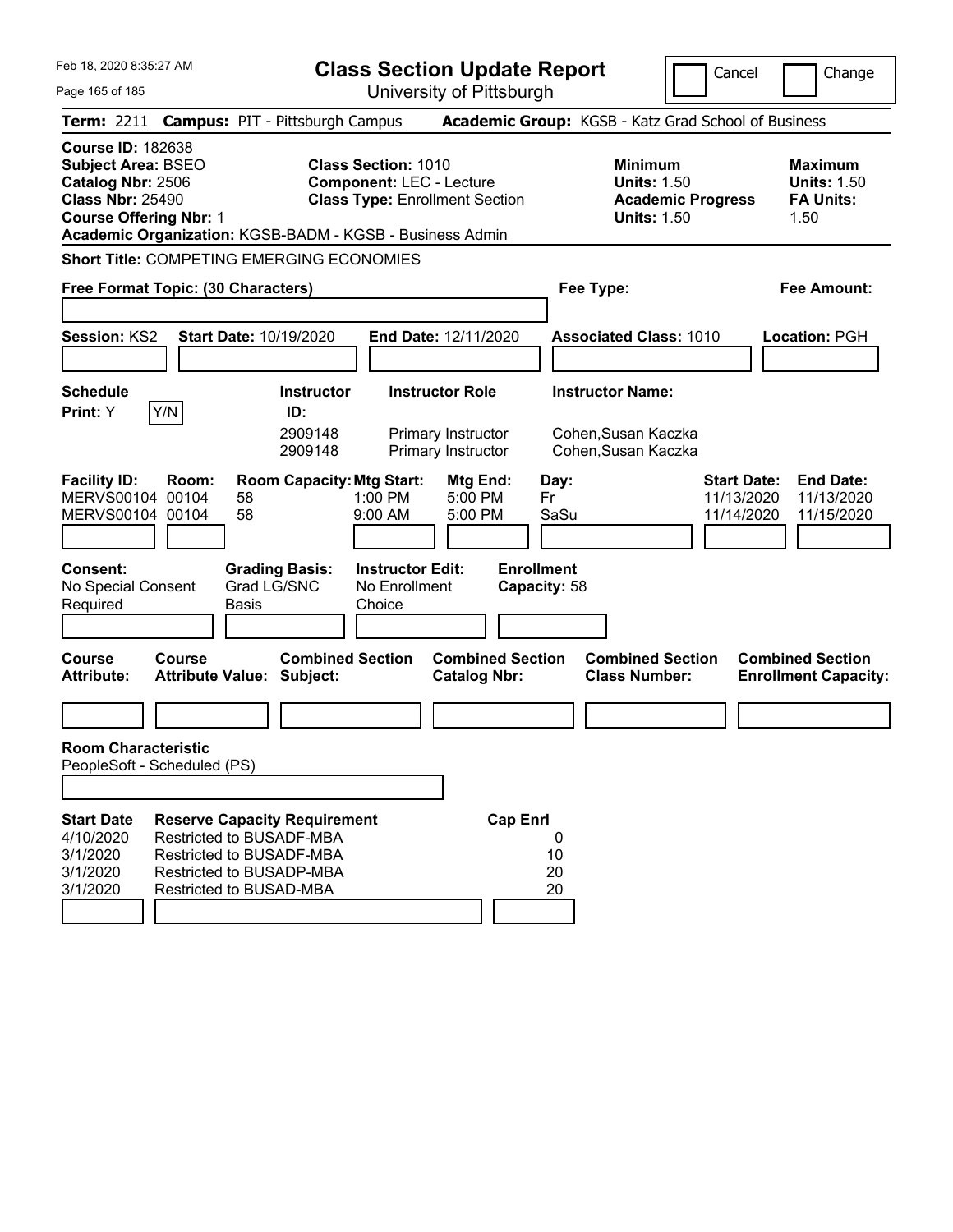|  | Feb 18, 2020 8:35:27 AM |  |
|--|-------------------------|--|
|  |                         |  |

Cancel Change

Page 166 of 185

|                                                                                                                                        |        | <b>Term: 2211 Campus: PIT - Pittsburgh Campus</b>                                                                             |                                                               |                                                                    |                                   | <b>Academic Group:</b> KGSB - Katz Grad School of Business                             |                                              |                                                                  |
|----------------------------------------------------------------------------------------------------------------------------------------|--------|-------------------------------------------------------------------------------------------------------------------------------|---------------------------------------------------------------|--------------------------------------------------------------------|-----------------------------------|----------------------------------------------------------------------------------------|----------------------------------------------|------------------------------------------------------------------|
| <b>Course ID: 179973</b><br><b>Subject Area: BSEO</b><br>Catalog Nbr: 2509<br><b>Class Nbr: 18907</b><br><b>Course Offering Nbr: 1</b> |        | Academic Organization: KGSB-BADM - KGSB - Business Admin                                                                      | <b>Class Section: 1100</b><br><b>Component: LEC - Lecture</b> | <b>Class Type: Enrollment Section</b>                              |                                   | <b>Minimum</b><br><b>Units: 1.50</b><br><b>Academic Progress</b><br><b>Units: 1.50</b> |                                              | <b>Maximum</b><br><b>Units: 1.50</b><br><b>FA Units:</b><br>1.50 |
|                                                                                                                                        |        | <b>Short Title: BUSINESS AND POLITICS</b>                                                                                     |                                                               |                                                                    |                                   |                                                                                        |                                              |                                                                  |
| Free Format Topic: (30 Characters)                                                                                                     |        |                                                                                                                               |                                                               |                                                                    |                                   | Fee Type:                                                                              |                                              | <b>Fee Amount:</b>                                               |
| Session: KS2                                                                                                                           |        | Start Date: 10/19/2020                                                                                                        |                                                               | End Date: 12/11/2020                                               |                                   | <b>Associated Class: 1100</b>                                                          |                                              | Location: PGH                                                    |
| <b>Schedule</b><br>Print: Y                                                                                                            | Y/N    | Instructor<br>ID:<br>2901361<br>2901361                                                                                       |                                                               | <b>Instructor Role</b><br>Primary Instructor<br>Primary Instructor |                                   | <b>Instructor Name:</b><br>Mitnick, Barry M<br>Mitnick, Barry M                        |                                              |                                                                  |
| <b>Facility ID:</b><br>MERVS00117 00117<br>MERVS00117 00117                                                                            | Room:  | <b>Room Capacity: Mtg Start:</b><br>58<br>58                                                                                  | $1:00$ PM<br>9:00 AM                                          | Mtg End:<br>5:00 PM<br>5:00 PM                                     | Day:<br>Fr<br>SaSu                |                                                                                        | <b>Start Date:</b><br>11/6/2020<br>11/7/2020 | <b>End Date:</b><br>11/6/2020<br>11/8/2020                       |
| <b>Consent:</b><br>No Special Consent<br>Required                                                                                      |        | <b>Grading Basis:</b><br>Grad LG/SNC<br>Basis                                                                                 | <b>Instructor Edit:</b><br>No Enrollment<br>Choice            |                                                                    | <b>Enrollment</b><br>Capacity: 58 |                                                                                        |                                              |                                                                  |
| <b>Course</b><br><b>Attribute:</b>                                                                                                     | Course | <b>Combined Section</b><br><b>Attribute Value: Subject:</b>                                                                   |                                                               | <b>Combined Section</b><br><b>Catalog Nbr:</b>                     |                                   | <b>Combined Section</b><br><b>Class Number:</b>                                        |                                              | <b>Combined Section</b><br><b>Enrollment Capacity:</b>           |
| <b>Room Characteristic</b><br>PeopleSoft - Scheduled (PS)                                                                              |        |                                                                                                                               |                                                               |                                                                    |                                   |                                                                                        |                                              |                                                                  |
| Start Date<br>3/1/2020<br>3/1/2020<br>3/1/2020                                                                                         |        | <b>Reserve Capacity Requirement</b><br><b>Restricted to BUSAD-MBA</b><br>Restricted to BUSADF-MBA<br>Restricted to BUSADP-MBA |                                                               | <b>Cap Enrl</b>                                                    | 20<br>18<br>20                    |                                                                                        |                                              |                                                                  |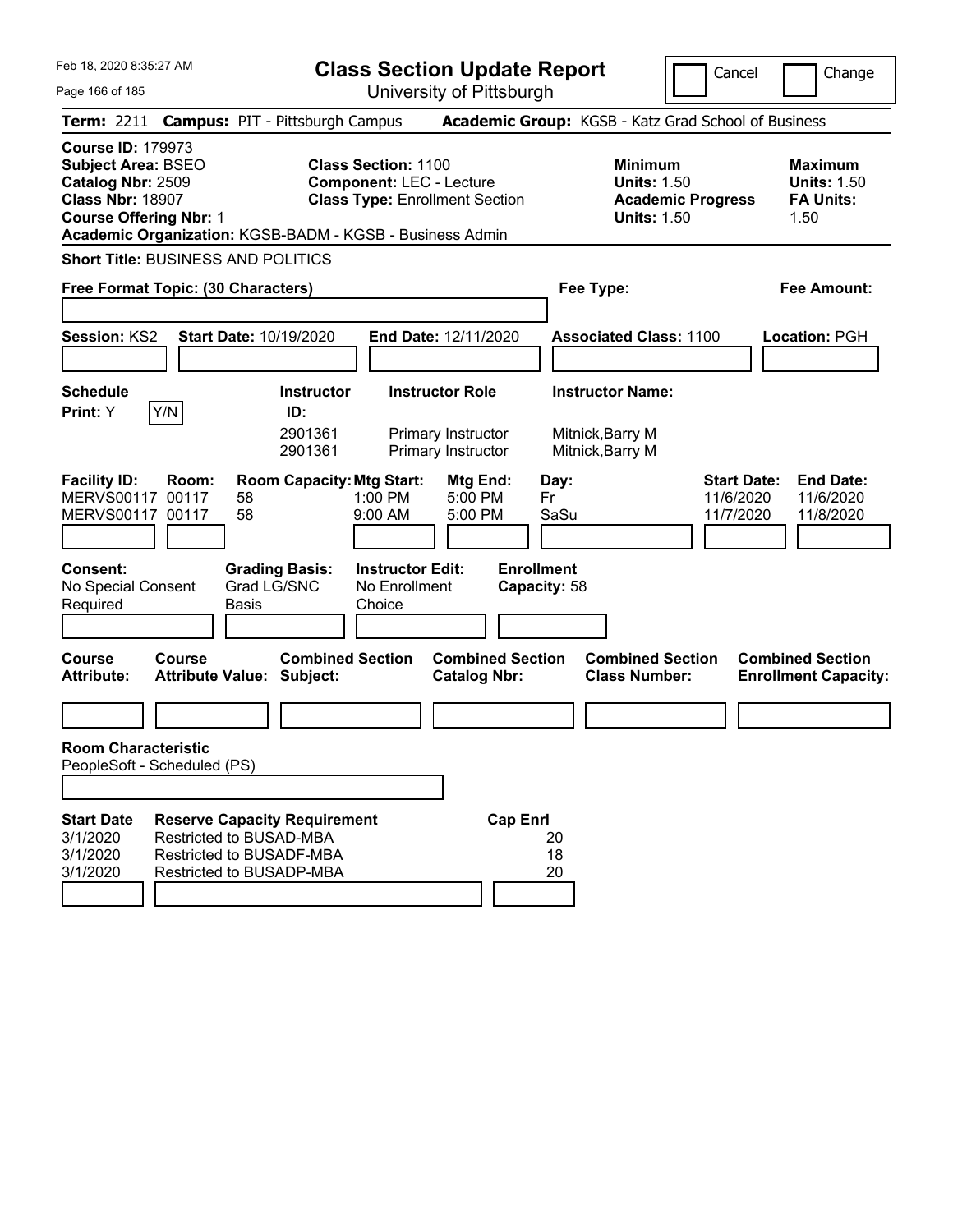| Feb 18, 2020 8:35:27 AM                                                                                                                                                       | <b>Class Section Update Report</b>                                                                                                                                 |                                                                                        | Cancel<br>Change                                                 |
|-------------------------------------------------------------------------------------------------------------------------------------------------------------------------------|--------------------------------------------------------------------------------------------------------------------------------------------------------------------|----------------------------------------------------------------------------------------|------------------------------------------------------------------|
| Page 167 of 185                                                                                                                                                               | University of Pittsburgh                                                                                                                                           |                                                                                        |                                                                  |
| <b>Campus: PIT - Pittsburgh Campus</b><br>Term: 2211                                                                                                                          |                                                                                                                                                                    | Academic Group: KGSB - Katz Grad School of Business                                    |                                                                  |
| <b>Course ID: 102833</b><br><b>Subject Area: BSEO</b><br>Catalog Nbr: 2521<br><b>Class Nbr: 29189</b><br><b>Course Offering Nbr: 1</b>                                        | <b>Class Section: 1040</b><br><b>Component: LEC - Lecture</b><br><b>Class Type: Enrollment Section</b><br>Academic Organization: KGSB-BADM - KGSB - Business Admin | <b>Minimum</b><br><b>Units: 1.50</b><br><b>Academic Progress</b><br><b>Units: 1.50</b> | <b>Maximum</b><br><b>Units: 1.50</b><br><b>FA Units:</b><br>1.50 |
| Short Title: ENTREP AND NEW VENTURE INIT 1                                                                                                                                    |                                                                                                                                                                    |                                                                                        |                                                                  |
| Free Format Topic: (30 Characters)                                                                                                                                            |                                                                                                                                                                    | Fee Type:                                                                              | Fee Amount:                                                      |
| Session: KET<br><b>Start Date: 8/17/2020</b>                                                                                                                                  | End Date: 12/5/2020                                                                                                                                                | <b>Associated Class: 1040</b>                                                          | Location: PGH                                                    |
| <b>Schedule</b><br>Y/N<br>Print: Y                                                                                                                                            | <b>Instructor Role</b><br><b>Instructor</b><br>ID:<br>2908910<br>Primary Instructor<br>Secondary Instructor<br>2964523                                             | <b>Instructor Name:</b><br>Patton, G R<br>Piekutowski, James Joseph                    |                                                                  |
| <b>Facility ID:</b><br>Room:<br><b>TBATBA</b><br>TBA<br>0<br><b>Grading Basis:</b><br><b>Consent:</b><br>Grad LG/SU3<br><b>Instructor Consent</b><br><b>Basis</b><br>Required | <b>Room Capacity: Mtg Start:</b><br>Mtg End:<br><b>Instructor Edit:</b><br>No Enrollment<br>Choice                                                                 | Day:<br><b>Enrollment</b><br>Capacity: 35                                              | <b>End Date:</b><br><b>Start Date:</b><br>8/17/2020<br>12/5/2020 |
| Course<br>Course<br><b>Attribute:</b><br><b>Attribute Value: Subject:</b>                                                                                                     | <b>Combined Section</b><br><b>Combined Section</b><br><b>Catalog Nbr:</b>                                                                                          | <b>Combined Section</b><br><b>Class Number:</b>                                        | <b>Combined Section</b><br><b>Enrollment Capacity:</b>           |
|                                                                                                                                                                               |                                                                                                                                                                    |                                                                                        |                                                                  |
| <b>Room Characteristic</b>                                                                                                                                                    |                                                                                                                                                                    |                                                                                        |                                                                  |
|                                                                                                                                                                               |                                                                                                                                                                    |                                                                                        |                                                                  |
| <b>Start Date</b><br><b>Reserve Capacity Requirement</b>                                                                                                                      |                                                                                                                                                                    | <b>Cap Enri</b>                                                                        |                                                                  |
|                                                                                                                                                                               |                                                                                                                                                                    |                                                                                        |                                                                  |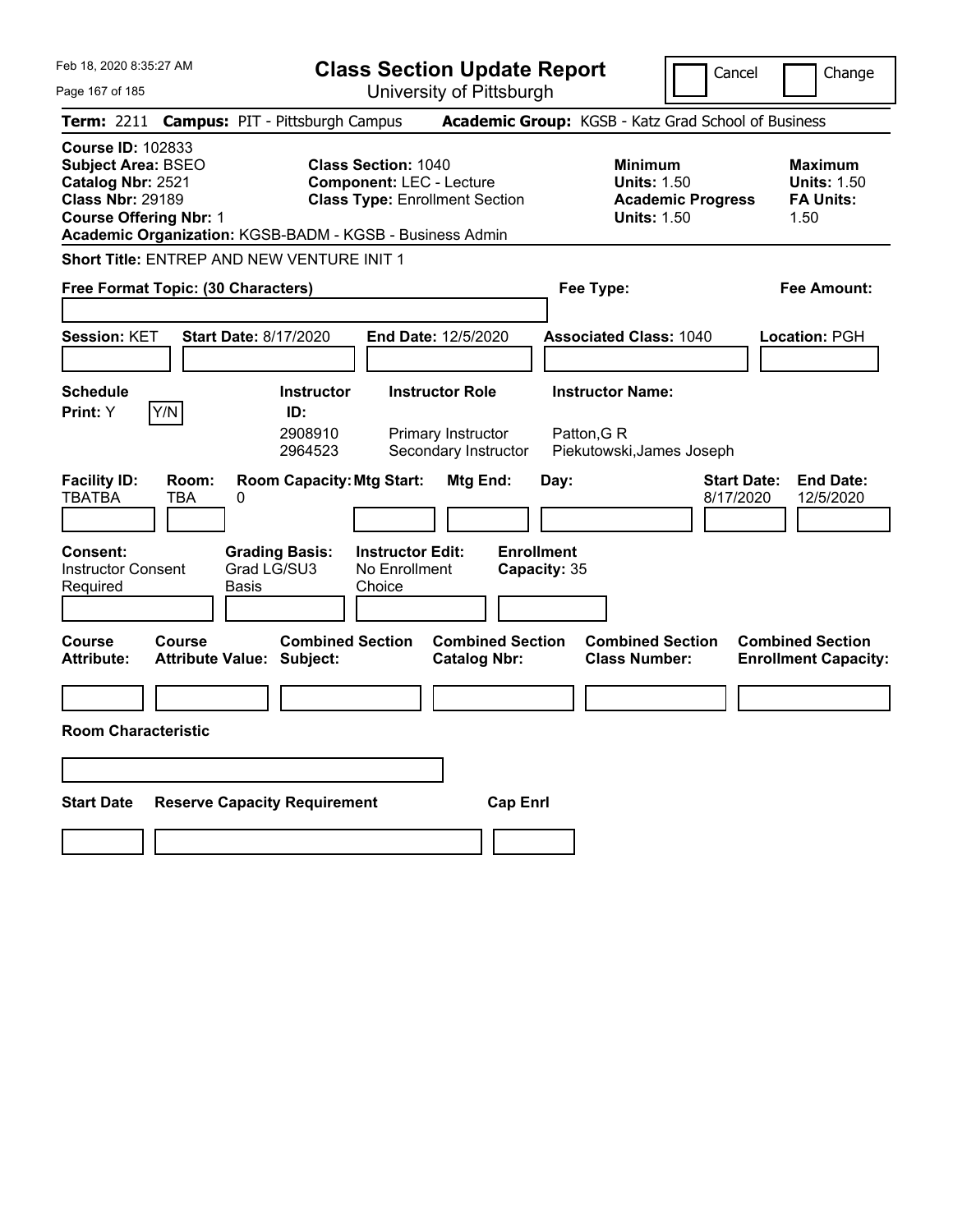| Feb 18, 2020 8:35:27 AM                                                                                                                                                                            |                                            |                             |                                                                                                                                | <b>Class Section Update Report</b>                                                                     |                                              |                                   |                     |                                                                                        | Cancel                          | Change                                                           |
|----------------------------------------------------------------------------------------------------------------------------------------------------------------------------------------------------|--------------------------------------------|-----------------------------|--------------------------------------------------------------------------------------------------------------------------------|--------------------------------------------------------------------------------------------------------|----------------------------------------------|-----------------------------------|---------------------|----------------------------------------------------------------------------------------|---------------------------------|------------------------------------------------------------------|
| Page 168 of 185                                                                                                                                                                                    |                                            |                             |                                                                                                                                |                                                                                                        | University of Pittsburgh                     |                                   |                     |                                                                                        |                                 |                                                                  |
| Term: 2211 Campus: PIT - Pittsburgh Campus                                                                                                                                                         |                                            |                             |                                                                                                                                |                                                                                                        |                                              |                                   |                     | Academic Group: KGSB - Katz Grad School of Business                                    |                                 |                                                                  |
| <b>Course ID: 102843</b><br><b>Subject Area: BSEO</b><br>Catalog Nbr: 2531<br><b>Class Nbr: 13313</b><br><b>Course Offering Nbr: 1</b><br>Academic Organization: KGSB-BADM - KGSB - Business Admin |                                            |                             |                                                                                                                                | <b>Class Section: 1120</b><br><b>Component: LEC - Lecture</b><br><b>Class Type: Enrollment Section</b> |                                              |                                   |                     | <b>Minimum</b><br><b>Units: 3.00</b><br><b>Academic Progress</b><br><b>Units: 3.00</b> |                                 | <b>Maximum</b><br><b>Units: 3.00</b><br><b>FA Units:</b><br>3.00 |
| <b>Short Title: ENTREP &amp; NEW VENT INITIATION</b>                                                                                                                                               |                                            |                             |                                                                                                                                |                                                                                                        |                                              |                                   |                     |                                                                                        |                                 |                                                                  |
| Free Format Topic: (30 Characters)                                                                                                                                                                 |                                            |                             |                                                                                                                                |                                                                                                        |                                              |                                   |                     | Fee Type:                                                                              |                                 | <b>Fee Amount:</b>                                               |
| Session: KMT                                                                                                                                                                                       |                                            |                             | <b>Start Date: 8/24/2020</b>                                                                                                   |                                                                                                        | End Date: 12/11/2020                         |                                   |                     | <b>Associated Class: 1120</b>                                                          |                                 | Location: PGH                                                    |
| <b>Schedule</b><br>Print: Y                                                                                                                                                                        | Y/N                                        |                             | <b>Instructor</b><br>ID:<br>2908910                                                                                            |                                                                                                        | <b>Instructor Role</b><br>Primary Instructor |                                   |                     | <b>Instructor Name:</b><br>Patton, G R                                                 |                                 |                                                                  |
| <b>Facility ID:</b><br>ALUM00531                                                                                                                                                                   | Room:<br>00531                             | 58                          | <b>Room Capacity: Mtg Start:</b>                                                                                               | 6:20 PM                                                                                                | Mtg End:<br>9:20 PM                          |                                   | Day:<br>We          |                                                                                        | <b>Start Date:</b><br>8/24/2020 | <b>End Date:</b><br>12/11/2020                                   |
| <b>Consent:</b><br>No Special Consent<br>Required                                                                                                                                                  |                                            | Grad LG/SU3<br><b>Basis</b> | <b>Grading Basis:</b>                                                                                                          | <b>Instructor Edit:</b><br>No Enrollment<br>Choice                                                     |                                              | <b>Enrollment</b><br>Capacity: 26 |                     |                                                                                        |                                 |                                                                  |
| Course<br><b>Attribute:</b>                                                                                                                                                                        | Course<br><b>Attribute Value: Subject:</b> |                             | <b>Combined Section</b>                                                                                                        |                                                                                                        | <b>Catalog Nbr:</b>                          | <b>Combined Section</b>           |                     | <b>Combined Section</b><br><b>Class Number:</b>                                        |                                 | <b>Combined Section</b><br><b>Enrollment Capacity:</b>           |
|                                                                                                                                                                                                    |                                            |                             |                                                                                                                                |                                                                                                        |                                              |                                   |                     |                                                                                        |                                 |                                                                  |
| <b>Room Characteristic</b><br>PeopleSoft - Scheduled (PS)                                                                                                                                          |                                            |                             |                                                                                                                                |                                                                                                        |                                              |                                   |                     |                                                                                        |                                 |                                                                  |
|                                                                                                                                                                                                    |                                            |                             |                                                                                                                                |                                                                                                        |                                              |                                   |                     |                                                                                        |                                 |                                                                  |
| <b>Start Date</b><br>4/4/2020<br>3/1/2020<br>3/1/2020<br>3/1/2020                                                                                                                                  | Restricted to BUSAD-MBA                    |                             | <b>Reserve Capacity Requirement</b><br>Restricted to BUSADP-MBA<br>Restricted to BUSADP-MBA<br><b>Restricted to BUSADF-MBA</b> |                                                                                                        |                                              | <b>Cap Enrl</b>                   | 0<br>15<br>10<br>15 |                                                                                        |                                 |                                                                  |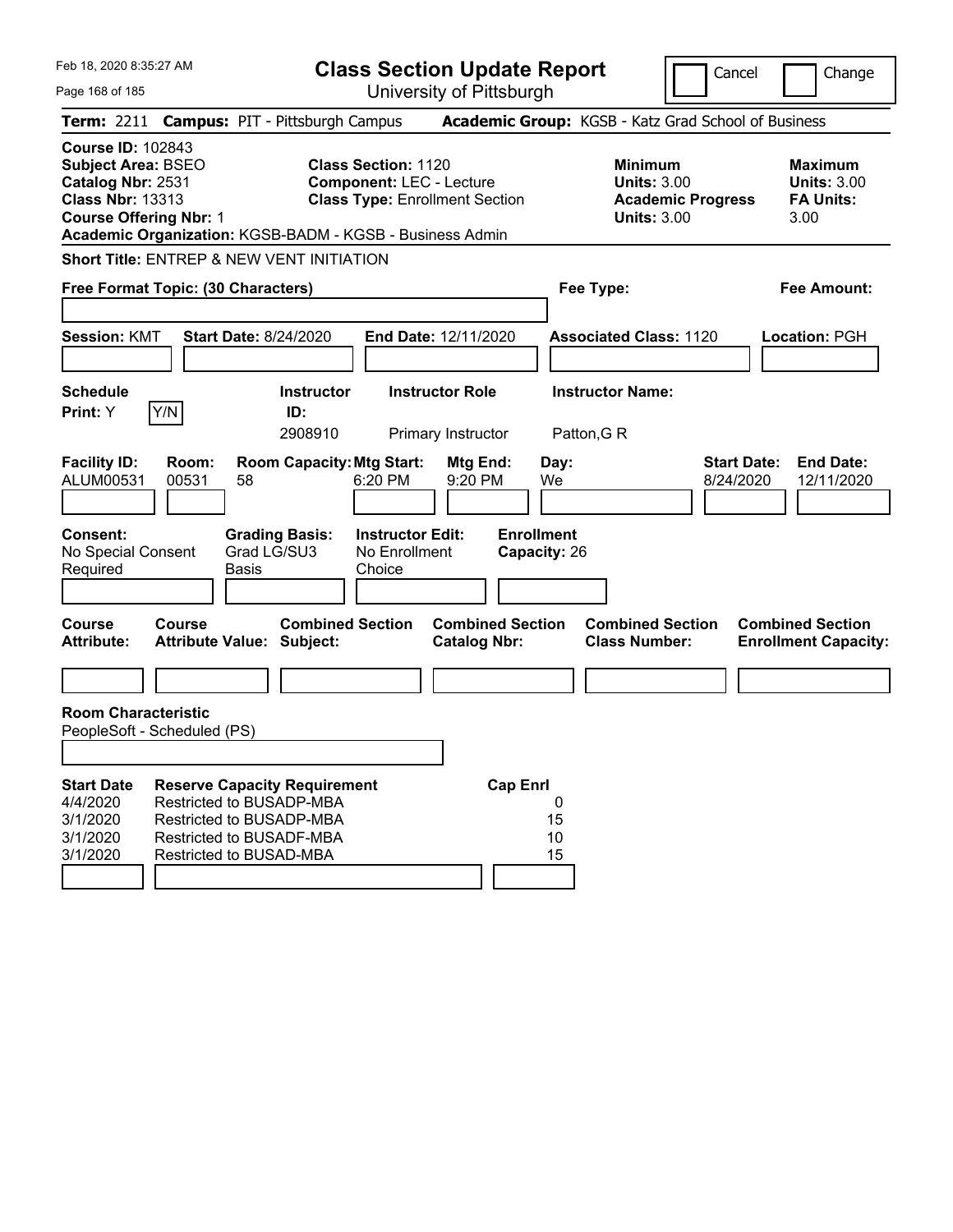| Feb 18, 2020 8:35:27 AM                                                                                                                                                                            | <b>Class Section Update Report</b>                                                                                                              | Cancel<br>Change                                                                                                                                           |
|----------------------------------------------------------------------------------------------------------------------------------------------------------------------------------------------------|-------------------------------------------------------------------------------------------------------------------------------------------------|------------------------------------------------------------------------------------------------------------------------------------------------------------|
| Page 169 of 185                                                                                                                                                                                    | University of Pittsburgh                                                                                                                        |                                                                                                                                                            |
| <b>Campus: PIT - Pittsburgh Campus</b><br><b>Term: 2211</b>                                                                                                                                        |                                                                                                                                                 | Academic Group: KGSB - Katz Grad School of Business                                                                                                        |
| <b>Course ID: 102850</b><br><b>Subject Area: BSEO</b><br>Catalog Nbr: 2538<br><b>Class Nbr: 26003</b><br><b>Course Offering Nbr: 1</b><br>Academic Organization: KGSB-BADM - KGSB - Business Admin | <b>Class Section: 1010</b><br><b>Component: LEC - Lecture</b><br><b>Class Type: Enrollment Section</b>                                          | <b>Minimum</b><br><b>Maximum</b><br><b>Units: 1.50</b><br><b>Units: 1.50</b><br><b>Academic Progress</b><br><b>FA Units:</b><br><b>Units: 1.50</b><br>1.50 |
| <b>Short Title: STRATEGIC LEADERSHIP</b>                                                                                                                                                           |                                                                                                                                                 |                                                                                                                                                            |
| Free Format Topic: (30 Characters)                                                                                                                                                                 |                                                                                                                                                 | Fee Type:<br>Fee Amount:                                                                                                                                   |
| Session: KET<br><b>Start Date: 8/17/2020</b>                                                                                                                                                       | End Date: 12/5/2020                                                                                                                             | <b>Associated Class: 1010</b><br>Location: BRAZL                                                                                                           |
| <b>Schedule</b><br>Y/N<br>Print: Y                                                                                                                                                                 | <b>Instructor</b><br><b>Instructor Role</b><br>ID:<br>2915693<br>Primary Instructor<br>2964523<br>Secondary Instructor                          | <b>Instructor Name:</b><br>Madhavan, Ravindranath<br>Piekutowski, James Joseph                                                                             |
| <b>Facility ID:</b><br>Room:<br><b>TBATBA</b><br>TBA<br>0<br><b>Consent:</b><br><b>Grading Basis:</b><br>Grad LG/SU3<br>No Special Consent<br>Required<br>Basis                                    | <b>Room Capacity: Mtg Start:</b><br>Mtg End:<br>Day:<br><b>Enrollment</b><br><b>Instructor Edit:</b><br>No Enrollment<br>Capacity: 35<br>Choice | <b>Start Date:</b><br><b>End Date:</b><br>8/17/2020<br>12/5/2020                                                                                           |
| Course<br>Course<br><b>Attribute:</b><br><b>Attribute Value: Subject:</b>                                                                                                                          | <b>Combined Section</b><br><b>Combined Section</b><br><b>Catalog Nbr:</b>                                                                       | <b>Combined Section</b><br><b>Combined Section</b><br><b>Class Number:</b><br><b>Enrollment Capacity:</b>                                                  |
|                                                                                                                                                                                                    |                                                                                                                                                 |                                                                                                                                                            |
| <b>Room Characteristic</b>                                                                                                                                                                         |                                                                                                                                                 |                                                                                                                                                            |
|                                                                                                                                                                                                    |                                                                                                                                                 |                                                                                                                                                            |
| <b>Start Date</b><br><b>Reserve Capacity Requirement</b>                                                                                                                                           | <b>Cap Enri</b>                                                                                                                                 |                                                                                                                                                            |
|                                                                                                                                                                                                    |                                                                                                                                                 |                                                                                                                                                            |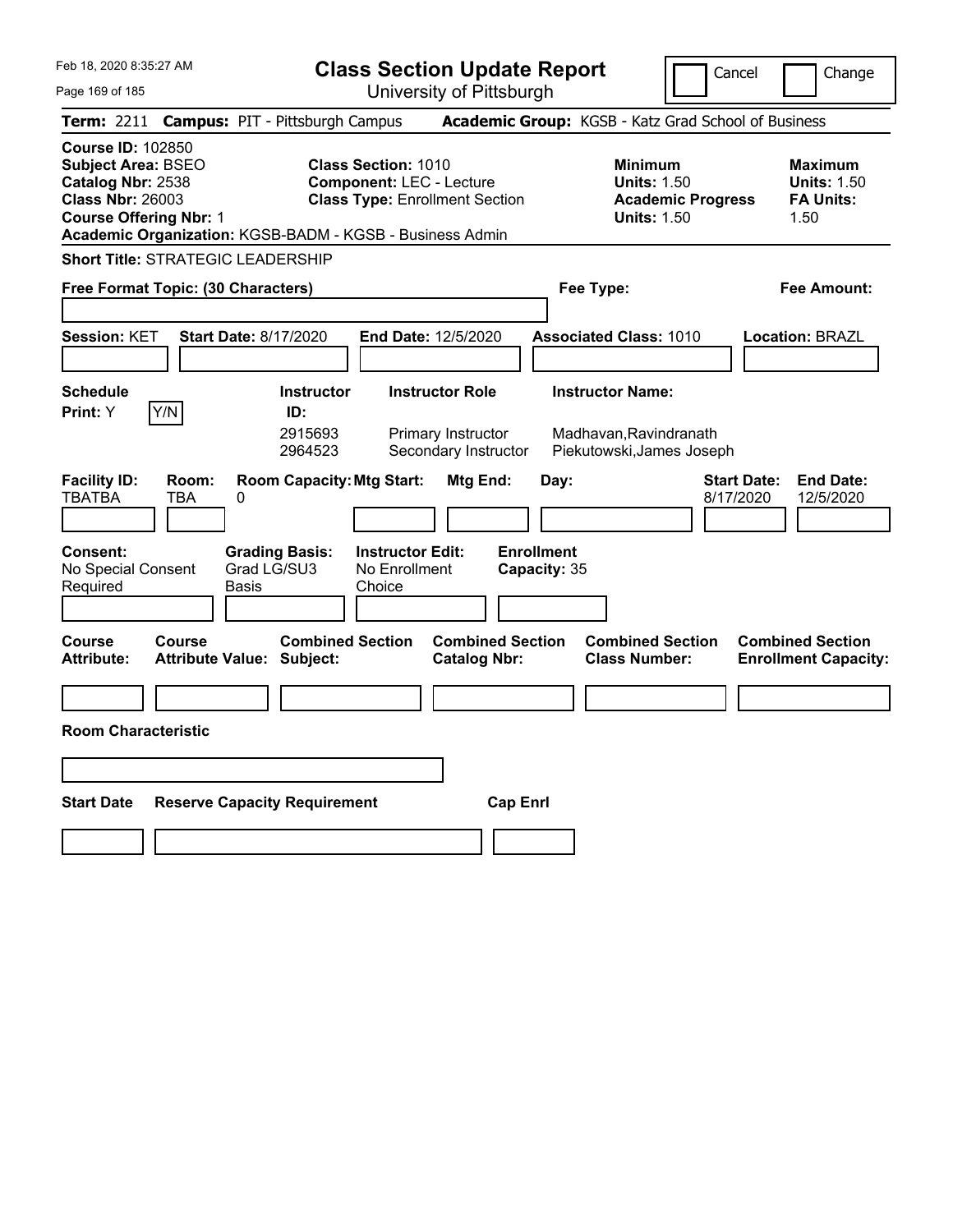| Feb 18, 2020 8:35:27 AM                                                                                                                | <b>Class Section Update Report</b>                                                                                                                                 |                                                                            | Cancel<br>Change                                                                             |
|----------------------------------------------------------------------------------------------------------------------------------------|--------------------------------------------------------------------------------------------------------------------------------------------------------------------|----------------------------------------------------------------------------|----------------------------------------------------------------------------------------------|
| Page 170 of 185                                                                                                                        | University of Pittsburgh                                                                                                                                           |                                                                            |                                                                                              |
| <b>Term: 2211</b>                                                                                                                      | <b>Campus: PIT - Pittsburgh Campus</b>                                                                                                                             | Academic Group: KGSB - Katz Grad School of Business                        |                                                                                              |
| <b>Course ID: 188317</b><br><b>Subject Area: BSEO</b><br>Catalog Nbr: 2578<br><b>Class Nbr: 25863</b><br><b>Course Offering Nbr: 1</b> | <b>Class Section: 1010</b><br><b>Component: LEC - Lecture</b><br><b>Class Type: Enrollment Section</b><br>Academic Organization: KGSB-BADM - KGSB - Business Admin | Minimum<br><b>Units: 1.50</b><br><b>Units: 1.50</b>                        | <b>Maximum</b><br><b>Units: 1.50</b><br><b>FA Units:</b><br><b>Academic Progress</b><br>1.50 |
| <b>Short Title: SUSTAINABLE BUSINESS STRATEGY</b>                                                                                      |                                                                                                                                                                    |                                                                            |                                                                                              |
| Free Format Topic: (30 Characters)                                                                                                     |                                                                                                                                                                    | Fee Type:                                                                  | Fee Amount:                                                                                  |
|                                                                                                                                        |                                                                                                                                                                    |                                                                            |                                                                                              |
| Session: KS1<br><b>Start Date: 8/24/2020</b>                                                                                           | End Date: 10/16/2020                                                                                                                                               | <b>Associated Class: 1010</b>                                              | Location: PGH                                                                                |
|                                                                                                                                        |                                                                                                                                                                    |                                                                            |                                                                                              |
| <b>Schedule</b>                                                                                                                        | <b>Instructor Role</b><br><b>Instructor</b>                                                                                                                        | <b>Instructor Name:</b>                                                    |                                                                                              |
| Y/N<br>Print: Y                                                                                                                        | ID:<br>2961776<br>Primary Instructor<br>2961776<br>Primary Instructor                                                                                              | Bhattacharya, Chitrabhanu<br>Bhattacharya, Chitrabhanu                     |                                                                                              |
| <b>Facility ID:</b><br>Room:<br>MERVS00104 00104<br>58<br>MERVS00104 00104<br>58<br><b>Consent:</b>                                    | <b>Room Capacity: Mtg Start:</b><br>Mtg End:<br>$1:00$ PM<br>5:00 PM<br>9:00 AM<br>5:00 PM<br><b>Instructor Edit:</b><br><b>Grading Basis:</b>                     | Day:<br>Fr<br>SaSu<br><b>Enrollment</b>                                    | <b>Start Date:</b><br><b>End Date:</b><br>9/11/2020<br>9/11/2020<br>9/12/2020<br>9/13/2020   |
| No Special Consent<br>Required<br>Basis                                                                                                | Grad LG/SNC<br>No Enrollment<br>Choice                                                                                                                             | Capacity: 36                                                               |                                                                                              |
| <b>Course</b><br>Course<br><b>Attribute Value: Subject:</b><br><b>Attribute:</b>                                                       | <b>Combined Section</b><br><b>Catalog Nbr:</b>                                                                                                                     | <b>Combined Section</b><br><b>Combined Section</b><br><b>Class Number:</b> | <b>Combined Section</b><br><b>Enrollment Capacity:</b>                                       |
|                                                                                                                                        |                                                                                                                                                                    |                                                                            |                                                                                              |
| <b>Room Characteristic</b><br>PeopleSoft - Scheduled (PS)                                                                              |                                                                                                                                                                    |                                                                            |                                                                                              |
| <b>Start Date</b><br>3/1/2020<br>Katz Grad School of Business                                                                          | <b>Reserve Capacity Requirement</b>                                                                                                                                | <b>Cap Enrl</b><br>36                                                      |                                                                                              |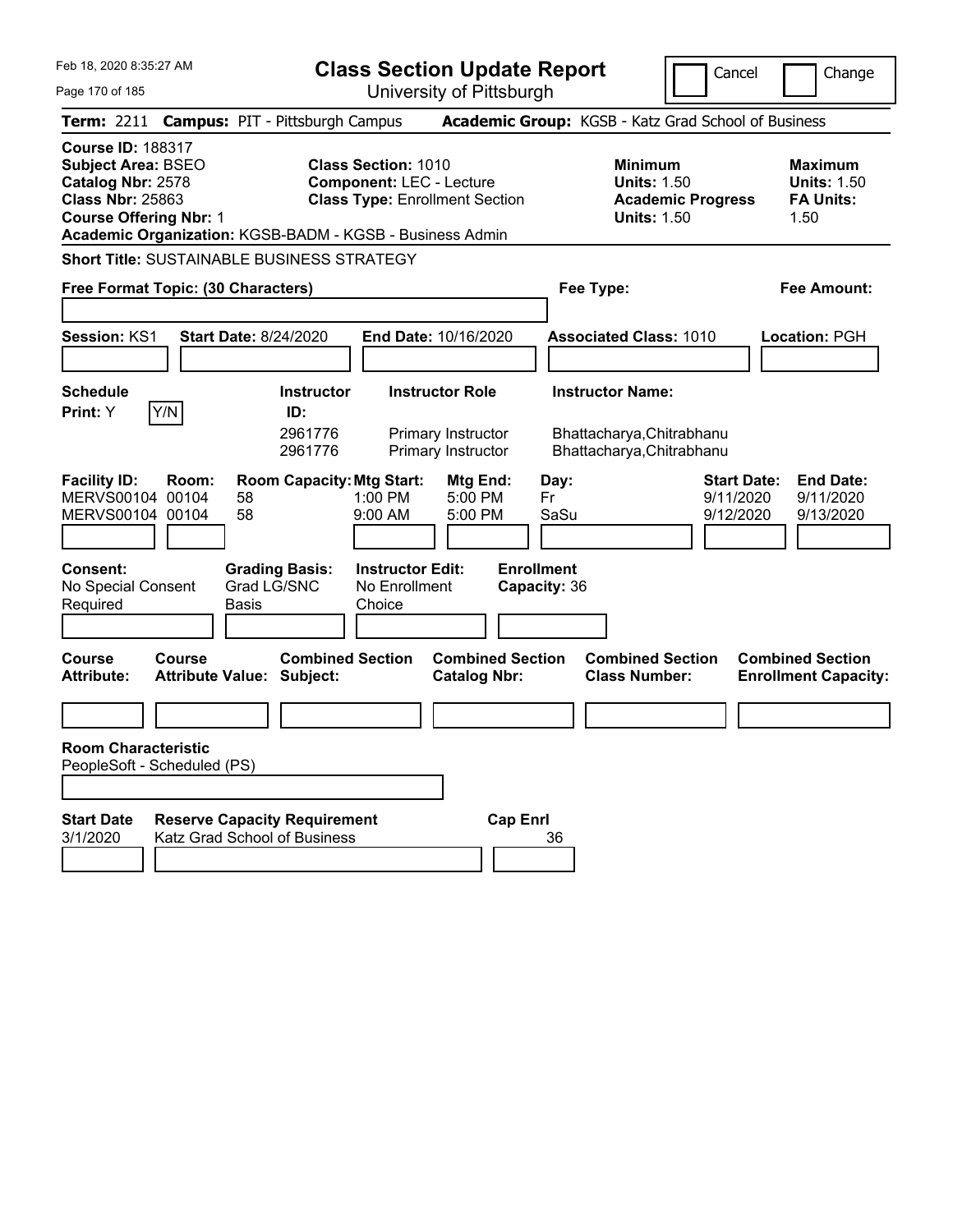| Feb 18, 2020 8:35:27 AM                                                                                                                                                                     | <b>Class Section Update Report</b>                                                                                             |                                                                            | Cancel<br>Change                                                                             |
|---------------------------------------------------------------------------------------------------------------------------------------------------------------------------------------------|--------------------------------------------------------------------------------------------------------------------------------|----------------------------------------------------------------------------|----------------------------------------------------------------------------------------------|
| Page 171 of 185                                                                                                                                                                             | University of Pittsburgh                                                                                                       |                                                                            |                                                                                              |
| <b>Campus: PIT - Pittsburgh Campus</b><br>Term: 2211                                                                                                                                        |                                                                                                                                | Academic Group: KGSB - Katz Grad School of Business                        |                                                                                              |
| <b>Course ID: 188432</b><br>Subject Area: BSEO<br>Catalog Nbr: 2901<br><b>Class Nbr: 26007</b><br><b>Course Offering Nbr: 1</b><br>Academic Organization: KGSB-BADM - KGSB - Business Admin | <b>Class Section: 1999</b><br><b>Component: LEC - Lecture</b><br><b>Class Type: Enrollment Section</b>                         | <b>Minimum</b><br><b>Units: 3.00</b><br><b>Units: 3.00</b>                 | <b>Maximum</b><br><b>Units: 3.00</b><br><b>FA Units:</b><br><b>Academic Progress</b><br>3.00 |
| Short Title: STRATEGY, MISSION AND VALUES                                                                                                                                                   |                                                                                                                                |                                                                            |                                                                                              |
| Free Format Topic: (30 Characters)                                                                                                                                                          |                                                                                                                                | Fee Type:                                                                  | Fee Amount:                                                                                  |
| Session: KET<br><b>Start Date: 8/17/2020</b>                                                                                                                                                | End Date: 12/5/2020                                                                                                            | <b>Associated Class: 1999</b>                                              | Location: PGH                                                                                |
| <b>Schedule</b><br>Y/N<br>Print: Y                                                                                                                                                          | <b>Instructor Role</b><br><b>Instructor</b><br>ID:<br>2900577<br>Primary Instructor<br>Secondary Instructor<br>2964523         | <b>Instructor Name:</b><br>Camillus, John C<br>Piekutowski, James Joseph   |                                                                                              |
| <b>Facility ID:</b><br>Room:<br><b>TBATBA</b><br>TBA<br>0<br><b>Grading Basis:</b><br><b>Consent:</b><br>No Special Consent<br>Required                                                     | <b>Room Capacity: Mtg Start:</b><br>Mtg End:<br><b>Instructor Edit:</b><br>No Enrollment<br><b>Grad Letter Grade</b><br>Choice | Day:<br><b>Enrollment</b><br>Capacity: 35                                  | <b>End Date:</b><br><b>Start Date:</b><br>8/17/2020<br>12/5/2020                             |
| Course<br>Course<br><b>Attribute:</b><br><b>Attribute Value: Subject:</b>                                                                                                                   | <b>Combined Section</b><br><b>Catalog Nbr:</b>                                                                                 | <b>Combined Section</b><br><b>Combined Section</b><br><b>Class Number:</b> | <b>Combined Section</b><br><b>Enrollment Capacity:</b>                                       |
|                                                                                                                                                                                             |                                                                                                                                |                                                                            |                                                                                              |
| <b>Room Characteristic</b>                                                                                                                                                                  |                                                                                                                                |                                                                            |                                                                                              |
|                                                                                                                                                                                             |                                                                                                                                |                                                                            |                                                                                              |
| <b>Start Date</b><br><b>Reserve Capacity Requirement</b>                                                                                                                                    |                                                                                                                                | <b>Cap Enri</b>                                                            |                                                                                              |
|                                                                                                                                                                                             |                                                                                                                                |                                                                            |                                                                                              |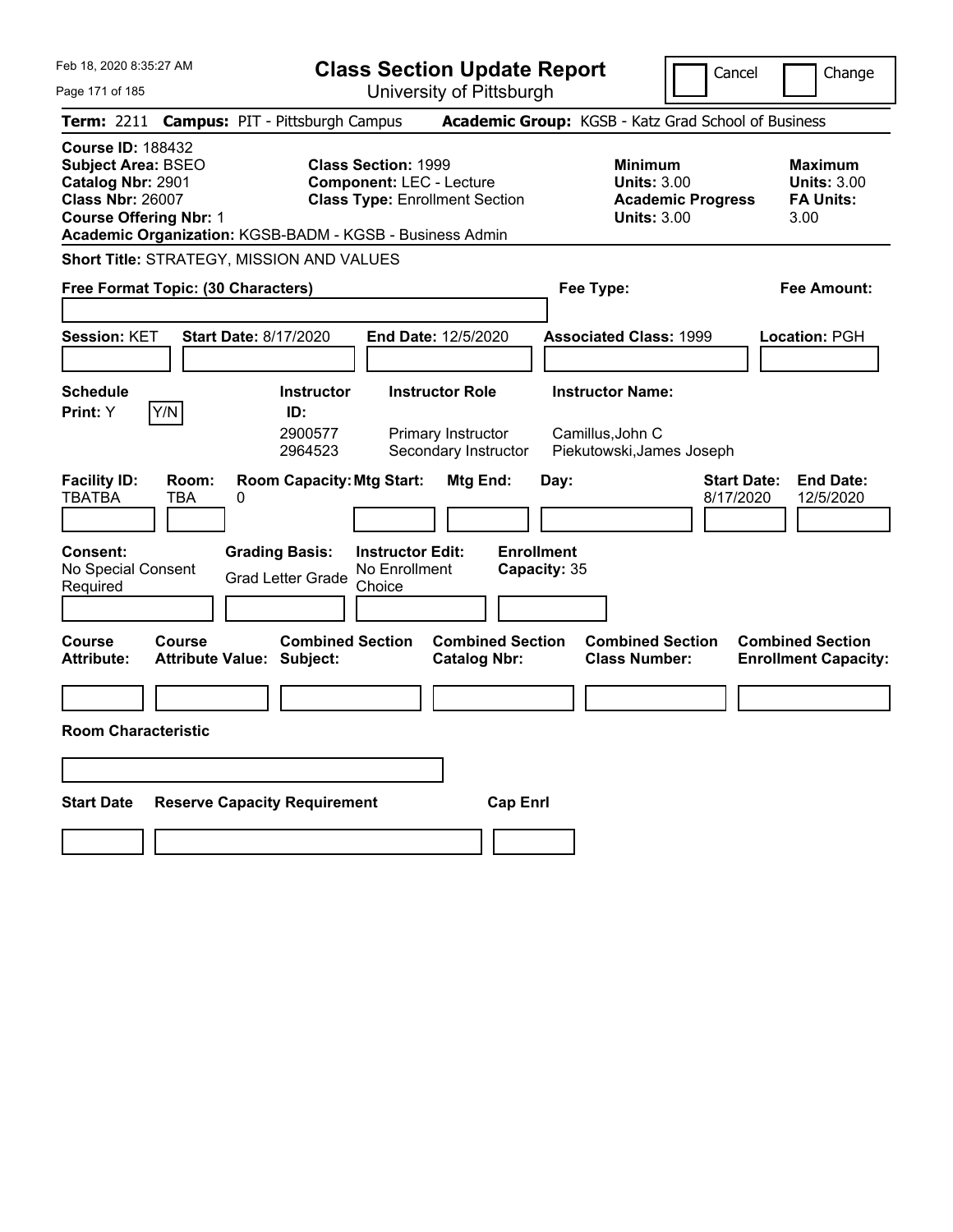| Feb 18, 2020 8:35:27 AM                                                                                                                                                                     | <b>Class Section Update Report</b>                                                                     | Cancel                                                                                 | Change                                                           |
|---------------------------------------------------------------------------------------------------------------------------------------------------------------------------------------------|--------------------------------------------------------------------------------------------------------|----------------------------------------------------------------------------------------|------------------------------------------------------------------|
| Page 172 of 185                                                                                                                                                                             | University of Pittsburgh                                                                               |                                                                                        |                                                                  |
| <b>Campus: PIT - Pittsburgh Campus</b><br>Term: 2211                                                                                                                                        |                                                                                                        | Academic Group: KGSB - Katz Grad School of Business                                    |                                                                  |
| <b>Course ID: 176286</b><br>Subject Area: BSPP<br>Catalog Nbr: 2016<br><b>Class Nbr: 26004</b><br><b>Course Offering Nbr: 1</b><br>Academic Organization: KGSB-BADM - KGSB - Business Admin | <b>Class Section: 1010</b><br><b>Component: LEC - Lecture</b><br><b>Class Type: Enrollment Section</b> | <b>Minimum</b><br><b>Units: 1.50</b><br><b>Academic Progress</b><br><b>Units: 1.50</b> | <b>Maximum</b><br><b>Units: 1.50</b><br><b>FA Units:</b><br>1.50 |
| <b>Short Title: STRATGC VISN FOR A GLBL FUTURE</b>                                                                                                                                          |                                                                                                        |                                                                                        |                                                                  |
| Free Format Topic: (30 Characters)                                                                                                                                                          |                                                                                                        | Fee Type:                                                                              | Fee Amount:                                                      |
| Session: KET<br><b>Start Date: 8/17/2020</b>                                                                                                                                                | End Date: 12/5/2020                                                                                    | <b>Associated Class: 1010</b>                                                          | <b>Location: BRAZL</b>                                           |
| <b>Schedule</b>                                                                                                                                                                             | <b>Instructor</b><br><b>Instructor Role</b>                                                            | <b>Instructor Name:</b>                                                                |                                                                  |
| Y/N<br><b>Print: Y</b>                                                                                                                                                                      | ID:<br>2964523<br>Secondary Instructor<br>2905621<br>Primary Instructor                                | Piekutowski, James Joseph<br>Prescott, John E                                          |                                                                  |
| <b>Facility ID:</b><br>Room:<br><b>TBATBA</b><br>TBA<br>0                                                                                                                                   | <b>Room Capacity: Mtg Start:</b><br>Mtg End:                                                           | <b>Start Date:</b><br>Day:<br>8/17/2020                                                | <b>End Date:</b><br>12/5/2020                                    |
| <b>Grading Basis:</b><br><b>Consent:</b><br>Grad LG/SNC<br>No Special Consent<br>Required<br>Basis                                                                                          | <b>Instructor Edit:</b><br>No Enrollment<br>Choice                                                     | <b>Enrollment</b><br>Capacity: 35                                                      |                                                                  |
| Course<br>Course<br><b>Attribute:</b><br><b>Attribute Value: Subject:</b>                                                                                                                   | <b>Combined Section</b><br><b>Combined Section</b><br><b>Catalog Nbr:</b>                              | <b>Combined Section</b><br><b>Class Number:</b>                                        | <b>Combined Section</b><br><b>Enrollment Capacity:</b>           |
|                                                                                                                                                                                             |                                                                                                        |                                                                                        |                                                                  |
| <b>Room Characteristic</b>                                                                                                                                                                  |                                                                                                        |                                                                                        |                                                                  |
|                                                                                                                                                                                             |                                                                                                        |                                                                                        |                                                                  |
| <b>Start Date</b><br><b>Reserve Capacity Requirement</b>                                                                                                                                    | <b>Cap Enrl</b>                                                                                        |                                                                                        |                                                                  |
|                                                                                                                                                                                             |                                                                                                        |                                                                                        |                                                                  |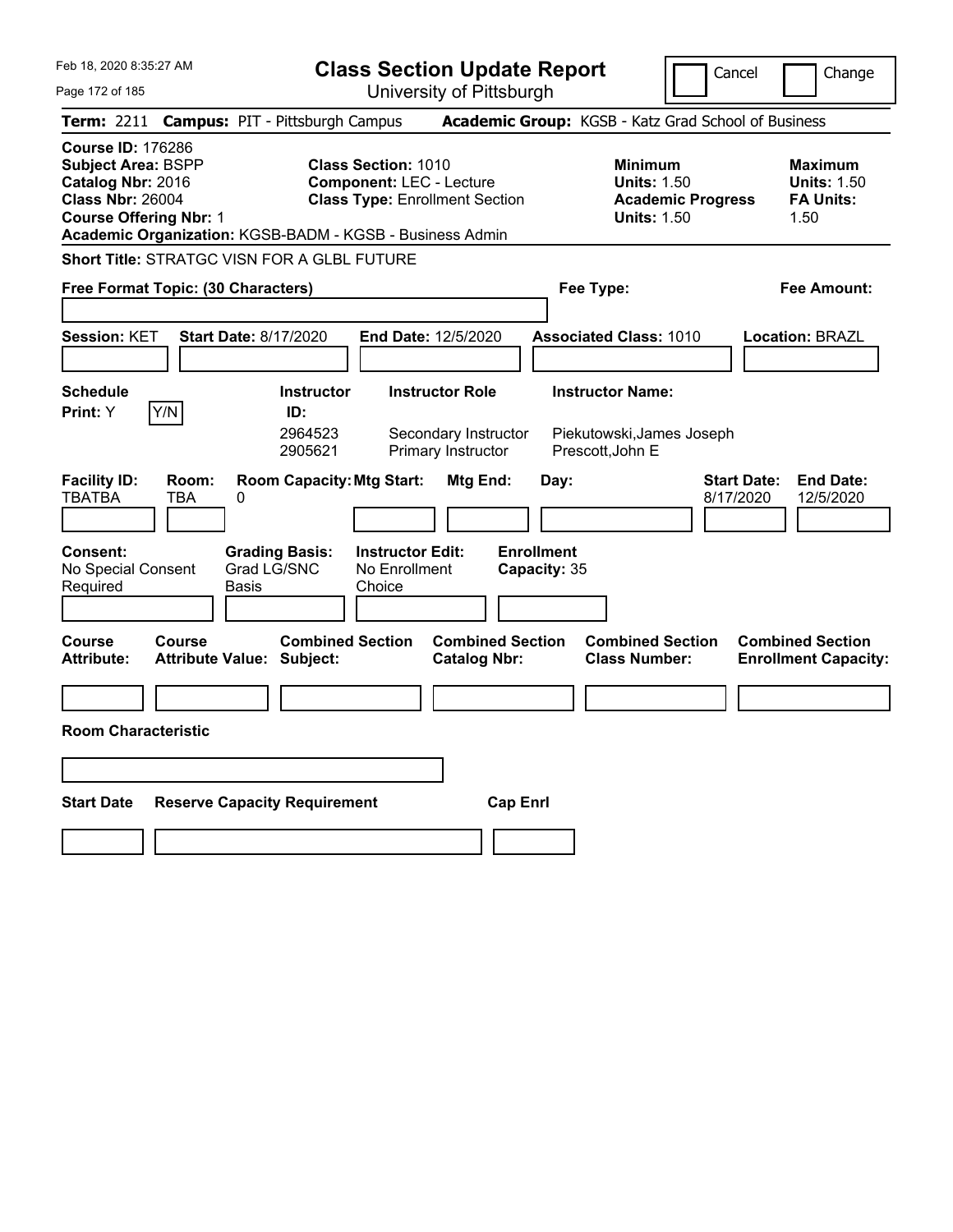| Feb 18, 2020 8:35:27 AM                                                                                                                                                                            | <b>Class Section Update Report</b>                                                                        | Cancel                                                                                 | Change                                                           |
|----------------------------------------------------------------------------------------------------------------------------------------------------------------------------------------------------|-----------------------------------------------------------------------------------------------------------|----------------------------------------------------------------------------------------|------------------------------------------------------------------|
| Page 173 of 185                                                                                                                                                                                    | University of Pittsburgh                                                                                  |                                                                                        |                                                                  |
| <b>Campus: PIT - Pittsburgh Campus</b><br>Term: 2211                                                                                                                                               |                                                                                                           | Academic Group: KGSB - Katz Grad School of Business                                    |                                                                  |
| <b>Course ID: 102884</b><br><b>Subject Area: BSPP</b><br>Catalog Nbr: 2060<br><b>Class Nbr: 13303</b><br><b>Course Offering Nbr: 1</b><br>Academic Organization: KGSB-BADM - KGSB - Business Admin | <b>Class Section: 1010</b><br>Component: IND - Independent Study<br><b>Class Type: Enrollment Section</b> | <b>Minimum</b><br><b>Units: 1.00</b><br><b>Academic Progress</b><br><b>Units: 1.00</b> | <b>Maximum</b><br><b>Units: 6.00</b><br><b>FA Units:</b><br>1.00 |
| <b>Short Title: INDEP STDY STRATGY PLN CONTRL</b>                                                                                                                                                  |                                                                                                           |                                                                                        |                                                                  |
| Free Format Topic: (30 Characters)                                                                                                                                                                 |                                                                                                           | Fee Type:                                                                              | Fee Amount:                                                      |
| Session: KS2<br>Start Date: 10/19/2020<br><b>Schedule</b>                                                                                                                                          | End Date: 12/11/2020<br><b>Instructor Role</b><br><b>Instructor</b>                                       | <b>Associated Class: 1010</b><br><b>Instructor Name:</b>                               | Location: PGH                                                    |
| Y/N<br>Print: Y<br>ID:                                                                                                                                                                             |                                                                                                           |                                                                                        |                                                                  |
| 0                                                                                                                                                                                                  |                                                                                                           | No Instructor Assigned                                                                 |                                                                  |
| <b>Facility ID:</b><br>Room:<br><b>TBATBA</b><br>TBA<br>0                                                                                                                                          | <b>Room Capacity: Mtg Start:</b><br>Mtg End:<br>Day:                                                      | <b>Start Date:</b><br>10/19/2020                                                       | <b>End Date:</b><br>12/11/2020                                   |
| <b>Consent:</b><br><b>Grading Basis:</b><br>Grad LG/SU3<br>Department Consent<br>Required<br>Basis                                                                                                 | <b>Enrollment</b><br><b>Instructor Edit:</b><br>Class Instructor<br>Capacity: 12<br>Table Edit            |                                                                                        |                                                                  |
| <b>Course</b><br>Course<br><b>Attribute:</b><br><b>Attribute Value: Subject:</b>                                                                                                                   | <b>Combined Section</b><br><b>Combined Section</b><br><b>Catalog Nbr:</b>                                 | <b>Combined Section</b><br><b>Class Number:</b>                                        | <b>Combined Section</b><br><b>Enrollment Capacity:</b>           |
|                                                                                                                                                                                                    |                                                                                                           |                                                                                        |                                                                  |
| <b>Room Characteristic</b>                                                                                                                                                                         |                                                                                                           |                                                                                        |                                                                  |
|                                                                                                                                                                                                    |                                                                                                           |                                                                                        |                                                                  |
| <b>Start Date</b><br><b>Reserve Capacity Requirement</b>                                                                                                                                           | <b>Cap Enrl</b>                                                                                           |                                                                                        |                                                                  |
|                                                                                                                                                                                                    |                                                                                                           |                                                                                        |                                                                  |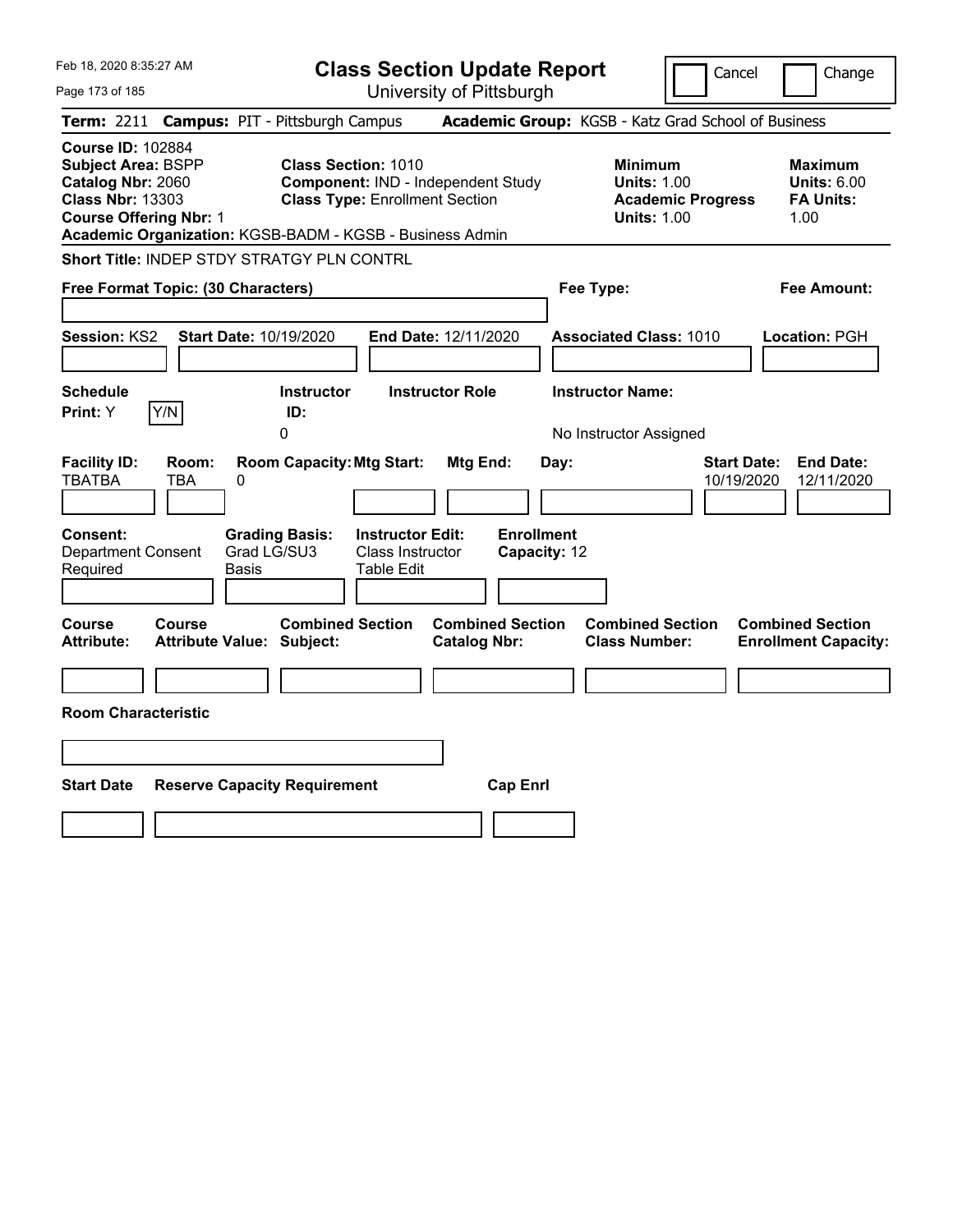| Feb 18, 2020 8:35:27 AM                                                                                                                | <b>Class Section Update Report</b>                                                                                                                                    |                                                |                                                                                        | Cancel<br>Change                                                  |
|----------------------------------------------------------------------------------------------------------------------------------------|-----------------------------------------------------------------------------------------------------------------------------------------------------------------------|------------------------------------------------|----------------------------------------------------------------------------------------|-------------------------------------------------------------------|
| Page 174 of 185                                                                                                                        |                                                                                                                                                                       | University of Pittsburgh                       |                                                                                        |                                                                   |
| Term: 2211                                                                                                                             | <b>Campus: PIT - Pittsburgh Campus</b>                                                                                                                                |                                                | Academic Group: KGSB - Katz Grad School of Business                                    |                                                                   |
| <b>Course ID: 102884</b><br><b>Subject Area: BSPP</b><br>Catalog Nbr: 2060<br><b>Class Nbr: 25042</b><br><b>Course Offering Nbr: 1</b> | <b>Class Section: 1020</b><br>Component: IND - Independent Study<br><b>Class Type: Enrollment Section</b><br>Academic Organization: KGSB-BADM - KGSB - Business Admin |                                                | <b>Minimum</b><br><b>Units: 1.00</b><br><b>Academic Progress</b><br><b>Units: 1.00</b> | <b>Maximum</b><br><b>Units: 6.00</b><br><b>FA Units:</b><br>1.00  |
| Short Title: INDEP STDY STRATGY PLN CONTRL                                                                                             |                                                                                                                                                                       |                                                |                                                                                        |                                                                   |
| Free Format Topic: (30 Characters)                                                                                                     |                                                                                                                                                                       |                                                | Fee Type:                                                                              | Fee Amount:                                                       |
| <b>Session: KMT</b><br><b>Schedule</b>                                                                                                 | <b>Start Date: 8/24/2020</b><br><b>End Date: 12/11/2020</b><br><b>Instructor</b><br><b>Instructor Role</b>                                                            |                                                | <b>Associated Class: 1020</b><br><b>Instructor Name:</b>                               | Location: PGH                                                     |
| Y/N<br>Print: Y                                                                                                                        | ID:                                                                                                                                                                   |                                                |                                                                                        |                                                                   |
|                                                                                                                                        | 0                                                                                                                                                                     |                                                | No Instructor Assigned                                                                 |                                                                   |
| <b>Facility ID:</b><br>Room:<br><b>TBATBA</b><br><b>TBA</b><br>0                                                                       | <b>Room Capacity: Mtg Start:</b>                                                                                                                                      | Mtg End:<br>Day:                               |                                                                                        | <b>Start Date:</b><br><b>End Date:</b><br>8/24/2020<br>12/11/2020 |
| Consent:<br><b>Department Consent</b><br>Required<br>Basis                                                                             | <b>Grading Basis:</b><br><b>Instructor Edit:</b><br>Grad LG/SU3<br>Class Instructor<br>Table Edit                                                                     | <b>Enrollment</b><br>Capacity: 10              |                                                                                        |                                                                   |
| Course<br>Course<br>Attribute Value: Subject:<br><b>Attribute:</b>                                                                     | <b>Combined Section</b>                                                                                                                                               | <b>Combined Section</b><br><b>Catalog Nbr:</b> | <b>Combined Section</b><br><b>Class Number:</b>                                        | <b>Combined Section</b><br><b>Enrollment Capacity:</b>            |
|                                                                                                                                        |                                                                                                                                                                       |                                                |                                                                                        |                                                                   |
| <b>Room Characteristic</b>                                                                                                             |                                                                                                                                                                       |                                                |                                                                                        |                                                                   |
|                                                                                                                                        |                                                                                                                                                                       |                                                |                                                                                        |                                                                   |
| <b>Start Date</b>                                                                                                                      | <b>Reserve Capacity Requirement</b>                                                                                                                                   | <b>Cap Enrl</b>                                |                                                                                        |                                                                   |
|                                                                                                                                        |                                                                                                                                                                       |                                                |                                                                                        |                                                                   |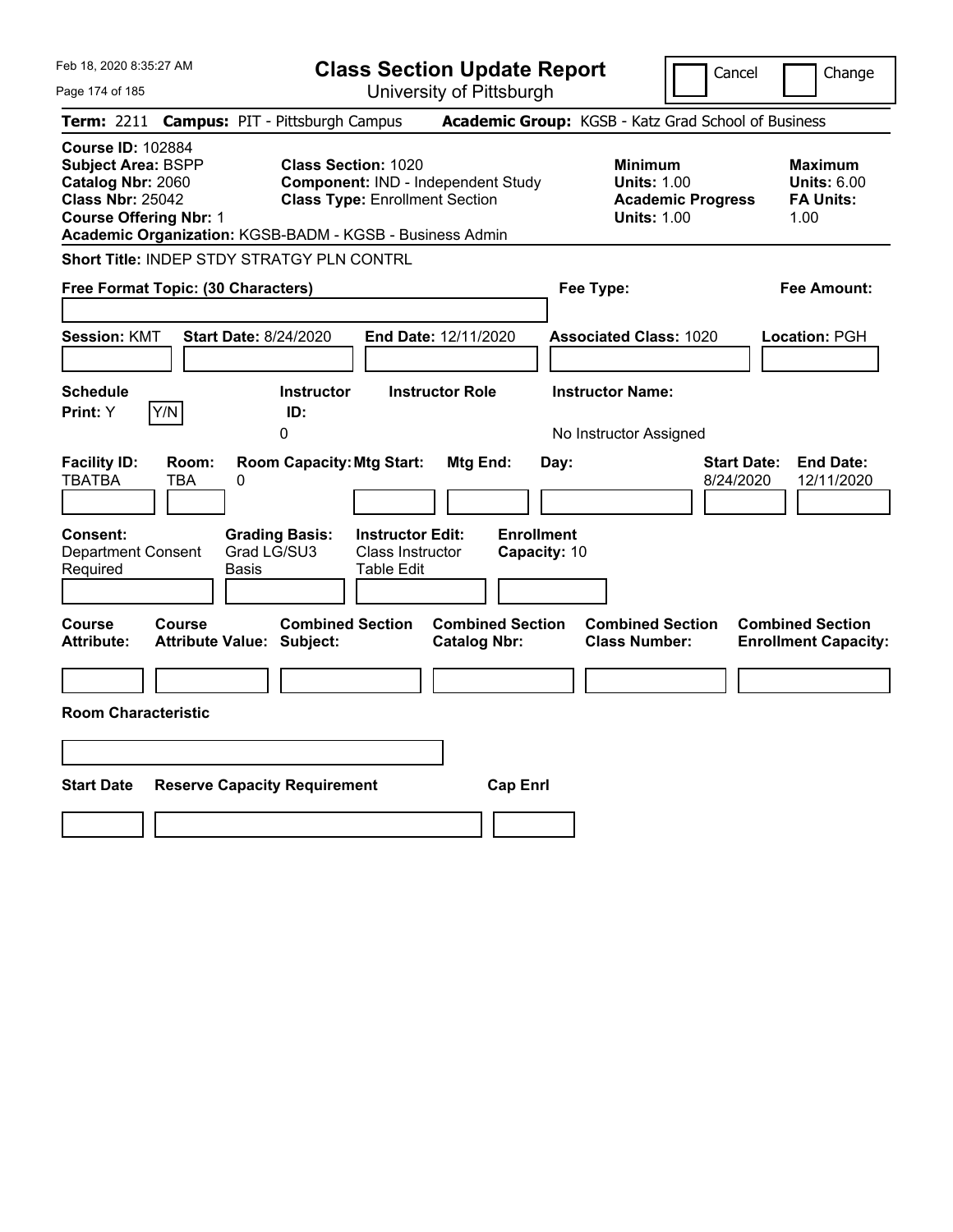| Feb 18, 2020 8:35:27 AM                                                                                                                |                                                          | <b>Class Section Update Report</b>                                                                        |                                                |                                                                                        | Cancel<br>Change                                                   |
|----------------------------------------------------------------------------------------------------------------------------------------|----------------------------------------------------------|-----------------------------------------------------------------------------------------------------------|------------------------------------------------|----------------------------------------------------------------------------------------|--------------------------------------------------------------------|
| Page 175 of 185                                                                                                                        |                                                          | University of Pittsburgh                                                                                  |                                                |                                                                                        |                                                                    |
| Term: 2211                                                                                                                             | <b>Campus: PIT - Pittsburgh Campus</b>                   |                                                                                                           |                                                | Academic Group: KGSB - Katz Grad School of Business                                    |                                                                    |
| <b>Course ID: 177461</b><br><b>Subject Area: BSPP</b><br>Catalog Nbr: 2061<br><b>Class Nbr: 16404</b><br><b>Course Offering Nbr: 1</b> | Academic Organization: KGSB-BADM - KGSB - Business Admin | <b>Class Section: 1040</b><br>Component: IND - Independent Study<br><b>Class Type: Enrollment Section</b> |                                                | <b>Minimum</b><br><b>Units: 1.00</b><br><b>Academic Progress</b><br><b>Units: 1.00</b> | <b>Maximum</b><br><b>Units: 9.00</b><br><b>FA Units:</b><br>1.00   |
|                                                                                                                                        | Short Title: IND STDY IN STRATGC PLANNING 2              |                                                                                                           |                                                |                                                                                        |                                                                    |
| Free Format Topic: (30 Characters)                                                                                                     |                                                          |                                                                                                           |                                                | Fee Type:                                                                              | Fee Amount:                                                        |
| <b>Session: KS2</b><br><b>Schedule</b>                                                                                                 | <b>Start Date: 10/19/2020</b><br><b>Instructor</b>       | <b>End Date: 12/11/2020</b><br><b>Instructor Role</b>                                                     |                                                | <b>Associated Class: 1040</b><br><b>Instructor Name:</b>                               | Location: PGH                                                      |
| Y/N<br>Print: Y                                                                                                                        | ID:                                                      |                                                                                                           |                                                |                                                                                        |                                                                    |
|                                                                                                                                        | 0                                                        |                                                                                                           |                                                | No Instructor Assigned                                                                 |                                                                    |
| <b>Facility ID:</b><br>Room:<br><b>TBATBA</b><br><b>TBA</b>                                                                            | <b>Room Capacity: Mtg Start:</b><br>0                    |                                                                                                           | Mtg End:<br>Day:                               |                                                                                        | <b>Start Date:</b><br><b>End Date:</b><br>10/19/2020<br>12/11/2020 |
| Consent:<br><b>Department Consent</b><br>Required                                                                                      | <b>Grading Basis:</b><br>Grad LG/SNC<br>Basis            | <b>Instructor Edit:</b><br>No Enrollment<br>Choice                                                        | <b>Enrollment</b><br>Capacity: 10              |                                                                                        |                                                                    |
| Course<br>Course<br><b>Attribute:</b>                                                                                                  | <b>Combined Section</b><br>Attribute Value: Subject:     |                                                                                                           | <b>Combined Section</b><br><b>Catalog Nbr:</b> | <b>Combined Section</b><br><b>Class Number:</b>                                        | <b>Combined Section</b><br><b>Enrollment Capacity:</b>             |
|                                                                                                                                        |                                                          |                                                                                                           |                                                |                                                                                        |                                                                    |
| <b>Room Characteristic</b>                                                                                                             |                                                          |                                                                                                           |                                                |                                                                                        |                                                                    |
|                                                                                                                                        |                                                          |                                                                                                           |                                                |                                                                                        |                                                                    |
| <b>Start Date</b>                                                                                                                      | <b>Reserve Capacity Requirement</b>                      |                                                                                                           | <b>Cap Enrl</b>                                |                                                                                        |                                                                    |
|                                                                                                                                        |                                                          |                                                                                                           |                                                |                                                                                        |                                                                    |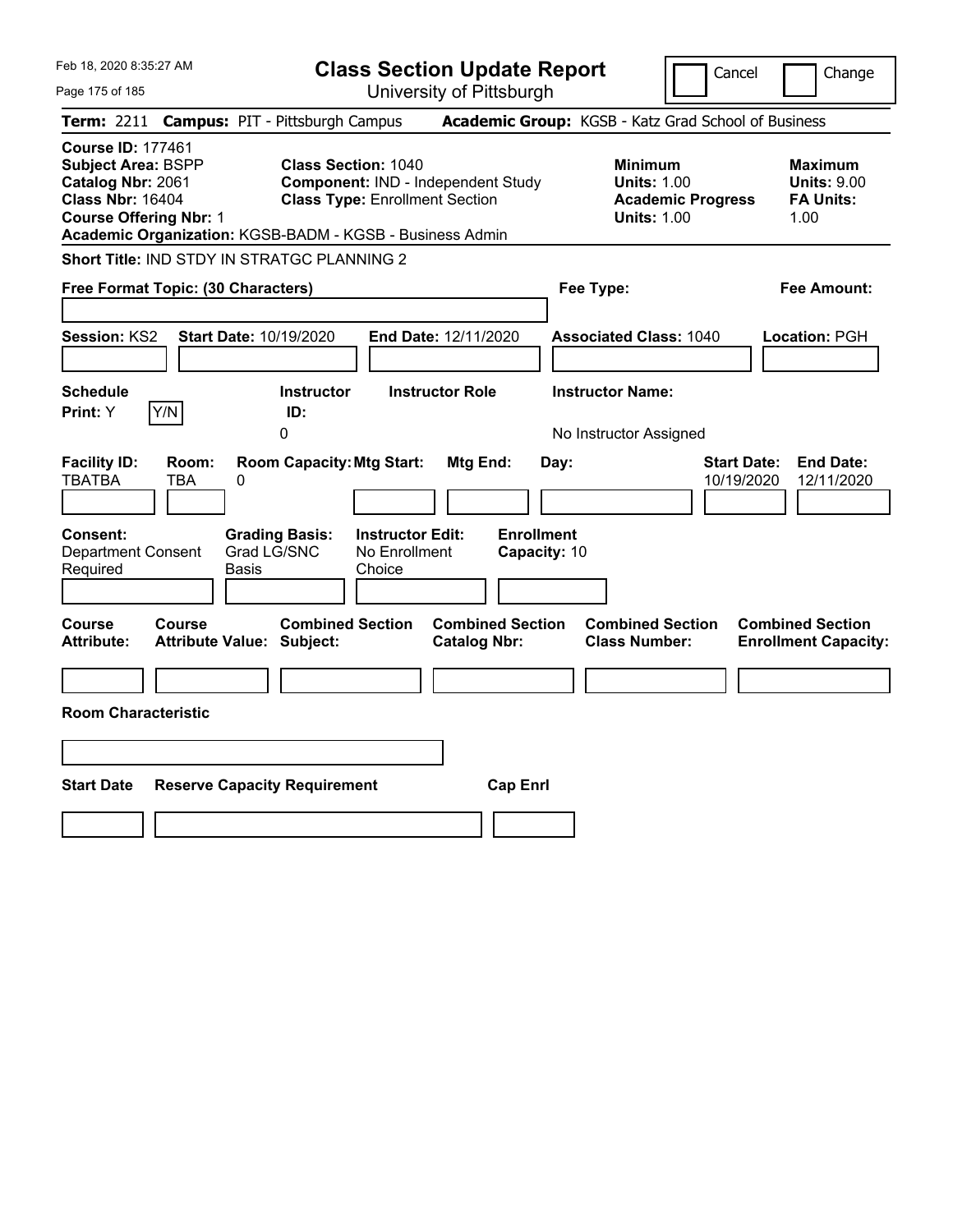|  | Feb 18, 2020 8:35:27 AM |  |
|--|-------------------------|--|
|  |                         |  |

Cancel Change

Page 176 of 185

| Term: 2211 Campus: PIT - Pittsburgh Campus                                                                                                                                                         |                         |                              |                                                                                                                                                   |                                                    |                                                                                      |                                   | Academic Group: KGSB - Katz Grad School of Business                                      |                                                                         |                                                                        |
|----------------------------------------------------------------------------------------------------------------------------------------------------------------------------------------------------|-------------------------|------------------------------|---------------------------------------------------------------------------------------------------------------------------------------------------|----------------------------------------------------|--------------------------------------------------------------------------------------|-----------------------------------|------------------------------------------------------------------------------------------|-------------------------------------------------------------------------|------------------------------------------------------------------------|
| <b>Course ID: 178550</b><br><b>Subject Area: BSPP</b><br>Catalog Nbr: 2111<br><b>Class Nbr: 16810</b><br><b>Course Offering Nbr: 1</b><br>Academic Organization: KGSB-BADM - KGSB - Business Admin |                         |                              |                                                                                                                                                   | <b>Class Section: 1030</b>                         | <b>Component: LEC - Lecture</b><br><b>Class Type: Enrollment Section</b>             |                                   | <b>Minimum</b><br><b>Units: 3.00</b><br><b>Academic Progress</b><br><b>Units: 3.00</b>   |                                                                         | <b>Maximum</b><br><b>Units: 3.00</b><br><b>FA Units:</b><br>3.00       |
| Short Title: COMMERCIALIZING NEW TECHNLGIES                                                                                                                                                        |                         |                              |                                                                                                                                                   |                                                    |                                                                                      |                                   |                                                                                          |                                                                         |                                                                        |
| <b>Free Format Topic: (30 Characters)</b>                                                                                                                                                          |                         |                              |                                                                                                                                                   |                                                    |                                                                                      |                                   | Fee Type:                                                                                |                                                                         | <b>Fee Amount:</b>                                                     |
| <b>Session: KMT</b>                                                                                                                                                                                |                         | <b>Start Date: 8/24/2020</b> |                                                                                                                                                   |                                                    | End Date: 12/11/2020                                                                 |                                   | <b>Associated Class: 1030</b>                                                            |                                                                         | Location: PGH                                                          |
| <b>Schedule</b><br>Print: Y                                                                                                                                                                        | Y/N                     |                              | <b>Instructor</b><br>ID:                                                                                                                          |                                                    | <b>Instructor Role</b>                                                               |                                   | <b>Instructor Name:</b>                                                                  |                                                                         |                                                                        |
|                                                                                                                                                                                                    |                         |                              | 2909148<br>2909148<br>2909148<br>2909148                                                                                                          |                                                    | Primary Instructor<br>Primary Instructor<br>Primary Instructor<br>Primary Instructor |                                   | Cohen, Susan Kaczka<br>Cohen, Susan Kaczka<br>Cohen, Susan Kaczka<br>Cohen, Susan Kaczka |                                                                         |                                                                        |
| <b>Facility ID:</b><br><b>WEBTBA</b><br>MERVS00104 00104<br>MERVS00104 00104<br>MERVS00104 00104                                                                                                   | Room:<br><b>TBA</b>     | 0<br>58<br>58<br>58          | <b>Room Capacity: Mtg Start:</b>                                                                                                                  | 6:20 PM<br>6:20 PM<br>6:20 PM<br>6:20 PM           | Mtg End:<br>9:20 PM<br>9:20 PM<br>9:20 PM<br>9:20 PM                                 | Day:<br>Mo<br>Fr<br>Fr<br>Fr      |                                                                                          | <b>Start Date:</b><br>8/24/2020<br>8/28/2020<br>10/16/2020<br>12/4/2020 | <b>End Date:</b><br>12/11/2020<br>8/28/2020<br>10/16/2020<br>12/4/2020 |
| <b>Consent:</b><br>No Special Consent<br>Required                                                                                                                                                  |                         | Grad LG/SU3<br><b>Basis</b>  | <b>Grading Basis:</b>                                                                                                                             | <b>Instructor Edit:</b><br>No Enrollment<br>Choice |                                                                                      | <b>Enrollment</b><br>Capacity: 30 |                                                                                          |                                                                         |                                                                        |
| Course<br><b>Attribute:</b><br><b>IDM</b>                                                                                                                                                          | Course<br><b>HYBRID</b> |                              | <b>Combined Section</b><br><b>Attribute Value: Subject:</b>                                                                                       |                                                    | <b>Combined Section</b><br><b>Catalog Nbr:</b>                                       |                                   | <b>Combined Section</b><br><b>Class Number:</b>                                          |                                                                         | <b>Combined Section</b><br><b>Enrollment Capacity:</b>                 |
| <b>Room Characteristic</b><br>PeopleSoft - Scheduled (PS)                                                                                                                                          |                         |                              |                                                                                                                                                   |                                                    |                                                                                      |                                   |                                                                                          |                                                                         |                                                                        |
| <b>Start Date</b><br>4/5/2020<br>3/1/2020<br>3/1/2020<br>3/1/2020                                                                                                                                  |                         |                              | <b>Reserve Capacity Requirement</b><br>Restricted to BUSAD-MBA<br>Restricted to BUSAD-MBA<br>Restricted to BUSADP-MBA<br>Restricted to BUSADF-MBA |                                                    | <b>Cap Enrl</b>                                                                      | 0<br>10<br>10<br>10               |                                                                                          |                                                                         |                                                                        |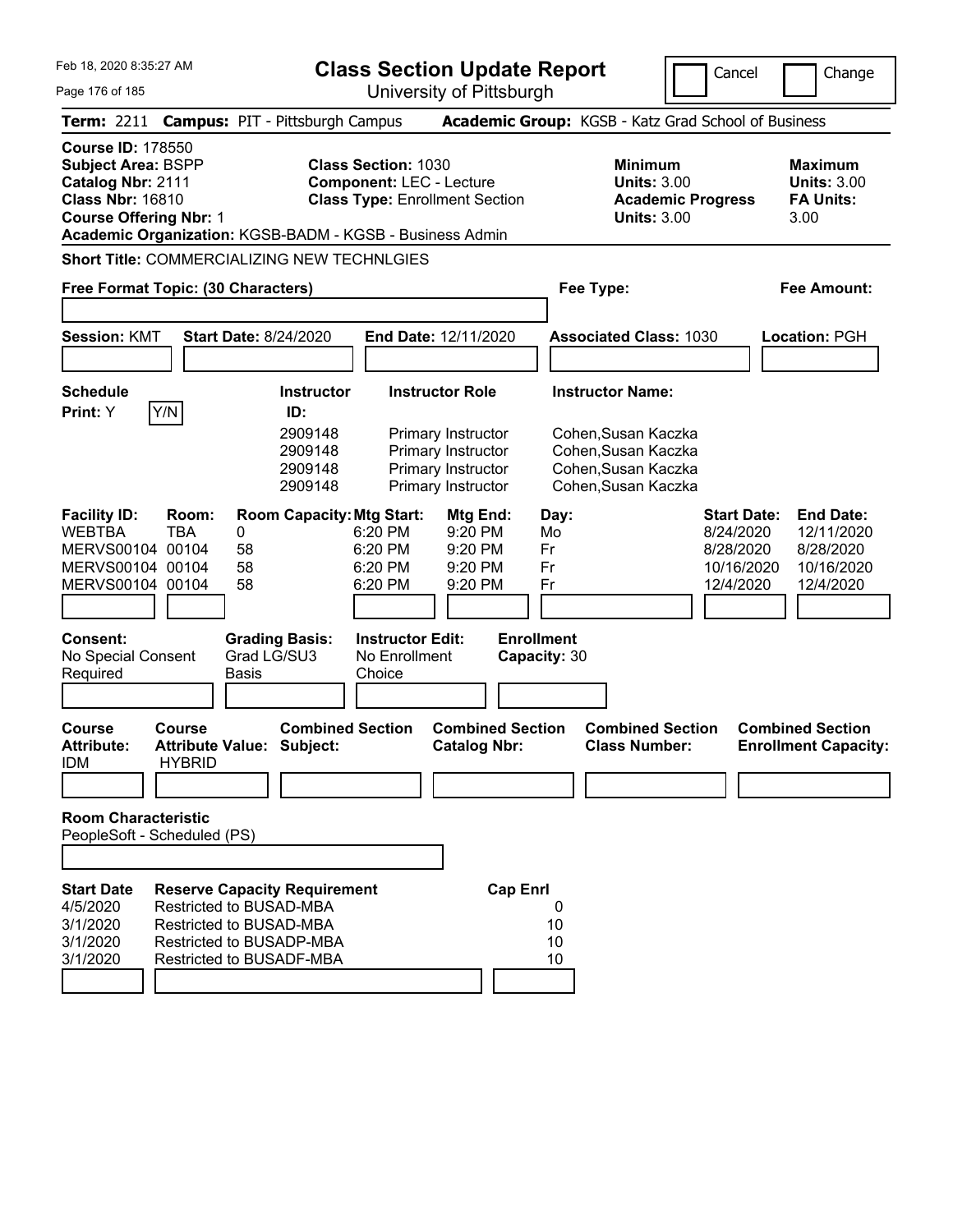| Feb 18, 2020 8:35:27 AM                                                                                                                                                                            |                                                                                 |              |                                                                 | <b>Class Section Update Report</b>                                                                     |                                                |                   |                     |                                                            |                          | Cancel                           | Change                                                           |
|----------------------------------------------------------------------------------------------------------------------------------------------------------------------------------------------------|---------------------------------------------------------------------------------|--------------|-----------------------------------------------------------------|--------------------------------------------------------------------------------------------------------|------------------------------------------------|-------------------|---------------------|------------------------------------------------------------|--------------------------|----------------------------------|------------------------------------------------------------------|
| Page 177 of 185                                                                                                                                                                                    |                                                                                 |              |                                                                 |                                                                                                        | University of Pittsburgh                       |                   |                     |                                                            |                          |                                  |                                                                  |
| Term: 2211 Campus: PIT - Pittsburgh Campus                                                                                                                                                         |                                                                                 |              |                                                                 |                                                                                                        |                                                |                   |                     | Academic Group: KGSB - Katz Grad School of Business        |                          |                                  |                                                                  |
| <b>Course ID: 183799</b><br><b>Subject Area: BSPP</b><br>Catalog Nbr: 2112<br><b>Class Nbr: 25489</b><br><b>Course Offering Nbr: 1</b><br>Academic Organization: KGSB-BADM - KGSB - Business Admin |                                                                                 |              |                                                                 | <b>Class Section: 1010</b><br><b>Component: LEC - Lecture</b><br><b>Class Type: Enrollment Section</b> |                                                |                   |                     | <b>Minimum</b><br><b>Units: 1.50</b><br><b>Units: 1.50</b> | <b>Academic Progress</b> |                                  | <b>Maximum</b><br><b>Units: 1.50</b><br><b>FA Units:</b><br>1.50 |
| Short Title: LEADING ORGS TO INNOVATE SMRTR                                                                                                                                                        |                                                                                 |              |                                                                 |                                                                                                        |                                                |                   |                     |                                                            |                          |                                  |                                                                  |
| Free Format Topic: (30 Characters)                                                                                                                                                                 |                                                                                 |              |                                                                 |                                                                                                        |                                                |                   |                     | Fee Type:                                                  |                          |                                  | <b>Fee Amount:</b>                                               |
| Session: KS2                                                                                                                                                                                       |                                                                                 |              | <b>Start Date: 10/19/2020</b>                                   |                                                                                                        | End Date: 12/11/2020                           |                   |                     | <b>Associated Class: 1010</b>                              |                          |                                  | <b>Location: PGH</b>                                             |
| <b>Schedule</b><br>Print: Y                                                                                                                                                                        | Y/N                                                                             |              | <b>Instructor</b><br>ID:<br>2909148                             |                                                                                                        | <b>Instructor Role</b><br>Primary Instructor   |                   |                     | <b>Instructor Name:</b><br>Cohen, Susan Kaczka             |                          |                                  |                                                                  |
| <b>Facility ID:</b><br>MERVS00104 00104                                                                                                                                                            | Room:                                                                           | 58           | <b>Room Capacity: Mtg Start:</b>                                | 6:20 PM                                                                                                | Mtg End:<br>9:20 PM                            |                   | Day:<br>Th          |                                                            |                          | <b>Start Date:</b><br>10/19/2020 | <b>End Date:</b><br>12/11/2020                                   |
| <b>Consent:</b><br>No Special Consent<br>Required                                                                                                                                                  |                                                                                 | <b>Basis</b> | <b>Grading Basis:</b><br>Grad LG/SNC                            | <b>Instructor Edit:</b><br>No Enrollment<br>Choice                                                     |                                                | <b>Enrollment</b> | Capacity: 58        |                                                            |                          |                                  |                                                                  |
| Course<br><b>Attribute:</b>                                                                                                                                                                        | Course<br><b>Attribute Value: Subject:</b>                                      |              | <b>Combined Section</b>                                         |                                                                                                        | <b>Combined Section</b><br><b>Catalog Nbr:</b> |                   |                     | <b>Combined Section</b><br><b>Class Number:</b>            |                          |                                  | <b>Combined Section</b><br><b>Enrollment Capacity:</b>           |
|                                                                                                                                                                                                    |                                                                                 |              |                                                                 |                                                                                                        |                                                |                   |                     |                                                            |                          |                                  |                                                                  |
| <b>Room Characteristic</b><br>PeopleSoft - Scheduled (PS)                                                                                                                                          |                                                                                 |              |                                                                 |                                                                                                        |                                                |                   |                     |                                                            |                          |                                  |                                                                  |
|                                                                                                                                                                                                    |                                                                                 |              |                                                                 |                                                                                                        |                                                |                   |                     |                                                            |                          |                                  |                                                                  |
| <b>Start Date</b><br>4/10/2020<br>3/1/2020<br>3/1/2020<br>3/1/2020                                                                                                                                 | Restricted to BUSADF-MBA<br>Restricted to BUSADF-MBA<br>Restricted to BUSAD-MBA |              | <b>Reserve Capacity Requirement</b><br>Restricted to BUSADP-MBA |                                                                                                        |                                                | <b>Cap Enrl</b>   | 0<br>10<br>20<br>20 |                                                            |                          |                                  |                                                                  |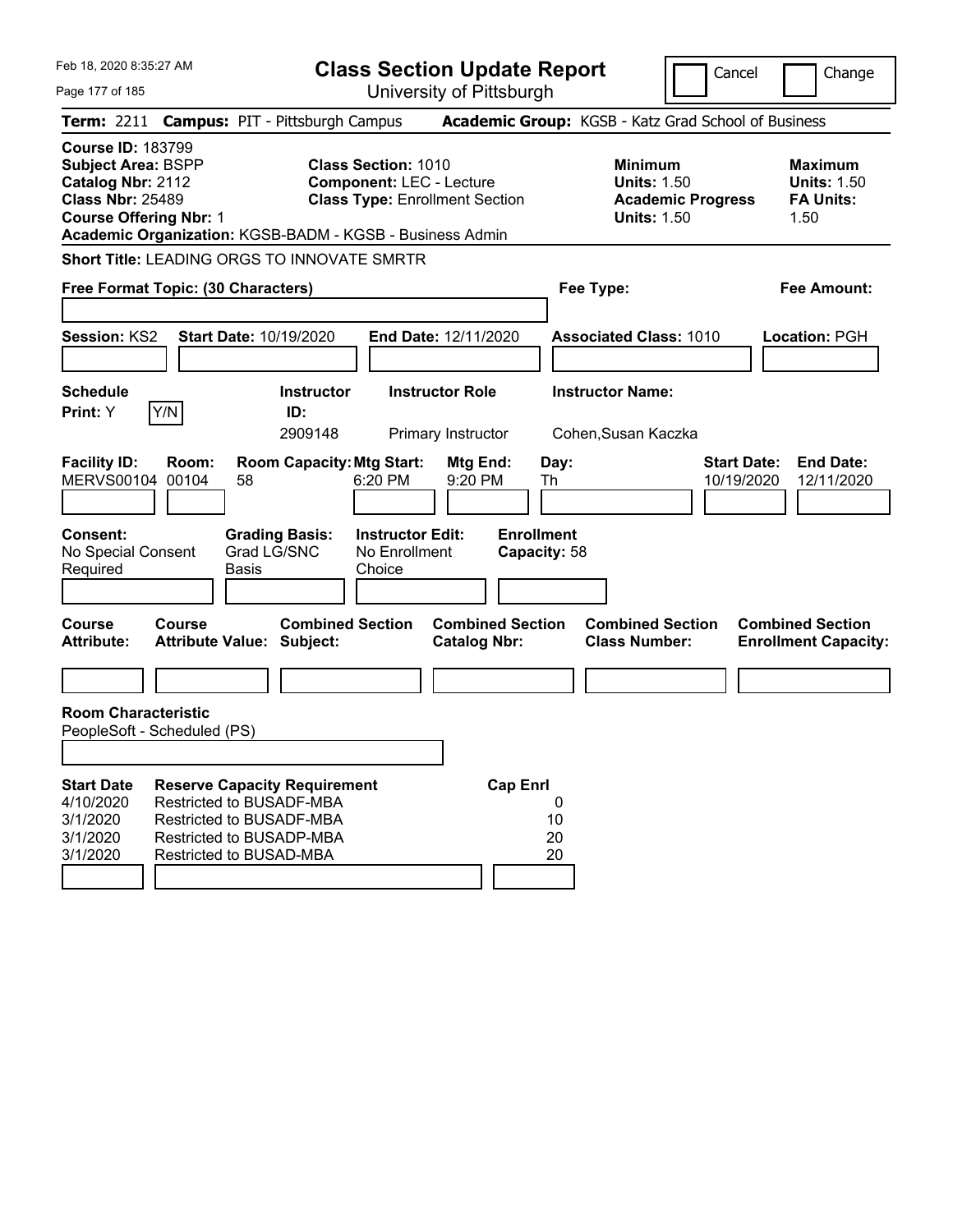| Feb 18, 2020 8:35:27 AM                                                                                                                | <b>Class Section Update Report</b>                                                                                                                                 | Cancel                                                                                 | Change                                                           |  |  |
|----------------------------------------------------------------------------------------------------------------------------------------|--------------------------------------------------------------------------------------------------------------------------------------------------------------------|----------------------------------------------------------------------------------------|------------------------------------------------------------------|--|--|
| Page 178 of 185                                                                                                                        | University of Pittsburgh                                                                                                                                           |                                                                                        |                                                                  |  |  |
| Term: 2211<br><b>Campus: PIT - Pittsburgh Campus</b>                                                                                   |                                                                                                                                                                    | Academic Group: KGSB - Katz Grad School of Business                                    |                                                                  |  |  |
| <b>Course ID: 182346</b><br><b>Subject Area: BSPP</b><br>Catalog Nbr: 2328<br><b>Class Nbr: 24397</b><br><b>Course Offering Nbr: 1</b> | <b>Class Section: 1010</b><br><b>Component: SEM - Seminar</b><br><b>Class Type: Enrollment Section</b><br>Academic Organization: KGSB-BADM - KGSB - Business Admin | <b>Minimum</b><br><b>Units: 3.00</b><br><b>Academic Progress</b><br><b>Units: 3.00</b> | <b>Maximum</b><br><b>Units: 3.00</b><br><b>FA Units:</b><br>3.00 |  |  |
| Short Title: THE BUSINESS OF HUMANITY                                                                                                  |                                                                                                                                                                    |                                                                                        |                                                                  |  |  |
| Free Format Topic: (30 Characters)                                                                                                     |                                                                                                                                                                    | Fee Type:                                                                              | Fee Amount:                                                      |  |  |
| <b>Start Date: 8/24/2020</b><br><b>Session: KMT</b>                                                                                    | End Date: 12/11/2020                                                                                                                                               | <b>Associated Class: 1010</b>                                                          | Location: PGH                                                    |  |  |
| <b>Schedule</b><br>Y/N<br>Print: Y                                                                                                     | <b>Instructor</b><br><b>Instructor Role</b><br>ID:<br>2900577<br>Primary Instructor                                                                                | <b>Instructor Name:</b><br>Camillus, John C                                            |                                                                  |  |  |
| <b>Facility ID:</b><br>Room:<br>MERVS00104 00104<br>58                                                                                 | <b>Room Capacity: Mtg Start:</b><br>Mtg End:<br>2:00 PM<br>4:50 PM<br>Mo                                                                                           | <b>Start Date:</b><br>Day:<br>8/24/2020                                                | <b>End Date:</b><br>12/11/2020                                   |  |  |
| Consent:<br><b>Grading Basis:</b><br>Grad LG/SNC<br>No Special Consent<br>Required<br>Basis                                            | <b>Enrollment</b><br><b>Instructor Edit:</b><br>No Enrollment<br>Capacity: 35<br>Choice                                                                            |                                                                                        |                                                                  |  |  |
| <b>Course</b><br>Course<br><b>Attribute:</b><br><b>Attribute Value: Subject:</b><br>UCIS<br><b>GLBST</b>                               | <b>Combined Section</b><br><b>Combined Section</b><br><b>Catalog Nbr:</b>                                                                                          | <b>Combined Section</b><br><b>Class Number:</b>                                        | <b>Combined Section</b><br><b>Enrollment Capacity:</b>           |  |  |
|                                                                                                                                        |                                                                                                                                                                    |                                                                                        |                                                                  |  |  |
| <b>Room Characteristic</b><br>PeopleSoft - Scheduled (PS)                                                                              |                                                                                                                                                                    |                                                                                        |                                                                  |  |  |
| <b>Start Date</b><br><b>Cap Enrl</b><br><b>Reserve Capacity Requirement</b>                                                            |                                                                                                                                                                    |                                                                                        |                                                                  |  |  |
|                                                                                                                                        |                                                                                                                                                                    |                                                                                        |                                                                  |  |  |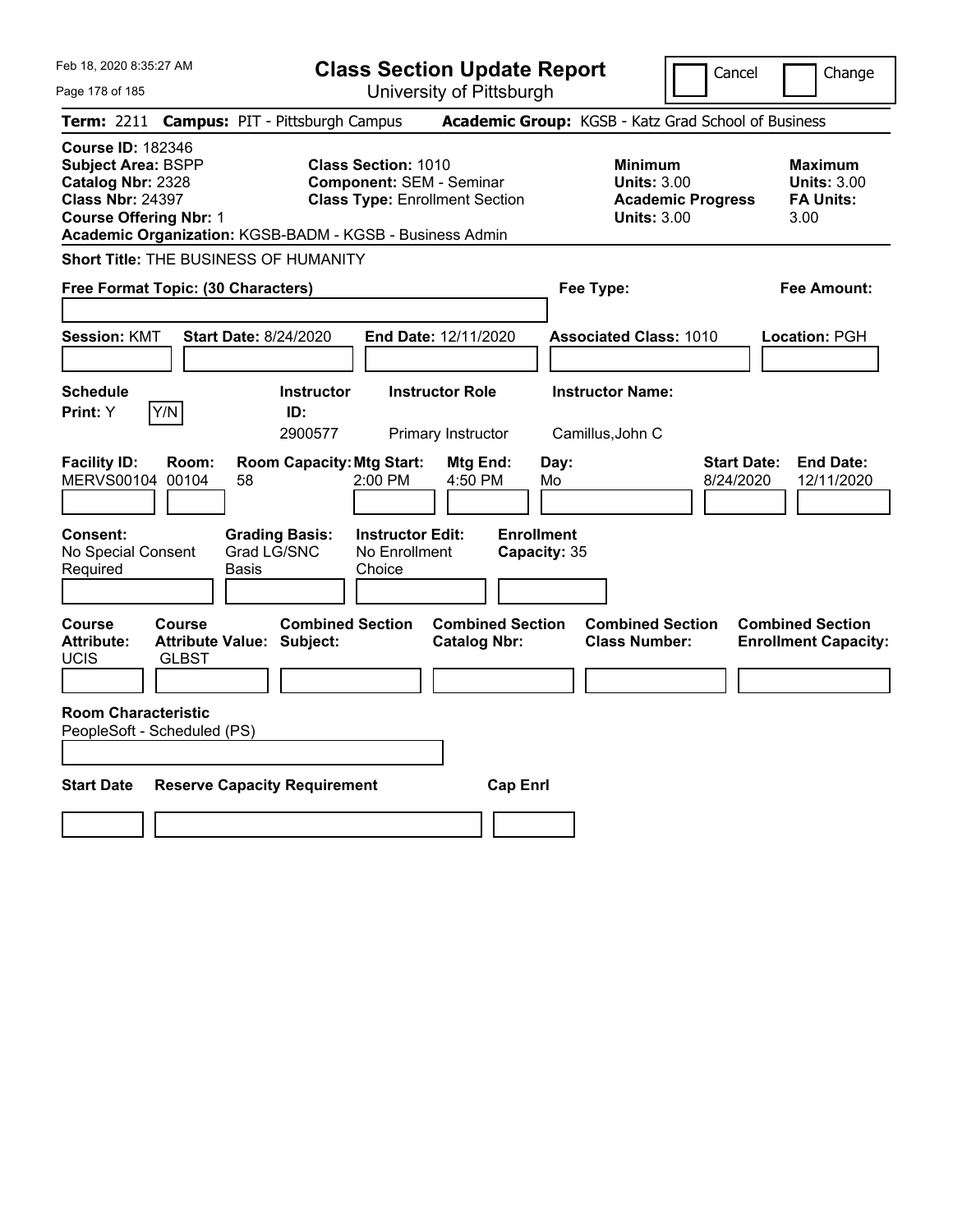| Feb 18, 2020 8:35:27 AM                                                                                                                                                                            | <b>Class Section Update Report</b>                                                                                      | Cancel                                                                                 | Change                                                           |
|----------------------------------------------------------------------------------------------------------------------------------------------------------------------------------------------------|-------------------------------------------------------------------------------------------------------------------------|----------------------------------------------------------------------------------------|------------------------------------------------------------------|
| Page 179 of 185                                                                                                                                                                                    | University of Pittsburgh                                                                                                |                                                                                        |                                                                  |
| <b>Campus: PIT - Pittsburgh Campus</b><br>Term: 2211                                                                                                                                               |                                                                                                                         | Academic Group: KGSB - Katz Grad School of Business                                    |                                                                  |
| <b>Course ID: 182346</b><br><b>Subject Area: BSPP</b><br>Catalog Nbr: 2328<br><b>Class Nbr: 26087</b><br><b>Course Offering Nbr: 1</b><br>Academic Organization: KGSB-BADM - KGSB - Business Admin | <b>Class Section: 1020</b><br><b>Component: SEM - Seminar</b><br><b>Class Type: Enrollment Section</b>                  | <b>Minimum</b><br><b>Units: 3.00</b><br><b>Academic Progress</b><br><b>Units: 3.00</b> | <b>Maximum</b><br><b>Units: 3.00</b><br><b>FA Units:</b><br>3.00 |
| <b>Short Title: THE BUSINESS OF HUMANITY</b>                                                                                                                                                       |                                                                                                                         |                                                                                        |                                                                  |
| Free Format Topic: (30 Characters)                                                                                                                                                                 |                                                                                                                         | Fee Type:                                                                              | <b>Fee Amount:</b>                                               |
| <b>Session: KET</b><br><b>Start Date: 8/17/2020</b>                                                                                                                                                | End Date: 12/5/2020                                                                                                     | <b>Associated Class: 1020</b>                                                          | <b>Location: PGH</b>                                             |
| <b>Schedule</b><br>Y/N<br>Print: Y                                                                                                                                                                 | <b>Instructor Role</b><br><b>Instructor</b><br>ID:<br>2900577<br>Primary Instructor<br>Secondary Instructor<br>2964523  | <b>Instructor Name:</b><br>Camillus, John C<br>Piekutowski, James Joseph               |                                                                  |
| <b>Facility ID:</b><br>Room:<br><b>TBATBA</b><br>TBA<br>0<br><b>Grading Basis:</b><br><b>Consent:</b><br>Grad LG/SNC<br>No Special Consent<br>Required<br>Basis                                    | <b>Room Capacity: Mtg Start:</b><br>Mtg End:<br><b>Enrollment</b><br><b>Instructor Edit:</b><br>No Enrollment<br>Choice | <b>Start Date:</b><br>Day:<br>8/17/2020<br>Capacity: 50                                | <b>End Date:</b><br>12/5/2020                                    |
| <b>Course</b><br>Course<br><b>Attribute:</b><br><b>Attribute Value: Subject:</b><br><b>UCIS</b><br><b>GLBST</b><br><b>Room Characteristic</b>                                                      | <b>Combined Section</b><br><b>Combined Section</b><br><b>Catalog Nbr:</b>                                               | <b>Combined Section</b><br><b>Class Number:</b>                                        | <b>Combined Section</b><br><b>Enrollment Capacity:</b>           |
|                                                                                                                                                                                                    |                                                                                                                         |                                                                                        |                                                                  |
| <b>Start Date</b><br><b>Reserve Capacity Requirement</b>                                                                                                                                           | <b>Cap Enrl</b>                                                                                                         |                                                                                        |                                                                  |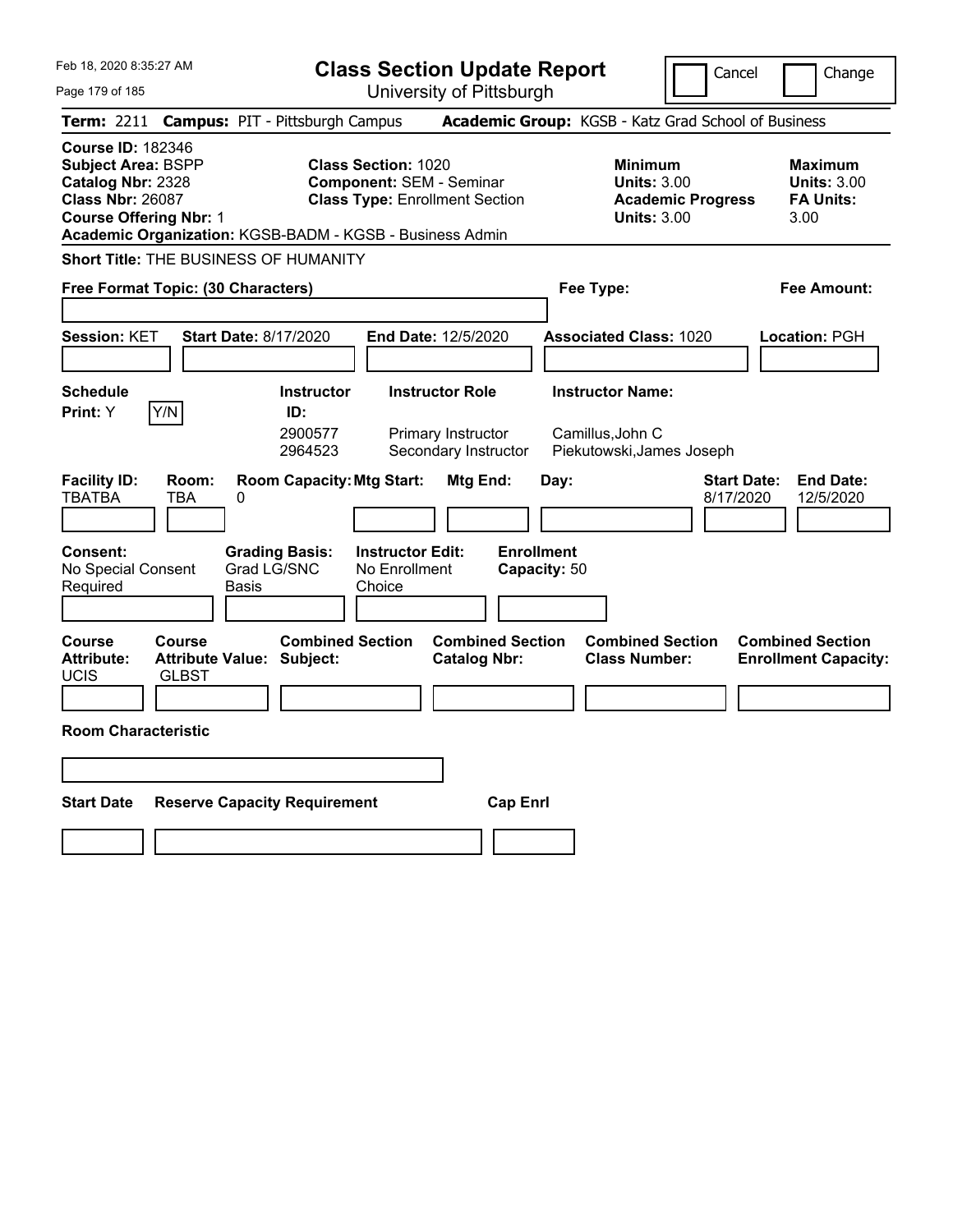|  | Feb 18, 2020 8:35:27 AM |  |
|--|-------------------------|--|
|  |                         |  |

**Class Section Update Report** University of Pittsburgh

Cancel Change

Page 180 of 185

|                                                                                                                                        | Term: 2211 Campus: PIT - Pittsburgh Campus                             |                                                           |                                                               |                                                                |                                   | Academic Group: KGSB - Katz Grad School of Business                                    |                                                             |                                                                  |
|----------------------------------------------------------------------------------------------------------------------------------------|------------------------------------------------------------------------|-----------------------------------------------------------|---------------------------------------------------------------|----------------------------------------------------------------|-----------------------------------|----------------------------------------------------------------------------------------|-------------------------------------------------------------|------------------------------------------------------------------|
| <b>Course ID: 182642</b><br><b>Subject Area: BSPP</b><br>Catalog Nbr: 2409<br><b>Class Nbr: 18799</b><br><b>Course Offering Nbr: 1</b> | Academic Organization: KGSB-BADM - KGSB - Business Admin               |                                                           | <b>Class Section: 1040</b><br><b>Component: LEC - Lecture</b> | <b>Class Type: Enrollment Section</b>                          |                                   | <b>Minimum</b><br><b>Units: 1.50</b><br><b>Academic Progress</b><br><b>Units: 1.50</b> |                                                             | <b>Maximum</b><br><b>Units: 1.50</b><br><b>FA Units:</b><br>1.50 |
|                                                                                                                                        | <b>Short Title: STRATEGIC MANAGEMENT</b>                               |                                                           |                                                               |                                                                |                                   |                                                                                        |                                                             |                                                                  |
|                                                                                                                                        | Free Format Topic: (30 Characters)                                     |                                                           |                                                               |                                                                |                                   | Fee Type:                                                                              |                                                             | <b>Fee Amount:</b>                                               |
| Session: KS2                                                                                                                           | Start Date: 10/17/2020                                                 |                                                           | End Date: 12/11/2020                                          |                                                                |                                   | <b>Associated Class: 1040</b>                                                          |                                                             | Location: PGH                                                    |
| <b>Schedule</b><br>Print: Y                                                                                                            | Y/N                                                                    | <b>Instructor</b><br>ID:<br>2949990<br>2949990<br>2949990 | <b>Instructor Role</b>                                        | Primary Instructor<br>Primary Instructor<br>Primary Instructor |                                   | <b>Instructor Name:</b><br>Harper, Paul T<br>Harper, Paul T<br>Harper, Paul T          |                                                             |                                                                  |
| <b>Facility ID:</b><br><b>WEBTBA</b><br>MERVS00117 00117<br>MERVS00117 00117                                                           | Room:<br><b>TBA</b><br>0<br>58<br>58                                   | <b>Room Capacity: Mtg Start:</b>                          | 6:20 PM<br>12:00 PM<br>12:00 PM                               | Mtg End:<br>9:20 PM<br>2:30 PM<br>2:30 PM                      | Day:<br>We<br>Sa<br>Sa            |                                                                                        | <b>Start Date:</b><br>10/19/2020<br>10/17/2020<br>12/5/2020 | <b>End Date:</b><br>12/11/2020<br>10/17/2020<br>12/5/2020        |
| <b>Consent:</b><br>No Special Consent<br>Required                                                                                      | Basis                                                                  | <b>Grading Basis:</b><br>Grad LG/SNC                      | <b>Instructor Edit:</b><br>No Enrollment<br>Choice            |                                                                | <b>Enrollment</b><br>Capacity: 58 |                                                                                        |                                                             |                                                                  |
| <b>Course</b><br><b>Attribute:</b><br>IDM                                                                                              | Course<br><b>Attribute Value: Subject:</b><br><b>HYBRID</b>            | <b>Combined Section</b>                                   |                                                               | <b>Combined Section</b><br><b>Catalog Nbr:</b>                 |                                   | <b>Combined Section</b><br><b>Class Number:</b>                                        |                                                             | <b>Combined Section</b><br><b>Enrollment Capacity:</b>           |
| <b>Room Characteristic</b>                                                                                                             | PeopleSoft - Scheduled (PS)                                            |                                                           |                                                               |                                                                |                                   |                                                                                        |                                                             |                                                                  |
| <b>Start Date</b><br>3/1/2020                                                                                                          | <b>Reserve Capacity Requirement</b><br><b>Restricted to BUSADP-MBA</b> |                                                           |                                                               | <b>Cap Enrl</b>                                                | 58                                |                                                                                        |                                                             |                                                                  |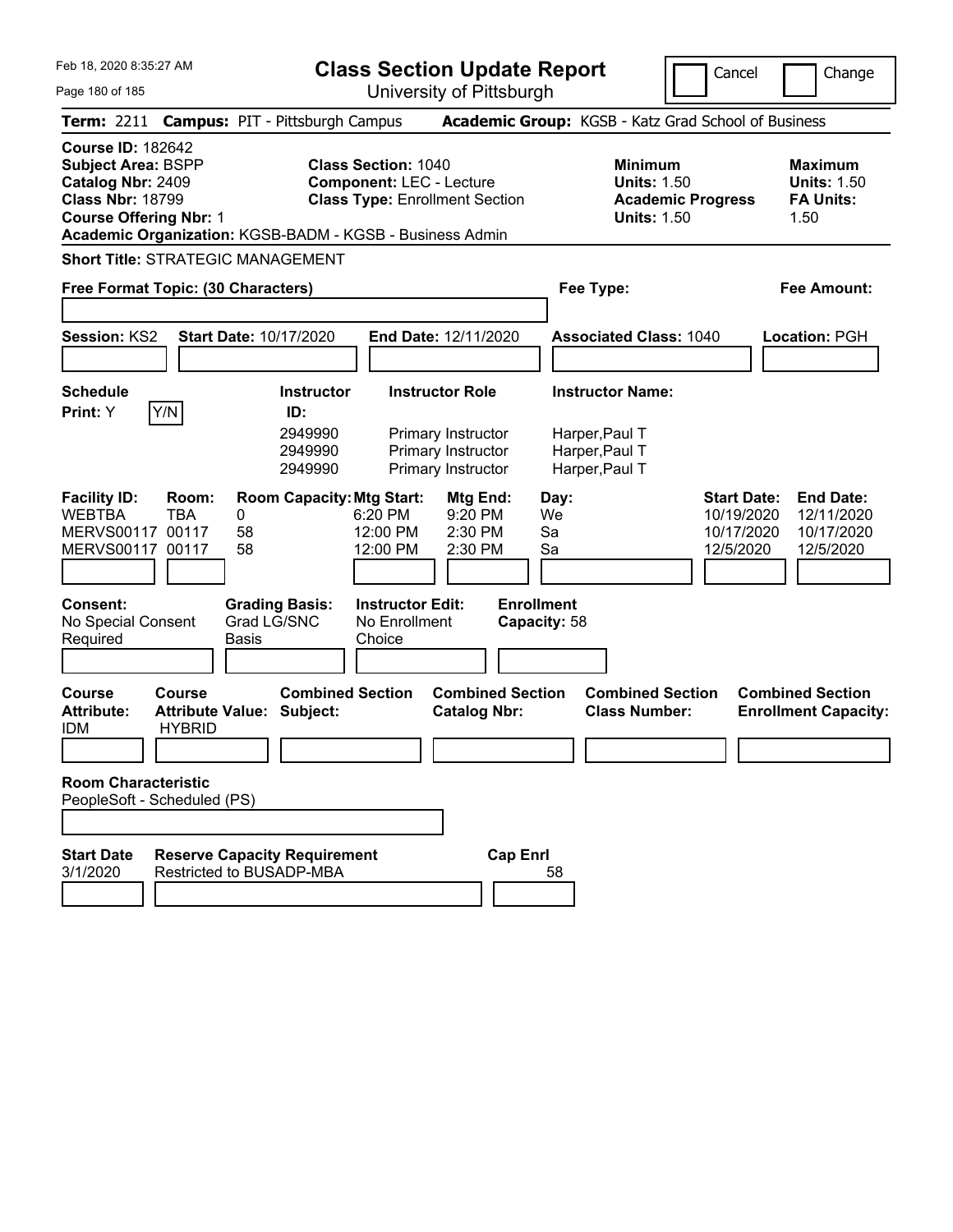| Feb 18, 2020 8:35:27 AM                                                                                                                |                                                                                                                                                                       | <b>Class Section Update Report</b>                           | Cancel                                                                                 | Change                                                           |
|----------------------------------------------------------------------------------------------------------------------------------------|-----------------------------------------------------------------------------------------------------------------------------------------------------------------------|--------------------------------------------------------------|----------------------------------------------------------------------------------------|------------------------------------------------------------------|
| Page 181 of 185                                                                                                                        |                                                                                                                                                                       | University of Pittsburgh                                     |                                                                                        |                                                                  |
| <b>Term: 2211</b>                                                                                                                      | <b>Campus: PIT - Pittsburgh Campus</b>                                                                                                                                |                                                              | Academic Group: KGSB - Katz Grad School of Business                                    |                                                                  |
| <b>Course ID: 102890</b><br><b>Subject Area: BSPP</b><br>Catalog Nbr: 3010<br><b>Class Nbr: 13305</b><br><b>Course Offering Nbr: 1</b> | <b>Class Section: 1010</b><br>Component: IND - Independent Study<br><b>Class Type: Enrollment Section</b><br>Academic Organization: KGSB-BADM - KGSB - Business Admin |                                                              | <b>Minimum</b><br><b>Units: 1.00</b><br><b>Academic Progress</b><br><b>Units: 1.00</b> | <b>Maximum</b><br><b>Units: 9.00</b><br><b>FA Units:</b><br>1.00 |
|                                                                                                                                        | Short Title: INDEP STDY STRATGC PLNNG POLCY                                                                                                                           |                                                              |                                                                                        |                                                                  |
| Free Format Topic: (30 Characters)                                                                                                     |                                                                                                                                                                       |                                                              | Fee Type:                                                                              | Fee Amount:                                                      |
| Session: KPT<br><b>Schedule</b>                                                                                                        | <b>Start Date: 8/24/2020</b><br><b>Instructor</b>                                                                                                                     | End Date: 12/11/2020<br><b>Instructor Role</b>               | <b>Associated Class: 1010</b><br><b>Instructor Name:</b>                               | Location: PGH                                                    |
| Y/N<br>Print: Y                                                                                                                        | ID:<br>0                                                                                                                                                              |                                                              | No Instructor Assigned                                                                 |                                                                  |
| <b>Facility ID:</b><br>Room:<br><b>TBATBA</b><br>TBA<br>0<br>Consent:<br><b>Department Consent</b><br>Required                         | <b>Room Capacity: Mtg Start:</b><br><b>Grading Basis:</b><br><b>Instructor Edit:</b><br>No Enrollment<br><b>Grad HSU Basis</b><br>Choice                              | <b>Mtg End:</b><br>Day:<br><b>Enrollment</b><br>Capacity: 10 | <b>Start Date:</b><br>8/24/2020                                                        | <b>End Date:</b><br>12/11/2020                                   |
| Course<br><b>Course</b><br><b>Attribute:</b>                                                                                           | <b>Combined Section</b><br><b>Attribute Value: Subject:</b>                                                                                                           | <b>Combined Section</b><br><b>Catalog Nbr:</b>               | <b>Combined Section</b><br><b>Class Number:</b>                                        | <b>Combined Section</b><br><b>Enrollment Capacity:</b>           |
|                                                                                                                                        |                                                                                                                                                                       |                                                              |                                                                                        |                                                                  |
| <b>Room Characteristic</b>                                                                                                             |                                                                                                                                                                       |                                                              |                                                                                        |                                                                  |
|                                                                                                                                        |                                                                                                                                                                       |                                                              |                                                                                        |                                                                  |
| <b>Start Date</b>                                                                                                                      | <b>Reserve Capacity Requirement</b>                                                                                                                                   | <b>Cap Enrl</b>                                              |                                                                                        |                                                                  |
|                                                                                                                                        |                                                                                                                                                                       |                                                              |                                                                                        |                                                                  |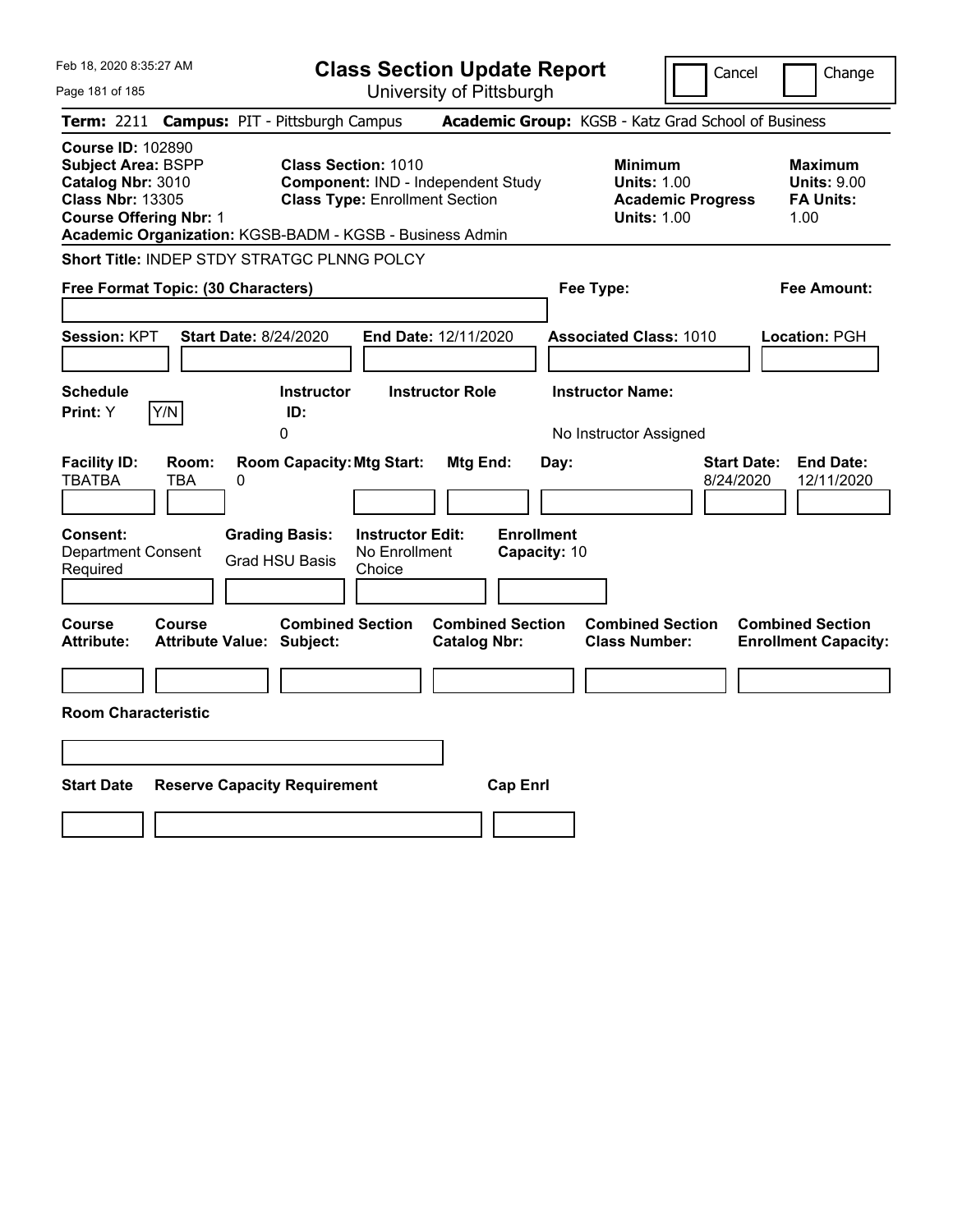| Feb 18, 2020 8:35:27 AM<br><b>Class Section Update Report</b><br>University of Pittsburgh<br>Page 182 of 185                                                                                       |                                        |                                                           |                                                                                                                 |                                                                                          |                                   | Cancel                          |                                                                                     | Change                                   |                                 |  |                                                                  |
|----------------------------------------------------------------------------------------------------------------------------------------------------------------------------------------------------|----------------------------------------|-----------------------------------------------------------|-----------------------------------------------------------------------------------------------------------------|------------------------------------------------------------------------------------------|-----------------------------------|---------------------------------|-------------------------------------------------------------------------------------|------------------------------------------|---------------------------------|--|------------------------------------------------------------------|
| <b>Term: 2211</b>                                                                                                                                                                                  | <b>Campus: PIT - Pittsburgh Campus</b> |                                                           |                                                                                                                 |                                                                                          |                                   |                                 | Academic Group: KGSB - Katz Grad School of Business                                 |                                          |                                 |  |                                                                  |
| <b>Course ID: 102898</b><br><b>Subject Area: BSPP</b><br>Catalog Nbr: 3099<br><b>Class Nbr: 17942</b><br><b>Course Offering Nbr: 1</b><br>Academic Organization: KGSB-BADM - KGSB - Business Admin |                                        |                                                           | <b>Class Section: 1050</b><br><b>Component: DIR - Directed Studies</b><br><b>Class Type: Enrollment Section</b> |                                                                                          |                                   |                                 | Minimum                                                                             | <b>Units: 1.00</b><br><b>Units: 1.00</b> | <b>Academic Progress</b>        |  | <b>Maximum</b><br><b>Units: 9.00</b><br><b>FA Units:</b><br>1.00 |
| Short Title: READNGS STRATEGC PLNNG & POLCY                                                                                                                                                        |                                        |                                                           |                                                                                                                 |                                                                                          |                                   |                                 |                                                                                     |                                          |                                 |  |                                                                  |
| Free Format Topic: (30 Characters)                                                                                                                                                                 |                                        |                                                           |                                                                                                                 |                                                                                          |                                   | <b>Fee Amount:</b><br>Fee Type: |                                                                                     |                                          |                                 |  |                                                                  |
| <b>Session: KPT</b>                                                                                                                                                                                | <b>Start Date: 8/24/2020</b>           |                                                           | End Date: 12/11/2020                                                                                            |                                                                                          |                                   |                                 | <b>Associated Class: 1050</b>                                                       |                                          |                                 |  | Location: PGH                                                    |
| <b>Schedule</b><br>Y/N<br>Print: Y                                                                                                                                                                 |                                        | <b>Instructor</b><br>ID:<br>2960412<br>2905621<br>2902127 |                                                                                                                 | <b>Instructor Role</b><br>Primary Instructor<br>Primary Instructor<br>Primary Instructor |                                   |                                 | <b>Instructor Name:</b><br>Alvarez, Sharon A<br>Prescott, John E<br>Uzyak, Carrie A |                                          |                                 |  |                                                                  |
| <b>Facility ID:</b><br><b>TBATBA</b><br>TBA                                                                                                                                                        | Room:<br>0                             | <b>Room Capacity: Mtg Start:</b>                          |                                                                                                                 | Mtg End:                                                                                 |                                   | Day:                            |                                                                                     |                                          | <b>Start Date:</b><br>8/24/2020 |  | <b>End Date:</b><br>12/11/2020                                   |
| <b>Consent:</b><br><b>Department Consent</b><br>Required                                                                                                                                           |                                        | <b>Grading Basis:</b><br><b>Grad Letter Grade</b>         | <b>Instructor Edit:</b><br>No Enrollment<br>Choice                                                              |                                                                                          | <b>Enrollment</b><br>Capacity: 35 |                                 |                                                                                     |                                          |                                 |  |                                                                  |
| <b>Course</b><br>Course<br><b>Attribute:</b>                                                                                                                                                       | <b>Attribute Value: Subject:</b>       | <b>Combined Section</b>                                   |                                                                                                                 | <b>Catalog Nbr:</b>                                                                      | <b>Combined Section</b>           |                                 | <b>Combined Section</b><br><b>Class Number:</b>                                     |                                          |                                 |  | <b>Combined Section</b><br><b>Enrollment Capacity:</b>           |
|                                                                                                                                                                                                    |                                        |                                                           |                                                                                                                 |                                                                                          |                                   |                                 |                                                                                     |                                          |                                 |  |                                                                  |
| <b>Room Characteristic</b>                                                                                                                                                                         |                                        |                                                           |                                                                                                                 |                                                                                          |                                   |                                 |                                                                                     |                                          |                                 |  |                                                                  |
|                                                                                                                                                                                                    |                                        |                                                           |                                                                                                                 |                                                                                          |                                   |                                 |                                                                                     |                                          |                                 |  |                                                                  |
| <b>Start Date</b>                                                                                                                                                                                  | <b>Reserve Capacity Requirement</b>    |                                                           |                                                                                                                 |                                                                                          | <b>Cap Enrl</b>                   |                                 |                                                                                     |                                          |                                 |  |                                                                  |
|                                                                                                                                                                                                    |                                        |                                                           |                                                                                                                 |                                                                                          |                                   |                                 |                                                                                     |                                          |                                 |  |                                                                  |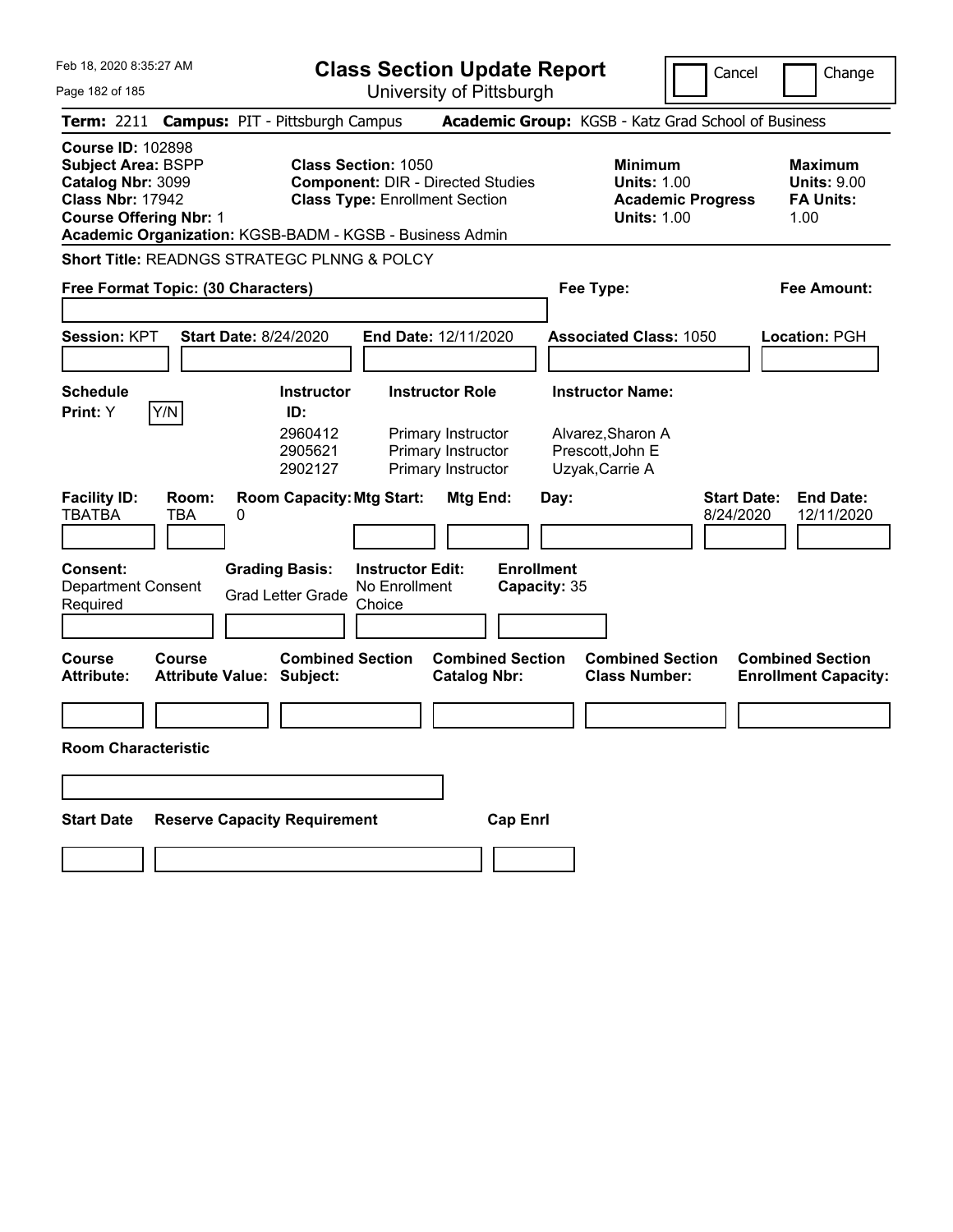| Feb 18, 2020 8:35:27 AM                                                                                                                                                                              | <b>Class Section Update Report</b>                                                                     |                                                                    |                                                                                        | Cancel<br>Change                                                  |
|------------------------------------------------------------------------------------------------------------------------------------------------------------------------------------------------------|--------------------------------------------------------------------------------------------------------|--------------------------------------------------------------------|----------------------------------------------------------------------------------------|-------------------------------------------------------------------|
| Page 183 of 185                                                                                                                                                                                      |                                                                                                        | University of Pittsburgh                                           |                                                                                        |                                                                   |
| <b>Term: 2211</b>                                                                                                                                                                                    | <b>Campus: PIT - Pittsburgh Campus</b>                                                                 |                                                                    | Academic Group: KGSB - Katz Grad School of Business                                    |                                                                   |
| <b>Course ID: 189294</b><br><b>Subject Area: BUSADM</b><br>Catalog Nbr: 3030<br><b>Class Nbr: 26766</b><br><b>Course Offering Nbr: 1</b><br>Academic Organization: KGSB-BADM - KGSB - Business Admin | <b>Class Section: 1000</b><br><b>Component: SEM - Seminar</b><br><b>Class Type: Enrollment Section</b> |                                                                    | <b>Minimum</b><br><b>Units: 3.00</b><br><b>Academic Progress</b><br><b>Units: 3.00</b> | <b>Maximum</b><br><b>Units: 3.00</b><br><b>FA Units:</b><br>3.00  |
| Short Title: MGNG THE TRIPLE BOTTOM LINE                                                                                                                                                             |                                                                                                        |                                                                    |                                                                                        |                                                                   |
| Free Format Topic: (30 Characters)                                                                                                                                                                   |                                                                                                        |                                                                    | Fee Type:                                                                              | Fee Amount:                                                       |
| <b>Session: AT</b><br><b>Start Date: 8/24/2020</b>                                                                                                                                                   | End Date: 12/12/2020                                                                                   |                                                                    | <b>Associated Class: 1000</b>                                                          | <b>Location: PGH</b>                                              |
| <b>Schedule</b><br>Y/N<br><b>Print:</b> Y                                                                                                                                                            | <b>Instructor</b><br>ID:<br>2961776<br>2902127                                                         | <b>Instructor Role</b><br>Primary Instructor<br>Primary Instructor | <b>Instructor Name:</b><br>Bhattacharya, Chitrabhanu<br>Uzyak, Carrie A                |                                                                   |
| <b>Facility ID:</b><br>Room:<br><b>TBATBA</b><br>TBA<br>0<br><b>Consent:</b><br>Grad LG/SU3                                                                                                          | <b>Room Capacity: Mtg Start:</b><br><b>Grading Basis:</b><br><b>Instructor Edit:</b>                   | Mtg End:<br>Day:<br><b>Enrollment</b>                              |                                                                                        | <b>Start Date:</b><br><b>End Date:</b><br>8/24/2020<br>12/12/2020 |
| No Special Consent<br>Required<br>Basis                                                                                                                                                              | No Enrollment<br>Choice                                                                                | Capacity: 25                                                       |                                                                                        |                                                                   |
|                                                                                                                                                                                                      |                                                                                                        |                                                                    |                                                                                        |                                                                   |
| Course<br>Course<br><b>Attribute:</b><br><b>Attribute Value: Subject:</b>                                                                                                                            | <b>Combined Section</b>                                                                                | <b>Combined Section</b><br><b>Catalog Nbr:</b>                     | <b>Combined Section</b><br><b>Class Number:</b>                                        | <b>Combined Section</b><br><b>Enrollment Capacity:</b>            |
|                                                                                                                                                                                                      |                                                                                                        |                                                                    |                                                                                        |                                                                   |
| <b>Room Characteristic</b>                                                                                                                                                                           |                                                                                                        |                                                                    |                                                                                        |                                                                   |
|                                                                                                                                                                                                      |                                                                                                        |                                                                    |                                                                                        |                                                                   |
| <b>Start Date</b><br><b>Reserve Capacity Requirement</b>                                                                                                                                             |                                                                                                        | <b>Cap Enrl</b>                                                    |                                                                                        |                                                                   |
|                                                                                                                                                                                                      |                                                                                                        |                                                                    |                                                                                        |                                                                   |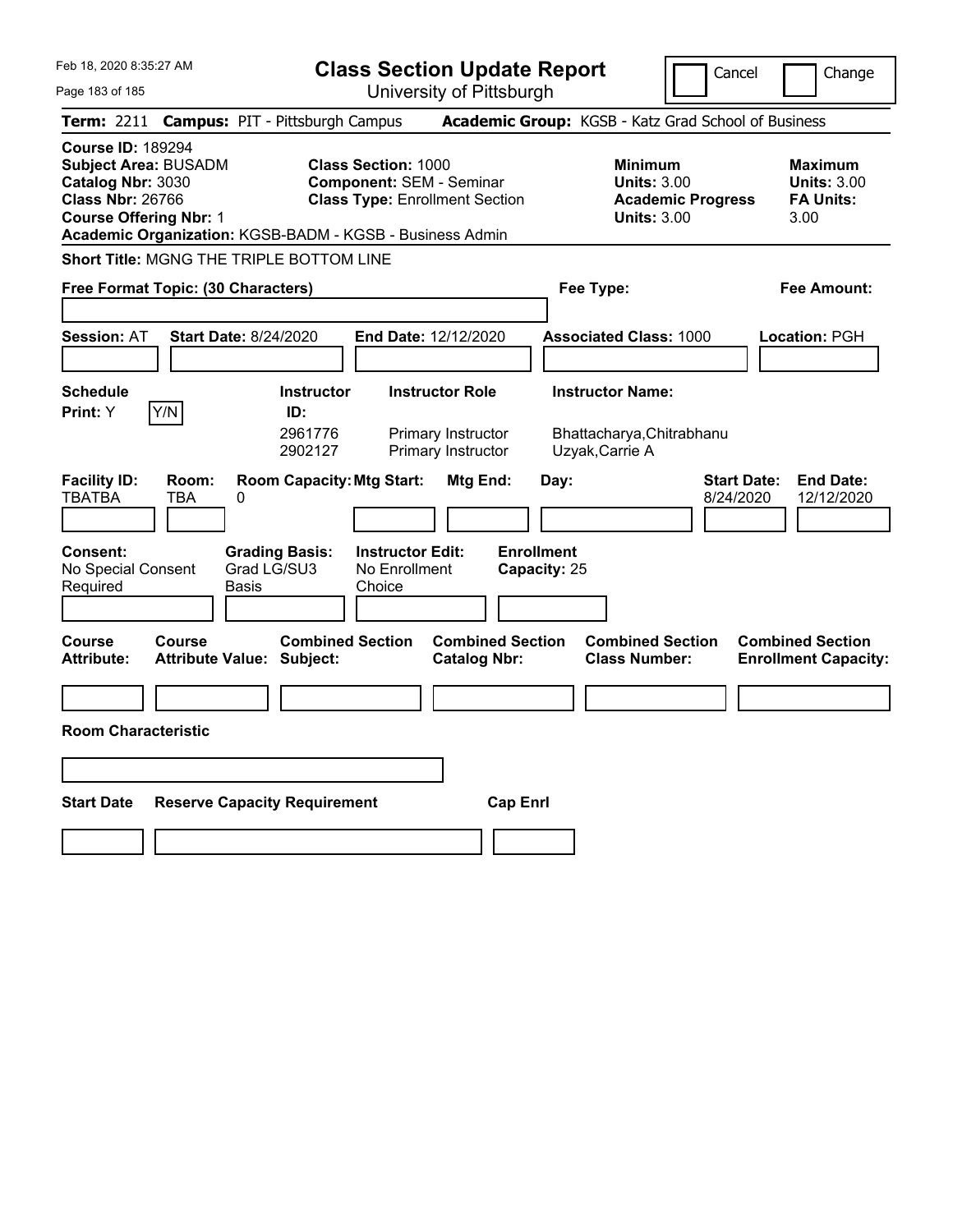| Feb 18, 2020 8:35:27 AM                                                                                                                                                                              | <b>Class Section Update Report</b>                                                                                                                    |                                                        |                                                                                        | Cancel                          | Change                                                           |
|------------------------------------------------------------------------------------------------------------------------------------------------------------------------------------------------------|-------------------------------------------------------------------------------------------------------------------------------------------------------|--------------------------------------------------------|----------------------------------------------------------------------------------------|---------------------------------|------------------------------------------------------------------|
| Page 184 of 185                                                                                                                                                                                      |                                                                                                                                                       | University of Pittsburgh                               |                                                                                        |                                 |                                                                  |
| Term: 2211                                                                                                                                                                                           | <b>Campus: PIT - Pittsburgh Campus</b>                                                                                                                |                                                        | Academic Group: KGSB - Katz Grad School of Business                                    |                                 |                                                                  |
| <b>Course ID: 103197</b><br><b>Subject Area: BUSADM</b><br>Catalog Nbr: 3199<br><b>Class Nbr: 13306</b><br><b>Course Offering Nbr: 1</b><br>Academic Organization: KGSB-BADM - KGSB - Business Admin | <b>Class Section: 1010</b><br><b>Component: THE - Thesis Research</b><br><b>Class Type: Enrollment Section</b>                                        |                                                        | <b>Minimum</b><br><b>Units: 1.00</b><br><b>Academic Progress</b><br><b>Units: 1.00</b> |                                 | <b>Maximum</b><br><b>Units: 9.00</b><br><b>FA Units:</b><br>1.00 |
| Short Title: RESEARCH AND DISSERTATION PHD                                                                                                                                                           |                                                                                                                                                       |                                                        |                                                                                        |                                 |                                                                  |
| Free Format Topic: (30 Characters)                                                                                                                                                                   |                                                                                                                                                       |                                                        | Fee Type:                                                                              |                                 | Fee Amount:                                                      |
| Session: KPT                                                                                                                                                                                         | <b>Start Date: 8/24/2020</b><br>End Date: 12/11/2020                                                                                                  |                                                        | <b>Associated Class: 1010</b>                                                          |                                 | <b>Location: PGH</b>                                             |
| <b>Schedule</b><br>Y/N<br><b>Print:</b> Y                                                                                                                                                            | <b>Instructor Role</b><br><b>Instructor</b><br>ID:<br>2904044<br>2902127                                                                              | Primary Instructor<br>Primary Instructor               | <b>Instructor Name:</b><br>Galletta,Dennis<br>Uzyak, Carrie A                          |                                 |                                                                  |
| <b>Facility ID:</b><br>Room:<br><b>TBATBA</b><br>TBA<br>0<br><b>Consent:</b><br>No Special Consent<br>Required                                                                                       | <b>Room Capacity: Mtg Start:</b><br><b>Grading Basis:</b><br><b>Instructor Edit:</b><br>Class Instructor<br><b>Grad SN Basis</b><br><b>Table Edit</b> | Mtg End:<br>Day:<br><b>Enrollment</b><br>Capacity: 100 |                                                                                        | <b>Start Date:</b><br>8/24/2020 | <b>End Date:</b><br>12/11/2020                                   |
| Course<br>Course<br><b>Attribute:</b><br>Attribute Value: Subject:                                                                                                                                   | <b>Combined Section</b>                                                                                                                               | <b>Combined Section</b><br><b>Catalog Nbr:</b>         | <b>Combined Section</b><br><b>Class Number:</b>                                        |                                 | <b>Combined Section</b><br><b>Enrollment Capacity:</b>           |
|                                                                                                                                                                                                      |                                                                                                                                                       |                                                        |                                                                                        |                                 |                                                                  |
| <b>Room Characteristic</b>                                                                                                                                                                           |                                                                                                                                                       |                                                        |                                                                                        |                                 |                                                                  |
|                                                                                                                                                                                                      |                                                                                                                                                       |                                                        |                                                                                        |                                 |                                                                  |
| <b>Start Date</b>                                                                                                                                                                                    | <b>Reserve Capacity Requirement</b>                                                                                                                   | <b>Cap Enrl</b>                                        |                                                                                        |                                 |                                                                  |